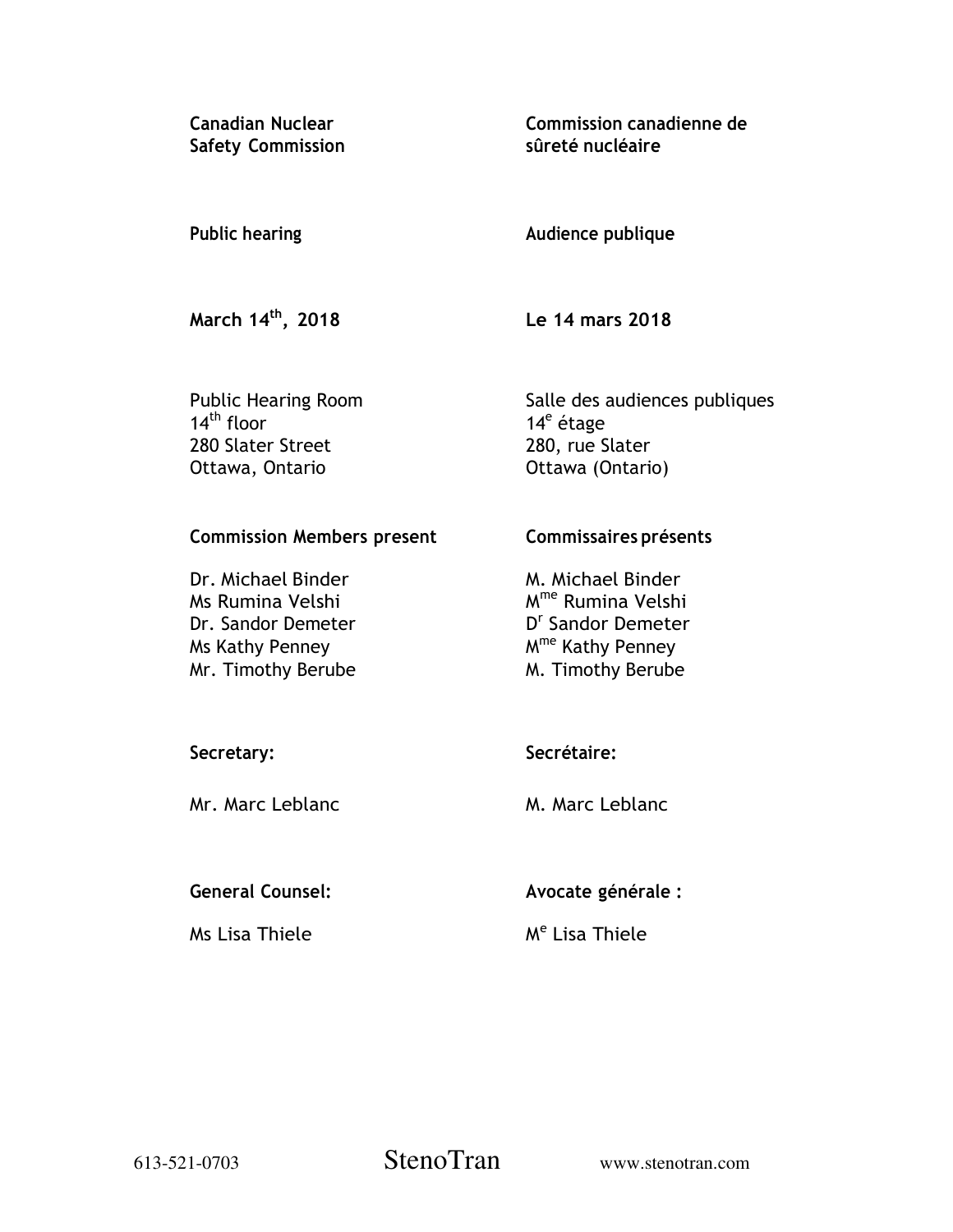#### **TABLE OF CONTENTS**

|                                                               | <b>PAGE</b> |
|---------------------------------------------------------------|-------------|
| Opening Remarks                                               |             |
| $CMD 18-H3$<br>Adoption of Agenda                             |             |
| CMD 18-H4.1/18-H4.1A<br>Oral presentation by Bruce Power Inc. |             |
| CMD 18-H4/18-H4.A<br>Oral presentation by CNSC staff          | 48          |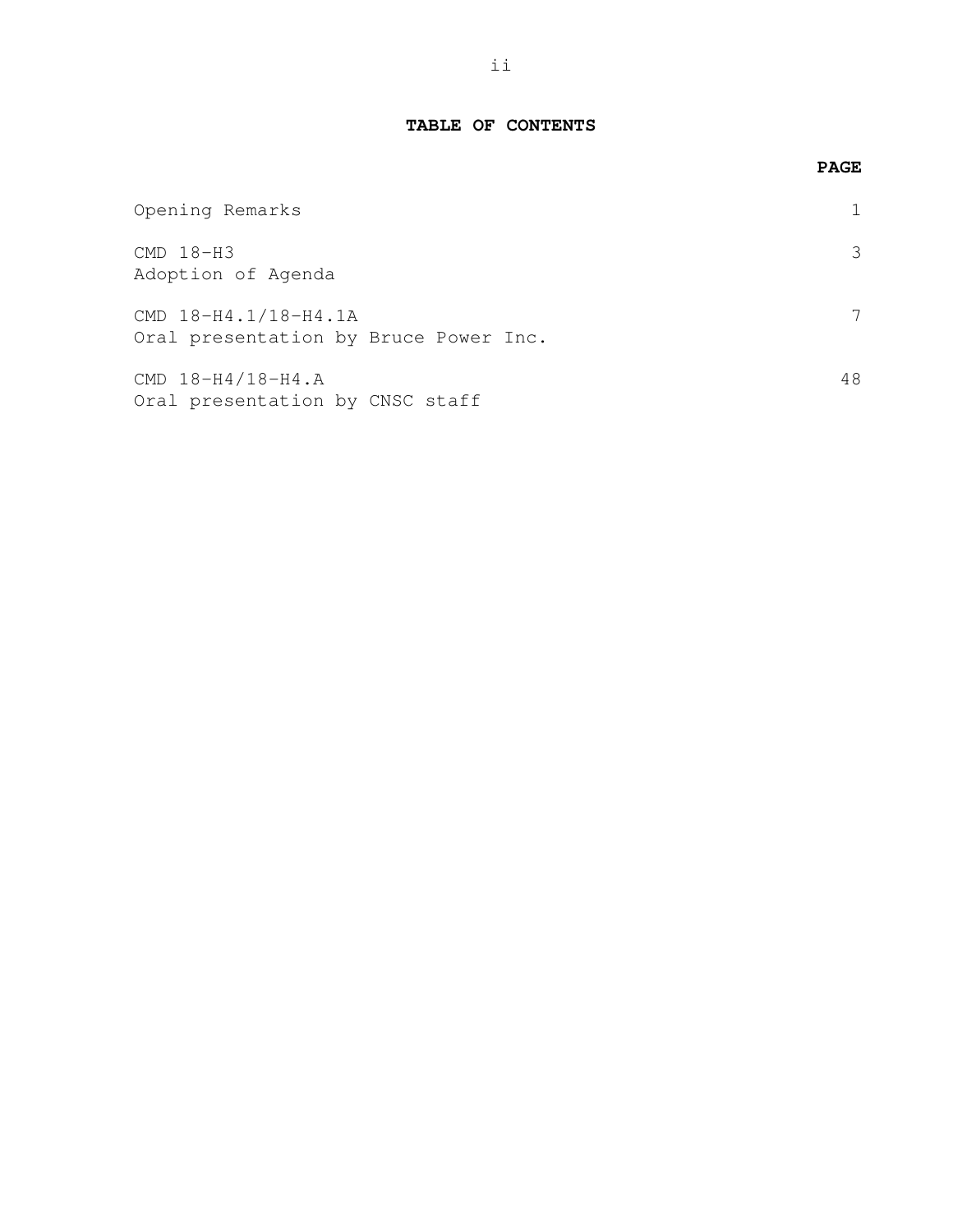Ottawa, Ontario / Ottawa (Ontario) --- Upon commencing on Wednesday, March 14, 2018 at 1:02 p.m. / L'audience publique débute le mercredi 14 mars 2018 à 13 h 02

#### **Opening Remarks**

 **M. LEBLANC :** Bonjour, Mesdames et Messieurs. Bienvenue à cette audience publique de la Commission canadienne de sûreté nucléaire.

 The Canadian Nuclear Safety Commission is about to start the public hearing on the application by Bruce Power for the renewal of the Nuclear Power Reactor Operating Licence for the Bruce Nuclear Generating Stations A and B.

 During today's business we have simultaneous interpretation. Des appareils d'interprétation sont disponibles à la réception. La version française est au poste 2 and the English version is on channel 1. We would ask that you please keep the pace of your speech relatively slow so that the interpreters have a chance to keep up.

 Les transcriptions seront disponibles sur le site Web de la Commission dans environ une semaine. To make the transcripts as meaningful as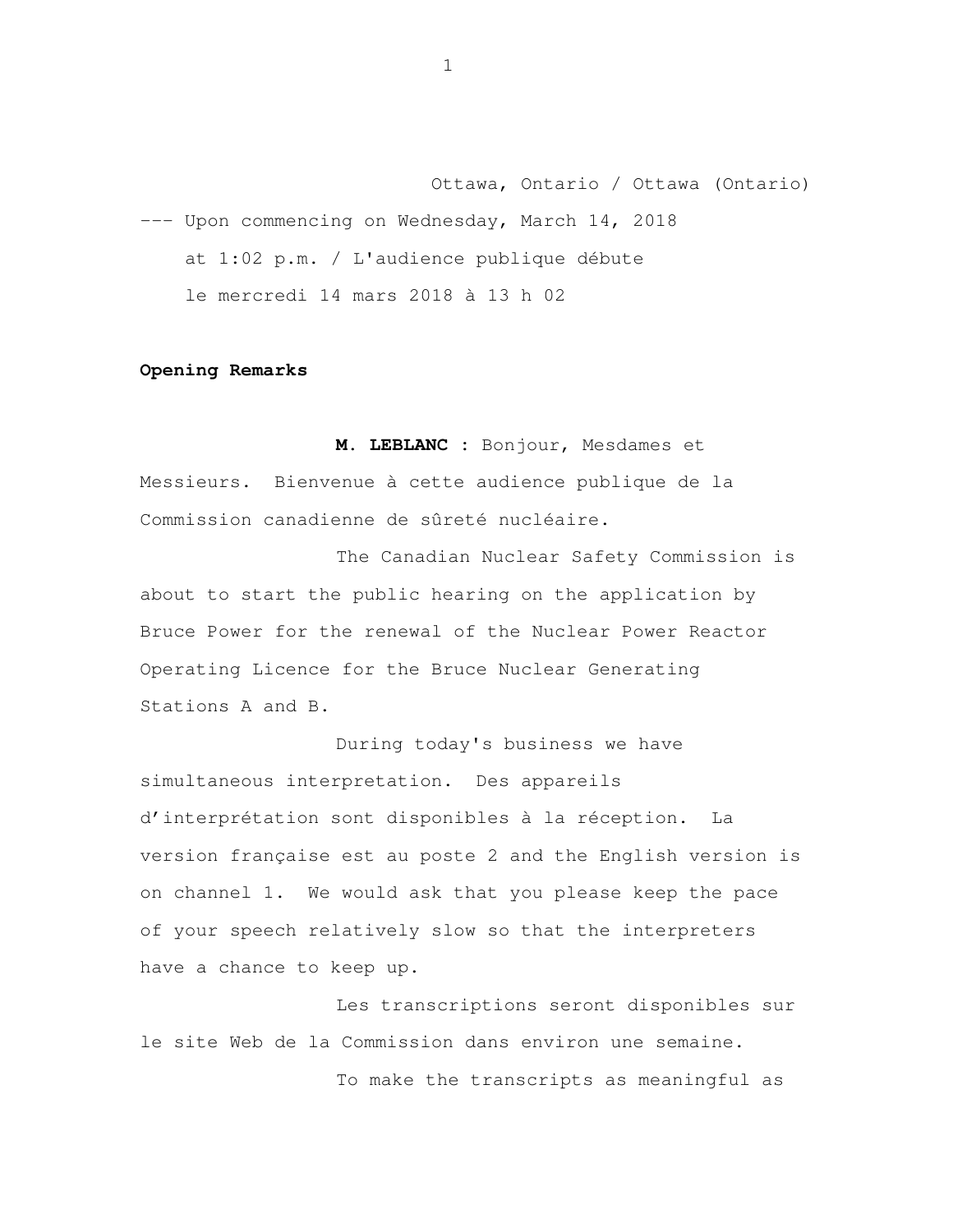possible, we would ask everyone to identify themselves before speaking.

 I would also like to note that this proceeding is being video webcast live and that the three-month period after the closure of the hearing. proceeding is also archived on our website for a

As a courtesy to others in the room, please silence your cell phones and other electronic devices.

 Monsieur Binder, président et premier dirigeant de la CCSN, va présider l'audience publique d'aujourd'hui.

Mr. President...?

**LE PRÉSIDENT :** Merci, Marc.

 Good afternoon and welcome to the public hearing of the Canadian Nuclear Safety Commission.

 Mon nom est Michael Binder. Je suis le président de la Commission canadienne de sûreté nucléaire.

 I would like to begin by recognizing that we are holding this Commission hearing in the Algonquin Traditional Territory.

 Je souhaite la bienvenue aux gens ici présents, and welcome to those joining us via our webcast.

 I would like to start by introducing the Members of the Commission that are with us here today.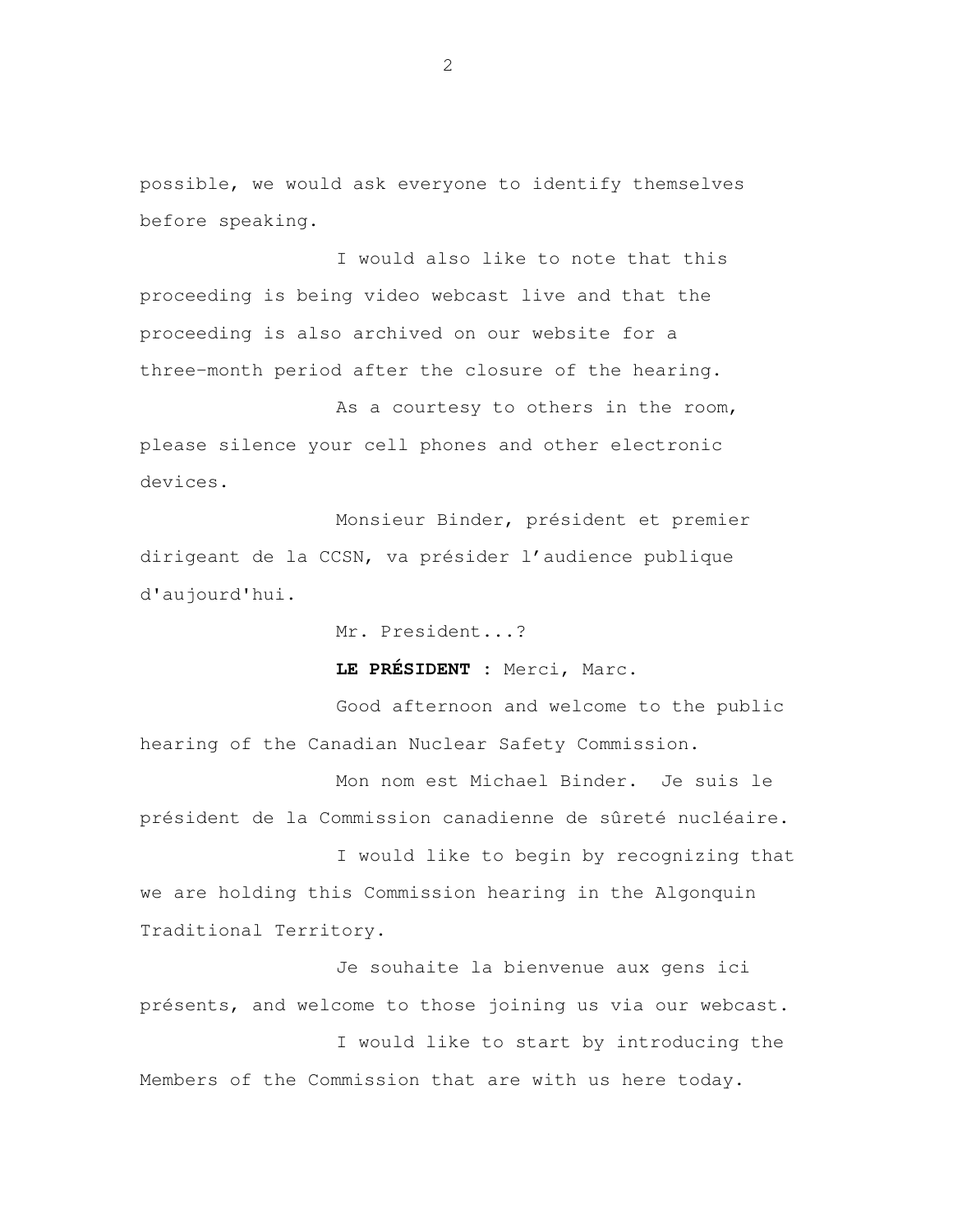I have the pleasure to introduce some familiar faces, so welcome back to Ms Rumina Velshi and Dr. Sandor Demeter.

 Also, I would like to introduce our first-time Commissioners, Ms Kathy Penney and Monsieur Timothy Berube. Congratulations and welcome to the Commission.

 We have a fifth Commission Member that was also appointed by the Governor in Council, however, he was not able to take part this week. His name is -- I think it's Dr. Marcel Lacroix. He will take part in the April 4th proceedings.

 I also would like to thank Dr. Sandy McEwan, Dr. Soliman A. Soliman and Mr. Rob Seeley for their extraordinary contribution to the work of the Commission and their service to Canada. We wish them success in their future endeavours.

 So we now have heard from Marc Leblanc, our Corporate Secretary, and we also have with us Ms Lisa Thiele, Senior General Counsel to the Commission.

#### **CMD 18-H3**

# **Adoption of Agenda**

**THE PRESIDENT:** So with all of this, I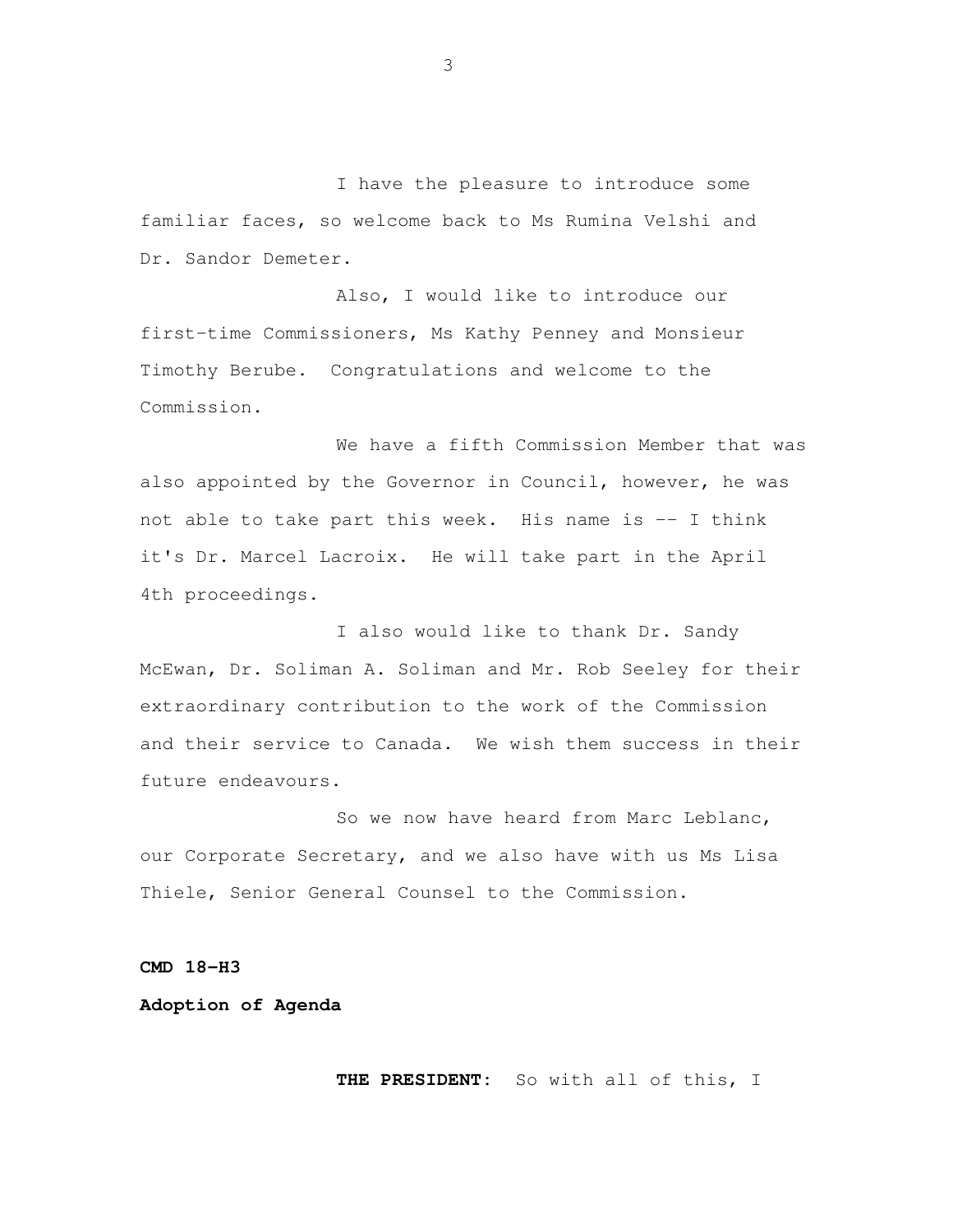would now like to call for the adoption of the agenda by the Commission Members, as outlined in CMD 18-H3.

Any -- okay?

So for the record, the agenda is adopted.

 **MR. LEBLANC:** This is Part 1 of the public hearing. The initial Notice of Public Hearing and Participant Funding was published on September 1st, 2017. A revised notice was posted on March 1st, 2018 to announce the location for Part 2 of the hearing in Kincardine.

 Submissions from Bruce Power and CNSC staff were filed on February 12th. They were made available on the Web on February 14th, as this will now be normal practice for the Commission to post all CMDs after a successful pilot project that took place for the January public hearing pertaining to the Chalk River relicensing hearing.

 To support the CNSC's efforts in being an environmentally responsible organization, paper copies of the submissions will no longer be distributed on the day of proceedings as they are now available electronically on our website.

 supplementary information. We note that presentations have been filed by CNSC staff as well as Bruce Power. March 7th was the deadline for filing of

Part 2 of the public hearing is scheduled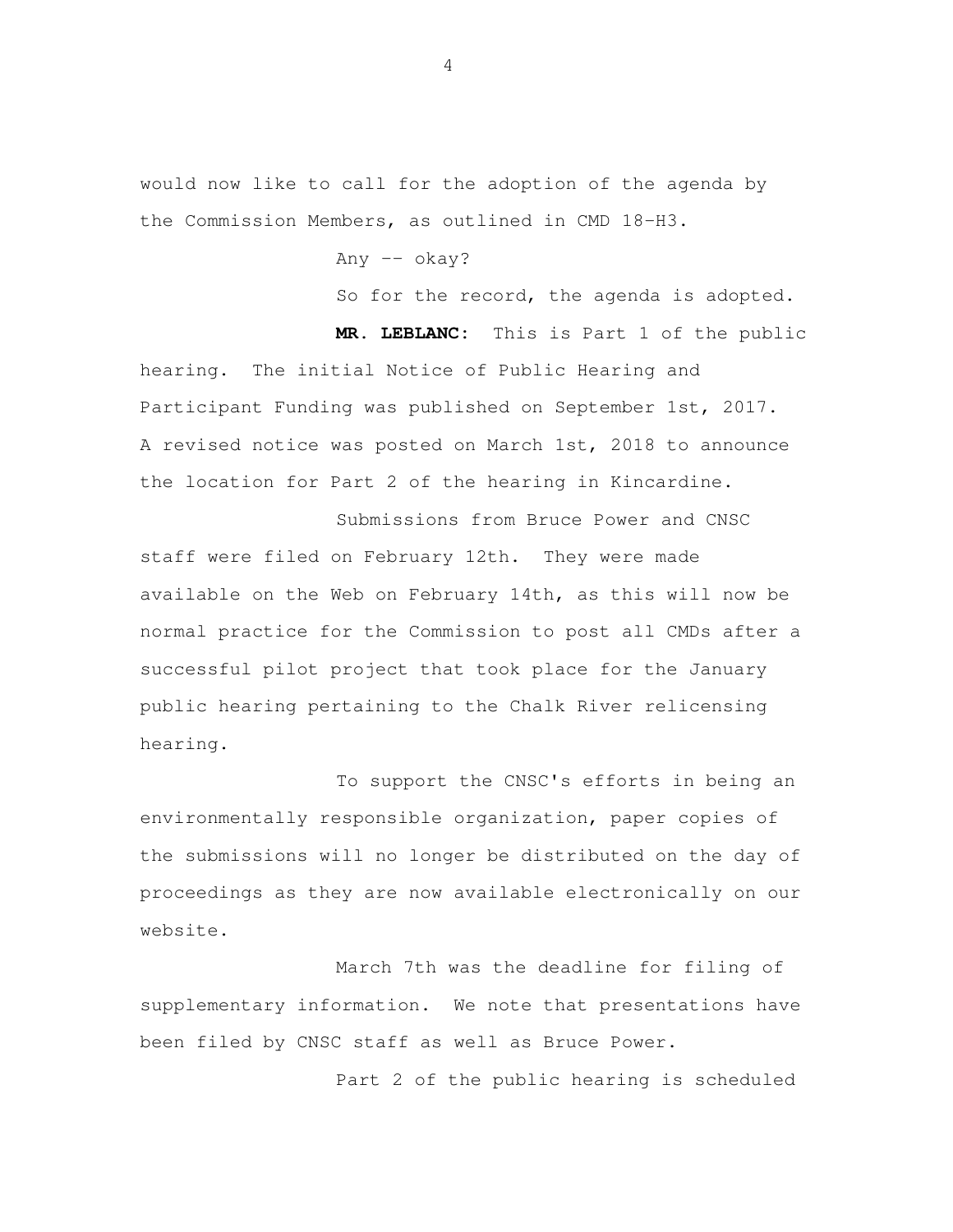for May 30th and 31st, 2018 and will be held at the TownePlace Suites Marriott in Kincardine, Ontario. The public is invited to participate either by oral presentation or written submission at the Part 2 hearing. The deadline for the public to file a request to participate and a written submission is April 16th, 2018.

 To assist the new Commission Members, I will ask the presenters and those answering questions to please avoid using acronyms.

Mr. President...?

**THE PRESIDENT:** Thank you, Marc.

 So before we start I think I will recognize a bit later on some members from other departments. I think we have people from Health Canada, from Environment Canada, and Fisheries and Oceans, and I will recognize them after hearing from staff and from Bruce.

**MR. LEBLANC:** And I can confirm,

Mr. President, that most of them are already in attendance or already on teleconference, so they will be able to listen in.

 **THE PRESIDENT:** Okay. So let's test the system then.

I stand corrected. So we have Mr. Brian Ahier and Dr. Dominique Nsengiyumva -- I'm sorry for the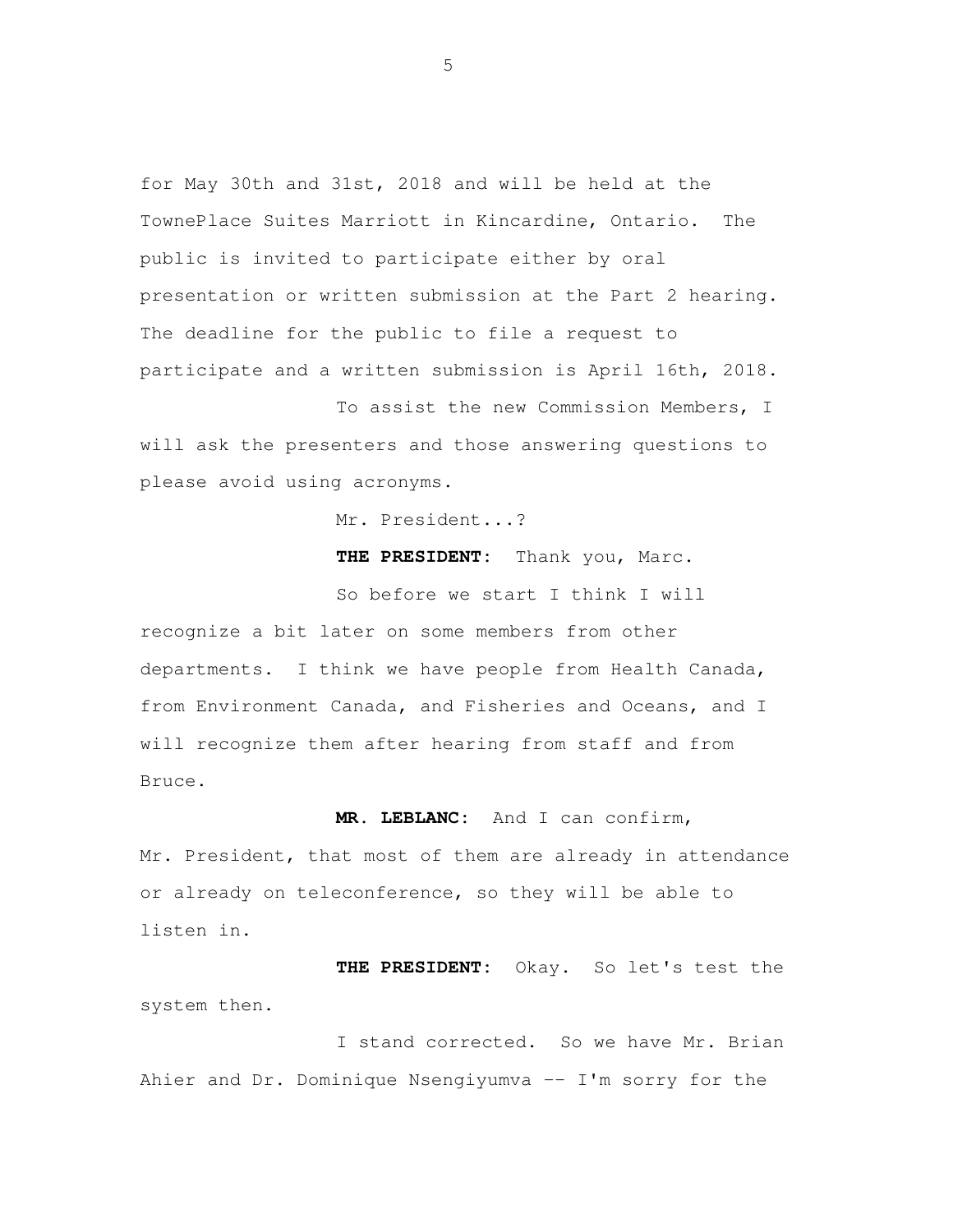pronunciation -- from Health Canada. Are you in attendance? Welcome.

 We have Ms Nardia Ali and Ms Jesica Moreno. Are you here? Okay. Welcome. They are from Environment and Climate Change Canada.

We also have Mr. Duck Kim via

teleconference.

 **MR. KIM:** I am here as well, thank you. **THE PRESIDENT:** Okay, thank you.

We also have Ms Jennifer Thomas,

 Ms Caroline Boros and Ms Andrea Doherty from Fisheries and Oceans. Can you hear us?

 **UNIDENTIFIED FEMALE SPEAKER:** Yes, we are on the line.

**THE PRESIDENT:** Okay, great. Thank you.

 And I understand we are going to have somebody from the Office of the Fire Marshal and Emergency Management. They will be available on demand. What does that mean?

 **MR. LEBLANC:** It means we will call them when we get to Emergency Management questions.

 **THE PRESIDENT:** Okay, so somebody on standby hopefully.

 So let's start with the process by calling on the presentation from Bruce Power, as outlined in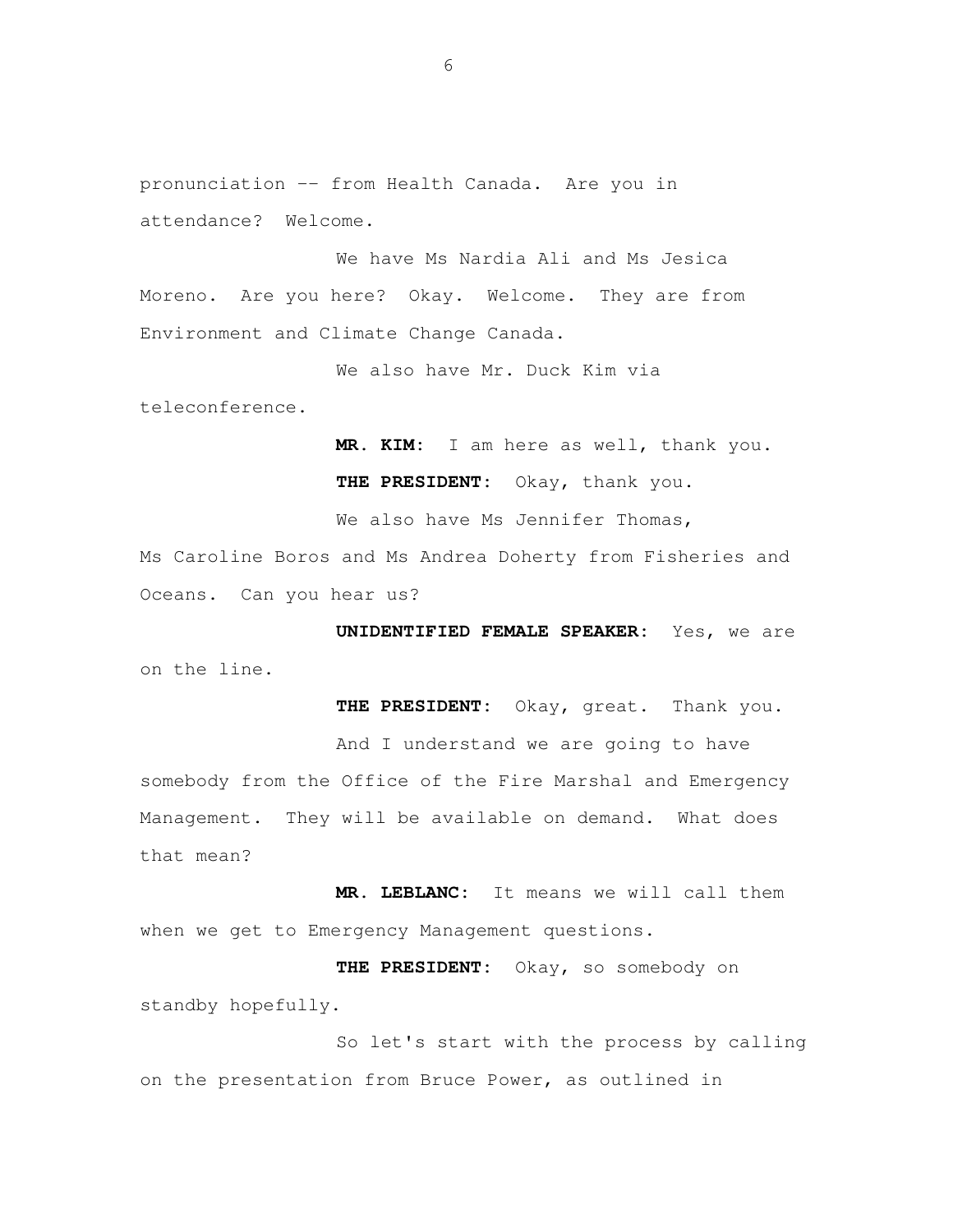Commission Member Documents 18-H4.1 and 18-H4.1A.

 I understand that, Mr. Rencheck, you will make the presentation. Over to you.

### **CMD 18-H4.1/18-H4.1A**

#### **Oral presentation by Bruce Power Inc.**

**MR. RENCHECK:** Good afternoon,

Mr. President and Members of the Commission.

For the record, my name is Mike Rencheck, President and Chief Executive Officer of Bruce Power. We are pleased to present our application for Bruce Power's operating licence renewal today.

 Bruce Power is a privately held company owned by two large investors, unions and our employees. We are the largest operating nuclear site in the world, generating 6400 MW in eight units. We lease the site under a long-term agreement with Ontario Power Generation. And while we operate the facility, we fund all investments and liabilities associated with the facility. We are applying to continue our operating licence for our units over a ten-year renewal period.

 We are confident in our ability to operate safely and reliably through our focus on nuclear excellence. Nuclear energy is among the safest industries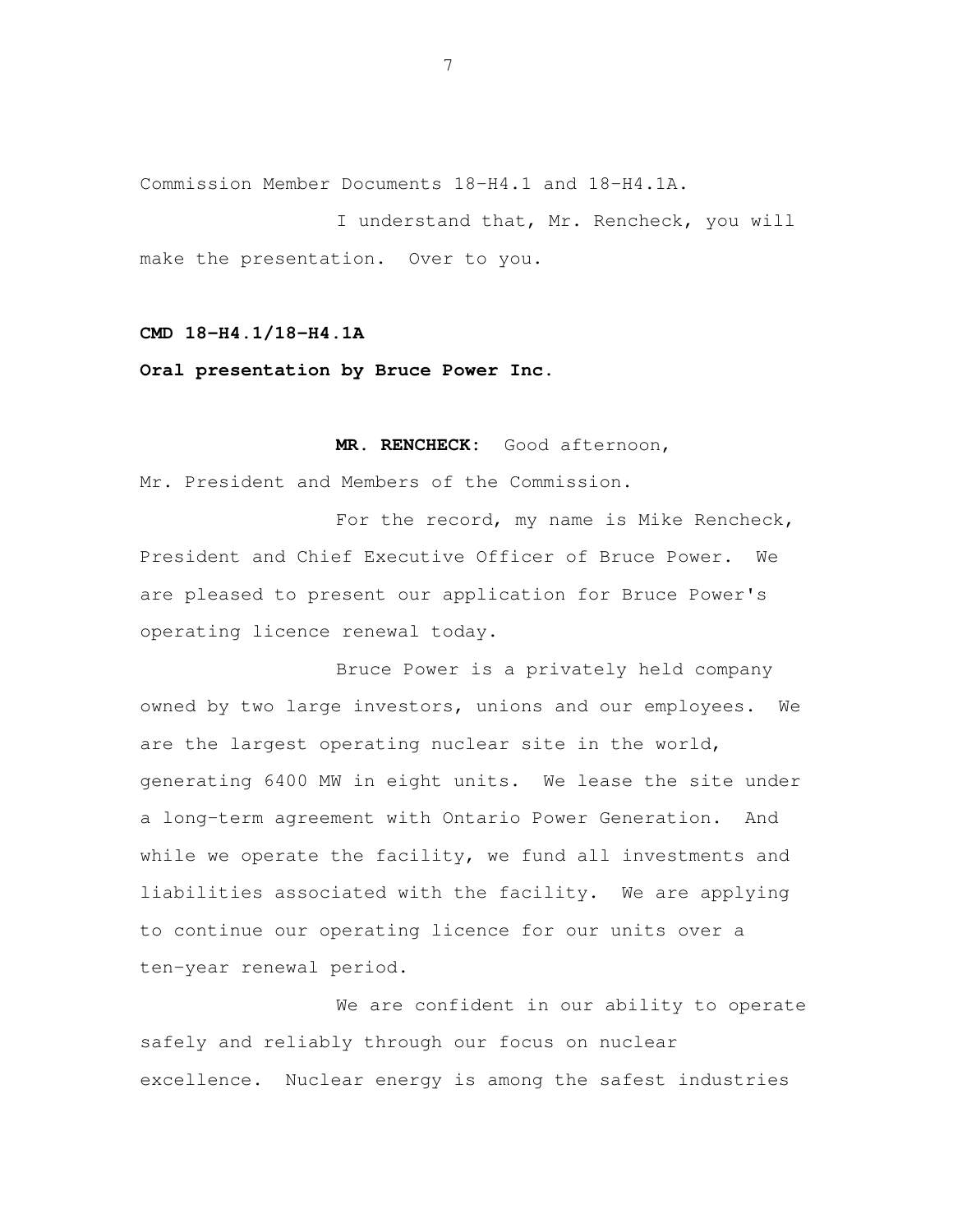in the world and this starts with a safety-first focus in our work and a focus on a strong nuclear safety culture. Our people are engaged, well-trained and we keep plans to ensure that newcomers learn and adopt our values. We say you can count on me every step, every time, every day to uphold a safety-first approach to our work. Our people take great pride in ensuring reliable operations through sound operations, maintenance and engineering practices, through innovations, by ensuring effective environmental performance, analysis and monitoring, and having effective communications, both internal and externally with our regulators and the public.

 Our public engagement and involvement is open and transparent and this has yielded a 93 percent approval rating from our recent polling when residents in our region shared their views on the safety of our facility.

 This approach has enabled us to produce safe, reliable, clean and low-cost electricity, supplying 30 percent of the electricity for Ontario at 30 percent less than the average cost to generate. We are a low-cost producer.<br>Our performance has continuously improved

 from 2014 through 2017 through a focus on operational excellence. Last year we generated over 2 TW hours more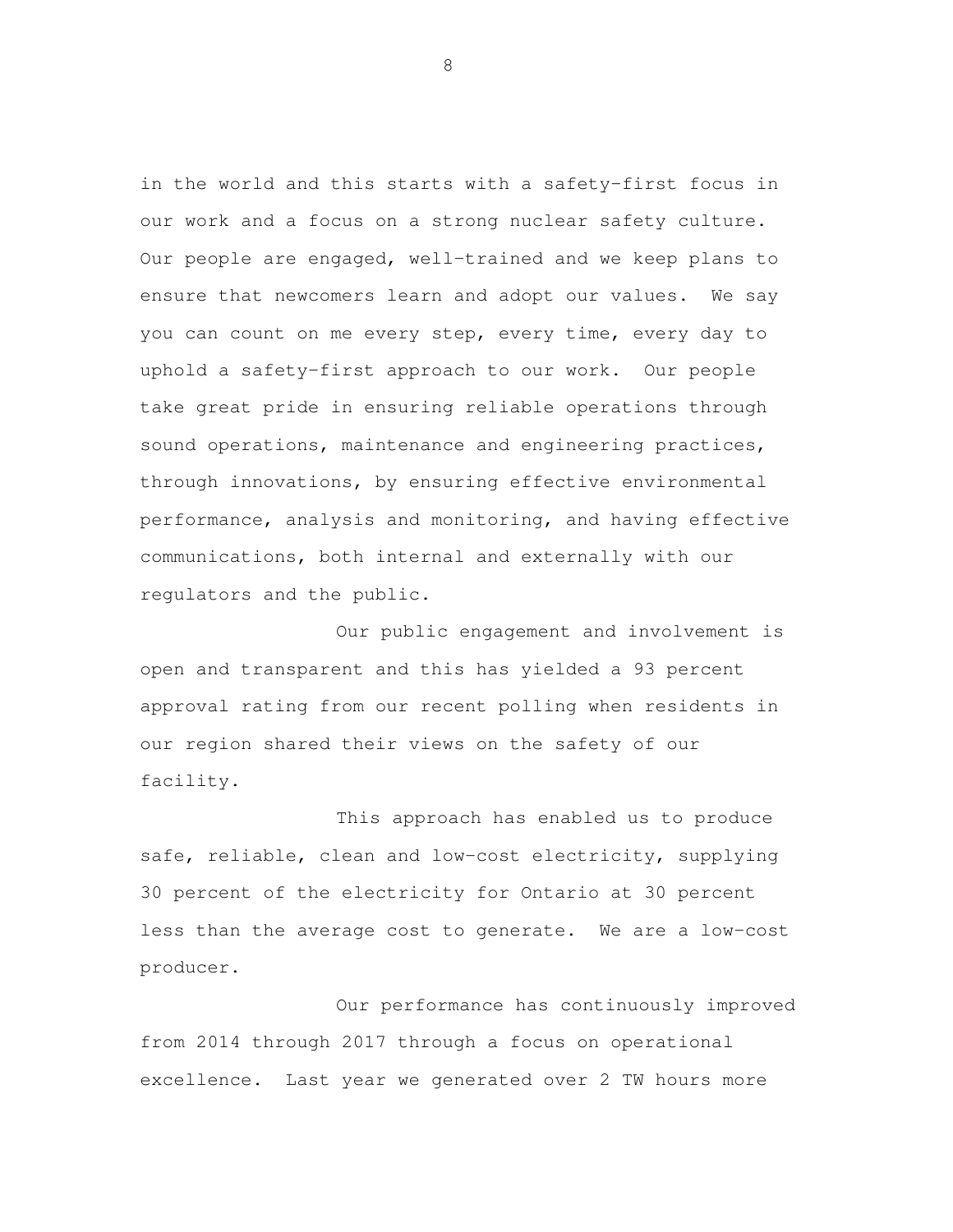electricity than any year since plant construction and 2 TW hours is enough electricity to supply 208,000 homes. We save lives every day by enabling clean air and by producing cobalt-60 isotopes which are used to sterilize once used medical equipment and to treat brain tumors.

 Our efforts have been acknowledged by various public organizations that recognize culture, safety, communications and community engagement. As a private nuclear operator, by operating at high levels of safety and reliability we are able to create the financial stability to invest in our units over the licence renewal period.<br>At this point I will turn the presentation

 over to John Soini, who will discuss our investments in the plant and the community.

**MR. SOINI:** Thank you, Mike.

 Good afternoon, Mr. President and Members of the Commission.

 For the record, my name is John Soini, Executive Vice President Finance and Commercial Services at Bruce Power.

 Our business plan is fundamentally about safe, reliable operations. Our plan consists of activities we have done since the company was formed in 2001 and we are building on this success. Our business is able to have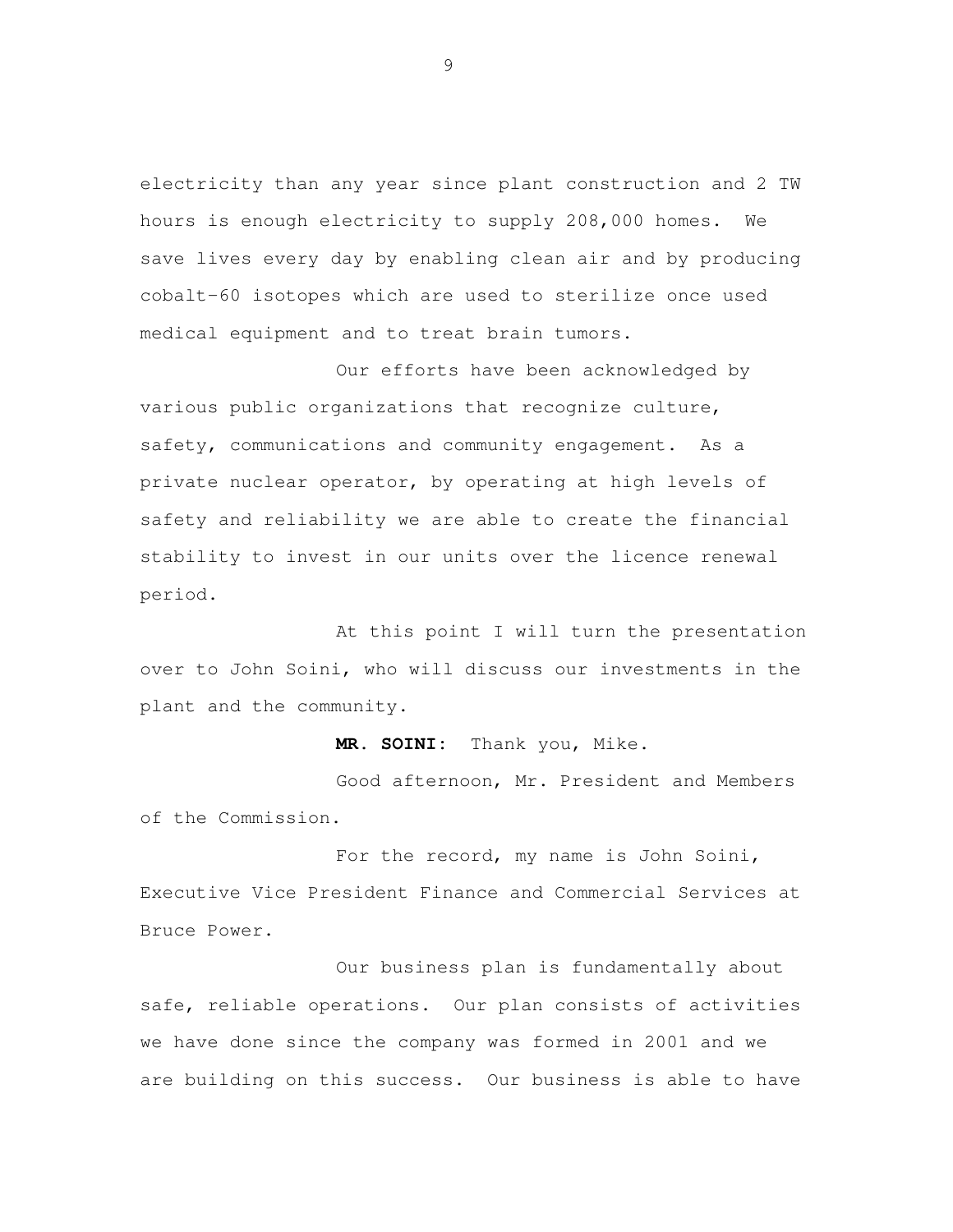a long-term view because of our role identified in Ontario's Long-Term Energy Plan. The 2017 Long-Term Energy Plan is Ontario's roadmap that spans many years and outlines how the province will meet its electricity supply needs while also balancing a number of factors, including price, reliability and economic indicators, while meeting our climate change targets.

 With the provincial Long-Term Energy Plan, Ontario's Independent Electricity System Operator is able to turn this policy into reality and in the case of Bruce Power has achieved this by entering into a long-term agreement with Bruce Power. This agreement provides us the financial certainty over the ten-year licensing period and beyond to make investments and pay for them through a negotiated price for power. Through an agreed price for our output we have the financial framework to make the ongoing investments needed and pay for operations, expenses, fuel, waste disposal expenses and decommissioning costs. We have issued nearly \$2.4 billion in bonds to private investors and we are backed by respected owners with strong balance sheets. However, the business agreement we have with the Independent Electricity System Operator provides for payment of these investments.

 We have started work under this agreement in 2016. Since then we have invested nearly \$1 billion in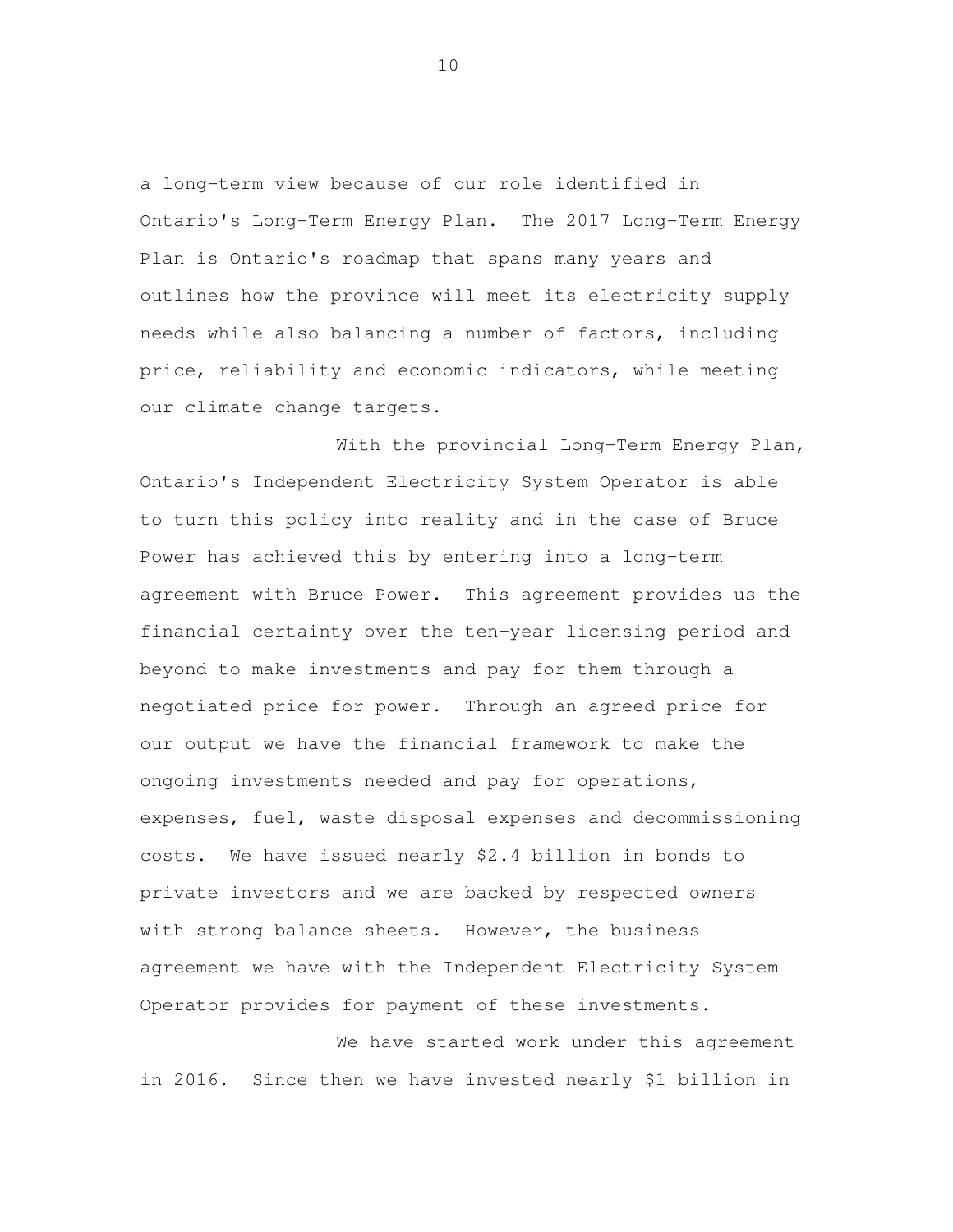new equipment, improving plant performance and supporting communities. The work we have done to prepare for activities such as the major component replacement program is well recognized. With the long-term security the province provides, we are able to make the investments necessary to continue safe and reliable operations. This was noted by the International Atomic Energy Agency Operational Safety and Review Team Mission when they visited our site in 2015 and 2017. And I would just note that our entire investment is upwards of \$13 billion in our plant over the long term. And I would also note that over \$1 billion is invested into plant and equipment, specifically outage capital, as we progress our program.

Next slide, Frank.

 To continue to deliver safe, reliable operations and deploy the investment necessary, a robust supply chain is critical. In Canada we have a strong nuclear supply chain who are our partners in this program. We are working with our supply chain so they have long-term certainty as well.

 Given our geographic location, our suppliers and Bruce Power share a common goal of being local, so they are not only well-integrated into our teams but part of the community.

I will now turn over the presentation to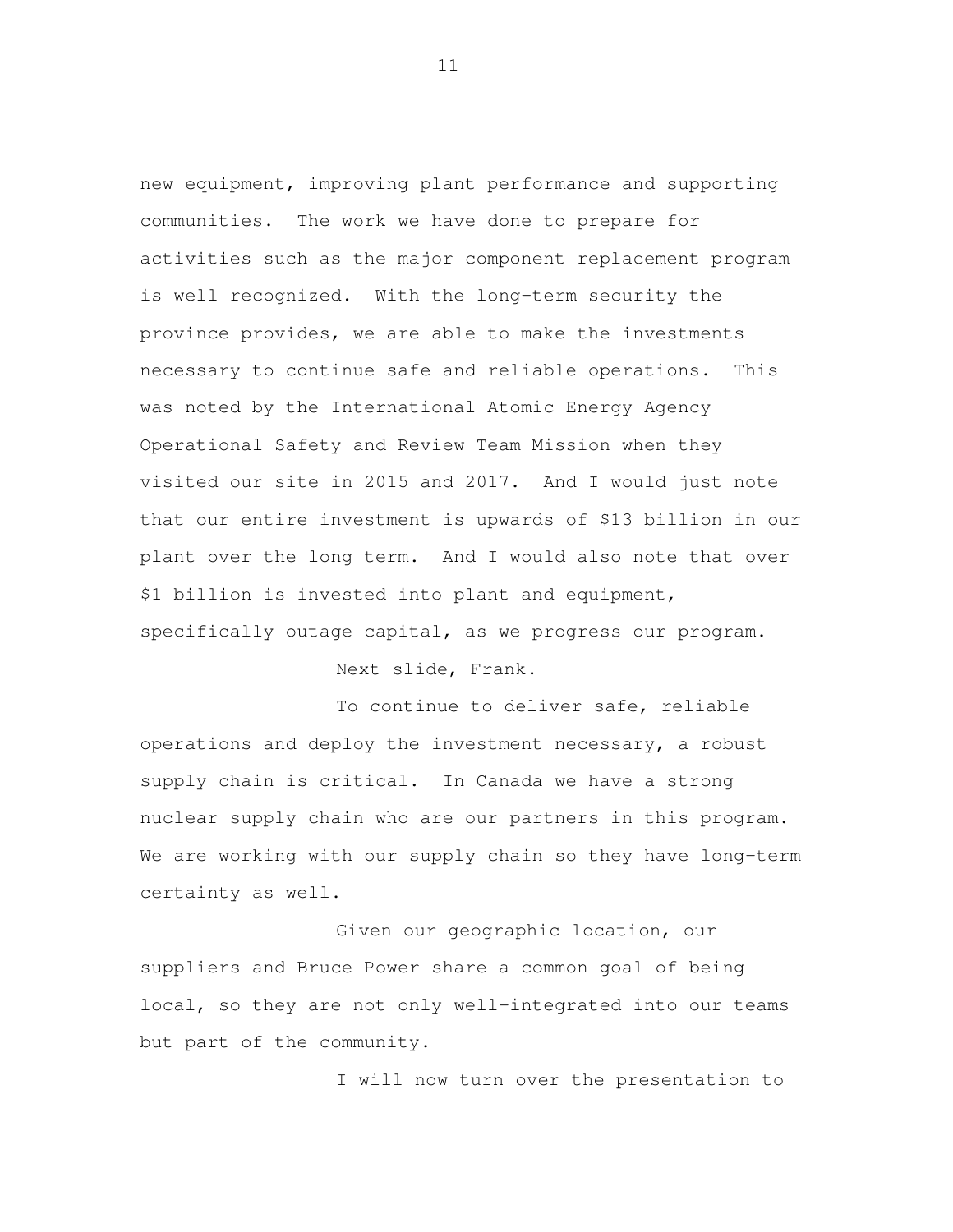Mr. Len Clewett, who will discuss our operational performance. Thank you.

**MR. CLEWETT:** Thank you, John.

 Good afternoon to the Commission. For the record, my name is Len Clewett, Chief Nuclear Officer.

 The foundation of operational excellence in safety and at Bruce Power safety is our number one core value. You can see from our logo, the overriding safety pillar is reactor safety. We invest in safety through people, coaching, training, also through capital investment and also making sure we have industry-leading processes and procedures.<br>An example of our investment in capital is

 through our radiation protection. Next slide there, Frank. In area radiation safety we have invested well over \$100 million over the past four or five years to improve the safety of our personnel doing work inside the reactor on primary system inspections. You will see later in a video that our Chief Engineer will show us part of his presentation on a couple of specifics on new tooling that have saved well over 200 rem to our working staff during outages.

 Worker practices have also been a focus and as a result we have topped SL performance with personal contamination incidents when you compare ourselves to the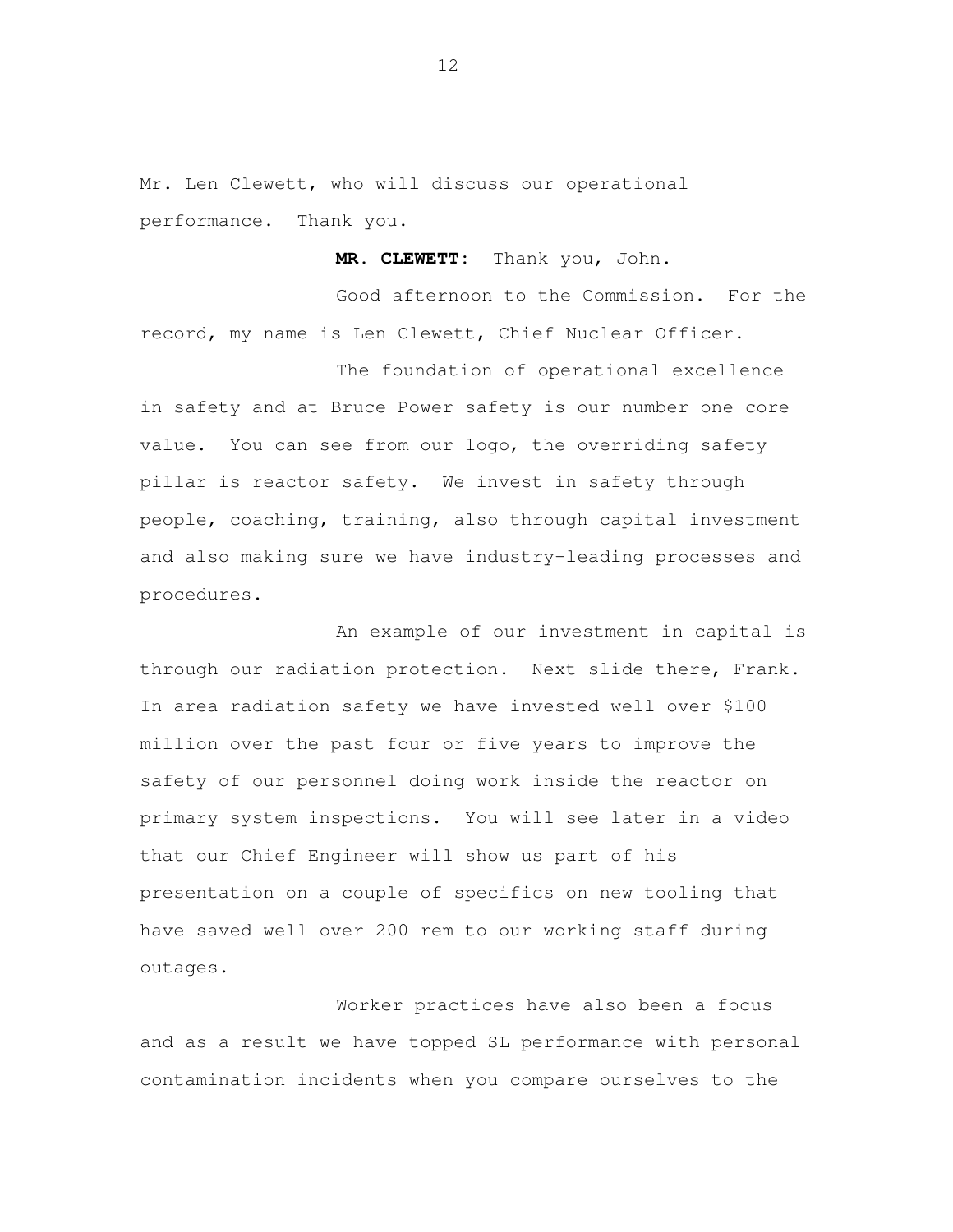industry.

 Industrial safety performance remains very strong, but as a result of a lost time injury in 2017 and a lost time injury in 2016 we took a sitewide initiative that Mr. Rencheck replied to as you can count on me. And it's really the hearts and minds of our workers to make sure that every task every day is done safely. Part of that was a three-day training session or all our first-line managers that supervise the craft and all our union team leaders. Also there was a one-day session for all section managers and above that was completed last year. This year we are completing a one-day session on all other individuals so the entire staff at Bruce Power will have this training.

 We have seen some very positive results in the big Unit 6 outage last fall and a large Unit 1 outage at Bruce A this winter where we saw much improved safety performance. So this will be part of our culture and training. We also trained over 100 temporary electrician workers that provided them much more knowledge on the tasks they do and we will continue with some of that specific training to our supplemental staff personnel.

 We have an ongoing capital investment that John, Mr. Soini, referred to, called our Asset Management Program. Mr. Newman will add some details, but this started back in 2016 and it's really about the safe and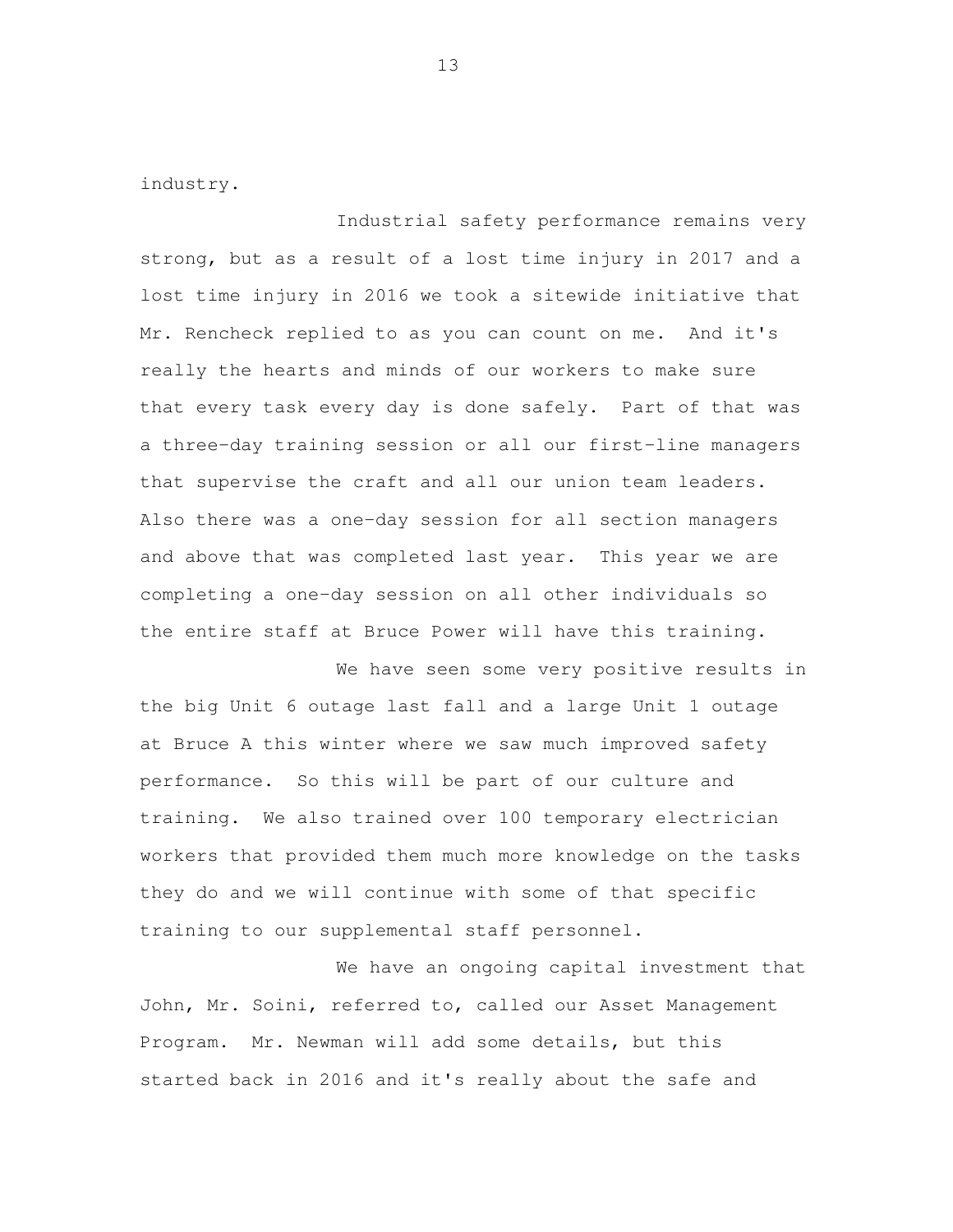reliable operations of our staff. This list here shows some of those modifications that have been completed to date and this very thorough, rigorous plan that goes out 40 years into the future to make sure every system, every component will be operated reliably in the future.

Next slide, Frank.

 The capital improvements through improved human performance and our people, staff, you can see from this we have had improved generation records in 2013, '14, '15 and '17, and this was accomplished not only through achieving the improved generation but operating the plant safely.<br>One of the industry indicators that we

 track along with our industry peers is force loss rate and you can see in the previous three years that we have improved force loss rate in all three of those years. This is really about reducing the challenges to our operators and to do that the big focus has been on our maintenance backlogs and we are proud to say that this year we have achieved industry top decile performance with regards to maintenance backlogs and currently across Bruce A and Bruce B, across our eight units we have just one corrective critical work order in that backlog.

 Another thing is for continuous improvement a focus of ours is to make sure we have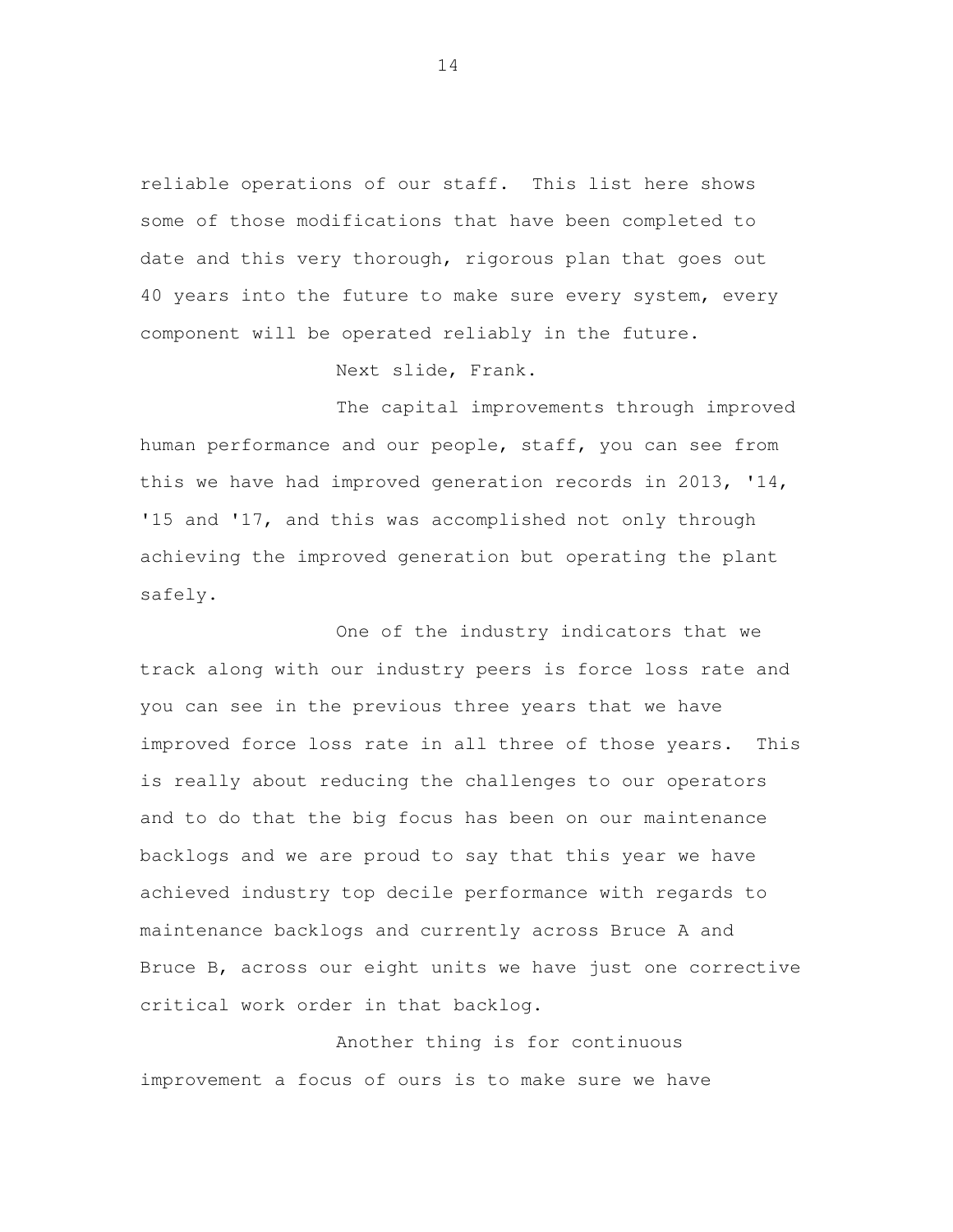independent assessments. On this slide you can see some recent independent assessments we had. We had an OSART visit from the IAEA in 2015 and a follow-up last year. We also every two years have independent assessments from the World Association of Nuclear Operators and then quarterly we have Nuclear Safety Review Boards that are comprised of four industry experts with well over 100 years of experience in senior leadership positions in North America.

 And then, four times a year we have an independent project oversight committee also that are comprised of industry experts who have to really focus on our asset management projects and our major component replacement projects.

 But this is a very important part to make sure that not only we're internally monitoring our performance, but that we have some industry experts on a routine basis that come in and evaluate our performance so that we can continually drive towards achieving excellence.

 And with that, I'll turn it over to Mr. Newman.

 MR. NEWMAN: For the record, Gary Newman. I'm the Chief Engineer and Senior Vice-President of Engineering at Bruce Power.

 Good afternoon, Mr. President and Commission Members.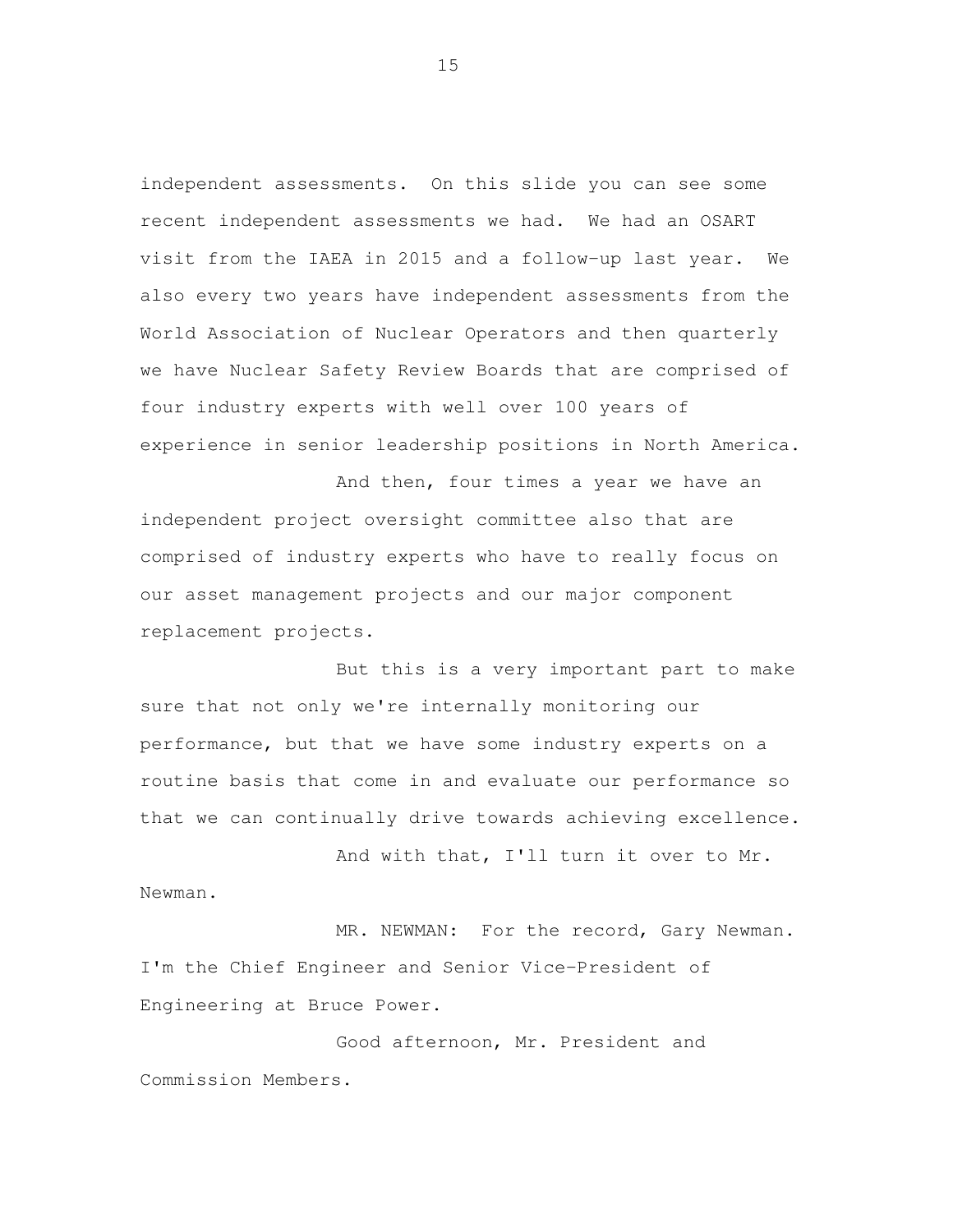So, Bruce Power has put in place a very rigorous programmatic approach to managing our plants, utilizing industry best practices to monitor the life cycle management guidance for our critical structures, systems and components.

 This is supplemented with our overall asset management program as already noted which, in turn, is the best strategy for managing our plants through condition assessments, development of bridging and, ultimately replacement strategies.

 These plants are, in turn, integrated through our business planning process to ensure appropriate funds are applied at the right time to support continued safe and reliable operation of all of the systems, structures and components.

 The major component replacement outage campaigns are specifically designed to focus on key equipment such as fuel channel assemblies, feeders and steam generators. These replacement activities are a subset of the overall plant asset management plans already noted. And although the timeframe for doing -- so it takes a bit longer than a normal outage, the activities are considered very similar to the work that is normally completed within our outage program.

This is a schematic of the major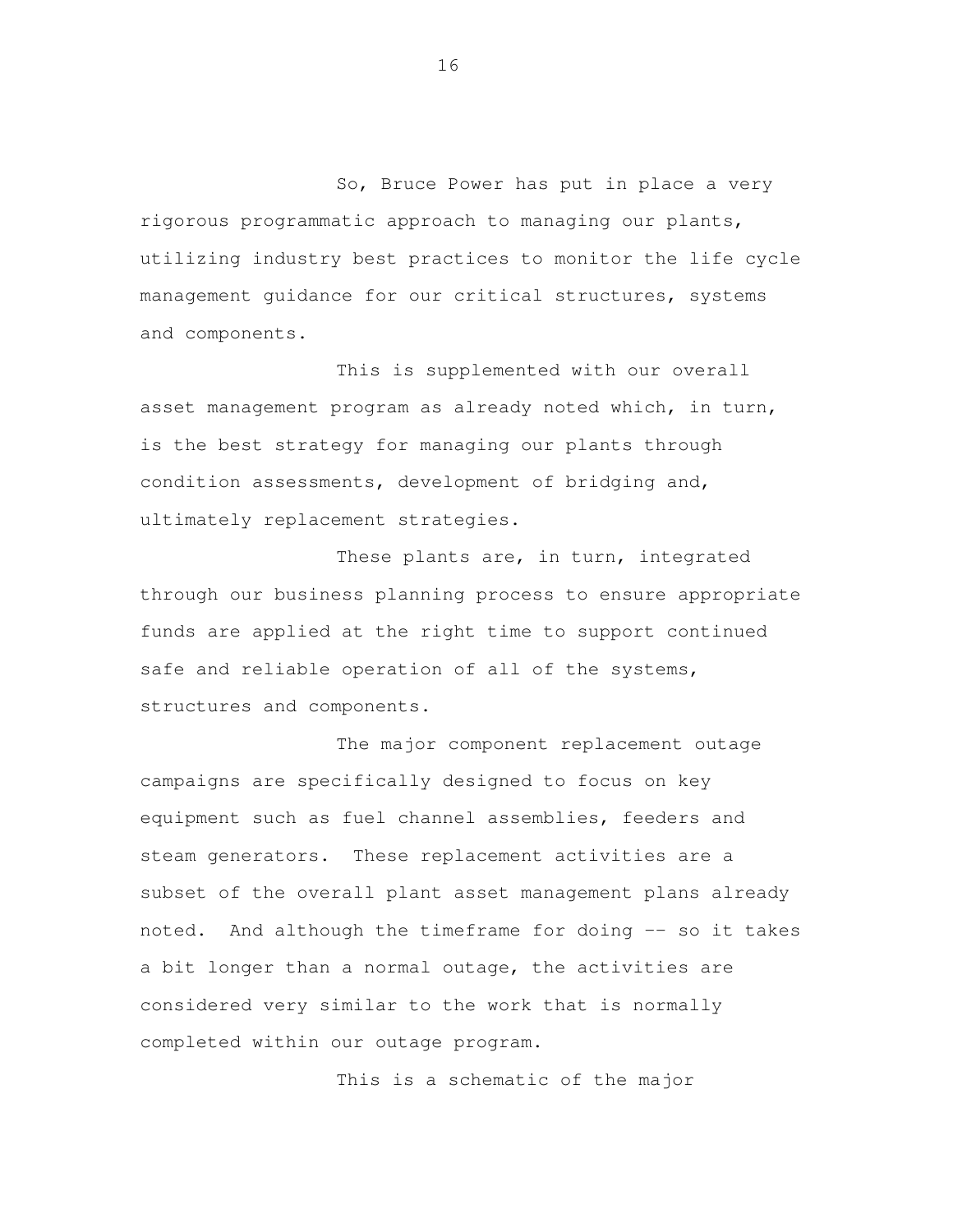components that I just mentioned and related systems which are the focus of the major component replacement campaigns. We will in a moment show you a short video which provides some sense of what is involved in these replacement activities.

 If we could have that video now. --- Video Presentation / Présentation vidéo

## **MR. NEWMAN:** Thanks.

 Okay. Moving on then to fuel channel assembly health and longevity. As we have described in past Commission hearings, we and our industry peers have invested hundreds of millions of dollars and many decades of effort into the development of a sound fitness-for-service protocol to monitor and manage our fuel channel assemblies.

 As with our key programs, periodic updates and technical exchanges are provided to CNSC staff for the purpose of conveying key technical progress for their consideration and endorsement. Ultimately, these technical updates are integrated into the appropriate Canadian Standards and become part of our licence condition requirements.

 For pressure tube monitoring, or condition monitoring, in more recent times the industry has been focused on accelerated aging research and development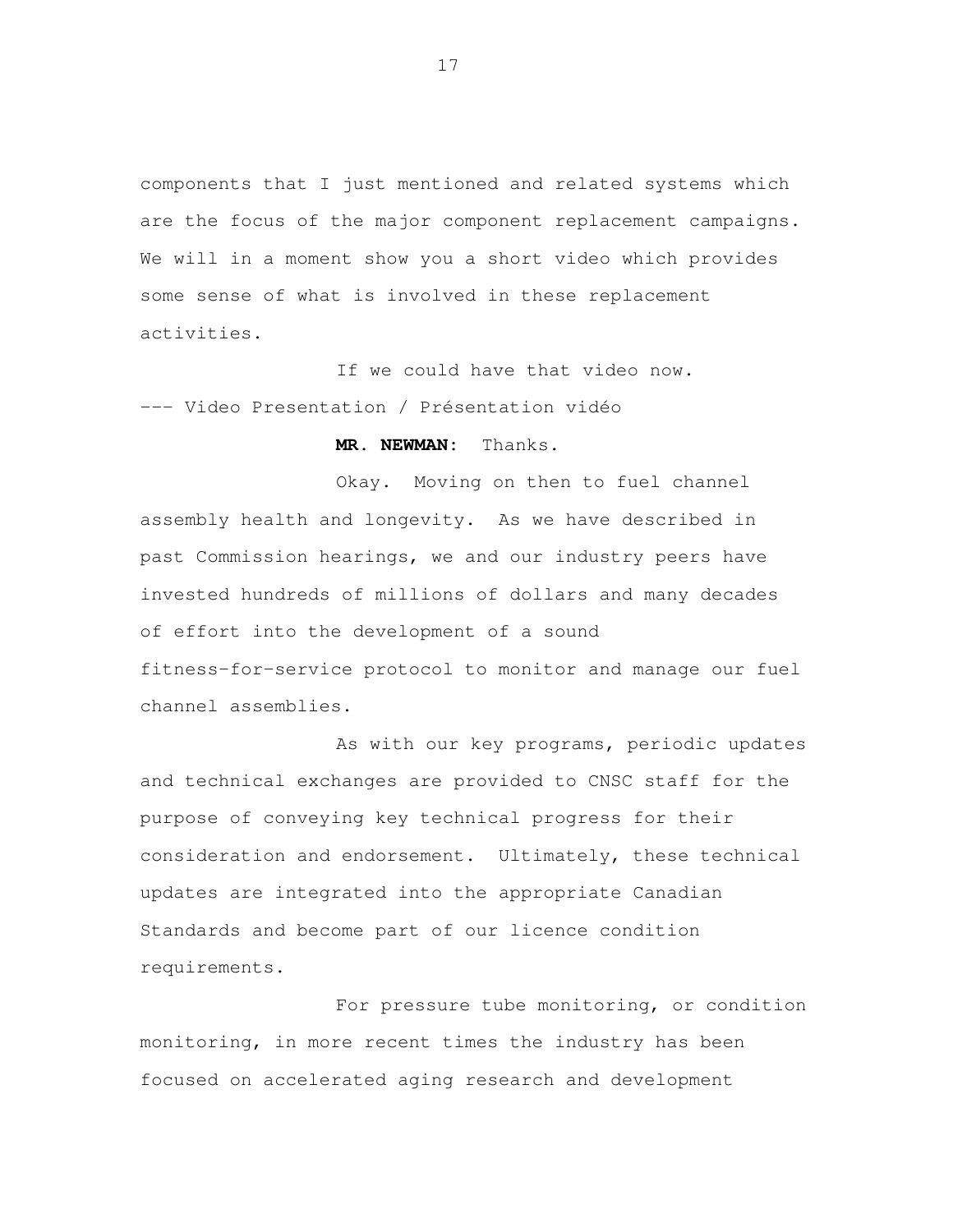efforts to continue to demonstrate the accuracy of our pressure tubes and specifically from a fracture toughness perspective.

 Burst testing work has been completed in support of mechanistic model development which, in turn, are used to demonstrate fitness-for-service of our fuel channel assemblies. As noted in the slide, work has been completed to develop the mechanistic material behaviour models which supports operation out to 3,000 equivalent full power hours and further confirmatory test is currently planned to be completed over the next five years.

 Next I want to talk a little bit about some of the state-of-the-art data acquisition and inspection instrumentation. We'll show you another video in a moment here.

As I noted at the beginning of the talk, Bruce Power has developed a number of modern inspection tools, including a state-of-the-art delivery system which removes the need to use fuelling machines to deliver these tools. This allows the fuelling machines to focus on the operating units.

 These tools have been developed with a view of minimizing worker dose while broadening and speeding up the data acquisition of condition monitoring information, all of which supports the ongoing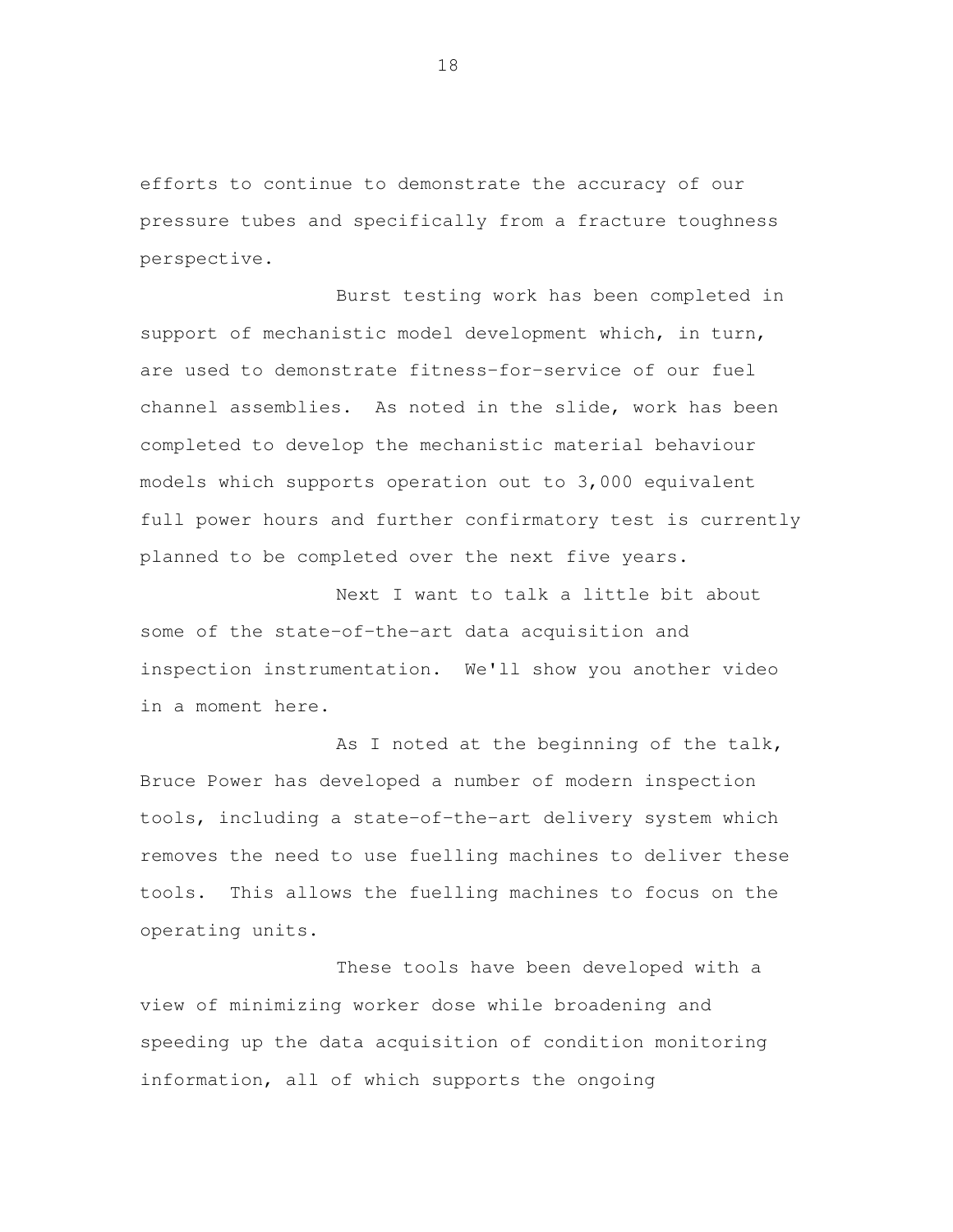fitness-for-service of our population of fuel channels.

 A short video will follow displaying some of this equipment that I believe the Commission Members will find very interesting.

--- Video Presentation / Présentation vidéo

 **MR. NEWMAN:** As already noted, we are continuing to do tests to determine fracture toughness and this particular photo shows the Bruce test facility at the Canadian Nuclear Laboratories where we have a test specimen that has been prepped and ready to undergo its testing.

 So, fully instrumented. A starter notch is added and then that notch is sharpened through a fatigue process prior to pressuring the specimen to determine the fracture toughness. Please note that there's a protective bell jar that goes over top of this specimen and is fully secured to protect the surrounding hot cell equipment.

 As you can see in this slide, this is the sequence of planned major component replacement outages with Unit 6 beginning in 2020, followed by the remaining two Bruce A units and then the balance of the Bruce B units.

 Also superimposed on this is the licensing and renewal that is the subject of this Commission hearing.

A final -- oh, pardon me. And, finally, this slide provides the current MCR target dates, both in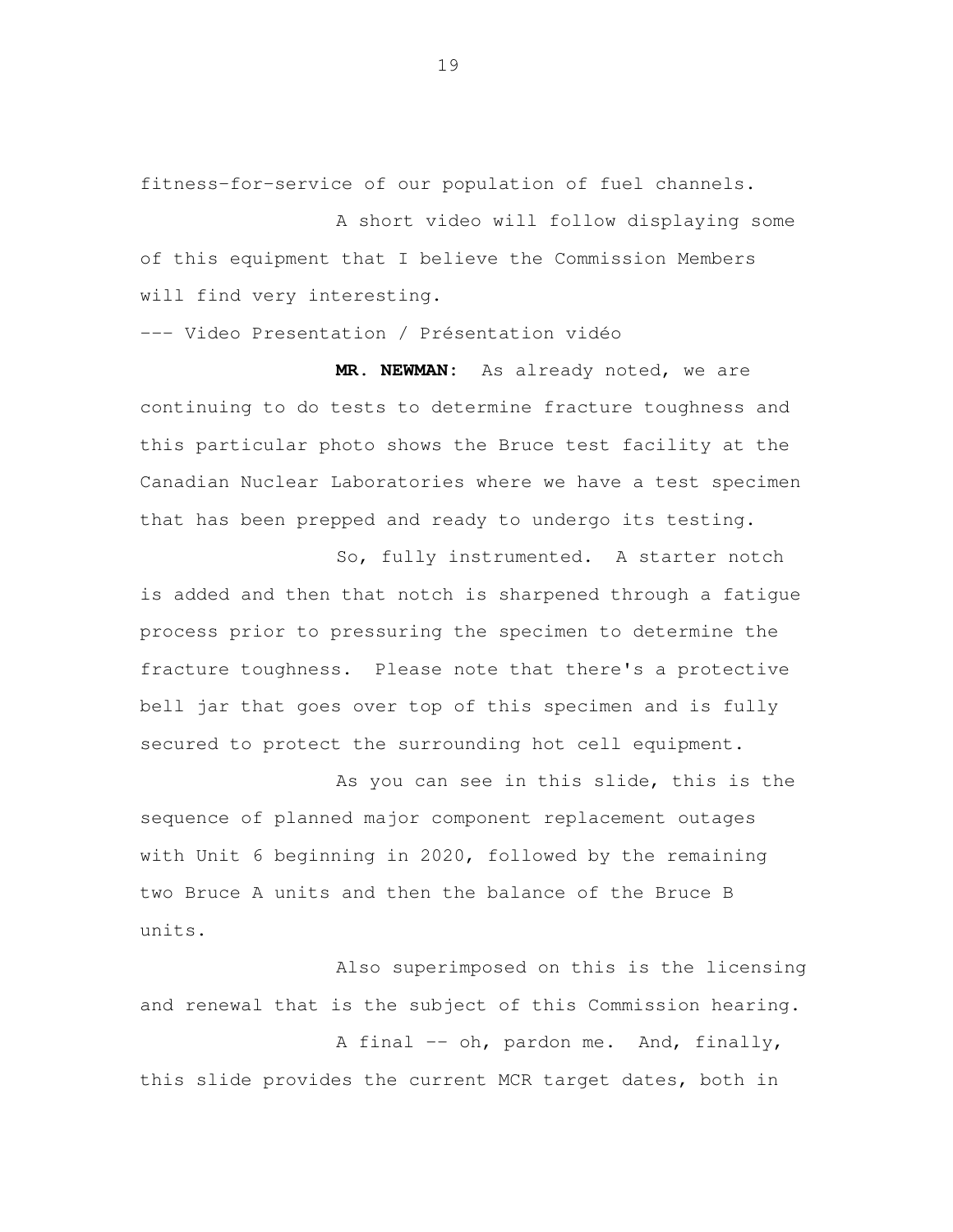calendar dates, equivalent full power hours and the bounding predictive hydrogen concentration at the fuel channel outlet which is the bounding location for each of the units.

 I should also note that this bounding concentration continues to be refined on a more accurate basis as we gather more information from each of the units using the tools as described earlier. This surveillance information is obtained using modern reactor inspection tools with the output from these condition assessment tools used to refine, enhance the predictive models to more accurately represent the fleet of pressure tubes currently in service within the Bruce Power reactors.

 I'd like to now turn it over to Mr. Frank Saunders.

 **MR. SAUNDERS:** Good day. Frank Saunders, Vice-President Nuclear Oversight and Regulatory Affairs, for the record.

 I'll talk a little bit about site safety, provide some highlights of the detail that's in our application.

 As noted earlier, nuclear plants are one of the safest industries in the world and while there is really no human endeavour that can be said to have zero risk, I think it's fair to say that working at or living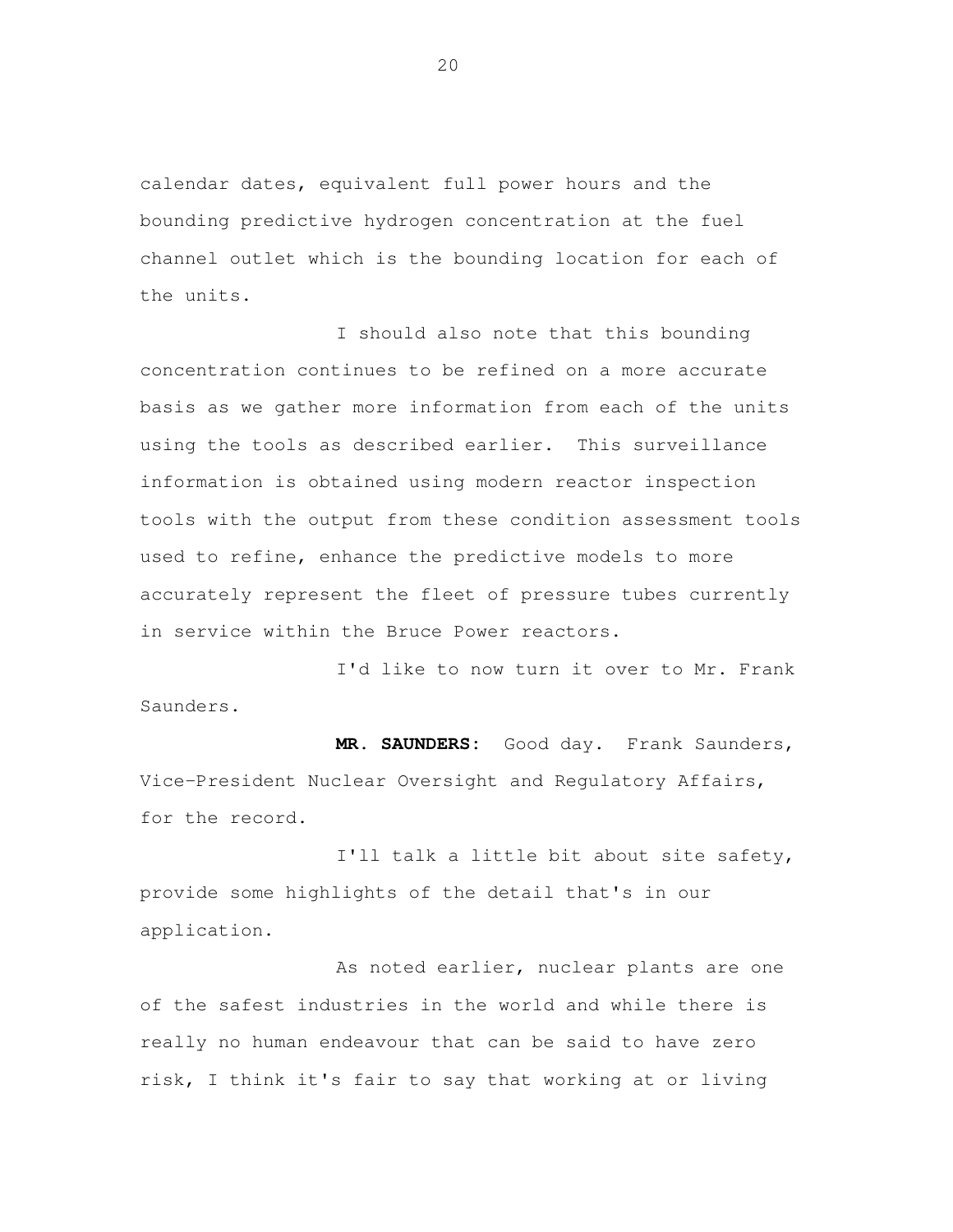near a nuclear plant is as safe as any human activity and probably safer than many you carry out on a day-to-day basis.

 And we work hard to maintain that safety. We understand new things as time goes on to make sure it's appropriate.

 And the next slide is an example of that. I provided this slide here just to give you a sense of it. In the application is all the detail. These are the Fukushima enhancements that we've undertaken as part of the experience from 2011. You'll note on the right-hand side that most are complete, all but two will be complete by the end of next year and one of the remaining two is in the MCR for the Unit 6 starting in 2020 and the addition of filtered ventilation is scheduled for -- by 2022 for Bruce A and Bruce B and we'll talk a little bit more about that as I go through the slides.

 So, probabilistic safety assessments have been updated. Looking at Fukushima, a major kind of focus was considering the site as a whole, multi-unit effects and what that means. We've included additional external scenarios which were not typically part of the original design basis thing, so assumed that the plant was sited there and these sort of updates have been done, and insulation of a passive container filtering system, we have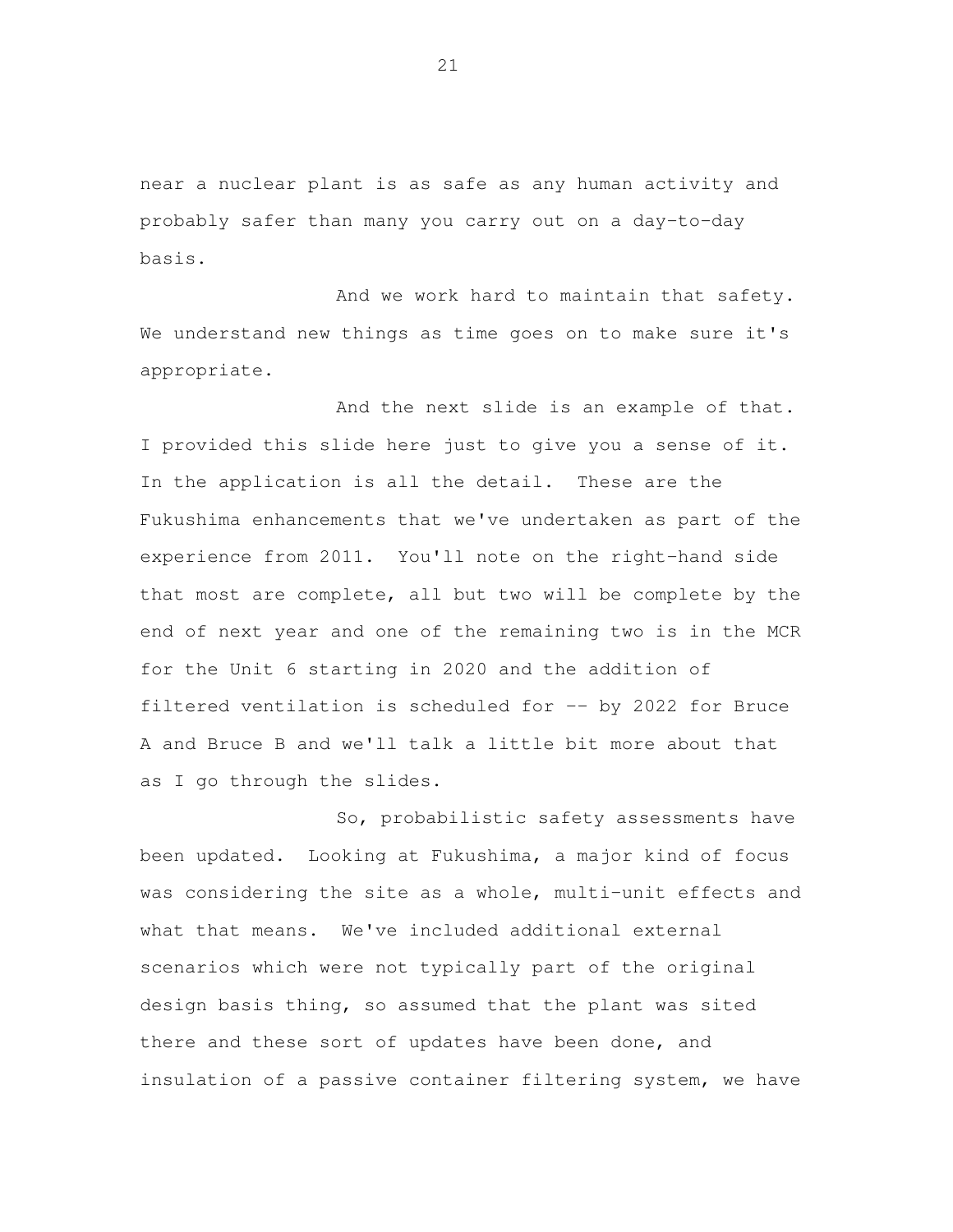included some credit for that in some of the safety assessments, but there will be much more as we finish our design basis for that thing and these things will continue to be updated on a five-year cycle.

 This picture is, again, a picture out of our application which shows you essentially where the site sits in terms of whole site risk. The bars at the bottom represent single units, risk per unit per year, and then the bars on top represent the whole station, so all four units accumulated together.

 The modelling is very realistic for the out-of-power intervals. PSA is very effective at understanding equipment failures and the probability of those failures. They are more conservative, which is to say we make much more conservative assumptions for fire, seismic, high winds, et cetera because it is not possible at this stage to model them as well as internal events. So, they tend to be somewhat less realistic, but always on the conservative side.

 You will notice, of course, that the standout here is fire safety, it's well within the limits. We have in our integrated implementation plan a number of projects aimed specifically at fire safety and we have some broader fire safety work that we will talk about shortly. This picture is just to indicate that PSA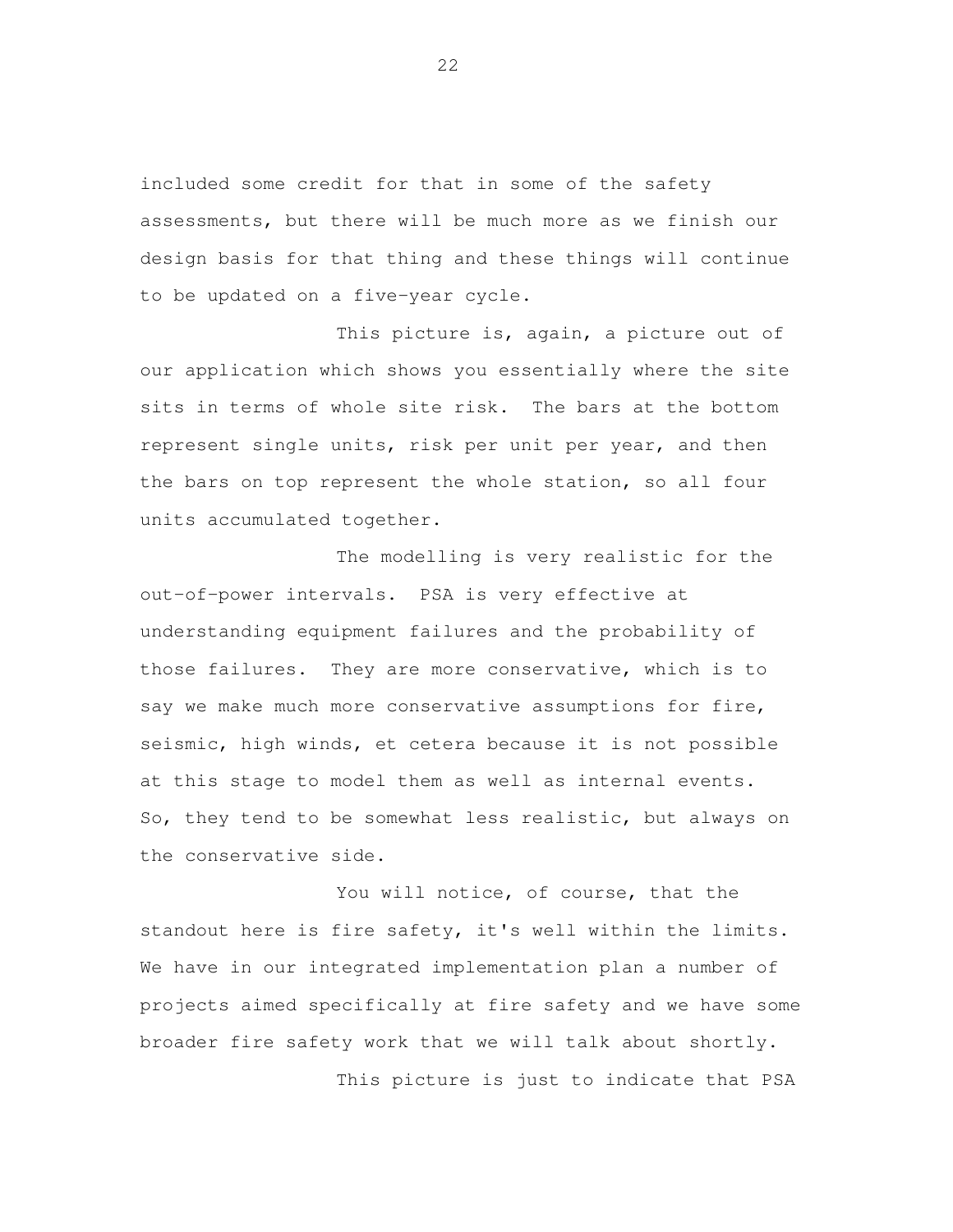is but one of many things that we deal with in terms of site safety and this will always continue to be the way. It's a tool and it's very useful to us, but it is not the only thing by any mention.

 One of the uses we have for the PSA in a day-to-day way is this tool which you see here. We use this tool when we are looking at planned maintenance or taking equipment out of service to do maintenance or outage work. We can actually put the equipment in, run the tool and it shows you what combinations of equipment out of service create higher risk. So, you can actually plan your work to minimize the risk.

 These particular slides actually incorporate safety system tests, so it just shows you how sensitive the tool is. Safety system tests are something that we do all the time. We take a channel out of service to test it, these bumps appear because we've taken that channel out of service. It's a necessary thing. The channel's actually in a field in a safe mode, but the model counts it as out of service anyway. And so, this is the sensitivity of this kind of model.

 I talked a bit about fire and some of the things that we're doing in terms of fire. We have in-plant projects that look at a number of physical changes inside the plant. One of the things that we decided to do in fire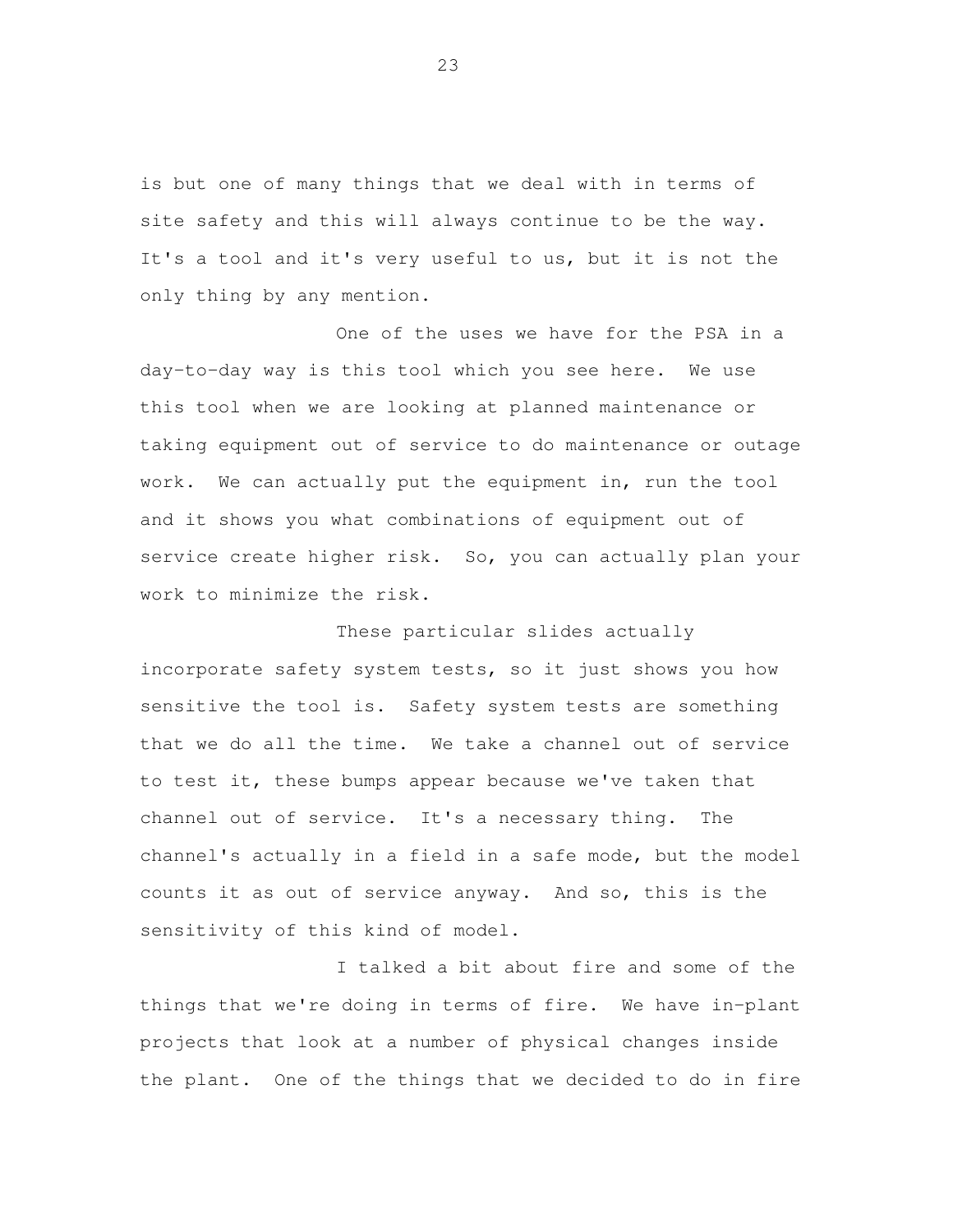was to actually look at a response capability that was state-of-the-art. So, you're seeing a few pictures of flashing through here. This is our new state-of-the-art fire training facility. It is the mock-up of the plant and the various conditions in which the firefighters may well find themselves in the plant. It allows us to do very detailed training for our firefighters, as well as for off-site firefighters who might well, you know, join us in that effort.

 We do have actually a full response fire department on site, so we're sort of like a city in that regard. We have a 24/7 scheduled fire response with all the equipment to go with it.

 This facility also doubles a bit as a security training facility. You'll have seen some pictures of the OPP team there. We do use it for some security training as well in combination training.

 Emergency preparedness has been a major focus since 2011. A lot of work has been done. One of the things that I wanted to point out on the emergency preparedness PC is the way we looked at emergency mitigating equipment. You often see it referred to as EME. Emergency mitigating equipment is equipment that's external to the plant that requires no power from the plant that we can deploy in those situations like Fukushima where the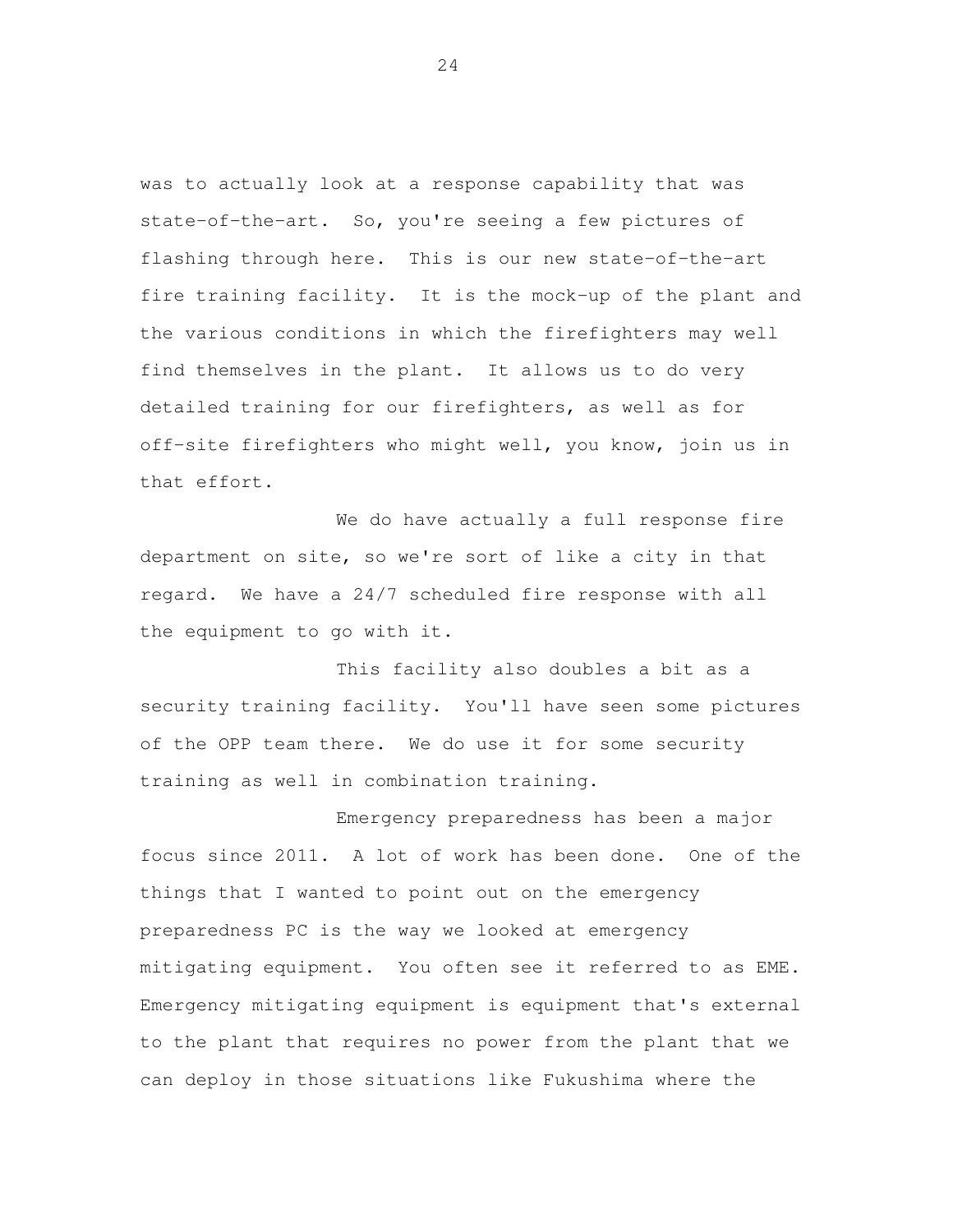power to the plant has been totally lost and there's a need for water.

It is by and large very simple equipment. It is by design equipment that we use every day so that we know how to use it and that makes our training and our familiarity with it easier, it gives us a broader range of people who can use it and do it. So, it includes, for example, fire trucks, it includes pay loaders, it includes small generators. These are all equipment which are familiar to us, which are stores mostly just off-site, some are -- a couple are stored on site. We spread them out a little so that no particular event is likely to affect all the equipment.

 This particular piece here, we did in this last exercise is test the system for cracking, all this emergency mitigating equipment, and what you see here in the top right-hand side is one of these little tractors that mounts on the equipment, so when we set up our emergency management centre and we turn it on we can see where all the equipment is, we can watch it respond to the event and we know where it is at any particular time.

 So, this is a good feature, it makes it easier to track the equipment and be aware of where it is and whether it's delayed in getting to where you want it to get to.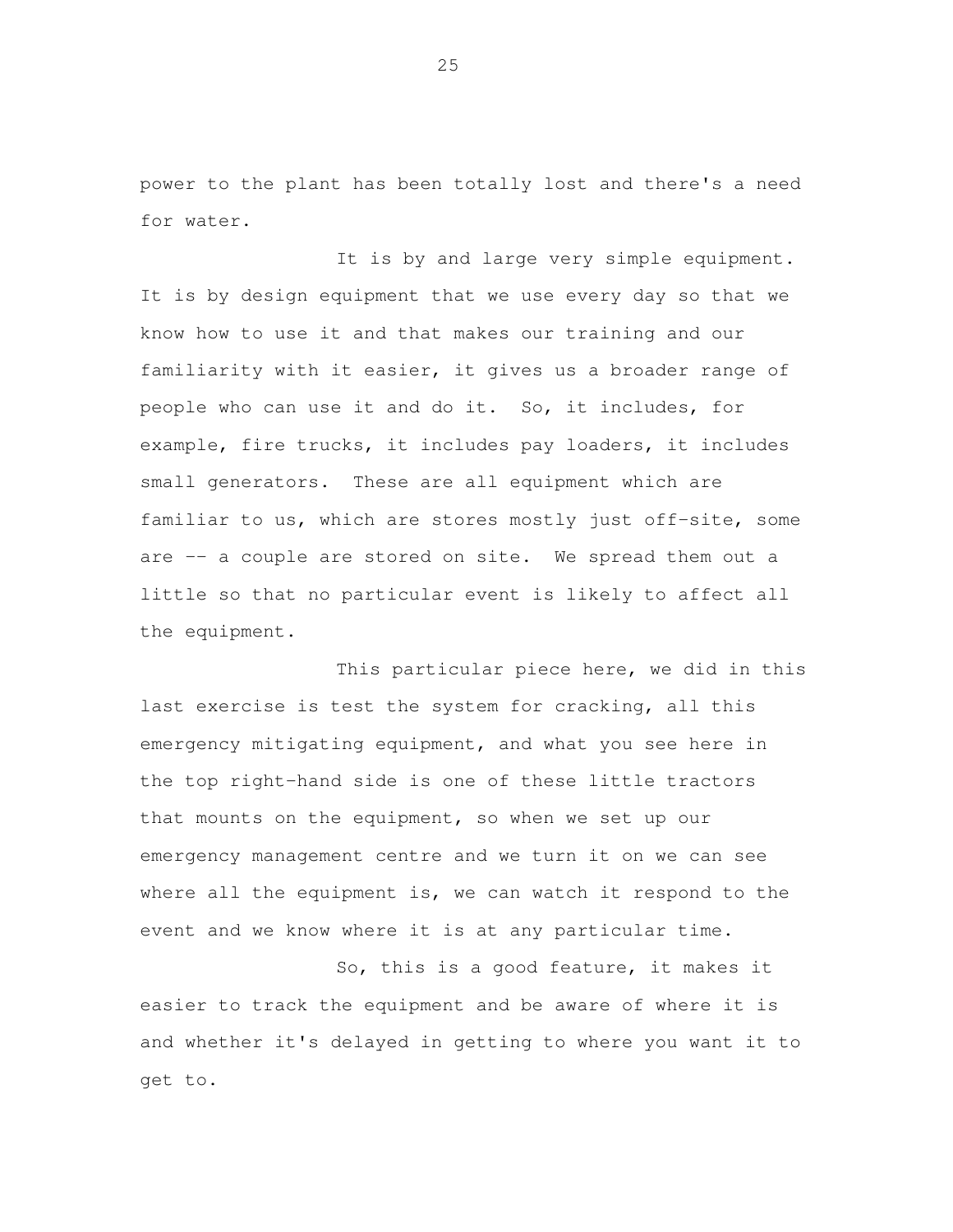We also now have in place the enhanced clean dispersion modelling which was another commitment from Fukushima which would allow us to examine multi-unit failures and whatnot, determine what it looked like, and that's now fully in service.

 Emergency data transmission. One of the big challenges in any emergency is being able to transmit the data to those people that need it. That's important both on site and it's important to the off-site agencies that respond to it.

 We have now put in place a data transmission service, fully digital. The data is actually stored off site. It's transmitted — it can be transmitted a number of ways. The fallback position is via satellite through a VSAT set-up. It's independent of all the local power supplies and grids, so we now have one system that'll work for all emergencies. We exchanged staff on one — on one system, and they use only one system.

 And it does provide multiple layers, as you'll see here. This is an actual depiction of what you would see on your screen if you logged in to the database. You can click on this picture and see the data from any of those. It does highlight changes, so the coloured -- the coloured blocks on here would be telling you that something has changed in that unit and you can click in there and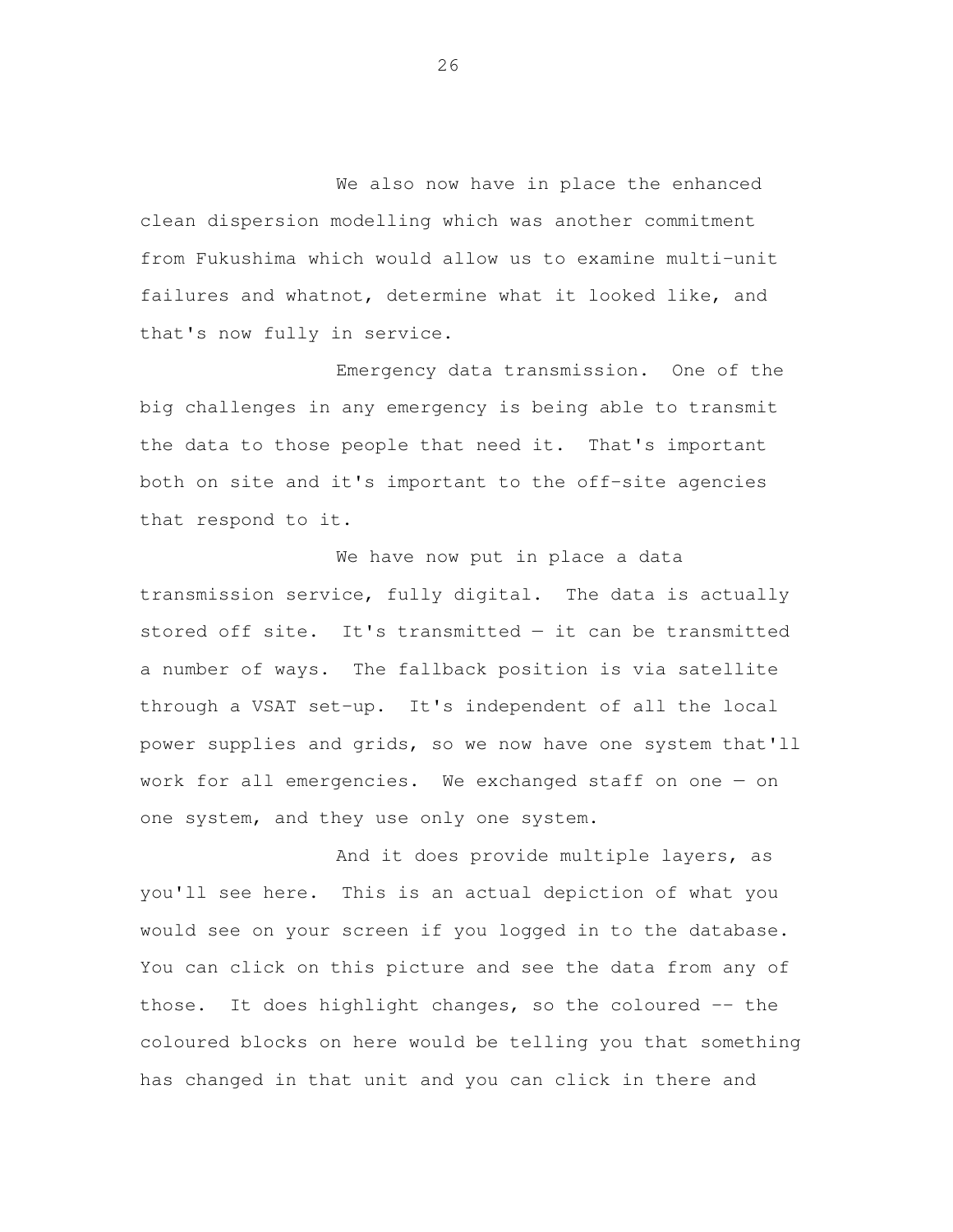look. Gives you a table of all the various data that CNSC and other folks want. You can download that data. You can trend it on the screen. You can do what you wish with it.

 And I think I have one more picture here. Again, so if you scroll down deeper, you actually get into the plant systems and you can again put your mouse on a system, click on it, and see the parameters that are appropriate for that system at that given time.

 And one final slide here, which is kind of one of the summary slides that you can display the data in many ways. You can configure it as you like. And like I say, it's easily downloadable. The data can be imported or exported into various things.

 This slide is just looking at the alternate facilities. Our main emergency management centre is located just off site, about a kilometre from the site. We have two other centres, one in Kincardine and one in Port Elgin, to allow us, you know, geological separation so that we can use those if we need to.

 One of the things we did over the last year was look at -- we wanted to look at what difference it made, the emergency mitigating equipment and the overall release to the public in severe accidents. So we commissioned a study which looked at a four-unit severe accident event, simultaneous for four units.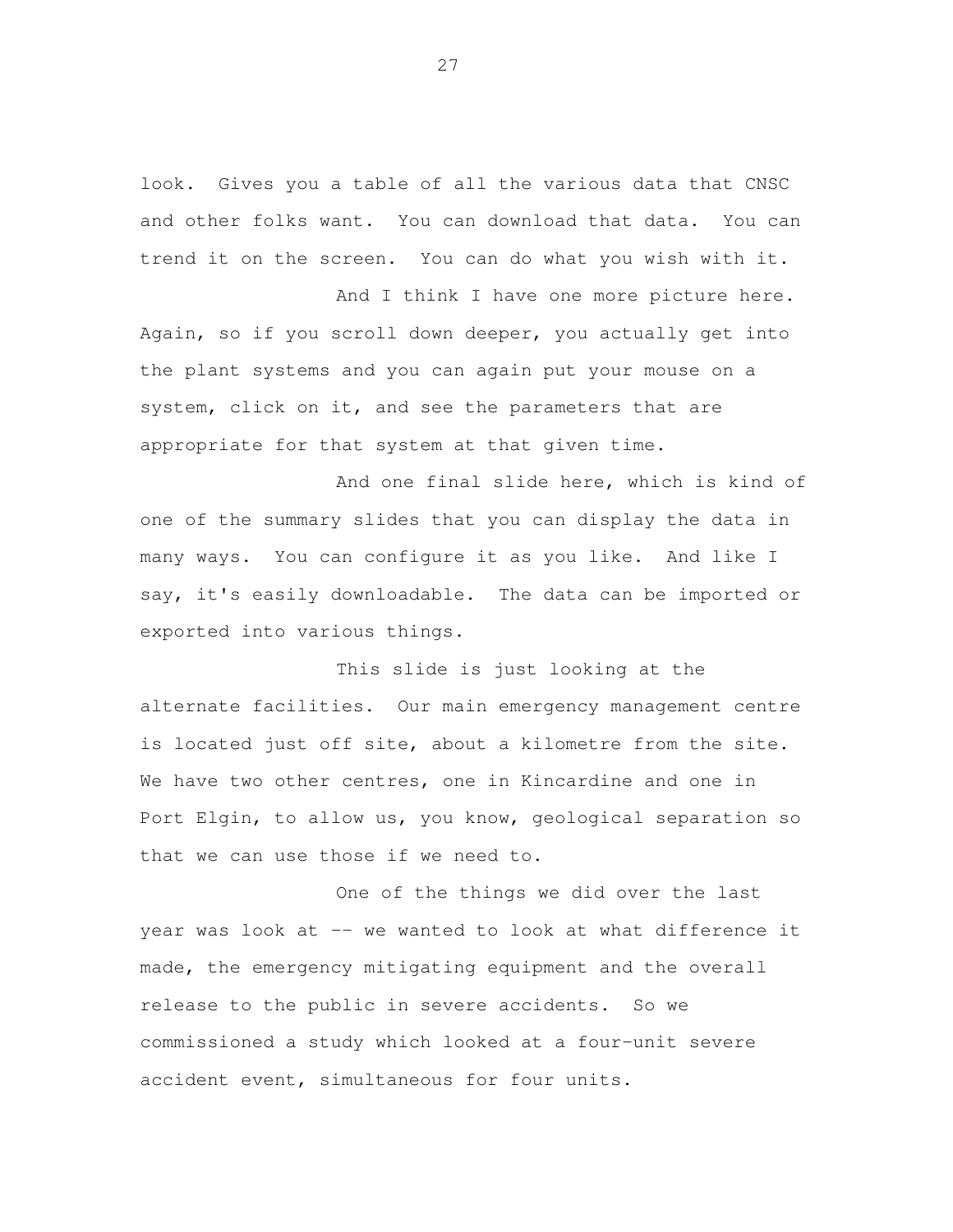And we did the study without any interaction. We assumed no power in the plant, no operator worst-case scenario, we assumed nobody did anything, and the thing just was allowed to percolate along and do its own thing. And then we employed the EME in a very limited fashion, in fact. interaction. And we assumed no -- you know, in the

 And what we found was employing EME, even though, you know, in this case we didn't use the emergency mitigating equipment to actually prevent the event -- we could have, but we didn't want to prevent it for the simulation; we wanted to have the event so we could look at it.<br>So we employed the emergency mitigating

 equipment in two ways only. One was moderator makeup two hours after the core was uncovered or started to be uncovered. And the other one was emergency makeup to the shield tank 24 hours after the event started. Those two design basis criteria. So there was no -- no evacuation required, and sheltering was required within the three-kilometre continuous zone and not really beyond that. simple issues brought the dose to the public back to the

 So the emergency mitigating equipment has proven to be very, very effective. And in fact, had we employed it in the prevention mode, you would never, ever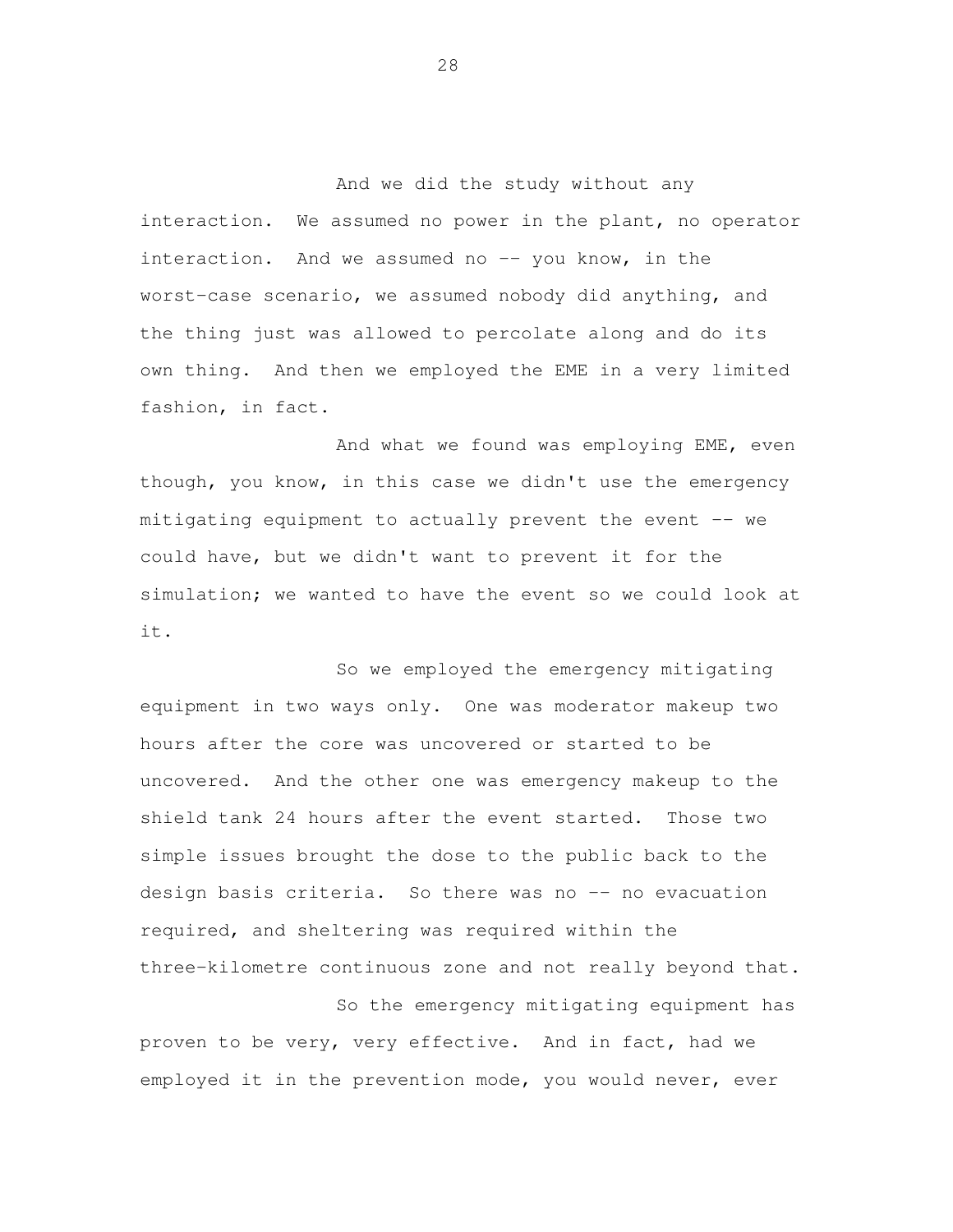have got to the event. But that really wasn't the point. The point of the study was to understand how much difference it would make in the -- in that mode.

 And we are installing the passive containment venting system which we discussed. We've included a little bit of that credit in our current PSA, but not very much because our design is not finished. We've done a lot of work in Engineering creating a design that works at very low pressures. We are expecting this to very significantly reduce doses to the public, even in a situation where we would do nothing, because this is a passive system, even if we took no action other than let the system operate, it would again reduce the dose to the public by several orders of magnitude. And those -- that data will be in our next modifications of the PSA and the large release frequency.

 Huron Resolve was our last major exercise in 2016. This is the second one we've done. Again, a few pictures scrolling through here, just to show you some of the things we did.

 The major purpose of these large exercises is not the deployment of the equipment itself, because we do that all the time, frankly. We know that that can be done. What we're doing here is integrating with all of the various agencies that would be involved in an offsite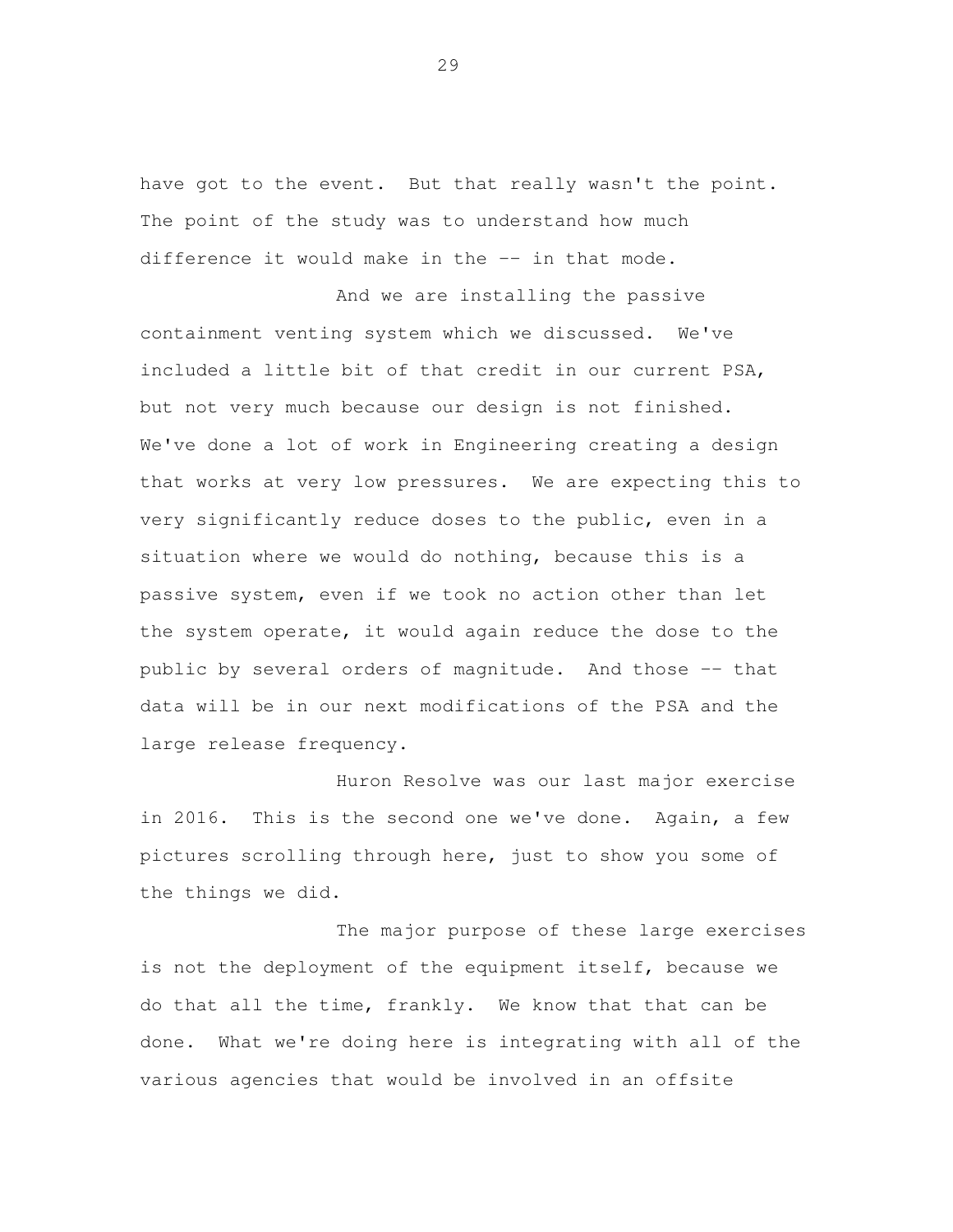emergency. And that's what we're proving.

 So we did things here like we moved our emergency management centre to one of the two alternate centres so that we could see how well that would work in real life. We moved the emergency centre in Kincardine to Port Elgin in the middle of the exercise, again just to prove that it could be done and that it would be effective, and various other aspects of that on the municipal side to test it out.

 And we also tested some of our new equipment, like the data transfer and that as well.

 So now I'd like to hand over to Mr. James Scongack.

 **MR. SCONGACK:** Great. Thanks very much, Frank. And for the record, my name's James Scongack. I'm the vice-president of Corporate Affairs and Environment at Bruce Power.

 And I'm looking forward to speaking with you today about our commitment to the environment and engagement, which is a pretty critical component of everything we do at Bruce Power and a key component of our licence application before the Commission.

 Moving to the first slide, you know, Mr. Clewett alluded to the four pillars of safety. Obviously, environmental safety is one of our four key pillars of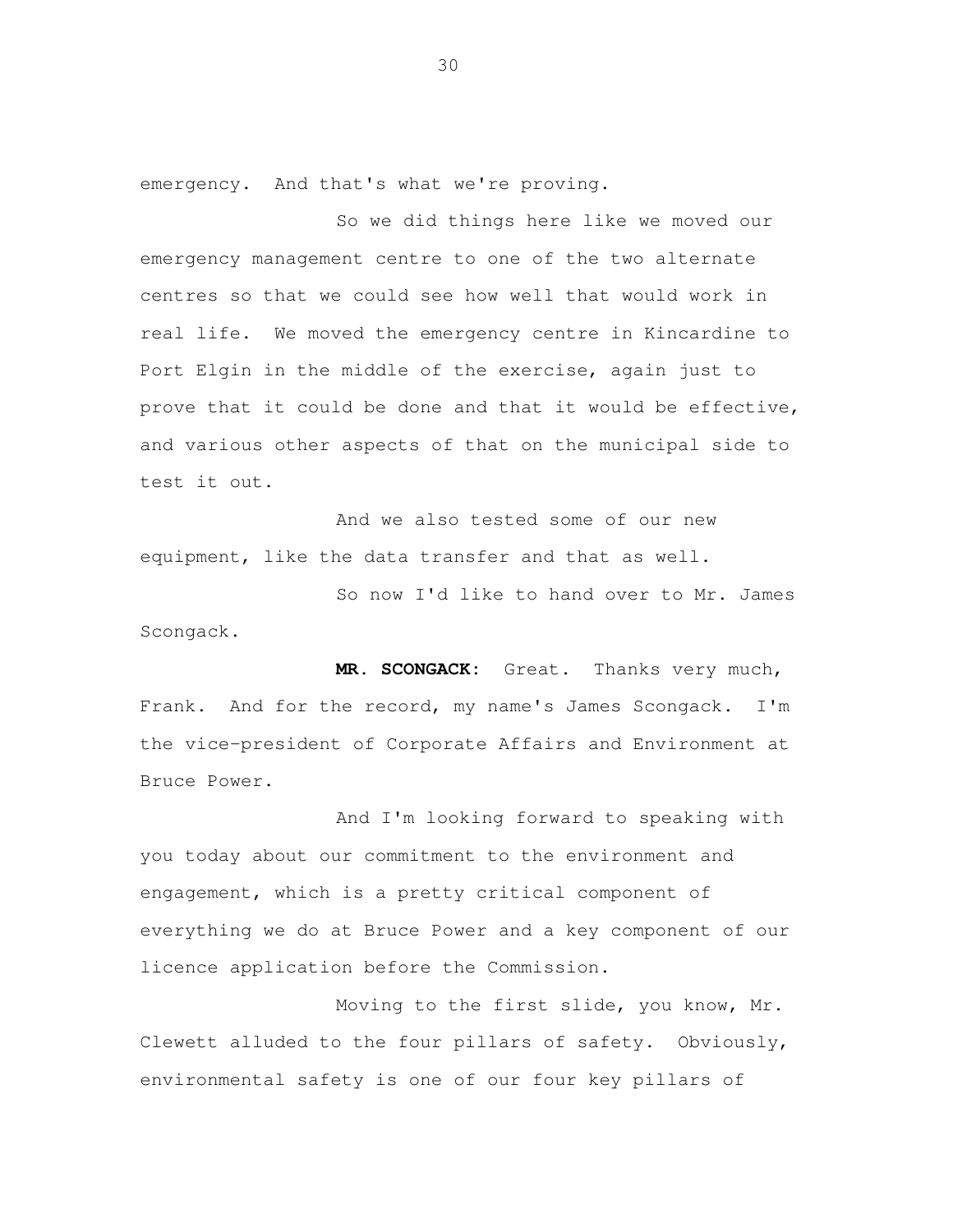safety.

 But one of the things that sometimes in dialogues such as this we forget about is why does nuclear power have the role it has in Ontario. And Mr. Soini talked about that. And Ontario has made a choice. I recognize that's a provincial jurisdiction to do it, but Ontario has made a choice that we do not want coal fire generation in the province of Ontario. It's a decision we made in Ontario. It's now a national policy.

 And as a consequence of that decision, we have eight units of operation at the Bruce Power site. Seventy percent of the additional energy needed to phase out coal in Ontario came from our site. So if you're concerned about climate change, like we are, nuclear power is a key part of the solution.

 However, our operation does have interaction with the environment as we know. And so our commitment as an organization is to minimize that impact on the environment and play a positive role in everything we do when it comes to environment and sustainability.

 Since the last licence renewal hearing in 2015, we've seen continued improvement in our environmental performance, as Mr. Clewett alluded to. And that is something we never take for granted. We're an industry that's focused on continuous improvement. And so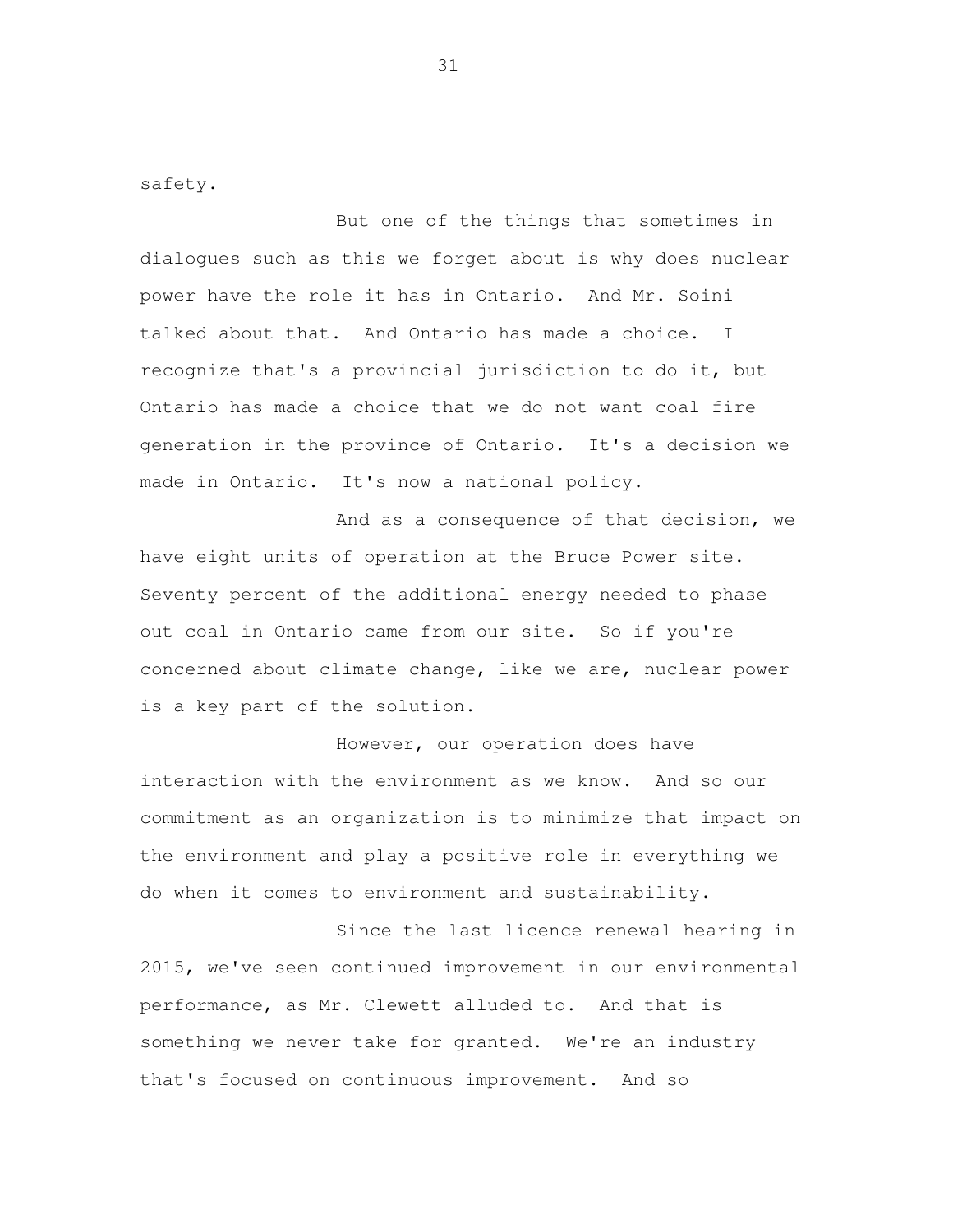continuing to drive higher levels of environmental performances is something that Bruce Power remains committed to.

 We have a very robust environmental management system. Just last year, Bruce Power was reregistered to the new ISO 14001 standard. And that's a standard that has been updated in recent years to try to drive organizations to factor in beyond a lot of the various technical elements to elements such as leadership, elements such as sustainability. So your environmental management system in large organizations, the new standard, isn't just meeting your environmental compliance. It's about what focus does leadership put on environmental performance and what are -- what is a strong environmental performer doing beyond its site boundaries. And we're proud to have been reregistered on that basis.

 And below that reregistration is a suite of very comprehensive environmental programs we have. Of course those environmental programs incorporate items such as our movement towards new CSA standards. It obviously incorporates our meeting our regulatory standards. But more importantly, it's looking at a range of other items. How do we take our performance to excellence? How do we continuously improve? And also when we engage with the public, when we engage with Indigenous communities, are we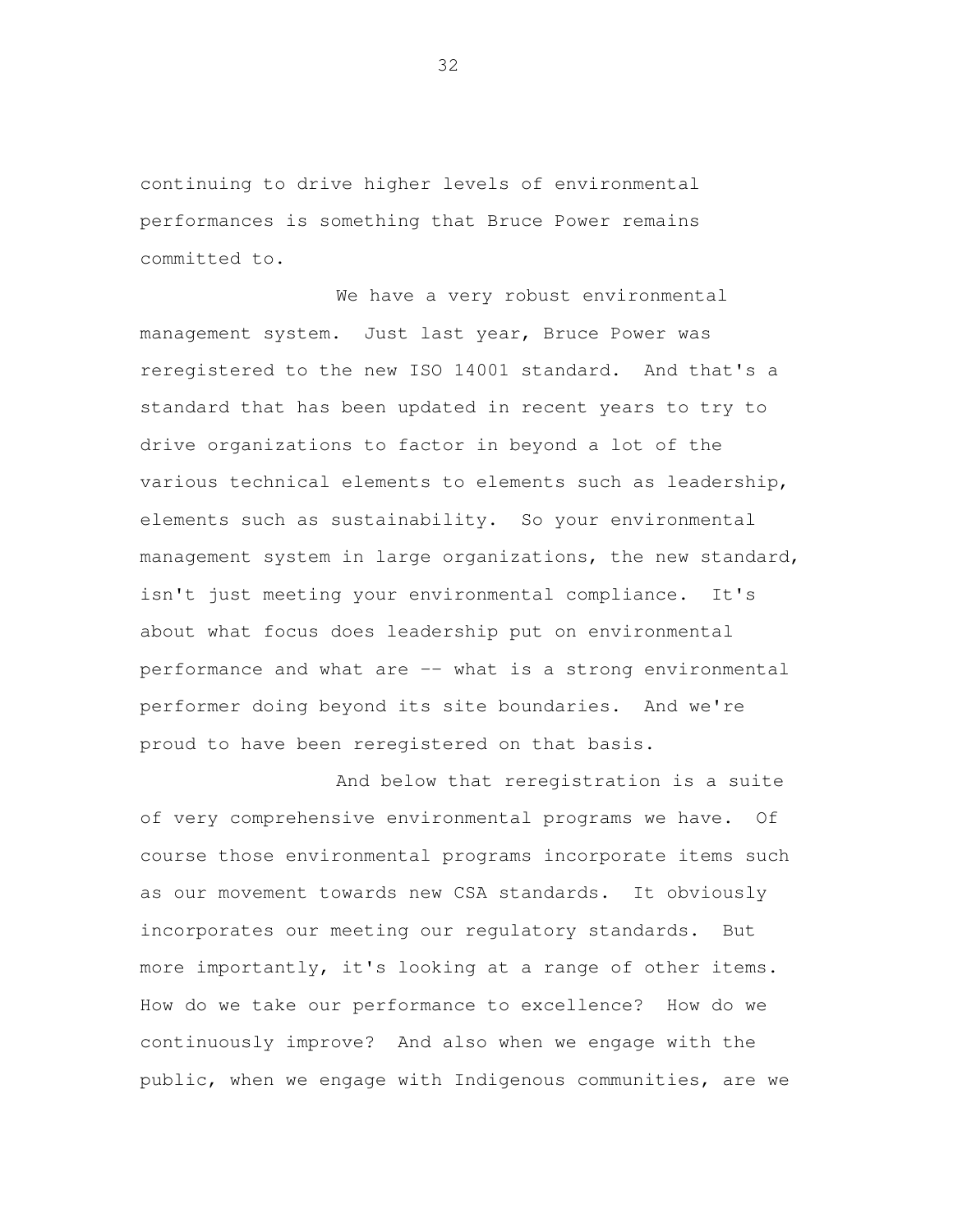taking that feedback into account when it comes to not only our environmental monitoring, but how we're engaging with the community, how we're engaging with the public to give them confidence that we are making a positive contribution to the environment.

 It will come as no surprise to members of staff and the Commission who have followed Bruce Power since our inception in 2001 that, you know, we have a range of environmental issues that we also carry out off site. That includes our Environment and Sustainability Fund and literally engagement with dozens and dozens of groups throughout the community. We're recognized as part of the community; we're an intricate part of the community.

 And the responsibility that goes along with that is to the extent there are environmental concerns in the community outside of Bruce Power that don't directly -- aren't directly associated with our operation, we're all living in the same environment and we all have a commitment to achieving excellence there. We engage on that at the regional level, but we also engage on that at the national level, working with organizations like the Asthma Society, Pollution Probe, the Council of the Great Lakes Regions. We'll talk a little bit more about research and development later. But these are all things that are expected of leaders in the energy sector who want to be in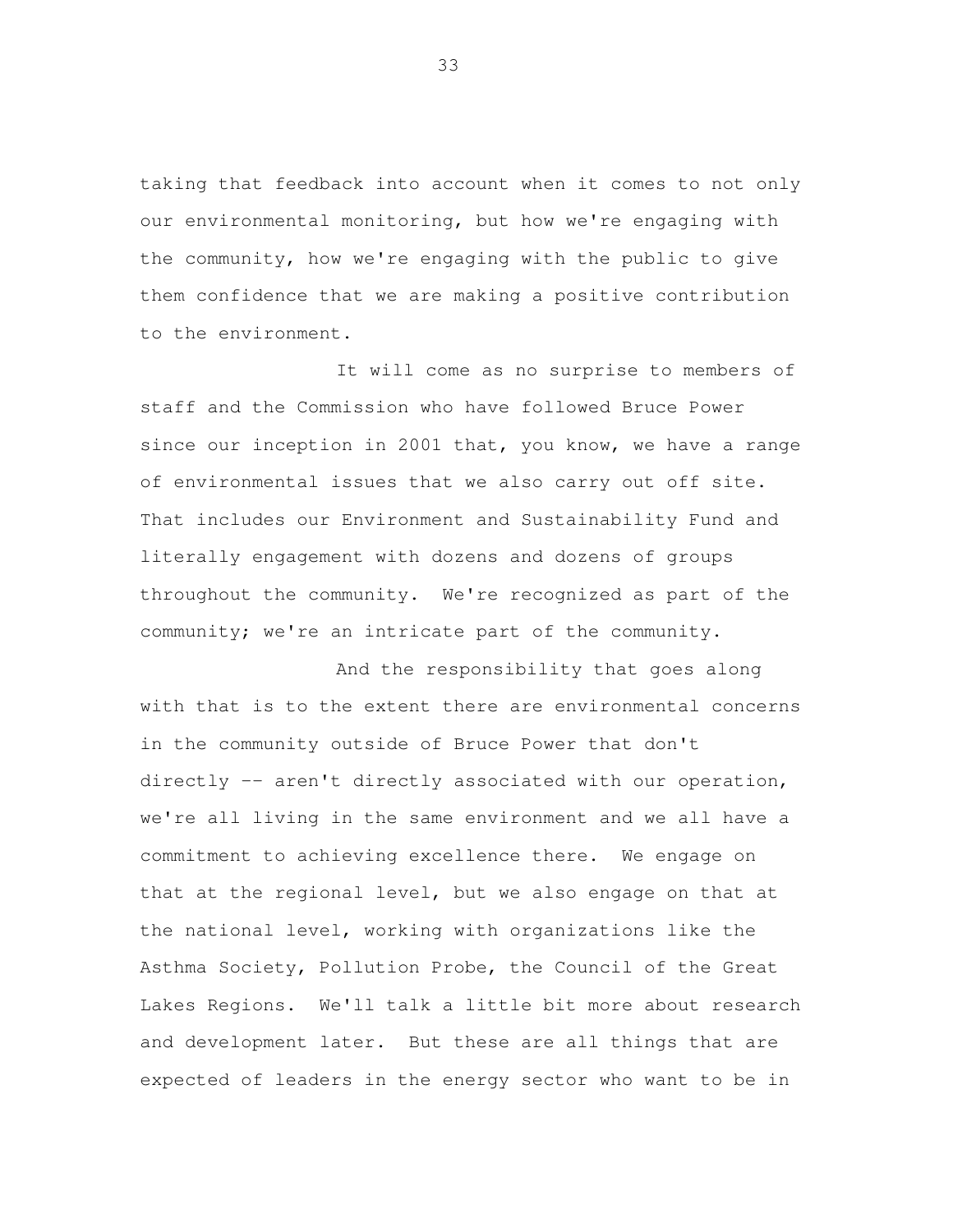business, and we certainly do want to be in business for many years to come.

 One of the other questions we often get when we talk to members of the public is recognizing we are a clean producer. There's also an expectation that we place on ourselves and others place on us around minimizing our waste footprint through the generation of electricity using nuclear power.

 We do generate waste. We generate low-level waste. We generate medium intermediate-level waste, and we do generate spent fuel. And so we have an obligation and continue to deliver on that to minimize those waste volumes as much as possible through what we're doing, and we've shown tremendous progress on that since the 2015 relicensing.

 In fact, you'll note in the annual report that since the licence renewal hearings in 2015, Bruce Power was one of the first plants, both at Bruce A and B, to be upgraded to fully satisfactory in the environmental -- in the area of waste management. We're very proud of that.

 But there's more to do. So it's not only about minimizing waste. We have to full fund the cost of the waste we produce. As Mr. Rencheck noted earlier, we are an operator at a site, but that just doesn't mean that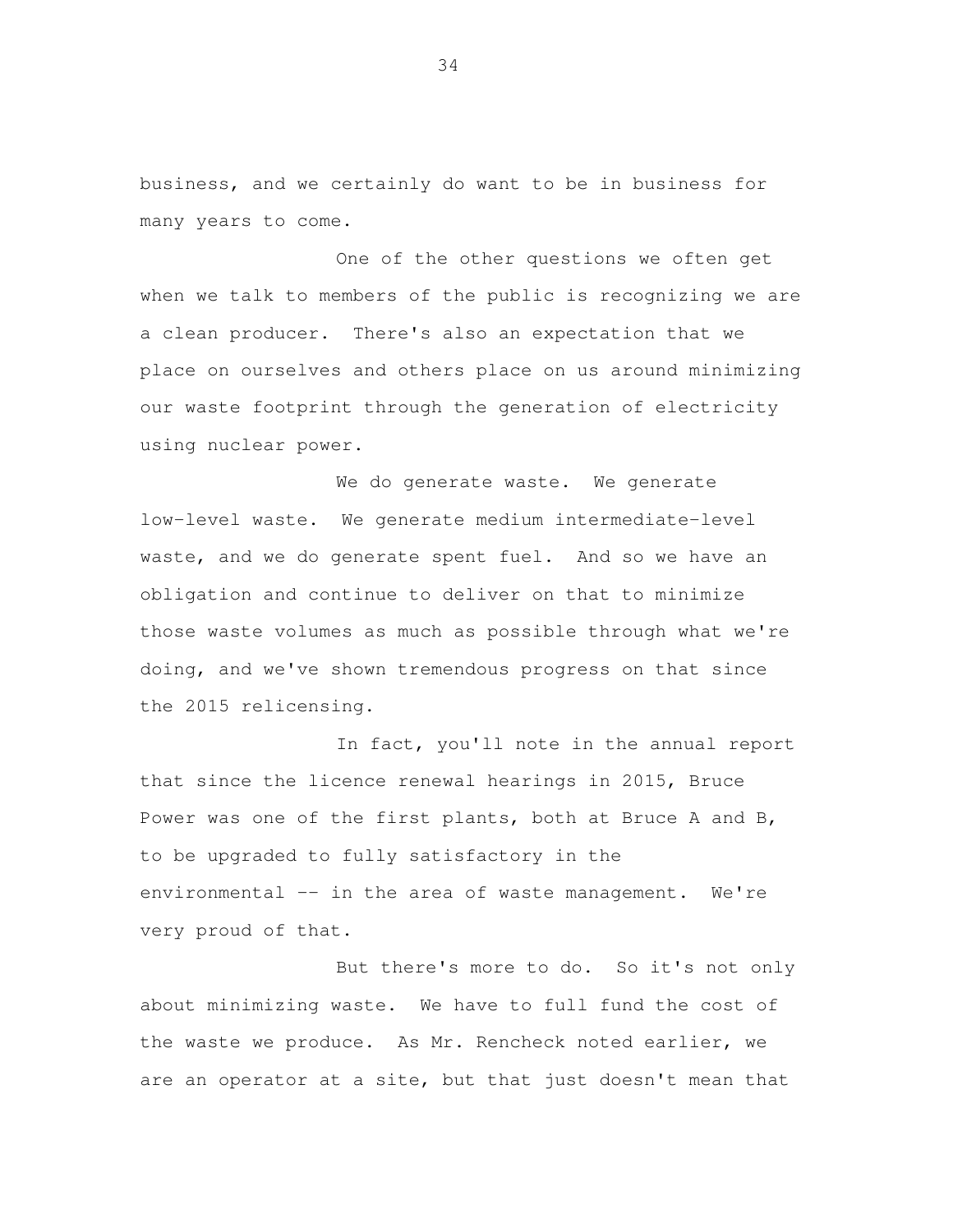we don't have an obligation to fund that long-term requirement. And we have an arrangement in place with OPG to fully fund that requirement, both for the waste we generate -- you know, some may not call spent fuel waste. Some may talk about it as energy for the future. But for all intents and purposes, from a funding perspective, that's how we treat it. We fund the final waste and the final decommissioning.

 And when we look at all those activities in aggregate, and if we go back to recent studies, whether it's by Hatch, whether it's through the University of Wisconsin-Madison in 2005, on a life cycle basis, nuclear is at par with hydro and wind and far below solar when it comes to life cycle greenhouse gas emissions. That's something we're very proud of. And it's really central to our role moving forward.

 I want to talk a little bit about our environmental risk assessment, which is part of our licence application. You know, you'll see words in the CMD put forward by Bruce Power, confirmed and agreed to by CNSC staff, that our environmental risk is low to negligible. In previous assessments that some of you may have followed, you heard terms like "no significant adverse impacts" when we carried out previous environmental assessments.

And I think the real key message that we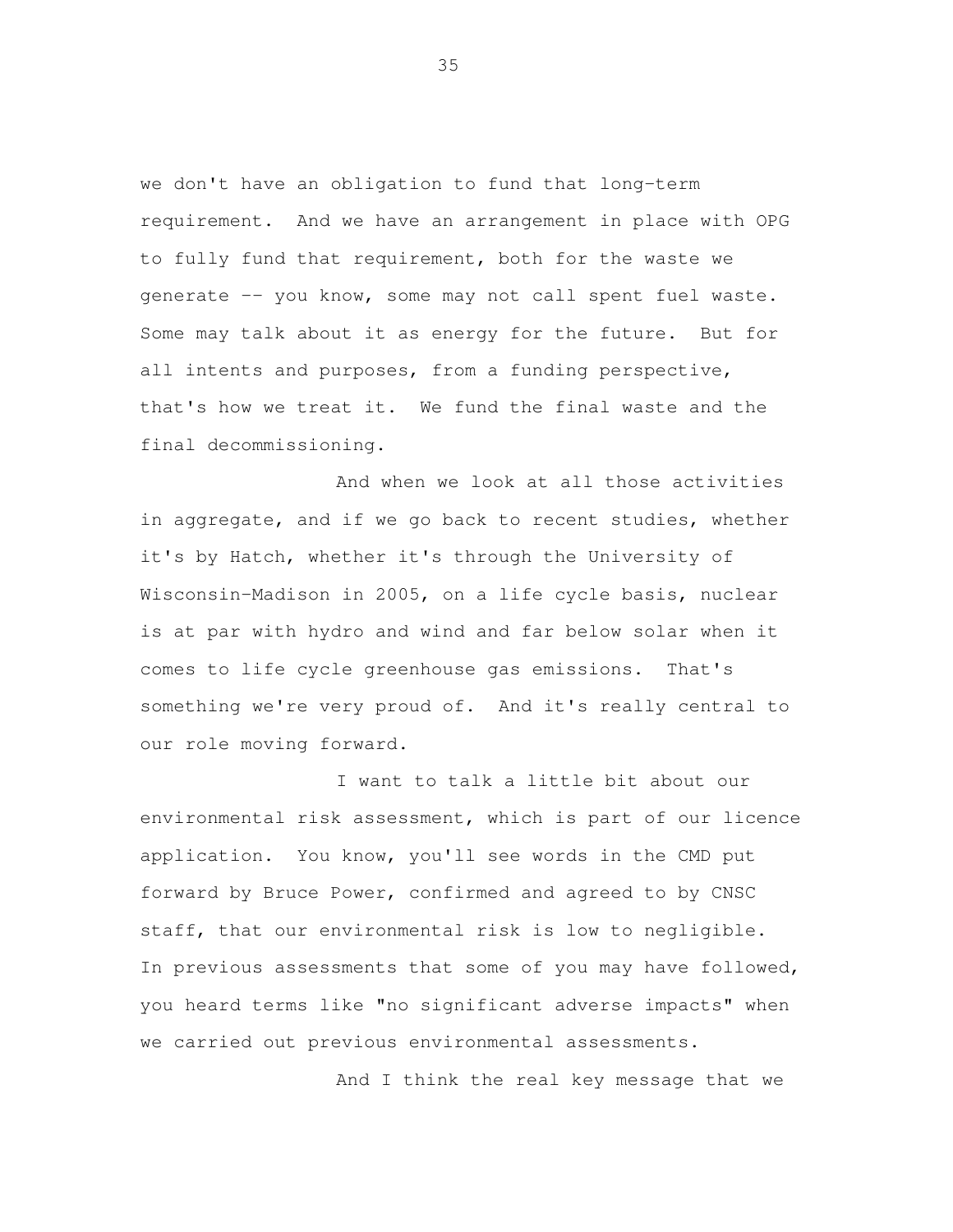want to leave for Members of the Commission and frankly for members of the public who are interested in this hearing and watching it is, you know, there was a perception earlier on in this process when we started having a dialogue with people about this licence renewal back in 2016 that there was this myth that we wouldn't be carrying out an environmental assessment related to this 10-year licence application because CEA had changed in 2012.

 One of the things that we really like to remind people, and it's noted in a lot of your written materials, is that the environmental risk assessment included as part of this is really an environmental assessment under the Nuclear Safety and Control Act. That environmental assessment builds on 15 years of knowledge we have at Bruce Power.

 We completed an environmental assessment on the restart of Units 1 and 2, that included the kind of activities that were alluded to earlier related to major component replacement, and it also looked at continuing operations. In every single one of those assessments

 that we've done, and they're numerous and varied, the conclusion in every single one of the assessments was that we did not have a significant adverse impact on the environment or, as we say today, low to negligible.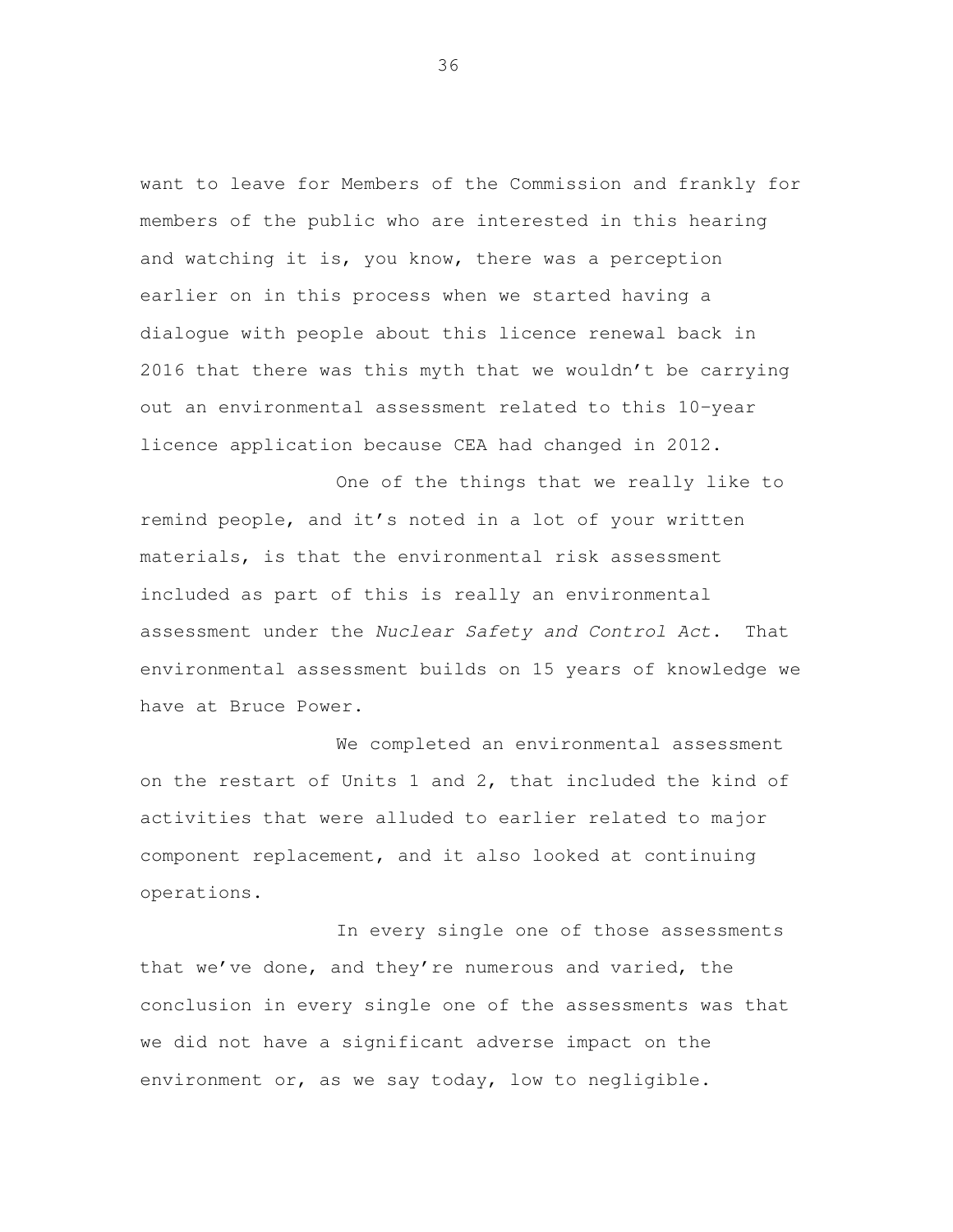So that doesn't mean we're not doing everything we can to further reduce that impact, but we've gone through multiple processes over and over. What I really like about the environmental risk assessment process is that this is a continued process. So every time we're going through this licensing process we're going to continue to update that.

 But fundamentally, when all is said and done, as much as we put new inputs into the models, we carryout a new environmental risk assessment like we did, it goes back to the core principle; we don't have a significant adverse impact on the environment. That's a really critical takeaway. We're also carrying out a robust environmental review as part of this.

 So, as the slide says, there's no work being carried out on Bruce Power in the future over the 10-year licensing period that has not been previously characterized, assessed and confirmed to not have an adverse impact.

 I think that's really important. We're not coming forward to the Commission asking to do something new, we're coming forward for a continuation of previously established, previously confirmed items. Then our job from there as a nuclear operator committed to environmental excellence is with that to operate at a far more stringent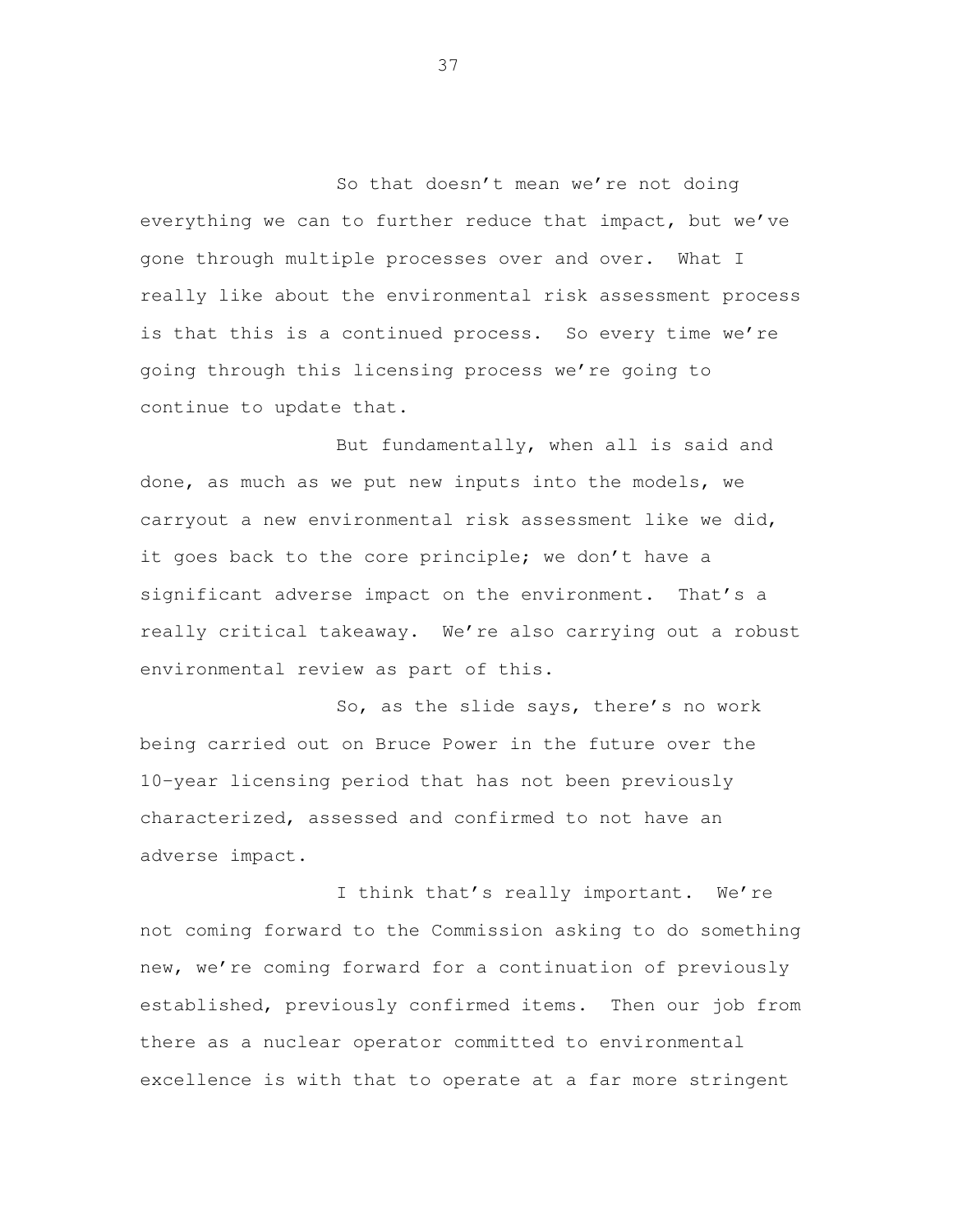standard to ourselves, a higher bar that we operate to.

 I'd like to now move onto key issues. I'm going to talk about a little bit later, we've had a very extensive public engagement program, we've had very extensive engagement with Indigenous communities. There's some very common themes that we hear in that dialogue. Really the key issues that continue to come, I like to summarize them in really four key themes.

 The first is the issue of climate change is obviously an important issue, and I don't need to elaborate more on that. But really when we talk about radiological emissions, you know, CNSC has their own independent monitoring program, we have our own radiological emissions program. I almost said REMP, because we're really bad with acronyms. For those new Commissioners around the table, we actually have an acronym dictionary, if you'd like it.

 But, you know, we produce all sorts of very good data when it comes to radiological emissions. In the CMD you'll note some very good pictorials that talk about where is our actual radiological emissions to where our own standards are from action levels and regulatory issues? public.<br>You know, there's a level of confidence, This is something we continue to hear from the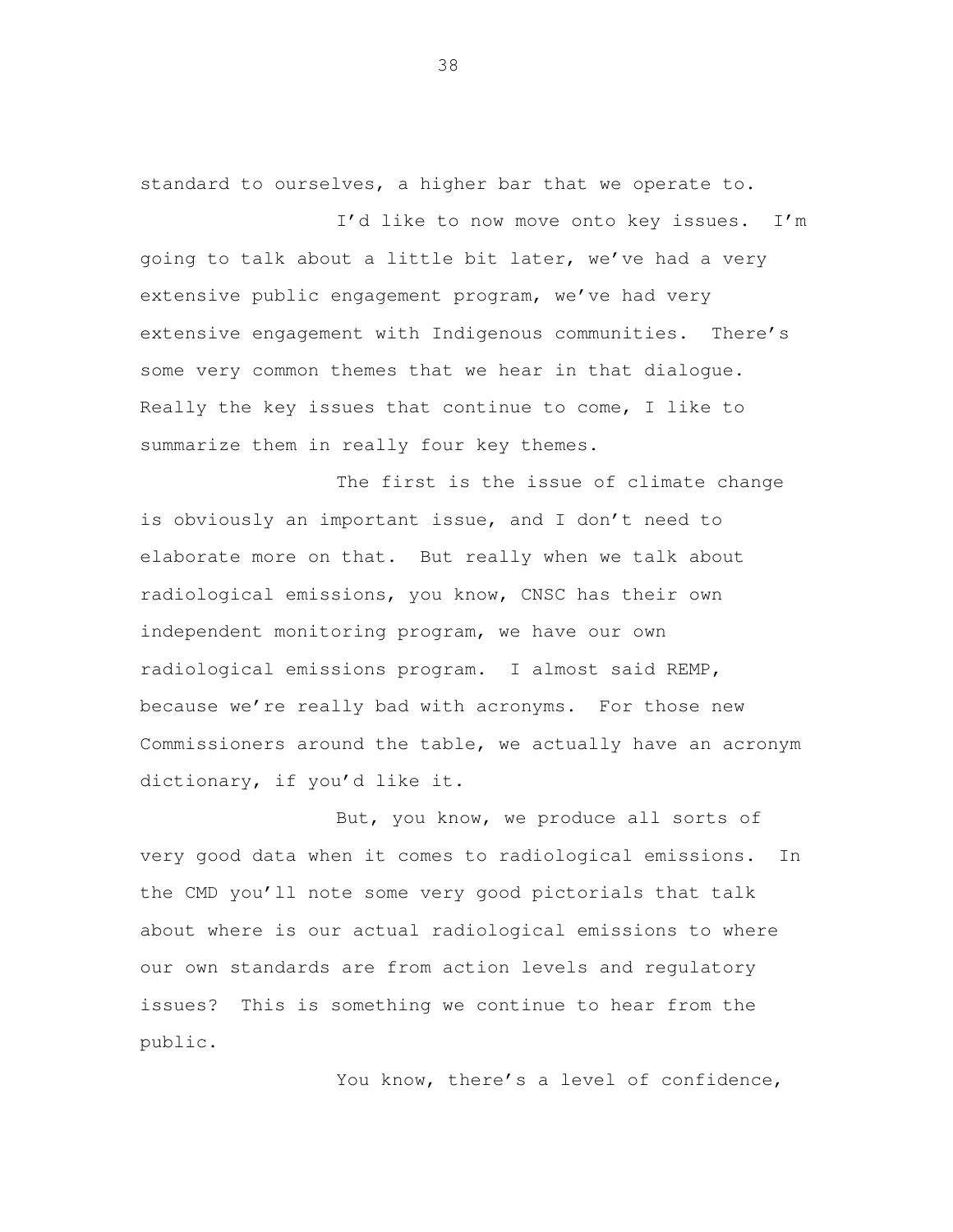as Mr. Rencheck noted, in the safety of our facility, but we've heard very strong feedback from people that when we're talking about radiological emissions we have to put it in terms that people can understand. Those are simple things like if you live at the fence of the Bruce Power site and you drink the water and you hunt and you fish and you eat from the fence of the Bruce Power site, your exposure is around one banana a month. That's the kind of feedback and that's the kind of context that people want.

We have really good scientific data, but we have to talk about it in a way that people understand. That's been a key focus for us as part of this licence renewal period.

 We obviously have an interaction with Lake Huron through our operation, through that interaction that is something we spend a lot of time, a lot of resource, a lot of effort, a lot of research and development to understand what that interaction is and what it means to Lake Huron.

 So, again, putting that within a context is really important. You know, given the fact that we've talked about this for many years, there continues to be a growing confidence.

 Moving on, in terms of anticipating the future, a lot of this is really in your CMD, but this is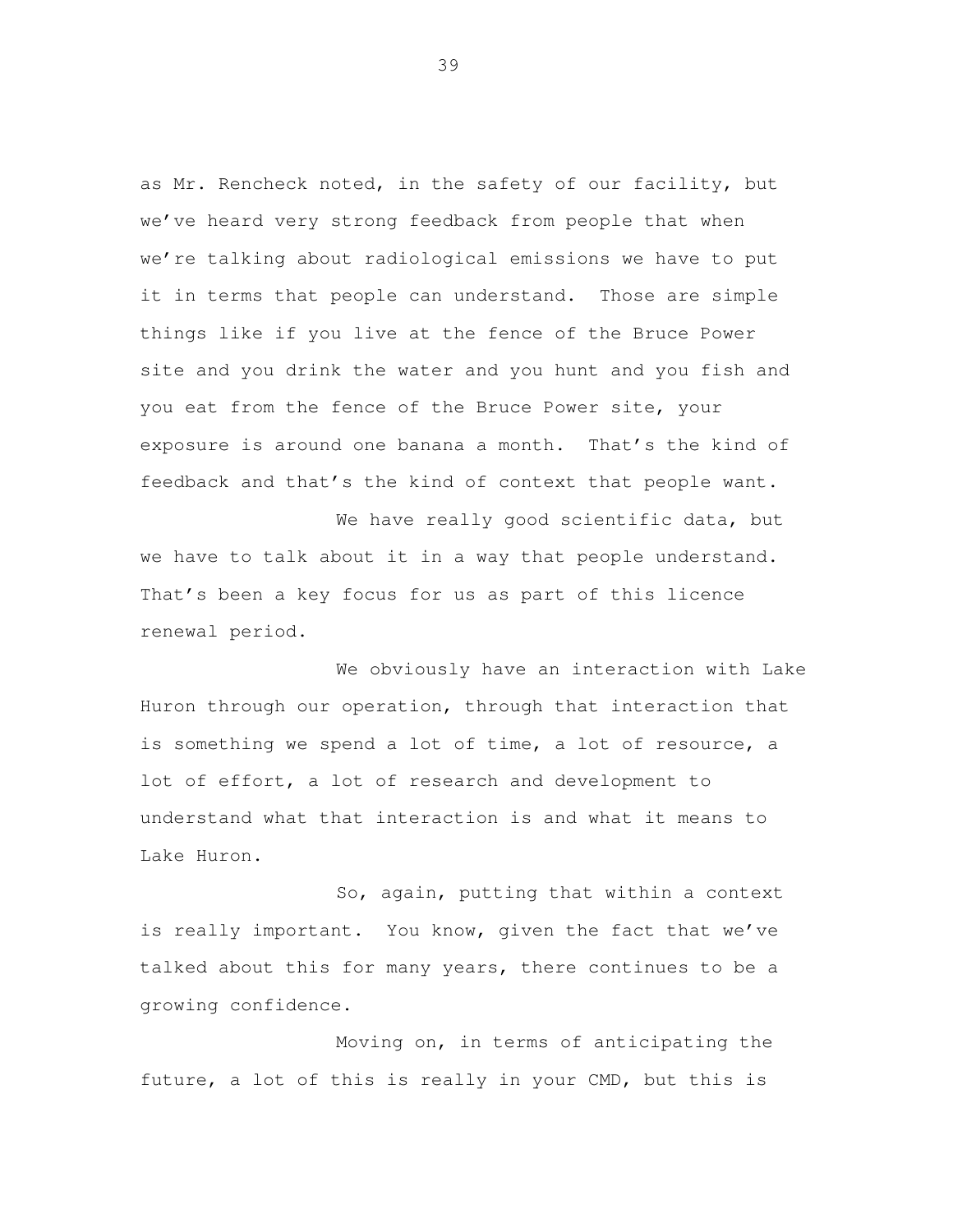really about strategic investments that we're making beyond what is considered from a regulatory perspective, working with academia, working with independent organizations, whether it's McMaster University, University of Saskatchewan, Northern Ontario School of Medicine, Council of the Great Lakes Region, whether it's the work we're doing with the CANDU Owners Group who are looking at long-term impacts of climate change, who are looking at environmental monitoring, the nuclear industry is at the forefront of environmental excellence and research and development.<br>This doesn't only have a benefit to the

 nuclear industry, it frankly has a benefit to any kind of large operation that has an interaction with a body of water, in particular the Great Lakes.

 Moving on, in terms of public support. You know, you'll have the opportunity to visit our community in Kincardine later in May and you'll have the chance to see for yourself but, you know, we are very fortunate in the Bruce Region to have a lot of confidence from the local community.

When we talk about the local community, you know, we're not just talking about organizations or individuals who live within a short radius of the site. When we talk about the local region, we're talking about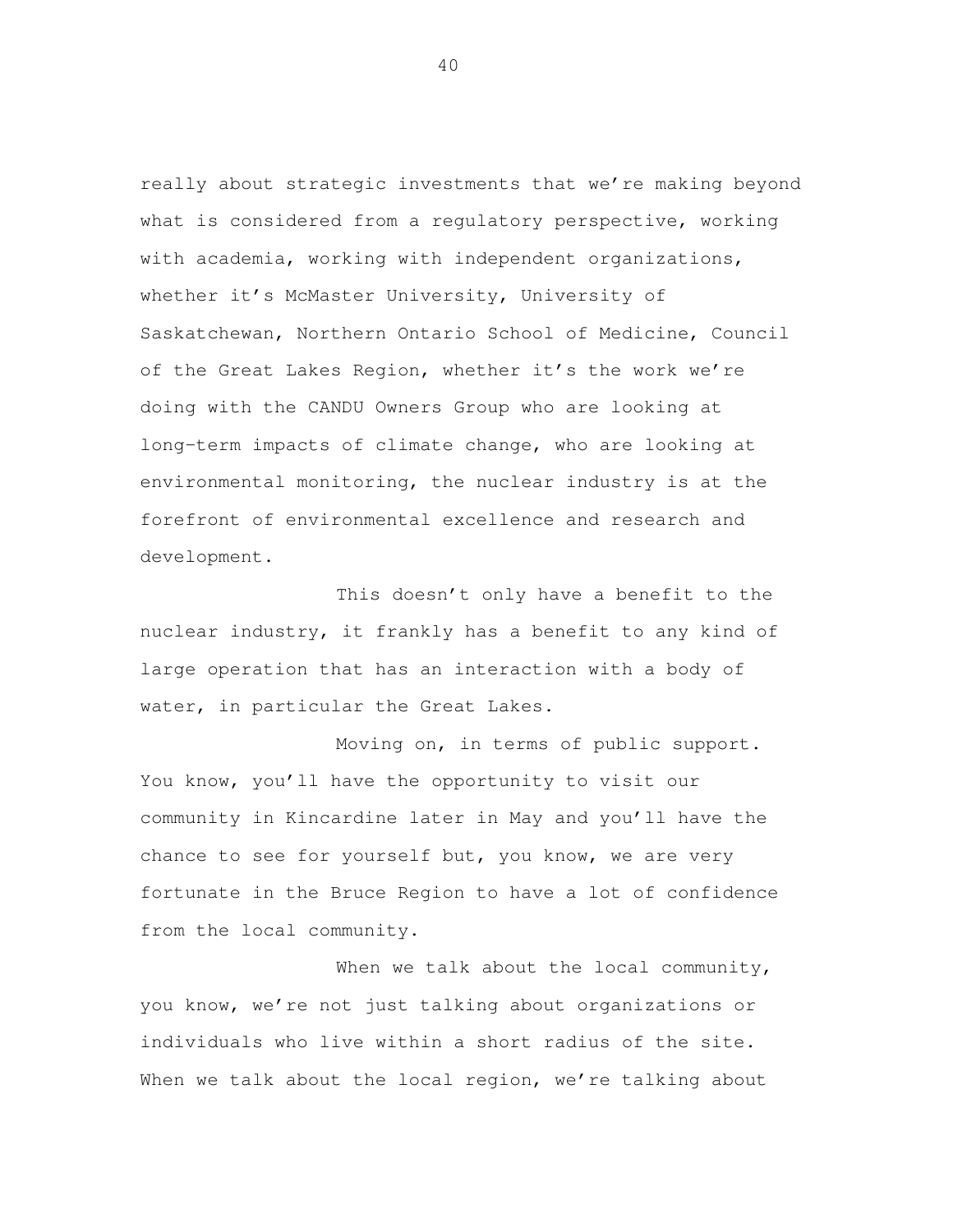three counties, approximately 200,000 people, hour and a half drive around, hour to an hour and a half, so a very large area. We recently carried out polling that continued to confirm that.

 The other thing I say is there continues to be a myth that nuclear power is not popular in Ontario. That's just not true. Polling that we consistently do as an industry and as a company shows that approximately, give or take, eight out of 10 Ontarians support the role of Bruce Power and the continued refurbishment. You know, eight out of 10 is a pretty good number any day of the week.

 That's not something we take for granted though, it's something that we take very seriously and that we work as hard as we can everyday to continue to earn that confidence.

 I now want to talk a little bit about our Indigenous Relations Program. It's a very important component of what we do. We work as hard as we can to build a positive relationship with local Indigenous communities. Building a stronger relationship is about better understanding of rights and interests. It's about understanding and engaging in traditional knowledge, and it's about talking about the aspirations that these communities have for the future and how we can work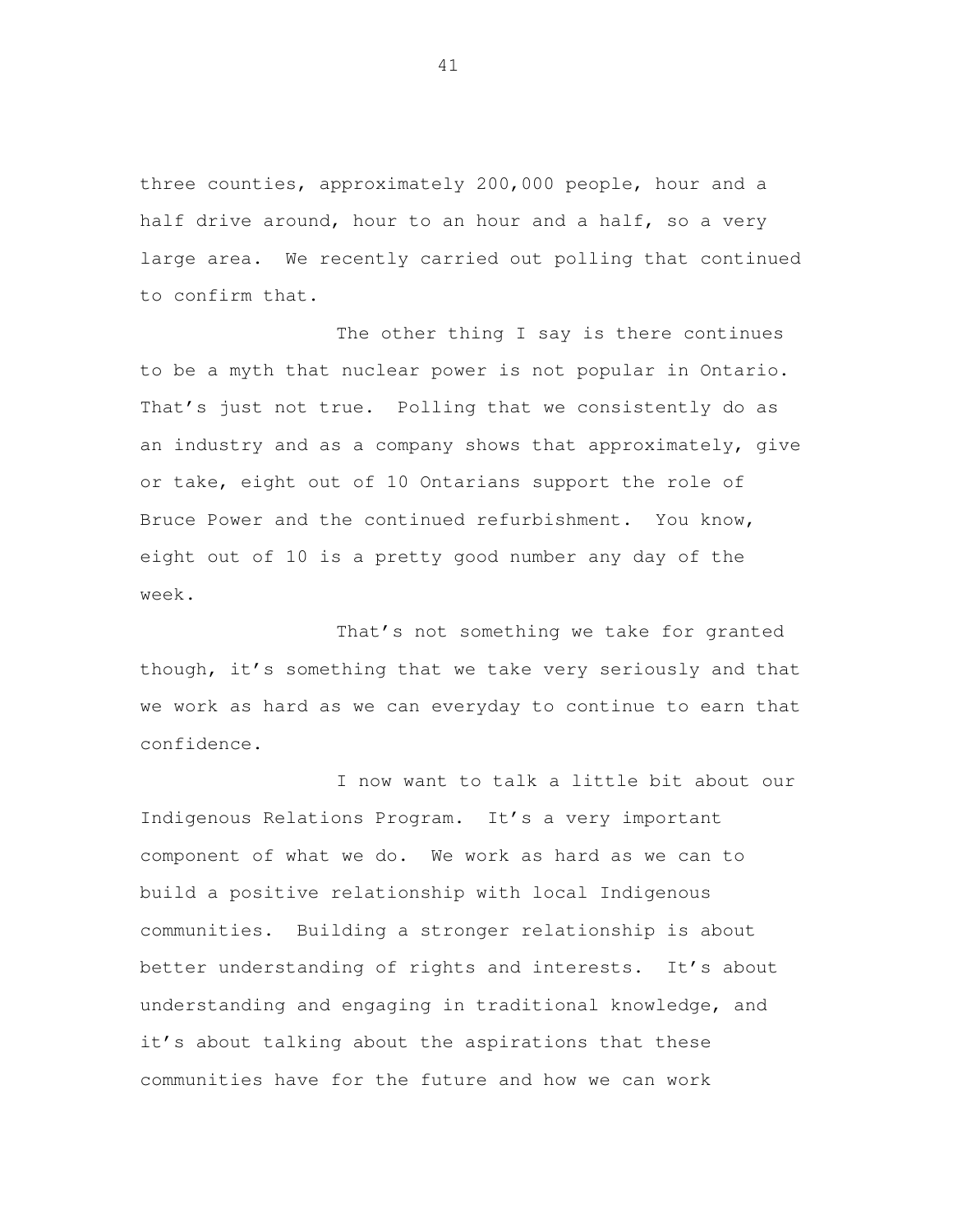together and where we can find common ground.

 Our site is located on the traditional territories of Indigenous people, the Saugeen Ojibway Nation, the Métis Nation of Ontario, and the historic Saugeen Métis. With each of these communities we have formal protocol agreements in place.

 Essentially, what these protocol agreements are designed to do is to provide each of these communities capacity, capacity so they can engage in Bruce Power, whether that's on a day-to-day basis or an ongoing basis, and also to provide mechanisms for incremental capacity when we have items like this licence application or we have other regulatory matters that we need to engage on.

 So these communities can have access to the capacity to have their own independent review of these materials and have a thoughtful dialogue with Bruce Power.

 In addition to regulatory matters, these protocol agreements also look at what are the other things we can do together, whether that's enhancing employment, which is something we're committed to. Whether it's making education opportunities available, business development opportunities, economic development, community investment.

 Those are all things that are very important to Indigenous communities and we are firmly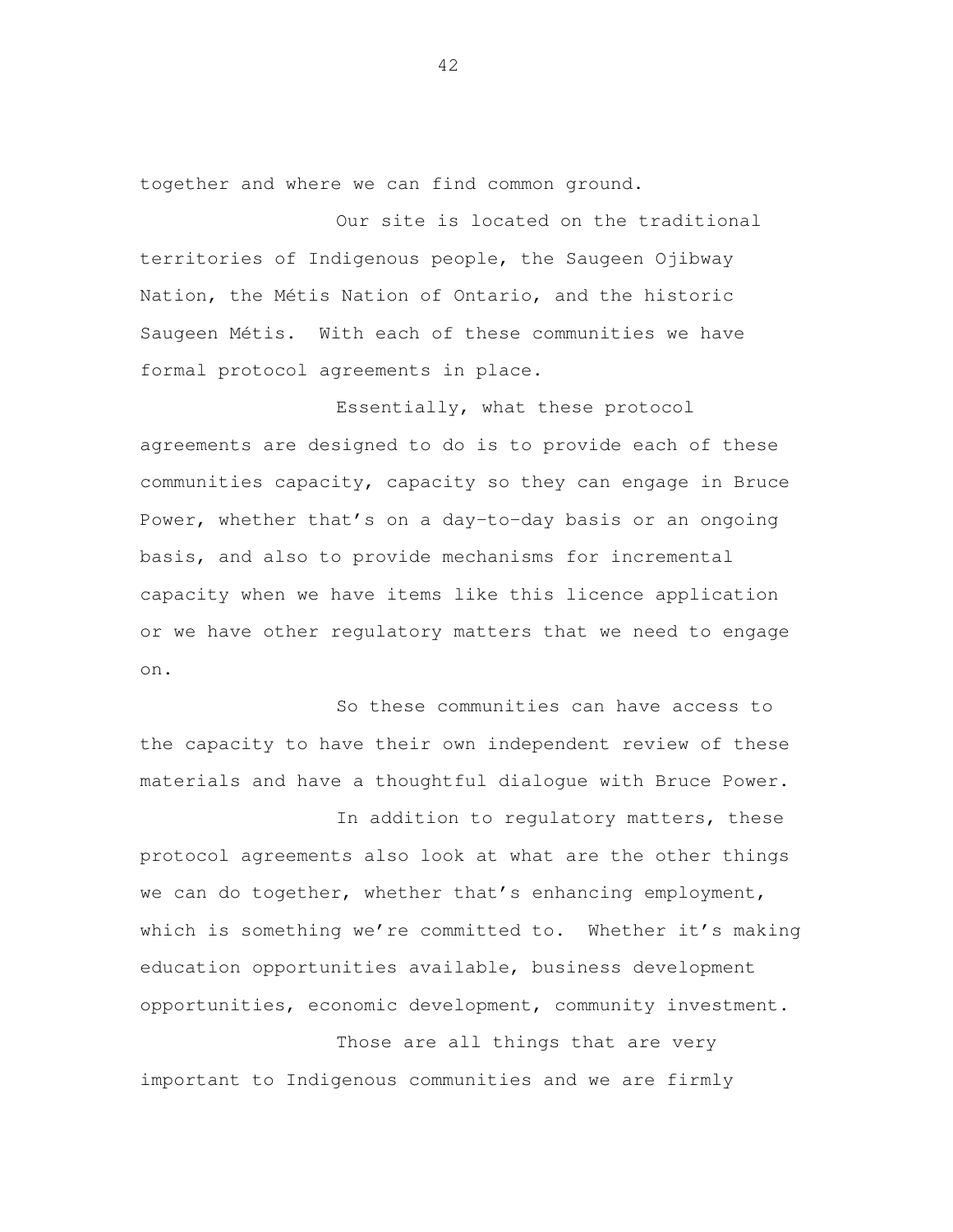committed as a company and I'm very proud of our track record.

 In terms of the specific progress that we've made on this front since 2015, since we were before you last, we were thrilled this year to be recertified through the Canadian Council for Aboriginal Business, Progressive Aboriginal Relations Program as a gold member of this program. I'd just like to take a minute and just explain what this program is.

 Mr. Clewett talked earlier about how the nuclear industry, how we work with organizations like WANO or IAEA or work we do within the industry is really a peer review so we understand what are those gaps to excellence. That's what the CCAB is. They come through this program, the gold level is the highest level or rating you can get, and they carryout an independent assessment of your programs. They engage with the community and they look at what are you doing in employment, community engagement, business opportunities and all of those various items.

We're honoured that we're one of 17 companies in Canada who's been recertified yet again at this high level. So that really tells us that we're on the right track. There's always more to do in this area.

 There's more that we want to do, and those are things like, starting in 2018, we're opening an office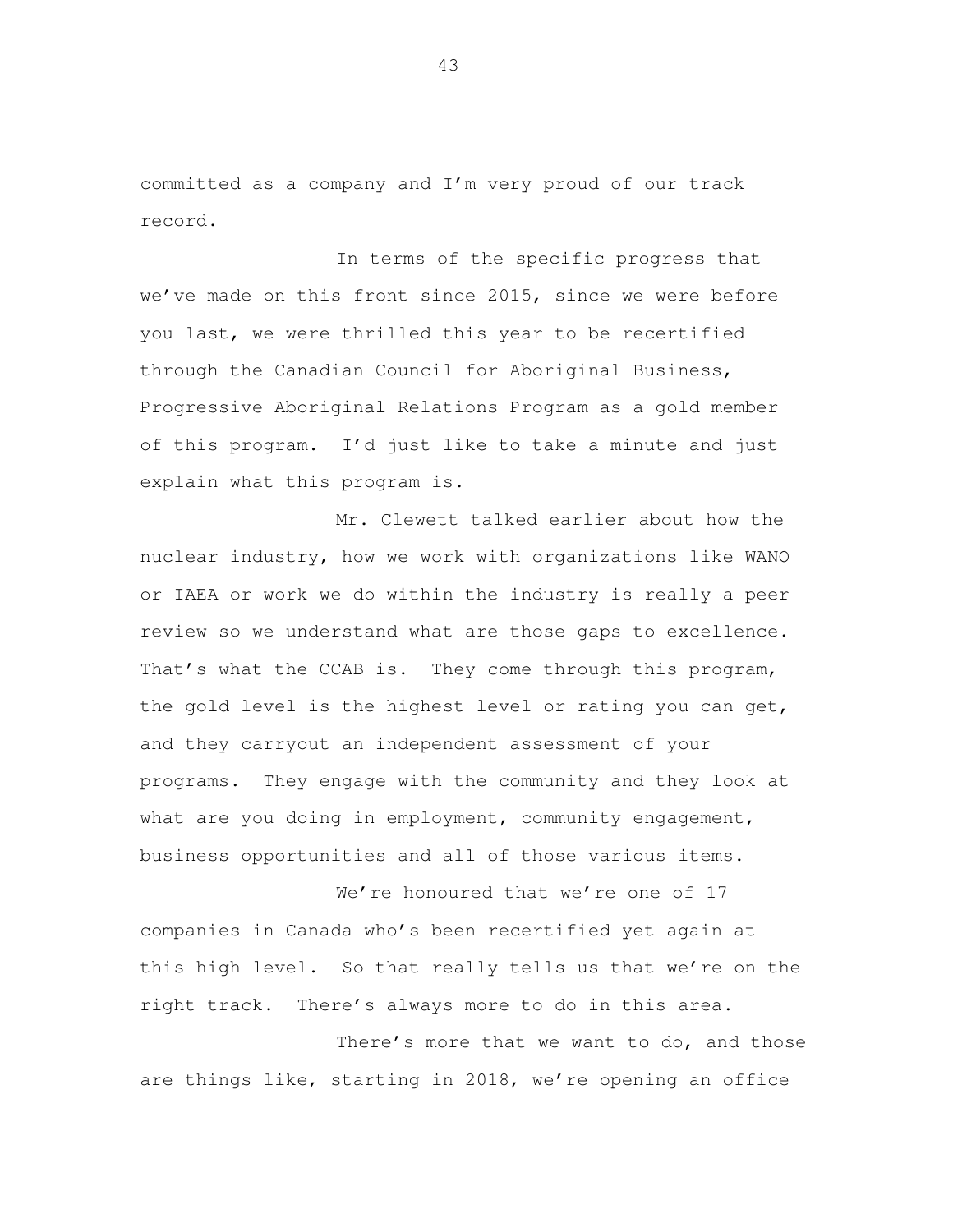later this month, we've launched an Indigenous Relations Suppliers Network. So all of those organizations that Mr. Soini spoke about, some of the organizations that were in Mr. Newman's video, those are all organizations that are relocating to our area. We're committed and they're committed to working with Indigenous communities as partners and to determine where there is common ground.

 There's also our Indigenous Community Investment Fund, which is an annual commitment that we make where we work with all three of these communities to determine what are the key issues important in their communities? What are the programs and items that need that extra support? That's going to continue to be a key area for us moving forward.

 Then, finally, we have an Indigenous Employees Network, and that's really a network that can provide advice to us. You know, since our last licence renewal hearing, I remember previous Commissioners were asking us what was our total Indigenous employment at Bruce

Power.<br>You know, we've worked really hard by putting new positions in place that are solely dedicated to working with Indigenous communities to breakdown barriers and have more work placements at Bruce Power. Over the last three years we've secured 66 additional positions at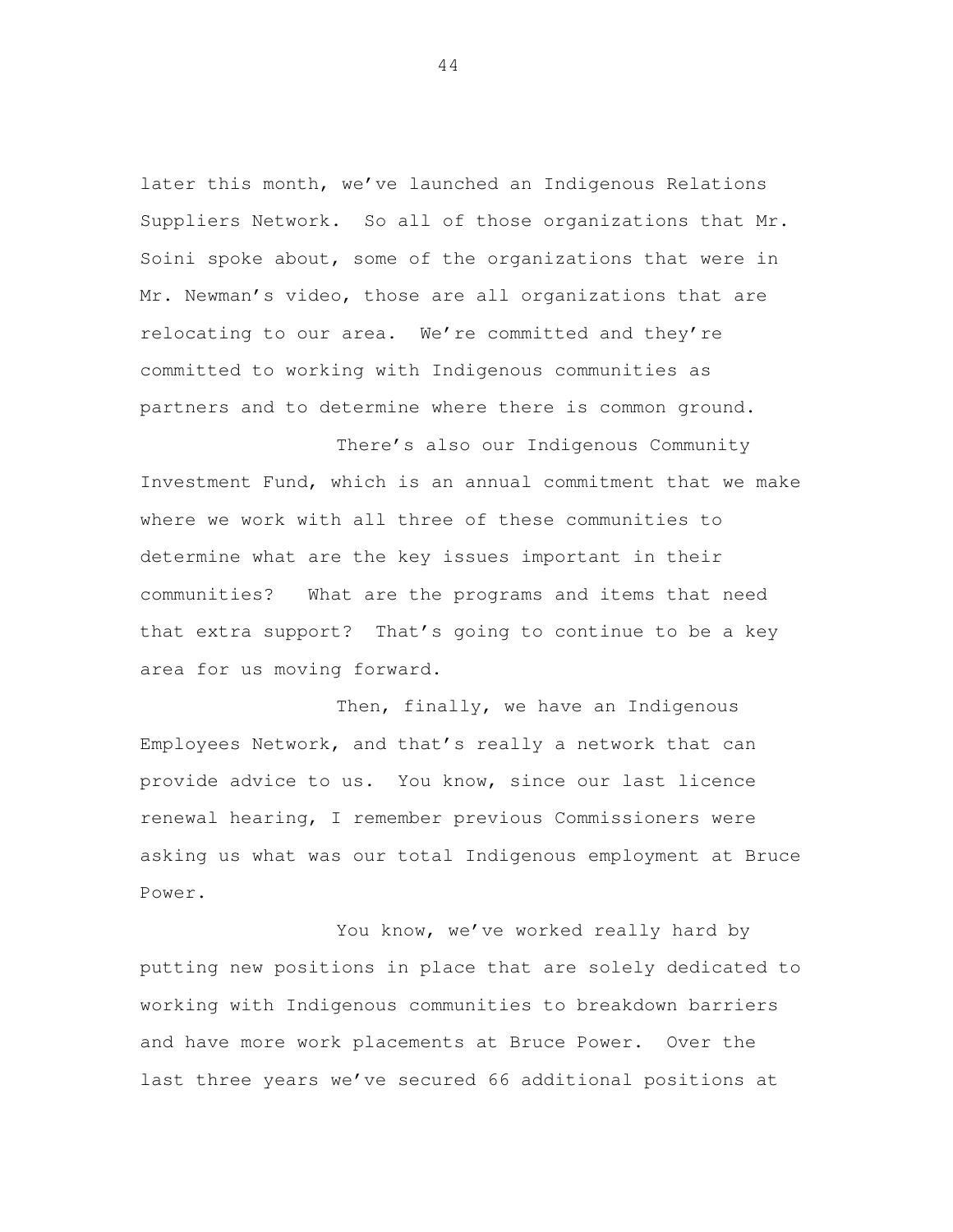Bruce Power for Indigenous peoples, and that's something we look forward to building on in the months and the years to come.

 In conclusion, I want to end talking a little bit about some of the broader engagement that we've done on this licence renewal, and I'll continue on the theme of the work we've done with Indigenous communities.

 So one of the lessons learned coming out of the 2015 license renewal hearings that we heard from Indigenous communities was while there is an inability through our protocol agreements to plan for the long term, Indigenous communities as you know, receive a lot of -- have a lot of engagement from various proponents. And so we decided jointly in 2015, or committed to, rather, to provide a five-year look ahead.

 And so we've been reaching out offering opportunities for engagement and capacity since December 2015, and through this license renewal process and through the dialogue, through the work that we've done, where we have received comments, where we have received input, we have been respectful and engaged to incorporate that feedback into many of the documents that you've seen, and many of the documents that staff had reviewed.

One of the things that we decided, consistent with the CNSC REGDOC, on this front, was develop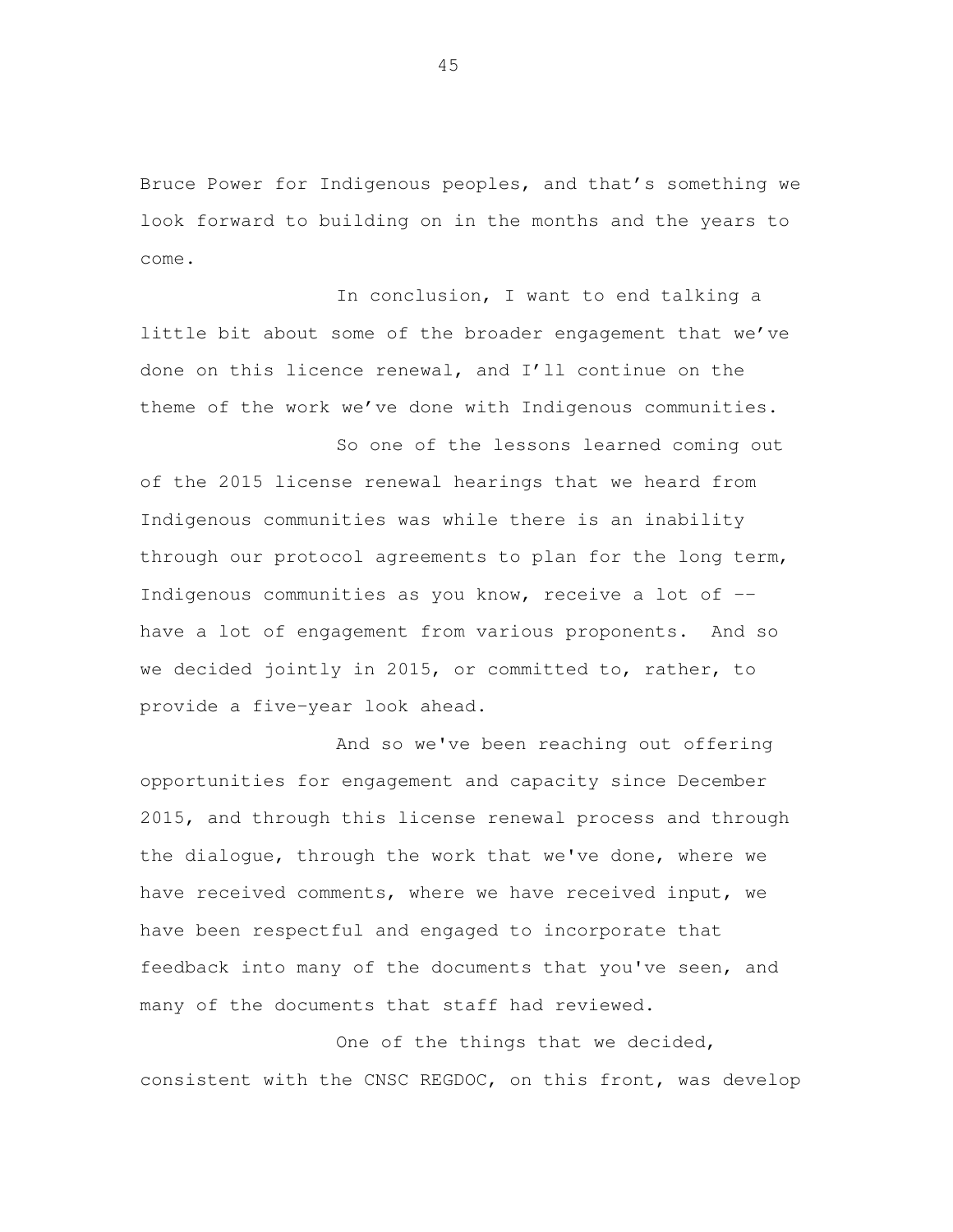a series of community interest documents. There is one community interest document for each of the three communities that we work with where we have worked to incorporate in feedback we received. Either that's feedback we have received through the dialogue that we have been able to have, or it's feedback that we have been able to find through other proceedings. You know, we're a site that has other individuals where it's all Ontario Power Generation. There is a long history of various regulatory hearings and approvals on the site. So we have sought to incorporate all of that in.

 And similar to my previous comment that I made with respect to our strong environmental performance and our continued confidence in that, you know, we have carried out a review of established or asserted treaty rights and we are confident there is not an appreciable and, at most, a minimal effect. That dialogue is something we are keen to continue. We respect the fact that -- you know, and as I'll talk a little bit about later, that we have had an active dialogue with the broader non-Indigenous community as well, dating back to August.

 And moving to the next slide, Frank, that includes webinars, fact sheets, public inquiries, community sessions. We had 4,400 people visit our visitor centre last year and do site bus tours. I mean we have worked as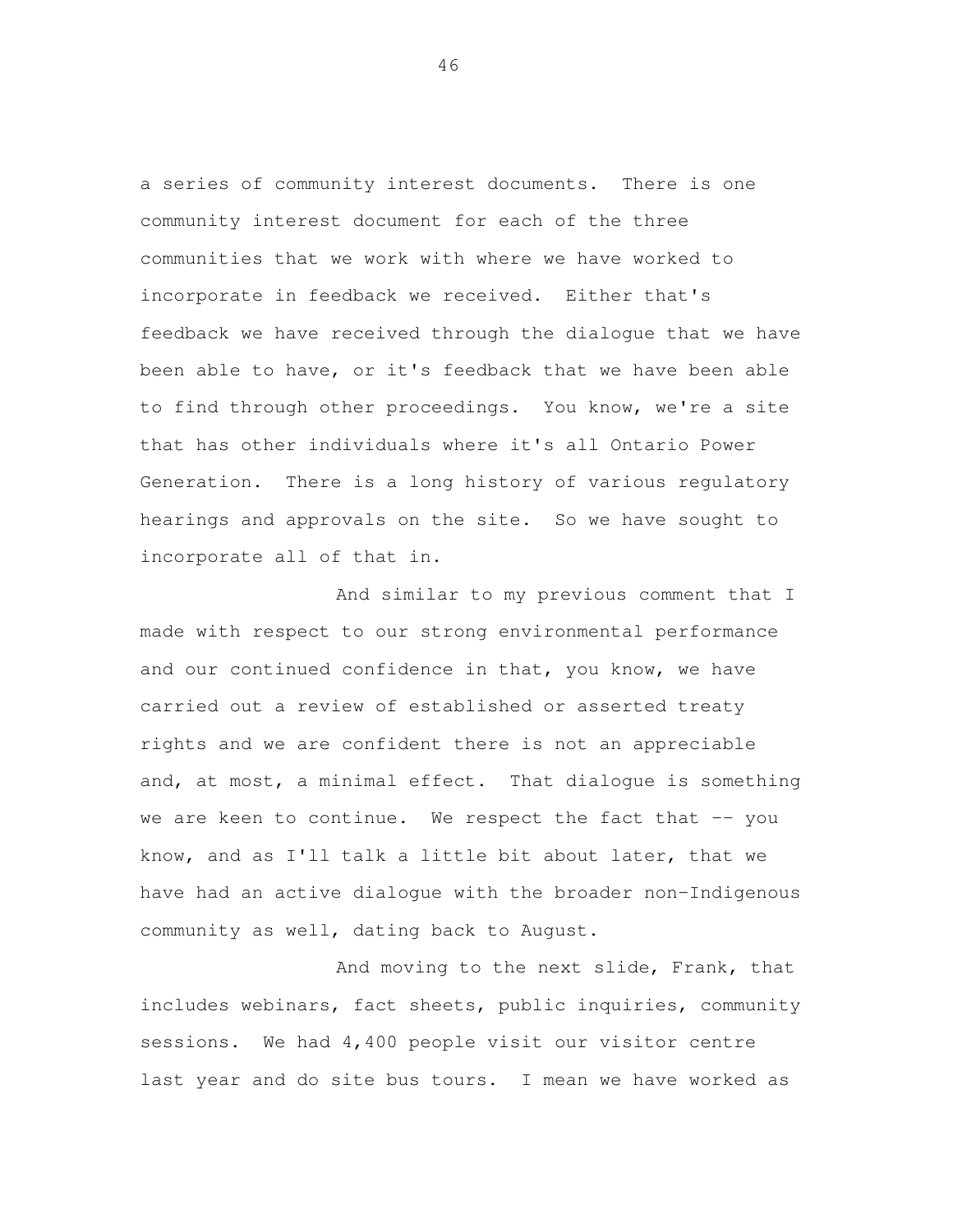hard as we could to engage the community, talk to the community broadly about this.

 And you know, I recognize we are just at the part one stage of this process. The process isn't complete till part two, and following part two. And so over the course of the coming months we plan to build on this, whether it's with Indigenous communities or non-Indigenous communities and are going to encourage all those folks to continue to either engage with us, engage with the CNSC, engage in the process.

You know, we are -- one of the pieces of feedback that we -- that I commonly get -- I can share with you personally. When I discuss with people whether it's a municipal leadership level, or people who come to many of our functions, is that you know, the nuclear industry is a very transparent industry, and CNSC is a very transparent commission with a public process. It provides for the opportunity for communities to engage.

 We are going to continue to encourage people to engage in that process. Where we can, we're happy to enable that to whatever extent is practical or reasonable.

 So I appreciate the opportunity to share with you our commitment to the environment and engagement and look forward to your questions later.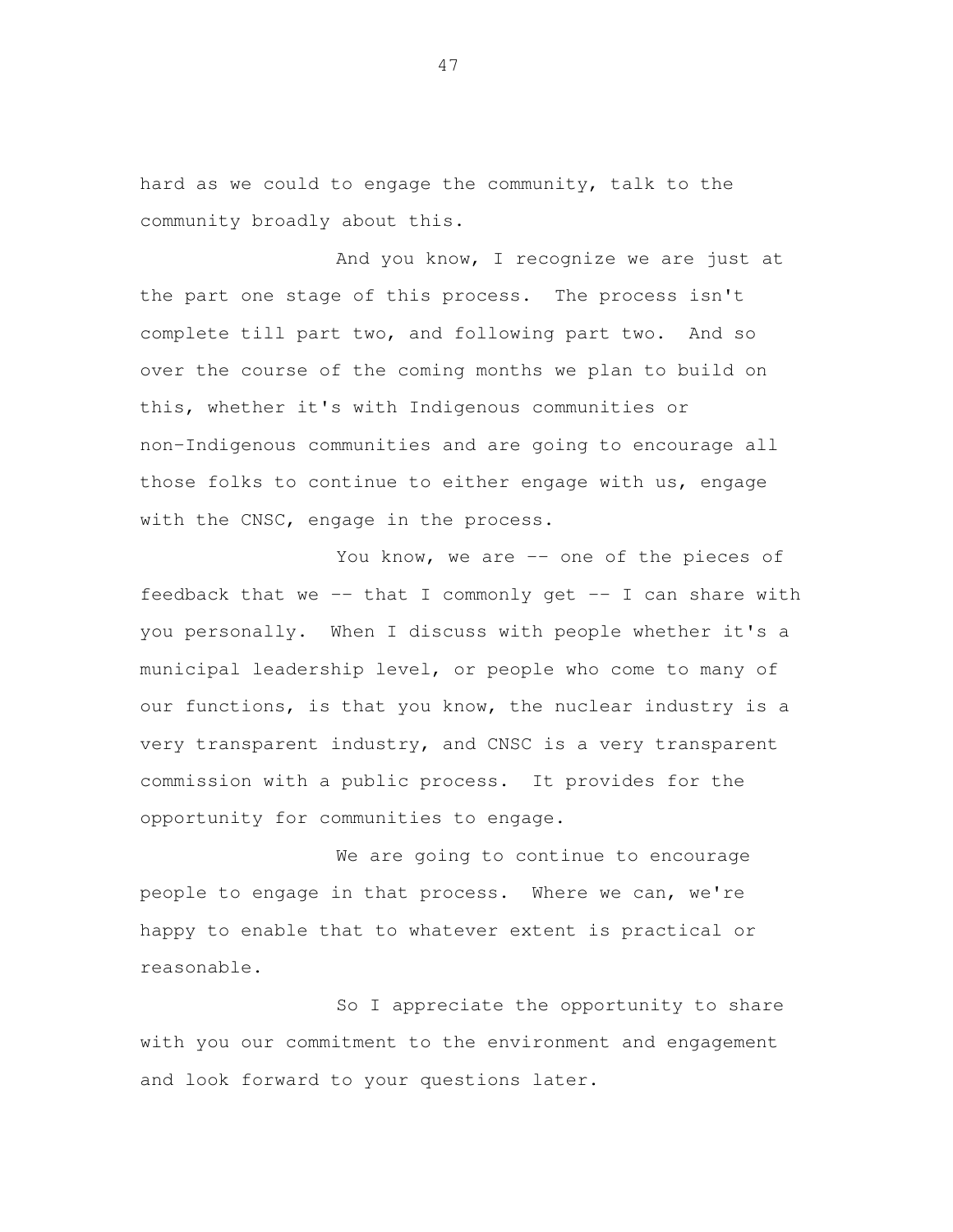I'll now turn it back over to Mr. Saunders to conclude.

 **MR. SAUNDERS:** Yeah, Frank Saunders.

Our conclusions, of course, are that -- just a repetition of our "ask", which is a 10-year operating licence. We believe that we have met the requirements, and are now available to answer any of your questions.

 **THE PRESIDENT:** Thank you**.** 

--- Pause

 **THE PRESIDENT:** Okay, just checking, just

checking.

 So I would like to move now to the presentation from CNSC staff, as outlined in CMD 18-H4 and 18-H4.A.<br>I understand, Mr. Frappier, you'll make

the presentation, and you may proceed

**CMD 18-H4/18-H4.A** 

 **Oral presentation by CNSC staff** 

 **MR. FRAPPIER:** Thank you. Thank you, and good afternoon, Mr. President, and Members of the Commission.

Staff would like to welcome the new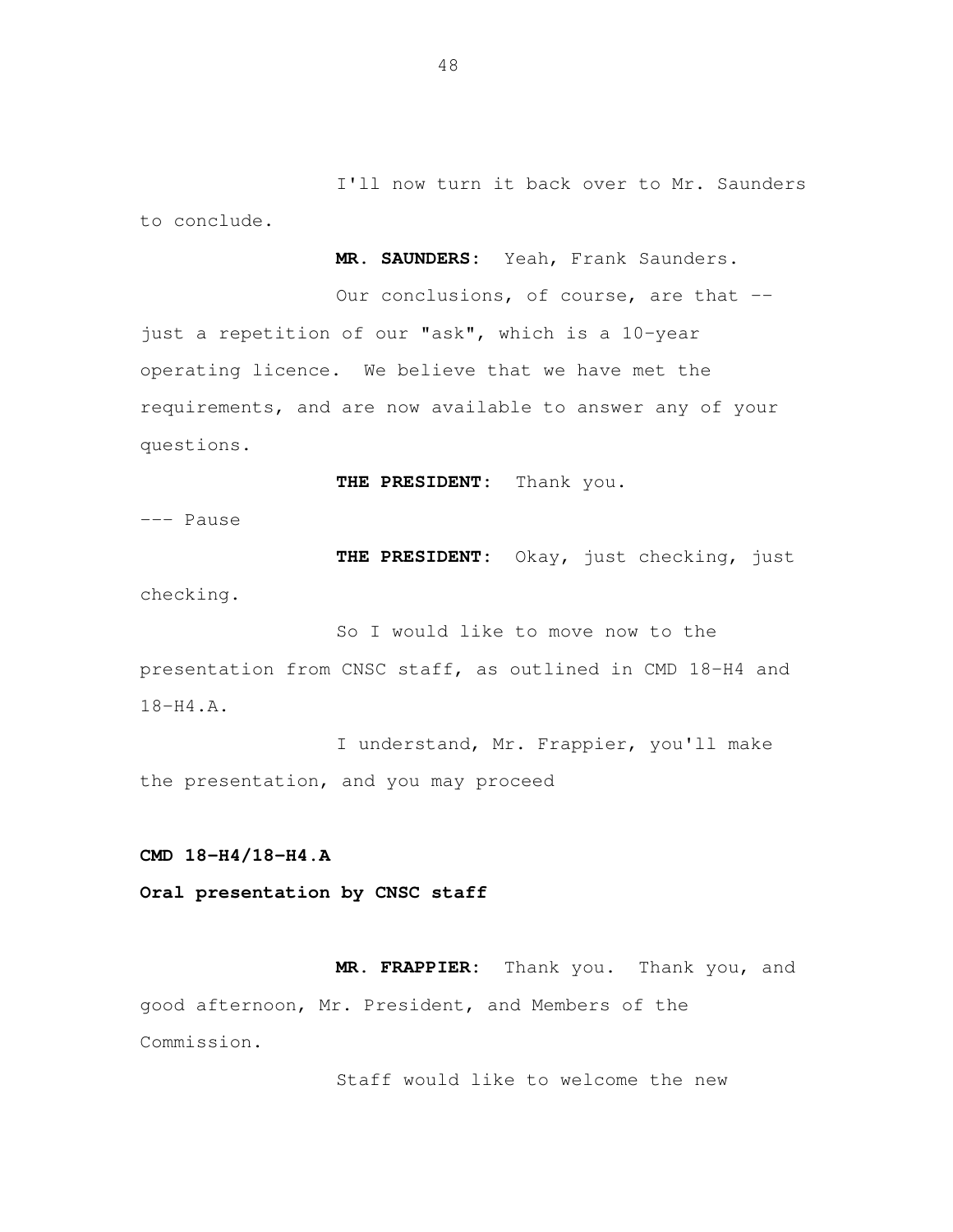Commission Members. You can rest assured our job is to ensure that you have all the information you need to make a decision. So if we're not doing that, please fill in the blanks with questions. We are quite keen on that.

 As I said, my name is Gerry Frappier, and I am the Director General of the Directorate of Power Reactor Regulations at the CNSC. With me today are Mr. Luc Sigouin, Director, Bruce Regulatory Program Division, and Mr. Ken Lun, Senior Regulatory Program Officer of the same division.

As well, we have regulatory and technical staff from the CNSC, who are present and available to answer any questions the Commission might have.

 This presentation provides information in relation to the renewal of the Bruce A and B Power Reactor Operating Licence. It provides a summary as well as highlights from the CNSC staff's written submission found in CMD 18-H4.

As you can see from the outline, this presentation focuses on CNSC staff's regulatory oversight and assessments of Bruce Power's performance. I will go over the purpose of the hearing and provide a brief background of Bruce A and B.

 The Commission granted Bruce Power its first licence to operate the Bruce A and B stations in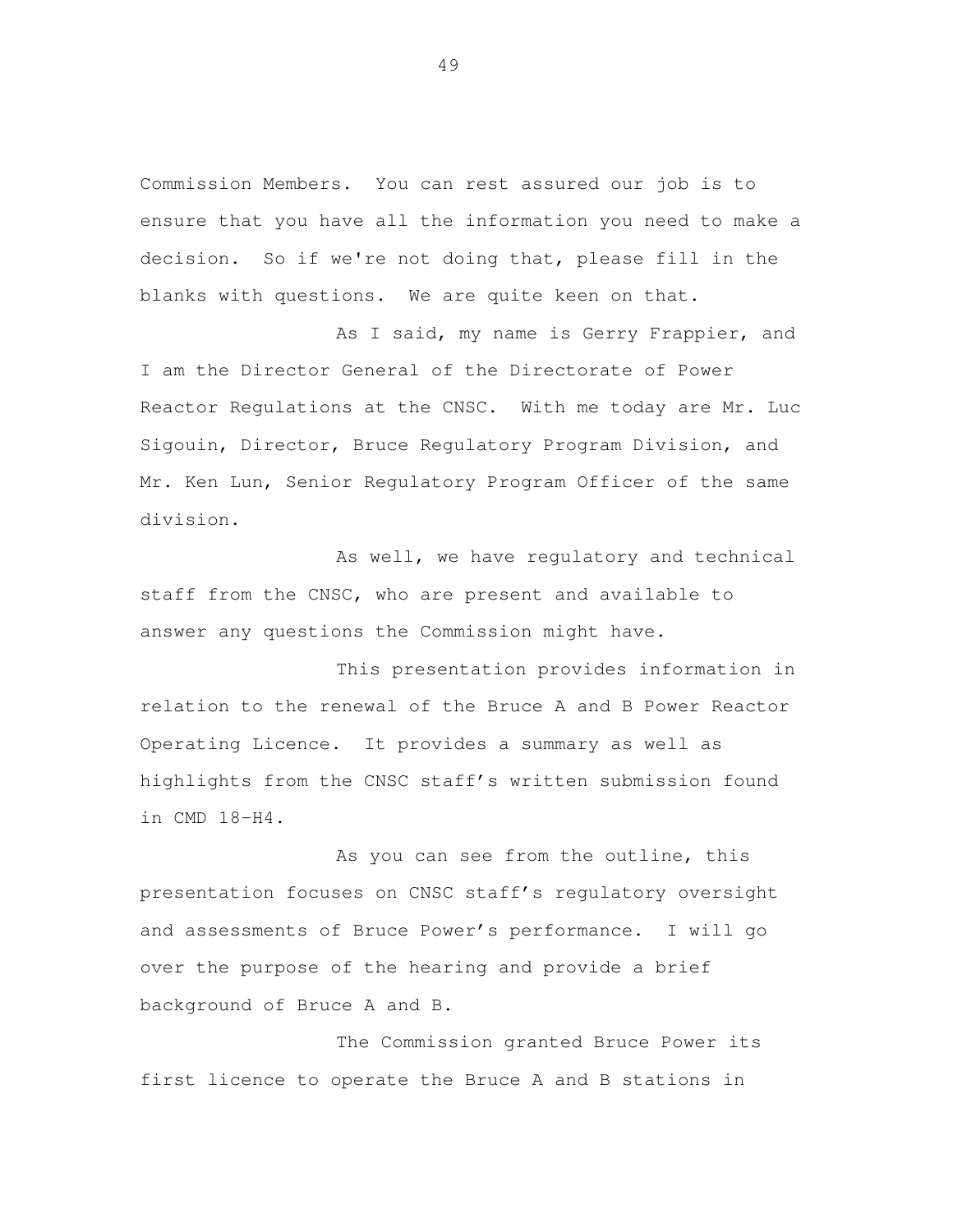2001. Before this the station has been operated by Ontario Hydro under licences from the AECB. The most recent hearing was conducted by the Commission in 2015. This hearing represents the sixth licence renewal request to the Commission.

 In June 2017, Bruce Power submitted a request to the Commission to renew its Power Reactor Operating Licence for a period of 10 years, which encompasses operation, as well as activities related to refurbishment, which Bruce Power refers to as Major Component Replacement or MCR.

 In support of the licence application and activities associated with refurbishment, Bruce Power has also completed a Periodic Safety Review, or PSR, in accordance with the CNSC Regulatory Document, REGDOC-2.3.3, on periodic safety reviews.

 In its application, Bruce Power is requesting the Commission to approve operations of Bruce A and B up to a maximum of 300,000 equivalent full power hours. The current licence allows for operations up to 247,000 EFPH. Bruce Power is also requesting the Commission to accept the scope of the refurbishment project, as identified in the integrated implementation plan.

Lastly, Bruce Power is requesting the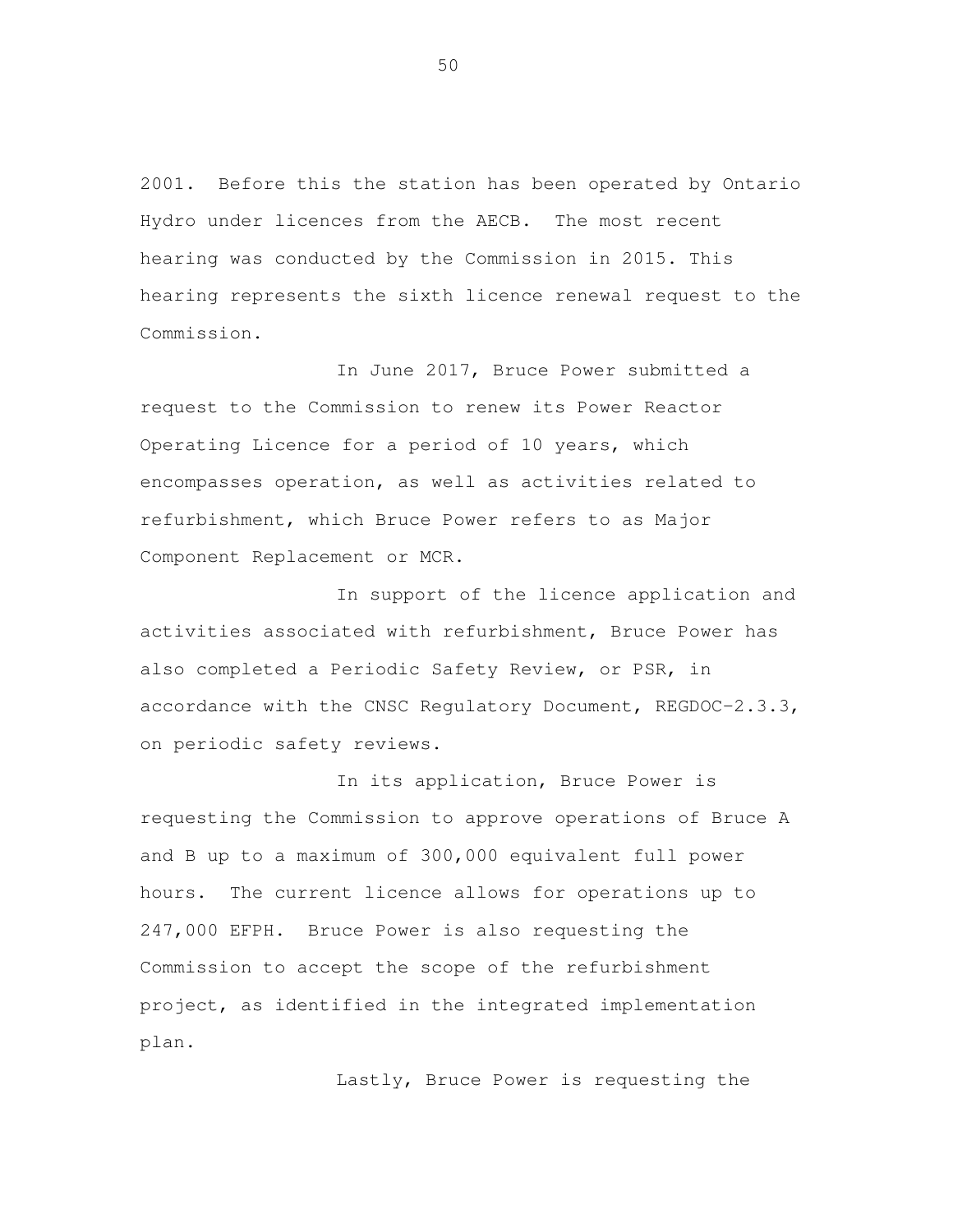consolidation of the Class II Nuclear Facilities and Nuclear Substances and Radiation Devices licences for them to be folded into the power reactor operating licence.

 Very quick little bit of background. I know Bruce already did some but we'll just go over a couple of slides from our perspective.

 Bruce Power is located in the Municipality of Kincardine, in the County of Bruce, Ontario. The Bruce A and B stations are part of the Bruce Nuclear Power Development site on the shores of Lake Huron.

 While Ontario Power Generation owns the Bruce A and B stations, Bruce Power operates these stations under a lease agreement with the Ontario Power Generation.

 The Bruce A station consists of four 750-megawatt CANDU reactors which came into service between 1977 and 1979. The Bruce B station consists of four 817-megawatt CANDU reactors which came into force or into service between 1984 and 1987.

All eight units are currently operational. Bruce A Units 1 and 2 were refurbished and returned to service in 2012.

 In 2015, the Commission issued a combined licence for Bruce A and B. The current Bruce A and B operating licence expire on May 31, 2020.

As previously mentioned, Bruce Power has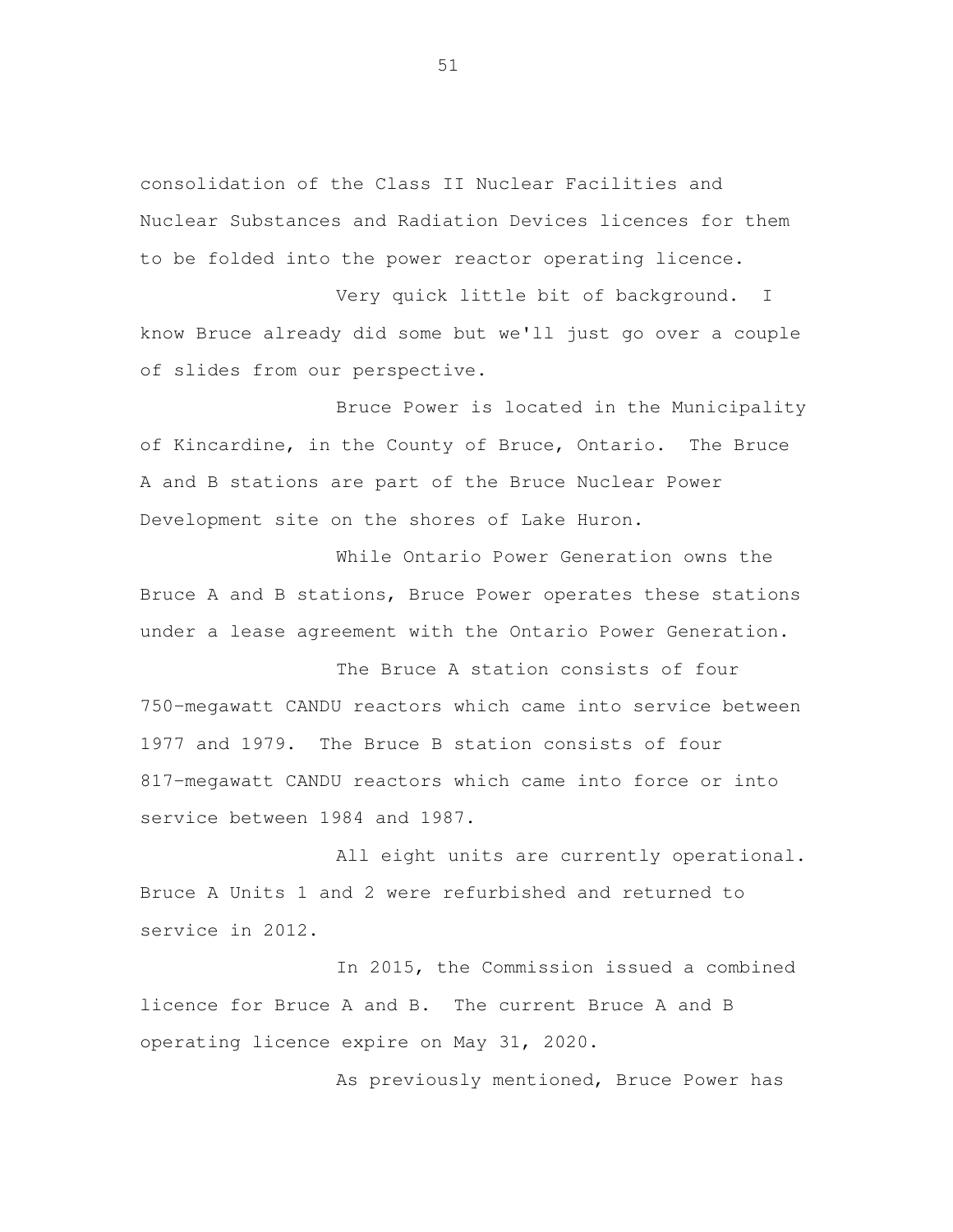requested a 10-year licence. The proposed 10-year licensing period encompasses operation, as well as activities related to refurbishment, which is planned to begin in 2020. In order to ensure that the scope of the refurbishment activities are defined prior to the beginning of the first outage, Bruce Power has requested to update the licensing basis in 2018 – two years ahead of the expiry of the current licence.

 Commission Member Document CMD 18-H4, provides CNSC staff's conclusions and recommendations to support the Commission's decision on the licence renewal application.

 The CMD provides information in all 14 of CNSC safety and control areas, with focused highlights on CNSC staff's environmental assessment under the Nuclear Safety and Control Act, Bruce Power's environmental risk assessment and predictive environmental risk assessment, the refurbishment program itself, the periodic safety review, fitness for service for major components, an update on the Fukushima action items, and engagement with Indigenous groups.

 CNSC staff's conclusions and recommendations are based on the assessment of Bruce Power's submitted licence application and the supporting information, the licensee's past performance in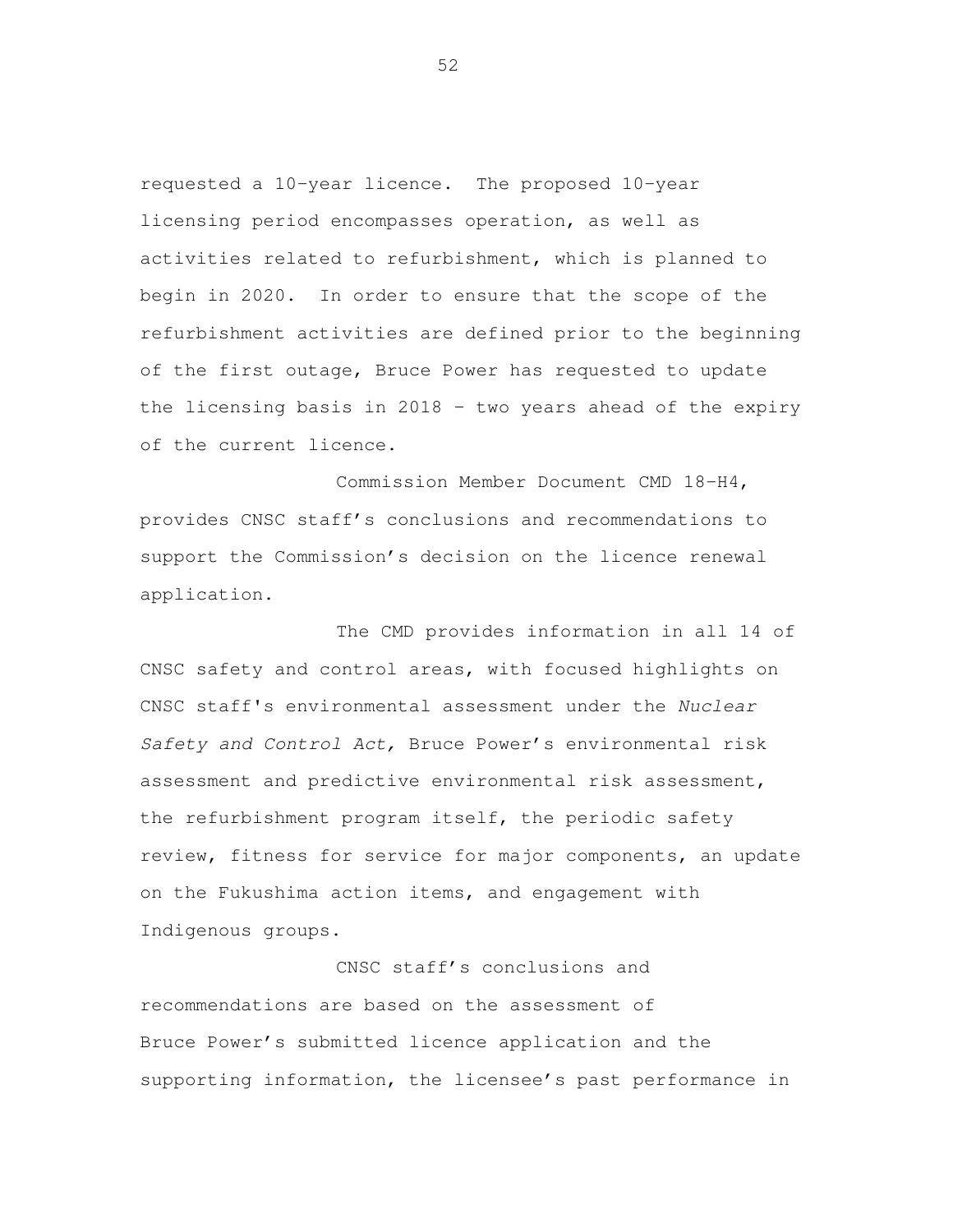all 14 safety and control areas,

Other matters of regulatory interest such as the Fisheries Act authorization, licensee's public information program, and Indigenous people's consultation and engagement activities.

 I will now pass the presentation over to Mr. Sigouin who will discuss CNSC's regulatory oversight, Bruce Power's periodic safety review and major component replacement project, and an overview of Bruce Power's performance assessment in the 14 safety and control areas.

**MR. SIGOUIN**: Thank you, Mr. Frappier.

 Mr. President and Members of the Commission, my name is Luc Sigouin. I am the Director of the Bruce Regulatory Program Division here at the CNSC.

 The CNSC has a clear and robust regulatory framework in place to ensure the continued safe operation of nuclear facilities.

 Regulatory oversight is maintained to ensure that licensees operate in a safe manner,

 Regular inspections and evaluations verify that licensees are complying with the applicable laws and regulations, as well as the conditions of their licence.

 The link between the licence and the licence conditions handbook will be discussed later in the presentation.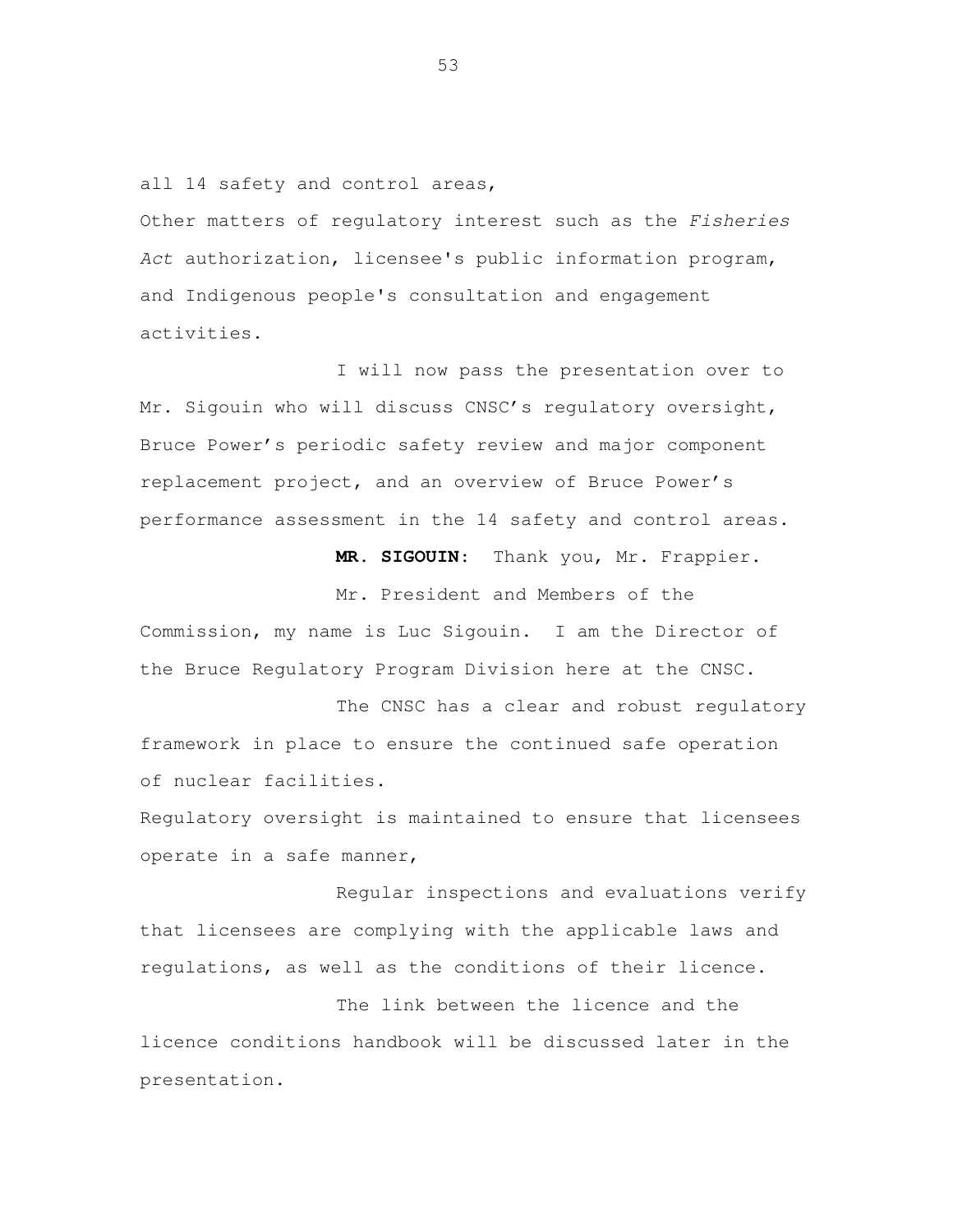The CNSC compliance verification approach includes activities to assess and verify compliance, as well as graduated enforcement actions to address instances of non-compliance. As such, action items raised by CNSC staff require licensees to implement corrective actions to address items of non-compliance.

 Licensees are required to report events in accordance with REGDOC-3.1.1 "Reporting Requirements for Nuclear Power Plants".

 The types of reports submitted by Bruce Power include, for example, quarterly reports on safety performance indicators, an annual report on environmental protection, an annual report on fuel monitoring and inspection, and unplanned event reports.

 CNSC staff review all events, compliance and performance reports, as well as results of ongoing monitoring activities. The results of the reviews are reported to the Commission through the annual Regulatory Oversight Report for nuclear power plants as well as during regular status updates at Commission meetings and hearings.

 which include reviews, walkdowns and inspections. In addition, routine surveillance and monitoring activities are conducted above and beyond the walkdowns and inspections to provide further verification that the plant

CNSC staff conduct compliance activities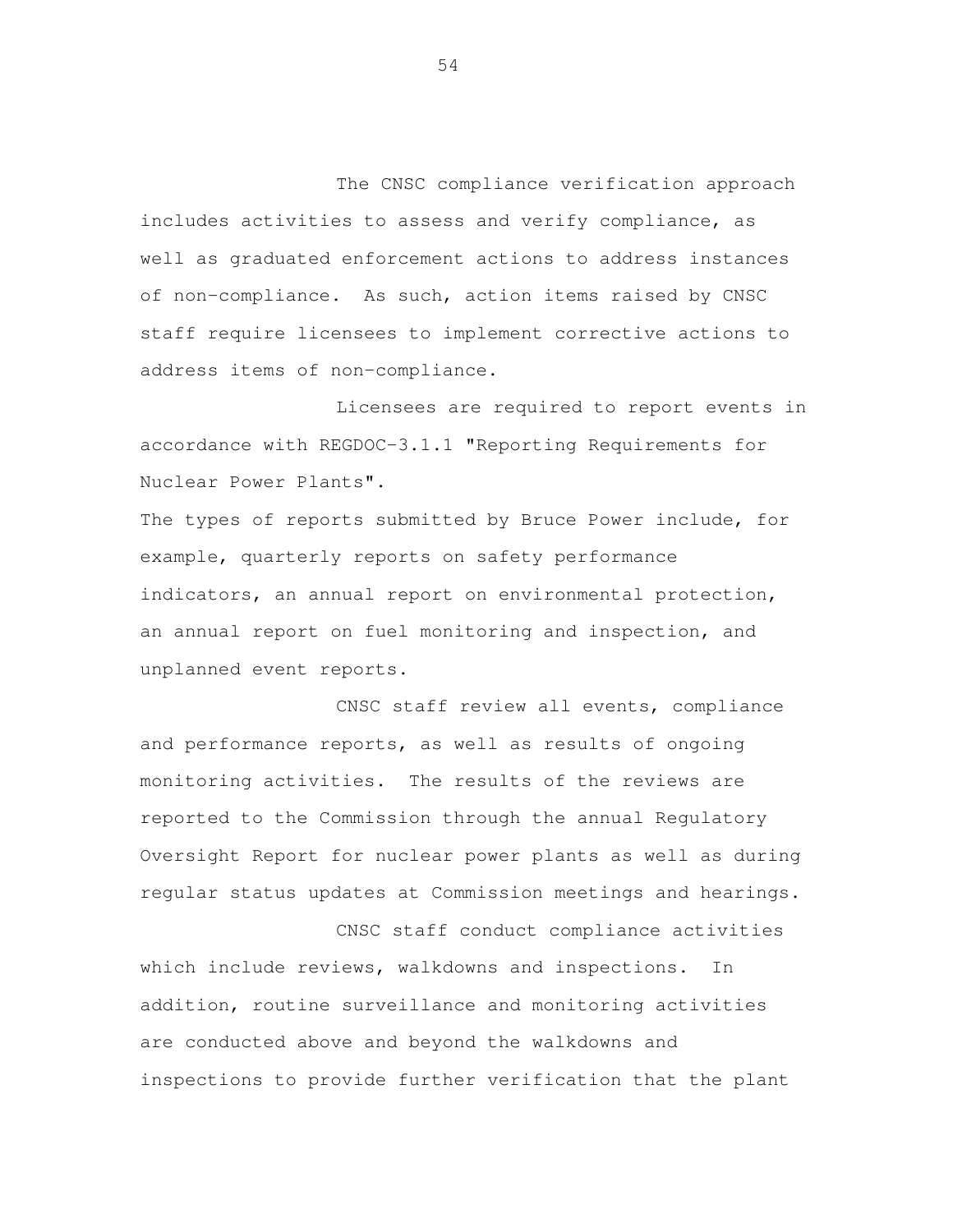is operating in accordance with regulatory requirements. Surveillance and monitoring consist of on-site activities such as attending licensee meetings, reviewing logs, reviewing problem identification databases, and having formal and informal discussions with licensee staff.

 Any deficiencies or areas of improvements identified by CNSC staff were addressed by Bruce Power. Bruce Power maintains a robust management system that includes a problem identification and corrective action program. Problems or issues identified are documented in Bruce Power's station condition record system, or SCR, to ensure that appropriate actions are taken. CNSC staff perform routine reviews of the station condition record system. Most of the station condition records identified were of low risk significance and do not require a formal corrective action plan to resolve the issue.

 Directives, action notices or recommendations raised by CNSC staff from reviews or inspections are tracked to completion by staff. The results of inspections indicated that Bruce Power has made adequate provisions for the protection of the environment and the health of persons.

 Bruce Power is responsible for ensuring safe operation of the stations and CNSC staff independently verify Bruce Power's performance. CNSC site inspectors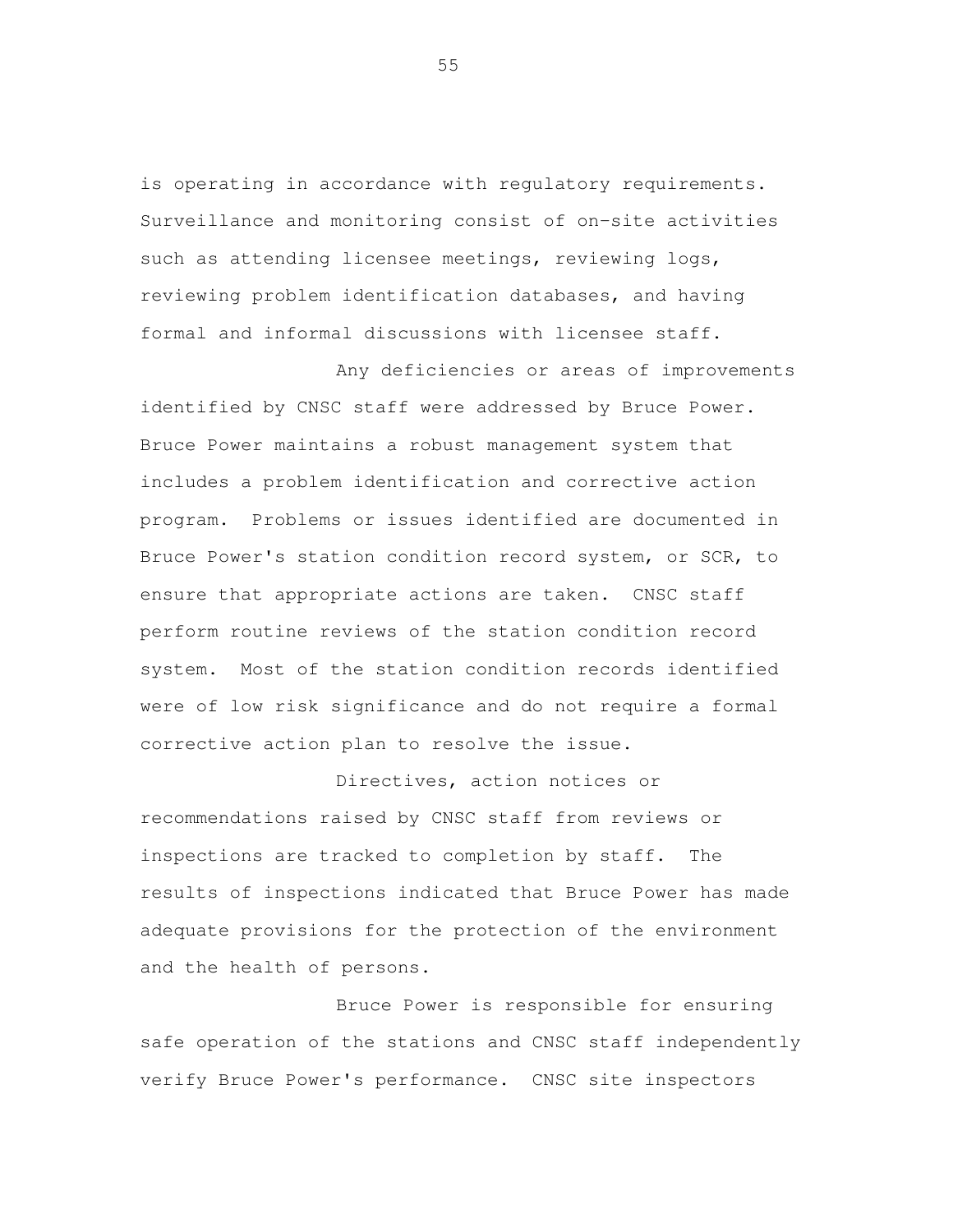carry out daily walkdowns as well as inspections with specialist staff from Ottawa, following the CNSC risk informed baseline compliance program. The regulatory efforts can be adjusted depending on the performance of the licensee as well as the need to oversee special project such as refurbishment.

 As shown in this table, the compliance verification activities by CNSC site inspectors during the current licensing period were comprised of REGDOC-3.1.1 event report reviews, walkdowns and inspections. These activities represent an average of 1700 person days of effort per year at the Bruce site, with over 5000 total person days of effort per year spent on all Bruce regulatory compliance activities. The reported numbers in 2015 were lower at site compared to other years as CNSC site staff efforts were shifted towards activities required to support the 2015 licence renewal.

 CNSC did not identify any significant findings as a result of the compliance activities that were performed at Bruce A and B.

 I will now go over the periodic safety review that Bruce Power conducted in support of its licence application.<br>CNSC REGDOC-2.3.3 on Periodic Safety

Review contains CNSC's regulatory expectations for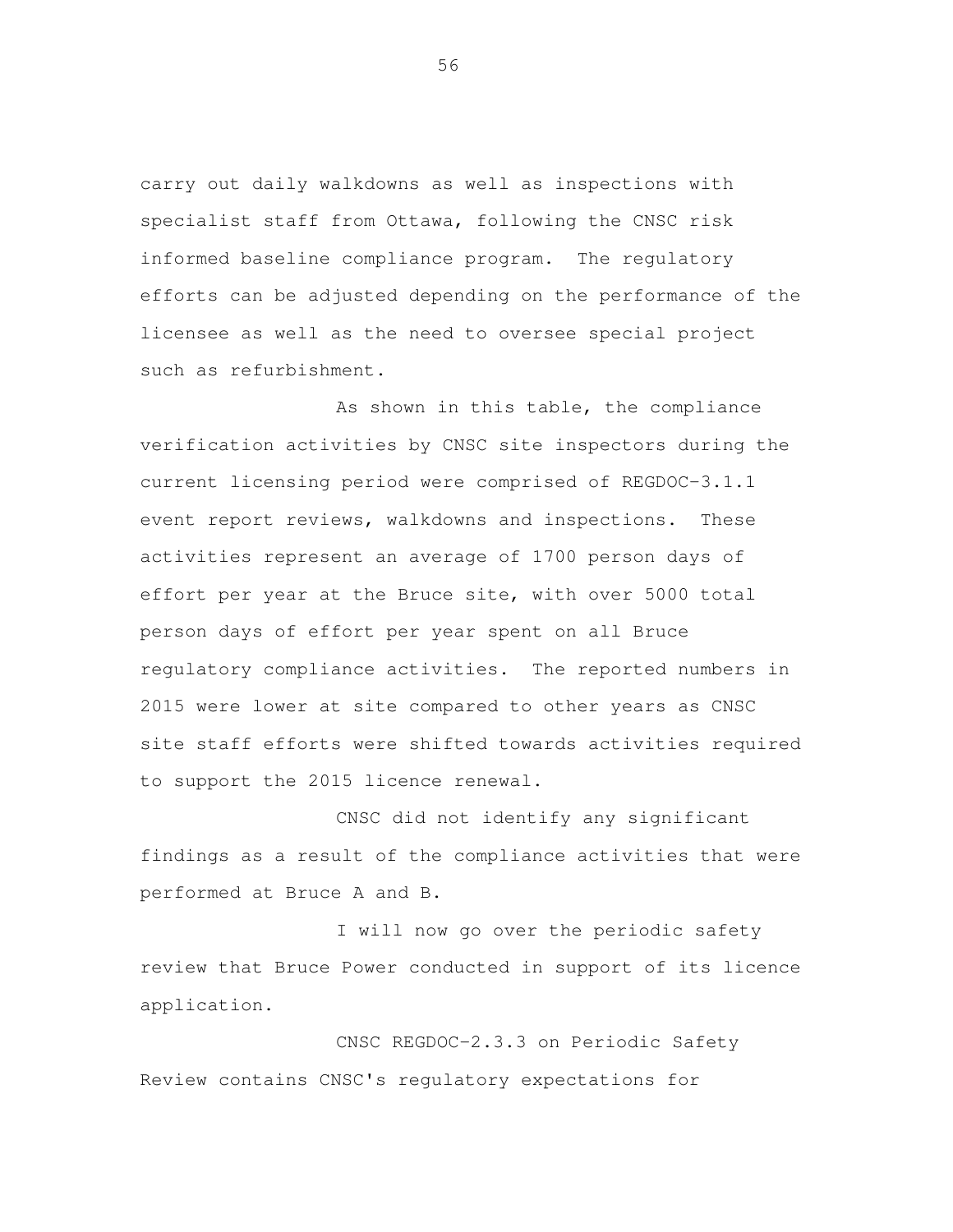conducting a periodic safety review, or a PSR. A periodic safety review is a comprehensive evaluation of the design, condition and operation of a nuclear power plant. A PSR involves an assessment of the current state of the plant as well as plant performance to determine the extent to which the NPP conforms to modern standards and best practices and to identify any factors that would limit safe long-term operation. This enables the determination of reasonable and practical modifications that should be made to the plant or programs to enhance the safety of the facility to a level approaching that of a new NPP and to allow for safe long-term operation.<br>In accordance with international practice,

 10 years is considered an appropriate interval between PSRs. CNSC REGDOC-2.3.3. provides the four

phases of conducting a periodic safety review.

 The first phase is the PSR Basis Document which documents the agreement between the regulator and the licensee on how the PSR will be conducted.

 The second phase is to prepare safety factor reports which contain the detailed technical assessments that compare the plant and programs to the modern standards.<br>In the third phase, the Global Assessment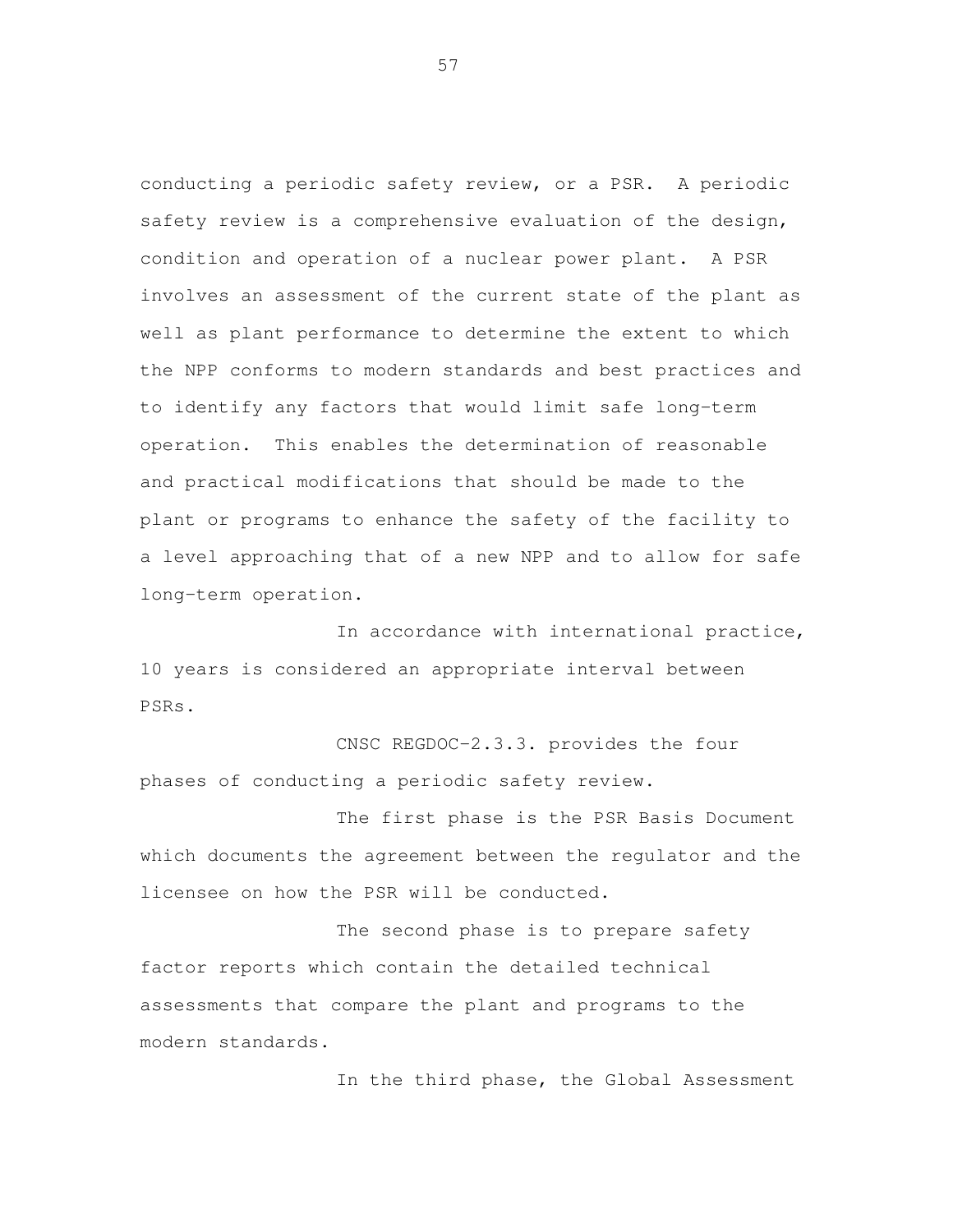Report summarizes the findings of the safety factor reports to provide an overall assessment of the safety of the plant and identify practical actions that can be implemented to improve the plant.

As the final step, these safety improvement actions are then included in the Integrated Implementation Plan.

 The conduct of a PSR is intended to be a requirement that can be aligned and repeated with licence renewal and form part of a licensing basis for regulated facility. facility. In 2014 Bruce Power began its work on PSR

 with a focus on Bruce A. In 2015, when Bruce Power reached an agreement with the Ontario government for refurbishment, the scope was expanded to include Bruce B. Bruce Power's work on PSR took place over a three-year period, with the final Integrated Improvement Plan submitted to CNSC staff in 2017.

 The Bruce Power PSR addressed 64 modern standards. The list of modern standards and practices submitted in the PSR were assessed and accepted by CNSC staff through the approval of the PSR Basis Document.

 CNSC staff have concluded that Bruce Power identified all the strengths and gaps in the safety factor reports, that the results of the safety factor review were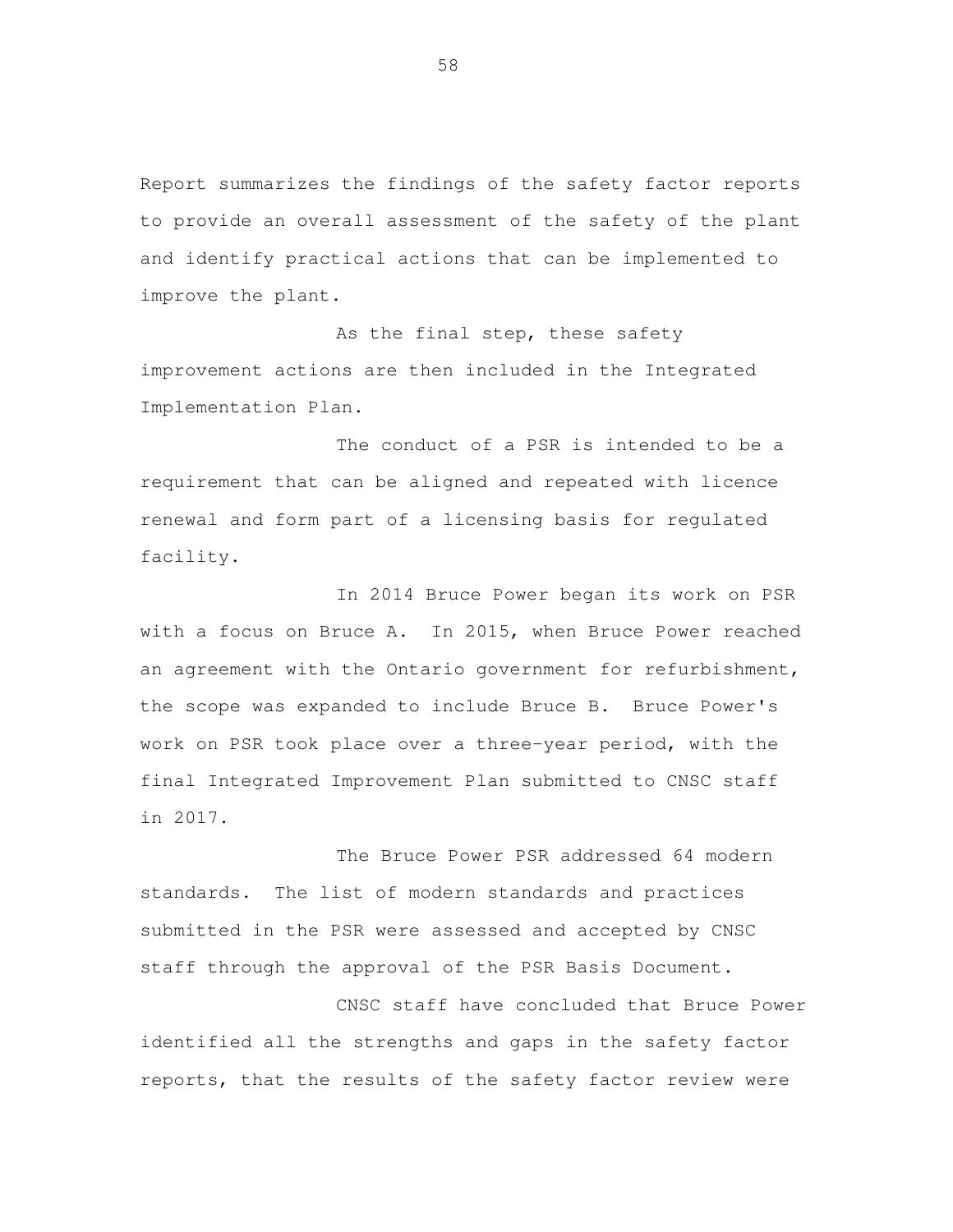incorporated into the Global Assessment Report, and that the improvements needed to address the gaps are all identified in the Integrated Implementation Plan.

 The Integrated Implementation Plan, or IIP, presents the proposed safety improvements and includes timeframes for implementation. Bruce Power identified 191 improvements in the implementation plan, with defined completion dates. The IIP was accepted by CNSC staff in September 2015.

 Some examples of the major activities identified in the IIP include the replacement of major components such as fuel channels, steam generators and feeders, the installation of a containment filtered venting system to address lessons learned from the Fukushima accident, and upgrades to fire protection systems, including detection, fire water supply and sprinkler systems.

 The 191 identified improvements will be implemented during scheduled maintenance outages or during extended refurbishment outages. Staff conclude that Bruce Power has identified corrective actions and improvements to improve the level of safety over the next licensing period. The proposed safety improvements have all been captured in the IIP.

In concluding the PSR discussion, CNSC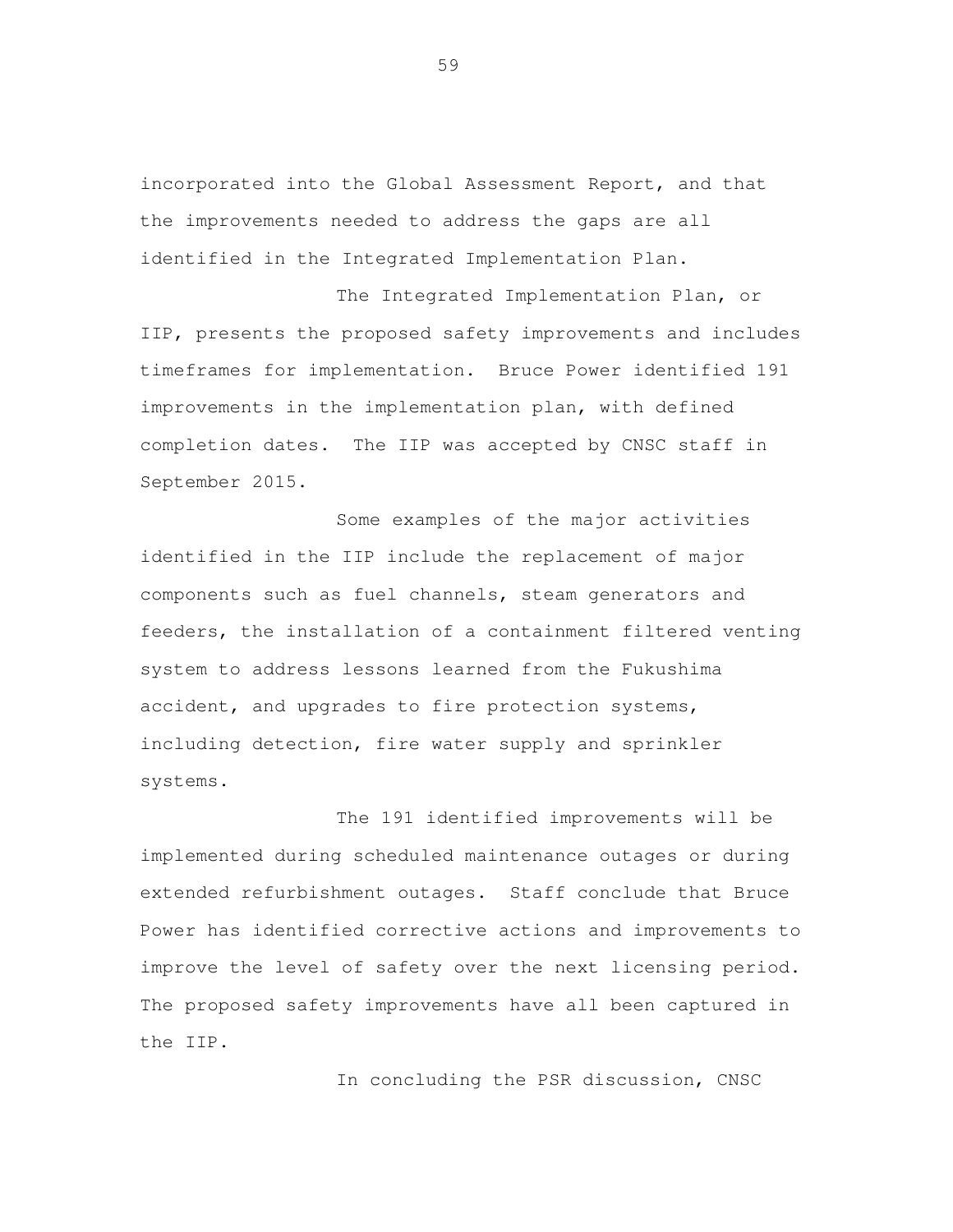staff reviewed and submitted information and determined that Bruce Power's PSR met the requirements of REGDOC-2.3.3 on Periodic Safety Review. Bruce Power has systematically reviewed the current state of the plant against modern standards and practices and has identified the improvements that need to be made to Bruce A and Bruce B. CNSC staff will report annually on the status of all IIP commitments to the Commission through the Annual Regulatory Oversight Report for NPPs.

 I will now go over CNSC staff's review of the Bruce Power refurbishment project.

 As you have already heard from Bruce Power, the refurbishment work differs slightly from previous projects in that work is divided into two categories: major component replacement work and asset management work.

 The major component work includes the replacement of fuel channels, steam generators and feeders. The replacement of these major components requires significant field time and requires the reactor to be placed in a defuelled and dewatered state.

 Asset management work includes the replacement of other components and is generally not considered to be on the critical path of refurbishment activities. The work can be completed during a scheduled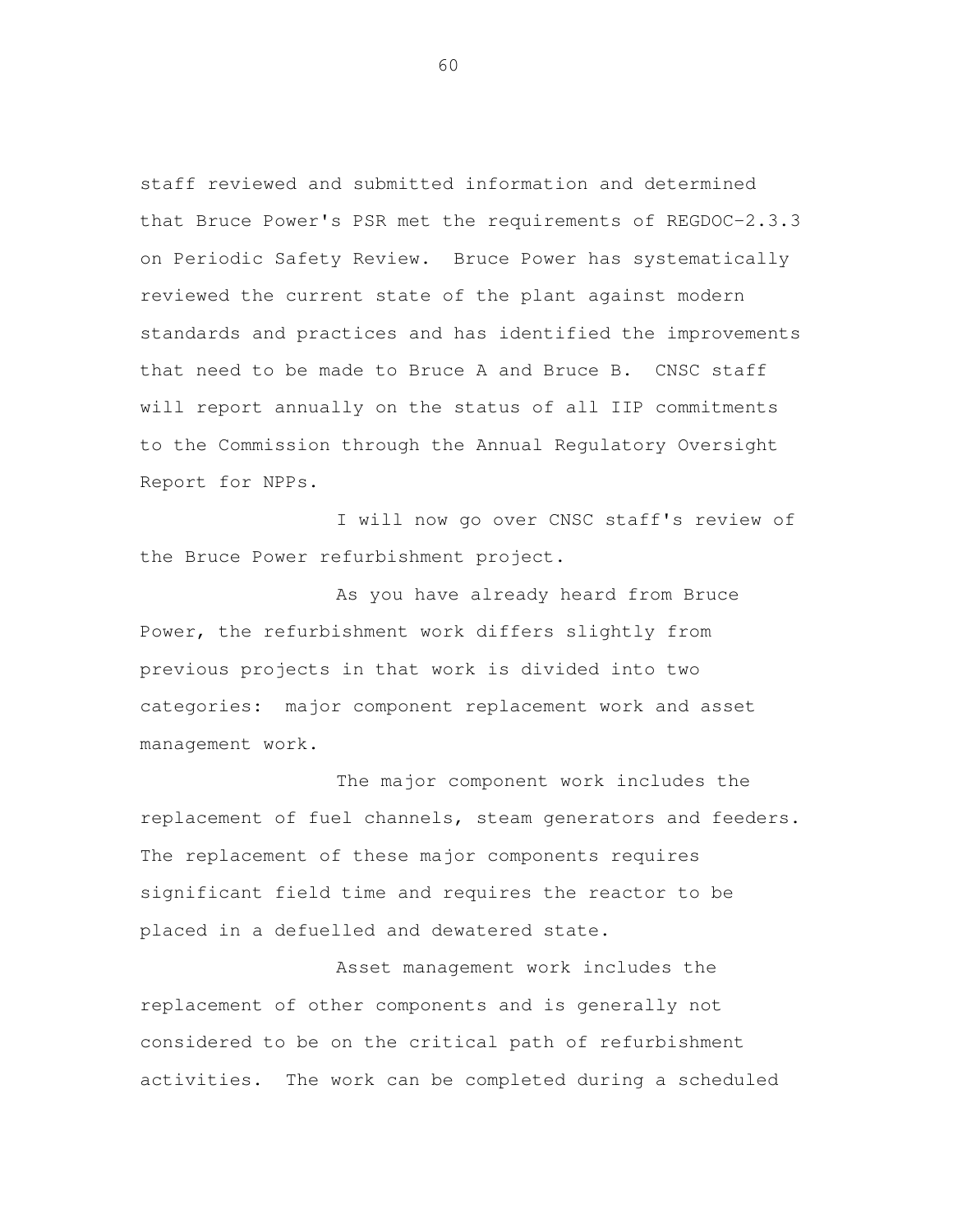outage or when the unit is online or during an extended MCR outage. Some examples of asset management work include inspections of calandria vessels, replacement of maintenance cooling heat exchangers and replacement of some electrical components.

 As previously stated, Bruce Power reached an agreement with the Province of Ontario on refurbishment in 2015. This slide provides the approximate timeframe for refurbishment of the Bruce units. Starting with Bruce B Unit 6 in 2020, refurbishment would continue until 2033, with Unit 8 being the final unit. The current requested licence period would expire in 2028. Pending the licensing decision by the Commission, Bruce Power would need to submit a new application prior to the start of refurbishments of Units 7 and 8.

 Following refurbishment of a unit, the licensee is required to perform commissioning tests to demonstrate that the reactor facility can operate in the modes for which it has been designed. Bruce Power is required to demonstrate that the associated work meets specified requirements and to ensure that documentation has been updated appropriately.

 Similar to other refurbishment projects, CNSC staff identified four regulatory hold points for the return to service of each unit undergoing refurbishment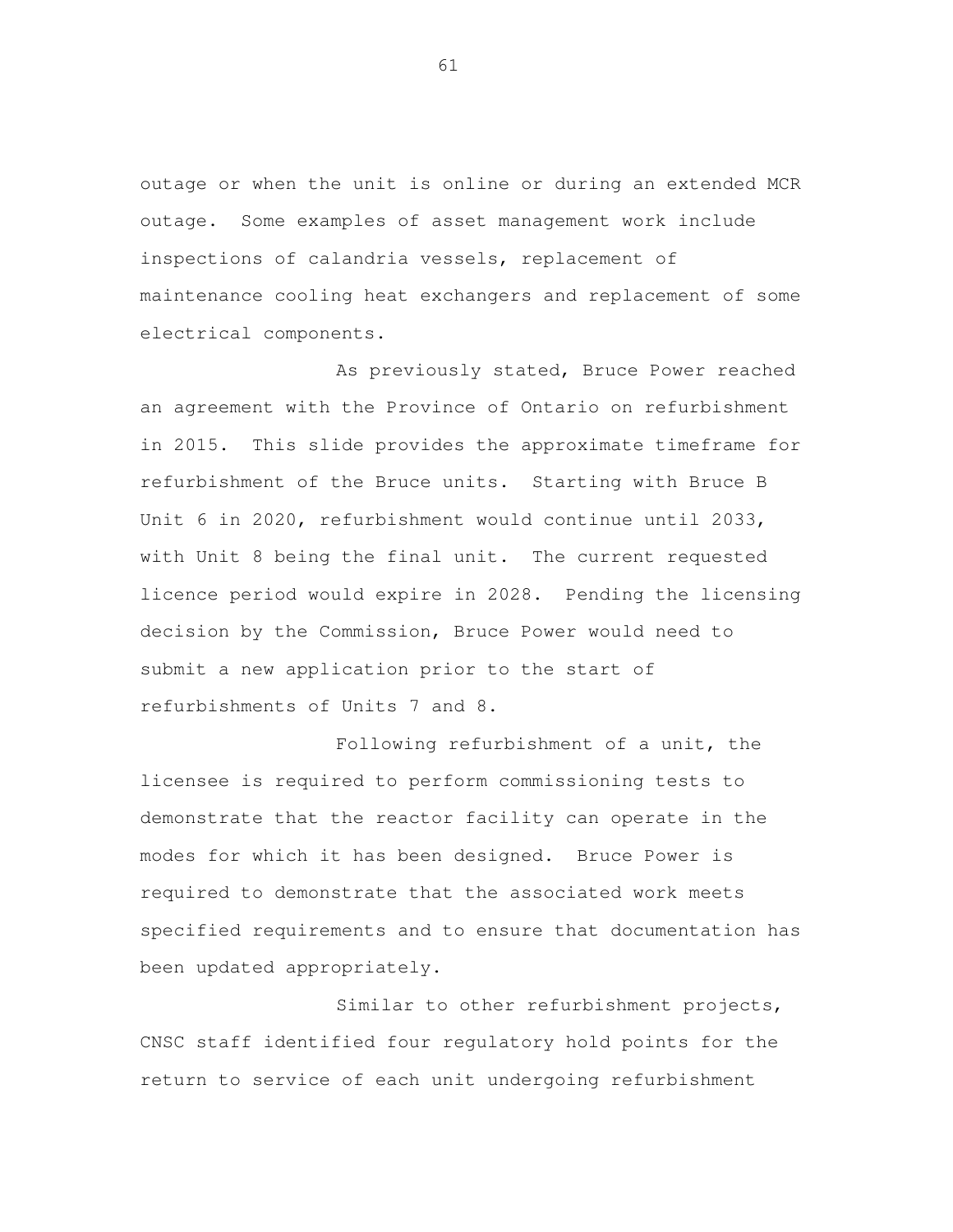work. These hold points include prior to fuel load, prior to removal of guaranteed shutdown state, prior to exceeding 1 percent full power, and prior to exceeding 35 percent full power. These hold points would serve as regulatory verification to ensure that all commitments have been met for staged increases in reactor power. Prerequisite commitments for each regulatory hold point are included in the draft License Conditions Handbook.

 CNSC staff are recommending that the approval to remove regulatory hold points be delegated to the Executive Vice President and Chief Regulatory Operations Officer of the CNSC. For reference, a similar delegation of authority was previously granted for the Darlington refurbishment, the Point Lepreau refurbishment, and also for the Bruce Power Units 1 and 2 refurbishment projects.

 Bruce Power's Asset Management Program is a living program which will play a key role in managing the aging of the facility. It includes safety system tests, periodic inspections, system and component health monitoring, and lifecycle management plans. The aging assessments of assets will be performed on a periodic basis and will consider inputs such as equipment failures, maintenance backlogs, performance trends and obsolescence issues.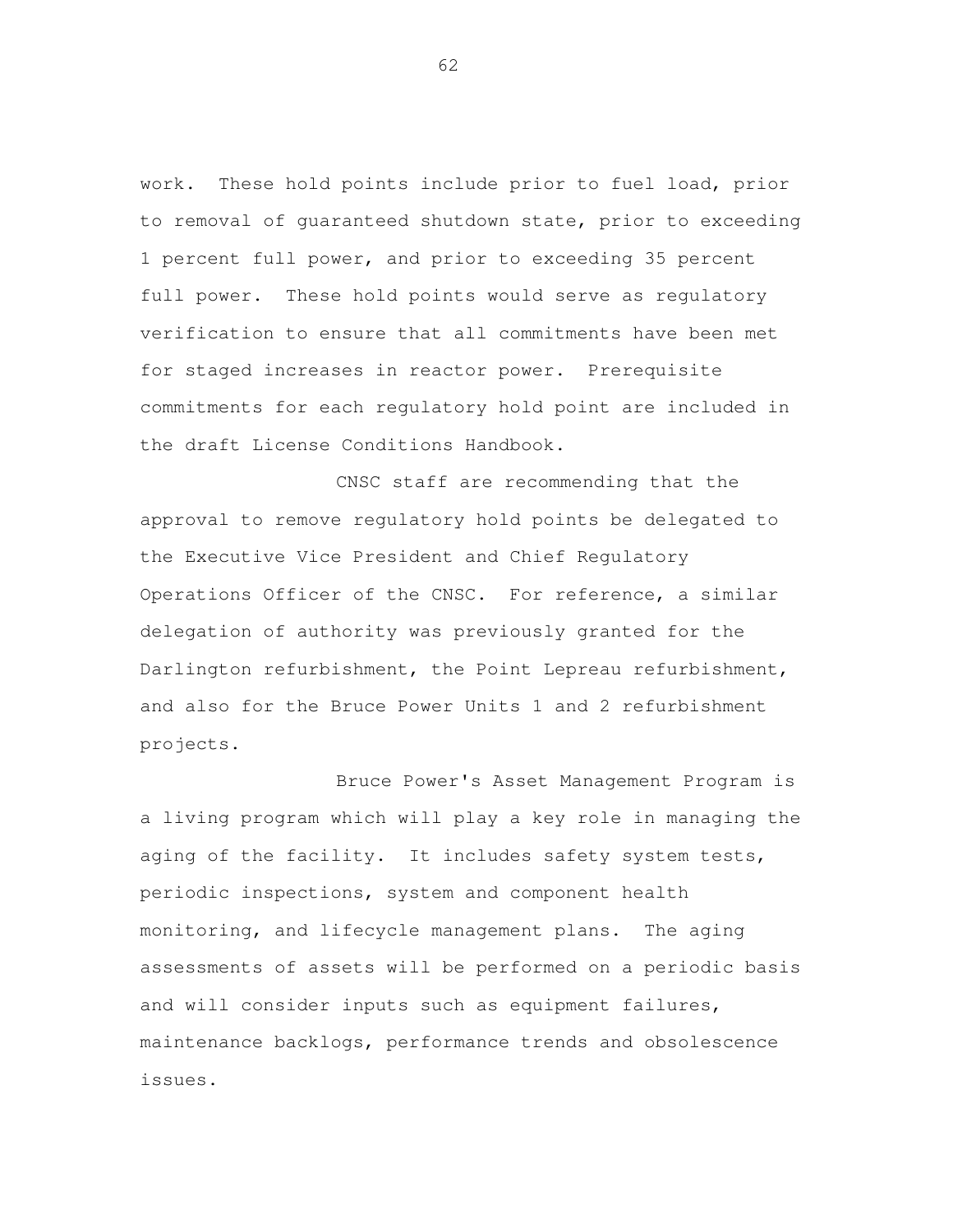Asset management is an adaptive approach which allows adjustments to be made in the maintenance strategies based on the condition of structures, systems and components. If inspection results show faster than expected degradation, then a replacement may take place earlier than initially planned and inspection frequencies can be increased. If the inspection results show that degradation effects are minor, then the replacement may be made at a later date.

 CNSC staff have reviewed the Asset Management Program as part of the Periodic Safety Review and the implementation of the asset management program has been included in the Integrated Improvement Plan. CNSC staff determined that the conditions of structures, systems and components were adequately assessed and that plans are in place to manage the conditions of structures, systems mechanisms.<br>In concluding the refurbishment and components, including aging-related degradation

 discussion, CNSC staff did not identify factors which would limit safe operation over the next licence period. In addition to major component replacement, the Asset Management Program will support long-term planning for the continued operation of Bruce A and B pending future licensing decisions by the Commission.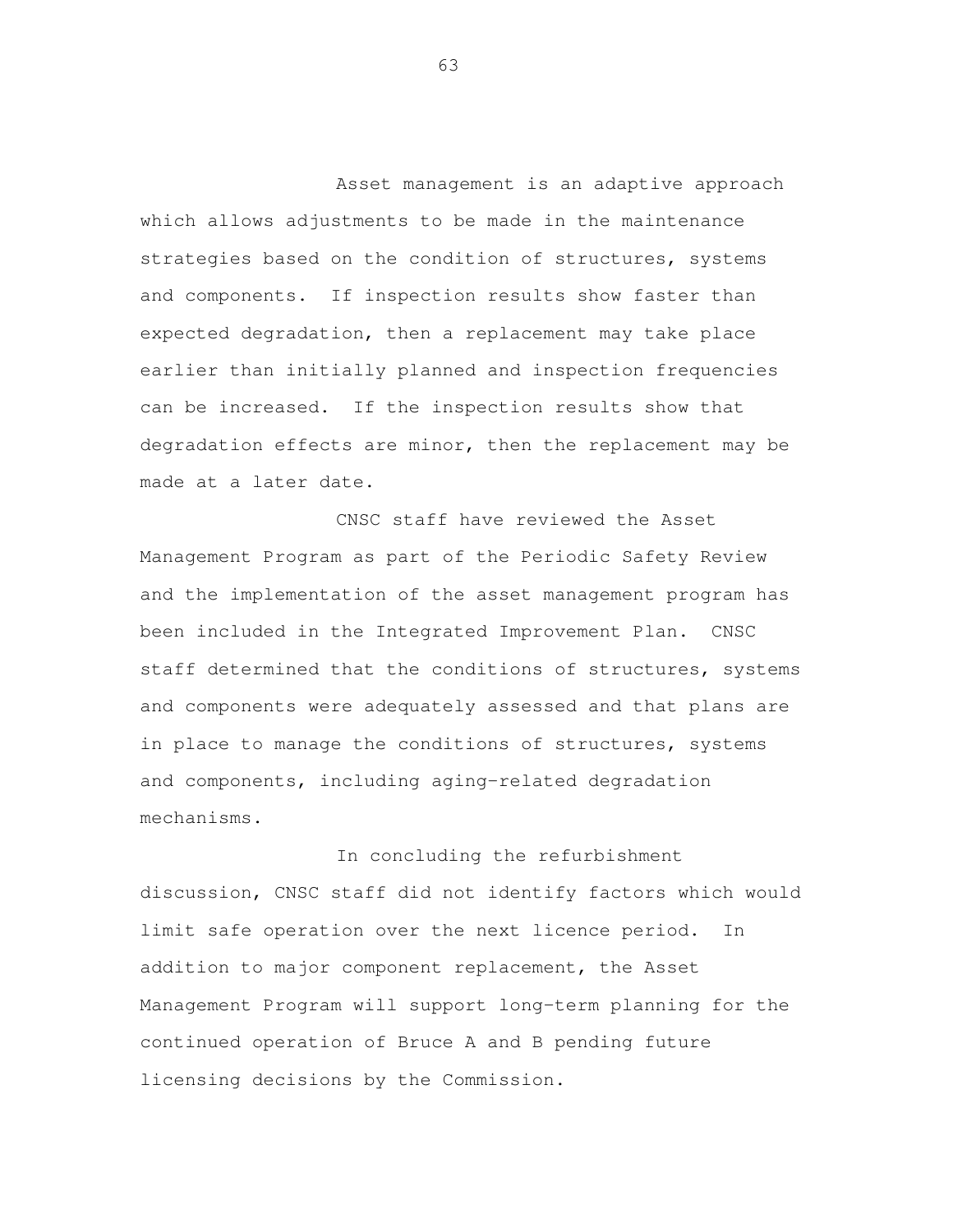Bruce Power has programs and processes in place to safely manage refurbishment work. CNSC staff will maintain oversight of the programs by conducting detailed refurbishment reviews and inspections. The reviews and inspections will focus on topics such as project execution, contractor and project management, and training programs.

 Regulatory hold points will ensure operational readiness of structures, systems and components for the return to full power operation. The hold points would serve as regulatory verification to ensure prerequisite commitments have been met for staged increases in reactor power.

 Given that the refurbishment work will span several years, CNSC staff will provide updates to the Commission on the status of the project through the Annual Regulatory Oversight Report for NPPs and the Status Updates on Power Reactors.

 I will now provide an overview of CNSC staff's performance assessment of Bruce Power in the 14 safety and control areas.

 This slide provides a summary of the Bruce A and B plant ratings over the current licence period for the 14 safety and control areas. It should be noted that the 2014 ratings are included in the slide for trending purposes.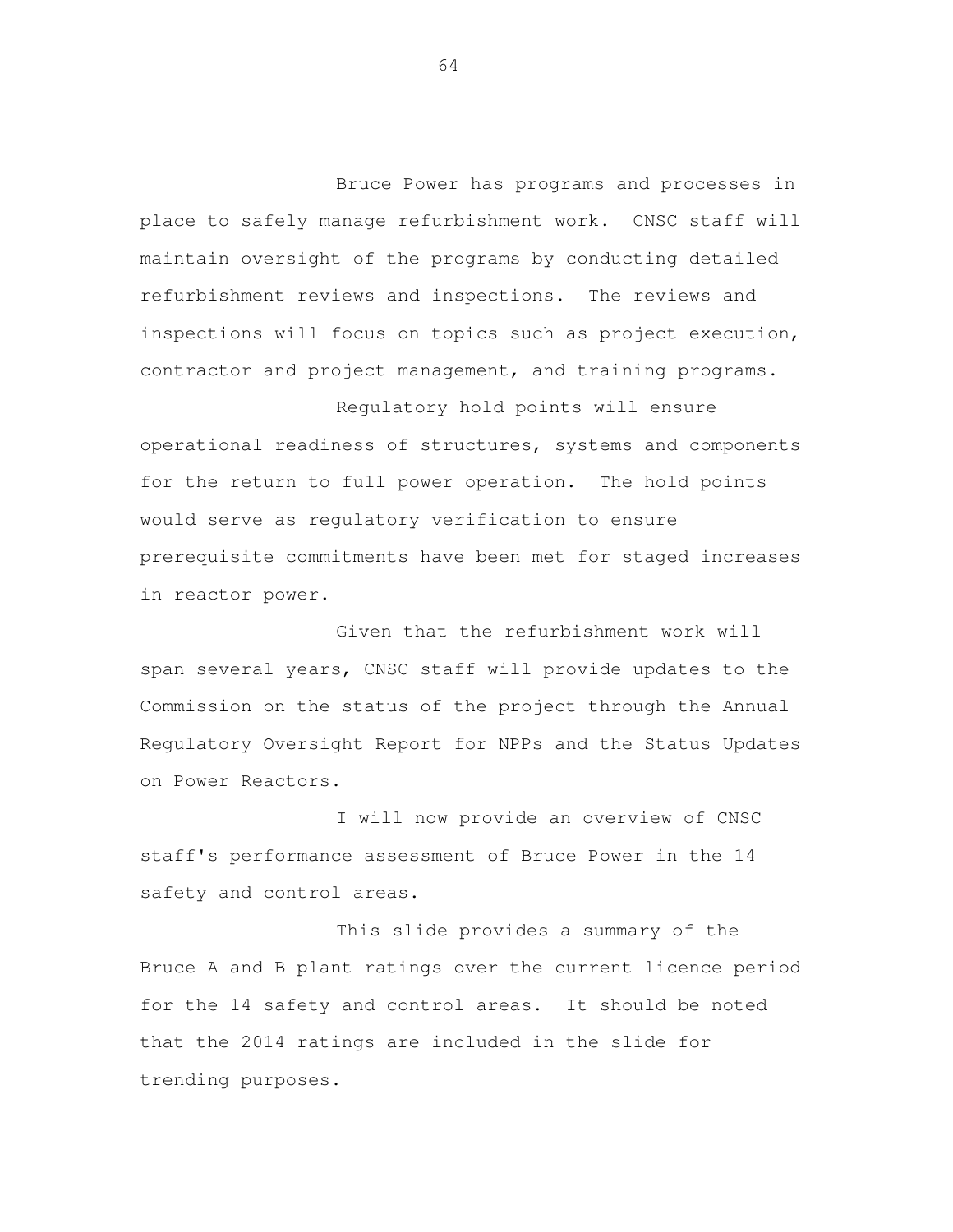CNSC staff continues to report on the performance of Bruce A and B separately, even after the licences were combined into a single licence in 2015. Although many of the programs, processes and procedures are shared between Bruce A and B, each station has its own separate work crews and the stations differ in design, as Bruce B was built seven years after Bruce A.

 The ratings for 2017 are not available at this time as CNSC staff are still working on compiling the findings. Based on preliminary results however, CNSC staff do not expect the ratings to change in 2017.

 This slide provides some of the highlights on Bruce Power's performance over the current licensing period.<br>Bruce Power meets regulatory requirements

 in all SCAs and received a satisfactory rating or higher in each safety and control area. No workers or members of the public received radiation doses in excess of the regulatory limits and all radiological releases were well below regulatory limits. Releases of nuclear and hazardous substances are assessed, controlled and monitored. Licensee programs are implemented and maintained effectively and in accordance with regulatory requirements. Safety enhancements and improvements continued to be made during the current licensing period.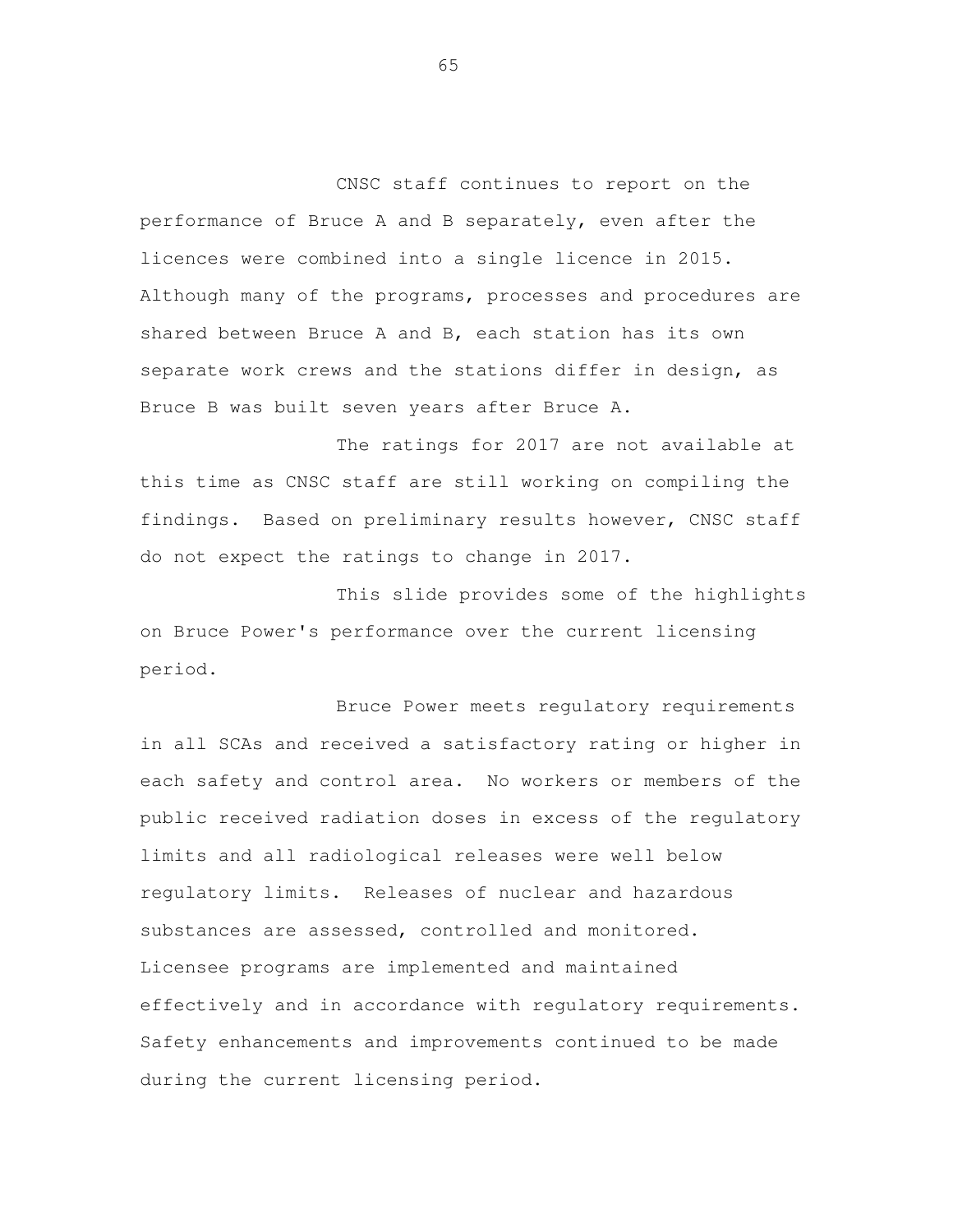As previously mentioned, the regulatory focus areas include the 14 safety and control areas as well as other matters of regulatory interest. In assessing the licence application, all safety and control areas were assessed. CMD 18-H4 presents CNSC staff's assessment for each of the areas in detail. For the purpose of the presentation we will focus on seven safety and control areas in particular.

 I will now pass the presentation on to Mr. Lun, who will provide focused highlights on these seven areas as identified in the slide.

 **MR. LUN:** Thank you, Mr. Sigouin.

 Mr. President and Members of the Commission, my name is Ken Lun. I am the Senior Regulatory Program Officer of the Bruce Regulatory Program Division.

 The human performance management SCA covers activities to ensure that workers have the necessary knowledge, skills, procedures and tools in place to safely carry out their duties. Minimum shift complement was maintained at Bruce A and B.

 Following the return to service of Bruce A Units 1 and 2 in 2012, additional certified staff were required to operate those units. While minimum complement was maintained at Bruce A, some positions were occasionally required to exceed the limits of hours of work. This kind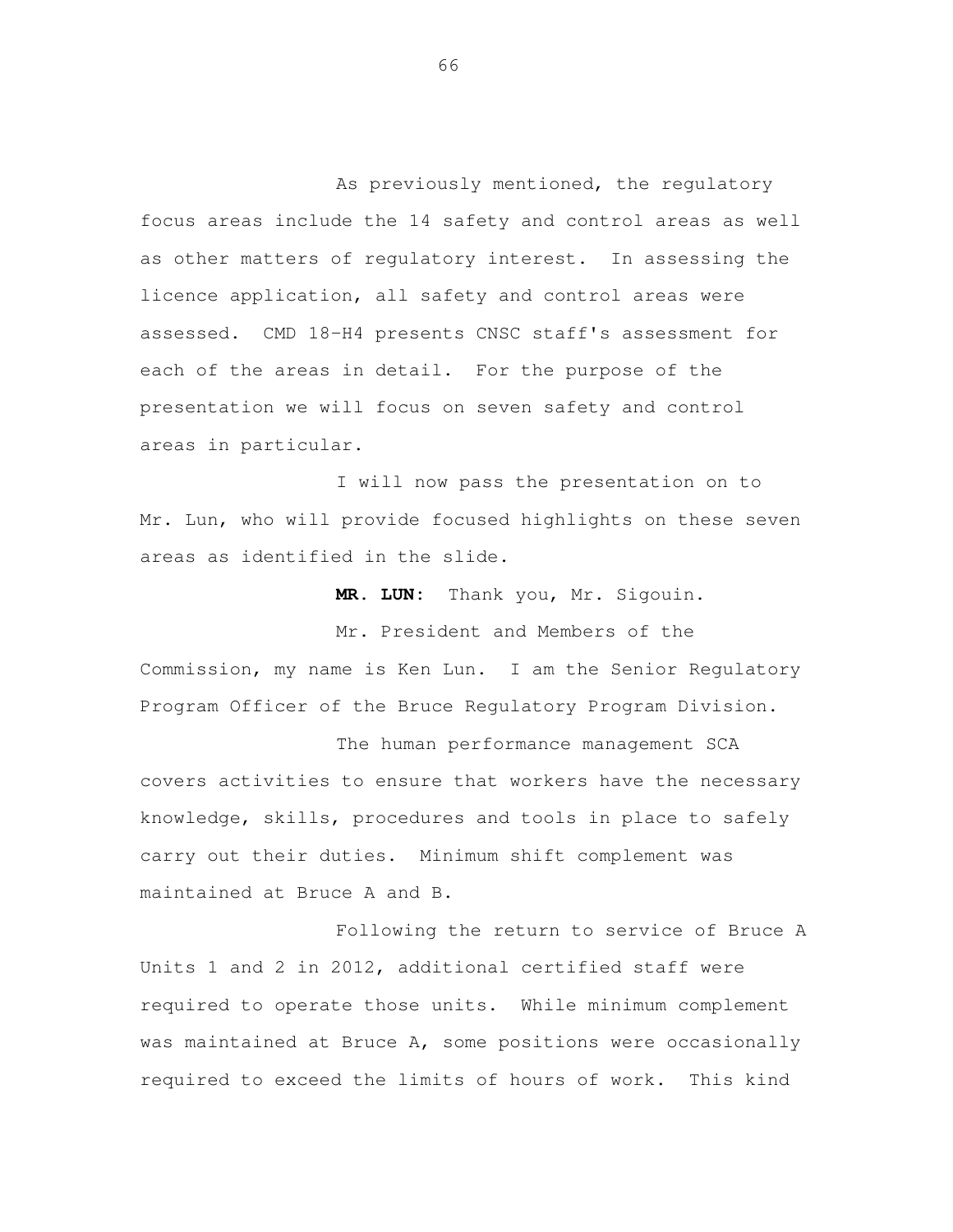can have a potential impact on worker fatigue and could lead to the impairment of the performance of workers who are performing safety-sensitive work. As a result, Bruce Power made enhancements to its processes to manage worker fatigue. In addition, Bruce Power continued to hire and train more qualified operators. In 2017 the number of limits of hours of work exceedance was reduced compared to previous years.

 The safety analysis SCA covers the maintenance of safety analysis that supports the overall safety case for the facility. Bruce Power effectively managed deterministic and probabilistic safety analysis programs. I will provide highlights on the probabilistic aspects in the next few slides.

 Probabilistic safety assessment, or PSA, complements the deterministic safety analysis by integrating information about plant design, operations, component reliability and human actions. It includes the assessment of the adequacy of the protection of the plant against internal and external hazards such as internal fire or flood, seismic event or high winds.

 The 2014 PSA results which form part of the current licensing basis were reviewed and accepted by CNSC staff. The results showed safety goal limits for Bruce A and B were met for both severe core damage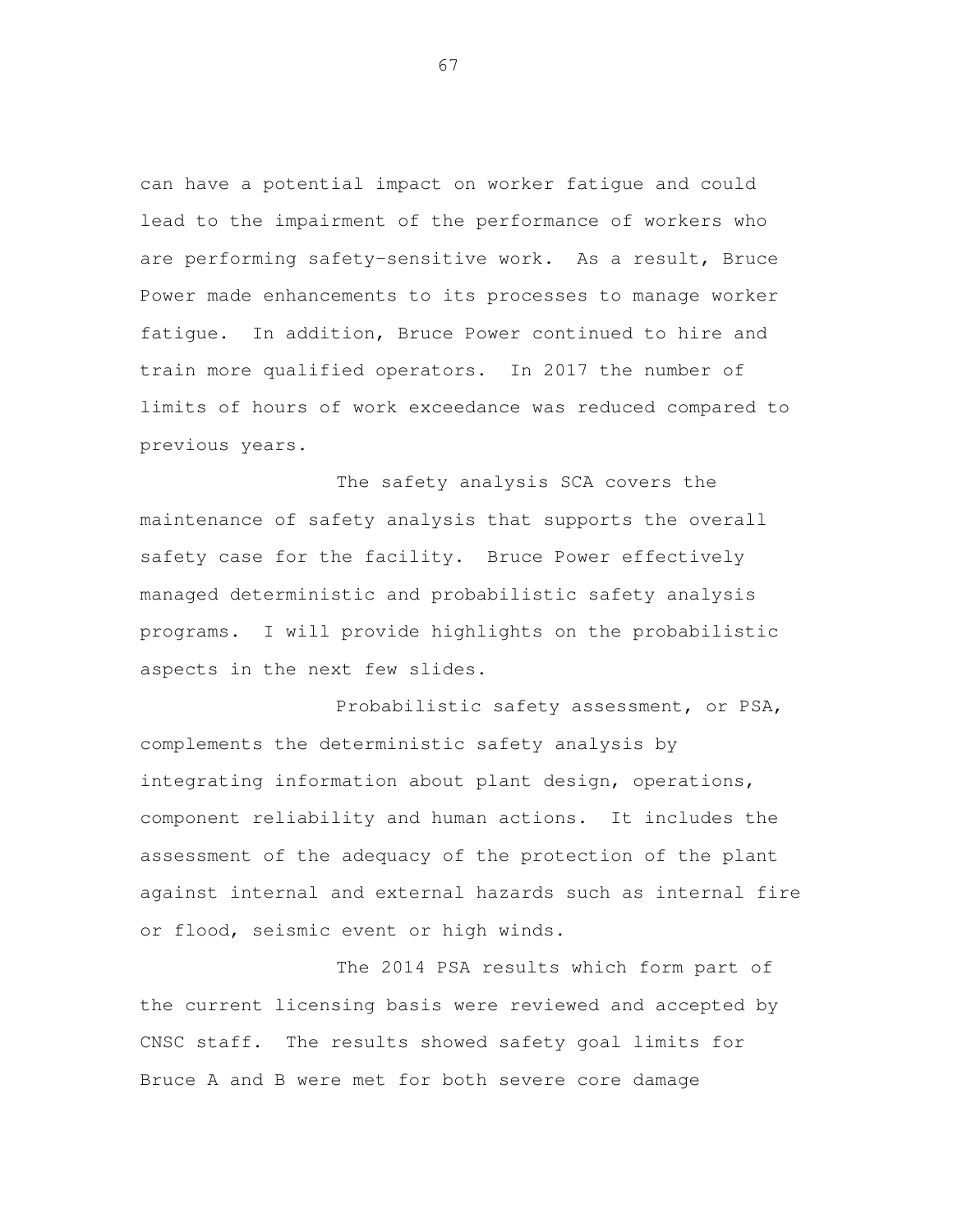frequency and large release frequency.

 In the 2017 licence application, Bruce Power provided estimated PSA data which include planned improvements to enhance the safety of the plant. The estimated PSA data was provided for information only and showed improved numbers for large release frequency. CNSC staff will review the detailed modelling of the planned station improvements as part of the next PSA update expected to be submitted in 2019.

 The PSA results are reviewed and updated on a five-year basis. It is also being updated as part of the implementation of REGDOC-2.4.2 on probabilistic safety assessment. It will supersede the 2014 PSA upon acceptance by CNSC staff.

 In CNSC staff's written CMD it is stated that Bruce Power will develop a process to consider if further enhancements should be made if the PSA results are between safety goal limits and safety goal target. The process has now been developed. CNSC staff performed a high-level review of the document and determined that the process is consistent with industry's practice. An example of planned enhancements includes upgrades to the fire protection system to improve the internal fire event PSA results.

In this slide the existing 2014 PSA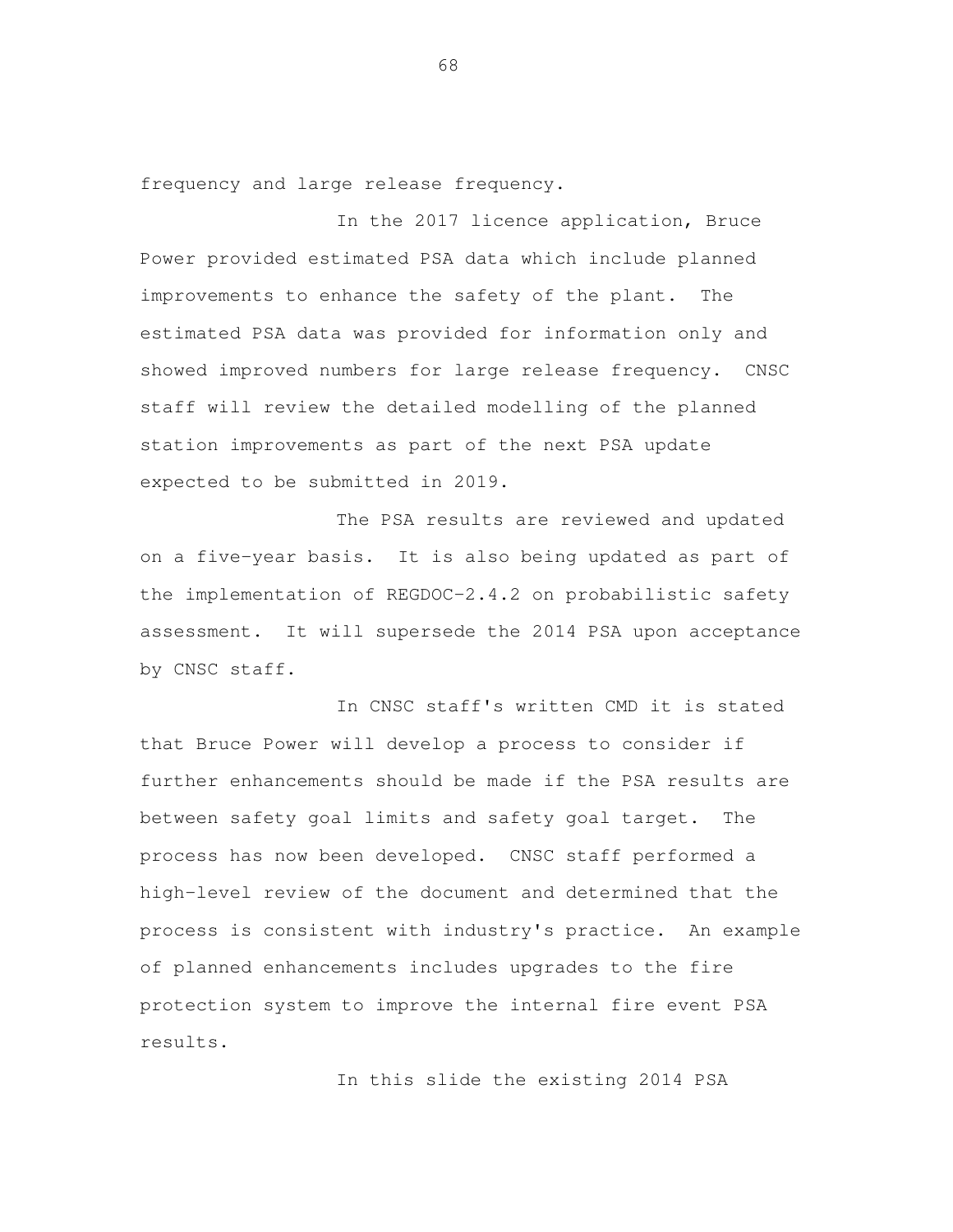results are shown in the two left-hand columns. The estimated data with planned improvements are shown in the two right-hand columns. The estimated data showed improved large release frequency results, taking plant improvements into consideration.<br>To summarize, the 2014 PSA results have

 been reviewed and accepted by CNSC staff. The safety goal limits for severe core damage frequency and large release frequency were met. Bruce Power will submit the new PSA results in 2019 that include station enhancement as part of the implementation of REGDOC-2.4.2 on probabilistic safety assessment.

 The fitness for service SCA covers activities that impact on the physical condition of structures, systems and components, or SSCs, to ensure that they remain effective over time. Bruce Power has programs in place to manage aging SSCs in accordance with REGDOC-2.6.3 on aging management. Managing the aging of major components is integral in ensuring safe long-term operations.<br>Specifically, Bruce Power developed

 lifecycle management plans to manage the aging of major components. The plans include items such as evaluation of the component's aging degradation mechanisms, inspection methods, and repairs or replacement strategies. For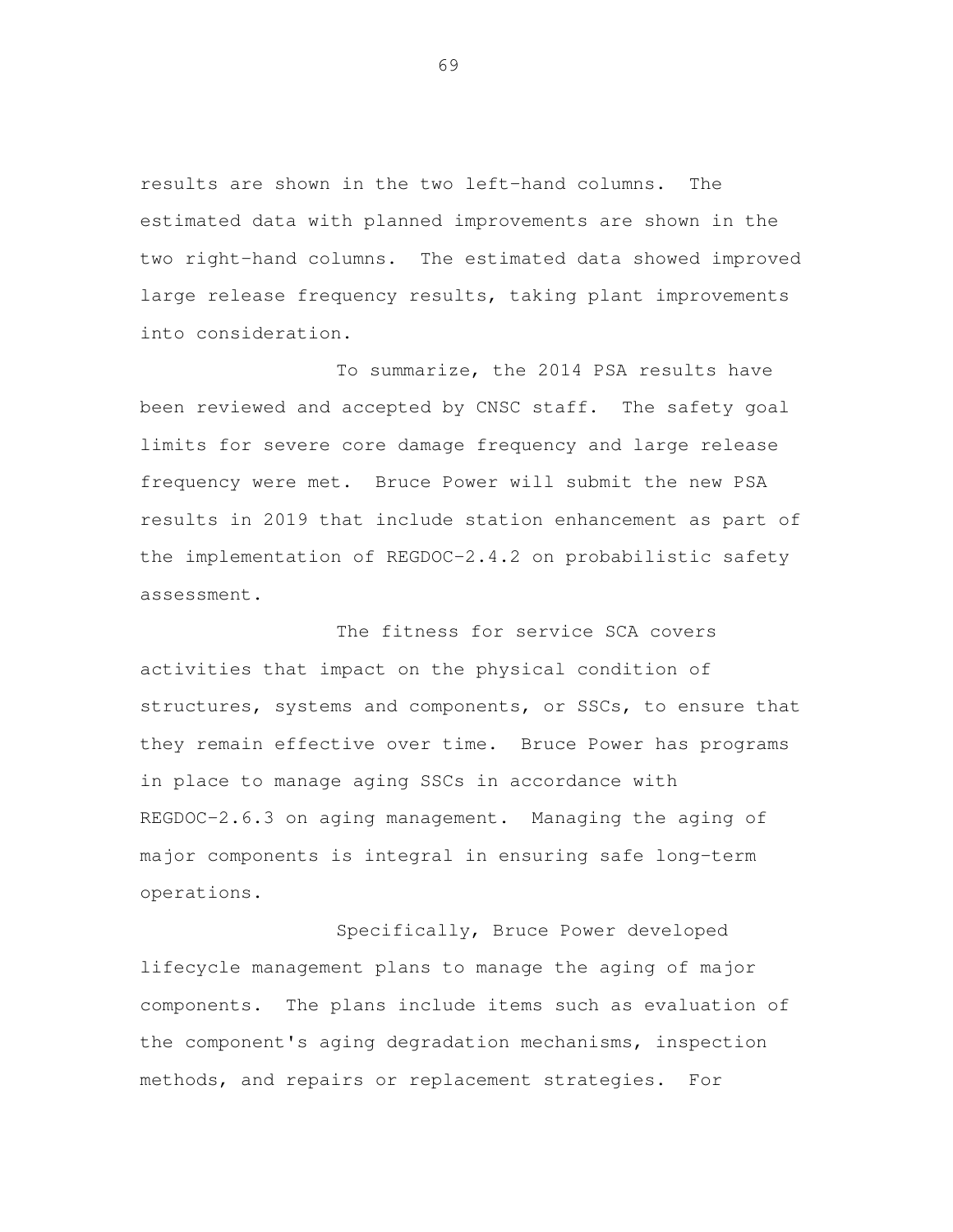example, feeders can be replaced if they do not meet structural margins prior to refurbishment.

 Aspects related to aging management of fuel channels to allow continued operation up to 300,000 equivalent full power hour will be discussed later on in the presentation.

 Conventional health and safety SCA covers the implementation of a program to manage workplace safety hazards and to protect personnel and equipment.

 Two worker injury events at Bruce B were reported to the Commission in the current licensing period. The first event was related to a hydrogen flash which occurred in 2016, while the second event was related to an electrical burn in 2017. The events resulted in the SCA rating being downgraded in 2016 to satisfactory and will remain satisfactory in 2017.

 The events are described in further detail in CNSC staff's written CMD. In both cases CNSC staff conducted focused inspections to ensure that Bruce Power took corrective actions to prevent the recurrence of the events. Despite these injuries, the accident frequency rate at Bruce Power remained low compared to the Canadian industry.

 The environmental protection SCA covers programs that identify, control and monitor all releases of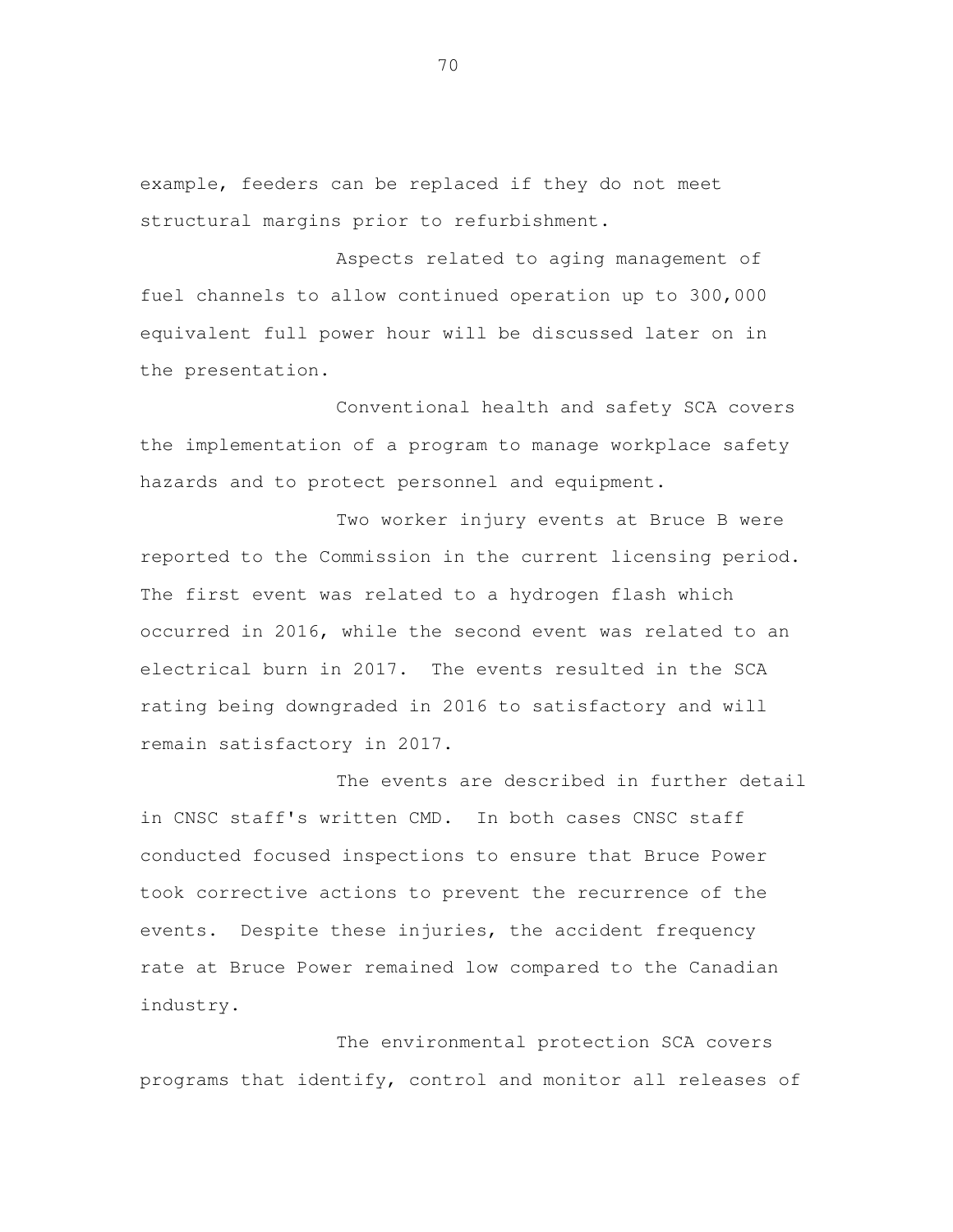radioactive and hazardous substances, and effects on the environment from facilities. To ensure the protection of the environment and health of persons, the CNSC conducts an environmental assessment under the NSCA for all projects within its mandate.

 CNSC staff completed an Environmental Assessment Report which was included in CNSC staff's written CMD. The Environmental Assessment Report considers current operations and future activities which include refurbishment. The report was produced using a number of different sources which are shown in the right-hand side of this slide.

 CNSC staff concluded that the potential risk from physical stressors as well as radiological and non-radiological releases to the environment are generally low to negligible. In addition, Bruce Power's Environmental Risk Assessment is consistent with the methodology described in CSA N288.6 on Environmental Risk Assessment.

 The Emergency Management and Fire Protection SCA covers emergency plans and emergency preparedness programs. Bruce Power has the capability to respond

 effectively to any emergency. Bruce Power's Emergency Response Plan covers both nuclear emergencies and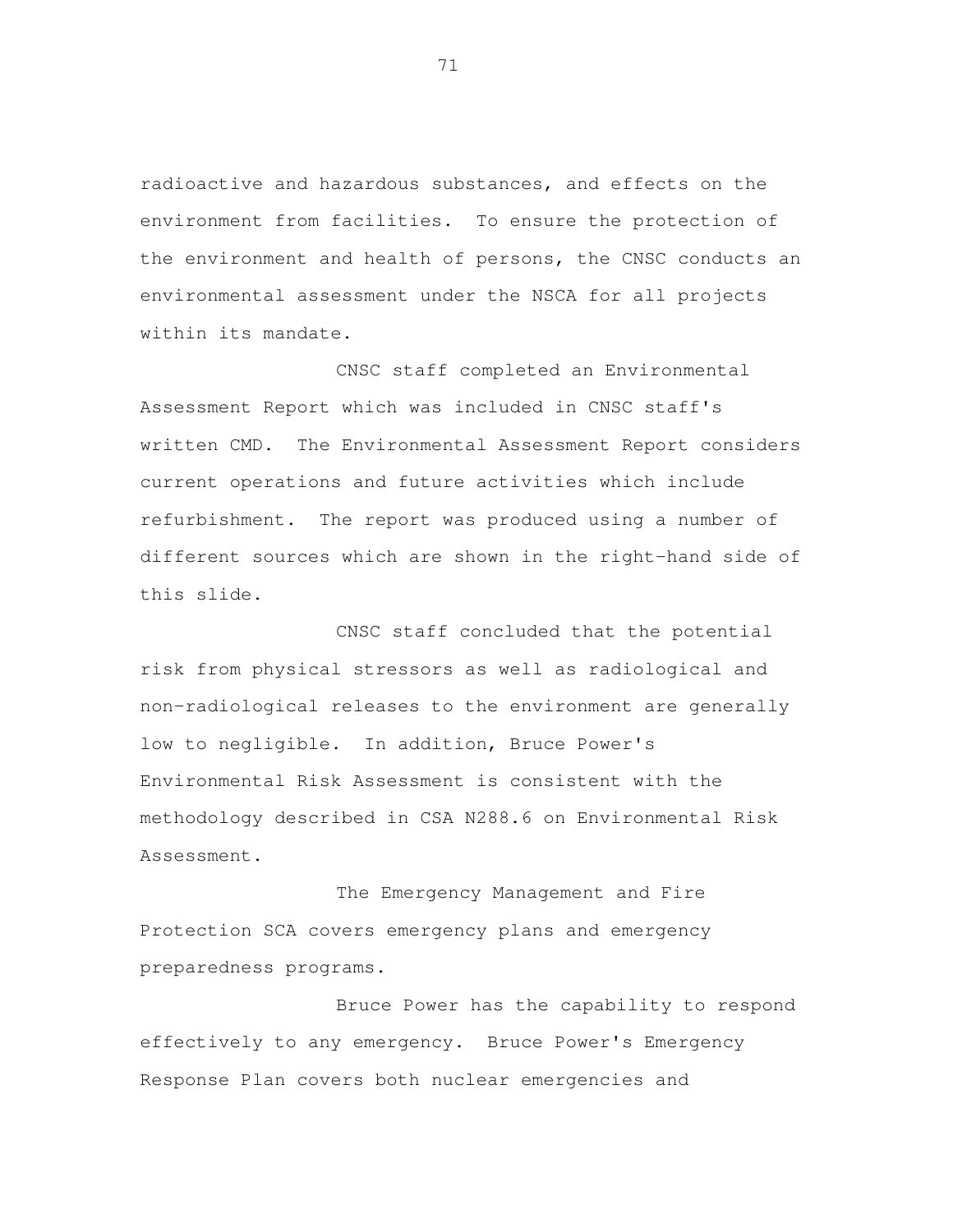conventional emergencies such as fire. An adequate nuclear emergency plan is in place. This plan is tested on a regular basis which includes conducting large-scale exercises. CNSC staff determined that Bruce Power demonstrated its response capability in their Huron Resolve exercise, which was discussed in Bruce Power's presentation.

 As part of the Huron Resolve exercise, Bruce Power tested out a D-LAN system to provide plant information to CNSC Emergency Operations Centre. CNSC staff require prompt and accurate plant information to independently understand the on-site situation and to predict the potential for radiological releases during emergencies. The D-LAN system currently relies on human intervention to enter the data. A feasibility study is being undertaken by Bruce Power in 2018 to determine how this function can be automated.

 Bruce Power met regulatory requirements in the security SCA. However, in 2016 Bruce A and Bruce B SCA ratings were downgraded to satisfactory based on challenges faced within areas of security practices, and drills and exercise. experienced with security equipment at Bruce A and B. There have been no safety significant issues

 Bruce Power demonstrated its ability to respond to security threats through a force on force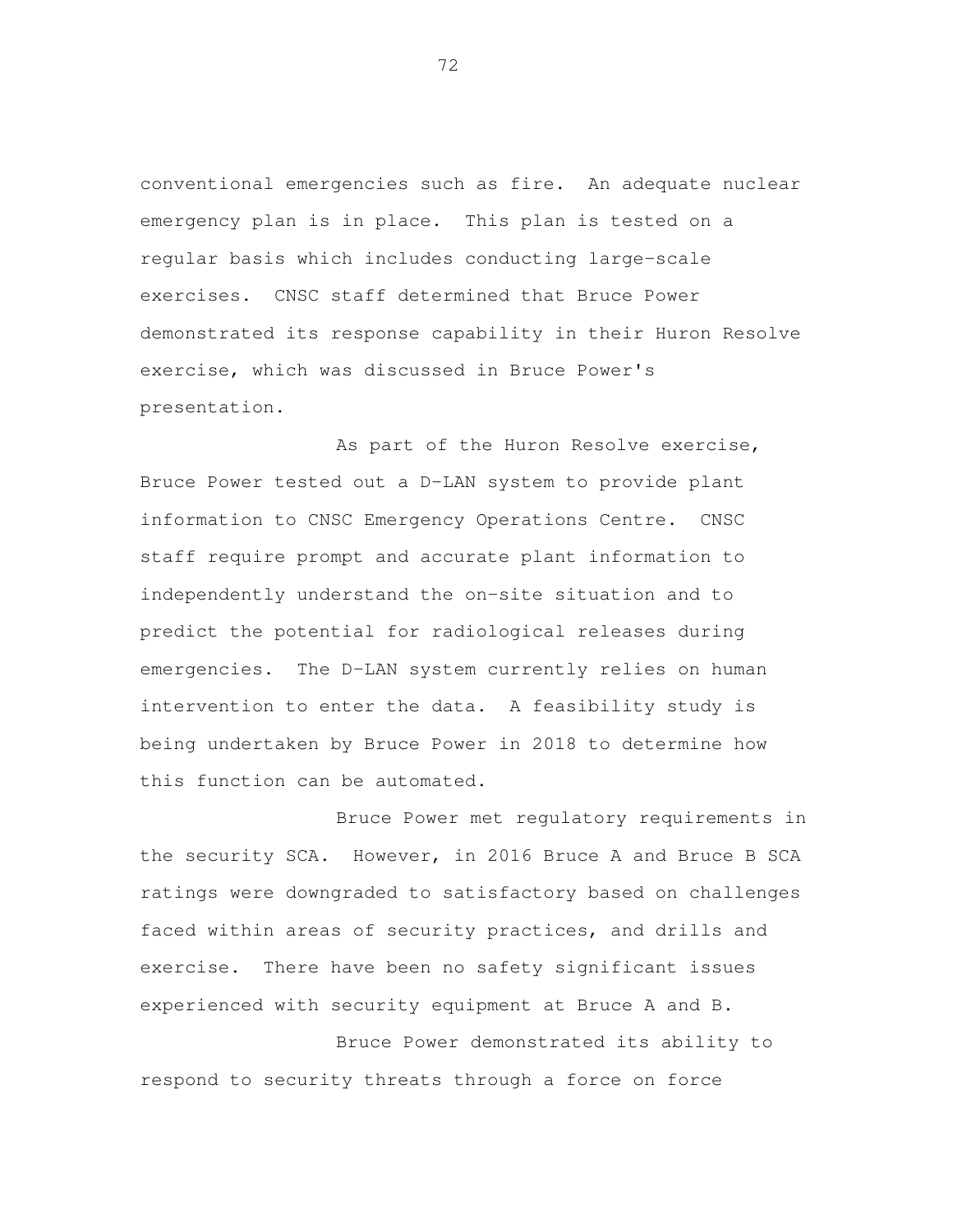exercise in 2016. There are measures in place to protect against cyber attacks. Bruce Power continued the implementation of CSA N290.7 on cyber security. The implementation will improve cybersecurity measures, including obtaining more cybersecurity assets.

 In addition to the performance assessment of SCAs, CNSC staff identified other matters that are of regulatory interest. The next two slides focus on some of those matters.

 CNSC staff determined that Bruce Power has made significant progress in addressing Fukushima Action Items. A correction should be made to CNSC staff's written CMD, where only three of the 13 stations' specific action items remain open. The external event hazard assessment that was identified as being open should be closed as Bruce Power performed the required assessment. All remaining actions are expected to be completed by end of 2022 as some of the improvements can only be made during a station outage.

 The earlier presentation by Bruce Power provided a brief summary of the Operation Safety Review Team, or OSART, mission in 2015 and a follow-up mission in 2017. Eighteen of the 19 improvements are considered closed. The remaining improvement is related to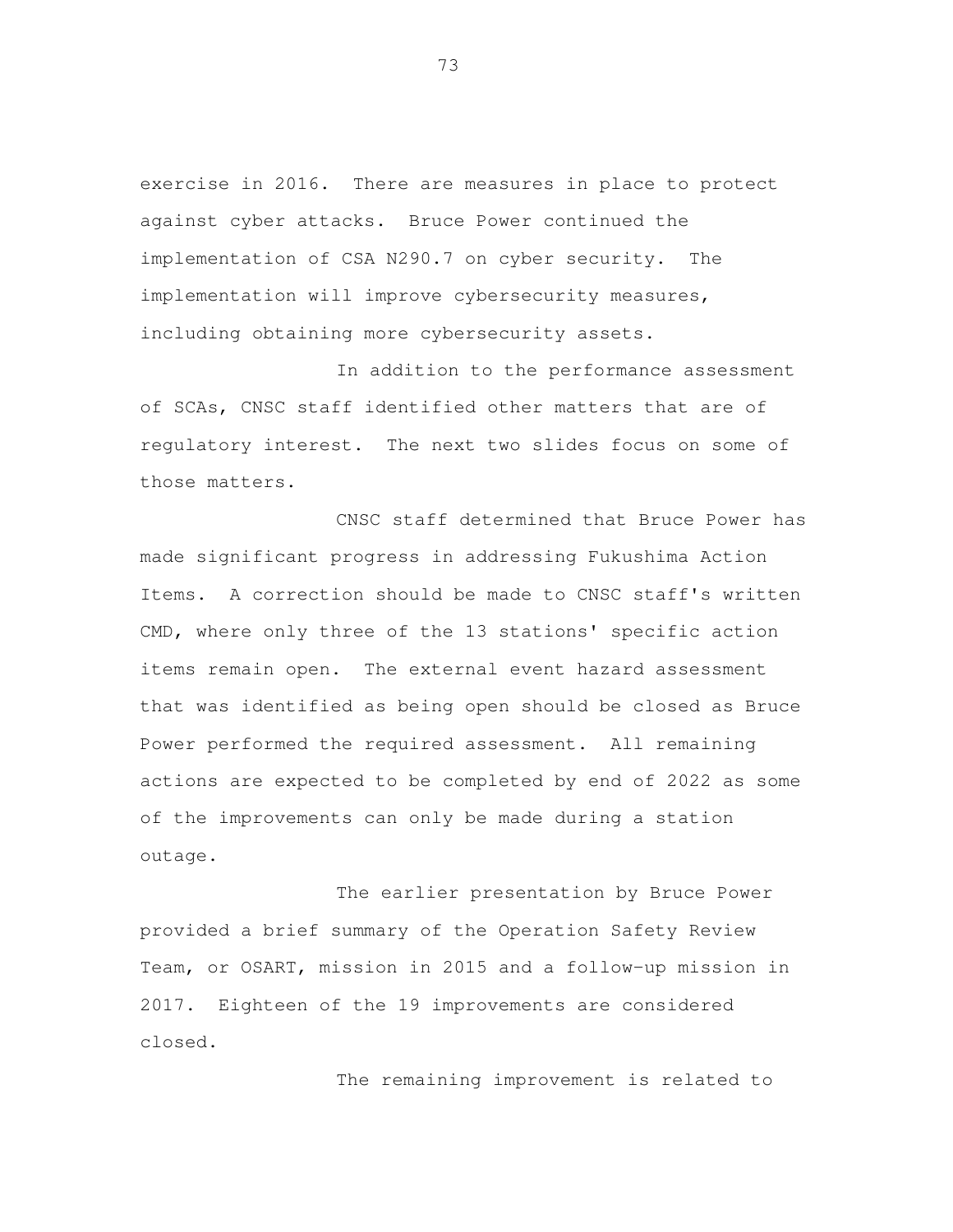drug and alcohol testing of key staff and safety in important roles, which was not a regulatory requirement in 2015. In March 2018 Bruce Power will submit an implementation plan on meeting this requirement.

 In 2006 a follow-up monitoring program was developed to verify the accuracy of the environmental assessment predictions of no significant adverse environmental effects from the Bruce A refurbishment project and to verify the effectiveness of mitigation measures. In 2016 CNSC staff reviewed the final follow-up monitoring program report and determined that the follow-up monitoring program for Bruce A refurbishment project was concluded. Bruce Power will continue to perform environmental monitoring and assess future impacts such as thermal plume effects and entrainment of Deepwater Sculpin as part of the environmental risk assessment.

 Bruce Power has a well-established public information and disclosure program. The program ensures that information about health, safety and security of persons and the environment were communicated to the public. The program demonstrates an open and transparent dialogue with the target audiences and stakeholders.

 In 2015 the Department of Fisheries and Oceans, or DFO, determined that there is a need for an authorization under the Fisheries Act. The Fisheries Act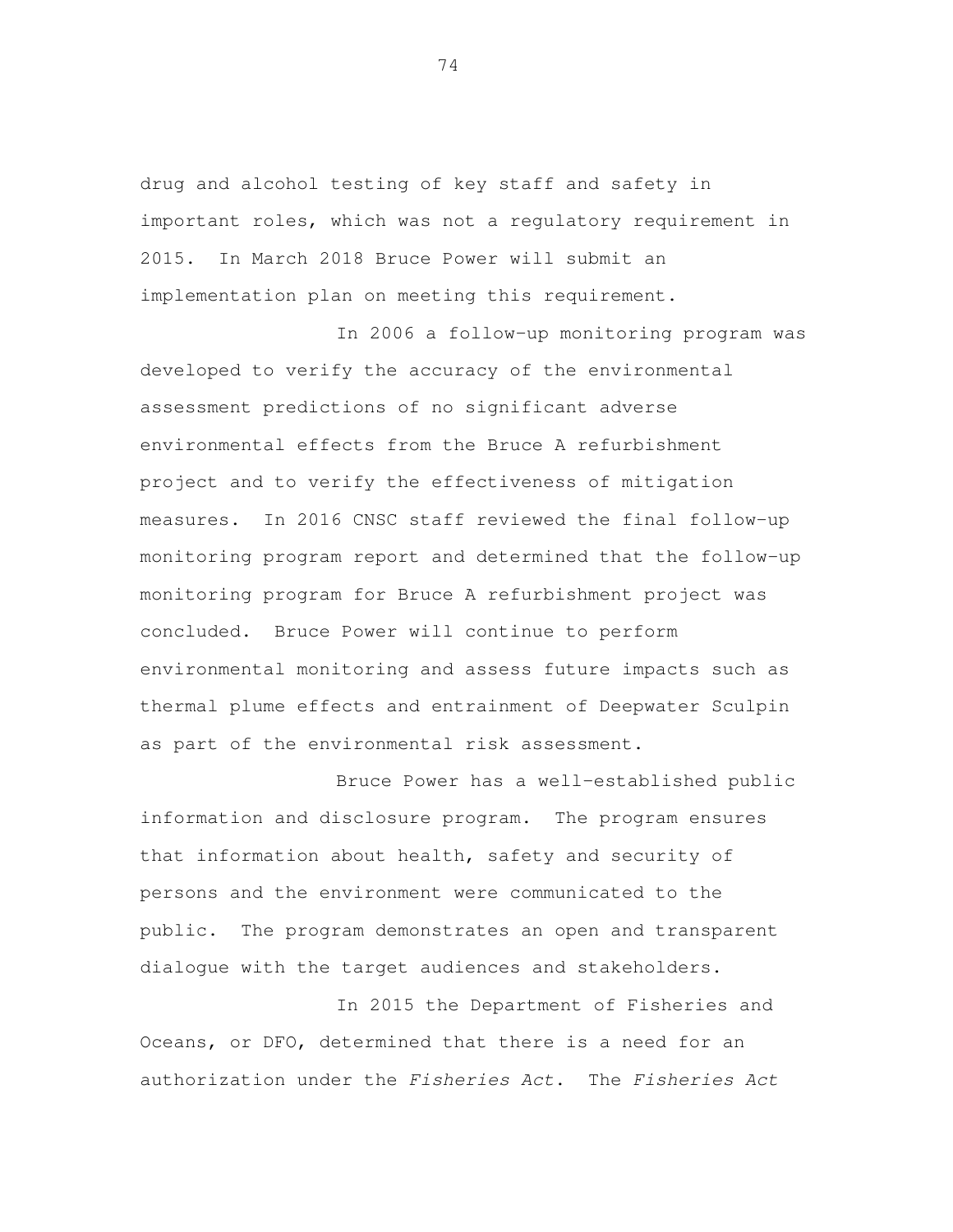uses a different test than the environmental protection requirements of the NSCA and the Canadian Environmental Assessment Act of 2012. The process for obtaining a Fisheries Act authorization is separate from that of CNSC licence renewal as they are covered by different legislation.<br>In 2013, a Memorandum of Understanding was

 signed between CNSC and the DFO outlining areas for cooperation and administration of the Fisheries Act. The CNSC will be responsible for the assessment and monitoring of the environmental impacts on fish, while the DFO remains accountable for issuing Fisheries Act authorization, including the offset measures. In essence, the DFO will determine the adequacy of the proposed offset projects.

 Bruce Power expects that the application will be ready to be submitted to DFO in the latter part of 2018, pending outcomes of the continuing discussions with the CNSC and the DFO.

 I will now discuss Bruce Power's specific requests made in its licence application.

 The first request deals with the consolidation of other CNSC licences with the power reactor operating licence. use of nuclear substance for laboratories and radiation devices, industrial radiography for non-destructive These licences include the consolidated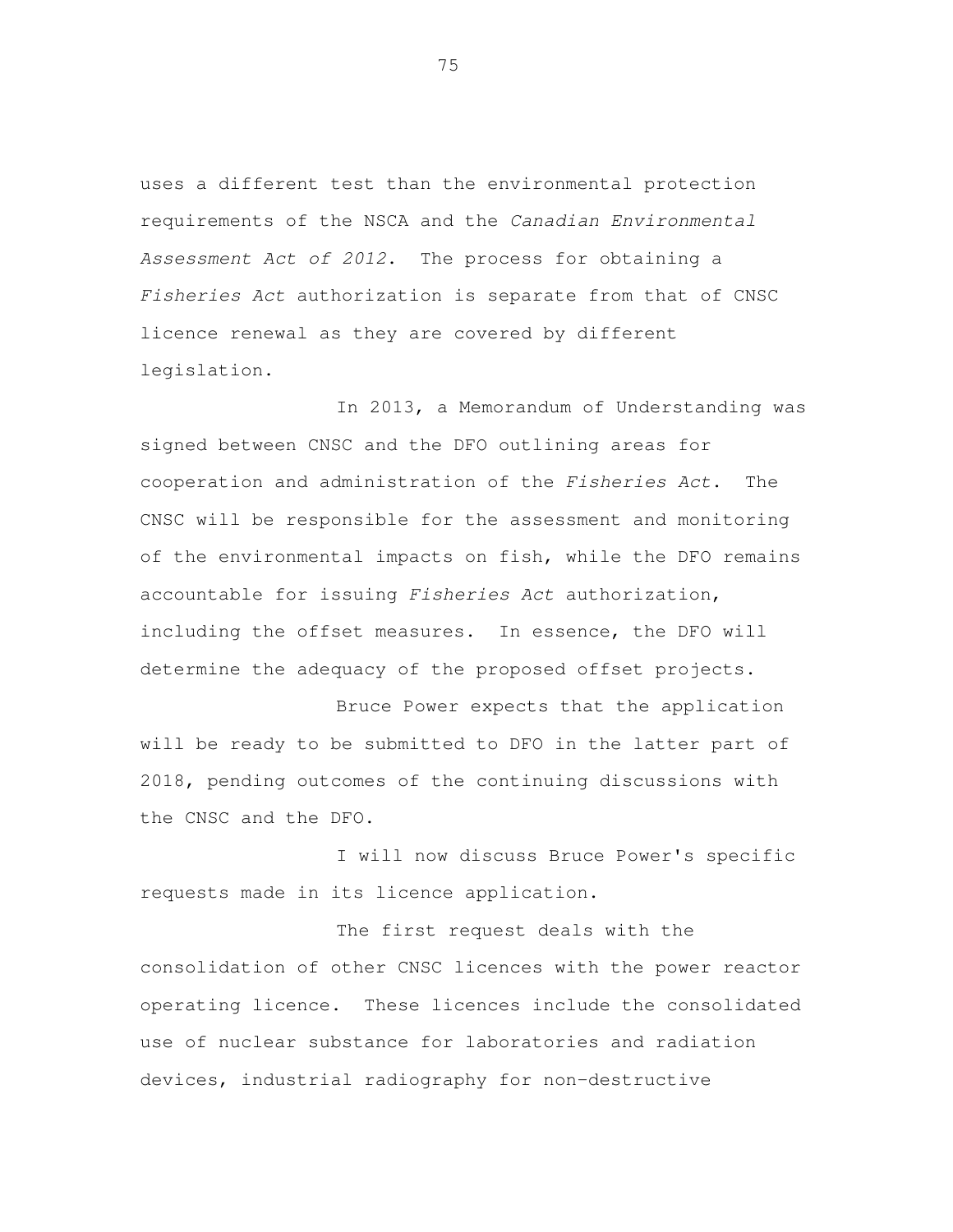testing, and irradiator facility for instrument calibration. Bruce Power requested the consolidation because these activities result directly from and provide support for licensed activities at Bruce A and B. CNSC staff concluded that the proposed consolidation will not remove any regulatory requirements and will allow for more efficient regulatory oversight. All requirements from these licences have been incorporated in the proposed power reactor operating licence. There is no reduction to the requirements or oversight as a result of the licence consolidation.

 Now on to the second request. In its application, Bruce Power requested Commission approval to operate the units up to a maximum of 300,000 equivalent full power hour, or EFPH. Bruce Power is currently licensed to operate Bruce A and B up to a maximum of 247,000 equivalent full power hour and hydrogen equivalent concentration, or HEQ, of 120 ppm. These two limits are currently being met by Bruce Power. In order to meet refurbishment schedule, some units will be required to operate beyond the current EFPH and HEQ values. I will talk about HEQ in the next slide.

 To demonstrate fitness for service of fuel channels, Bruce Power provides lifecycle management plans to manage the aging of components, inspection results from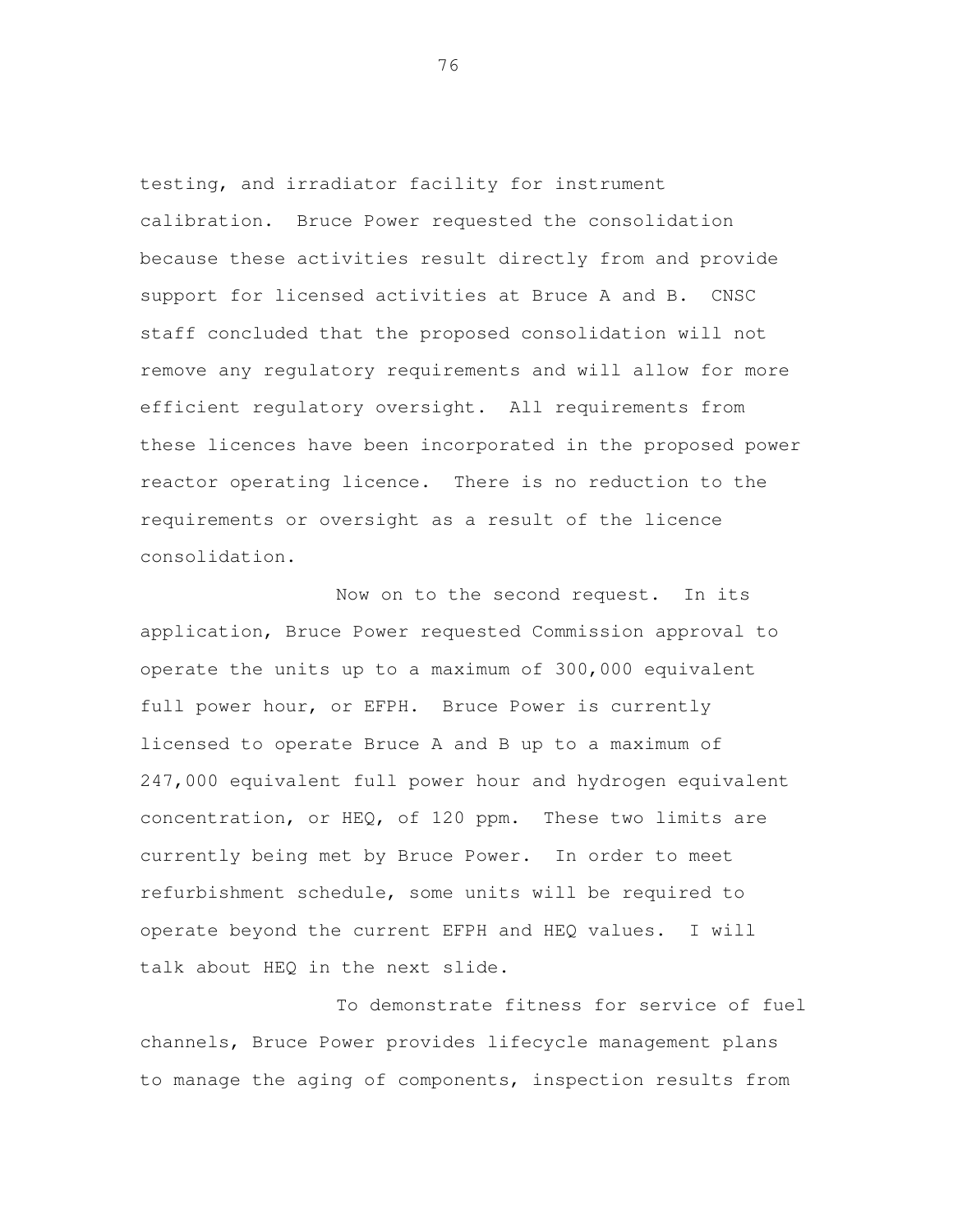periodic inspection programs, control room procedures and protocols, which include information on how control room staff monitor the heat transport system for leakage, and industry operating experience and research. The licensee must also evaluate the effects of flaws and operating conditions on pressure tubes to confirm that licensing basis margins are maintained and demonstrate through safety analysis evaluation that the failure of a pressure tube will not impact the ability to safely shut down the reactor and prevent core damage. To summarize, there are adequate regulatory controls in place for ongoing confirmation of fitness for service for fuel channels.

 Before I go into detail on the work Bruce Power is performing to support operation up to 300,000 equivalent full power hour I want to summarize the key points from the technical update CNSC staff provided to the Commission on fuel channel fitness for service in Canadian NPPs, specifically on pressure tube fracture toughness.

 During operation pressure tubes experience high temperature, high pressure and neutron irradiation. They are also subject to corrosion and deuterium ingress effects. Of all the stressors, the dominant contributor to risk of pressure tube failure is increasing deuterium concentration, which has an impact on pressure tube fracture toughness.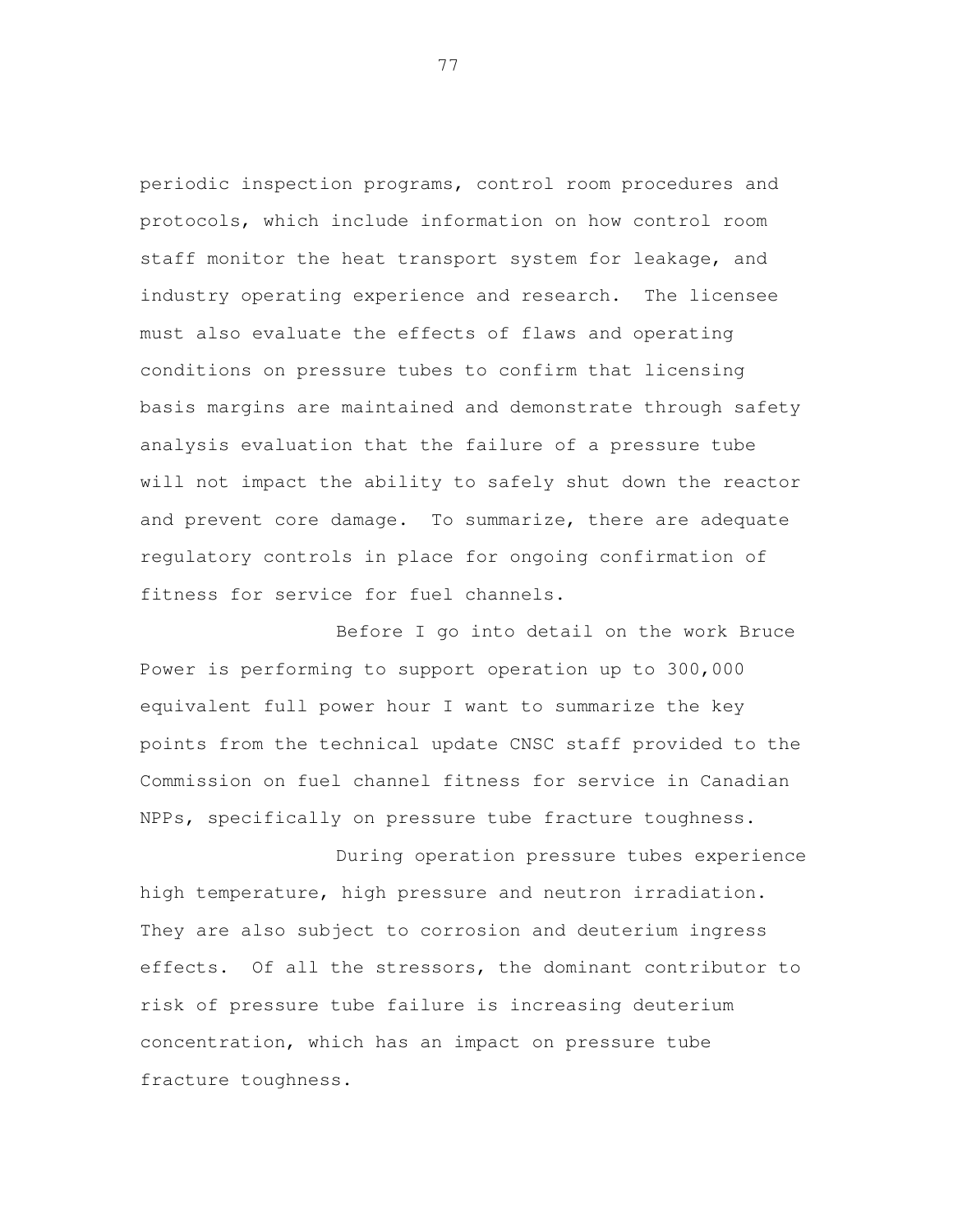Deuterium concentration is measured in hydrogen equivalent concentration, or HEQ. Adequate fracture toughness is required to prevent a pressure tube rupture if a crack developed.

 Currently, Bruce Power, along with the Canadian industry, developed two fracture toughness models for HEQ levels up to 120 ppm. These models are used in Bruce Power's assessment to demonstrate safe operation of pressure tubes in the unlikely event that a crack initiates and propagates through a wall of the pressure tube. Bruce Power has indicated that HEQ is estimated to reach approximately 150 ppm prior to refurbishment, which is beyond the limits of the current model. Bruce Power has a plan in place to continue the development with the fracture toughness model up to HEQ of 160 ppm. In addition, Bruce Power will perform ongoing monitoring of hydrogen content of pressure tubes. Finally, research and development work such as pressure tube burst tests will continue. Bruce Power must demonstrate to the CNSC that sufficient safety margins remain for the fracture toughness model for HEQ of 160 ppm.

 This table was presented by Bruce Power earlier. It is important to note that Units 5, 7 and 8 will go beyond HEQ levels of 120 ppm prior to the refurbishment dates. These units will not be allowed to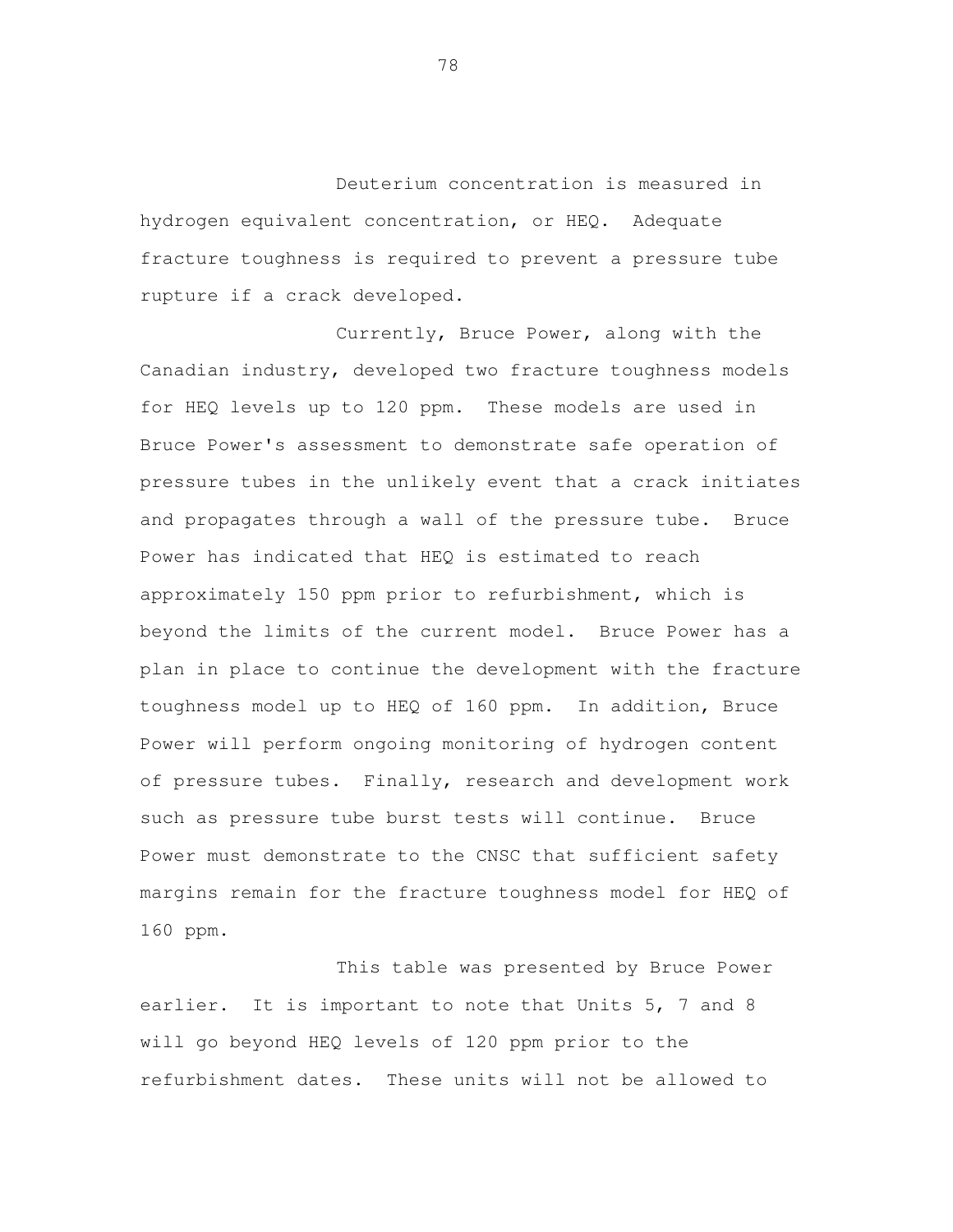operate unless fracture toughness model in excess of HEQ of 120 ppm is developed. The estimated HEQ levels at the time of the MCR outage are within the bounds of the new model at HEQ levels up to 160 ppm.

 Irrespective of the EFPH value, Bruce Power must demonstrate to the CNSC that fuel channels are fit for service to allow the continued safe operation of the units. CNSC staff recommend that the Commission approve operation of Bruce A and B up to a maximum of 300,000 equivalent full power hour based on, number one, Bruce Power will continue to operate its units within the licensing basis and maintain adequate safety margins; two, degradation mechanism of pressure tubes are well known; and three, Bruce Power has an acceptable inspection and monitoring program in place specifically to monitor the HEQ levels. An established regulatory process oversight process is in place to ensure that Bruce Power will meet its commitments. CNSC staff's recommendation is contingent

 on Bruce Power developing a fracture toughness model for HEQ in excess of 120 ppm.

 Even though there is adequate regulatory oversight of this issue, for better transparency and to provide the licensee with clear acceptance criteria, CNSC staff are recommending a licence condition be placed on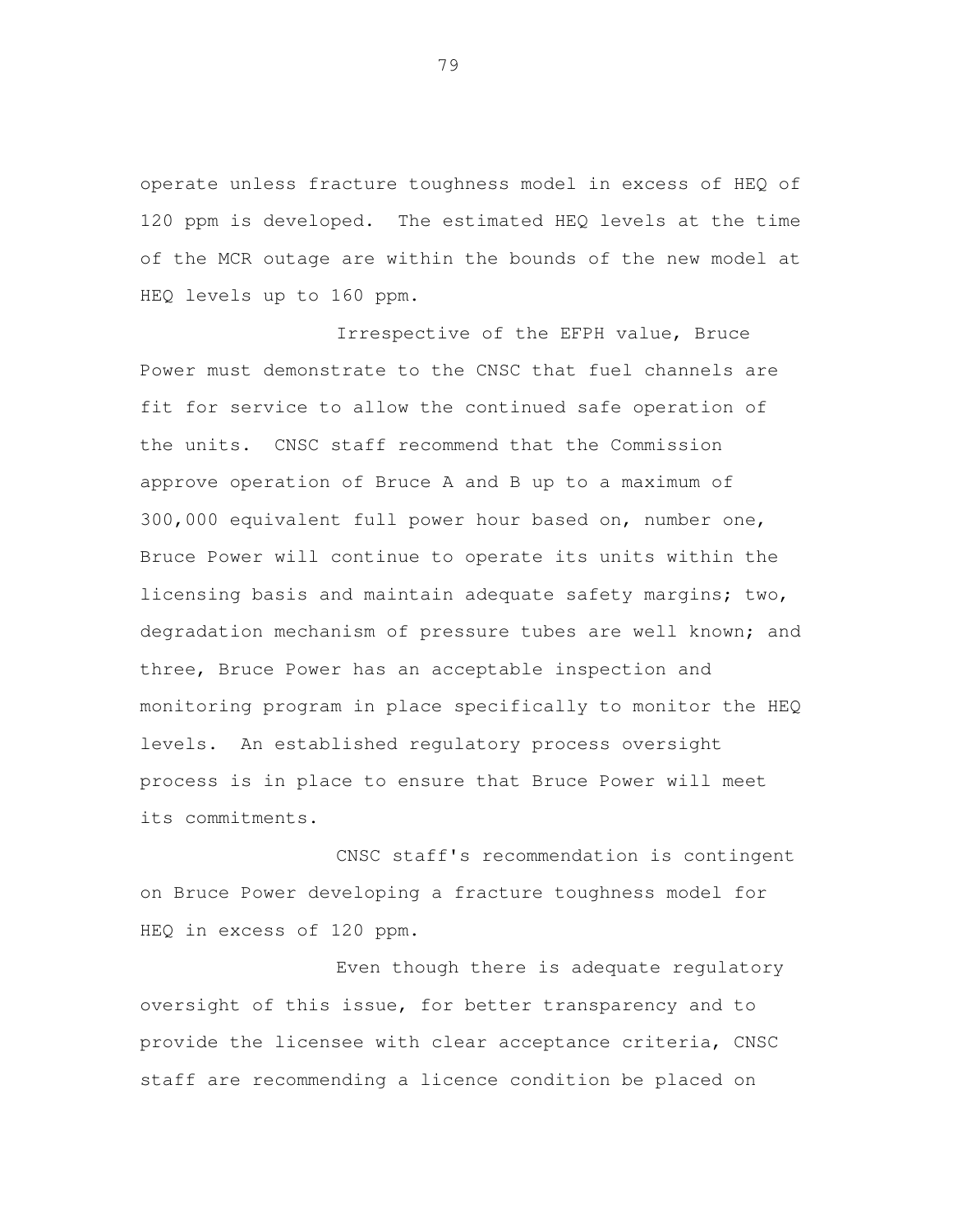Bruce Power to maintain pressure tube fracture toughness sufficient for safe operation.

 The acceptance criteria for demonstration of fracture toughness are defined in the License Conditions Handbook. The criteria clearly define the work that Bruce Power is required to perform as well as defined dates on when the work has to be completed. Bruce Power must meet the acceptance criteria. Otherwise, the units will not be authorized to operate. Bruce Power is also required to provide a semi-annual update to the CNSC staff on the work progress. Finally, CNSC staff will report to the Commission on the status of work through the Annual Regulatory Oversight Report for NPPs.

 I will now pass the presentation back to Mr. Sigouin to go over other activities that CNSC staff were involved in since the last licence renewal.

> **MR. SIGOUIN:** Thank you, Mr. Lun. Once again, it's Luc Sigouin, for the

record.<br>The CNSC's Independent Environmental Monitoring Program, or IEMP, was implemented to verify that public health and the environment are not adversely affected by releases around CNSC regulated facilities. This verification is achieved through independent sampling and analysis by CNSC staff. The previous sampling campaign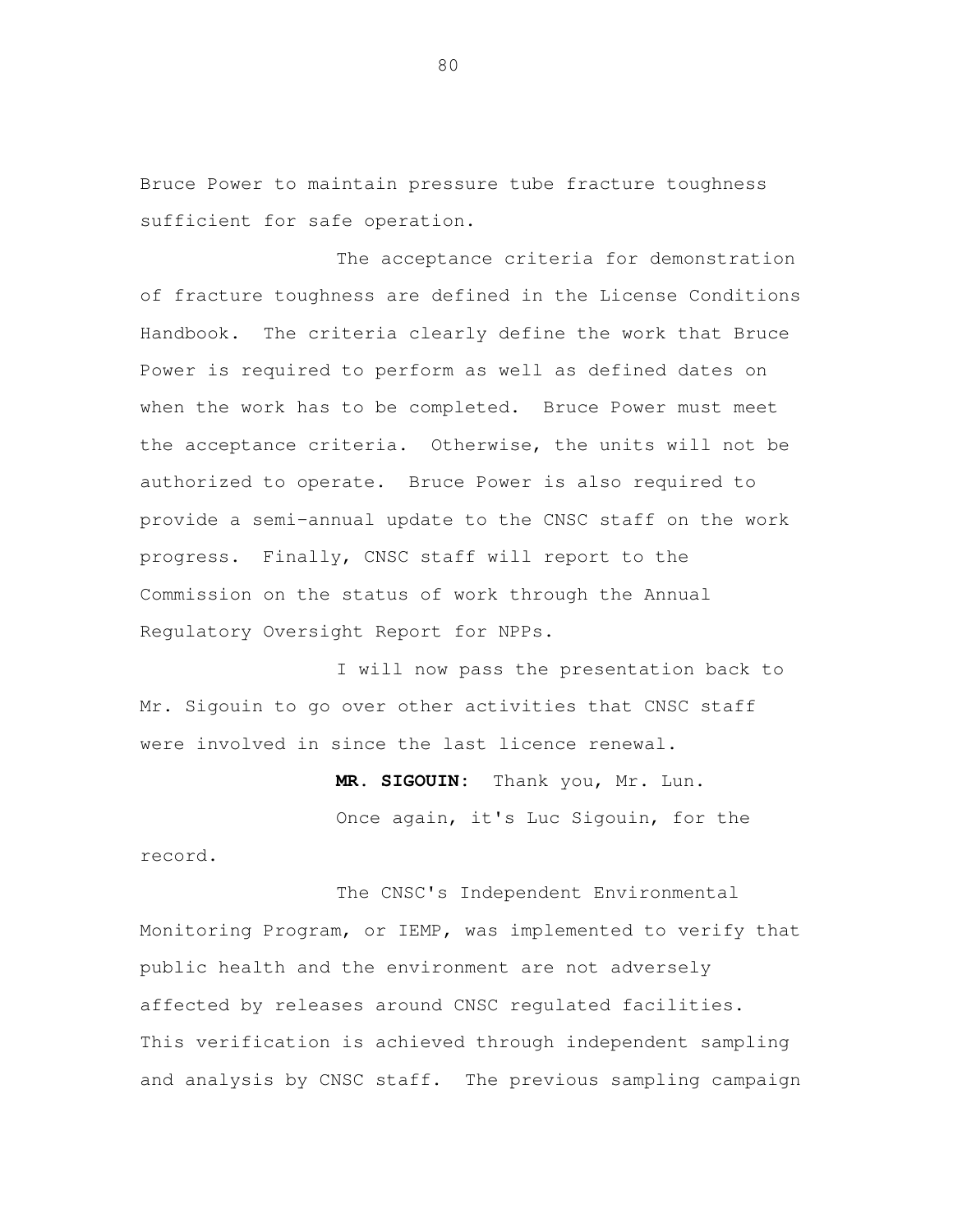related to Bruce Power was carried out in 2016, with the next campaign scheduled for 2019. Detailed results of the CNSC analysis are consistent with the results submitted by Bruce Power and these are available on the CNSC's public website.

As an agent of the Crown, the CNSC understands the importance of building relationships and consulting with Aboriginal peoples in Canada. The CNSC ensures that all its licensing decisions under the Nuclear Safety and Control Act uphold the honour of the Crown and consider potential or established Aboriginal and treaty rights. The Bruce site lies within the traditional territories of the Chippewas of Nawash Unceded First Nation and Saugeen First Nation, who together form Saugeen Ojibway Nation (SON), as well as the Métis Nation of Ontario (MNO), and the Historic Saugeen Métis (HSM).

 In September 2017 CNSC staff sent letters of notification to the Saugeen Ojibway Nation, the Métis Nation of Ontario and the Historic Saugeen Métis, in addition to the Union of Ontario Indians and the Chiefs of Ontario. CNSC staff met with SON, the MNO and HSM to discuss the application, the process for getting involved and to better understand their concerns related to the Bruce site. Follow-up information, including the licence renewal CMD and the EA report, was sent to the groups in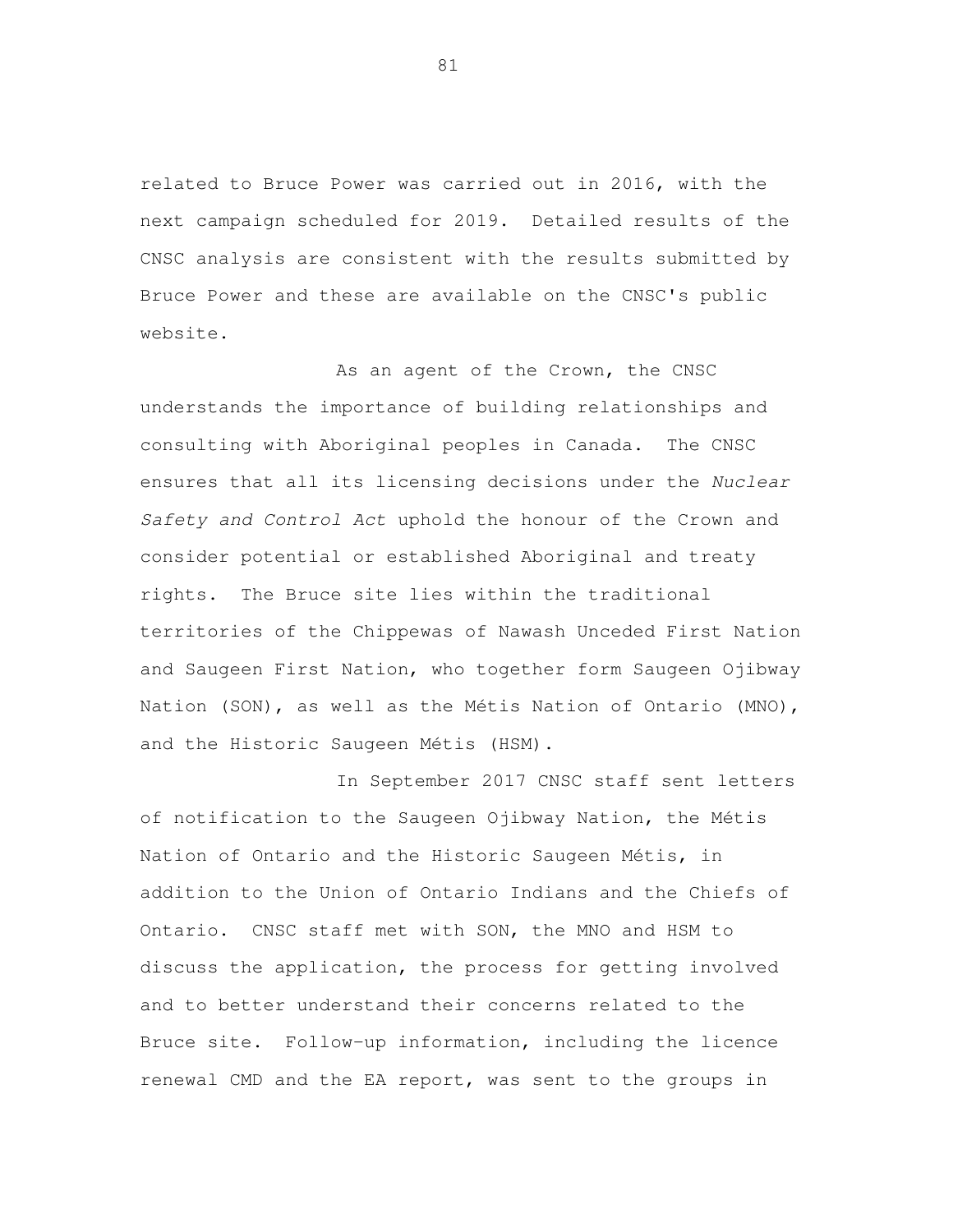February 2018.

 CNSC staff have not identified any potential novel off-site impacts resulting from this licence renewal application but recognize that concerns related to impacts on fish have been raised by SON and the

MNO.<br>CNSC staff and Bruce Power have continually engaged with SON, the MNO and the HSM, both individually and jointly, and will continue to do so throughout the lifecycle of the facility. Bruce Power has a formal relationship with each of the groups through established protocol agreements. These agreements provide the framework for the continued collaboration between Bruce Power and each group.

 All of the identified indigenous groups have been encouraged to participate in the review process and in the public hearings to advise the Commission directly of any concerns they may have in relation to this licence application. The CNSC also continues to meet with indigenous groups to encourage and maintain productive and respectful relationships.

 Finally, participant funding was provided to SON and the MNO for meetings to work through issues of interest such as the discussions on issues related to licence renewal, refurbishment and impacts of operations of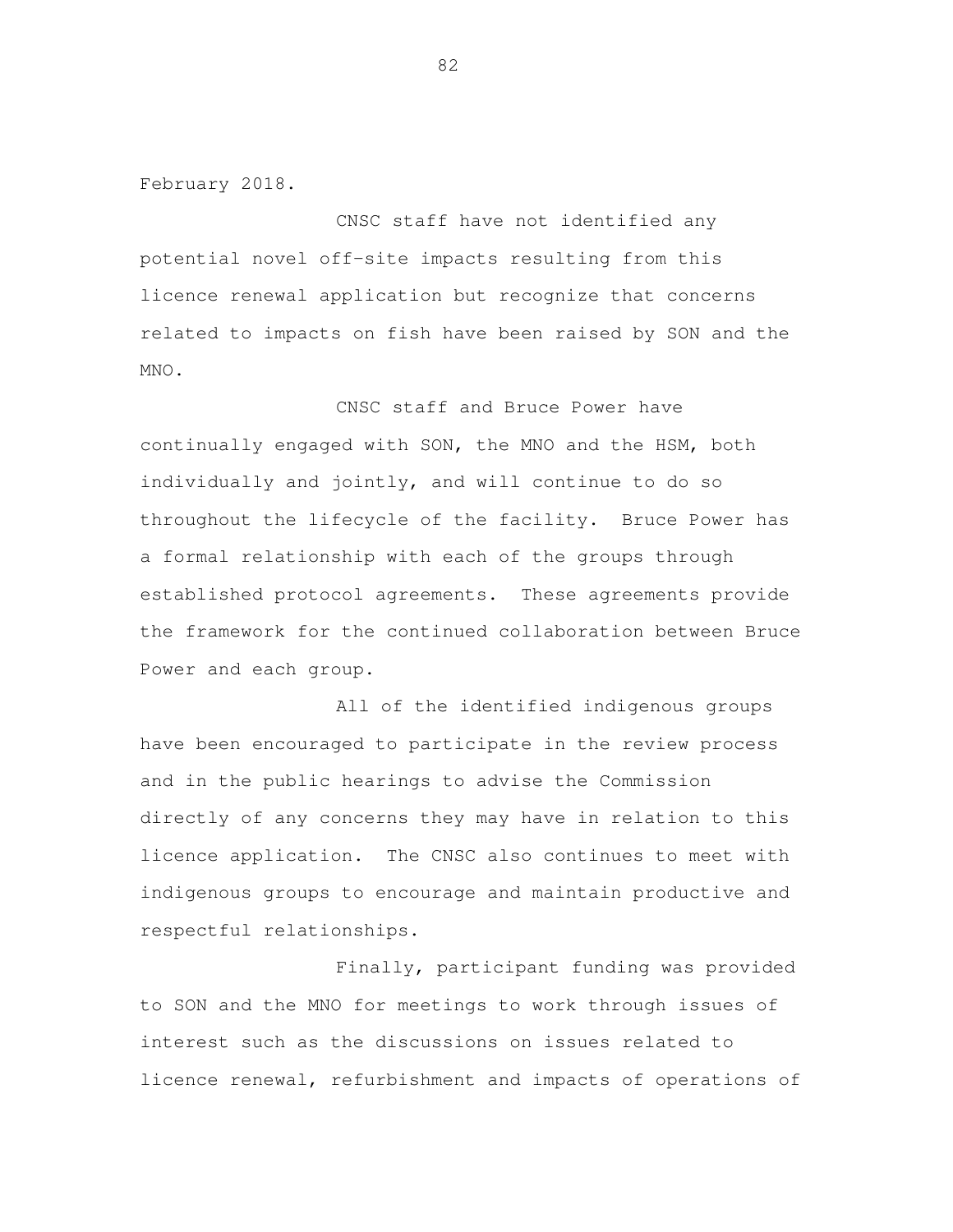the nuclear power plants on fish population.

When hearing dates were announced, a total of \$100,000 was made available under the Participant Funding Program to assist members of the public, indigenous groups and other stakeholders to participate in the review of the licence application. Participant funding allows for the provision of new, distinctive and valuable information to the Commission through informed and topic-specific interventions. A Funding Review Committee that is independent from the CNSC was established to review the funding applications received. Eight applicants were awarded PFP funds to the amount of \$76,500. These recipients will be providing interventions for Part 2 of these proceedings.

 CNSC staff conducted multiple outreach activities in the local Bruce communities. The activities included providing information on the CNSC licensing process and on Bruce Power's refurbishment project.

 The Bruce licence renewal public hearing was communicated to members of the public. This included posting the Notice of Public Hearings on the CNSC website, sending information to subscribers, and posting ads in digital and print media.

 CNSC staff made presentations to the local town councils, which included Bruce County, Kincardine and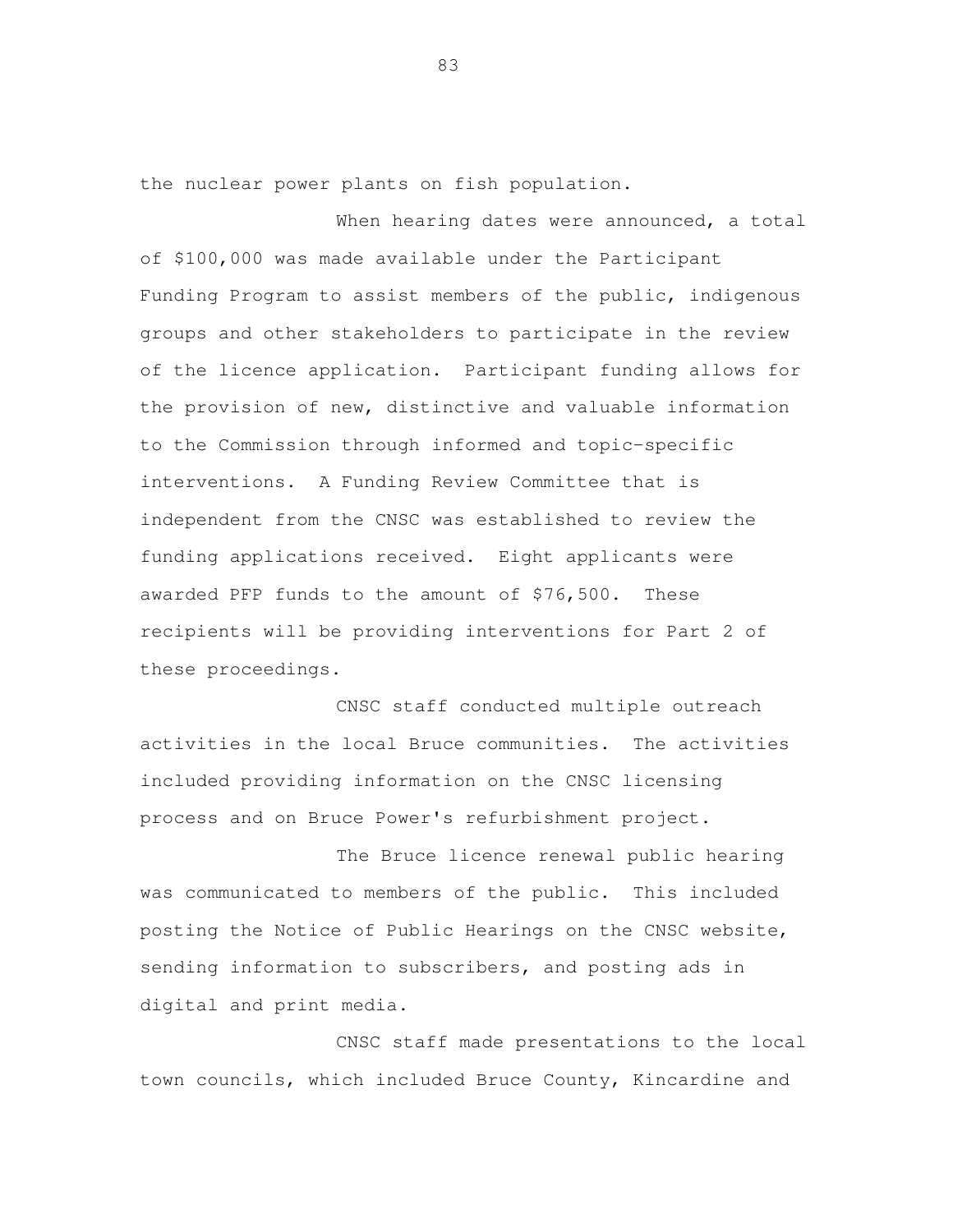Saugeen Shores. Discussions with the councils included, for example, the licence renewal process, Participant Funding Program, and key topics of interest for the Bruce licensing process.

 I will now briefly discuss the proposed licence and Licence Conditions Handbook. It should be noted that these documents are considered draft and are subject to change prior to Part 2 of the Commission hearing.<br>CNSC staff are recommending a 10-year

licence period. factors. First, CNSC staff are recommending that Bruce Power be required to conduct a periodic safety review on a 10-year frequency. This aligns with international practice for PSRs. And second, Bruce Power has demonstrated continued satisfactory performance and a commitment to continue to improve performance in all safety and control areas.<br>Annual reporting in the Regulatory This is based on the following two

 Oversight Report for Nuclear Power Plants to the Commission provides the public with frequent updates regarding CNSC regulatory oversight activities and Bruce Power's operation. The public has been invited to participate in these proceedings to present their views on the performance of the licensees.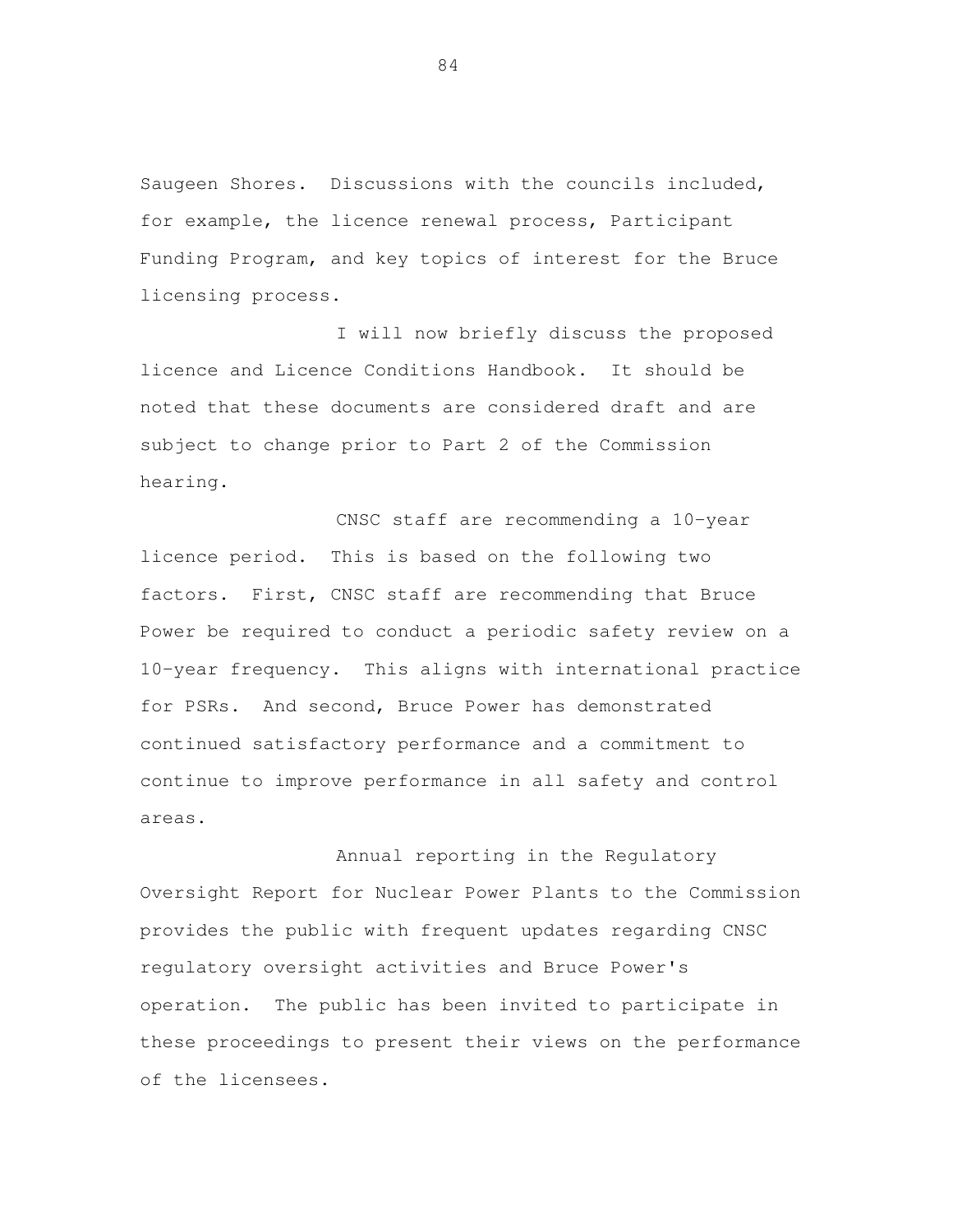The wording of the licence conditions for the 14 safety and control areas are standardized to allow consistent use across all Class 1 nuclear facilities. Each licensee will have additional licence conditions which set out the requirements that are specific to the operation of that facility. For example, during the 2015 licence renewal hearing, a licence condition was imposed on Bruce Power requiring the licensee to inform the Commission of any plan to refurbish a reactor or replace a major component of the nuclear facility.

 The licensees are required to implement and maintain programs as approved by the Commission which are referenced in the Licence Conditions Handbook and they are required to operate within the bounds of the licensee basis set by the Commission.

 The licence condition does not explicitly prohibit changes with a neutral or positive impact on safety. The changes shall be within the licensing basis and shall be made in accordance with the licensee's management program.

 There are currently a total of 26 CNSC regulatory documents referenced in the proposed Licence Conditions Handbook as compliance verification criteria. The full list of regulatory documents are found in the Appendix section of the proposed Licence Conditions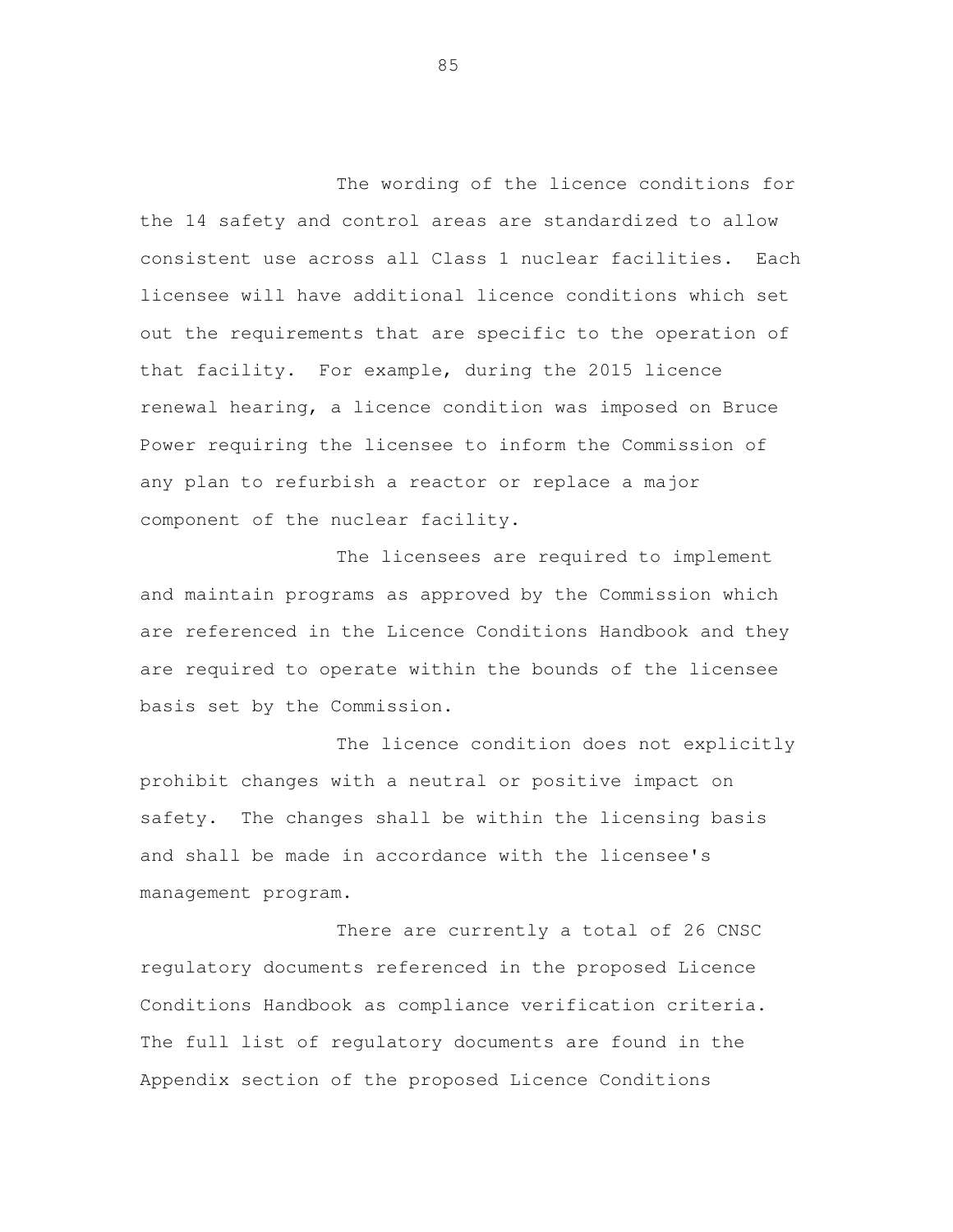Handbook.

 Twenty CNSC regulatory documents remain unchanged since last licence renewal. A total of six new or revised CNSC regulatory documents have been added.

 In addition to the CNSC regulatory documents, there are currently a total of 25 CSA standards referenced in the Draft Licence Conditions Handbook. Fourteen standards remain unchanged, one was updated and 10 new standards are added in the proposed Licence Conditions Handbook.

 The Licence Conditions Handbook, or LCH, also contains additional regulatory documents and standards which are used by the licensee as guidance documents. There has been no reduction in regulatory requirements since the last licence renewal.

 I will now pass the presentation back to Mr. Frappier for CNSC staff's conclusions and recommendations.

> MR. FRAPPIER: Gerry Frappier, for the record. Thank you, Mr. Sigouin.

 Based on the assessment of the Bruce Power safety performance, CNSC staff conclude that as per section 24(4) of the Nuclear Safety and Control Act Bruce Power is qualified to carry out the activities authorized by the licence and in carrying out the licence activities Bruce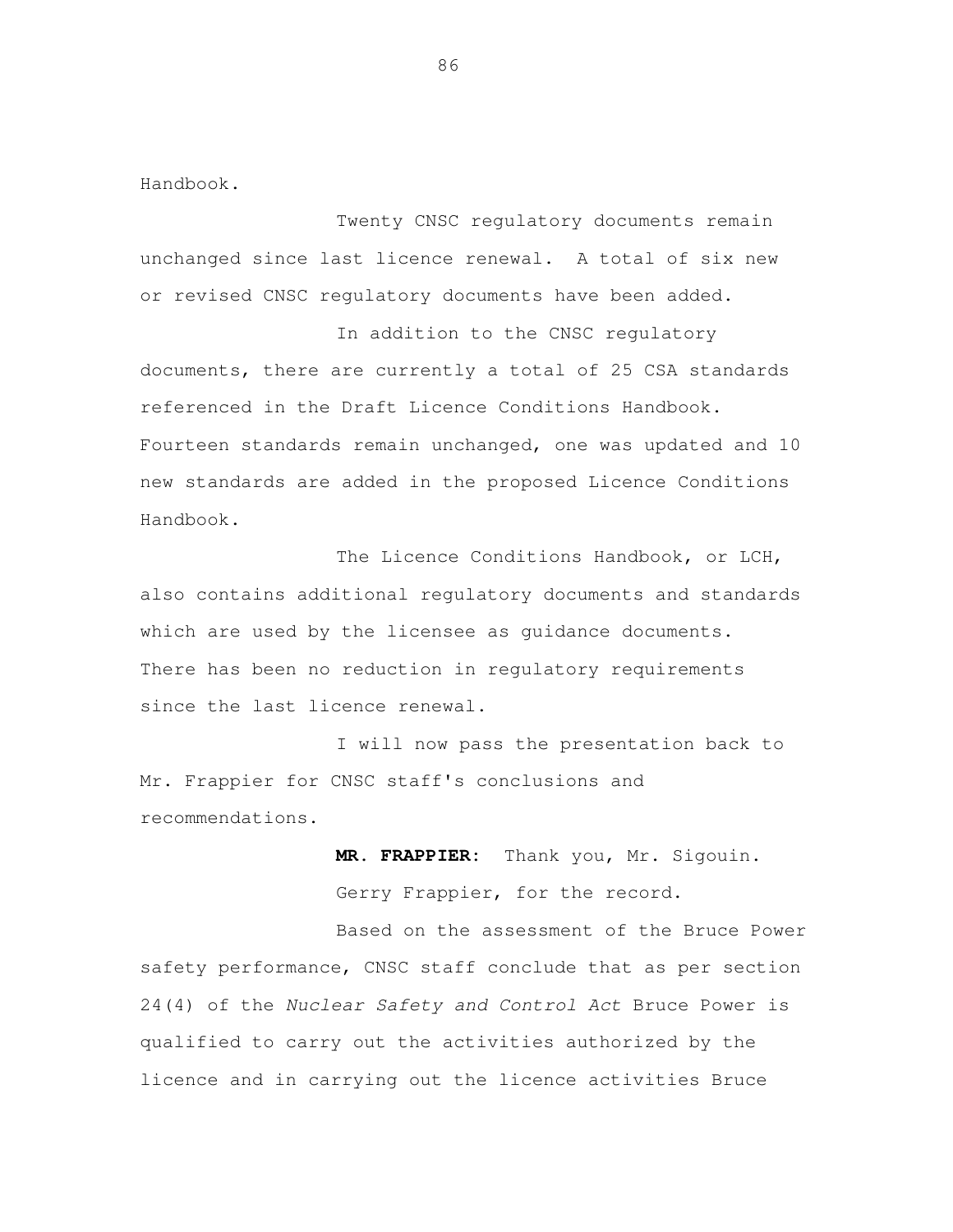Power has made and will continue to make adequate provisions for the protection of the environment, the health and safety of persons, the maintenance of national security and measures required to implement international obligations to which Canada has agreed.

 CNSC staff recommend that the Commission accept the conclusions and recommendations presented in CMD 18-H4 and exercise its authority under the Nuclear Safety and Control Act to renew the licence and to authorize Bruce Power to continue to operate the Bruce A and B nuclear generating station for a period of 10 years from September 1st, 2018 to August 31st, 2028.

 CNSC staff also recommend that the Commission consolidate the licence for industrial radiography, the Class 2 irradiator facility, and the consolidated use of nuclear substances into the power reactor operating licence.

 Finally, CNSC staff recommend the Commission to authorize Bruce Power to operate Bruce A and B up to a maximum of 300,000 equivalent full power hours.

 Furthermore, CNSC staff recommend that the Commission place the following conditions on Bruce Power as part of the licence renewal:

 Implement the integrated implementation plan resulting from the periodic safety reviews supporting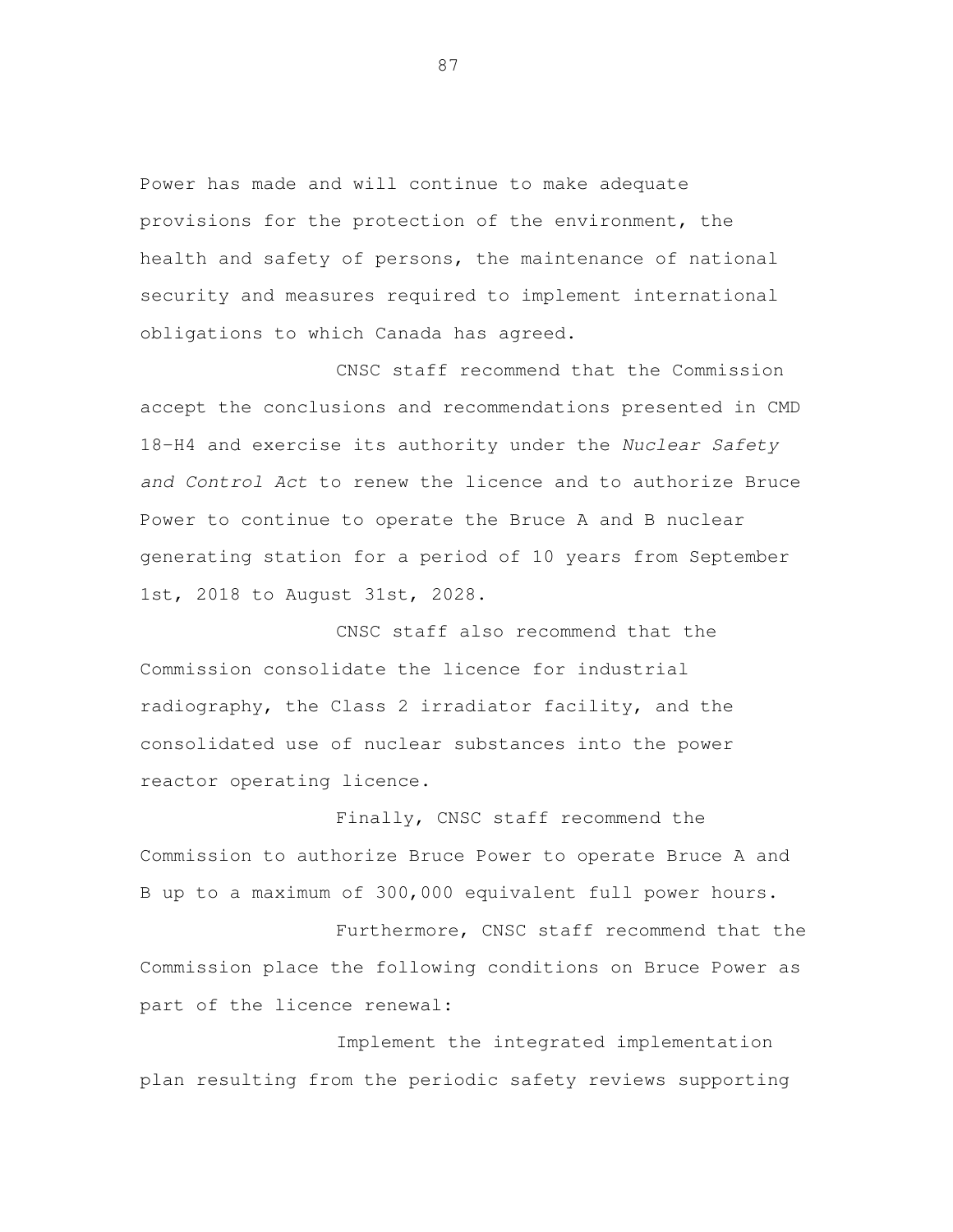this licence renewal application;

 Demonstrate that the reduction in fracture toughness of the pressure tubes does not impact safe operations;

 Implement a return to service plan for refurbishment activities;

 Obtain authorization from the Commission or a delegate to remove regulatory hold points during the return to service; and finally,

 Conduct another periodic safety review as part of the next licence renewal in 2028.

 CNSC staff also recommend that the Commission authorize the delegation of authority as indicated in two proposed licence conditions on this slide. The first is licence condition 3.2 for restart after serious process failure, and the second is licence condition 15.5 for the removal of regulatory hold points related to return to service.

 The Commission may delegate authority to CNSC staff with respect to the administration of licence conditions or portions thereof and CNSC recommends that the authority be delegated to the Executive Vice-President of the Regulatory Operations Branch. This is the same as what has been delegated for other power reactor operating licences, such as Point Lepreau and Darlington.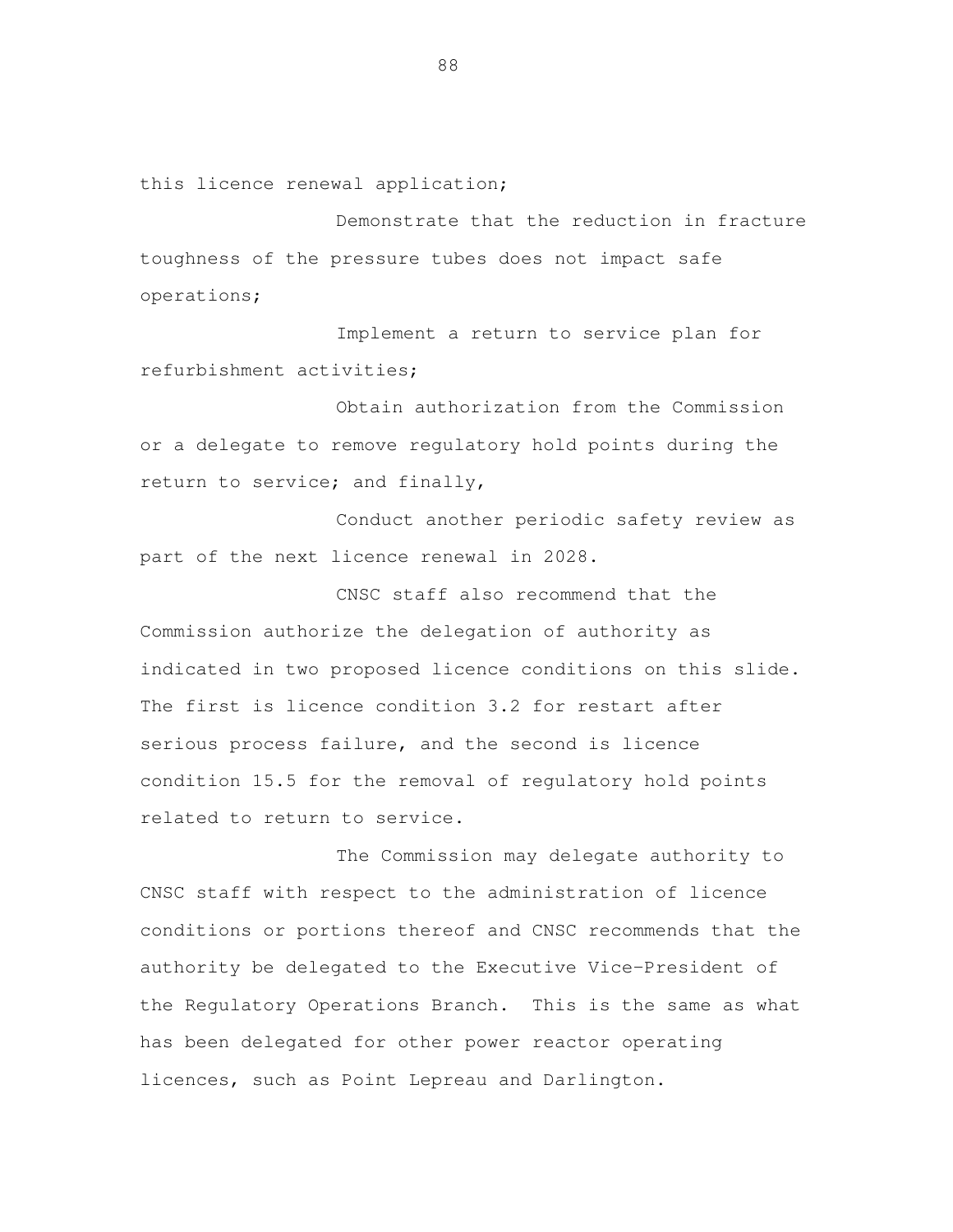Again, CNSC staff recommend that the Commission accept CNSC staff's conclusions and recommendations presented in CMD 18-H4 and exercise its authority under the Nuclear Safety and Control Act to renew the licence and to authorize Bruce Power to continue to operate the Bruce A and B nuclear generating station.

 Thank you, Mr. President, Members of the Commission. may have. We're prepared to respond to any questions you

 **THE PRESIDENT:** Okay. I think it's a good time to take a break for about 15 minutes. We'll start the question period right after that.

Thank you.

 --- Upon recessing at 3:17 p.m. / --- Upon resuming at 3:34 p.m. / Suspension à 15 h 17

Reprise à 15 h 34

 **THE PRESIDENT:** Okay, we are ready to proceed.

 And just to remind everybody that we have representatives here from Environment Canada and Climate Change, from Health Canada, from Fisheries and Oceans, and we -- if we really need to, we can get some people from the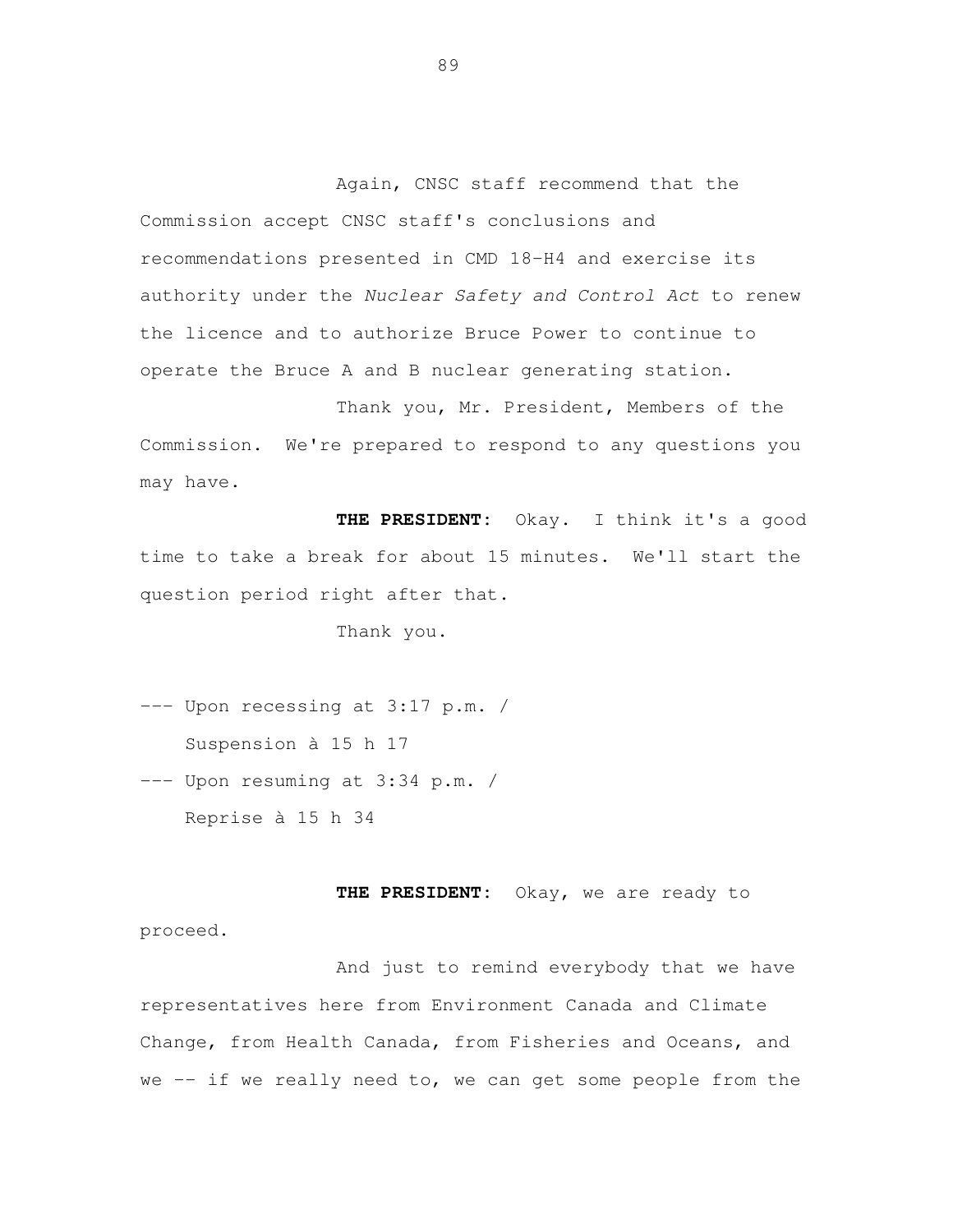Office of the Fire Marshal and Emergency Management.

 So let's jump right into the question period, starting with Ms Velshi.

 **MEMBER VELSHI:** Thank you, Mr. President. For Bruce Power. I think it would be helpful for day 2 or part 2 if you include an organization chart with your MCR and asset management included in there. As I said, it will be helpful.

 So turning over to slide 11 of your presentation on the pillars of nuclear safety, where you've got the four identified in there, where does nuclear security fit in? Is it one of the nuclear safety pillars?

 **MR. CLEWETT:** Yes, so you referred to our four pillars of nuclear safety on our slide, which comprise reactor safety, industrial safety, rad safety, and environmental safety.

> **MEMBER VELSHI:** That's correct. **MR. CLEWETT**: Nuclear safety -- **MEMBER VELSHI:** Nuclear security.

 **MR. CLEWETT:** Nuclear security is also part of our program. And we have discussed -- it's really an industry standard, four pillars. We have discussed altering it to include nuclear security, but certainly a very important part of our program that we have very close monitoring, including independent assessments by Nuclear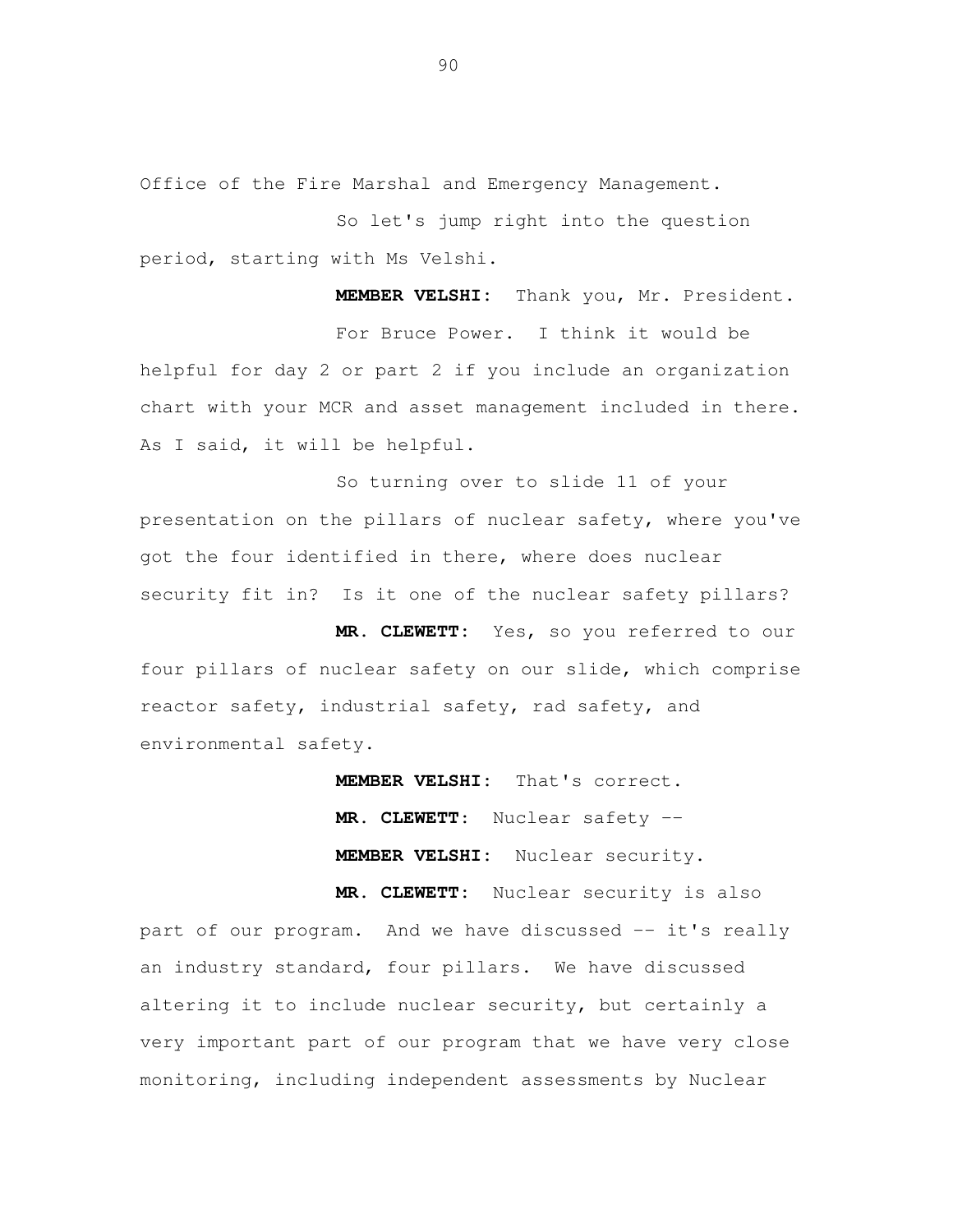Safety Review Board and other entities.

**MR. RENCHECK:** Yeah, this is

Mike Rencheck.

 Security is a key part of reactor safety and also radiation safety as well as our emergency response services. So though it may not be listed like many other departments we have within our organization, they are part and parcel to this trefoil or quadfoil that we use to represent safety.

 **MEMBER VELSHI**: And I raise it for a couple of reasons. One is it's an area where your performance, according to the CNSC staff assessment, has declined. And again, it was more to say, hey, is this part or a key area of focus. And then something else for discussion tomorrow around safety culture where they've got nuclear security is part and parcel of that, I just wondered whether the move was now to articulate it as quite distinctly as part of nuclear safety.

Staff, any comments on that?

 **MR. FRAPPIER:** Gerry Frappier, for the record.

 So certainly Bruce Power has a very extensive security program. So while it may not be in this chart listed, it's certainly front of mind for Bruce. And similarly, staff have quite a compliance program where we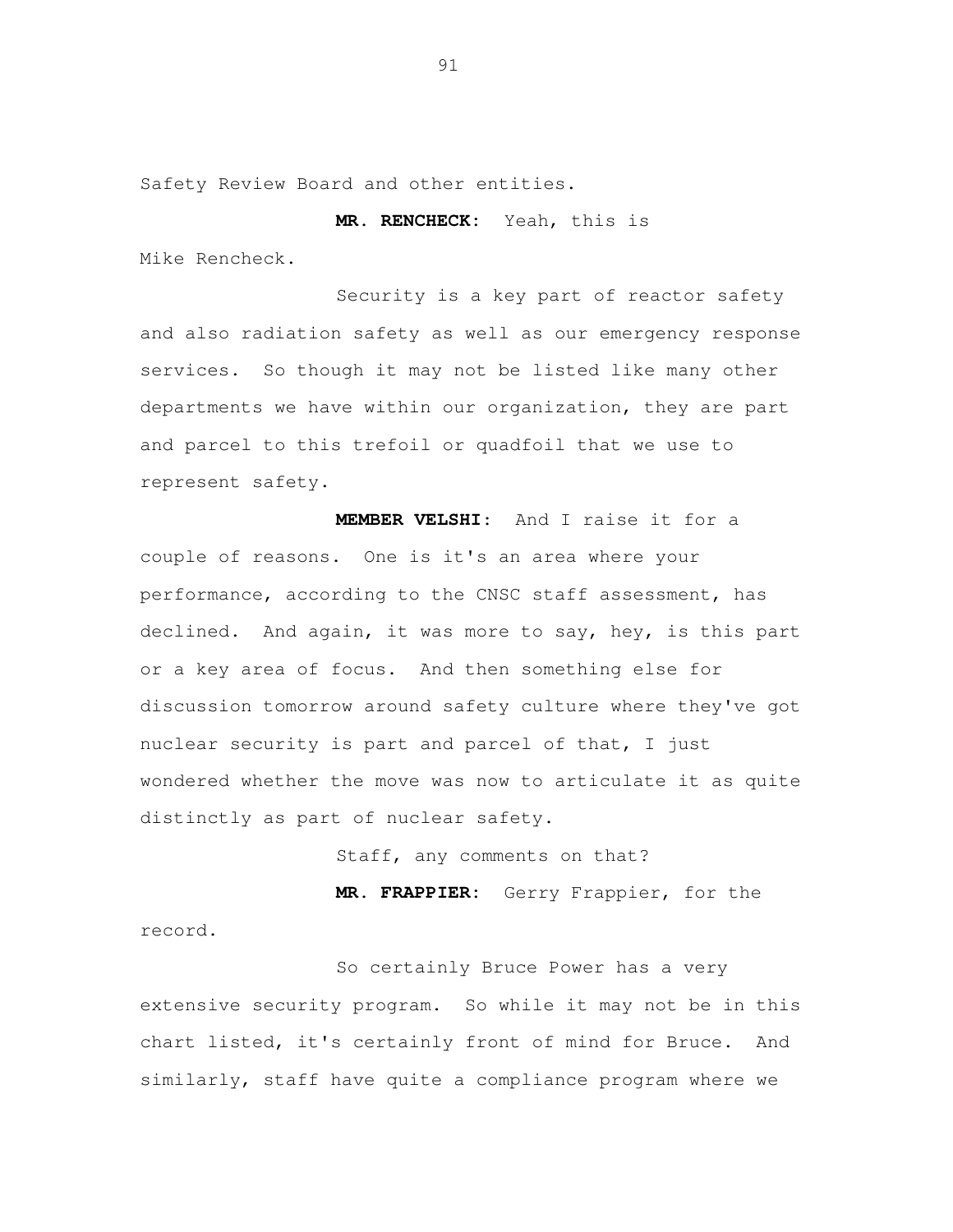go about ensuring that the security program they have meets all requirements.

 **MEMBER VELSHI:** Right, but that wasn't quite my question. My question was when one talks about nuclear safety, should one distinctly show nuclear security as one of the key elements of it.

 **MR. FRAPPIER:** Gerry Frappier, for the record.

I think that there's a -- as you mentioned, we can talk a lot about that tomorrow. There has been certainly some views that security culture is quite different than safety culture, but here in Canada we're very explicit about saying we want the two of them to be combined and to be considered in an integrated fashion. So probably would be better if we had security listed in the chart when we're talking about the overall compliance program.

 **MR. SAUNDERS:** Frank Saunders, for the record too.

 I should point out that in 2016, our safety culture assessment also included a security culture assessment, so that's the first time it's been done to my knowledge. So we do in fact include the two of them in the same thought. We generally think of security as one of those factors that affects reactor safety. But it is a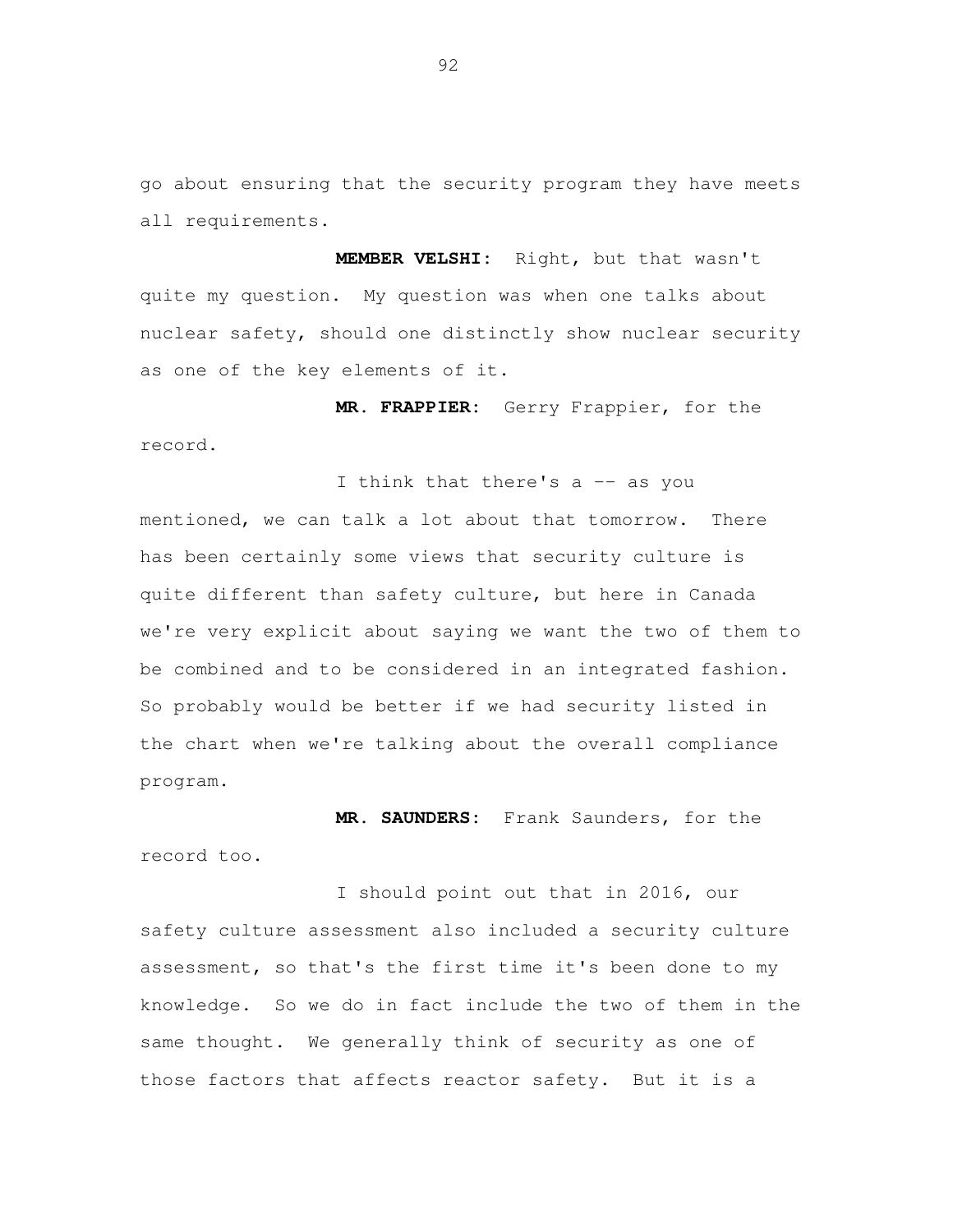consideration to make it more explicit, yeah.

record.

## **THE PRESIDENT:** I think --

**MR. RENCHECK:** Mike Rencheck, for the

 We actually conduct regular drills with staff on this line to also shelter in place as well as other types of exercises with the global population in terms of how we look at nuclear safety.

 **THE PRESIDENT:** But I think if the industry adopt the REGDOC that now put the safety and security culture, you may want to consider purely as nuclear safety and security as kind of the overarching kind of vision. Again, we'll be talking about this tomorrow.

Dr. Demeter.

**MEMBER DEMETER:** Thank you.

 I wanted to get some clarity and perhaps some practical understanding. There'll be an increase in operating hours and then the hydrogen equivalent will be 120 until it's -- until fracture toughness is demonstrated. And Bruce said in one of their slides, slide 27, said that tests of up to 204 ppm have been conducted.

 The demonstration of fracture toughness at higher  $H_{eq}$  levels, is that -- how are we going to achieve a level of confidence? Is it a model thing on paper? Is it a computer model? Or is it an in-lab applied application?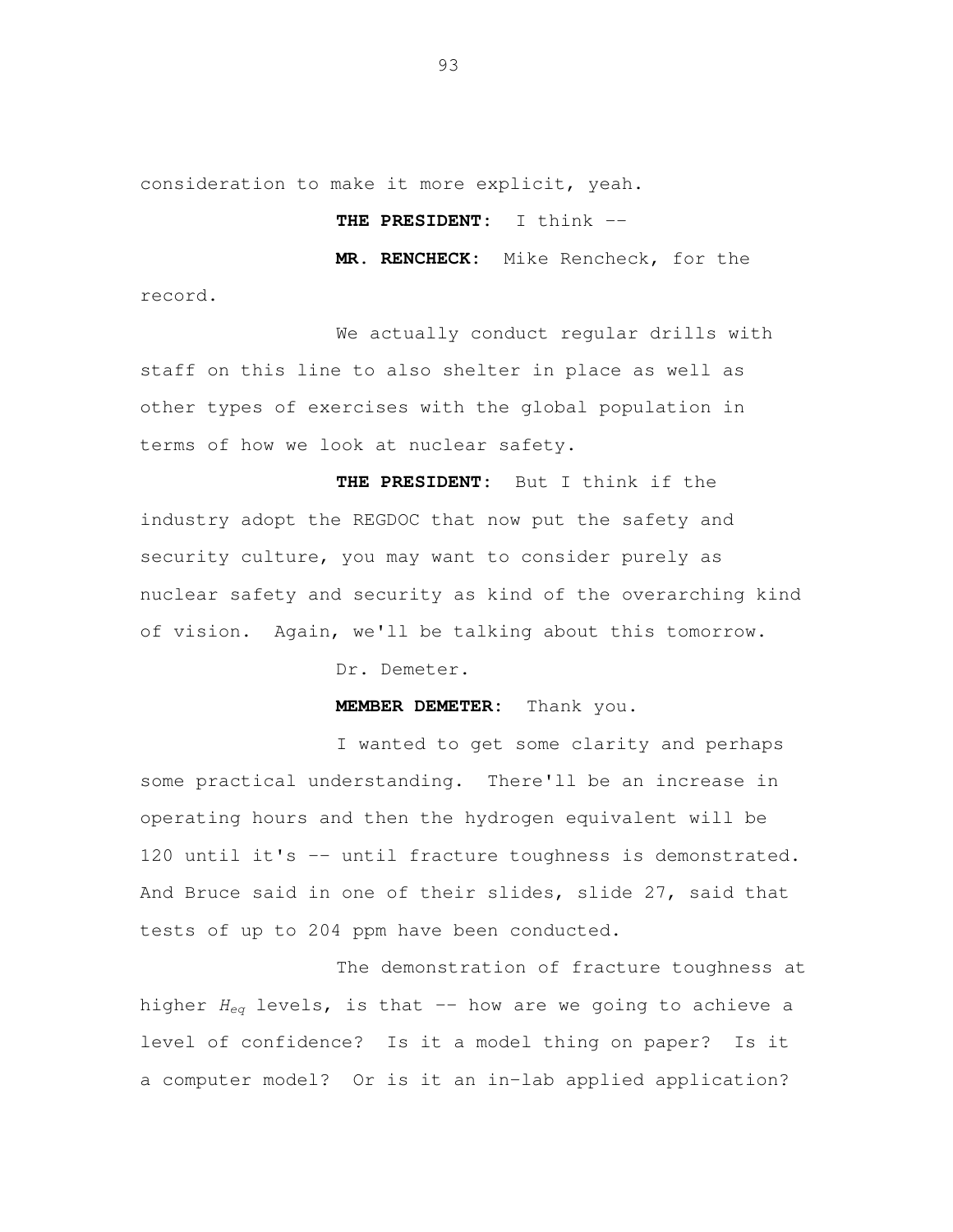How do we get to that level of confidence that we can exceed 120? Because your document's quite clear, we shall not operate above 120. So how do we prove that we can operate above 120? Maybe industry and then the regulator.

**MR. NEWMAN:** For the record, Gary Newman.

 So great question. The model is currently comprised -- we actually have a model that exists today. It's comprised of two portions, one that deals with operating conditions and one that deals with as you heat up the unit to the operating conditions or cool it down.

 The area of focus where we had mentioned we had tested 204 ppm is in that upper shelf regime. So we've demonstrated where we spend about 99 percent of our time we don't see any problems up there with what we're predicting versus what we're using.

Where we have a second piece to the model, which is in the lower temperature, anywhere, say, from 30 degrees up to about, you know, 200, 225 degrees when you're heating the unit up -- where we have a model it does predict the behaviour. But we're continuing to validate that model that sits down in there. And that's I think where the area of focus has turned to now that we've done the upper shelf region where we spend about 99 percent of the time. Because you don't spent much time heating up and cooling down.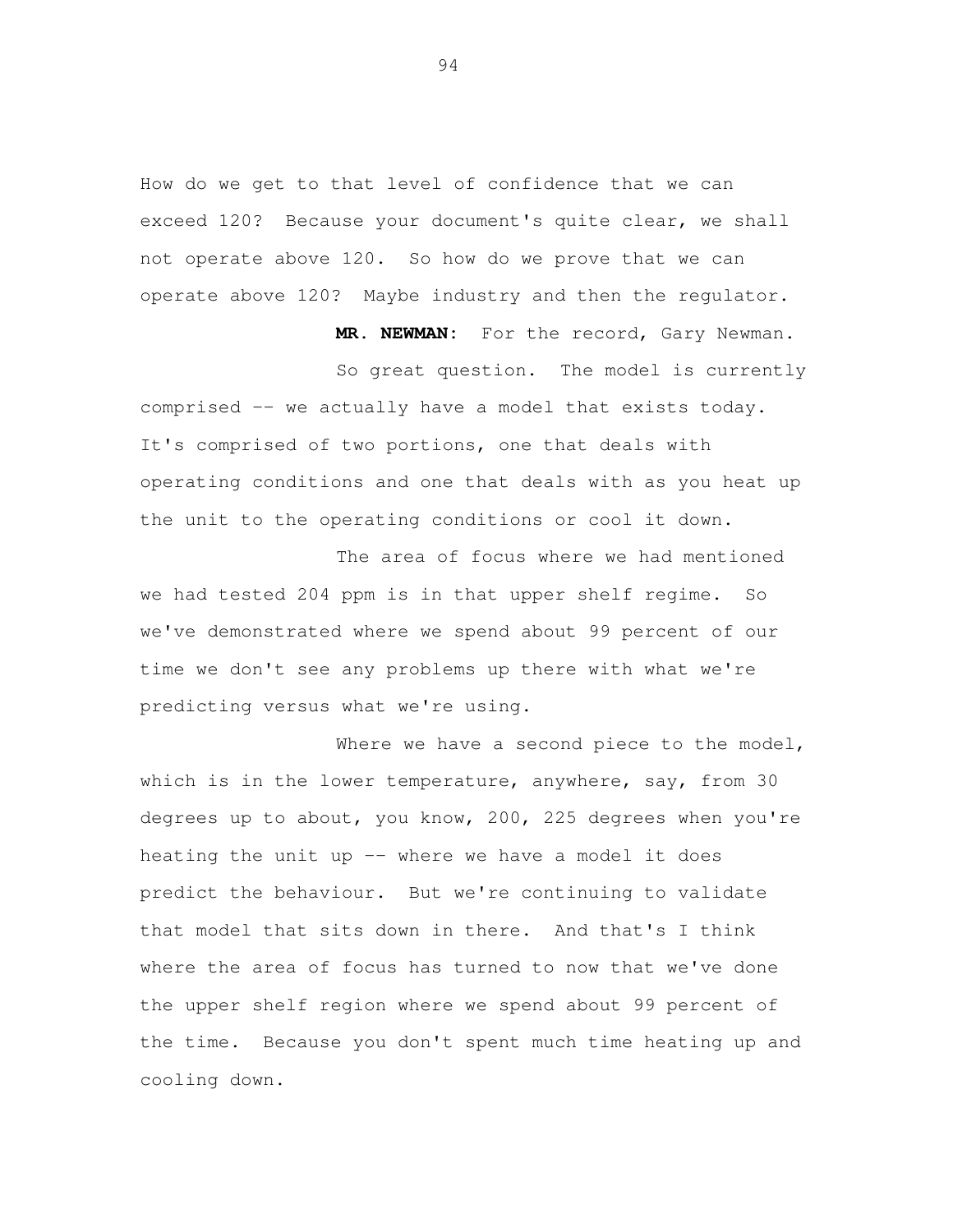**MEMBER DEMETER:** And just to reflect based on previous discussion on pressure tubes and that this is somewhat cutting edge in that we're the first industry to try to go beyond a certain point. So we're sort of leading it. It begs the question from the regulator if this is -- if there's no sort of international standard, how we get there, how would we have confidence that their tests are validated.

 **MR. FRAPPIER:** Gerry Frappier, for the record.

 So as Mr. Newman mentioned, there are ongoing developments to improve the model, to extend the model. And I think your question was from the regulator's perspective, how are we going to know that safety margins are maintained. And so for that, I would ask Mr. Glen McDougall to give a little bit of what the criteria we're going to be looking at as we progress further.

 **MR. McDOUGALL:** Glen McDougall, for the record.

 I'm a specialist in the Operational Engineering Assessment division. And we concern ourselves with pressure tubes, in particular fracture toughness.

 Just to follow up on the original question, if I understood it correctly, you were asking by what means staff will be monitoring the progression towards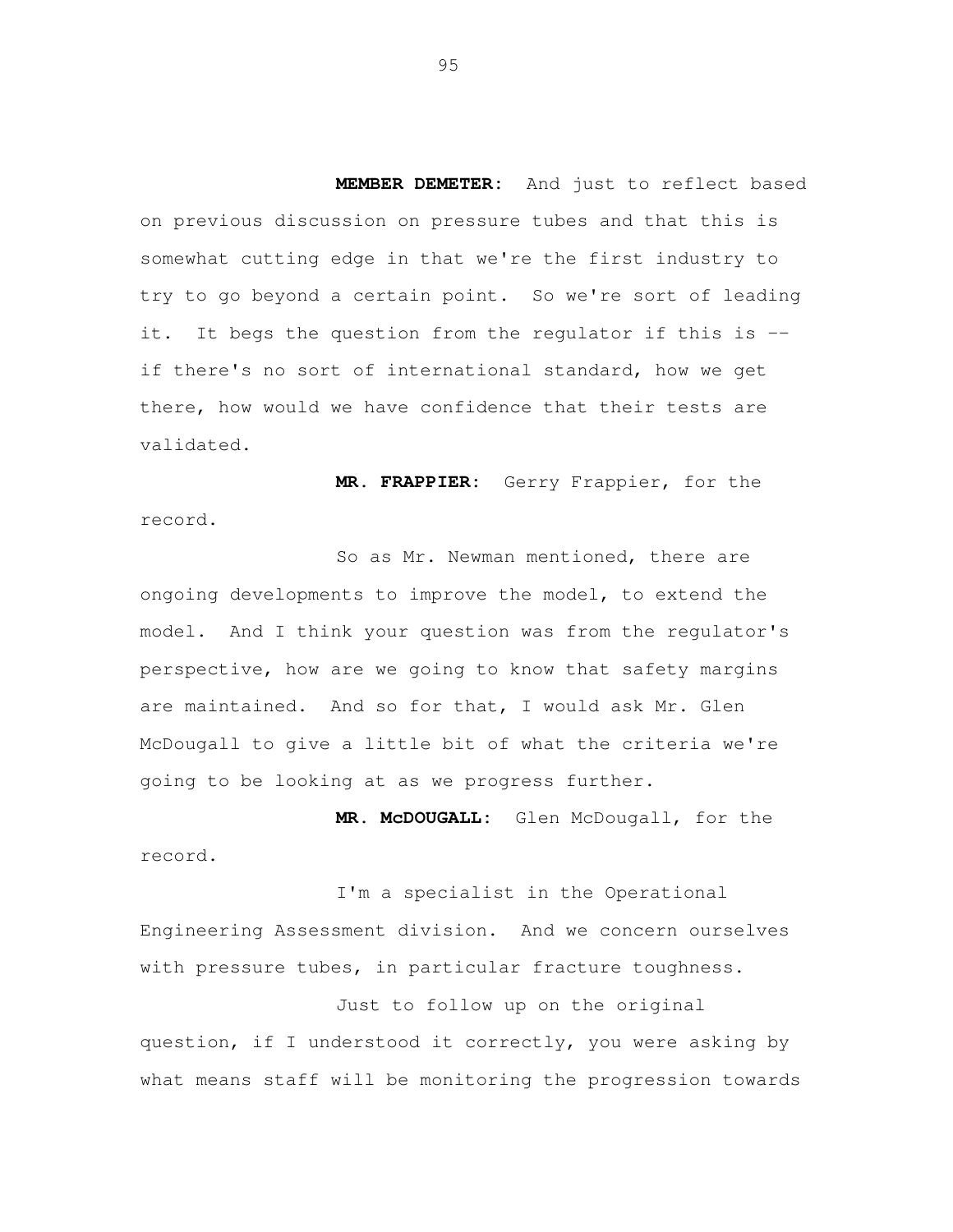these higher hydrogen equivalent states and the possibility of reduced fracture toughness.

 There are three primary ways that we'll be doing that. Staff mentioned in the presentation that we gave in January one of the key predictors of declining fracture toughness is the hydrogen level. And you've heard much about the different levels that are being projected going forward.

 First point I'd like to make is that those are projections, but neither we nor Bruce Power relies on those projections to actually demonstrate the safe operation of their units. What they do instead is in accordance with the CSA standard, they make routine measurements of the hydrogen levels in their pressure tubes and they use those to validate models which they can predict hydrogen levels into the future, say one or two years. It is those hydrogen levels that are actually used to -- they're plugged into a predictive model to give you what the estimates of fracture toughness are in pressure tubes.

 I say that we have to predict fracture toughness because, unlike a lot of other pressure tube properties, you can't actually measure it in the reactor. You can only measure toughness when you remove the pressure tubes from the reactor. And there's an enormous number of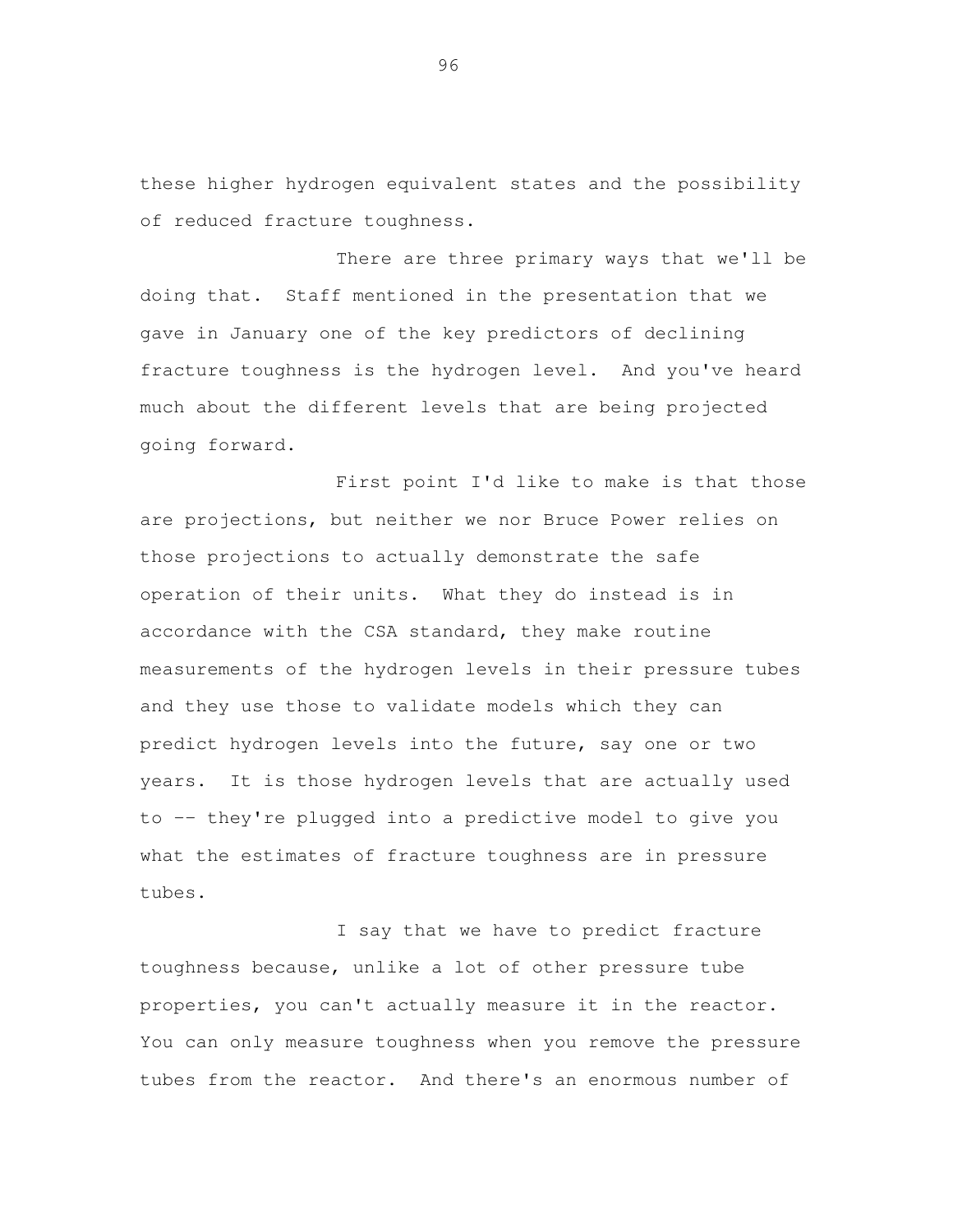pressure tubes at the Bruce units.

So therefore, they rely on a complex -- two complex models, actually. So you put the hydrogen equivalent value in that you've determined from in-service measurements of the operating pressure tubes. It will give you a range of fracture toughness values that are in the core.

And so this is where the -- the second thing that CNSC staff monitor. We monitor what the licensees do with those fracture toughness values, because the actual values themselves are not the key safety issue that we concern ourselves with. It's what the licensee does with the fracture toughness values.

 They take those values and they input them into pressure tube safety assessments to allow you to get a sense of the risk that is hiding out there in the uninspected pressure tubes in the core. And there are CSA standards that explain how those assessments are to be done. And as a regulator, we look at whether the results of those risk assessments meet CSA acceptance criteria.

 **THE PRESIDENT:** Can I piggyback on this? So first of all, good news. The deck that staff presented in January on this subject is now posted on our website, so everybody can see some of the empirical evidence you were talking about.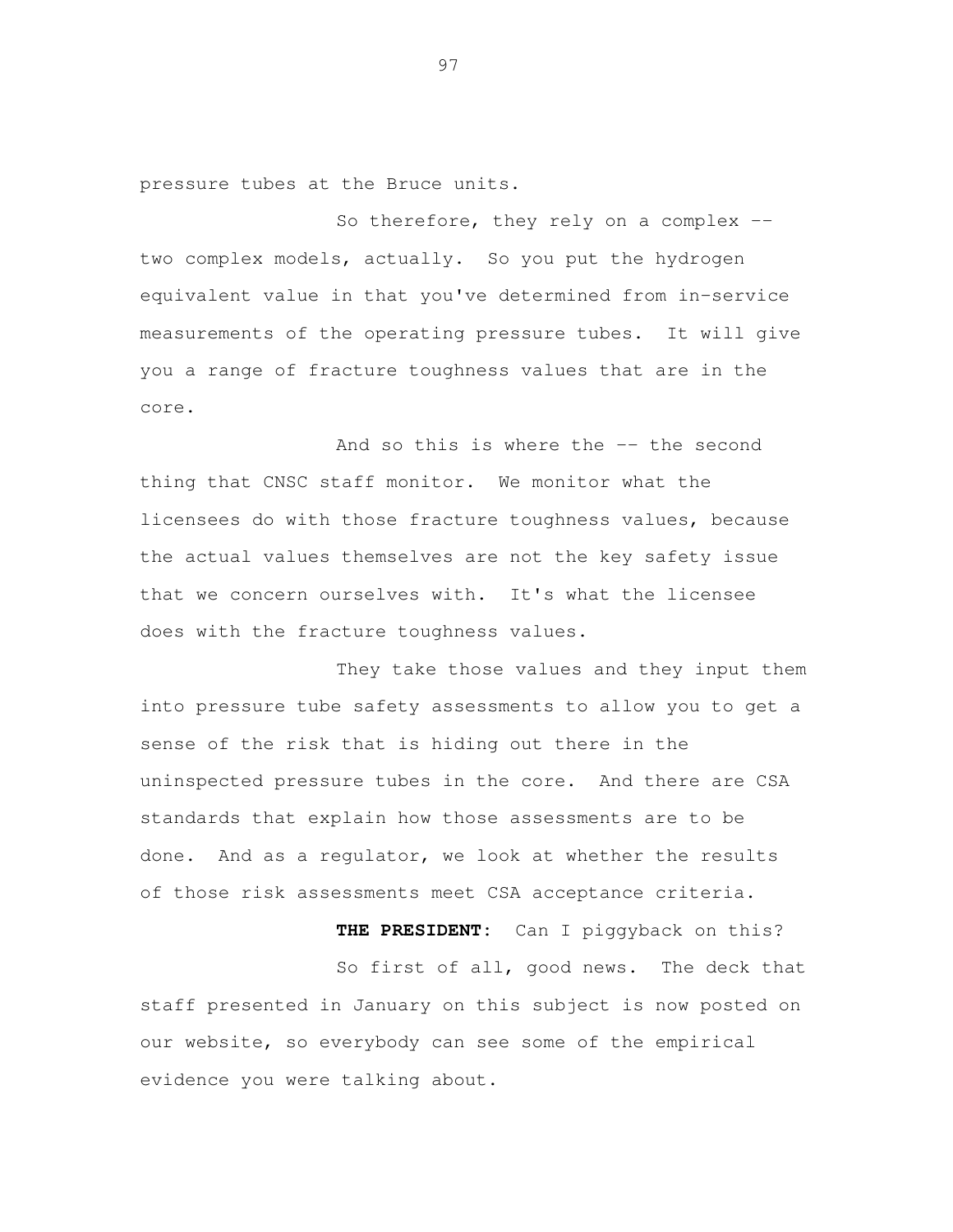But I have a different question. If memory serves, didn't you do -- didn't you laboratory test on bursts that actually determine how far you go before the pipe breaks? Doesn't that give you some insight as to how far you can go with this? And didn't you use the NRU? And don't you need the NRU? You got only two weeks to go with the NRU. So what am I missing here?

 **MR. NEWMAN:** For the record, Gary Newman. So we don't need the NRU. What we do is we have -- as already noted by Mr. McDougall, we actually remove pressure tubes from service through our surveillance program and for other reasons. We then take those and we test them as found, if you like. We burst some of those.

What we also do is we -- and I've mentioned it, accelerated aging -- we add hydrogen to those specimens to whatever the target amount we want to test. So if we want to test to 150 ppm, we'll add hydrogen to it and we burst it in -- typically in Chalk River. to get to that level. And then we take it to your point

 And that was one of the photographs I showed earlier. It was actually the test specimen. It was all prepared, instrumented, a bell jar comes down, and you pressurize it, burst it, and then determine exactly what the fracture toughness was from that.

Mr. McDougall mentioned that in fact that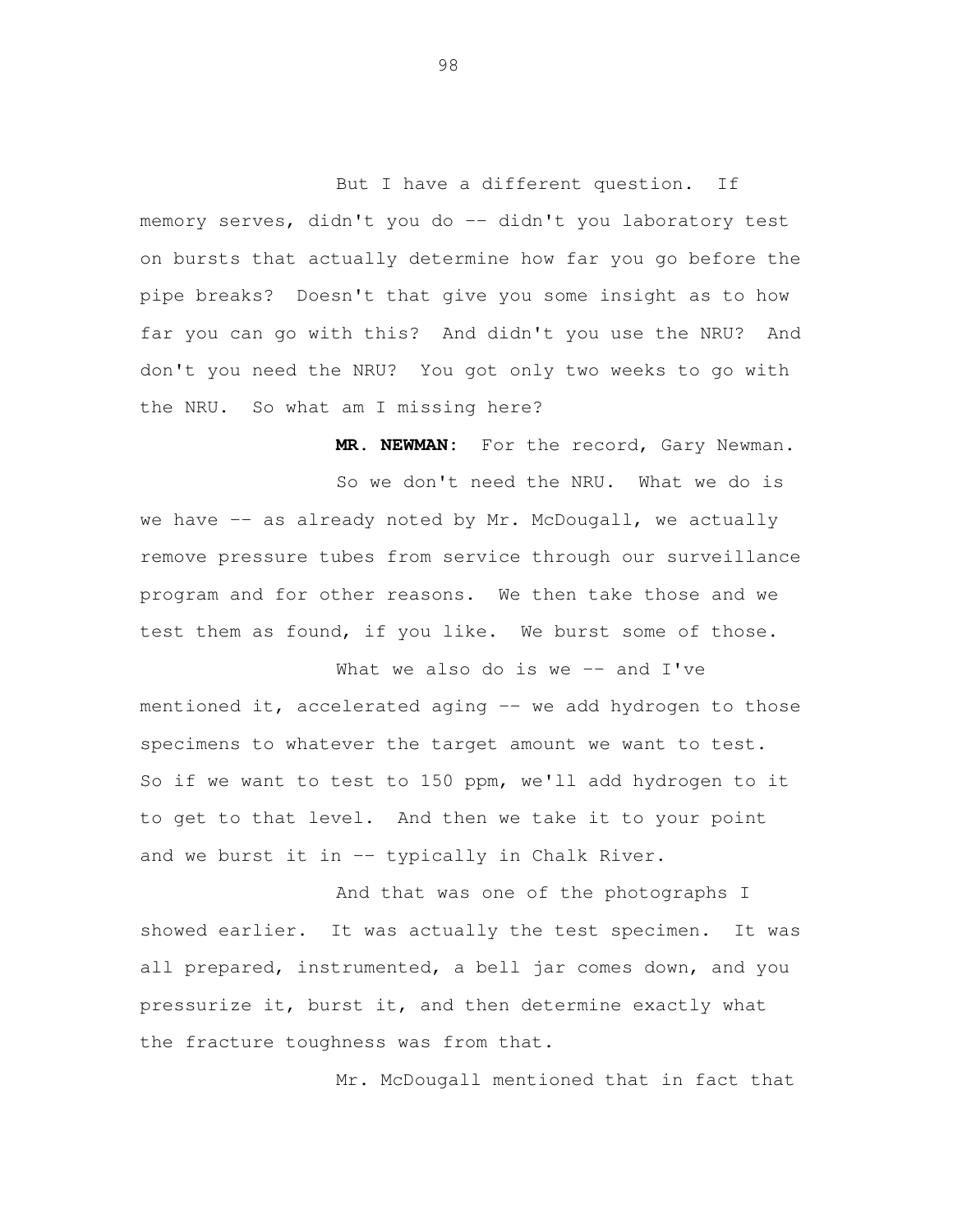data point then gets inserted into the fitness for service assessment, using the model that we're using for that. And we do various assessments in accordance with CSA standards.

 **THE PRESIDENT:** What's the highest level for the hydrogen equivalent before it bursts? Do you have any -- I mean is there nothing --

 **MR. NEWMAN:** There really hasn't been a limit that -- like for example, we mentioned in the upper shelf region we've tested a specimen to 204 ppm. So in that regime, it was only a couple of tests done up there, so we're further validating, but we've done one at 144 ppm, and one at 204. But we need to do more confirmatory work up there.

**THE PRESIDENT:** Thank you.

Ms Penney.

## **MEMBER PENNEY:** Thanks.

 Figuring out how to turn it on is important. Thank you, Mr. Chairman.

 Continuing on that line of questioning, because I know how important it is, so what I understand, in my layman's terms, is that you do -- you do some bench tests where you break, and then you take measurements from those tests and you feed them into models.

 And so my question is for the CNSC staff is how confident are you? Is there a statistical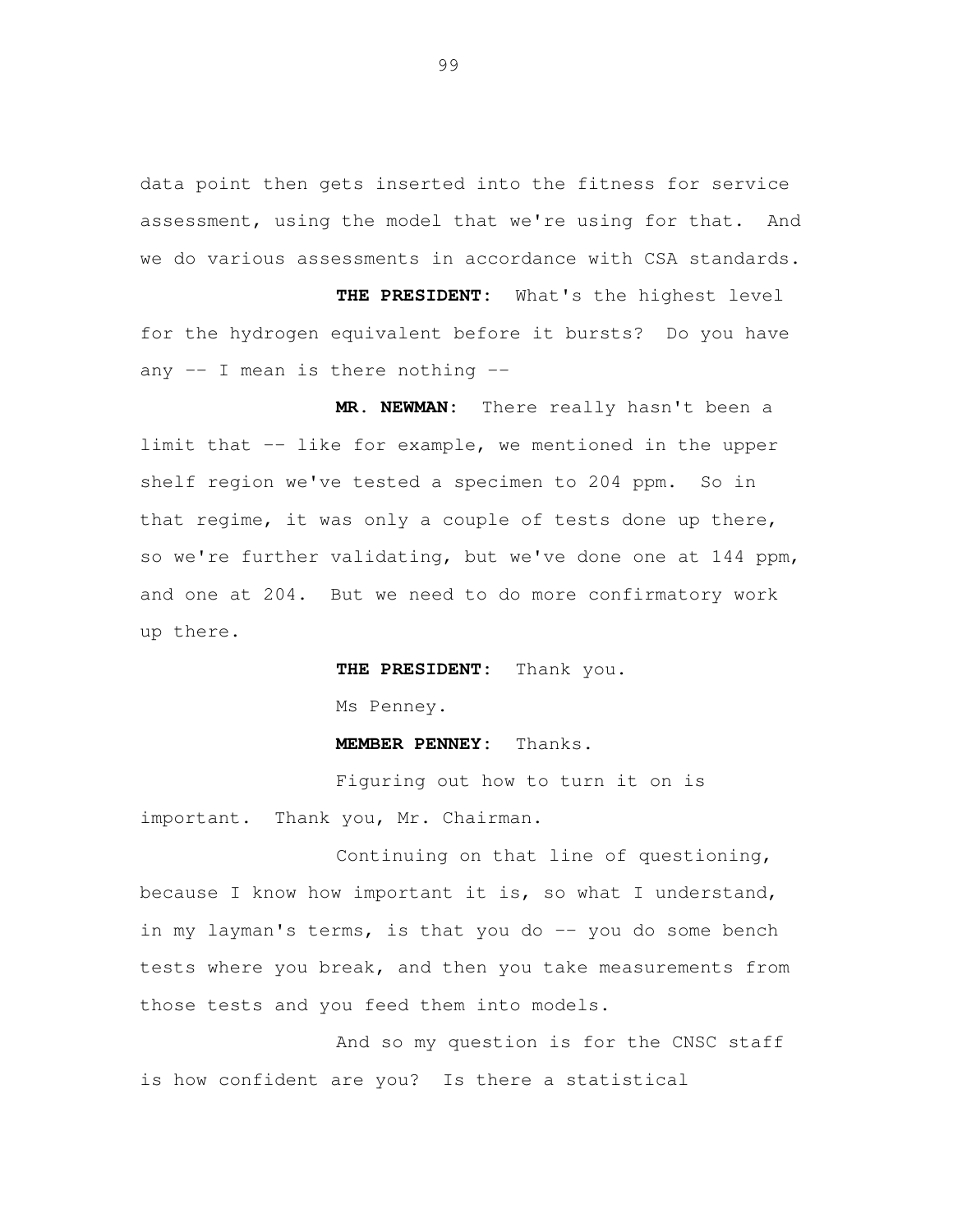significance around those models where you can base your decision that you're going to release the regulatory points?

 **MR. FRAPPIER:** Gerry Frappier for the record.

 So we're very confident with the models up to about 120 parts per million.

 As Bruce Power has indicated, they're continuing to develop those to go beyond that, and they need to go beyond that eventually. And in a few years from now they'll have some units that'll start creeping up to that level. And therefore we have to ensure that the safety margins are still going to be there at those upper reaches.

 Those models we believe still need some verification data for that upper range. And as mentioned, there is a program in place that's doing it. There's a timeline that we understand. We're very linked with it through our technical staff. And so that gives us confidence that we're going to get there. But we're not quite there yet.

 With respect to the specific sort of statistical, if you like, good or not good, I'd ask Mr. McDougall to explain a little bit more on that.

**MR. McDOUGALL:** Glen McDougall, for the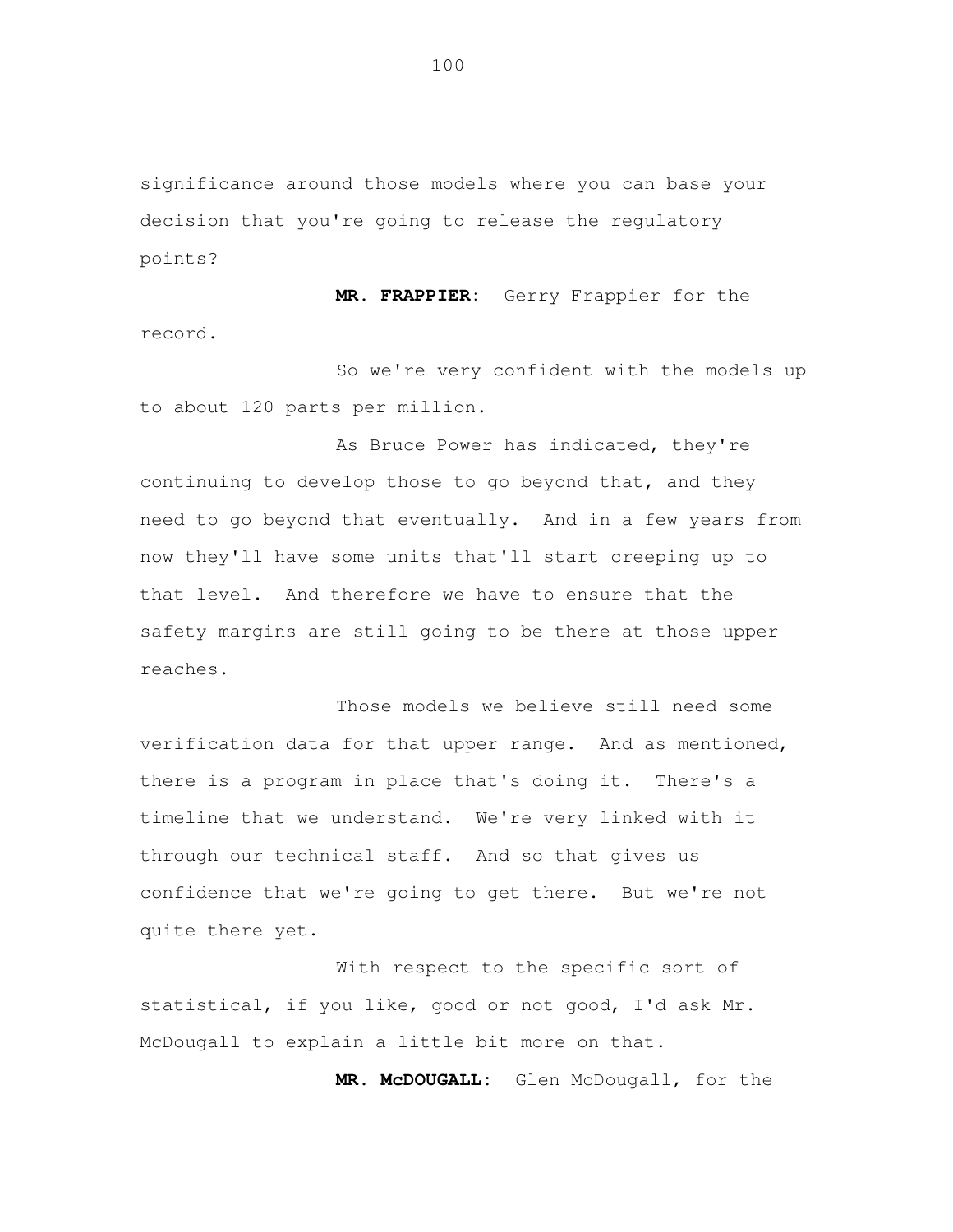record.

 There are actually three areas that staff focuses on in terms of establishing our confidence in that the Bruce Power's pressure tubes are demonstrating sufficient fracture toughness.

 The first area is the theoretical understanding of what's happening. Because that often guides the development of the licensee's models and helps them to decide which pressure tubes from their reactor that they should be taking out and burst testing.

The second part -- and this is the most important one, and it's the reason that staff is proposing a licence condition to the Commission -- and that's the development of the model itself. Because since one of the fracture toughness models was first introduced in 2013, industry has identified a number of subtleties in the toughness behaviour of tubes. And they're trying to use new RND information to take on board those subtleties in a revised version of their model which they hope to use to demonstrate safe operation of tubes as they proceed past 120 parts per million.

 The third area where industry is making some changes is in terms of the analysis methods that use the fracture toughness values to actually tell you how safe your pressure tubes are. And industry is making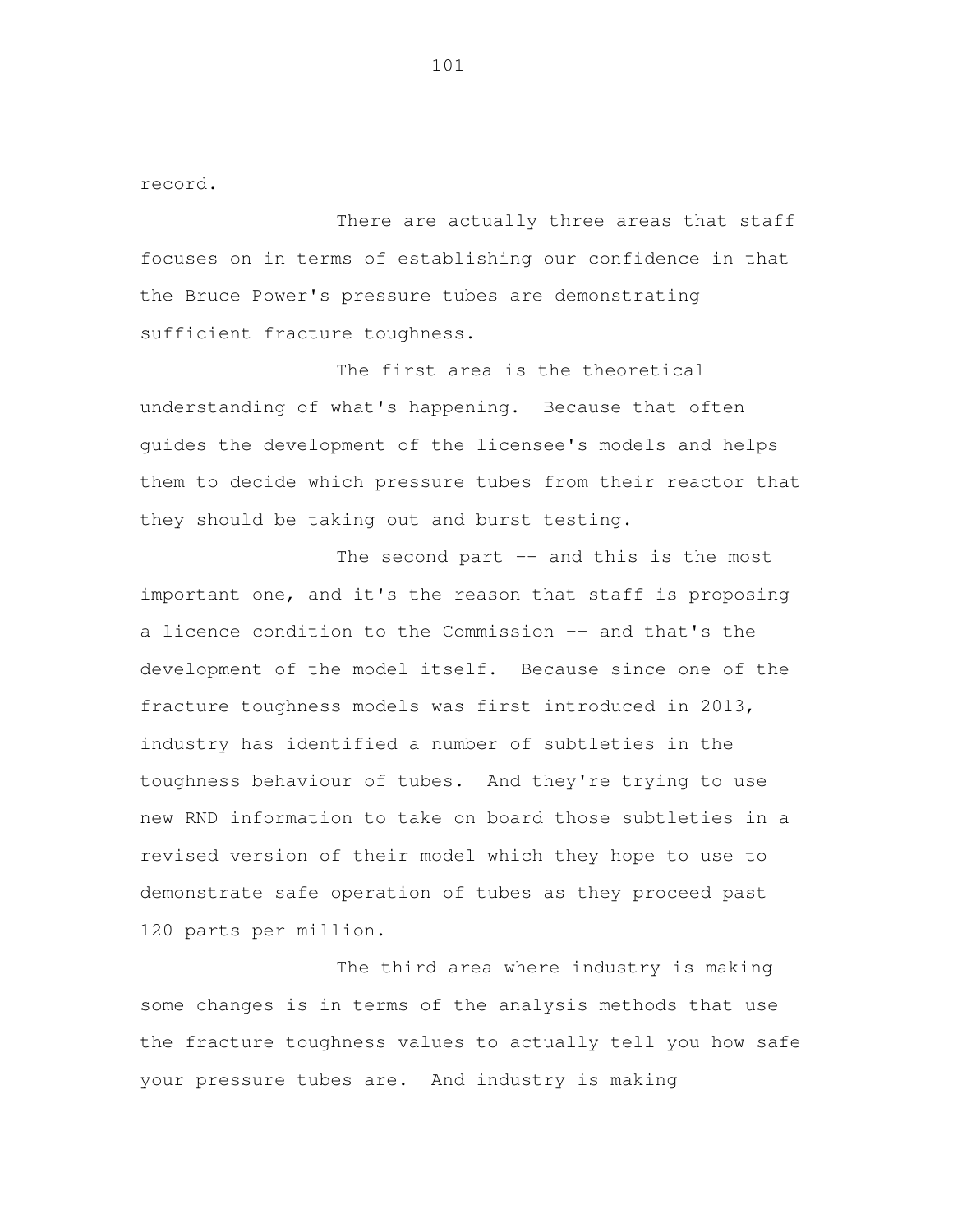improvements on two of those assessment methodologies, and staff is currently engaged with industry. We're watching carefully the type of improvements that they want to make and deciding where the balance lies between novelty and safety.

 **MEMBER PENNEY:** Again I'm figuring out how to turn it on.

 Thanks very much for that. So just a quick follow-up question.

 Given that the CNSC staff is going to have regulatory hold points in place before you allow Bruce Power to move forward in this area, how much time do you need to be able to evaluate these models that are being developed, the measurements that are being taken, that sort of thing?

 **MR. FRAPPIER:** Gerry Frappier, for the record.

 So as we mentioned, we're very close to the program that industry is doing, not just Bruce Power, with respect to both the research side of things and also the model development and reviewing the results of that model.

 So it's the plan right now, the schedule, I'll have to ask somebody else for the details on the schedule. But they are planning on getting those research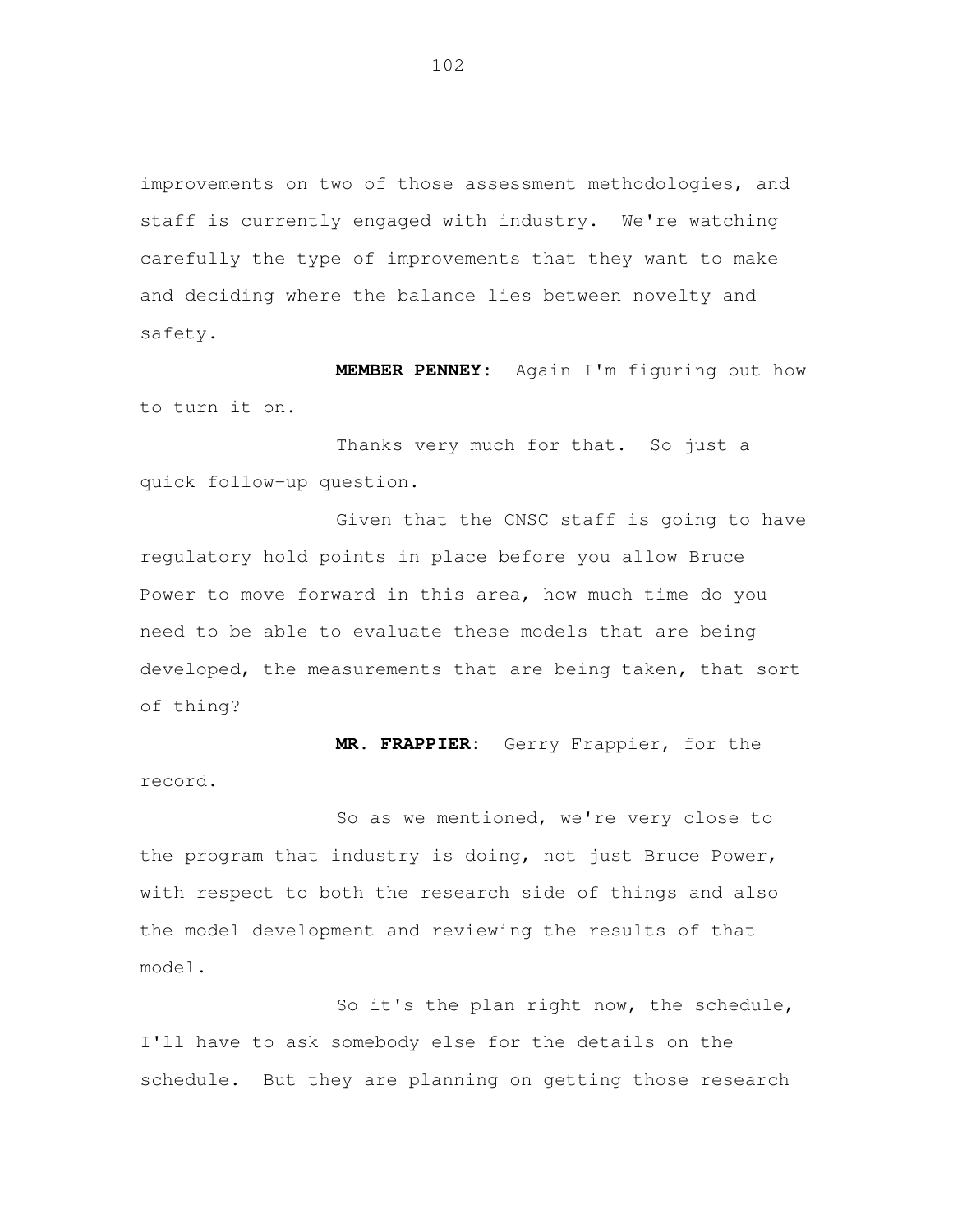results and the model developed in such a time that there would be certainly sufficient time for us to do our evaluation and ensure that the safety margins are maintained for them to be able to move past that 120 parts per million.

 With respect to the dates, I don't want to take a chance, so I won't -- I don't know if Glen knows them or you know, Gary, but as to when you believe the model will be sufficiently validated to go beyond the sort of 120 ppm.

 And it's a subtle thing, because you can go beyond the 120 a little bit. It's let's say getting to the 160 that we would like to see them get to.

**MEMBER PENNEY:** Thank you.

 **MR. NEWMAN:** For the record, Gary Newman. Maybe just to add to what Mr. Frappier

indicated there.

 We have been doing a number of burst tests as we go. And it's important to understand how these models are created. They're actually a mechanistic model. In other words, you don't -- it's not an empirical fit to observe data points. It's actually a fracture mechanics based model that you then compare to data that you generate through the burst test program. So it has a fundamental mechanistic relationship with the way that materials break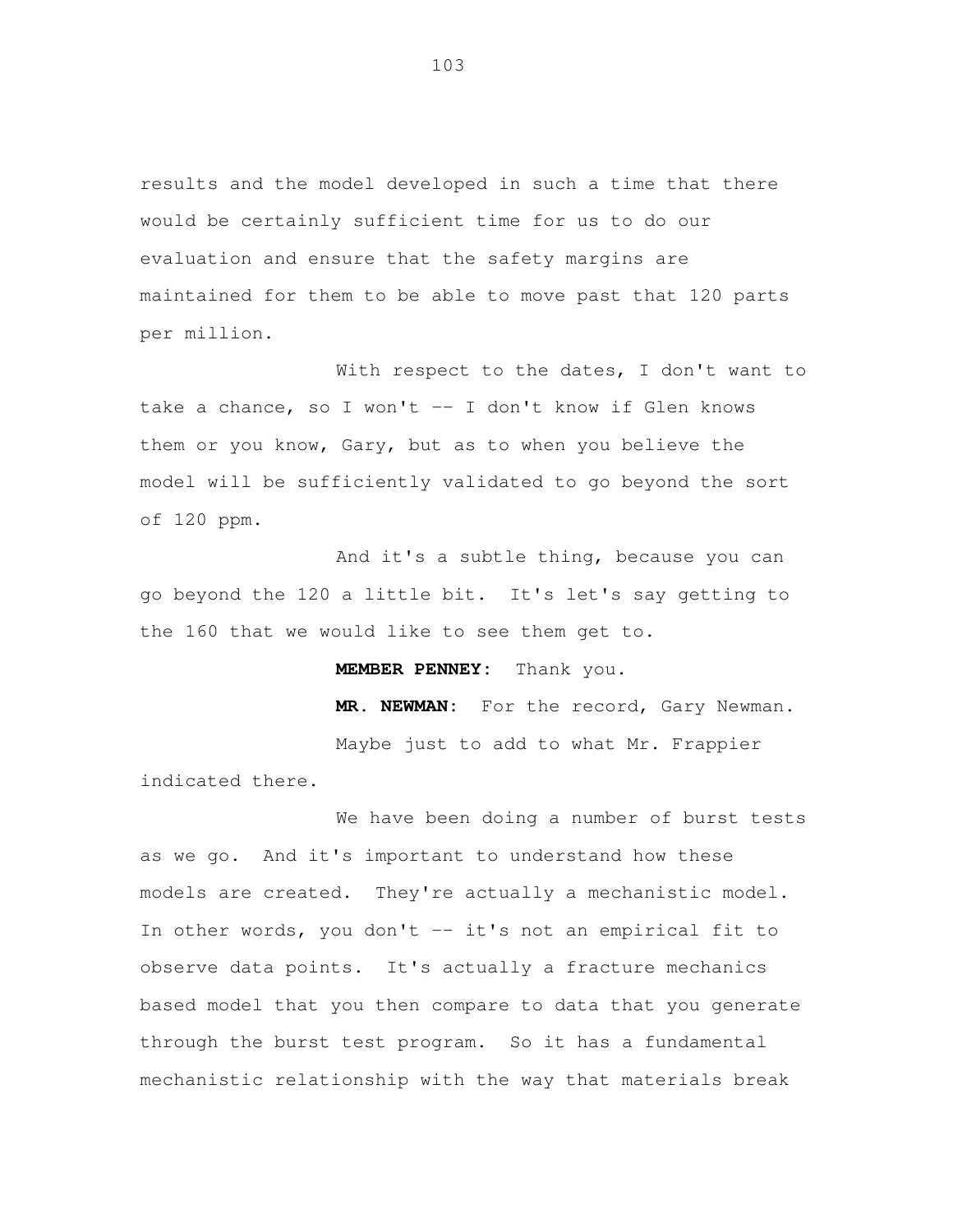down and fracture that don't rely on observations per se. They observations, though, are compared against it. And this kind of goes to the question you asked about statistics.

 And now, what you may have is changing conditions in various locations in the pressure tube, and that's the additional testing we're doing. We may have to refine if we find there are certain subtleties, as Mr. McDougall indicated, but right now the models are being created or verified, I guess, against burst test results that are occurring as we speak. So those tests are underway.

 We expect to have those revised models probably ready for use maybe mid-year, towards the fall of this year.

## **MR. FRAPPIER:** Gerry Frappier.

 Sorry if I could just add, because it just handed -- so right now what we're looking for is sort of June of 2019 there'd be a very definitive plan that would come through to us. What we are looking to have a requirement for reporting that would be done at least on a semi-annual basis as to where they are and what the data is indicating.

 As I mentioned, we're also close to the results from research, all the research that's been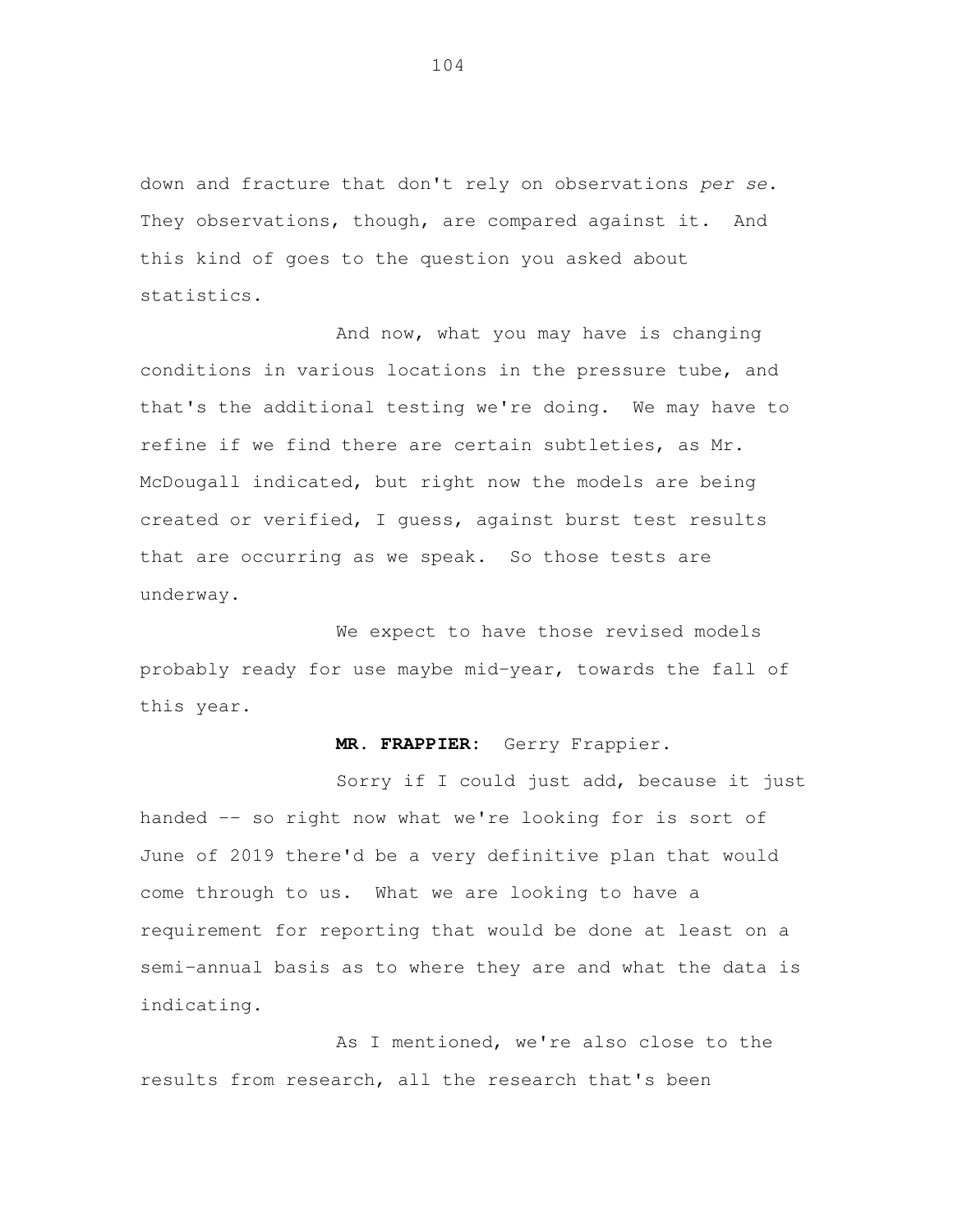undertaken. We see it immediately and start looking at the review to determine the significance of it, if you like, in our overall assessment.

 **THE PRESIDENT:** But just so we understand, no authorization will be given for you to proceed until you can demonstrate that you can get to the 160 part per million. And I assume that you're ready to accept if you can't demonstrate it, it's not going to happen.

 **MR. SAUNDERS:** Yes. Frank Saunders, for the record.

 Yes, of course, that's the deal. We have the schedule all laid out and the tests well laid out.

 I should point out that we've done 32 of these tests already, and we have several more scheduled over the next two years, so we're highly confident in the model, of course, or we wouldn't be proposing it --

 **THE PRESIDENT:** Well, the model I see is unit 6, I think, that'll get to 2020 is the one - according to your schedule -- that will --

 **MR. SAUNDERS:** That's --

 **THE PRESIDENT:** The first --

 **MR. SAUNDERS:** Yeah, that's correct. And that's when we shut --

**THE PRESIDENT:** Right.

 **MR. SAUNDERS:** And that's when we shut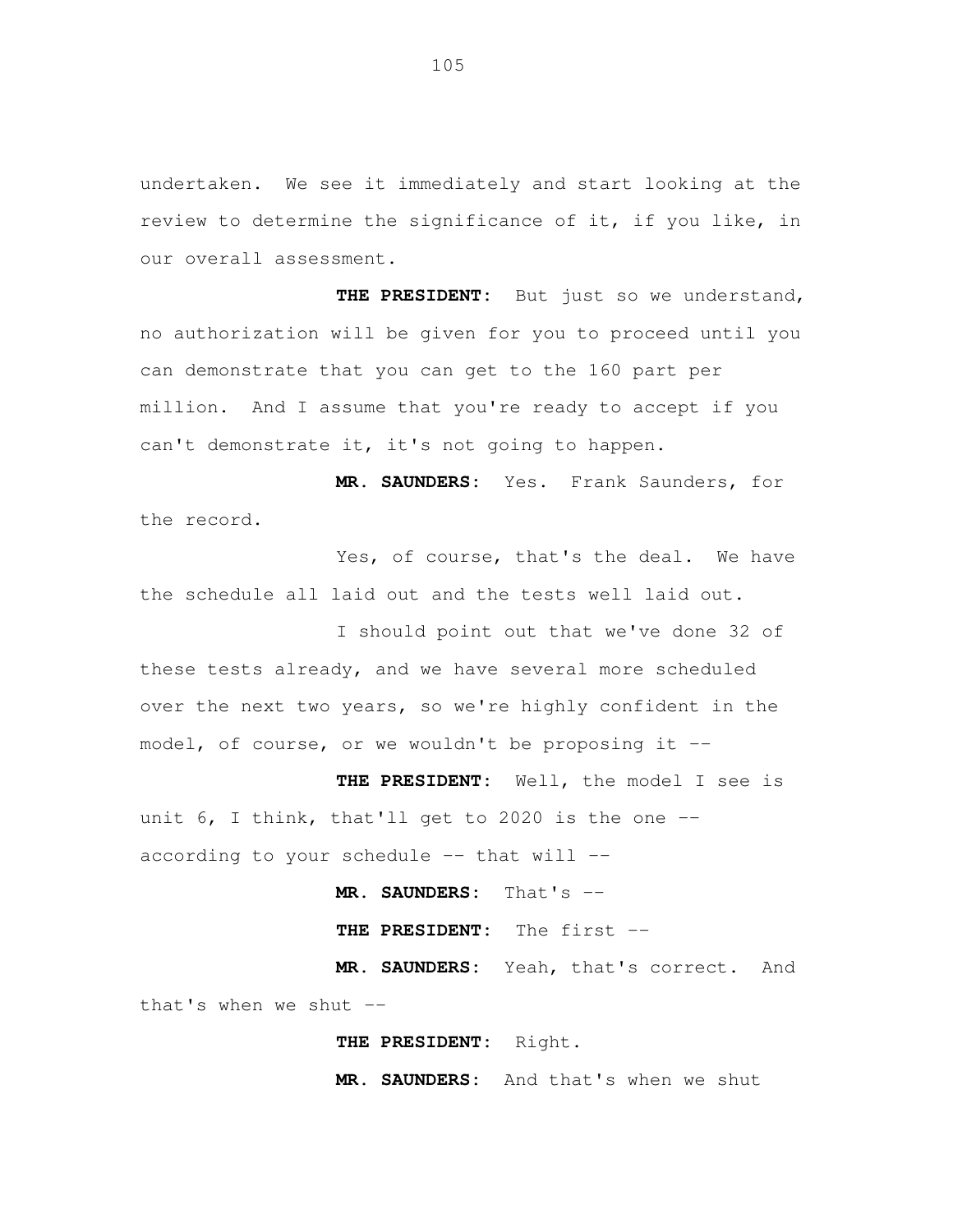unit 6 down for the MCR, right, so --

## **THE PRESIDENT:** Yeah.

 **MR. SAUNDER:** -- so for unit 6, we're good, because it's not running beyond there --

 **THE PRESIDENT:** So it's -- okay, so unit 5, then, you'll have to demonstrate this.

 **MR. SAUNDERS:** That's correct, unit 5 will be the first one that reaches that transition somewhere towards the end of 2020 would be my --

 **THE PRESIDENT:** So again, since this is a fundamental issue, you know, I like to always ask on a doomsday scenario. So you get approval for 300,000 hours. And so and things go bad and it's still fractured. So you still have a pretty good robust leak before break? I'm trying to understand, because if I understand correctly, as you go higher and higher, it become less and less robust. What happened to this whole idea of leak before break? Will it continue to be something that we're confident in?

 **MR. SAUNDERS:** Yes, leak before break is part of the defence in depth strategy, and that continues to be valid. And part of the --

 **THE PRESIDENT:** Is it being eroded a bit as you go higher and higher?

 **MR. SAUNDERS:** No, part of the purpose of the models, and there's -- you know, as Mr. Newman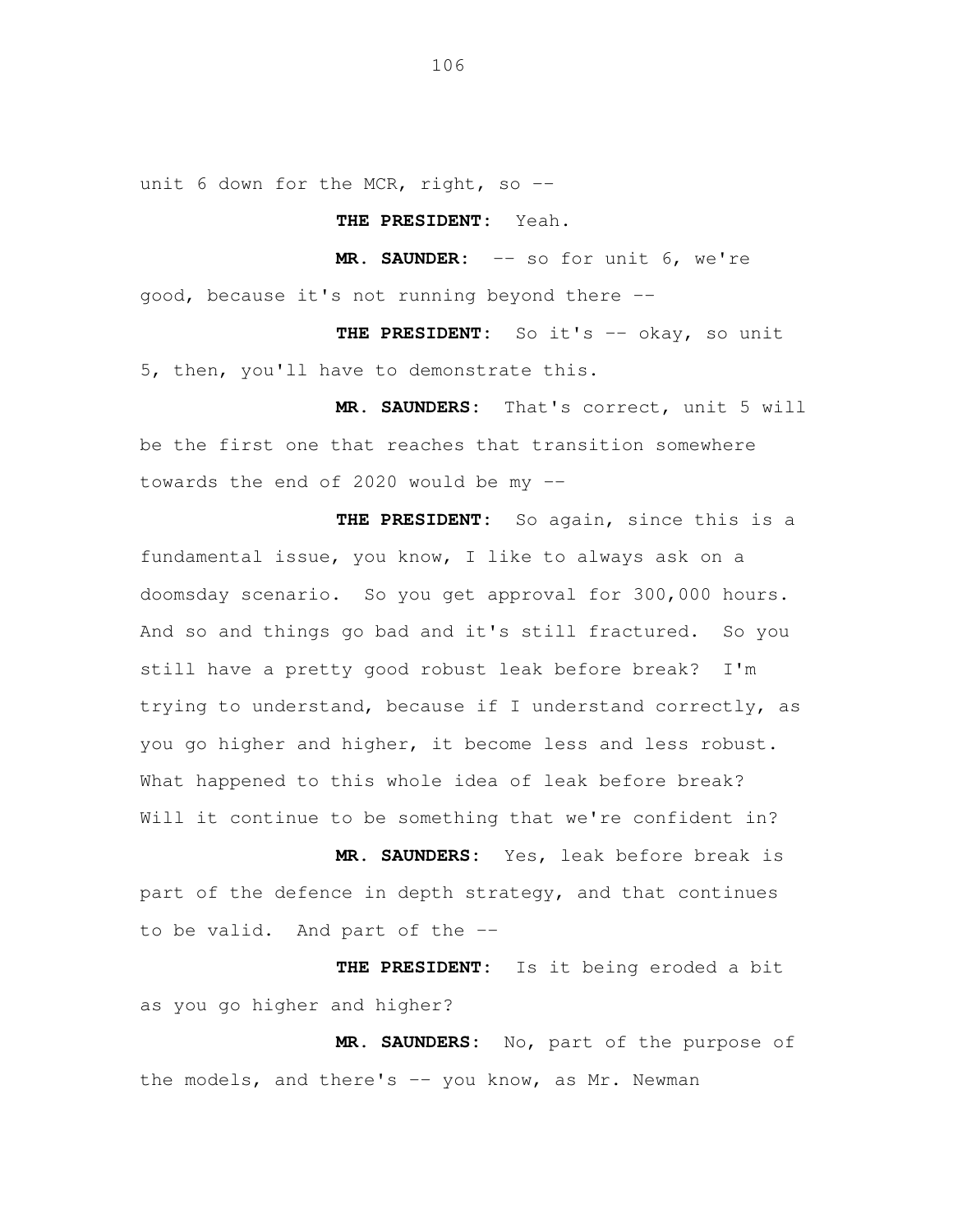mentioned, there's a number of different analyses that we do based on the data we get from the tubes when we have each outage.

 So one of that bit of analysis is leak before break. leak before break methodology still provides the defence of depth protection that we require until at least the next outage. So that is based on the data that you're taking out of the outage based -- and you've seen in our video of the tools that we're using to actually gather that data. That data is used to then do the leak before break analysis. So and one of the analyses we submit to CNSC is that leak before break. So that remains valid throughout, and that would be the intent. If it didn't, then of course you would have issues as well. So we confirm after each outage that the

 So there are several factors related to pressure tubes, fracture toughness being one, and others which we must demonstrate after each outage that are still compliant and still get us safely to the next outage without any problems. Yeah.

 **THE PRESIDENT:** Staff, you wanted to add something to this?

 **MR. McDOUGALL:** Glen McDougall, for the record.

I believe your original question was about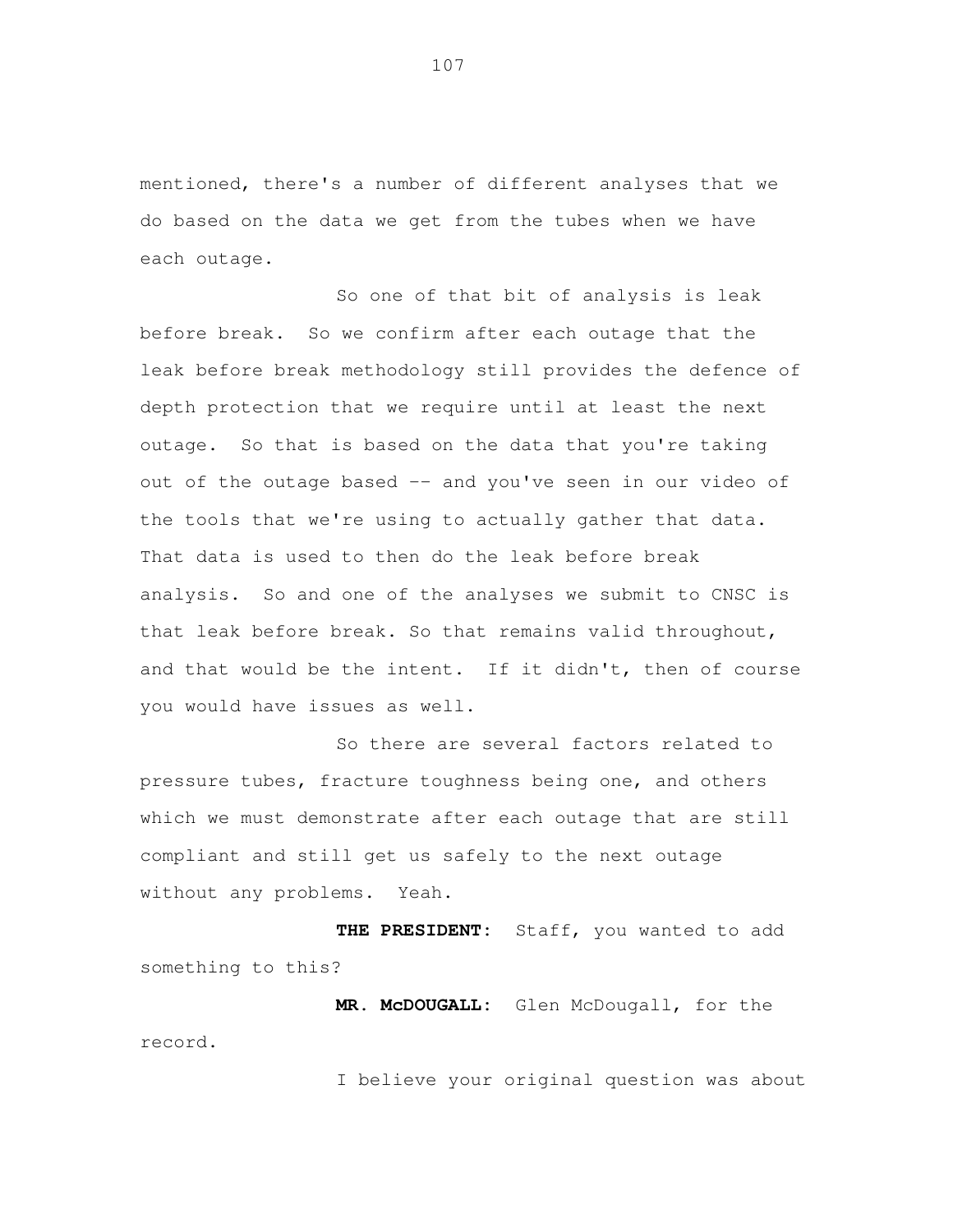erosion of safety margins.

 There are two different types of assessments that Bruce Power produces and that staff routinely assesses. There is the leak before break assessment. There's a second assessment called fracture protection of pressure tubes. And one key feature of both of these assessment methods is they allow for the licensee to compensate for decreases in fracture toughness with time.<br>The challenge that licensees eventually

 face, rather than the doomsday scenario that you were asking about, so rather than having pressure tubes rupture, these assessments eventually force the licensee to make changes in the way that they operate the reactor. And so what you tend to get is a situation where it becomes economically unviable to operate certain pressure tubes, because their fracture toughness is low enough that they simply cannot operate the reactor in such a way to demonstrate that safety margins are present.

 The minute that a licensee can't demonstrate leak before break or fracture protection in accordance with CSA requirements then they have a problem on their hands

 **MR. FRAPPIER:** Gerry Frappier, for the record. So just to conclude, we do have a very strong set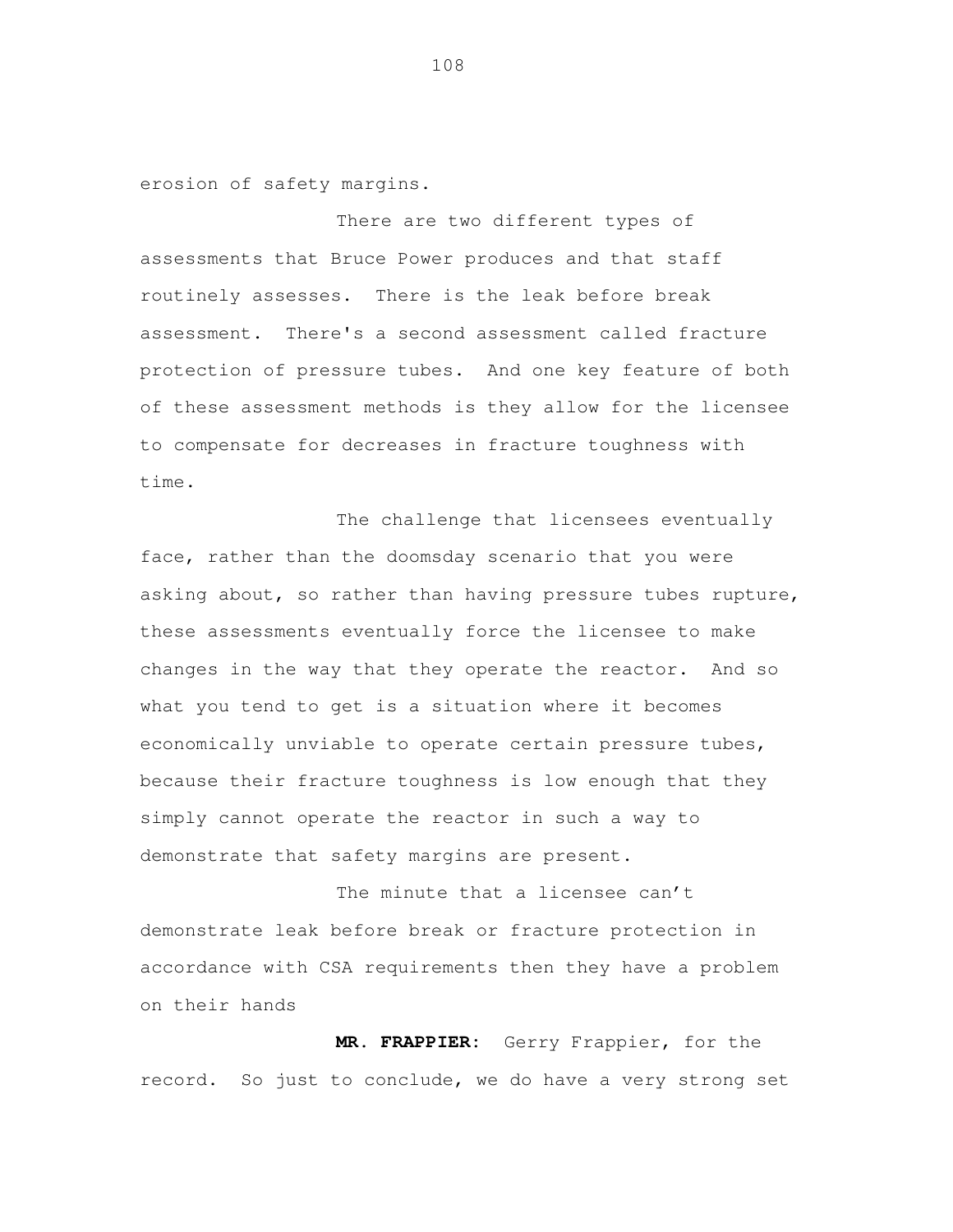of both standards and understanding of how to ensure that both leak before break and fracture protection are in place today and going to be in place for the next little while. The erosions or the degradation mechanisms are well-known.

 From the regulator's perspective, is we have a certain safety margin that must be maintained, we have a way of determining whether that is true, and as long as that is true the pressure tube's okay. If not, then they cannot operate with those pressure tubes. They have choices with respect to replacing pressure tubes, operating slightly differently, or shutting down. That's a business decision at that point.

 **THE PRESIDENT:** Thank you. Mr. Berube. **MEMBER BERUBE:** Yes, good afternoon. My curiosity is with the MCR outage updates in terms of the time windows. You're asking for a 300,000-hour grant on the pressure tubes, and looking at 7 and 8 here, we're going to run very very close to the wire on this.

 So the question I have is specifically about the timing of the MCR and how confident you are in actually achieving these windows for doing the updates on the units themselves?

 **MR. SAUNDERS:** Frank Saunders, for the record. We've been involved now for a couple years on very detailed planning and, in fact, they're just wrapping up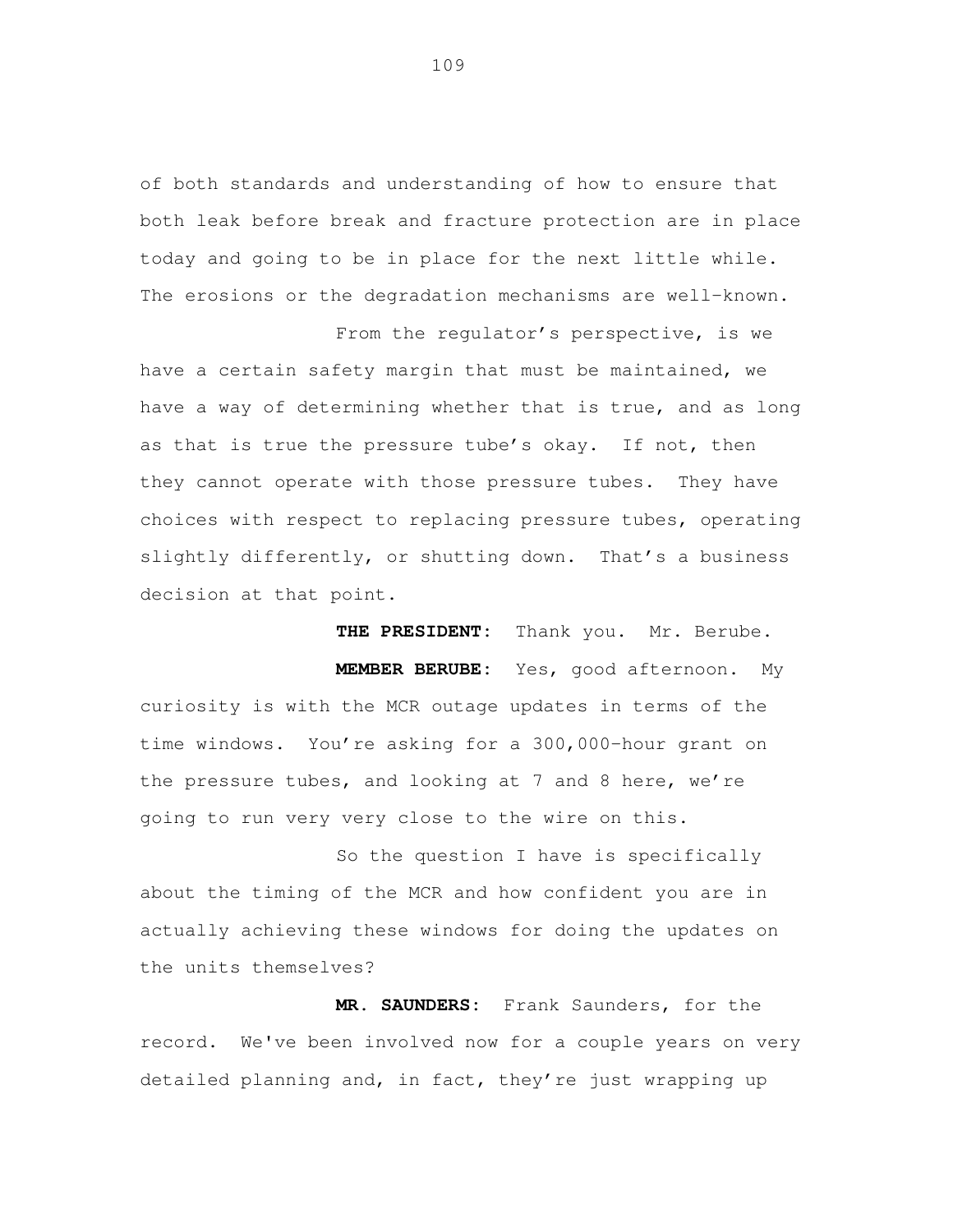that detail planning this year. So we're highly confident and we've put a lot of effort into getting that confidence, not only for reactor safety reasons, but for business planning reasons and other things.

 So, yes, we believe that we can meet those. In fact, we may even do better than that. But at any rate, there are several options if something interferes, you know, you can move overlaps, you can do other things. So you are not stuck with exactly the dates you have there, that's our planning dates.

 If for some reason something causes us to move a date, we will be in a position to do that. As you can see, we've left quite a lot of room to accommodate all of that. So we're pretty confident that we can do all of that, for sure.

 **MR. RENCHECK:** Mike Rencheck, for the record. In terms of your question, the very first unit that would be of consideration in that vein really gets out to Unit 5 in 2026. That represents quite a planning window where we are in the final phases of planning our first MCR on Unit 6 and moving into an execution model with construction contracting and final estimates this summer.

 We've all just kicked off Unit 3's planning effort. The efforts aren't that different from unit to unit in terms of the planning and set-up. So, as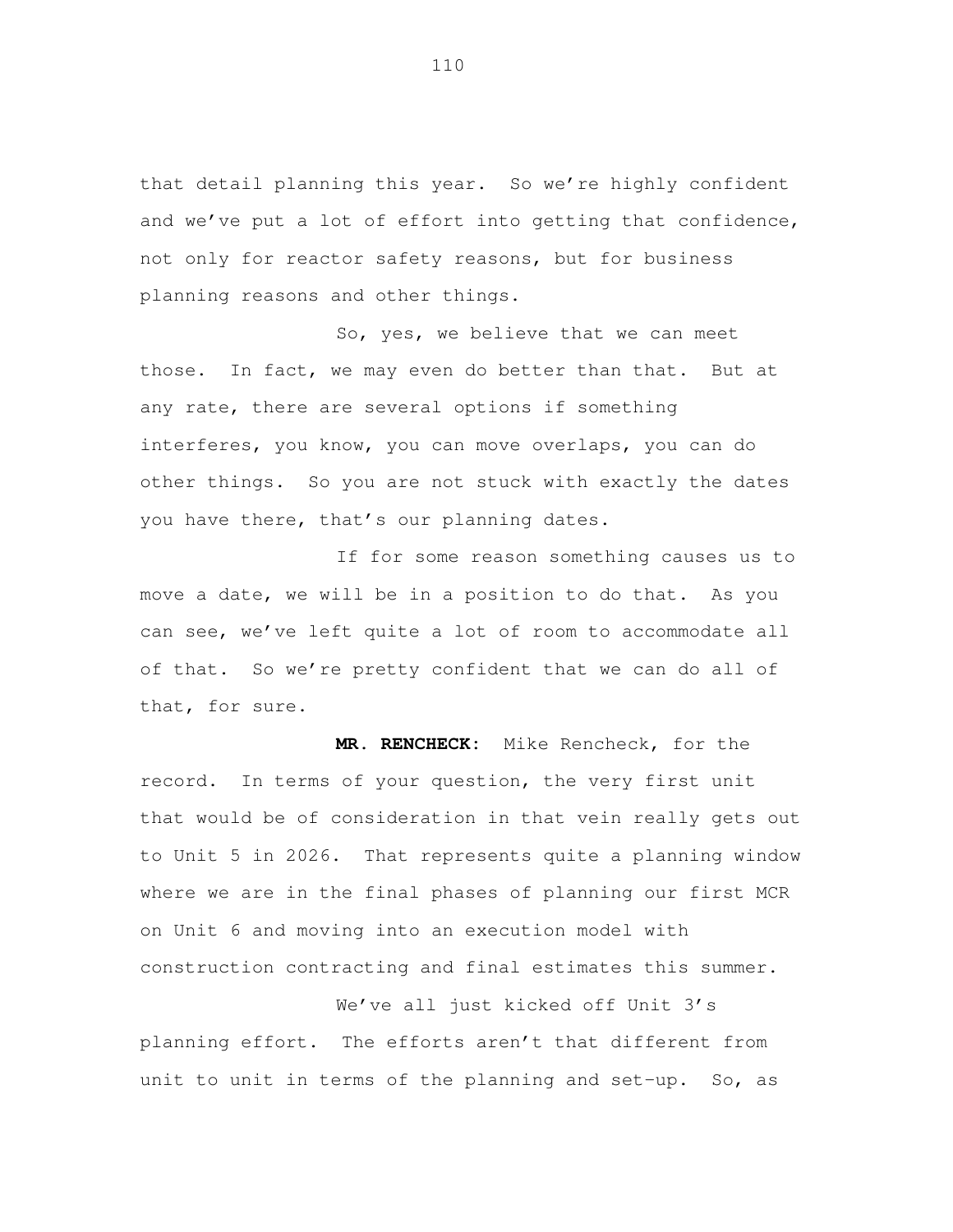Frank stated, we have a very good handle on how to go about doing the major component replacements as we get started here on our first one.

 **THE PRESIDENT:** So do you have the same deal that OPG had about, if you don't deliver the first unit on time on budget, deal off, even though you are a private company? Did you get the same kind of clause?

 **MR. RENCHECK:** Bruce Power has negotiated with the Independent Electric System Operator on agreement where we have a fixed price for power. Within that context, we have to turn in estimates for our major component replacements.<br>Should the estimates be above where we

 started from with the agreement, the IESO can initiate an off-ramp based on a 30 per cent cost deviation from the original estimates. If it goes to 50 per cent, our owners can taken an off-ramp. So, yes, there are provisions within our contract such that we are able to invest and maintain our plants.

 But also, should we have cost concerns, the risk is on the owners, not on the province to be able to ensure that the major component replacement is funded and will go forward in a like manner.

 **THE PRESIDENT:** Are you using the mock-up in OPG or is it completely different, and why don't you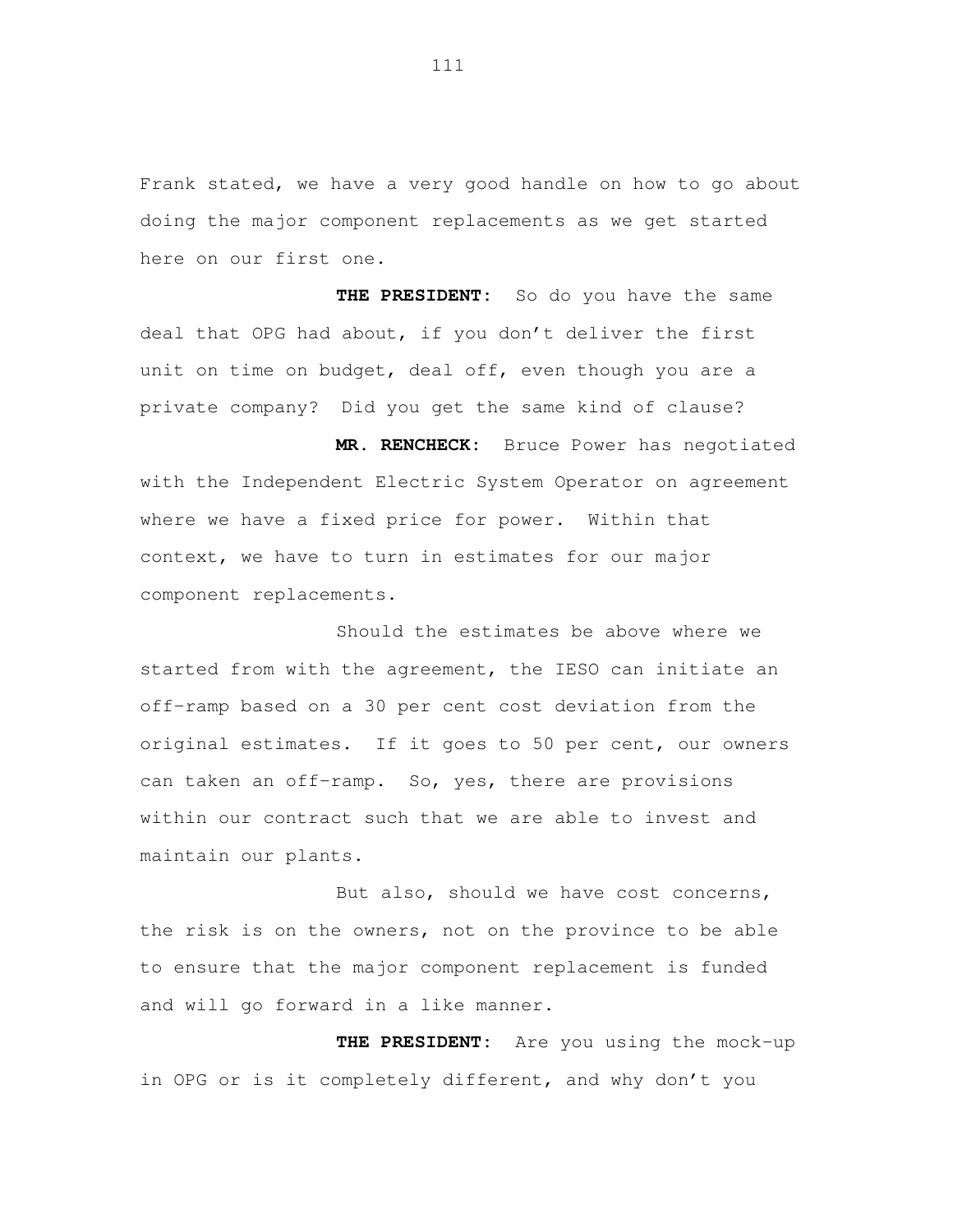have a mock-up? I'm always curious to understand the value of a mock-up.

 **MR. RENCHECK:** Mike Rencheck, for the record. We collaborate with OPG extensively. We actually have individuals working right now within their refurbishment, and we have a great relationship with OPG. Every two weeks we have more or less a joint staff meeting between OPG and Bruce Power at my level and Jeff Lyash's level.<br>We are walking through a number of issues

 across all of our refurbishments, but not just the refurbishments, but also in terms of how we organize and operate our plants, and we have about 30 action items that we have underway between the units.

 We are developing now at Bruce Power the mock-ups that you see, they'll be similar to what OPG has developed, not exact because we do get information from OPG's tooling and OPG's mock-up. But we'll be doing those also for ourselves in terms of training our staff and training our technicians as they get ready to go into construction.<br>So that building is now under construction

 in Kincardine, it's one of community development efforts. We should have about 300 to 500 people in that location, and they'll be also moving and living in the area. So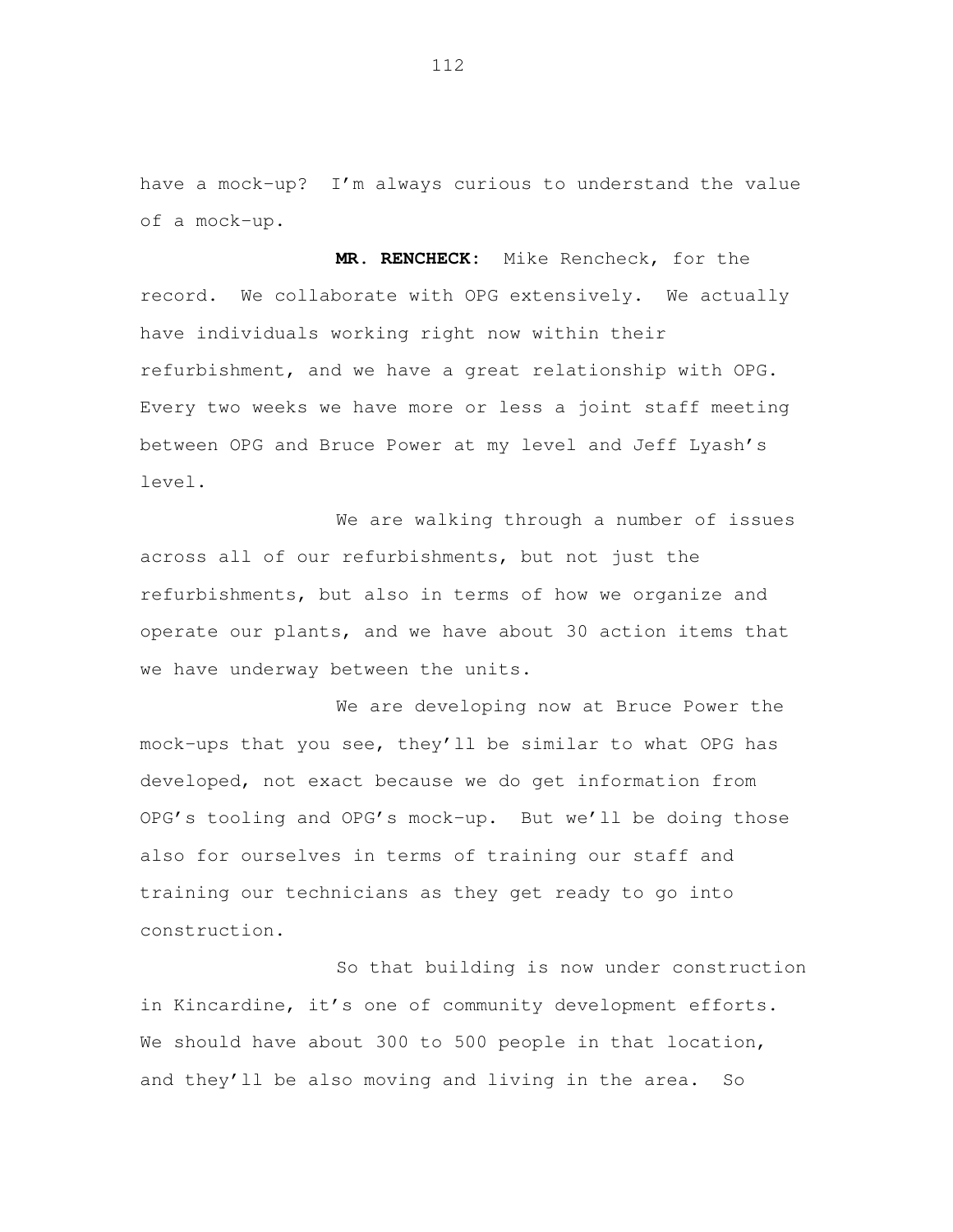we're using it not only for ensuring that we have the ability to execute the major component replacement, but we're also using these aspects for outreach and community development.

 For example, we built a tool integration test facility at ATS that's making our tools in Cambridge. That's not all, the economic development pieces aren't isolated to our region, they're also spreading further. So as we take tools into prototype we can go right into factory testing in an integrated manner, and once it is completed there then it'll be shipped to the building that's in Kincardine. We will set-up on a face mock-up and start training crews.

 We have quite an extensive program laid out, and a lot of these buildings will complete in 2018, early-2019.

## **THE PRESIDENT:** Thank you.

Ms Velshi.

 **MEMBER VELSHI:** Thank you. So before we leave that fracture toughness Model 1, I just wondered what the licence condition handbook says about it. Because I think, as I read it, it said -- I should just pull it out. It said, "Maintain pressure tube fracture toughness efficient for safe operation."

I wondered whether you needed stronger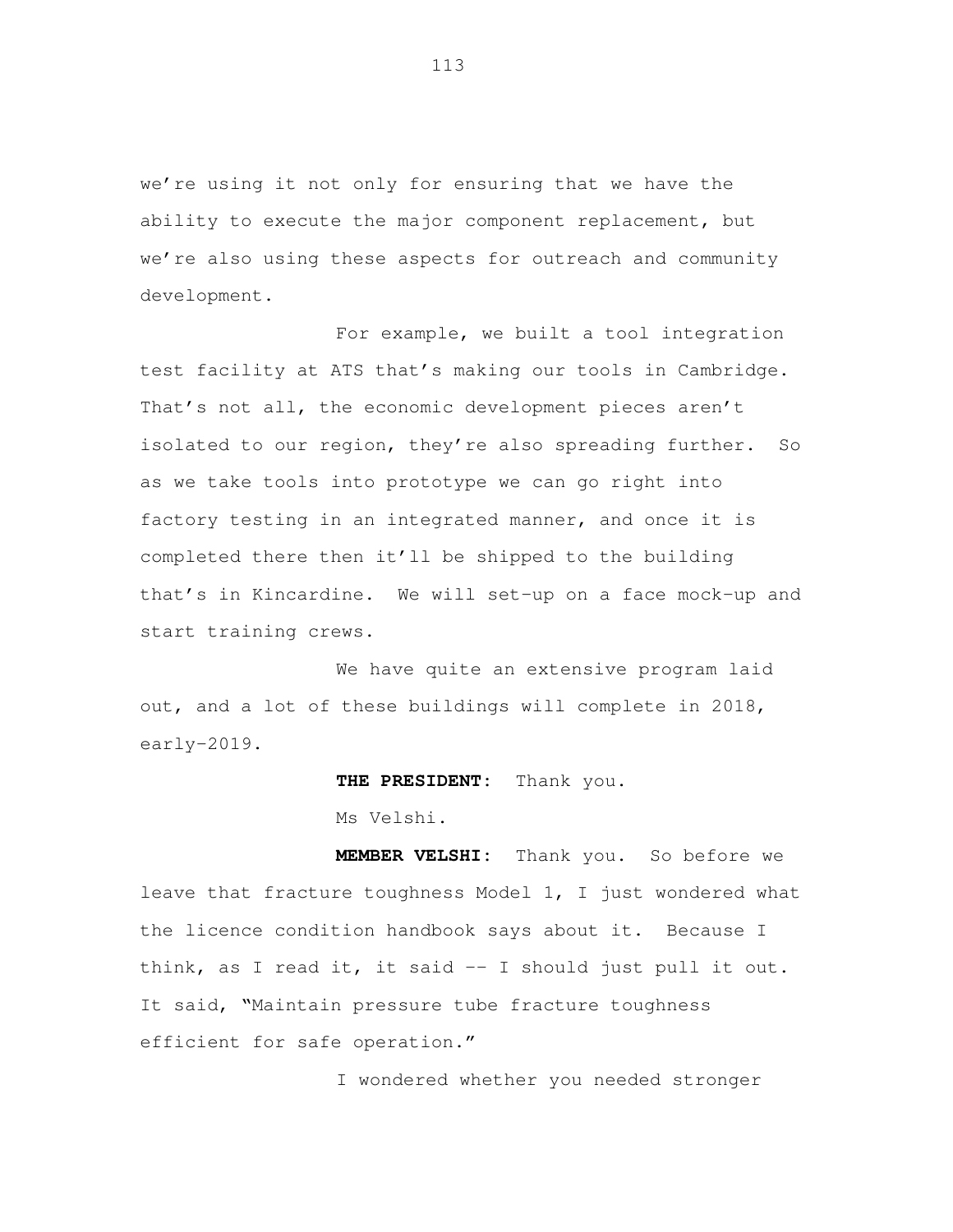language to say that there's a high confidence or the regulator has high confidence that there is indeed that. That's one part.

The second part, I know you talk about updates as part of the annual regulatory oversight report. But given that this particular area is so critical and it's almost uncharted territory, and I suspect there is a lot of concerns out there with certain parts of our stakeholder community, is that perhaps meriting having a meeting to talk about this once Bruce Power has submitted, its staff has had a chance to review it?

 **MR. FRAPPIER:** Gerry Frappier, for the record. So the licence condition, as you mentioned, makes it very clear that the fracture toughness must be maintained sufficient for safe operation. The licence condition handbook has a bit more criteria around that because it's about developing the model and ensuring that there's the confidence needed that it should be in place. So we believe it does capture it sort of pretty well.

 Also, as was casually mentioned, but I think it's worth really hitting on, is that we also have a whole bunch of other regulatory oversight tools. So certainly there is a periodic inspection program. As was mentioned, at the end of every outage there is a very definitive set of data that comes through with respect to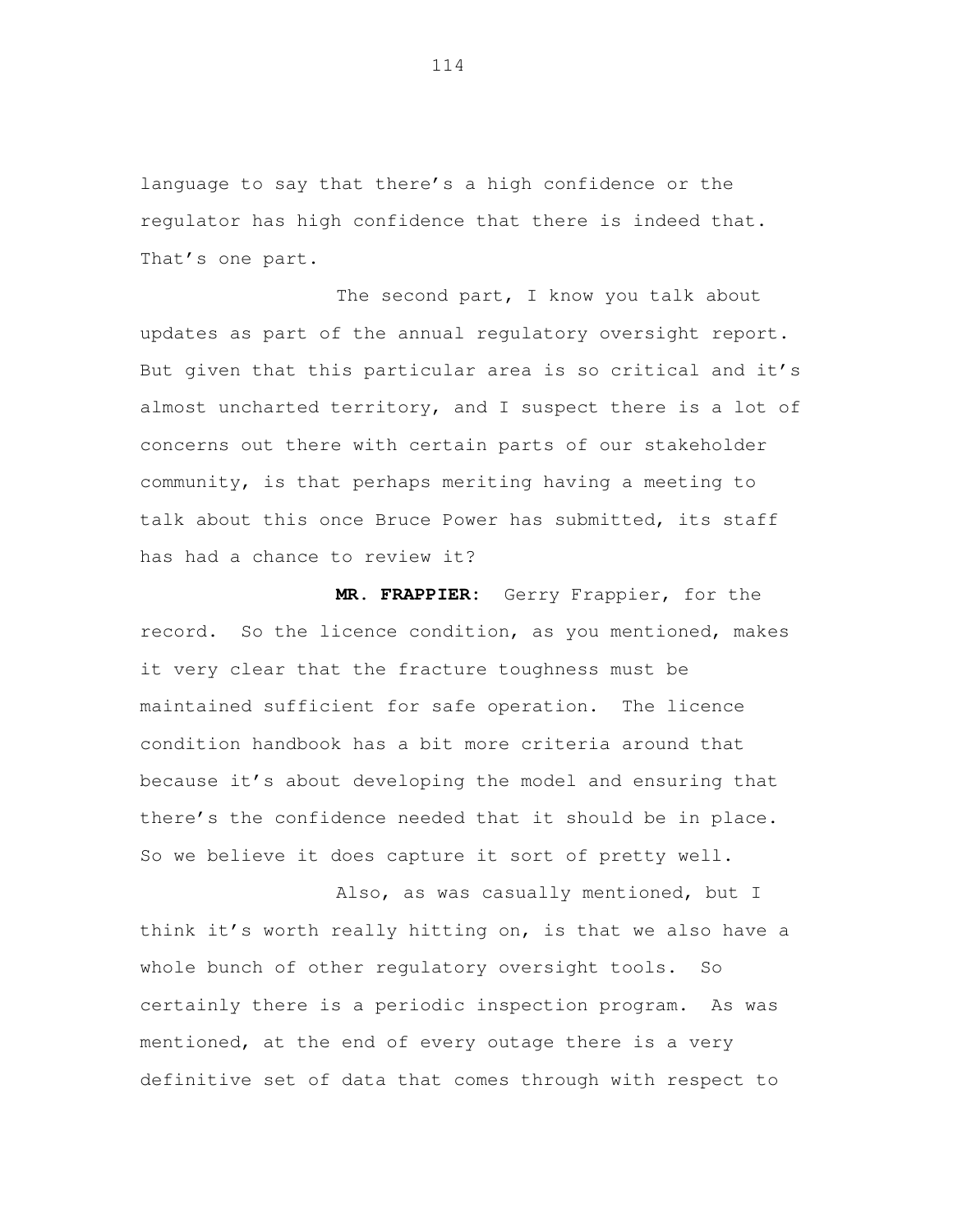the fitness for service of the pressure tubes. So there's already a program in place.

 This is to give extra focus to the issue of fracture toughness. We thought it would be appropriate to have an additional licence condition.

With respect to meetings, we had a really good one I would say in January. We really laid out a lot of the technical aspects of the pressure tubes, and we have the reference to the CMD and, as the President mentioned, the actual presentation is posted now for stakeholders that want to get a little bit more in-depth understanding of it. Certainly, there's an opportunity to update the Commission whenever the Commission would wish to have that, but we're saying, as a minimum, on an annual basis when we do our annual report.

 **MEMBER VELSHI:** But do you see value in doing that at that particular juncture? Again, we'll see on Part 2 how much concern or interest there is in this, but more probably a heads up, and there may be, you know, allowing participant funding for people who want to get a third party to have a look at it, again because it's such a significant move to get to 300,000 full-power hours.

> Anyway, something to think about. **THE PRESIDENT:** Thank you. **MEMBER DEMETER:** Thank you. First, a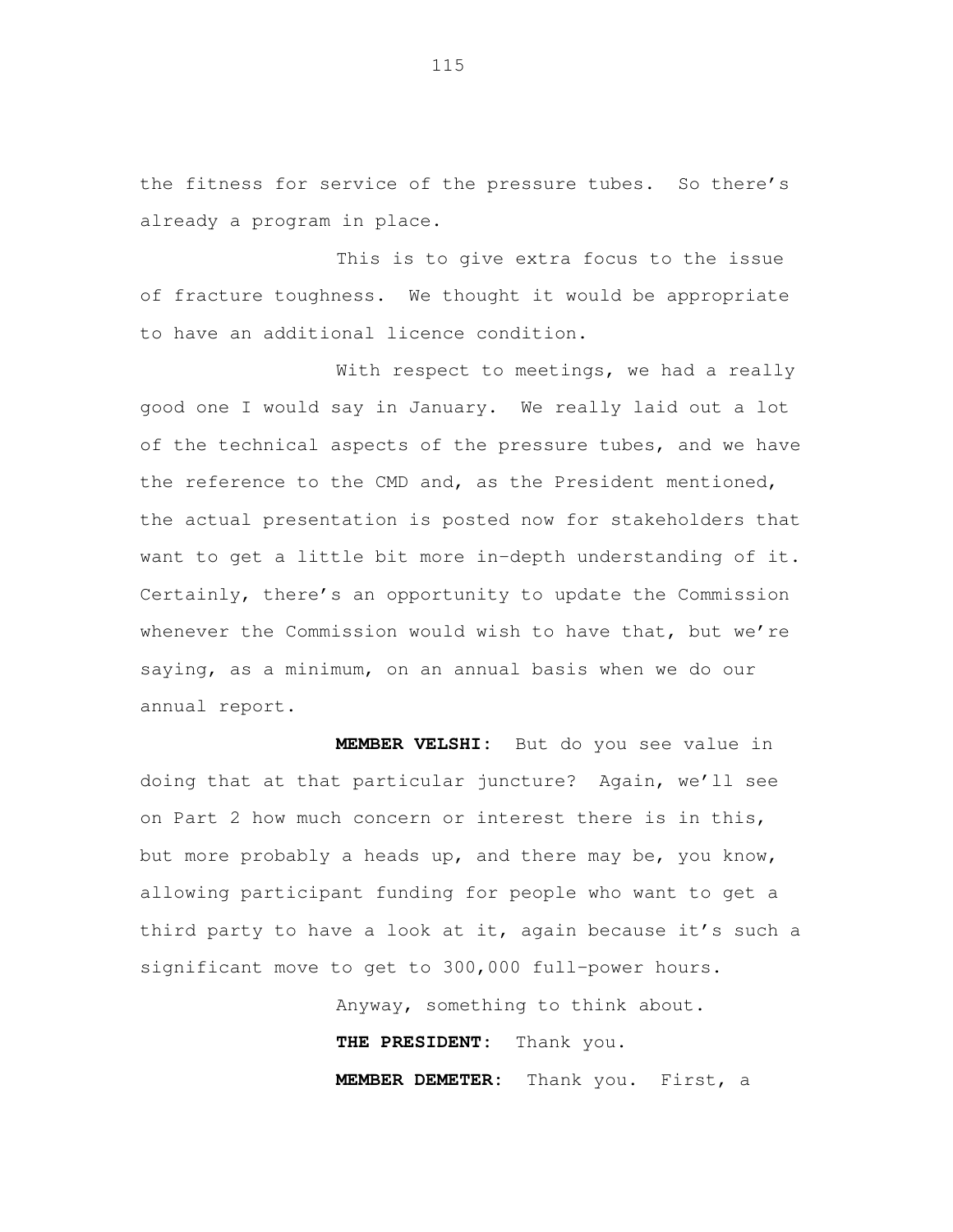suggestion for Bruce. Communicating human health risks from radiation is a complicated matter and the units themselves are quite confusing. So twice in your presentation you use units of REM, which would be fine for an American audience, but for a Canadian audience who's trying to grasp what a sievert is or a millisievert, then it creates another whole layer of complexity. So just a suggestion to perhaps stick with the nomenclature that we try to communicate with.

 So the question I have. Throughout the whole document there's a sense that Bruce A and Bruce B are different operations, some of them have different SCA standards, some of have different emissions, they have different minimal staff compliments. Some of that was described by, you know, they have different design.

But the one thing that doesn't make sense, if I look at the environmental assessment report from staff, on page 23 of 85, I'm looking at derived release limits. So derived release limits are designed based on the receptor --

 **THE PRESIDENT:** Hold on, all of you digitally aware here --

 **MEMBER DEMETER:** So page 23 of 85 of the EA.

**THE PRESIDENT:** Okay. So, first, we've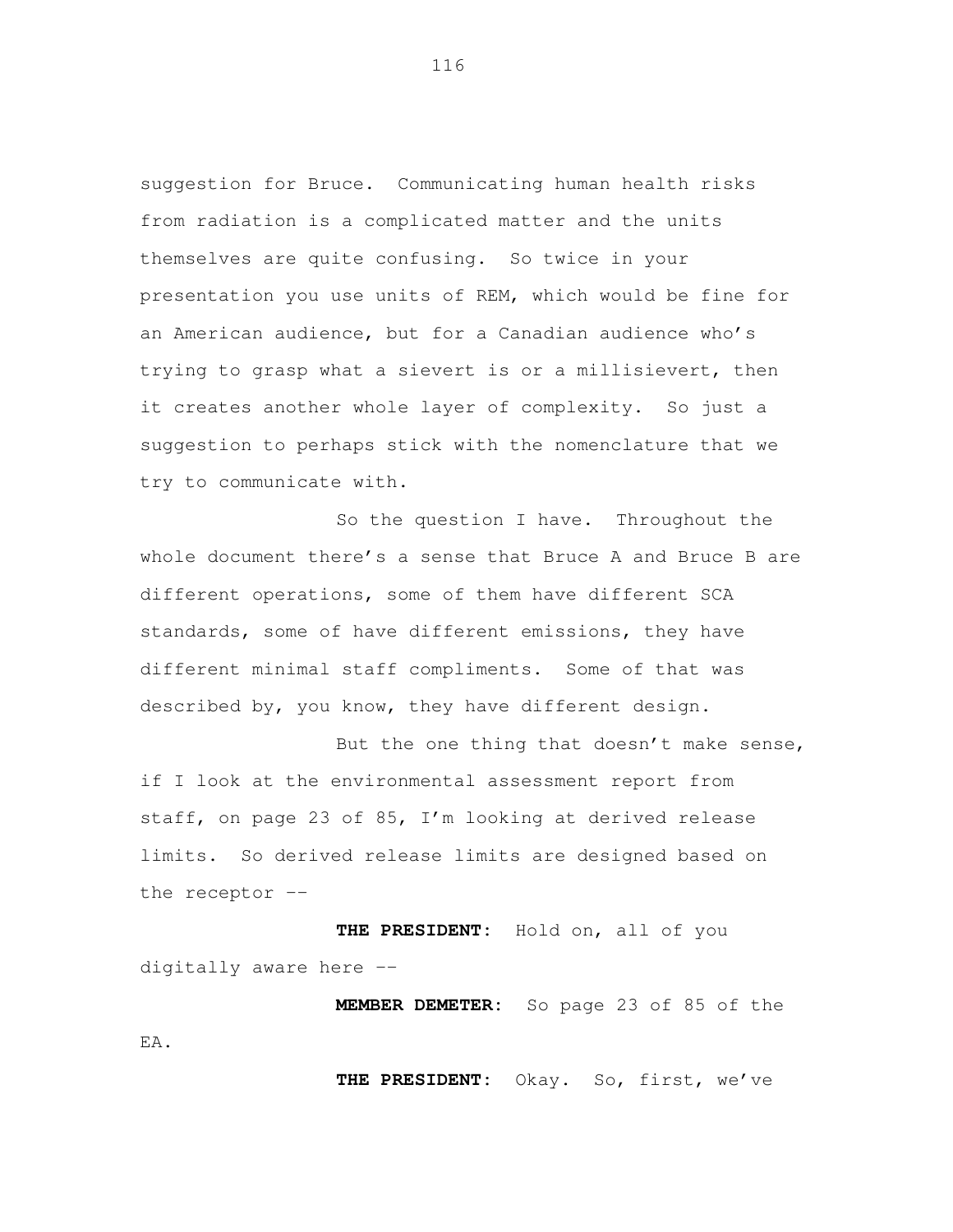got to find the EA, and then we've got to find the page. --- Laughter / Rires

 **MEMBER DEMETER:** Okay, I'll let you find that.

 **THE PRESIDENT:** Right. So everybody's on the same page.

**MEMBER DEMETER:** I'll wait.

 **THE PRESIDENT:** We've got to start getting used to this digital universe.

 **MEMBER DEMETER:** So derived release limits are -- the methodology for deciding them are usually based on the receptor outside. What is the release limit that would achieve a certain dose limit or a certain hazard in a receptor? So someone looking at this from the outside would say you've got two plants, A and B, which are close together, but the same receptor outside the fence.

 Why are there different derived release limits for A and B for tritium, noble gases, iodine? They're trivial differences, they're not orders of magnitude differences, they're trivial differences. But it would make one think that why wasn't the same methodology used and why didn't you get the same results?

 It gets to a certain sense of the confidence of, well, how did you figure one out and then the other? Wasn't the same methodology used? The question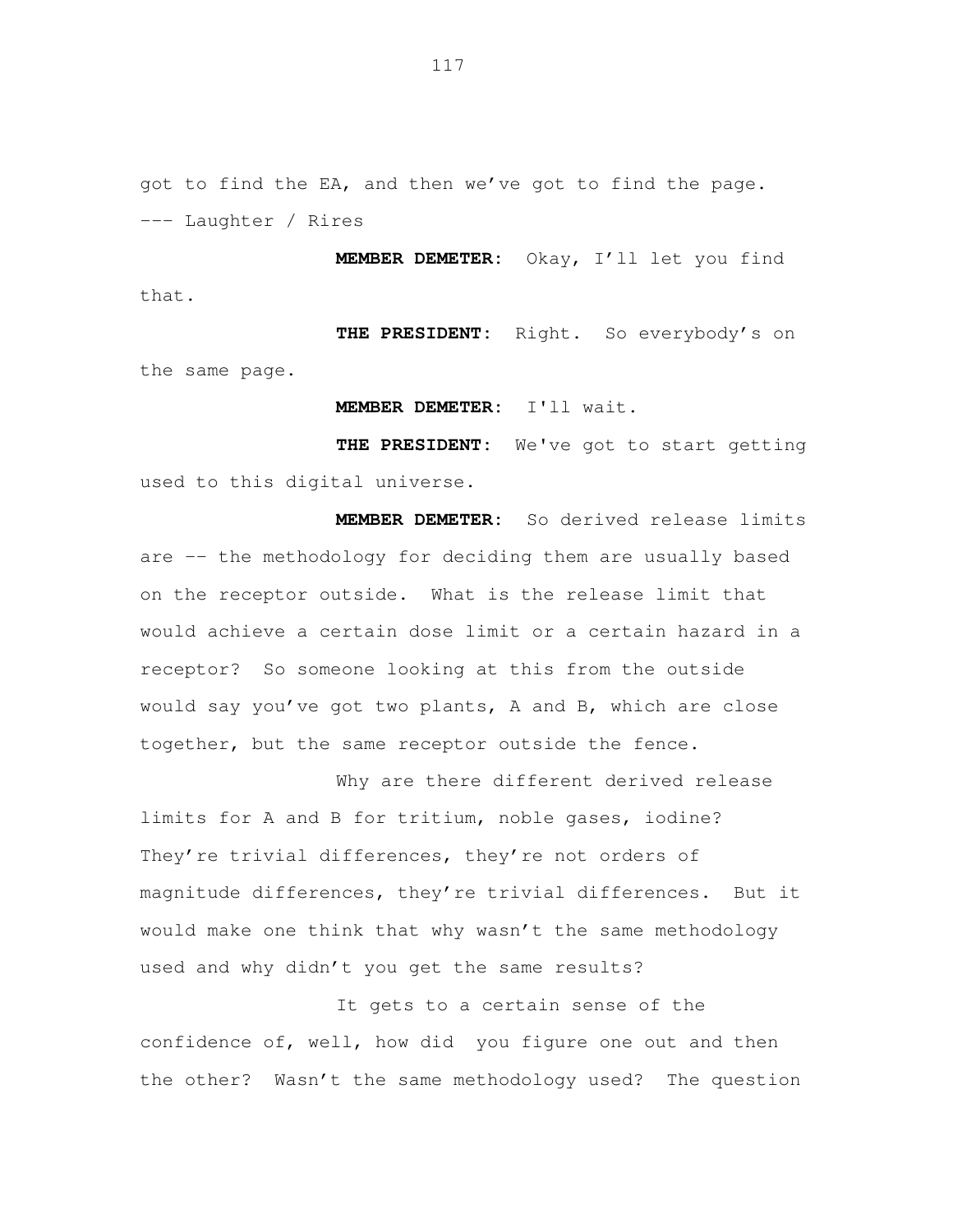is, why are there slightly different derived release limits if it's based on the outside factor, not on the release from the plant itself?

 **MR. FRAPPIER:** Gerry Frappier, for the record. That's an excellent question, and I'm sure we have a very good answer from Mr. Mike Rinker.

 **MR. RINKER:** My name's Mike Rinker, and I'm the Director General for the Directorate of Environmental and Radiation Protection and Assessment.

 So you're right, it is based on critical receptor, the same model was used, it's a CSA standard that describes what approach to use, transfer factors, how emissions from a facility would be transferred through the environment, and ultimately to an individual.

 In this case, if you consider Bruce A and Bruce B are about two kilometres apart, so they're not the same point source, and so one aspect would be the distance to the receptor is not the same. Something else that's different about the two plants is the flow rate of the stack is different.

 So air emissions going up the stack from Bruce A are different than air emissions going up the stack in Bruce B. So the loading of radionuclides from Bruce A and Bruce B is different to the air, similarly to the water, the release rates by an effluent are not the same,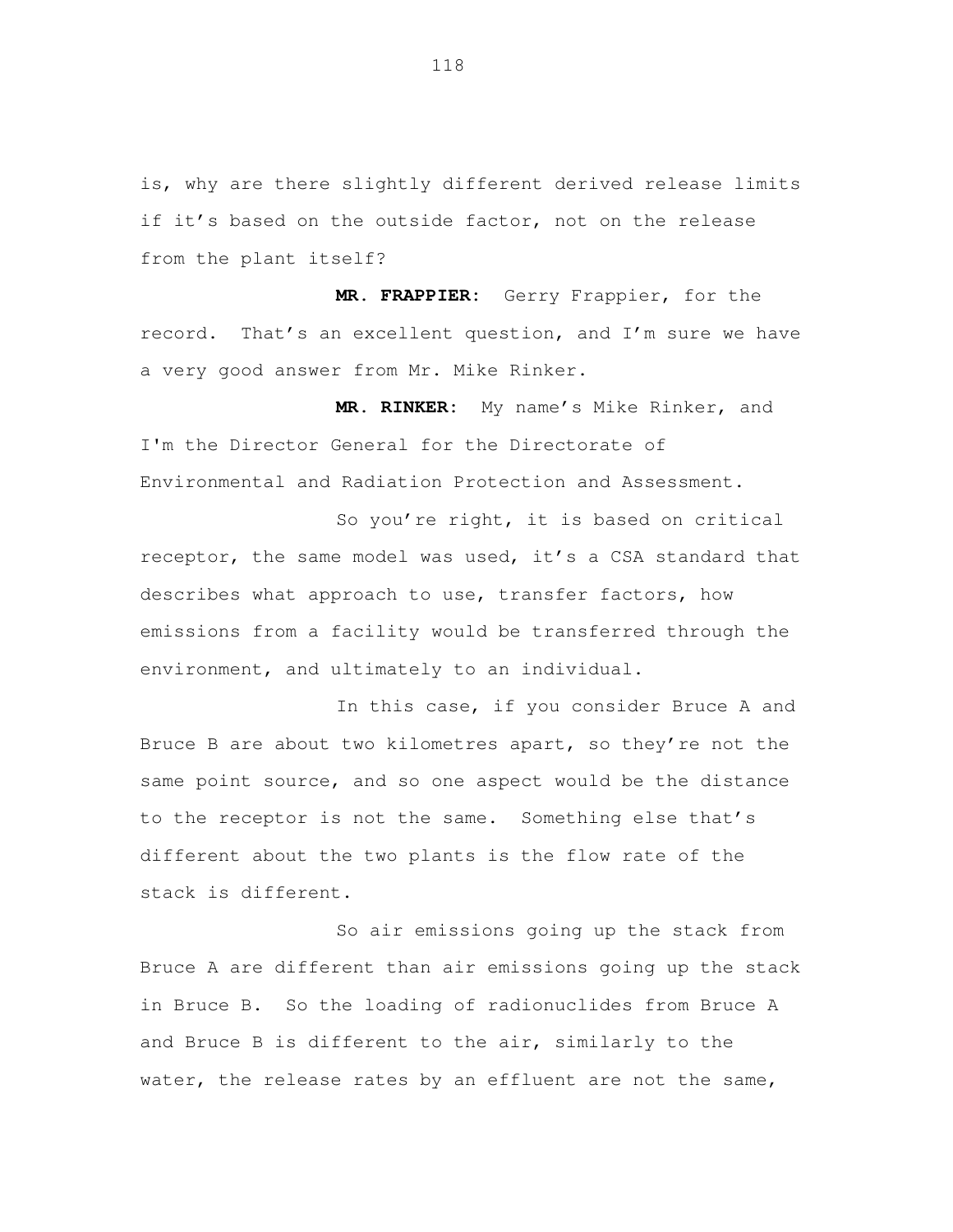there's different flow rates from the different facilities.

 So by using the same model but you have facilities that are located at different places and their releases are different in terms of flow rates. So you end up with a different value.

 If I could just bring it back to what we're trying to determine with the DRL, is what is the amount of a radionuclide that could be released that would result in a dose of 1 millisievert in a year? So we're looking at how much radiation would be released from a facility and arriving at that individual. So those different parameters of those different facilities affect that.

 **MEMBER DEMETER:** That's good. Thank you. Thank you very much.

**THE PRESIDENT:** Thank you.

Ms Penney.

 **MEMBER PENNEY:** Referring to document CMD 18-H4, which is basically Bruce Power's performance review dated June 2017. It's around the bringing on and use of contractors for the MCR program.

 Somewhere in the documents I read that you're going to have an increase in exposure hours, a considerable number of contractors on site. Looking at page B31, it talks about the complication around which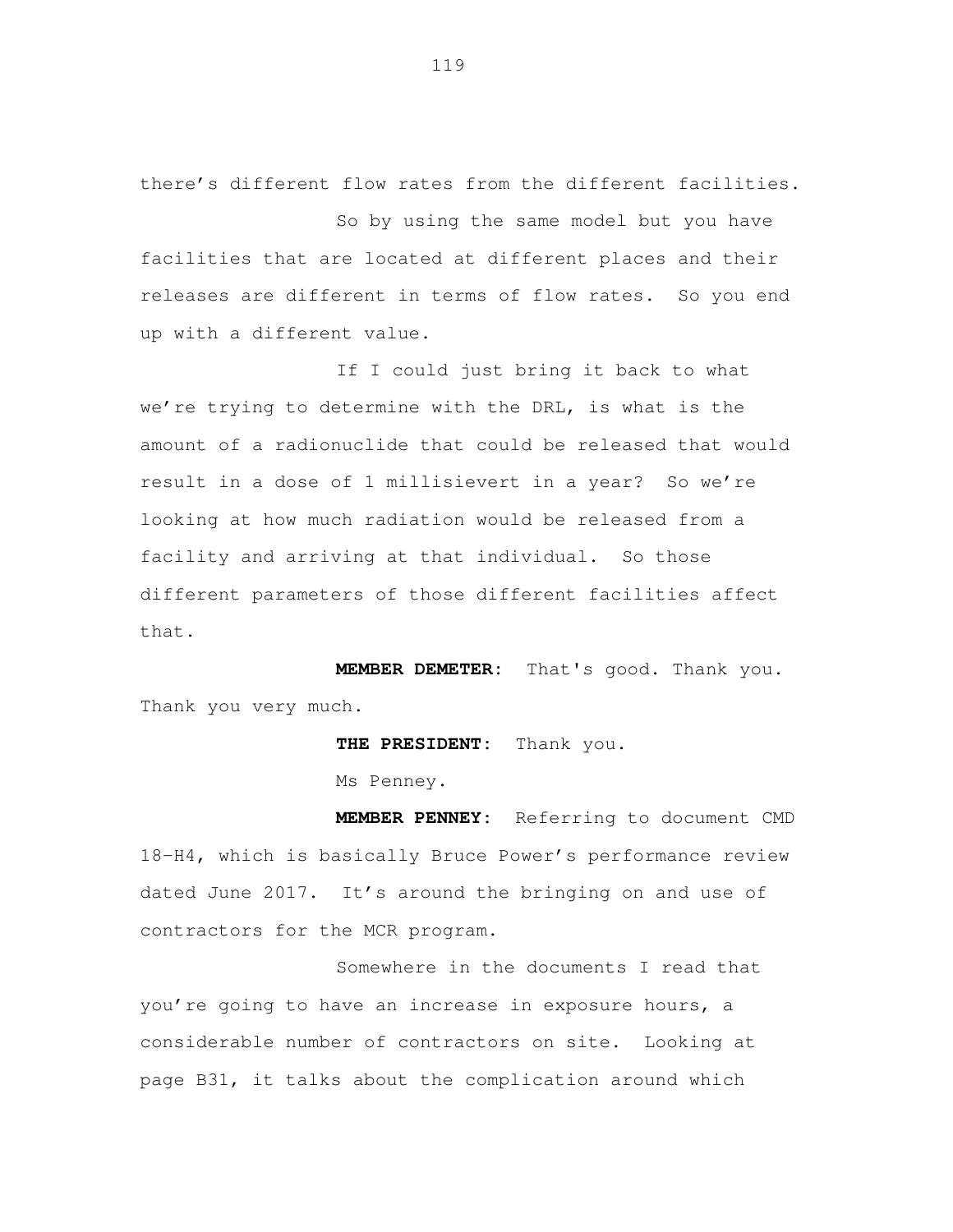safety system or quality management system your contractors work on. It says, "A clear definition is required between work executed under Bruce Power's management system and under supplier quality programs."

 So my question first for Bruce Power is, how do you manage that challenge? Then my question for CNSC is, are you satisfied?

 **MR. SAUNDERS:** Frank Saunders, for the record. So the first point is that all the work on site must meet the Bruce Power management system requirements. The question about clarification then is when you're hiring contractors to do work and so forth, how do you ensure in fact that that's what they're going to do?

 So, you know, as an operating unit we certainly have a set of procedures that does that. Our conclusion was for the MCR, because of the volume of work and that, we had to review those and clarify them and make sure that they do in fact provide very clear direction on what the requirements are.

 That's really all that refers to, and that work is part of the planning work we're doing for the MCR.

Did you want to add something there, Mike?

 **MR. RENCHECK:** Yeah. Mike Rencheck, for the record. It's very consistent with what we presently do today. We have 4,000 full-time employees and at any point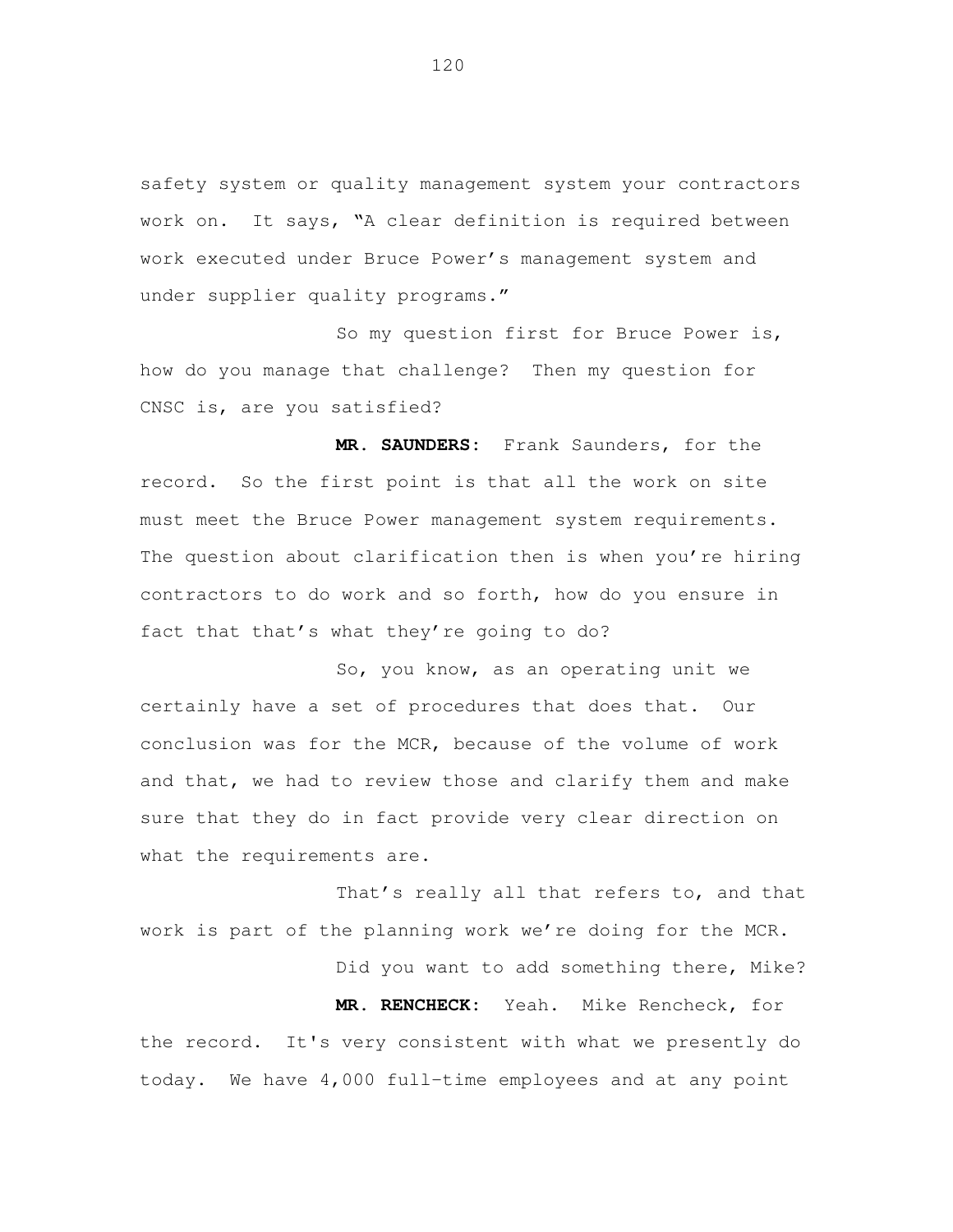in time when we're performing our extended outages or maintenance, we could have anywhere from 1,000 to 2,000 contractors on site.

 **MEMBER PENNEY:** So just a follow-up question. Does that mean, what I hear you saying is all contractors on site work under Bruce Power's quality management safety management system, is that what I heard you say?

 **MR. SAUNDERS:** What I'm saying is they all must meet our safety management system, and that can be done in a couple ways. They can work directly under our system, under our supervision, which sometimes is the case, or through our contractor validation process, actually go out and audit and assess their system to show that it meets the requirements of ours.

 So we call that vendor qualification, so vendors have to be qualified to the level of work that they are doing, and that is part of a normal process we have. All we're trying to do here is adjust for the increased volume that we expect to see.

 **THE PRESIDENT:** OPG knows all of this and has the same quality assurance and they got in an office they had to shutdown because, I think, of the safety culture was not shared by the new contractors.

We're not talking about OPG here, but we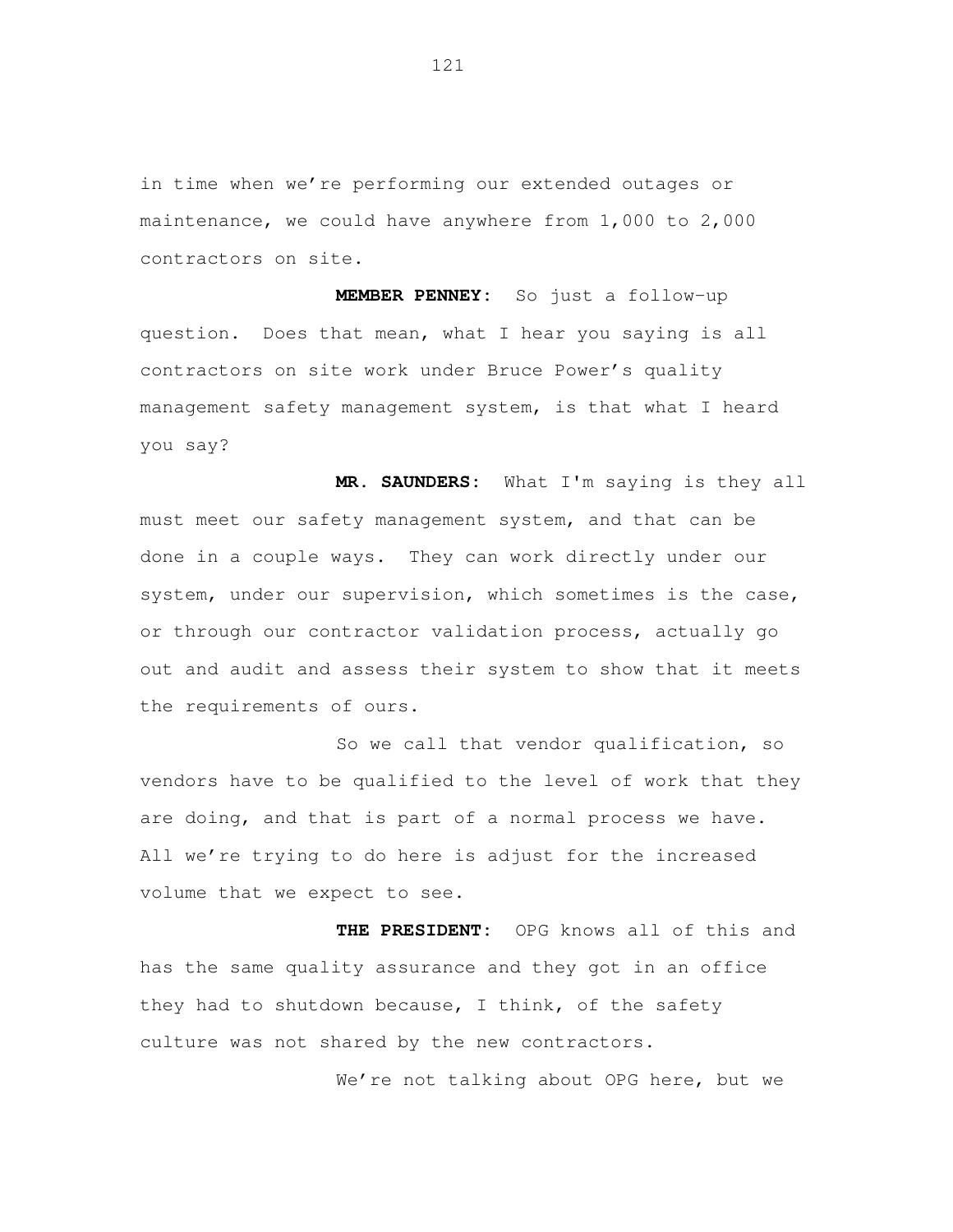just heard a very recent lesson about what happens when you increase your workforce who are not used to working under the nuclear regime.

 How do you ensure that they come on board understanding what safety culture in a nuclear environment means?

 **MR. SAUNDERS:** So two aspects to this: the first one we talked about was qualification of vendors and contractors; the second aspect is contractor oversight, which we think is a Bruce Power responsibility, so that contractor oversight will be spelled out in the execution plans and we will provide that oversight to make sure that the contractors are in fact meeting the contract conditions that we placed on them.

 So they're two very related, but slightly different things: first, qualify their processes; and then, second, make sure they're actually following their processes through your own oversight process. There's a lot of reasons why we should do that, and certainly we have a robust way of doing it.

 As I say, we're enhancing it and part of the work we're doing right today actually is reviewing those procedures and working through the MCR group to make sure that they're all well-connected and defined so that when we get to the execution phase it is both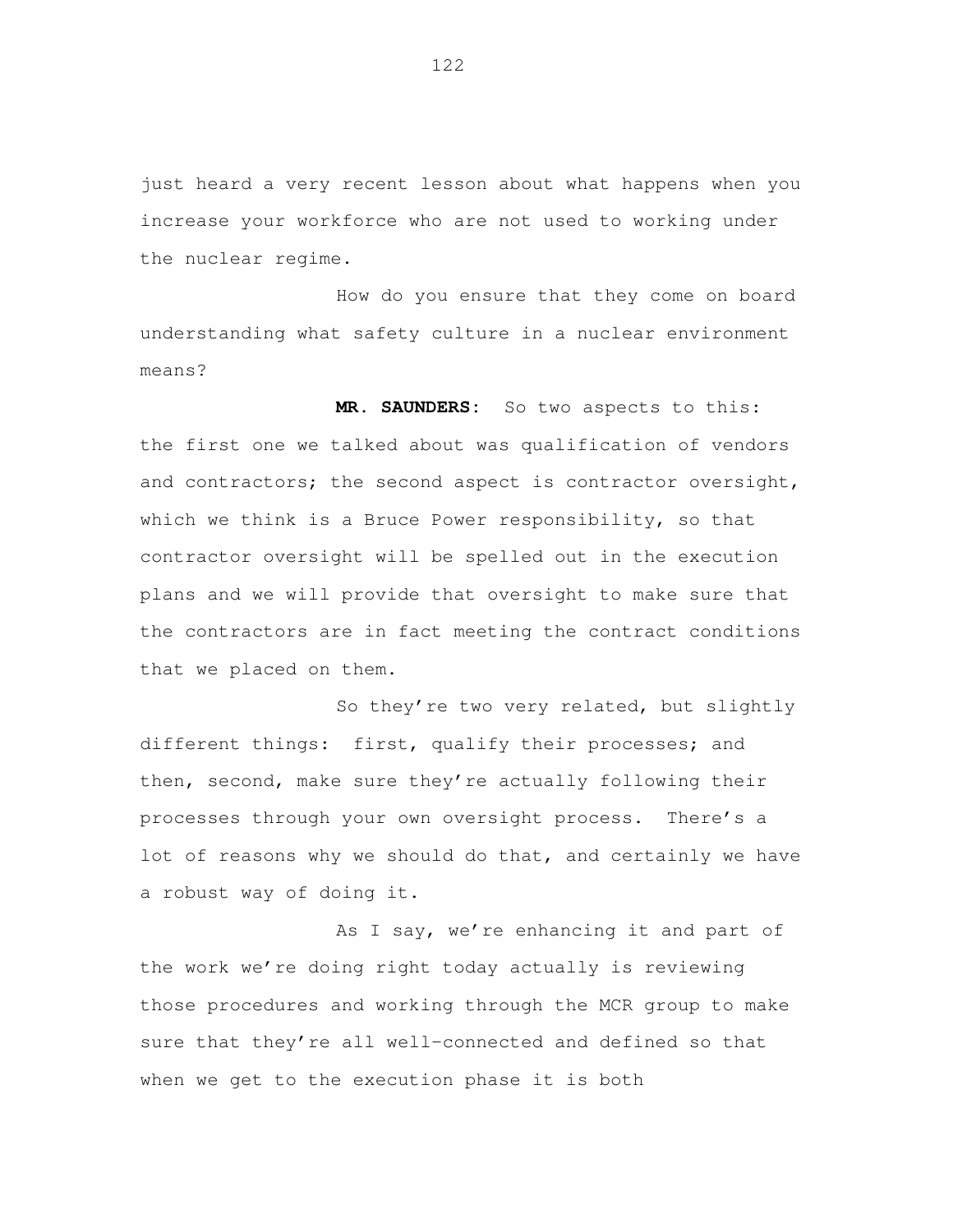straightforward, and part of the issue is our business can get very complicated if you're not careful and a complication can work against you.

 So we're looking both to simplify those procedures so they're clear for everybody to use, and we will have a robust independent oversight group, which happens to work for me at the moment, but who will be observing that work, and of course the management team will also be overseeing the contracts to make sure the work is executed properly.

 **MR. RENCHECK:** Mike Rencheck, for the record. This is one of the collaboration items that we talk about every few weeks. We have sent some of our quality assurance people to OPG to see whether it is working for them, and what we can learn from where they're experiencing some difficulties, potentially. That information's being brought back and factored into our processes as we ramp up.

 I'll turn it over to Len Clewett to talk about how we've managed the 1,000 to 2,000 that we presently have working outages and how we ensure they meet our safety culture.

 **MR. CLEWETT:** Len Clewett, for the record. Related to the work stoppage you referred to, Mr. President, we've taken actions for our outage work that we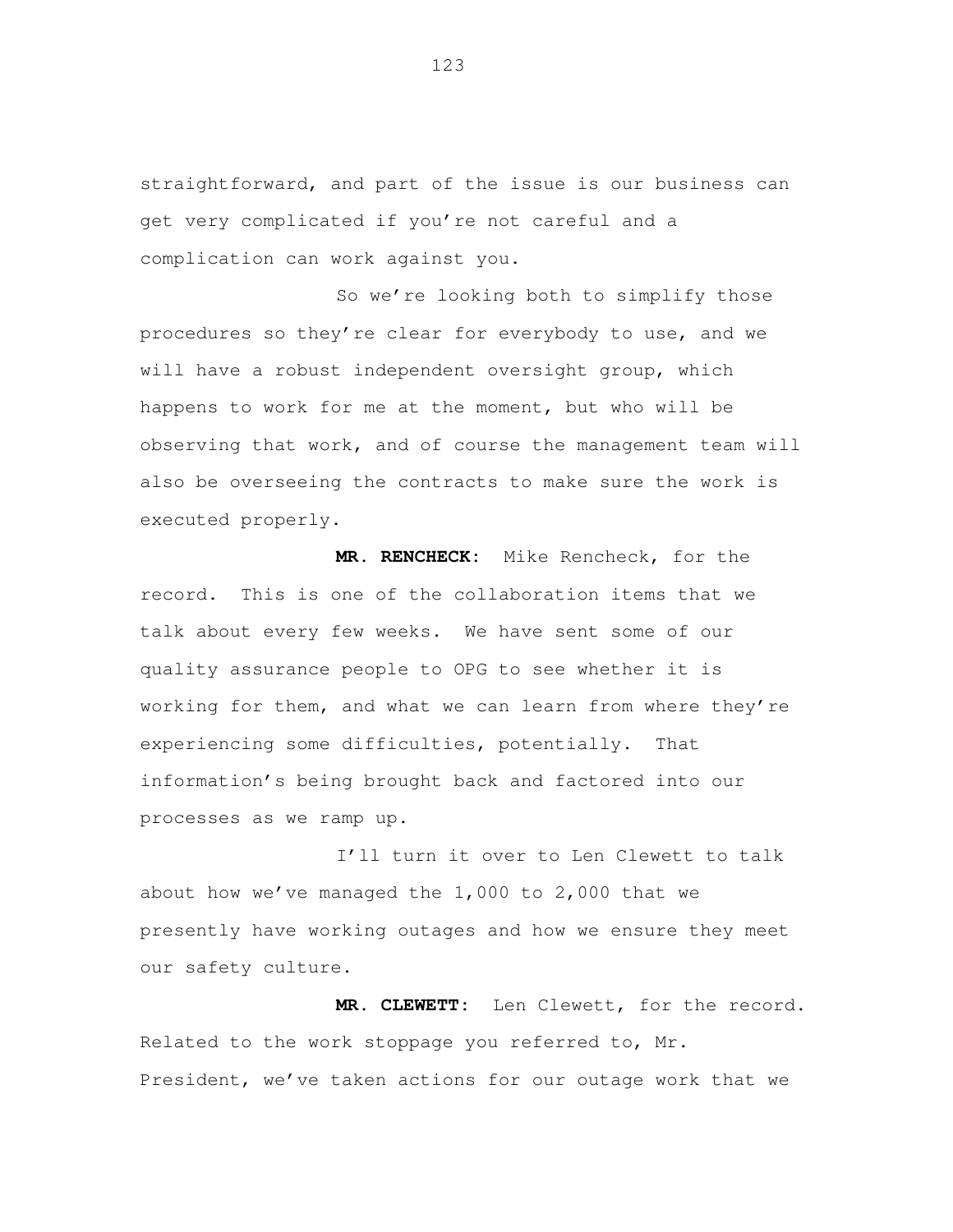do presently and we ensure that all of our major vendors have human performance programs.

 We have frequent meetings with the senior leadership of these supplemental vendors that do work, and we rate them according to a standard, we track their error rate and make sure, if there is an adverse trend in performance we, you know, address it in a timely manner. So very close oversight on human performance programs with our vendors, and that'll be part of the major component replacement program also.

**THE PRESIDENT:** Thank you.

Mr. Berube.

 **MEMBER BERUBE:** So my question pertains to the pertains to the handling of waste. Obviously with the MCR program that's proposed, you're going to generate quite a bit of waste.

 The claim was of course you're looking to minimize this, I'd be interested in hearing how you intend to do that, and also from our staff whether they're satisfied with those provisions.

 **MR. SCONGACK:** Sure. James Scongack, for the record. So you're correct, we really have two forms of waste generation on site. There's obviously our routine operational waste, which I spoke about in the presentation and, you're right, through the major component replacement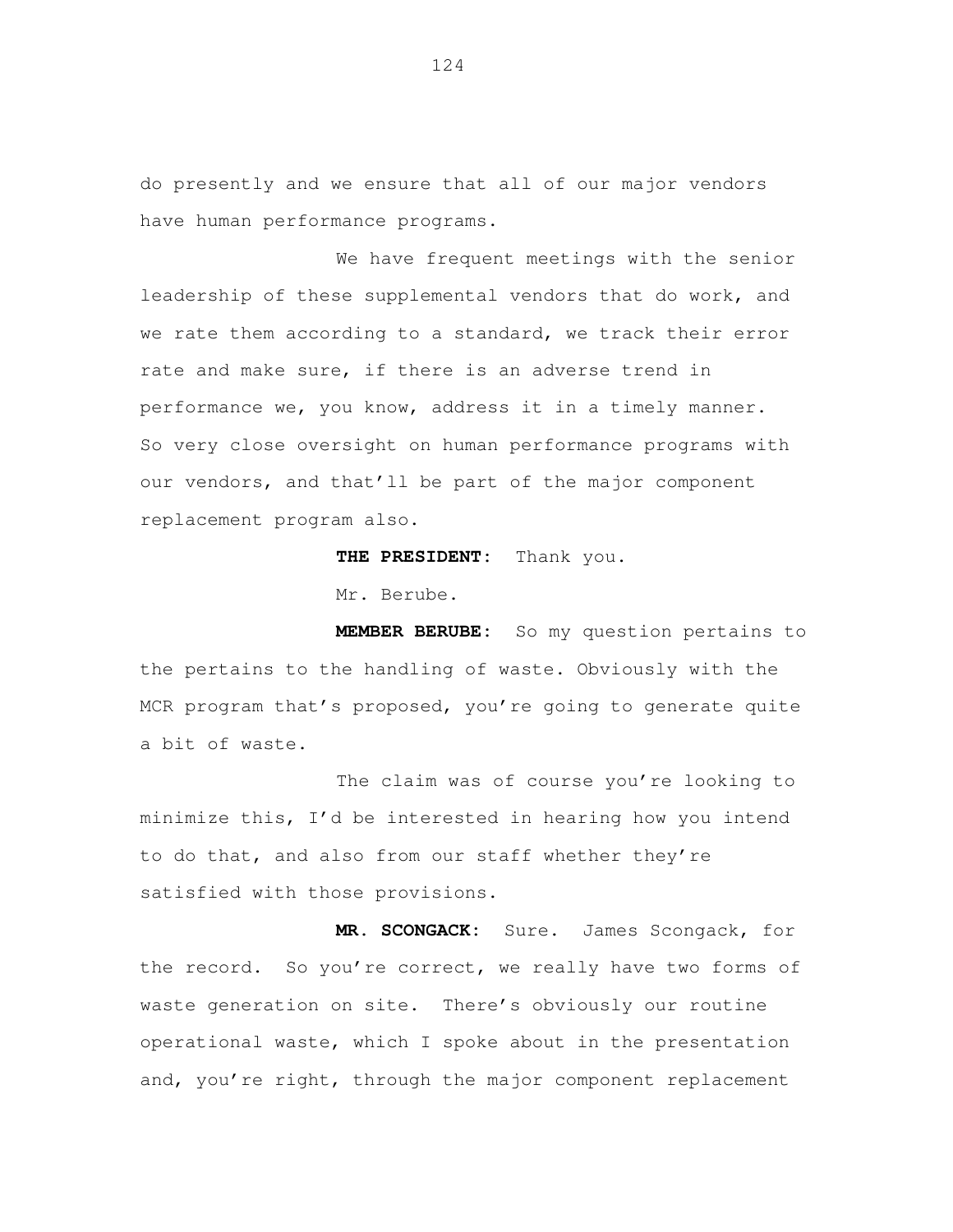program we'll be removing pressure tubes, calandria tubes, feeders and steam generators, and that material will be -- we are working out a final arrangement with Ontario Power Generation who is the custodian of that.

 Throughout the entire MCR project working with our vendors, there'll be a very extensive oversight program in terms of how do we reduce those waste volumes. Mr. Clewett spoke earlier about a lot of our outage work underway. underway.<br>Outage work, when we think about it, a lot

 of that asset management work that's going on, a lot of work that typically used to be done in what we called the traditional refurbishment through all of our outage windows, we're piloting that program right now and seeing very significant reductions in waste. That can be everything from suits to mop heads.

When we look at the larger components, which are stored in either retube waste containers or steam generators, the tooling that's being developed will essentially compress these feeder tubes and the pressure tubes into actually credit card-size pieces that will fit in retube waste container.

 So as we're developing the tooling that will remove these components, obviously we want to minimize also from a logistics perspective the amount of retube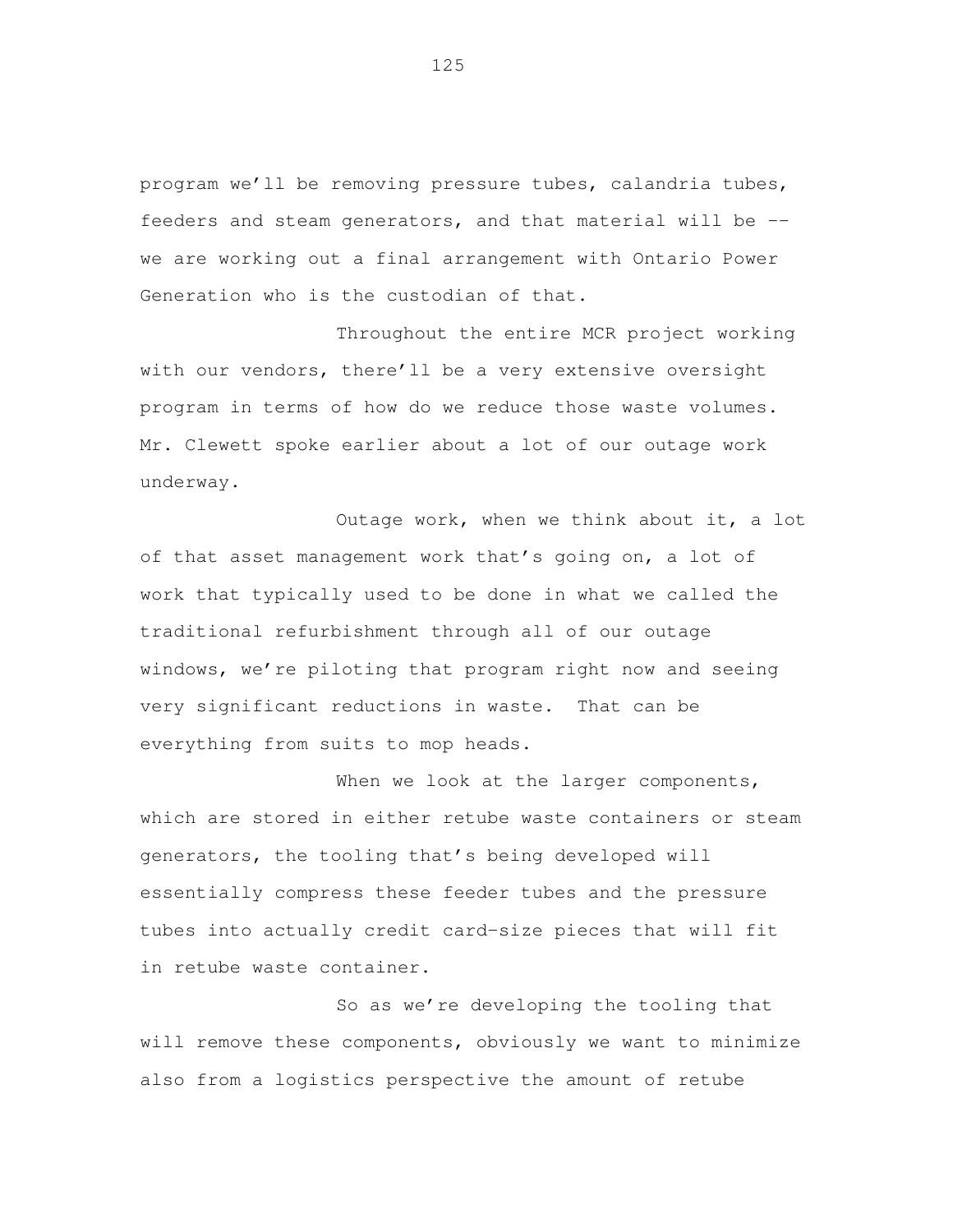waste containers, which also drives you to of course look at the physical equipment that you're using to reduce those volumes. Those retube waste containers will be sealed up in our reactor vault and sent to Ontario Power Generation.

However, we think it's important to -- you know, we talk about these large components, and when we think about waste from a lifecycle perspective, you know, there's very very small volumes of waste when we look at it over the volume of energy.

 I don't know if I am allowed to bring a prop, but I brought a prop because a lot of people tend to ask us, "So how much waste are you talking about here?" And so we always like to say if you got 100 percent of your electricity from nuclear power for a year -- by the way, this is from my iPhone. It wasn't -- but this is a cue we developed -- that's 100 percent of your electricity for a year. We take into account spent fuel, refurbishment waste, operational waste. It would fit in this.

 So yes, we have a responsibility to continue to reduce it. I think the tooling innovations we're carrying out through MCR will help that, especially through the D2 retube window.

 But I would say the most significant area of opportunity that we have been able to derive is on that routine waste just of workers, you know, taking gloves off,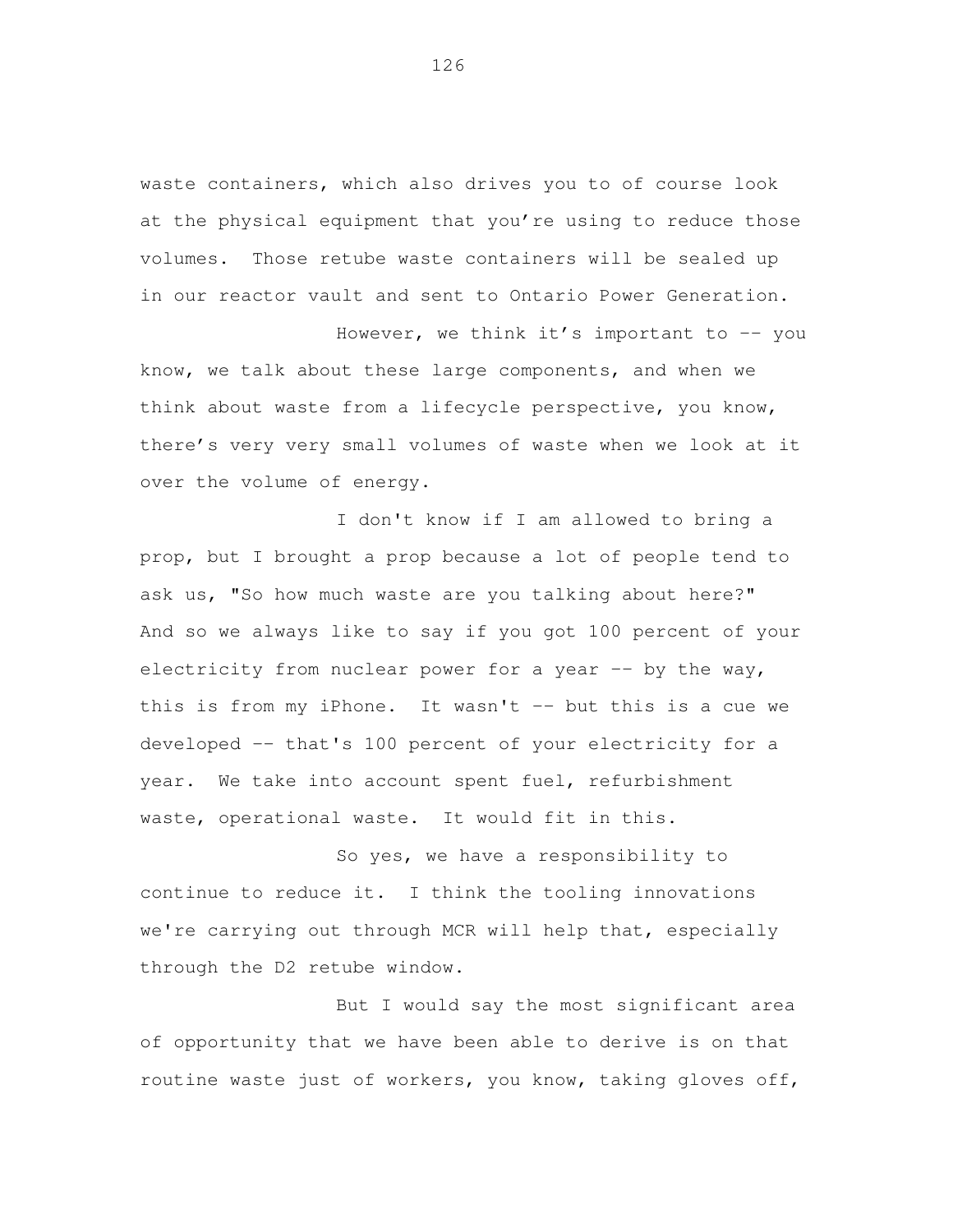sorting waste properly. If you have -- you know, you have a tremendous amount of different vendors and organizations doing work in the plant. When a package of material comes into the plant, is it in a box where the box is unpacked, or is it in a Tupperware bin that can get reused over and over? So while we like to focus on the major components, the biggest prize is actually onto that routine waste.

 I don't know, sir, if that answers your question.

 **MR. RENCHECK**: Mike Rencheck, for the record.

 We also have a financial incentive to do that as a private company. We pay Ontario Power Generation to take our waste. They charge us very heavily for that. So we are motivated and incentived to make sure we are doing everything we can to minimize and get better at how we are generating waste products.

 **MR. FRAPPIER**: Gerry Frappier, for the record.

 I would ask Jeff Stevenson to comment on the waste reduction program.

 **MR. STEVENSON**: Jeff Stevenson. I am a Senior Site Inspector for the CNSC at the Bruce site.

 CNSC staff does routine inspections on the waste management practices at Bruce Power throughout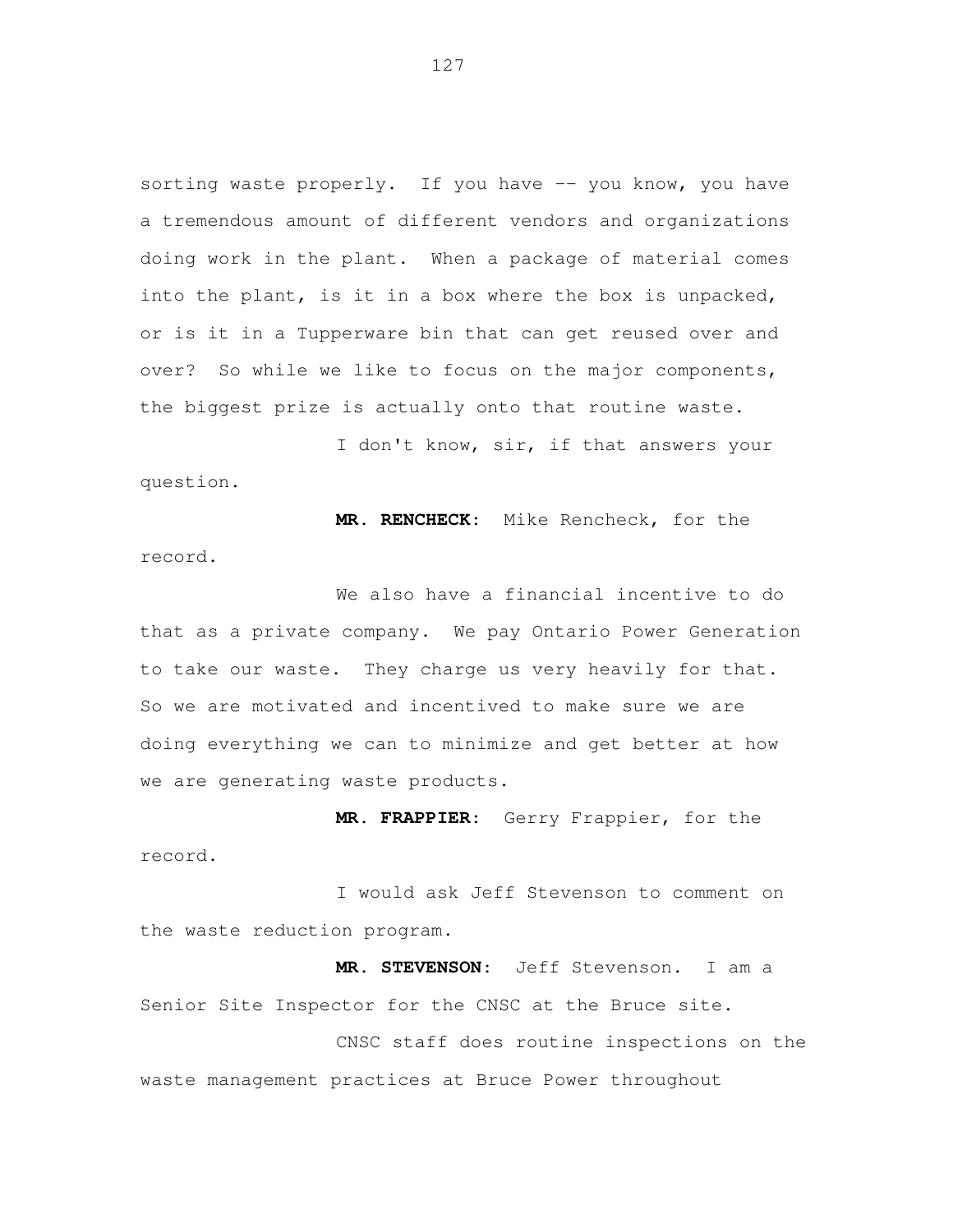regular operations and we have never identified any major issues. Obviously, it's in Bruce Power's best interest to do waste minimization practices to manage their business, but in terms of the safety aspects we have had no concerns over the past period.

 Going forward, as part of the MCR outage, we have a refurbishment baseline compliance plan where refurbishment waste management practices are built into that oversight that we will be doing, going forward.

 So the expectation from CNSC staff is that Bruce Power continues the CSA standards and continues to implement their practices that they have in place.

> **MR. RENCHECK:** Thank you for that. **THE PRESIDENT:** Thank you. Ms Velshi...?

**MEMBER VELSHI**: Thank you.

Some clarification on terms:

 refurbishment, IIP, asset management; MCR, and I am not sure whether they were used consistently or whether I just didn't get them. So I thought I heard that MCR is a subset of asset management, correct; right? Do I -- I'm not quite sure whether I heard staff, because in your presentations you show them as two distinct ones. But regardless, I think it's important that we all understand that.

Is refurbishment anything different or is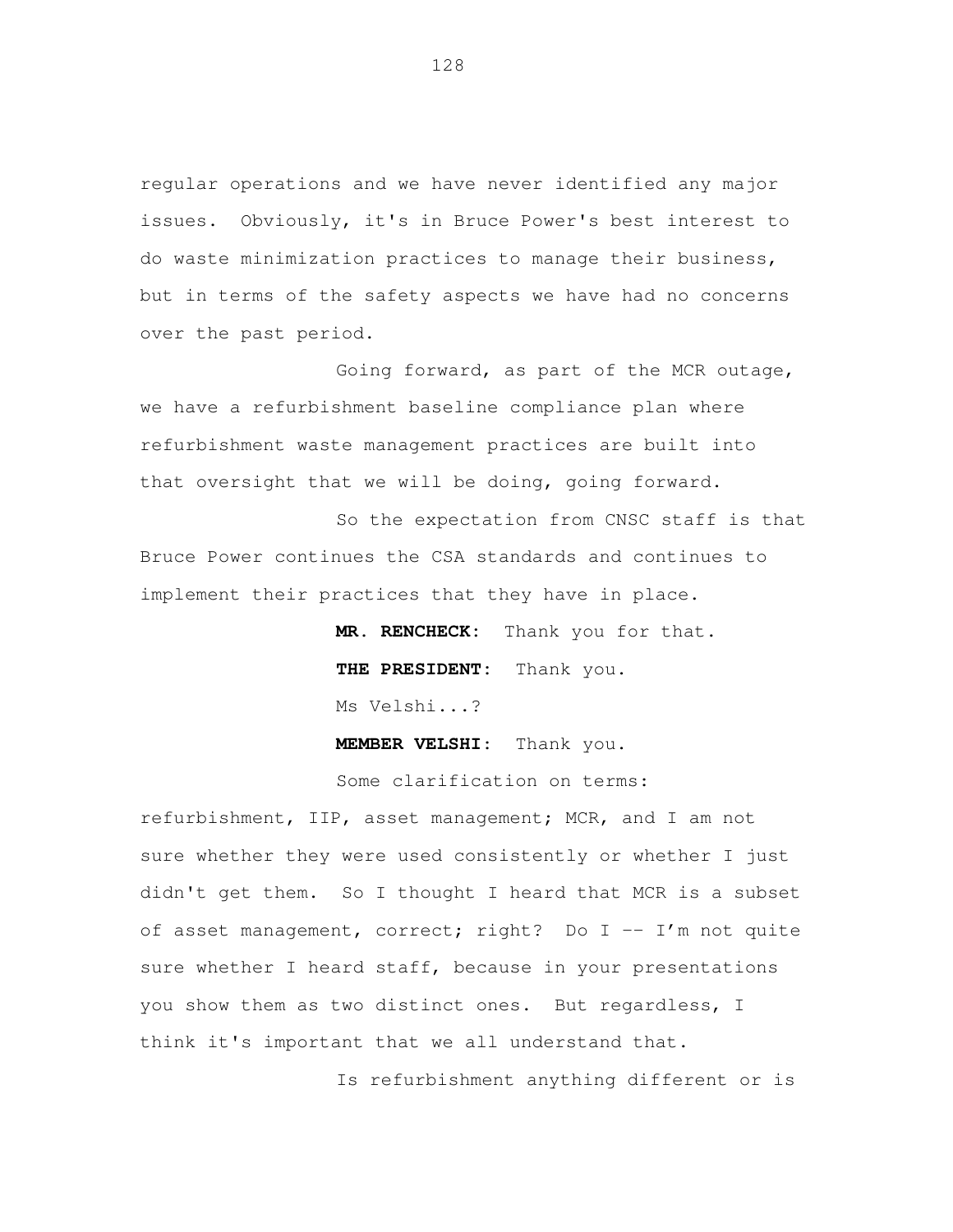that just a term that you have just not -- don't want to use anymore?

 **MR. SAUNDERS**: Frank Saunders, for the record.

 In terms of the plant we look at managing the assets as an overall thing. So asset management applies in general to all the technology in the plant and all the equipment and we look after it. Major component replacement is, in fact, a subset of that and it is stuff that requires longer outages and more work to prepare and to plan. So your original assumption, yes, one is a subset of the other.

 And we don't use "refurbishment" at the current time because it is a bit of an old term. It was a different way of looking at the world. In our view, you continuously manage the asset. You don't do it in distinctive chunks every 30 or 40 years, right. You do a continuous asset management.

 So that's why we don't use the term, but similar activities are involved in all of it.

 **MEMBER VELSHI**: And then if I looked at what was -- what's involved in the integrate improvement plan, the IIP, does that capture the full scope of work over this period of time, so it would include everything under asset management, or is there something more in there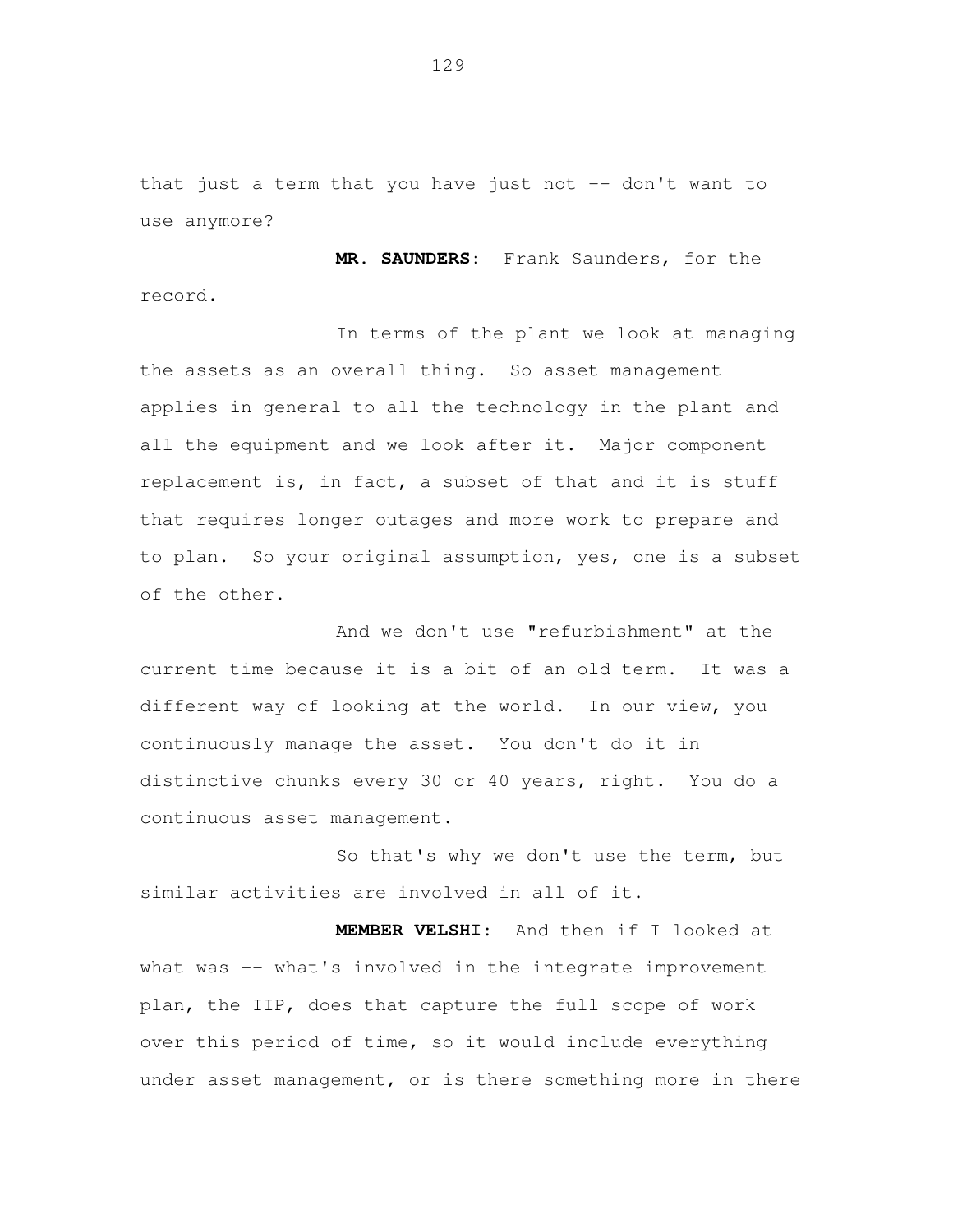or something that's not in there?

 **MR. SAUNDERS:** The IIP captures all major chunks of work and it also captures the asset management program itself. So as you heard described by CNSC staff, the asset management program is a living program. You're always assessing where the state is, and so dates and times may shift on various things.

 But what the IIP captures is that we need to maintain the program and we need to actually maintain the equipment based on the requirements of that program. The bigger components, the bigger safety components than that are individually included, as you're seeing. So it's a mix of both.

 In fact, you know, asset management is thousands of components, so if we tried to list them all in the IIP over eight units, we would have an awfully long IIP. It is not consistent with the way you manage the business.

 **MEMBER VELSHI**: And of your whatever -- it's just about 200 improvement initiatives in the IAP -- from a level of effort or from a dollar perspective, how much of that is for MCR?

 **MR. RENCHECK**: I can talk about that and I'll start back.

Our agreement with the -- so it's called a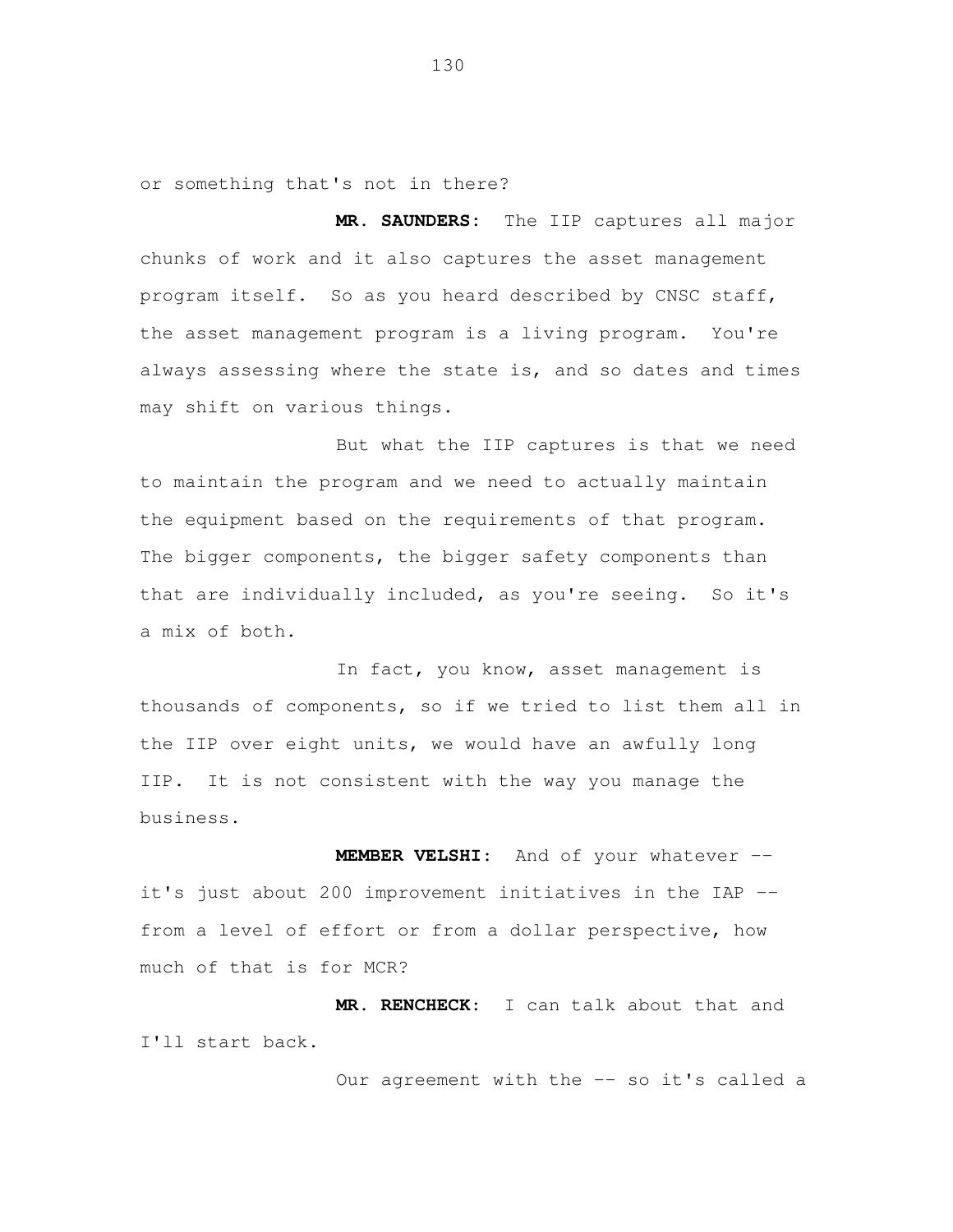Bruce Power refurbishment investment agreement -- we implement that through three mechanisms. It's the inspections programs. It's the asset management and then the major component replacement. So that's kind of the origin of the terms. It's all tied to our financial contract and how we allocate funds.

So for -- or under the contract, we will invest as Bruce Power, \$8 billion, roughly, into the major component replacements, and about \$5 billion into the asset management program.

 **MEMBER VELSHI**: Thank you. And what is the expected extension of life as a result of this? Is it another 40 years of operation? Is there a range?

 **MR. SAUNDERS**: Yeah, the expected extension is, you know, based on the overall assessment, but what we say is that this will take us to about 2064. But of course that's a living thing and it's a living review.

 So we would anticipate in that range, but it depends on how well we maintain the plant and that we, you know, complete all this work as planned. So it will extend the life. But just as well, it could easily be that somewhere getting toward the end of that there could be another decision to upgrade and replace components and extend beyond that.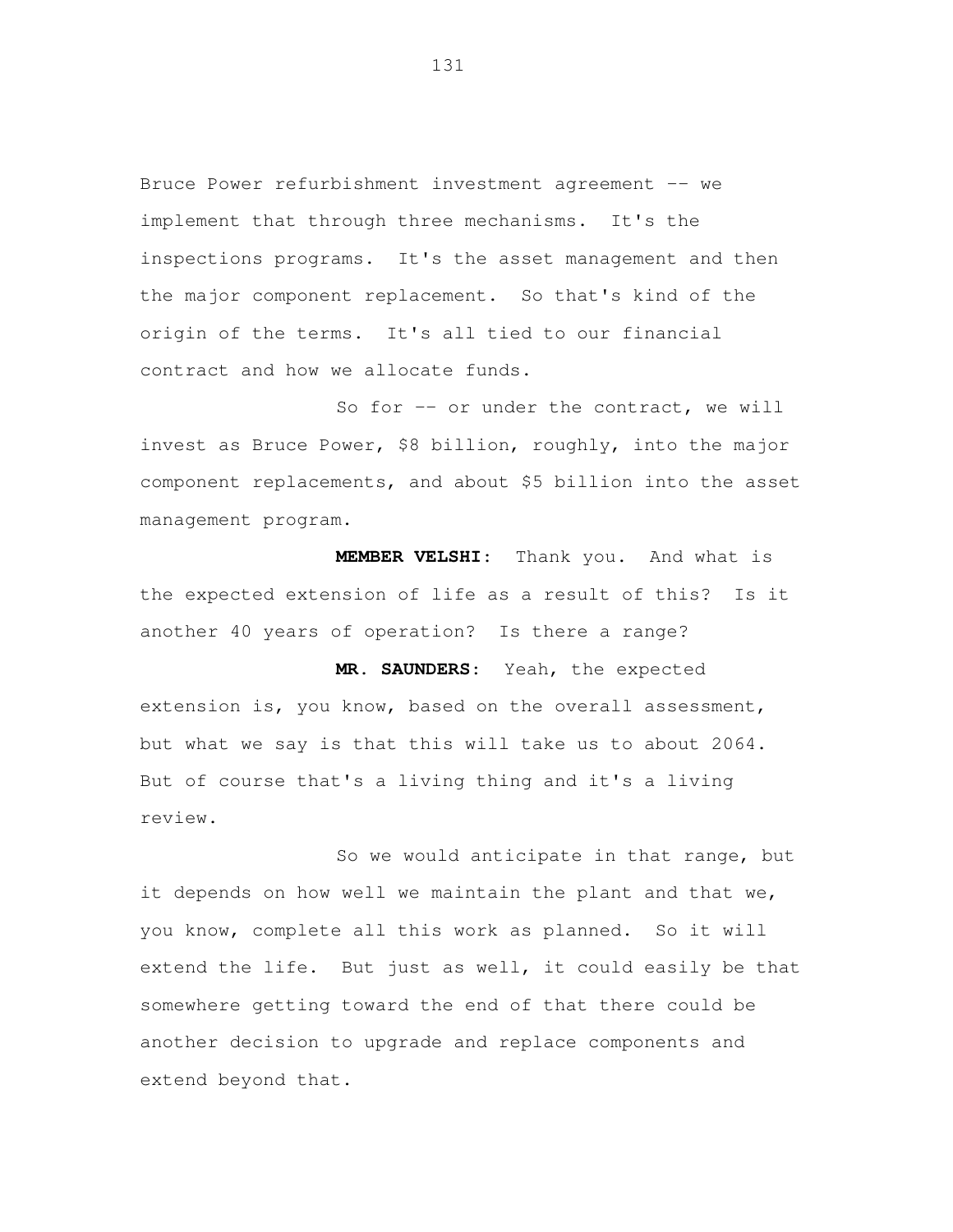So it's not a hard number. It's really a commitment to do the work, to make sure that the plants can operate safely and reliably. We would expect that if we do all that work as we plan it, that we would at least be thinking of something in the range of 2064.

 **MEMBER VELSHI**: And I see in the slides that Bruce Units 1 and 2 are not mentioned at all. So from an asset management perspective, is there a scope of work that needs to be done there and how is that being addressed?

 **MR. SAUNDERS**: Yes, there is asset management, and yes, it is in the IIP.

 **MR. FRAPPIER**: Gerry Frappier, for the record.

 I just want to give a bit of our point on that because there is a lot of names out there and some of them are just names that are picked for whatever reason, and others have some real meaning.

 So as mentioned, refurb is perhaps an old terminology or perhaps it's still the same thing, but basically typically talking about replacing tubes, maybe steam generators, major work.

 The IIP is the one that from our perspective is a key word because that now is a licensing terminology. So the Integrated Implementation Plan is part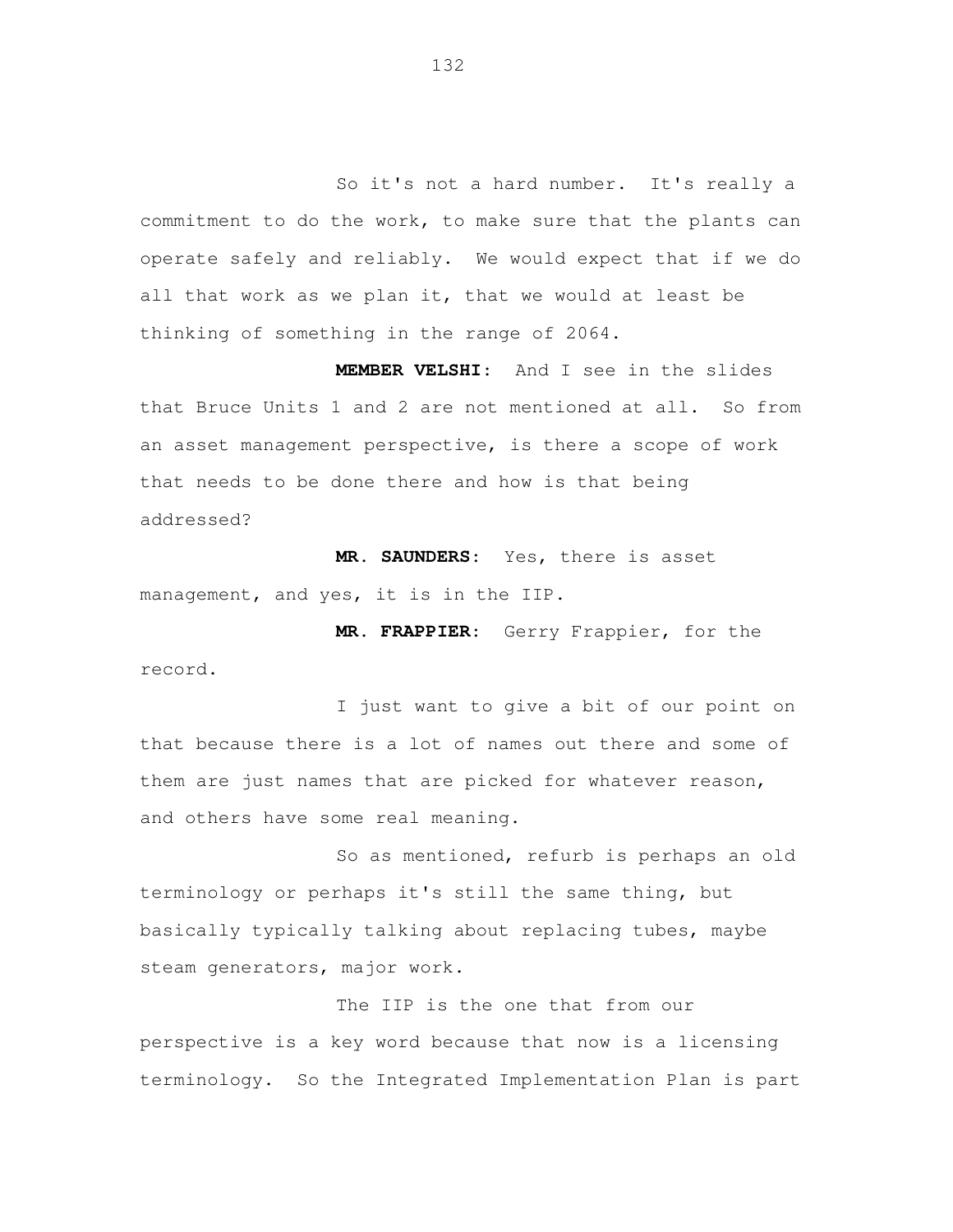of the licence. It's a requirement on Bruce Power to be doing it. Within it, it does make references to some terminology that is meaningful to Bruce because that's how they manage their work, so the MCR, the asset management. You will not see those words used at Darlington, but they are doing similar sort of work. They have a different set of names that they have applied to them.

But from our perspective, it's really about having -- the IIP. It will always be there and that is a licensing requirement. Within there we may use slightly different words to fit better with the terminology that the licensee is using.

 **MEMBER VELSHI**: Thank you. That is very helpful. And from a regulatory perspective, is the six months very critical as well, that something that requires more than six months is really -- now falls in a different category?

## **MR. FRAPPIER**: Gerry Frappier.

 No, not at all. For us, the key thing that is different is, as mentioned, is the asset management is an ongoing process. They have quite a bit of, you know, computer inventories of things they are doing and it's a pretty dynamic program. So from a compliance perspective, our inspectors onsite have to sort of roll with the plan a little bit.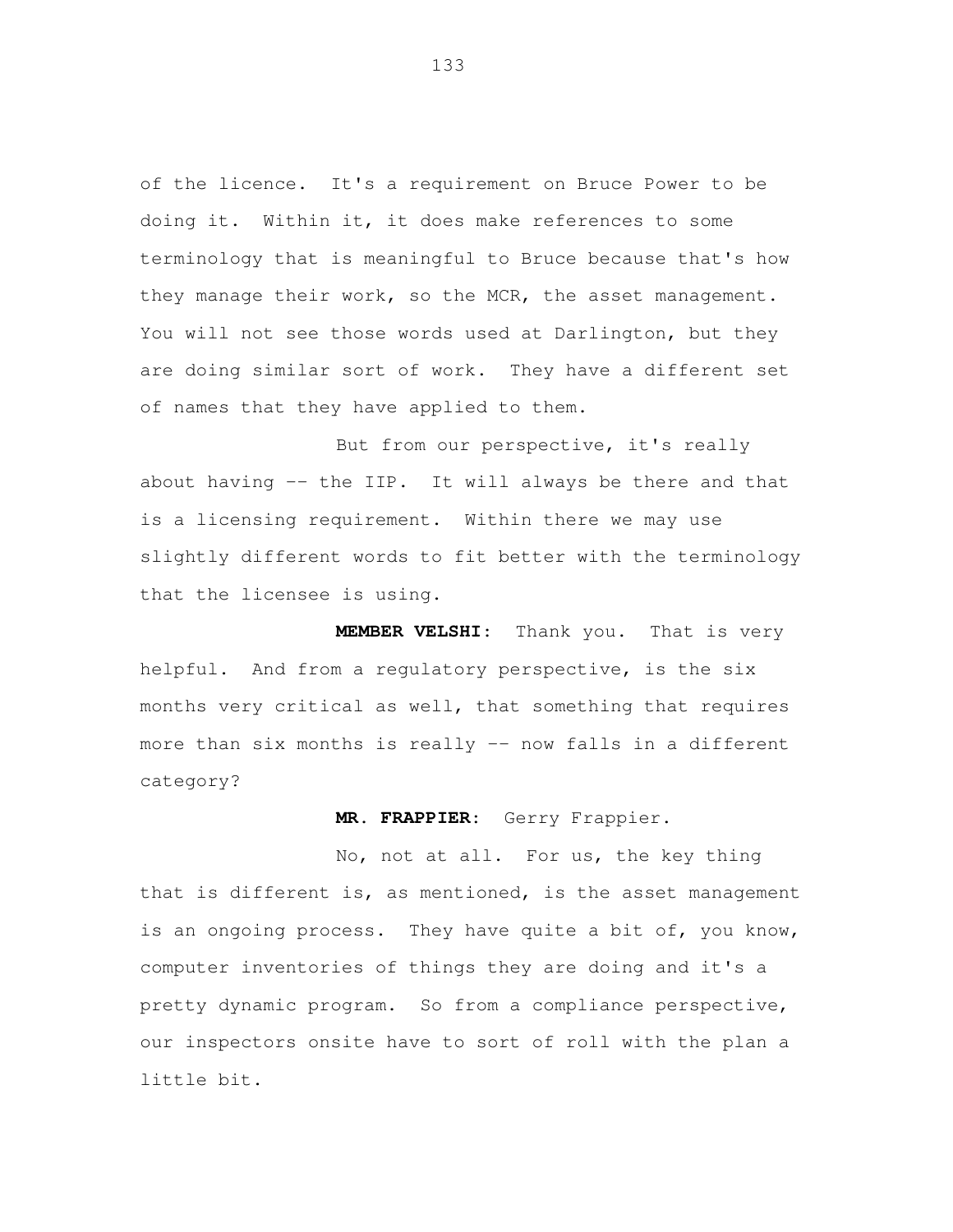The MCR, what's important about it, it is a major planned activity and it has to be a major planned activity for ourselves as well because we have a whole bunch of inspections that have to be done during that MCR, and it has to be done at the right period of time. Otherwise, we missed the window to do the inspection or we're delaying the project for no good reasons.

 So the MCR is different for us, not so much because it's six months or more but because it's a very intensely planned operation that we have to have our planning in place as well.

 **MR. RENCHECK**: Mike Rencheck, for the record.

 We started on January 1st of 2016. We have roughly 230 projects or so, in flight right now, being installed in the plants. We've already invested upwards of a billion dollars.

**THE PRESIDENT**: Thank you.

Dr. Demeter...?

 **MEMBER DEMETER**: Thank you. This is the second in my tenure, whether I'm this side of the fence or the other one, but the second large refurbishment activity you've gone through.

 The first one resulted in an alpha release incident which led to a lot of discussion. I'm not trying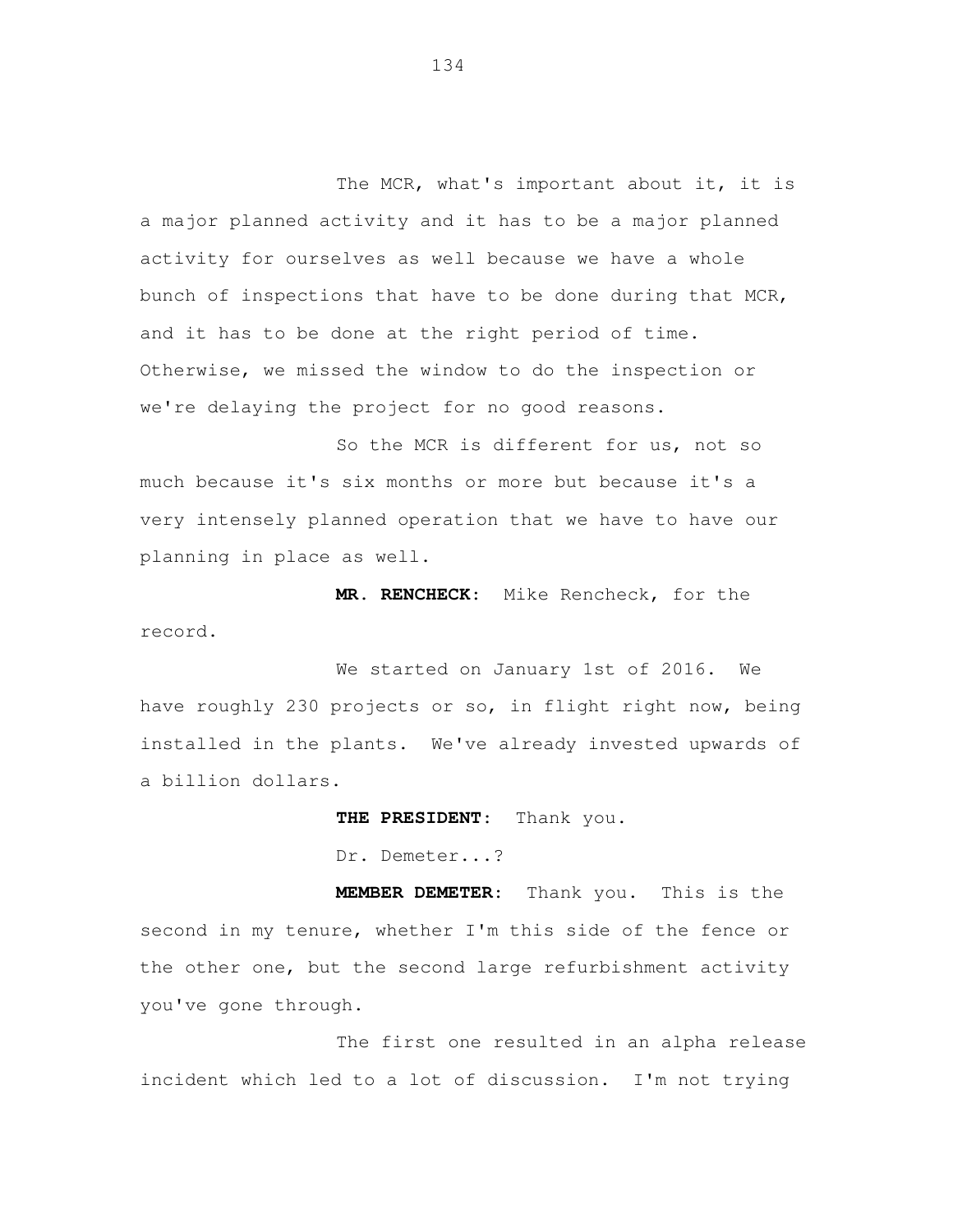to rehash the discussion, but led to an external review.

The question I have is: Based on lessons learned from that, is there a summary of lessons learned and a summary of operating procedures to mitigate that, for this time around, both from Bruce -- is that sort of all padded and available for someone to see what you learned from it, what you are going to change and how you are going to monitor and PPE and the whole bit?

 And from the staff point of view, do you believe that to be existent, because that will be obviously a question that will come up is this happened then. How are you going to prevent it from happening this time?

 **MR. SAUNDERS**: Yeah, Frank Saunders, for the record.

 It is, in fact, very well documented in our radiation protection program. We do consider at this point that we probably have one of the best alpha programs for the world, given our experience Unit 1 and 2, and we do utilize it even during ongoing work for certain activities like fuel handling and other things.

 So that program is quite sophisticated and we have equipment today that we didn't have then, a lot of it to monitor that.

 I don't know if you want to add anything there, Len?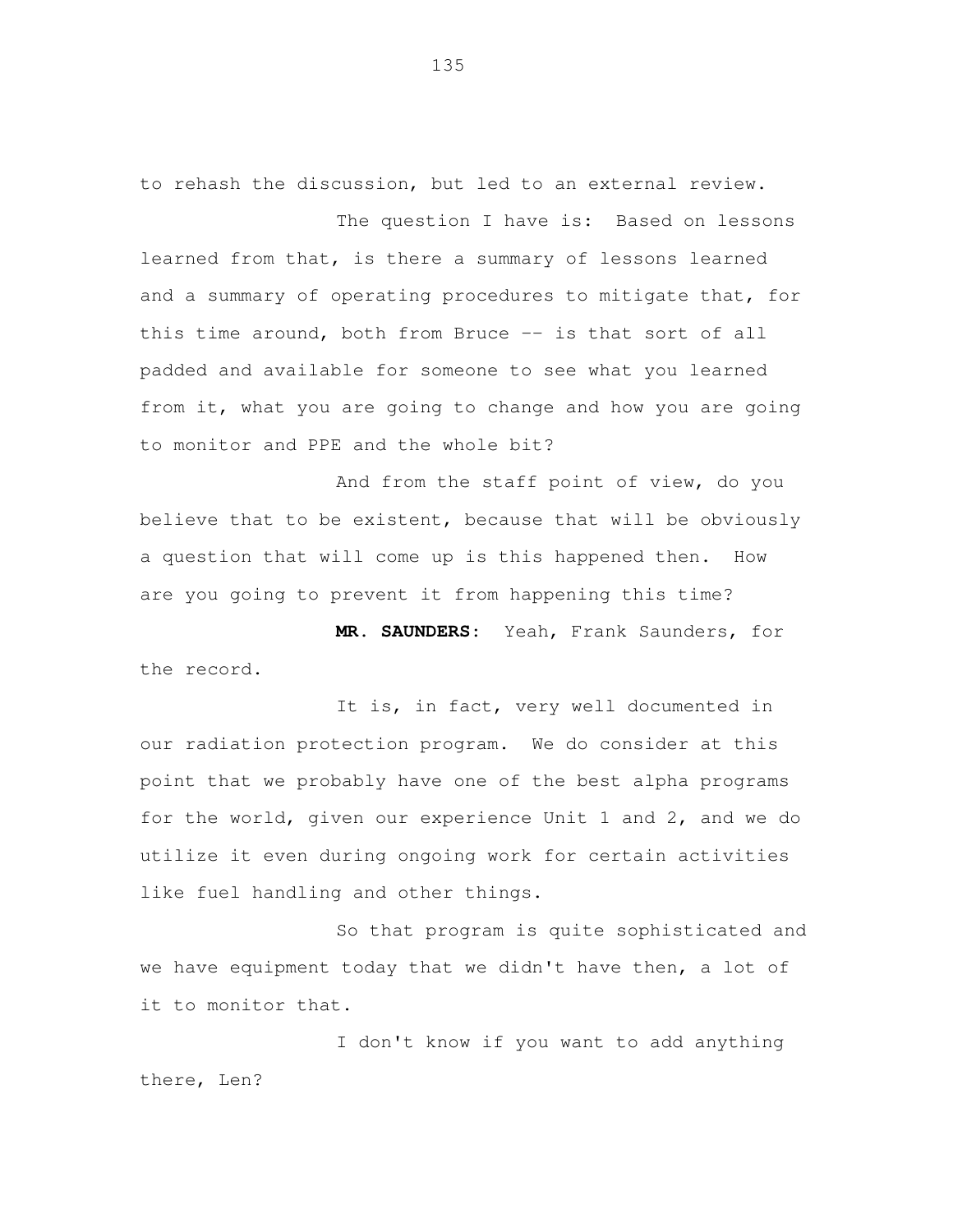**MR. CLEWETT:** Len Clewett, for the record.

 As Frank referred to, we do have the program. It is well established through training and increased equipment for monitoring. Particularly during outages, there is activities that during like a single fuel channel removal, some fuel handling activities that we do monitor. And at times we have seen very low levels that we stopped, took corrective actions, and corrected the situation before we moved.

 So we have actually tested our new program numerous times during our regular plant outages.

 **MR. FRAPPIER:** Gerry Frappier, for the record.

 So certainly a lot of lessons learned in that incident, and we have applied those lessons learned in both our programs that industry is doing and our oversight approaches.

 And I would ask Caroline Purvis to give perhaps a bit more detail on that.

 **MS PURVIS:** Good afternoon. I'm Caroline Purvis. I am the Director of the Radiation Protection Division.

 Without going into a great deal of detail, what I would say is that from our perspective, as a regulator, certainly we have ensured that all licensees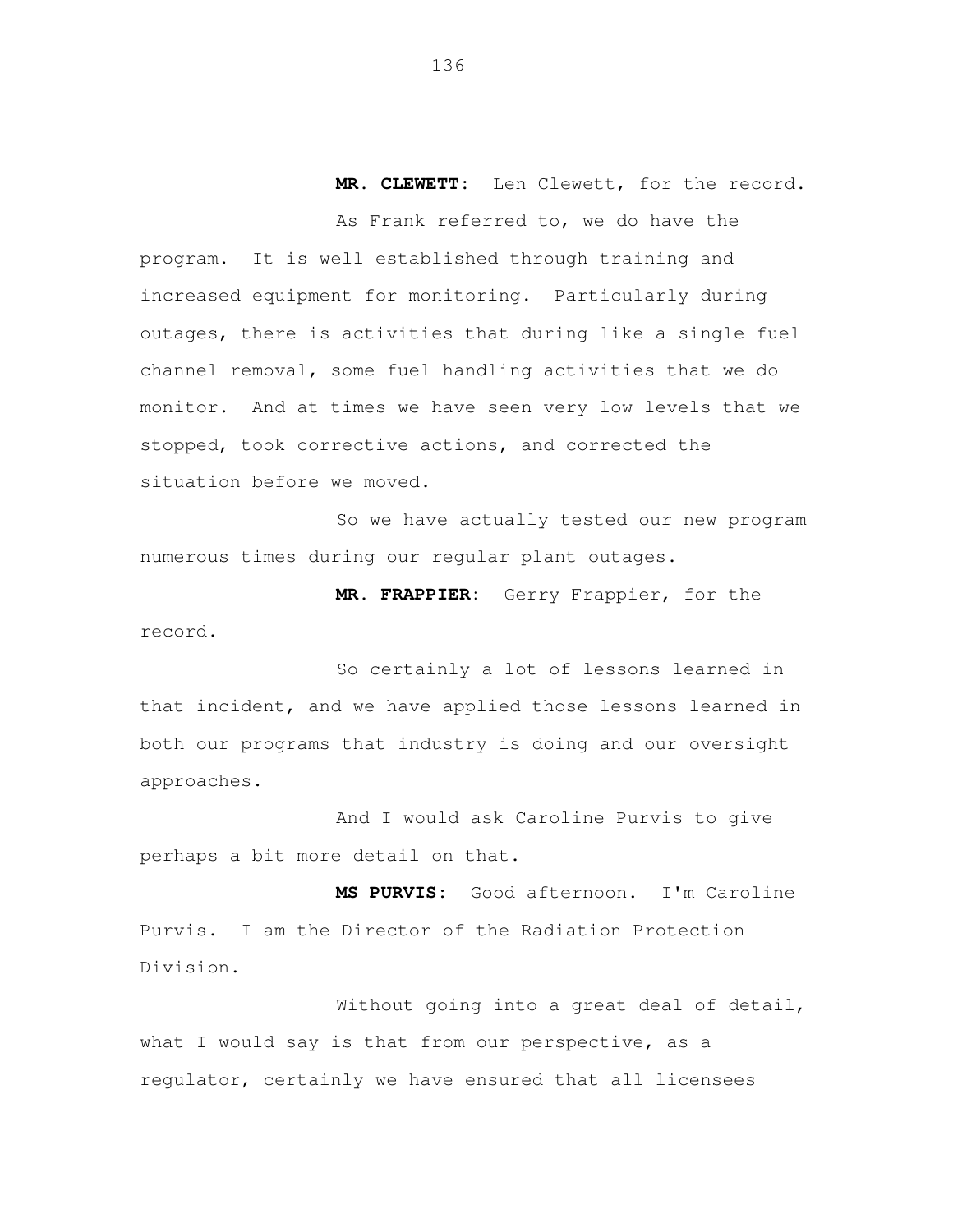that undertake this kind of work, or face health hazards in the workplace are -- have integrated into their programs the appropriate measures to ensure that the contaminants are detected, that the workers are protected, and that there are provisions in their work planning to identify those hazards.

 From a lessons learned point of view, I think it's fair to say that a little earlier there was a discussion about our generic refurbishment plans and integrating reviews of different safety and control areas during the execution of a refurbishment activity like this where there is the potential for different kinds of hazards to be encountered.

 So we have taken lessons learned from the previous events and others that have occurred that other licensees have faced, and ensured that we are -- we are providing that oversight at the right time through -- through our inspection guides, through our desktop reviews of ALARA plans, for example, for some of those big outage activities.

Thank you.

 **MR. SAUNDERS:** Frank Saunders. I should add one more point.

 We do also operate a random bioassay program for anybody with the potential for exposure to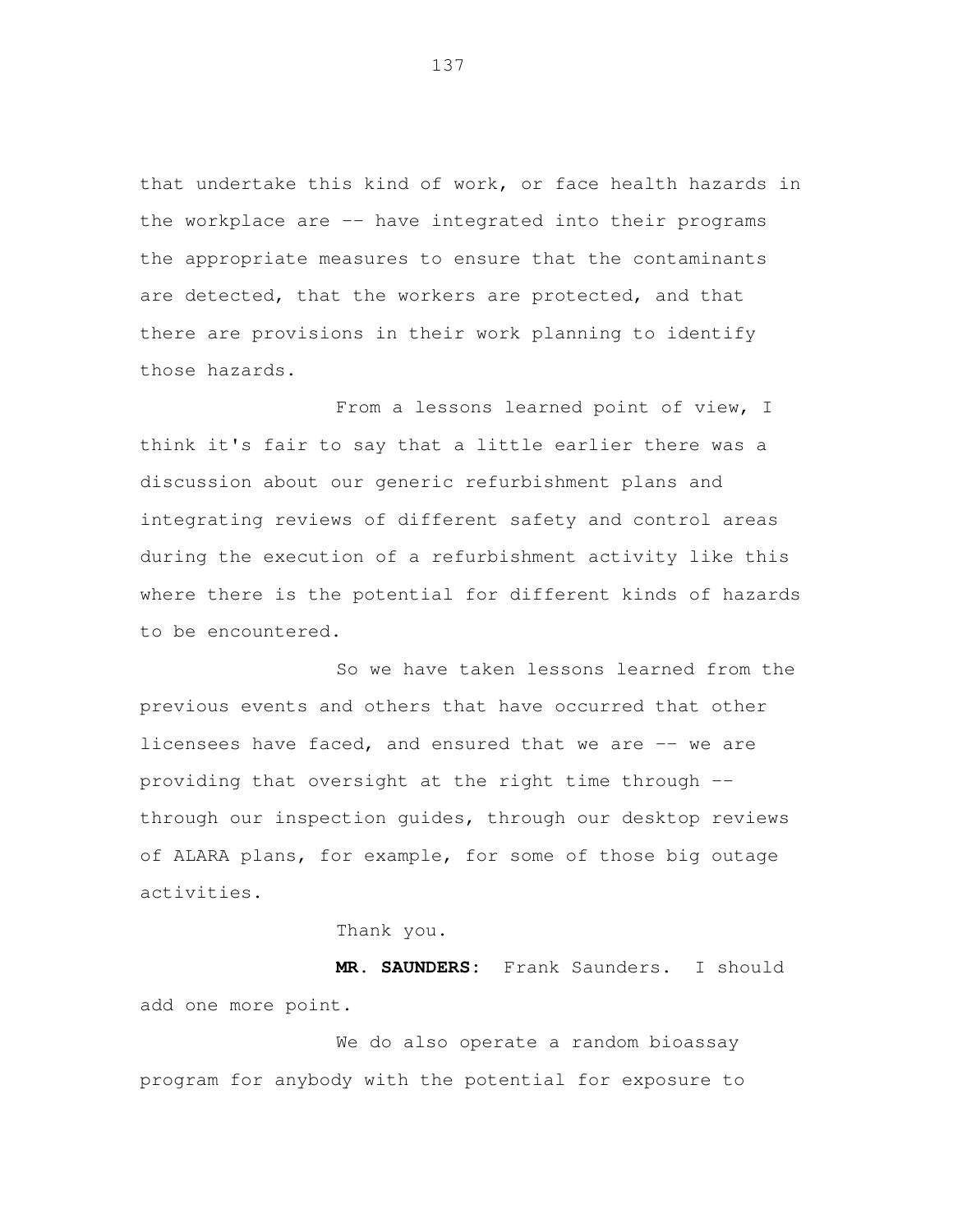alpha. So that is our validation that our program is working, is individuals who were involved in anything that might have had alpha exposure are randomly selected and do a bioassay. And that confirms for us that, you know, that the program is successful and they are not going to get any uptakes.

 **THE PRESIDENT:** And yet, with all the lessons learned, we've got an event now. I don't want to We'll discuss it tomorrow about all the lessons should have been taken, understood, and why that things happen anyhow. discuss it here. I don't think we should discuss it.

 So I think the point here is that we will be watching what program you are going to be putting into place through the refurbishment.

 **MEMBER DEMETER:** Just a clarifying follow-up.

 Is there -- if someone wanted to review your alpha radiation protection program, is there a standard document, a REGDOC, or a CSA document they could refer to and say these are the alpha monitoring radiation protection program under these particularly circumstances?

 I'm still looking for someone external looking at it and saying, you know, can I critique it, but what are we critiquing, because it seems to be a little ephemeral.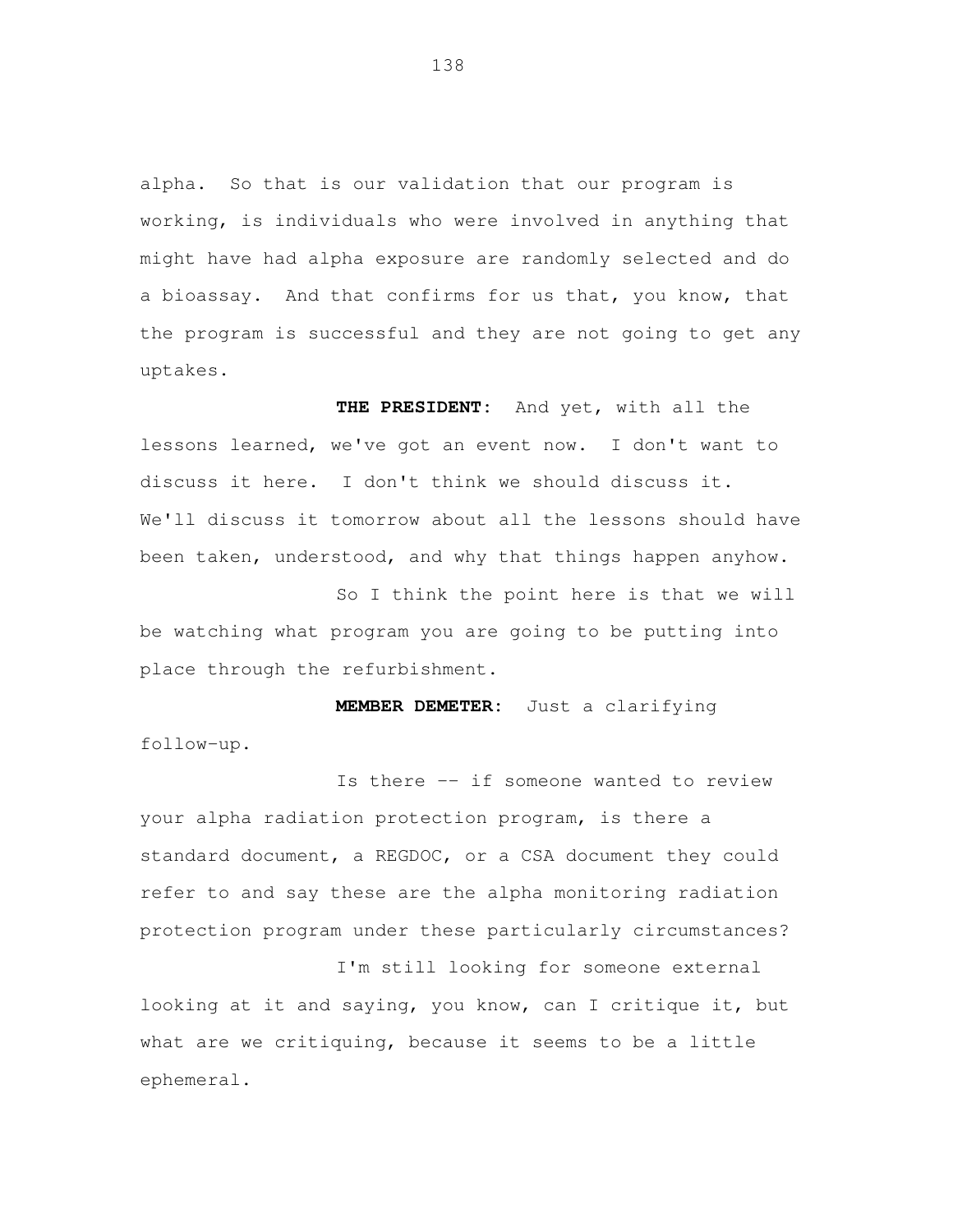**MR. FRAPPIER:** Gerry Frappier, for the record.

 I would ask Caroline Purvis to talk a bit about the -- I would also point out that, as Bruce is mentioning, they are doing detailed planning right now. Part of that planning will be that they will have to submit to us things like ALARA plans. There will be sort of here is the radiation protection program plan, detailed plans for the operation, and we will then have an inspection program around that that would lead to us inspecting to ensure that they are meeting that program.

 But with respect to standards on how to ensure you have a world-class alpha program, Caroline, I don't know if you want to add to that?

 **MS PURVIS:** Caroline Purvis, for the record.

 In August 2010, the CNSC issued a request for all licensees to enhance their radiation protection programs to integrate best practices, with respect to alpha monitoring and control.

 So it's not a standalone program, in one sense. All -- the detection of alpha contaminants, the work planning, the instrumentation necessary to detect it -- and there are many other elements, training, et cetera, they have all been fully integrated into the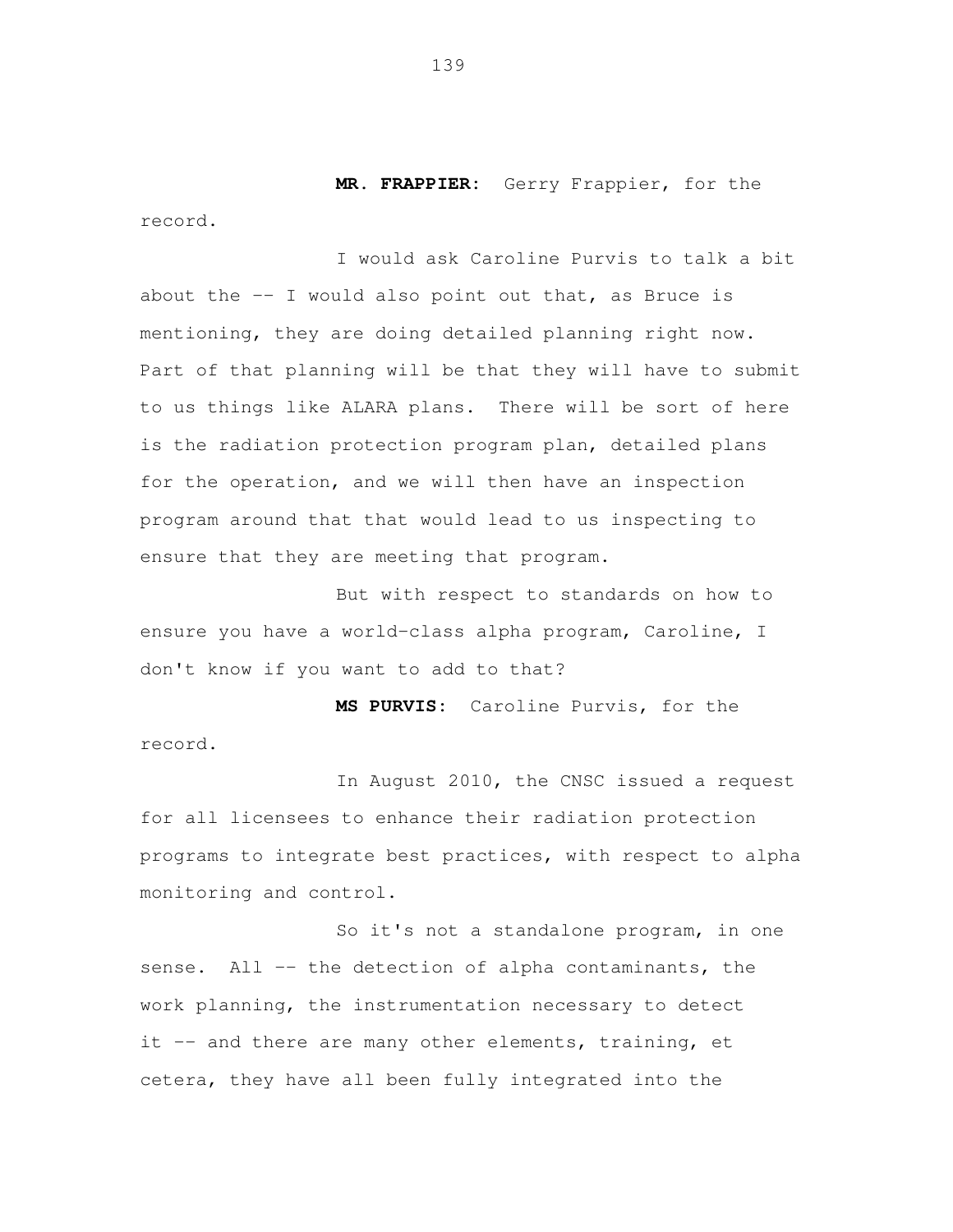nuclear power plant licensees' radiation protection programs.

 Furthermore, CNSC staff inspect against those programs and include verification that the licensees are properly implementing all aspects of their program, including alpha monitoring and control.

 The requirements that we identified in 2010 were based on the electric power research institute, or the EPRI guidelines. I would say that's probably one of the best benchmarks. I would say that currently, from what I have seen, Canada probably is a leader in terms of alpha monitoring control programs worldwide.

 **MEMBER DEMETER:** Thank you very much.

 **MR. SAUNDERS:** In terms of the specifics, part of the license application process require us to submit our nuclear power plant licensees radiation protection program to CNSC review, which includes alpha amongst all the other radionuclides. So that program meeting various external requirements is submitted as part of this licence application for review. Any changes in that program we have to notify CNSC when we make them.

 **MEMBER DEMETER:** Yeah, I was trying to confirm that CNSC had an external third-party validated tool to assess your proposed program, rather than having 15 different applicants giving 15 different. You have to have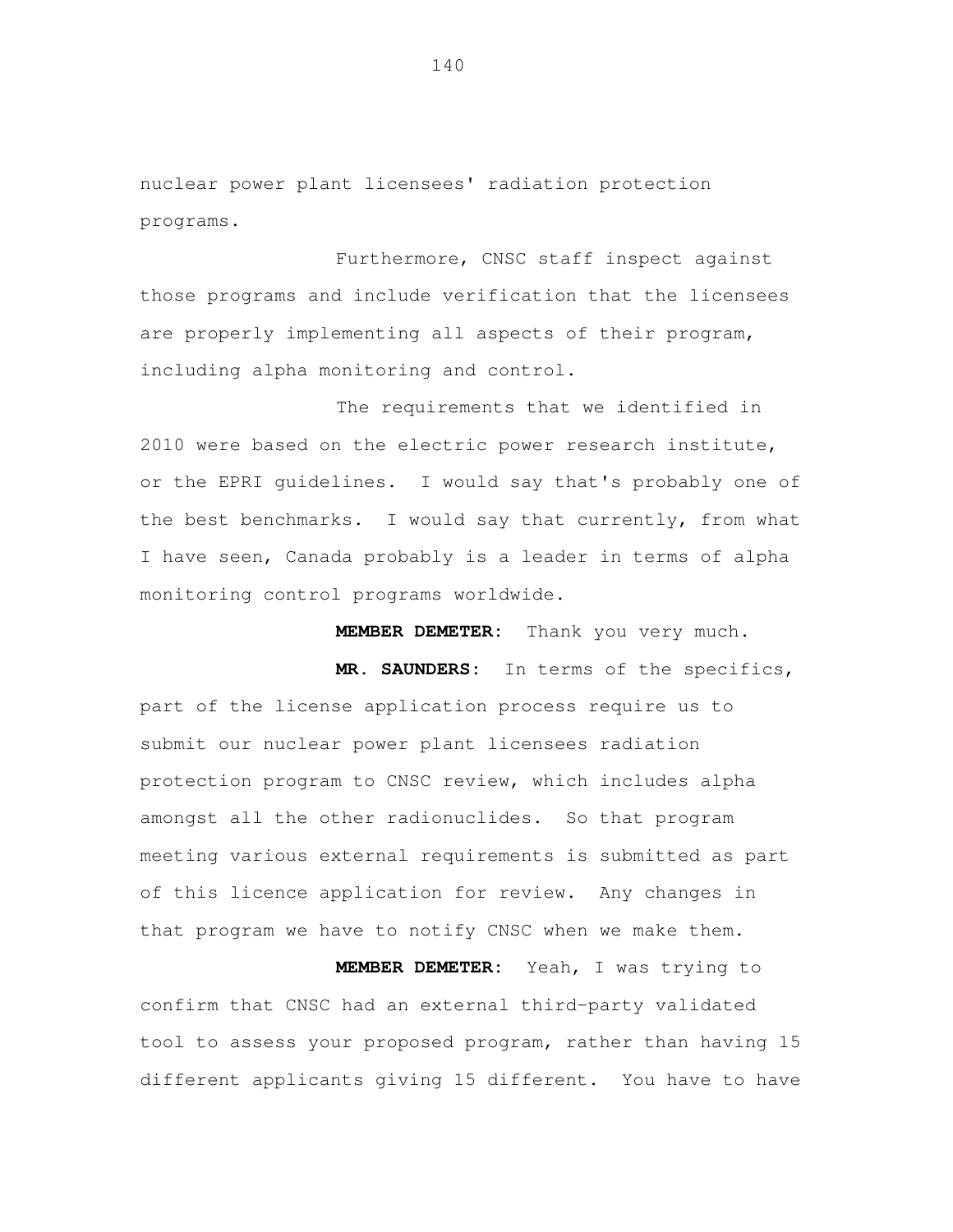some sort of standard to address all those programs that are coming to them, and that's what I heard.

 **THE PRESIDENT:** Okay, thank you.

Ms Penney...?

 **MEMBER PENNEY**: I actually have a question for the Department of Fisheries and Oceans, if they're still on the line.

 **THE PRESIDENT:** Is anybody --

 **UNIDENTIFIED SPEAKER:** Yes, sorry.

Fisheries and Oceans is still on the line.

 **MEMBER PENNEY:** Okay. Sorry about that. We should have probably --

 **UNIDENTIFIED SPEAKER:** It took me a while to find the mute button.

 **MEMBER PENNEY:** Okay, should have given you a heads-up.

 So yeah, in the CMD 18-H4 documents, both from the CNSC staff and from Bruce Power, there is an update on the Fisheries Act authorization process. And of course, I understand it's separate from what we're reviewing here. However, it's of importance to this and to the parties.

So my question for DFO was -- I guess it's a little bit of a surprise to me that the requirement for a Fisheries Act authorization came up only a couple of years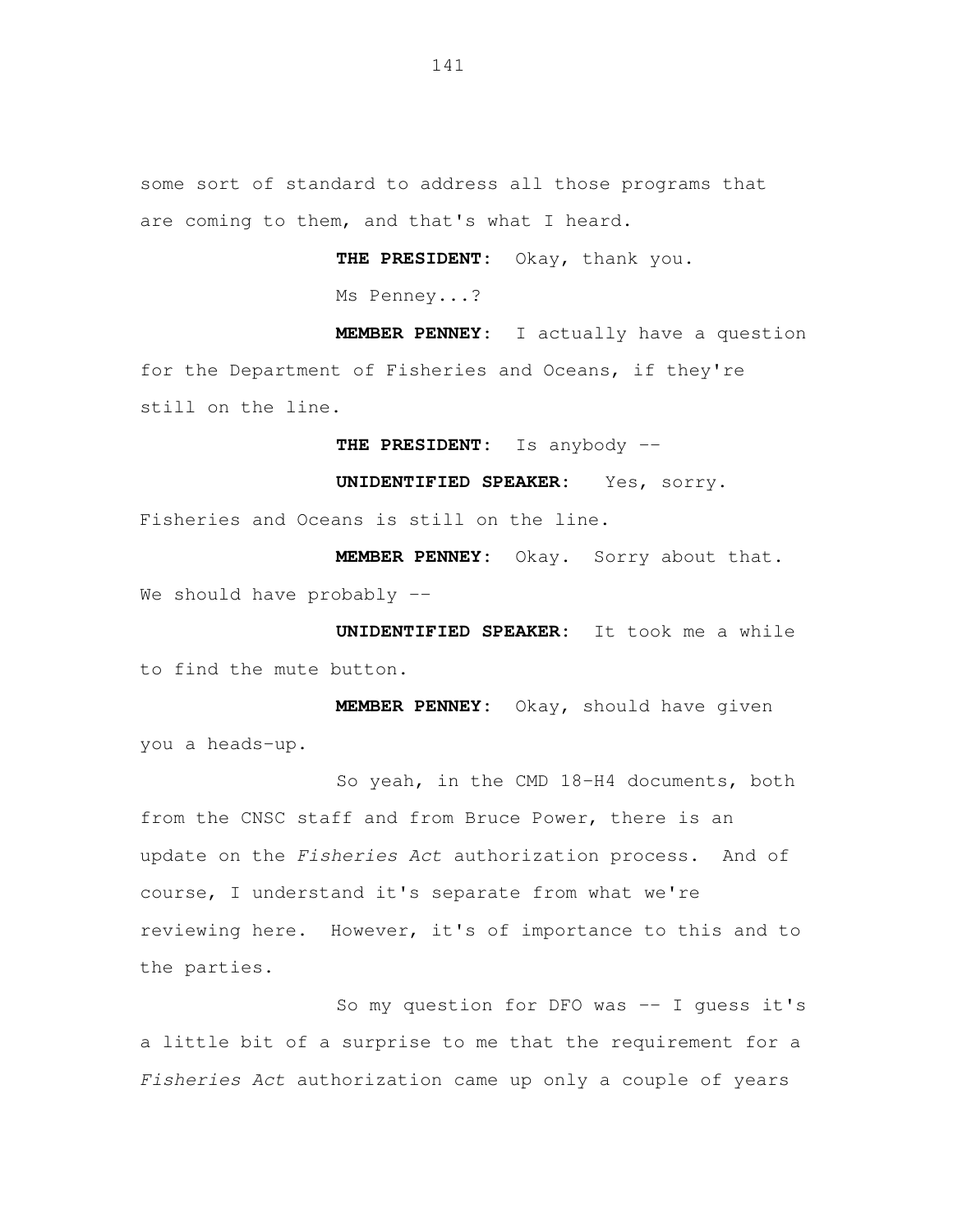ago or, should I say, didn't come up a long time ago. So my question is about what changed that would require an authorization now? And are the parties confident that as part of the MCR process there isn't going to be any more impingement or entrainment of fish that would result in a change to the authorization at a later date?

 **THE PRESIDENT:** So who do we want to start with? Staff, Fisheries and Oceans?

 **MEMBER PENNEY:** I think we should start with the Fisheries and Oceans. It's their act.

 **THE PRESIDENT:** Okay.

Fisheries and Oceans, go ahead.

 **MS DOHERTY:** Sorry. Andrea Doherty, for the record**.** 

The Fisheries Act authorization, we are in the process of working through the memorandum of understanding with CNSC to receive the applications, and we are working forward to be able to issue an authorization.

 **THE PRESIDENT:** Staff, you better put in a little bit more -- from Bruce Power and staff, where in the process are we right now?

 **MR. FRAPPIER:** Gerry Frappier, for the record.

 I'd ask Caroline Ducros to add to that, please.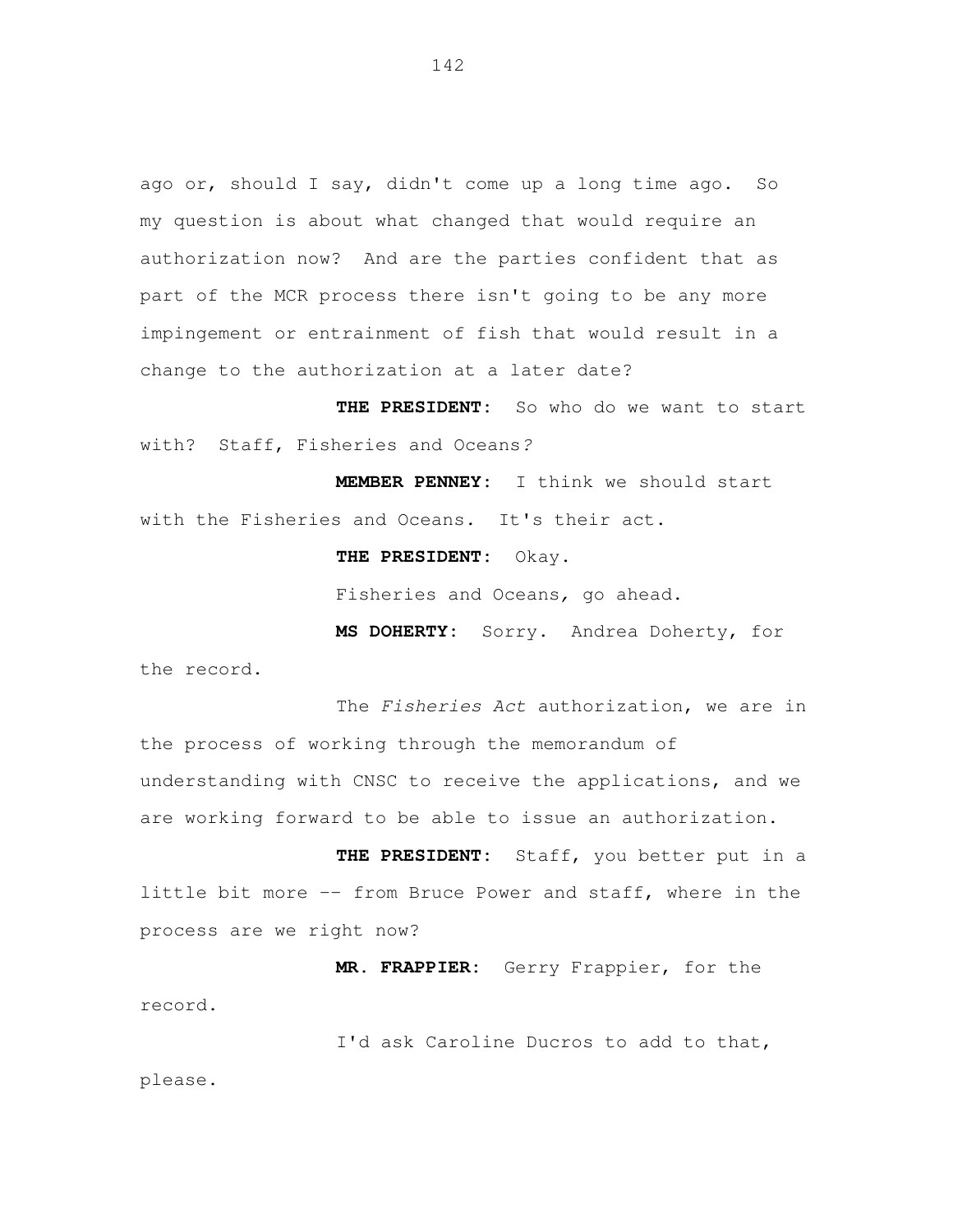**DR. DUCROS:** Dr. Caroline Ducros. I am the Director of the Environmental Assessment Division, for the record.

Where are we in the process right now is, we are working quite collaboratively with DFO and with Bruce Power and also seeking input from Indigenous communities on what has been submitted so far. There are some technical information pieces that we still need to work on, and we are going to be meeting in one room with Bruce Power, CNSC, DFO. In addition, the communities have been invited to that meeting on March 22nd to close those technical aspects.

 I guess I'd like to put it in context of the question. One of the reasons why the MOU was put in place in the first place was because the Fisheries Act was amended in 2013 and some of the terminology was changed to include serious harm to fish. That's the death of fish and other aspects, but in our situation we had an MOU and we are appearing in front of the Commission.

 So we worked with MPPs to abide by the new rules of the Fisheries Act, which included a duty to notify if there were any deaths of fish, and that sort of started the impetus for getting into compliance with the Fisheries Act authorization.

So where are we in the process? We're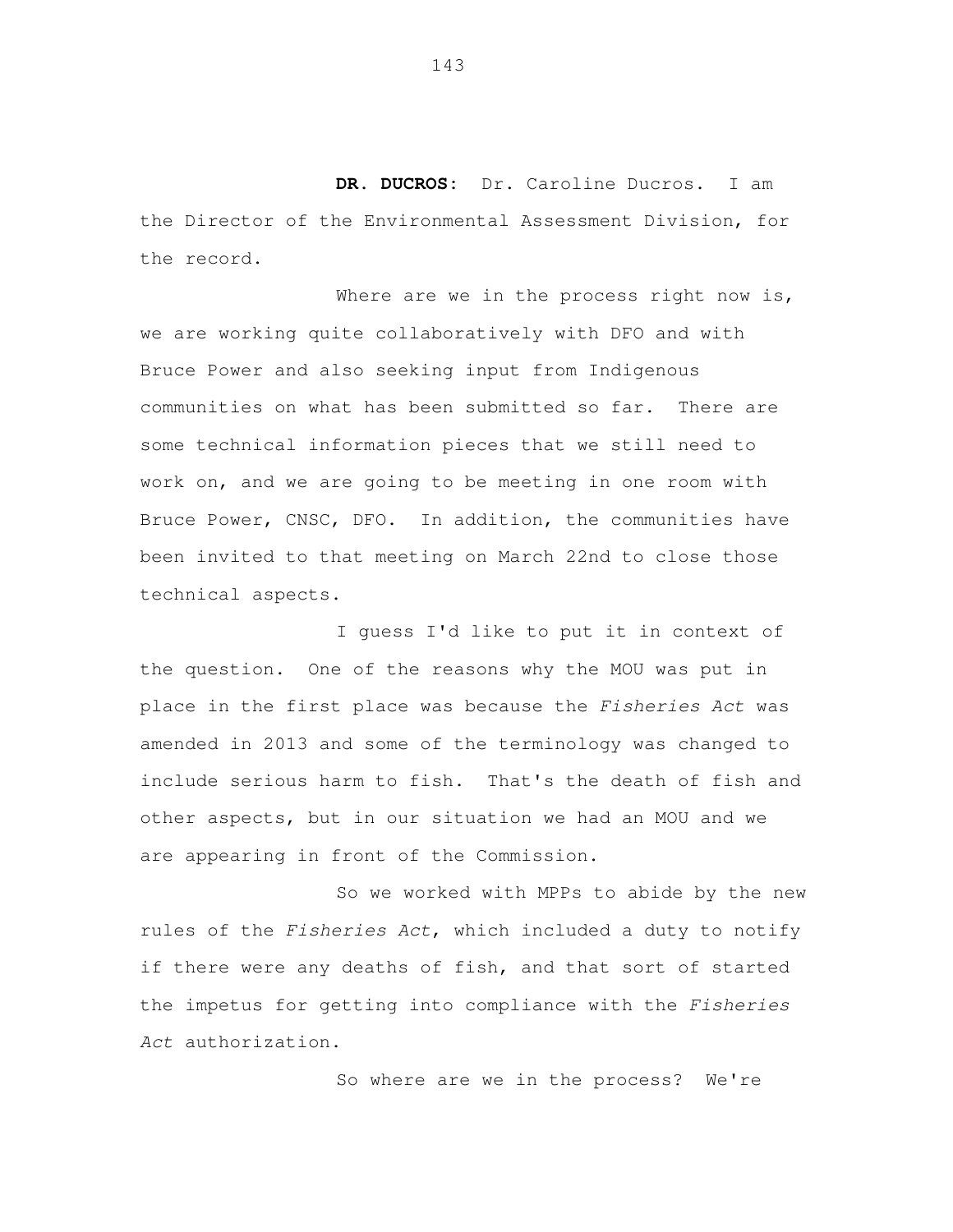hoping -- I could pass it to Bruce Power to find more solidity on the timelines.

 **MEMBER PENNEY**: I guess the second part of my question was around the MCR program. Is it going to result in any more impingement and entrainment and, therefore, at a later date result in having to revise the authorization?

 **DR. DUCROS:** Well, I can begin to speak to that, and DFO may want to complement what I say.

 The authorization is based on the expected numbers of fish that are being in impingement and entrained, and offset measures are to be put in place as part of the application that are commensurate with the number of fish that are impingement and entrained.

From the proposal that we reviewed, we don't expect those numbers to change. However, an authorization that would be issued by the Minister of Fisheries and Oceans would have a time span associated with it, and monitoring, so that if there were -- if the predictions changed, if the monitoring showed that the offsets weren't commensurate with the number of fish being authorized, then DFO has measures that they can speak to, to deal with that.

 **MR. SCONGACK:** James Scongack, for the record, for Bruce Power.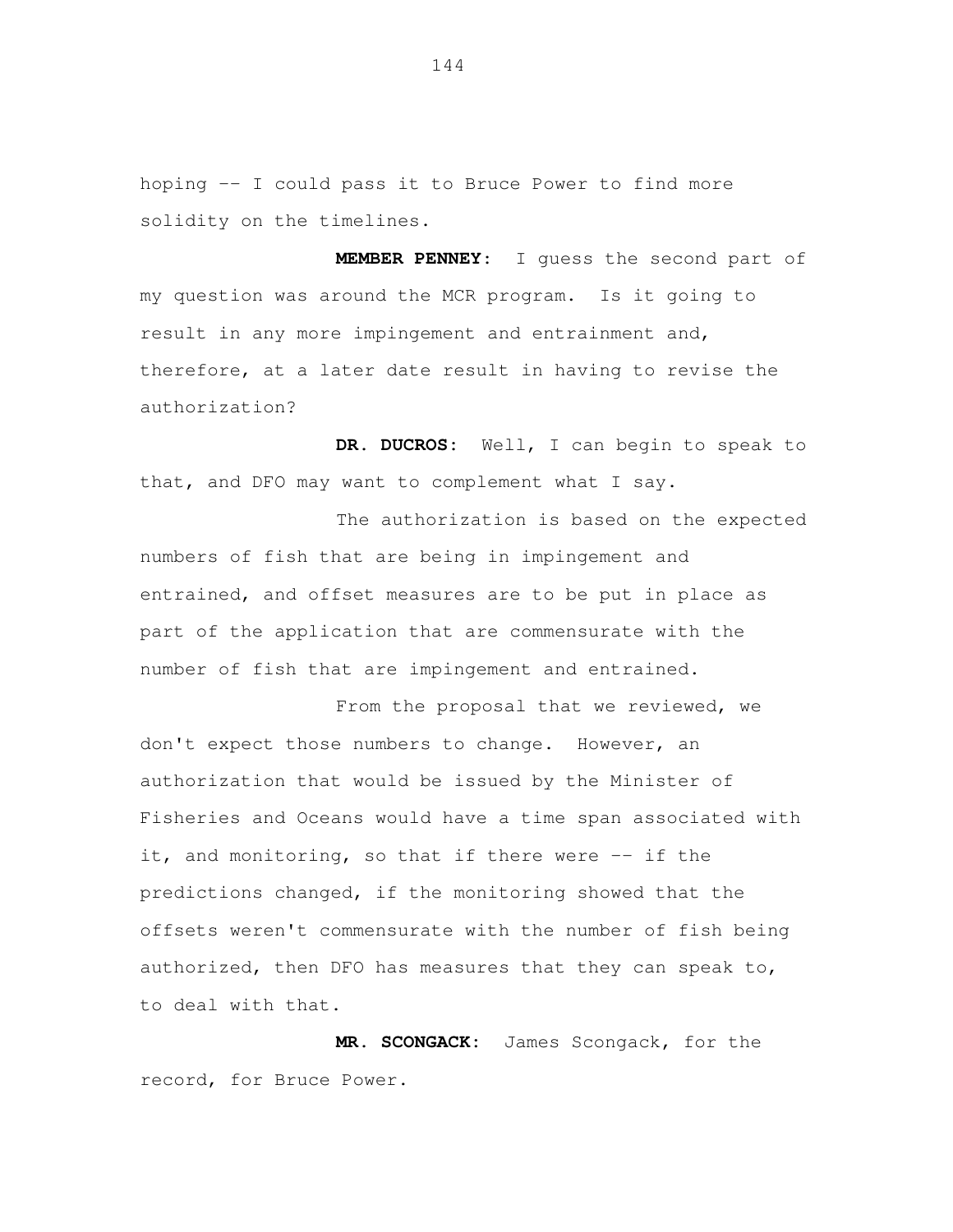Maybe I could add just a few additional thoughts to this, Commissioner, if that's okay with you?

 So I really think there are two or three separate elements that I think your question brings out and I think it's a helpful dialogue to spend a second on.

 So your initial question was -- I believe what you are asking was given that we are entering into a refurbishment window and that refurbishment window will be after we get an authorization in the near term -- and I can give you an update on our planning on the next submission -- will that change the assumptions and the authorization that we are getting in the interim, and the answer from our perspective is no, because all of the work that we have done with environmental assessments, with all of our impingement entrainment work, it's bounded by eight units of operation. So essentially when a unit comes offline for MCR, or one or two units at a time, we have less condenser cooling water flow. So our expectation would be, all other things being equal, that during the MCR window you should experience less impingement and entrainment. Our DFO application, which we will be resubmitting very shortly, we think will more than bound that for the foreseeable future.

You know, as I think DFO and CNSC staff alluded to, this has been a very active dialogue. From our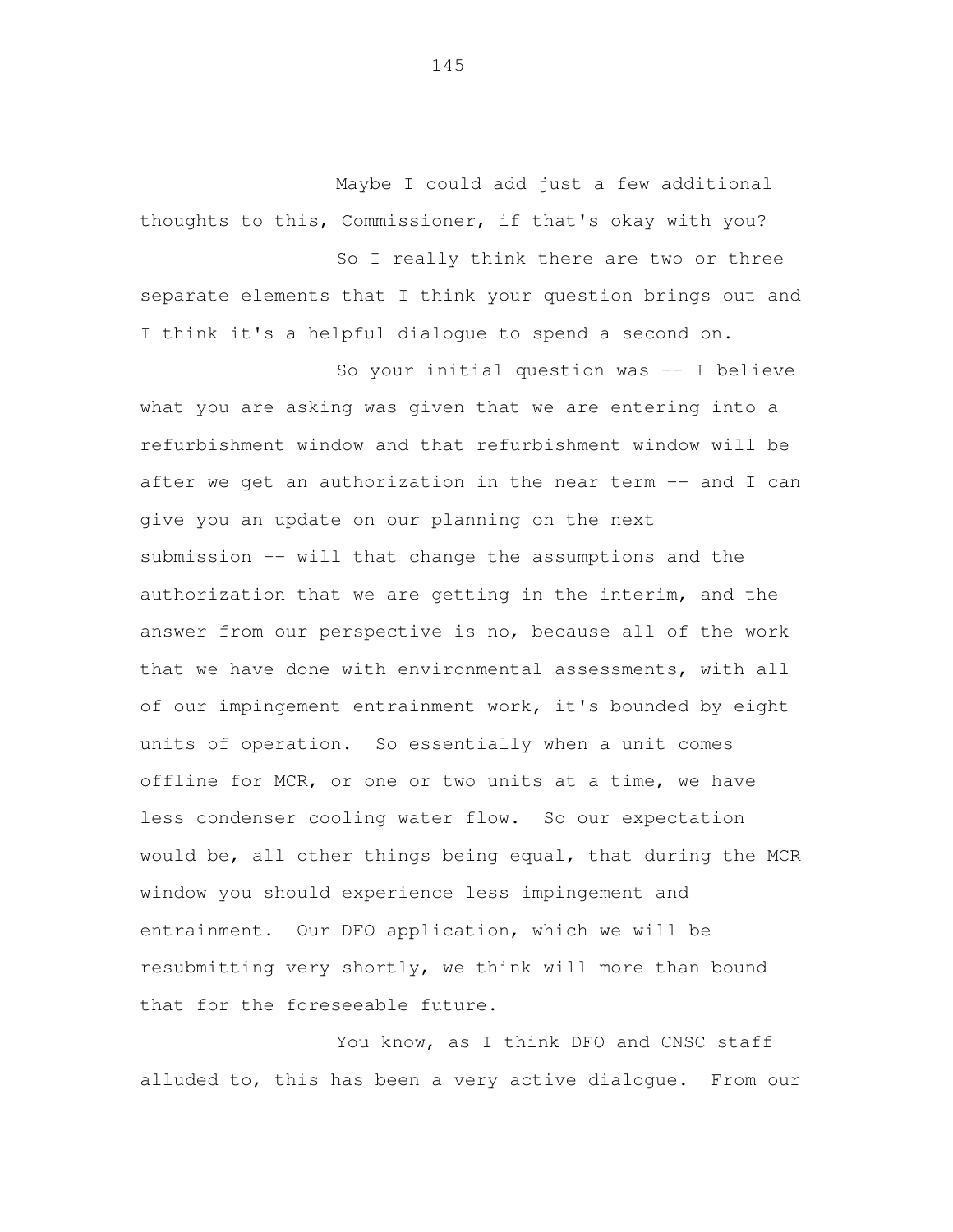perspective, the time that it has taken, in addition to indigenous consultation, has really been about how do you develop the methodology to -- I think that's the stage right now -- how do you develop the methodology around the monitoring of the offset? So from our perspective we are actually moving ahead right now, we are doing it at risk, with implementing offset projects right now, and for all intents and purposes we believe that based on our current assumptions on what impingement and entrainment are, from eight units of operation that are bounding, we believe the offset projects that we are going to be identifying in our application, which are two projects in total, will be many multiples more of offset than we reach. So we believe we are very well bounded.

 In addition to the two offset projects that we will be submitting in our application, there are also 15 different offset projects that we are advancing through our Environmental and Sustainability Fund. The reason why we are not including them in the application is, number one, because we don't need to, and, number two, because the monitoring costs of these projects is many multiples of what the project is. So just to give you an example, what we will be submitting in our application, we will have about \$600,000-\$700,000 in costs to do the offset, whether that is a dam removal or river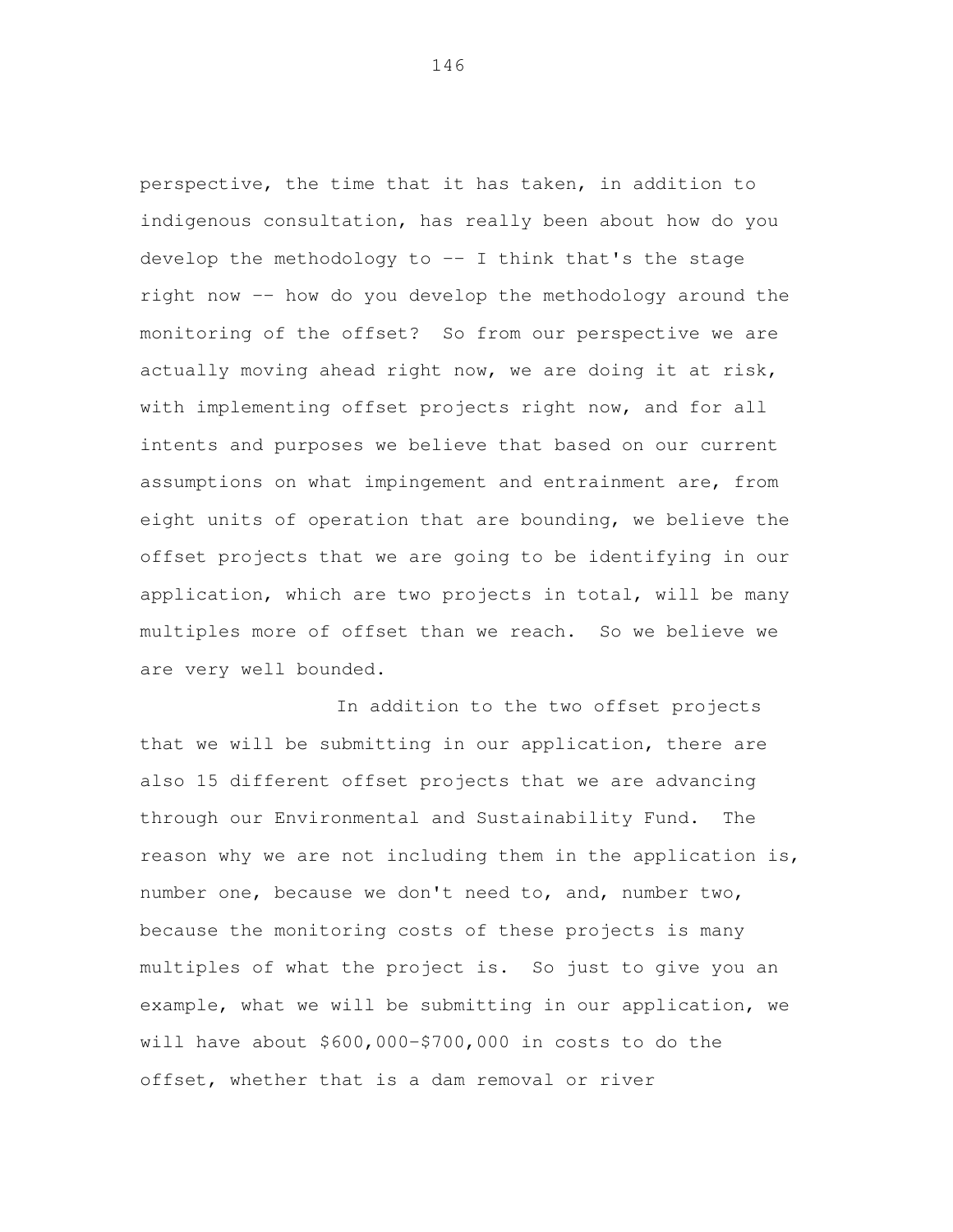rehabilitation. We will spend \$3 million monitoring that to determine that we got the offset. So, Commissioner, you know, it's a key issue for us, we know it's important to SON, but it's actually very important to a lot of these environmental groups we are working with because they are actually the ones that are helping us implement the projects.

 **MEMBER PENNEY:** One more question and this one is for CNSC staff or DFO. Which agency is responsible for the follow-up monitoring?

 **DR. DUCROS:** Caroline Ducros, for the record.<br>Under the MOU, CNSC have agreed to

 monitor. We have site staff who do walk-throughs or walkabouts and are in a really good position to see anything and to speak directly with Bruce Power staff. If there are any non-concurrences or anything that we are worried about though, we report those to DFO in accordance with the MOU and it's DFO who is responsible for the compliance and enforcement piece.

 **THE PRESIDENT:** Oh, maybe it's a good time to bring in the Department of Environment and Climate Change. Any of those kind of activities on the thermal plume that goes into the lake, is that now something that you can get the view from the Environment Department?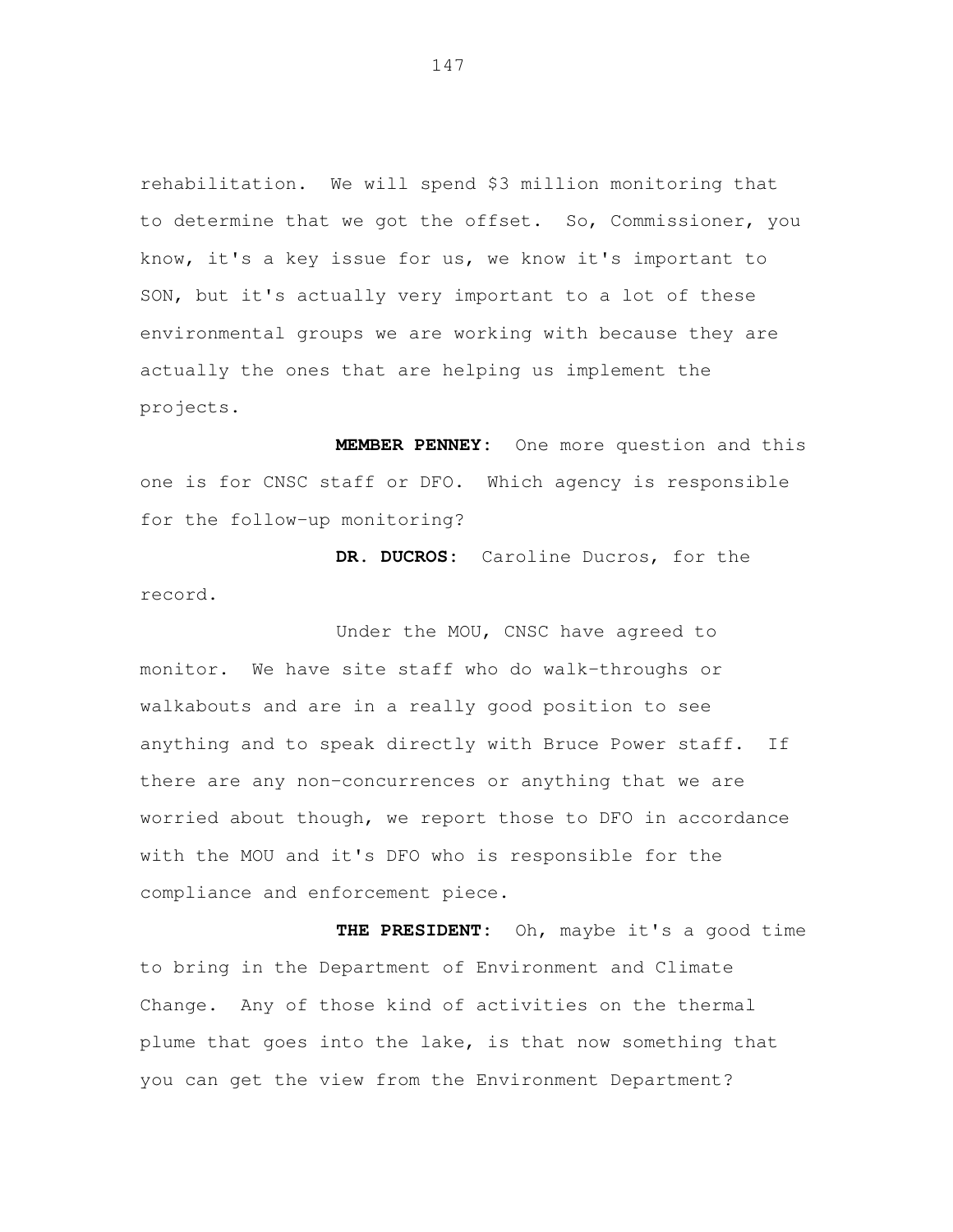**MS ALI:** Nardia Ali, Environment and Climate Change Canada, for the record.

 So Environment and Climate Change Canada have been involved in the review of the ecological risk assessment. Based on our review and numerous meetings with the CNSC and Bruce Power in which we have gone back and forth with our comments, and Bruce Power has been quite cooperative in addressing most of them, it is our -- we believe that in terms of thermal the level of risk is quite low, mainly -- and the risk is there because the local habitat is used by thermally sensitive species like whitefish. So there are a few little uncertainties that we are sort of working out, but it wouldn't sort of change our overall conclusion that the level of risk is low. The sort of work that we are doing is more to better quantify that risk. We don't expect a change with the MCR replacement.

 **THE PRESIDENT:** While we have the two departments in front of us, does anybody have any additional questions to them? I'm sure there will be lots in Part 2. Go ahead.

 **MEMBER PENNEY:** I guess I'm confused. Are you with the province or the feds?

 **MS ALI:** Federal Department of Environment and Climate Change.

**MEMBER PENNEY:** Right. And so your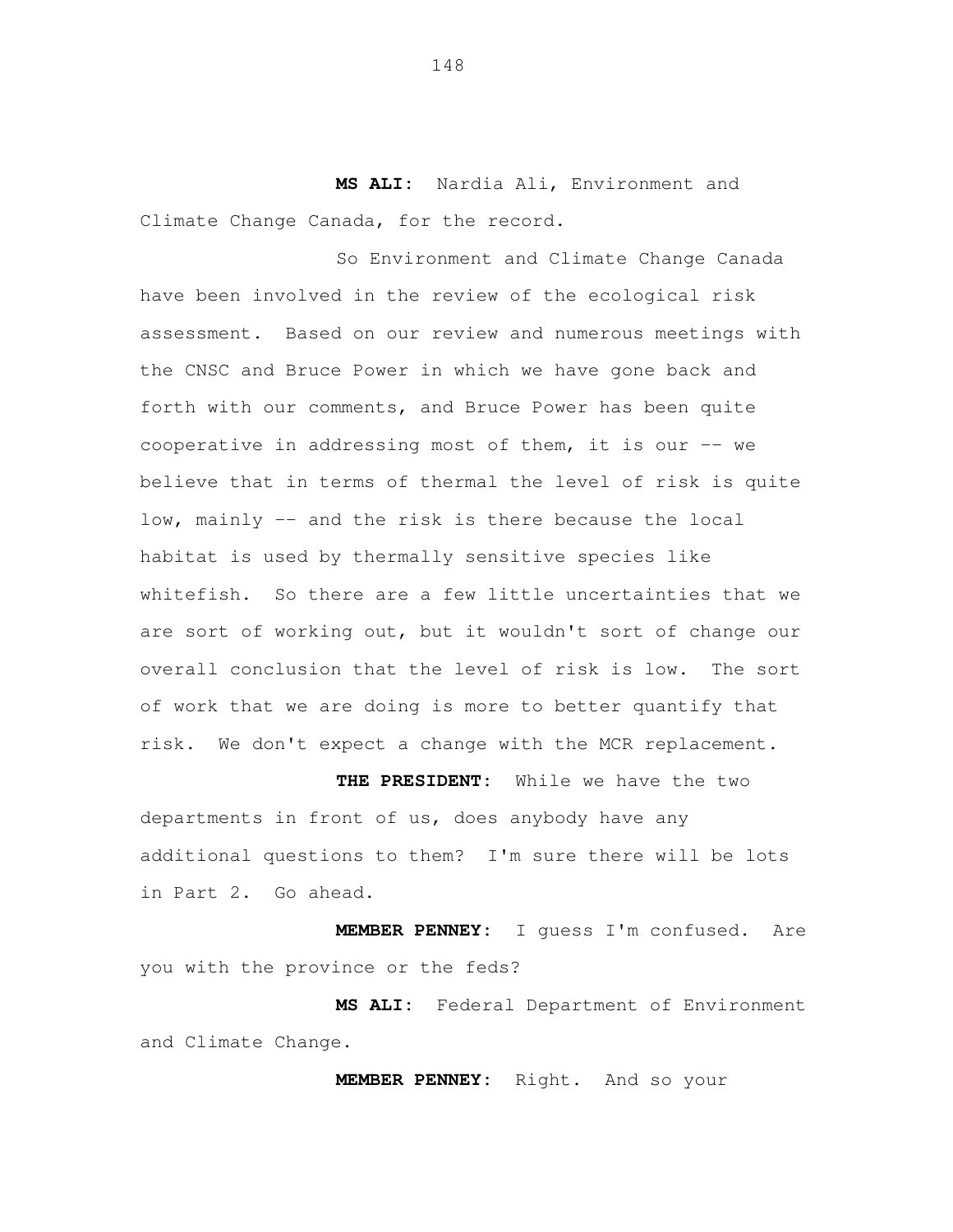mandate would be around section 36?

**MS ALI:** Section 36 of the Fisheries Act.

 **MEMBER PENNEY:** Right, okay. Okay. Okay. I understand now.

 **THE PRESIDENT:** But that's a good point. The Ministry of Environment of Ontario have an interest in them also and they may appear also because they have to get information on any unforeseen emissions, et cetera, et cetera.

 **MR. SCONGACK:** Yes. James Scongack, for the record.

 Just for the record, I think it's an important point. So obviously all of the CNSC and federal reviews cover this as well, but in order to operate our facility, separate of this licence proceeding, we operate under an environmental compliance approval at both Bruce A and B which also monitors station temperatures and we continue to operate well within that parameter.

 **MEMBER PENNEY:** From the province? **MR. SCONGACK:** From the Environment and Climate Change, yes, Ontario, that's correct.

**MEMBER PENNEY:** Yes.

 **THE PRESIDENT:** And if that's not enough, I think even Health Canada is monitoring the thing, but I think we will talk to Health Canada when we talk about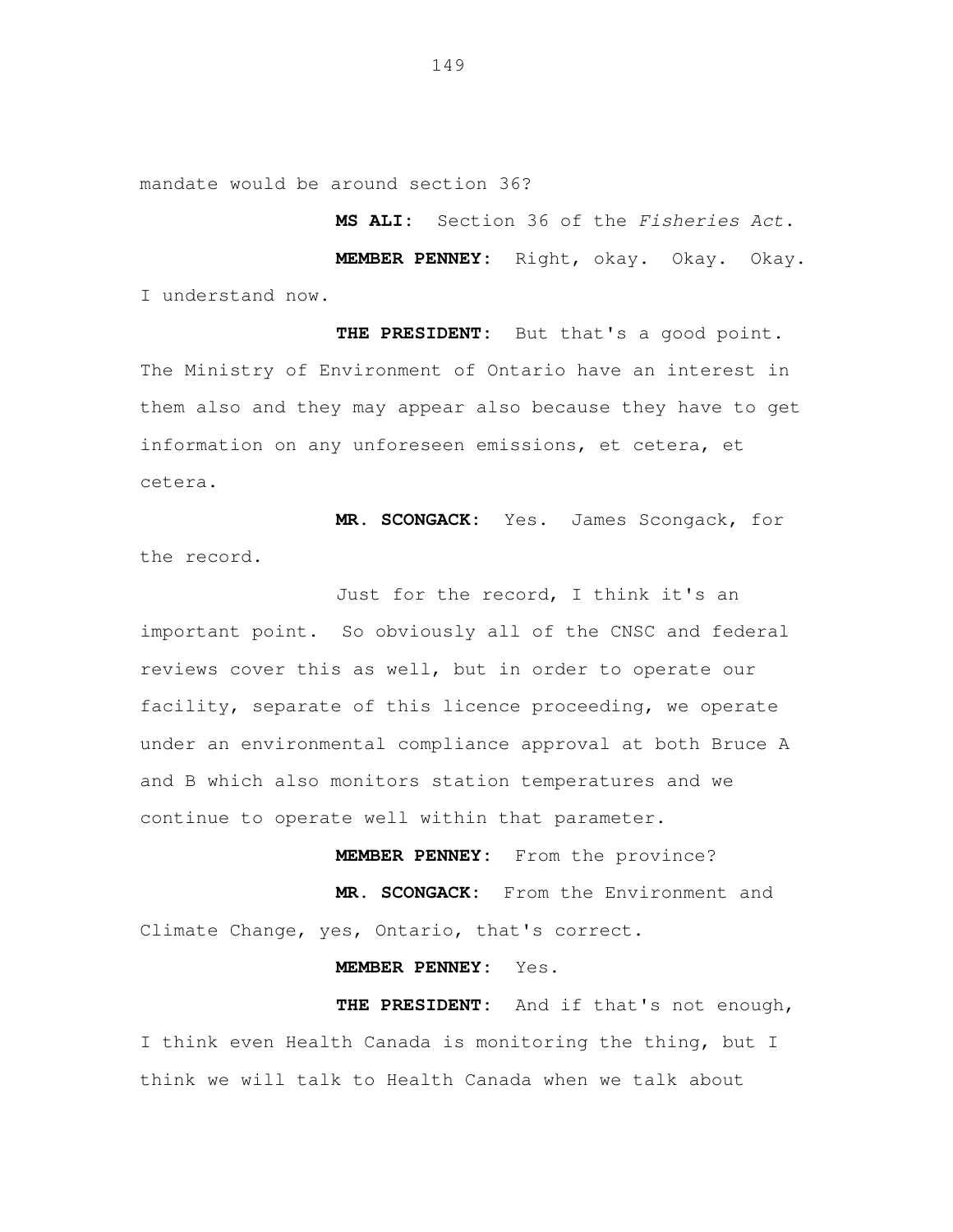emergency management.<br>So anything else for them?

 **DR. DUCROS:** I thought I would just supplement my answer to your question when you asked who is responsible for the follow-up. In terms of compliance verification CNSC is responsible, but in terms of verifying the productivity of the offsets in the monitoring plan, those -- Bruce Power would be sending those reports directly to DFO and they are responsible to ensure that those are effective.

**THE PRESIDENT:** Okay, thank you.

Mr. Berube...?

 **MEMBER BERUBE:** So moving on I have a question about emergency management, in particular the leadership of emergency management, which is critical of course to the health and well-being of people around Bruce.

 **THE PRESIDENT:** So before you start, let me ask, the Office of the Fire Marshal and Emergency Management, are you online?

 **MR. NODWELL:** Hi. Good afternoon. Dave Nodwell, Office of the Fire Marshal and Emergency Management here.

> **THE PRESIDENT:** Okay. Welcome. Go ahead. **MR. NODWELL:** Thank you. **MEMBER BERUBE:** So my question is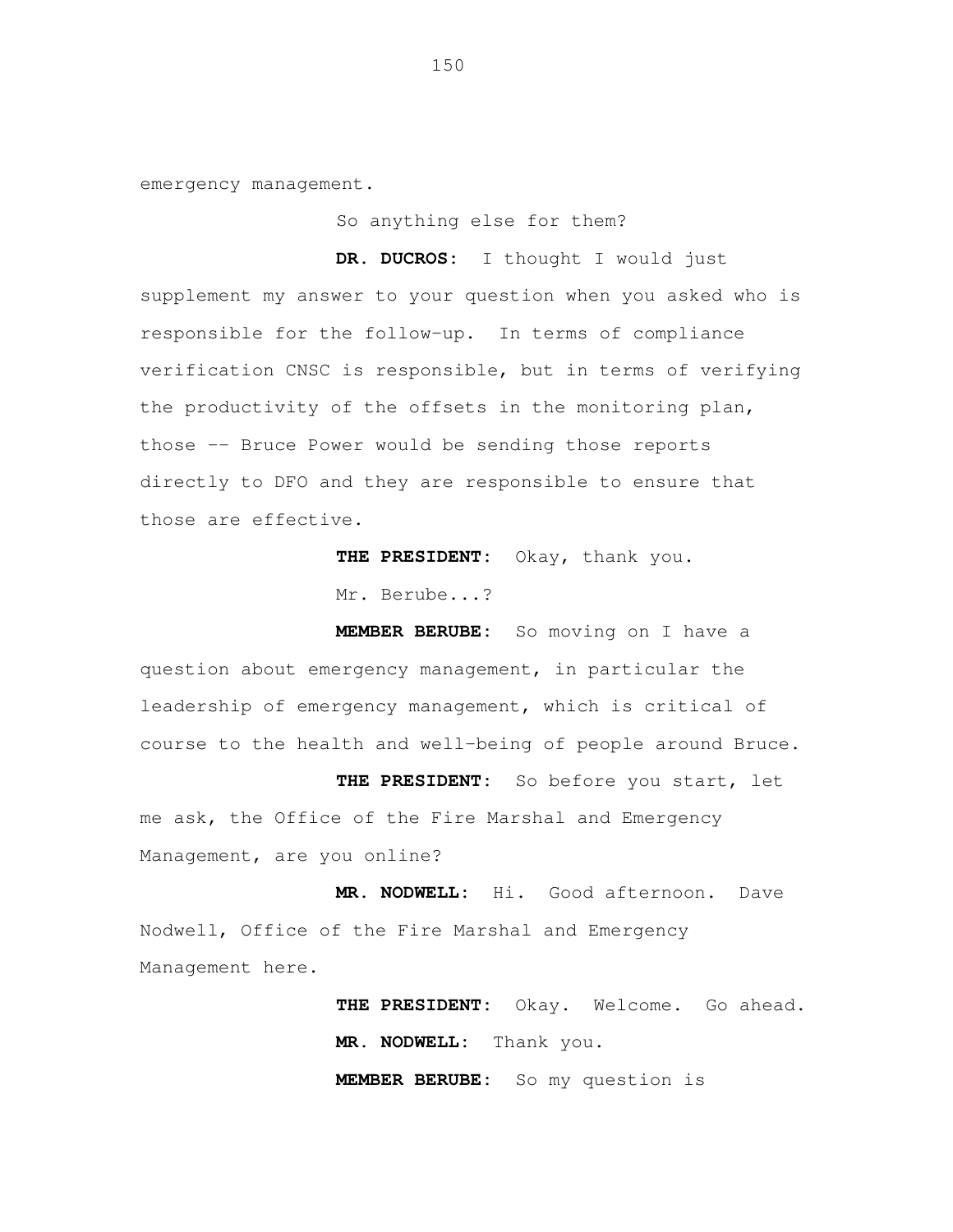specifically -- you have these large-scale exercises periodically. One of the questions I have is how often do you conduct these things? And, second of all, how do you actually trap the outcomes from these exercises and use lessons learned from that to improve response in subsequent exercises to get closer to a realistic scenario type environment?

 **MR. NODWELL:** Thank you for that. Dave Nodwell again, for the record.

 We are involved in an assortment of exercises and drills. The rate at which we have been involved in the large full-scale exercises has been approximately one every year and a half or so. These have been associated with the larger exercises conducted by both OPG and Bruce Power primarily. So we have been an active player in those. We have also been involved in numerous other full-scale exercises which actually continue to enhance our capabilities, whether it's a nuclear response or not.

 The lessons learned from exercises are captured in an After Action Report which are then monitored in terms of their implementation. And I think a very good example of that was some of these lessons learned from the Bruce exercise about a year and a half ago I believe it was and there were lessons learned related to the science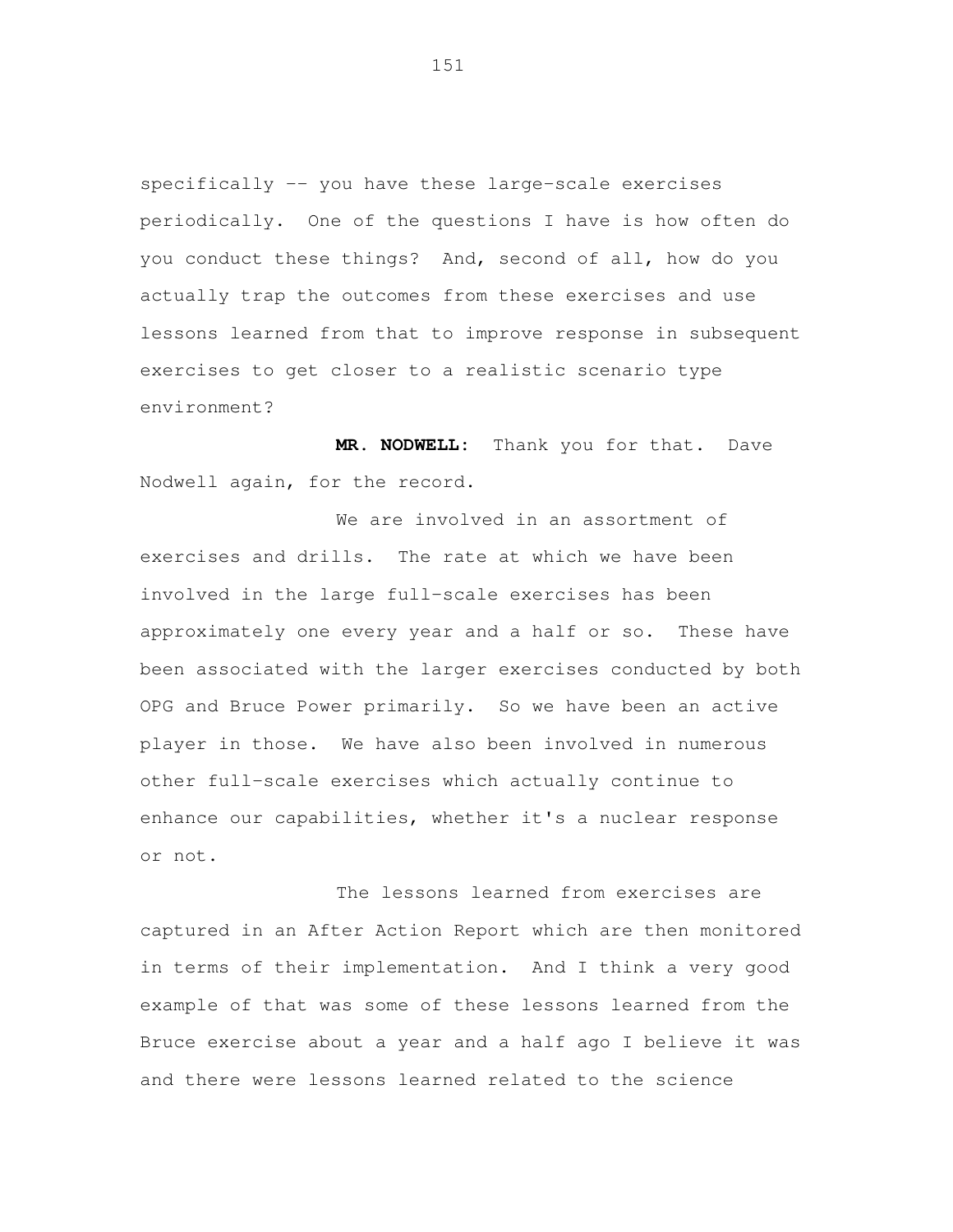section in the provincial Emergency Operations Centre. So those specific lessons learned have been implemented in terms of the science section procedures which are being updated, similarly in terms of the use of technology in the science section and the adoption of the URI program which replaced the ERP program that had been in use for many years.<br>So capturing lessons learned is a very

 important part of that. That's really the reason that we are doing these exercises in the first place, is to try and find gaps, try to find areas of improvement. And then of course the other side of that is the implementation of those lessons learned, so that's monitored. We are always learning. Whether it's an exercise, whether it's an activation dealing with an emergency happening within the Province of Ontario, it's the same process.

**MR. FRAPPIER:** Gerry Frappier, for the

record.<br>So certainly that's from the province's perspective. There are very strict requirements that are placed on the licensees from the CNSC for a whole raft of emergency management type activities, from small drills to making sure you have a fire team in place, up to and including these major drills that are included in REGDOC-2.10.1.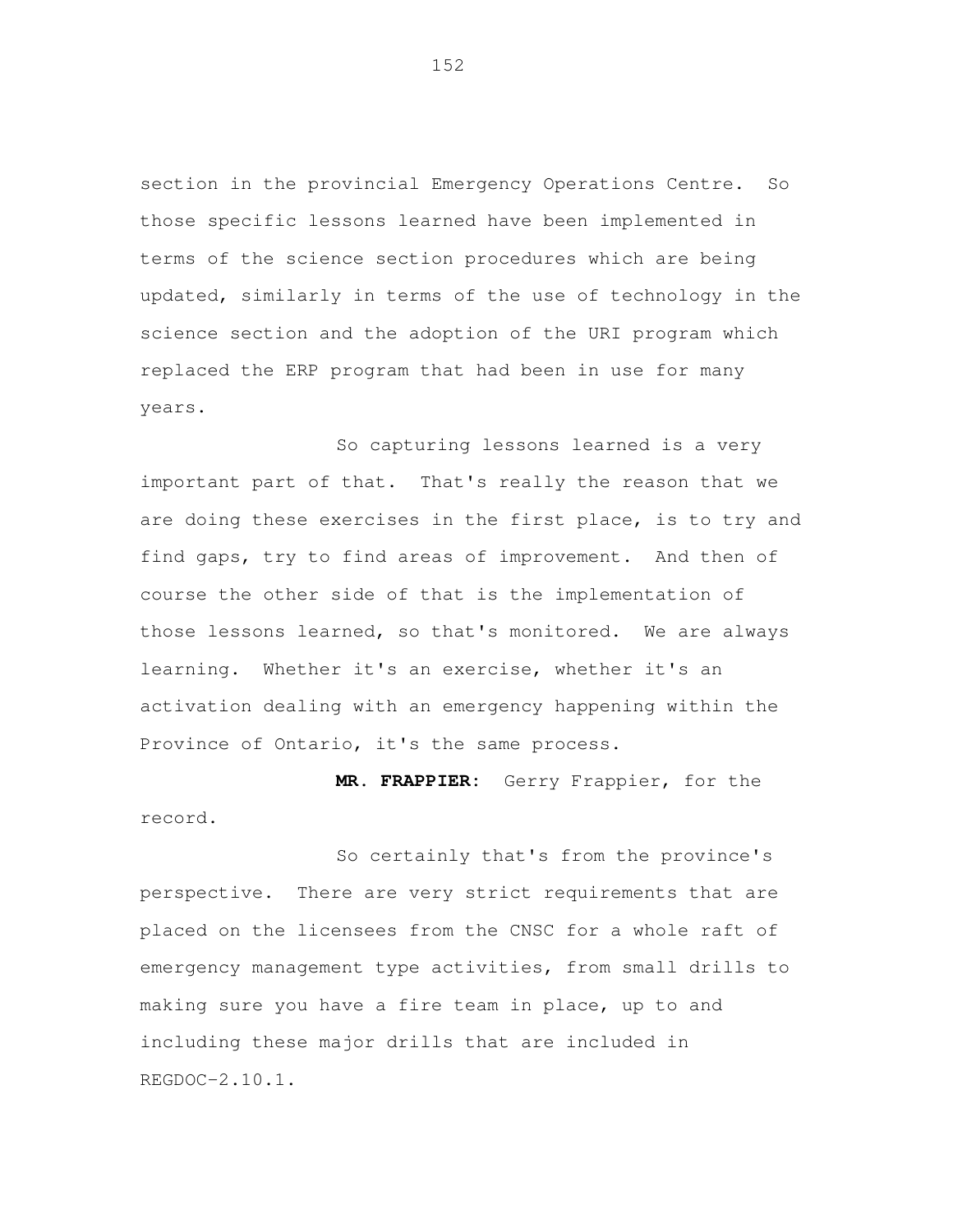But perhaps to give a more complete picture I would ask Mr. Richard Tennant if he could talk a bit about what the requirements are on the licensees on this.

 **MR. TENNANT:** Richard Tennant, for the record, Emergency Management Programs Division.

Yes, as Mr. Frappier referred to, we have requirement on the licensee to conduct full-scale exercises once every three years. We actively participate in those exercises as well to show support as a government department that would be responding, as would Health Canada and other government departments that would come through based on the federal government plans through the FERP and the Federal Nuclear Emergency Plan.

 With respect to After Action Report, the licensee has a requirement to report to us. We want to monitor and see if they are capturing the corrective actions and improvement that they can implement into their plans and we do the same thing as well. So the cycle for a full-scale exercise is currently once every three years on our licensees.

 I don't know if Health Canada wants to come and speak to the FNEP.

 **THE PRESIDENT:** I think it's a good time to hear from Health Canada on the federal level emergency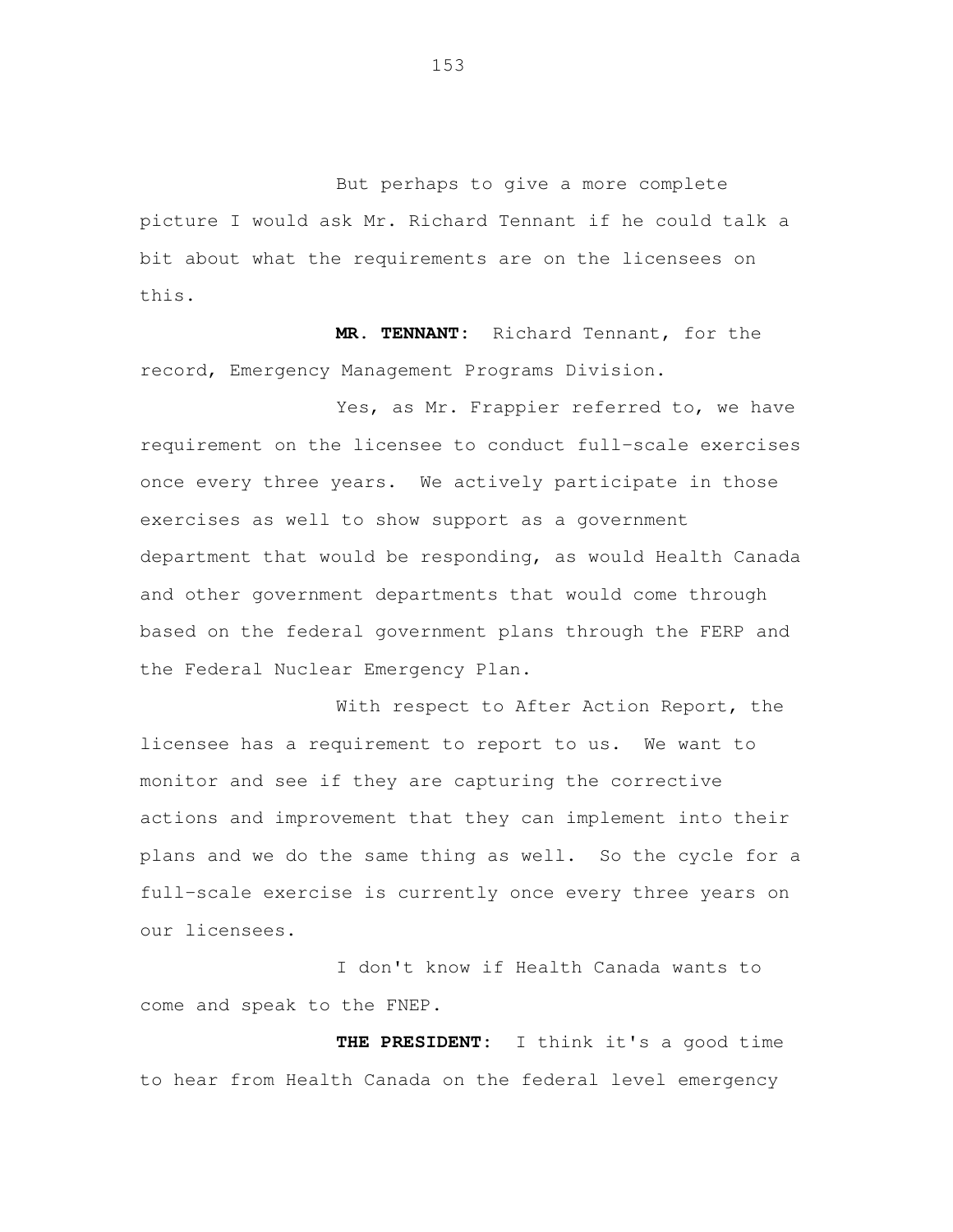planning and the big exercise that is being planned for 2019 I believe.

 **MR. AHIER:** Yes, thank you. Brian Ahier, Health Canada, for the record.

 Certainly from the point of view of the Federal Nuclear Emergency Plan, which I think some of you are aware is a plan that is led by Health Canada and integrates with Public Safety's overarching Federal Emergency Response Plan, we have in that plan a requirement or at least a guideline to exercise a full-scale -- to implement a full-scale exercise involving all jurisdictions every 2 to 3 years. The last time that we have had -- the last really large-scale exercise involving a whole of government federal response was in 2014. That was Exercise Unified Response. Since that time there have been many other nuclear exercises that have taken place. They haven't all had the same level of federal government involvement as we did back in 2014. Nonetheless, we have been able to test important objectives, particularly the support that we provide to the provinces, particularly through either the science sections or the technical assessment groups that they might have down in the provinces.

 In terms of capturing lessons learned and acting on lessons learned, we will also write up a federal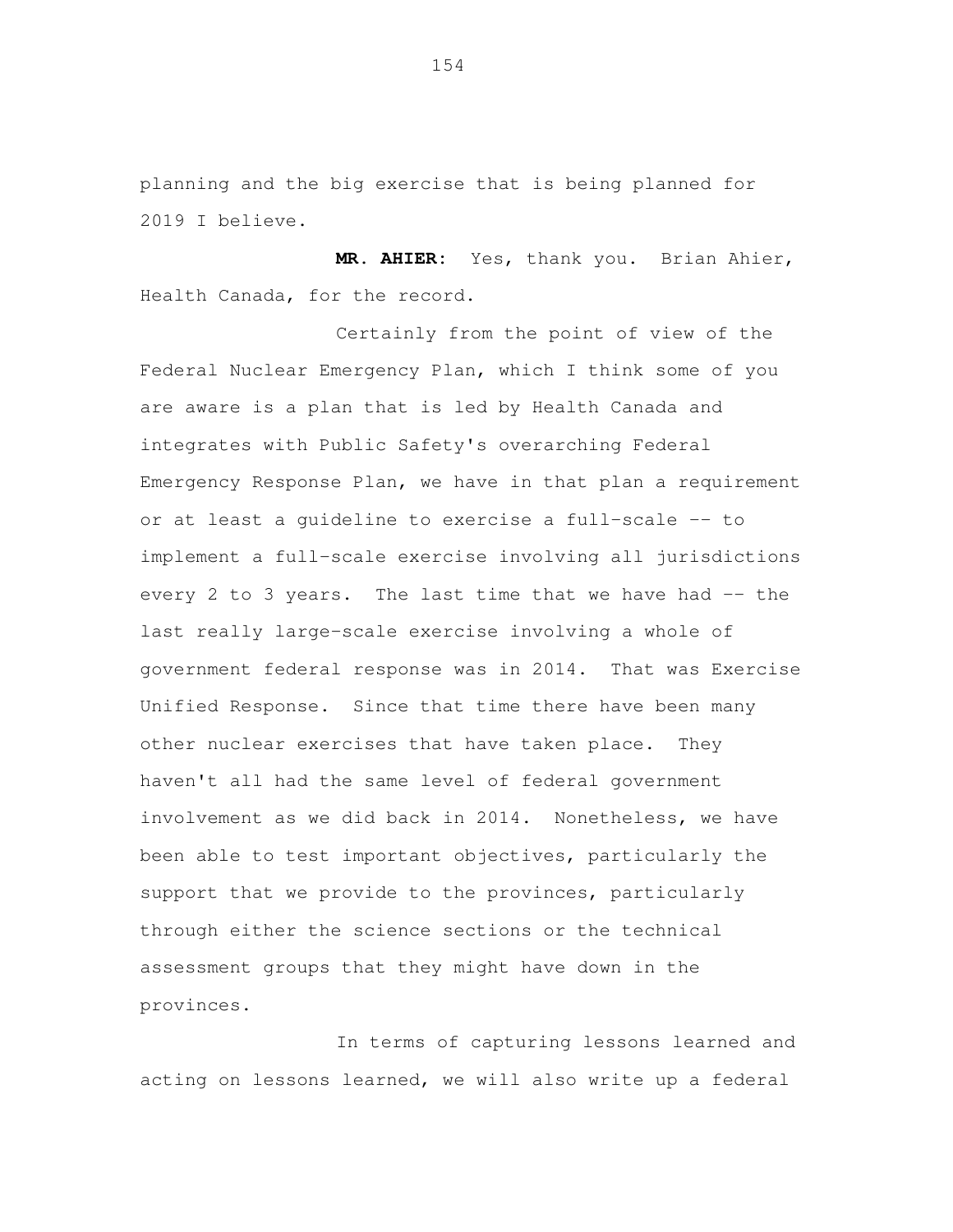level After Action Report and put in place management response action plans in order to track the lessons learned and ensure that they are implemented.

 What we consider to be our next really large-scale exercise is the one that President Binder just referenced, which is an international emergency preparedness review that we are planning to take place in 2019 and that will involve an expert team that will be assembled by the International Atomic Energy Agency that will come to Canada in 2019 and undertake a review of nuclear emergency preparedness arrangements across all jurisdictions. That will be an end-to-end review that we consider to be our next large exercise that will involve all jurisdictions and then of course that will result in a report and identification of both best practices and potential areas -- opportunities for improvement that would then be acted on as well.

 **MEMBER BERUBE:** Just to add to that question, is there a mechanism for benchmarking at this point or scoring on these type of exercises or are they still more or less subjective at this point?

 **MR. FRAPPIER:** Gerry Frappier, for the record.<br>Again, I think it's important to -- so

that's sort of the major exercises that we are talking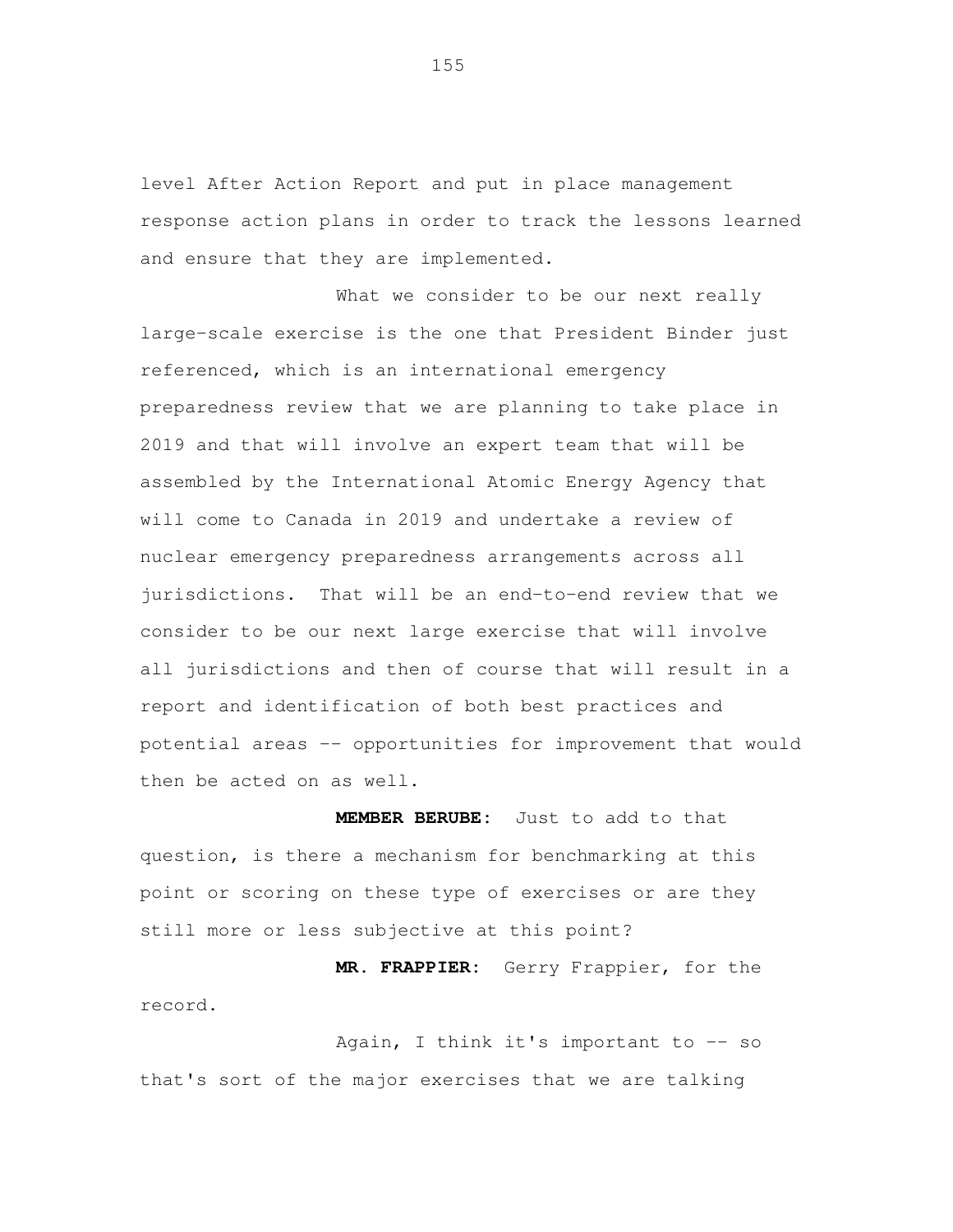about here involving multiple government departments, mostly being done outside the fence, if you like, as far as how all those interactions are. I will let them talk about the scoring.

 But again, from a licensee's requirements perspective they have multiple drills and exercises that have to be done regularly throughout the year. They must do a sitewide exercise every year and those are reviewed and rated, if you like, or evaluated, inspected I guess may be the right word, by our own inspection staff.

 With respect to scorecards on the larger ones, I'm not sure if either Richard Tennant or Brian Ahier would like to comment on that.

**MR. AHIER:** Brian Ahier, for the record.

 I think it's important to note that when we go in and plan exercises it's always important to be very clear on what the exercise objectives will be. We can establish different tiers of objectives depending upon how detailed they are and then all of those objectives will be specifically evaluated as part of the exercise conduct and they will be rated whether they were fully met, partially met, not methamphetamines, and that of course allows -- and that will be accompanied by the observations that will back up that particular rating, which will then influence the recommendations and after actions.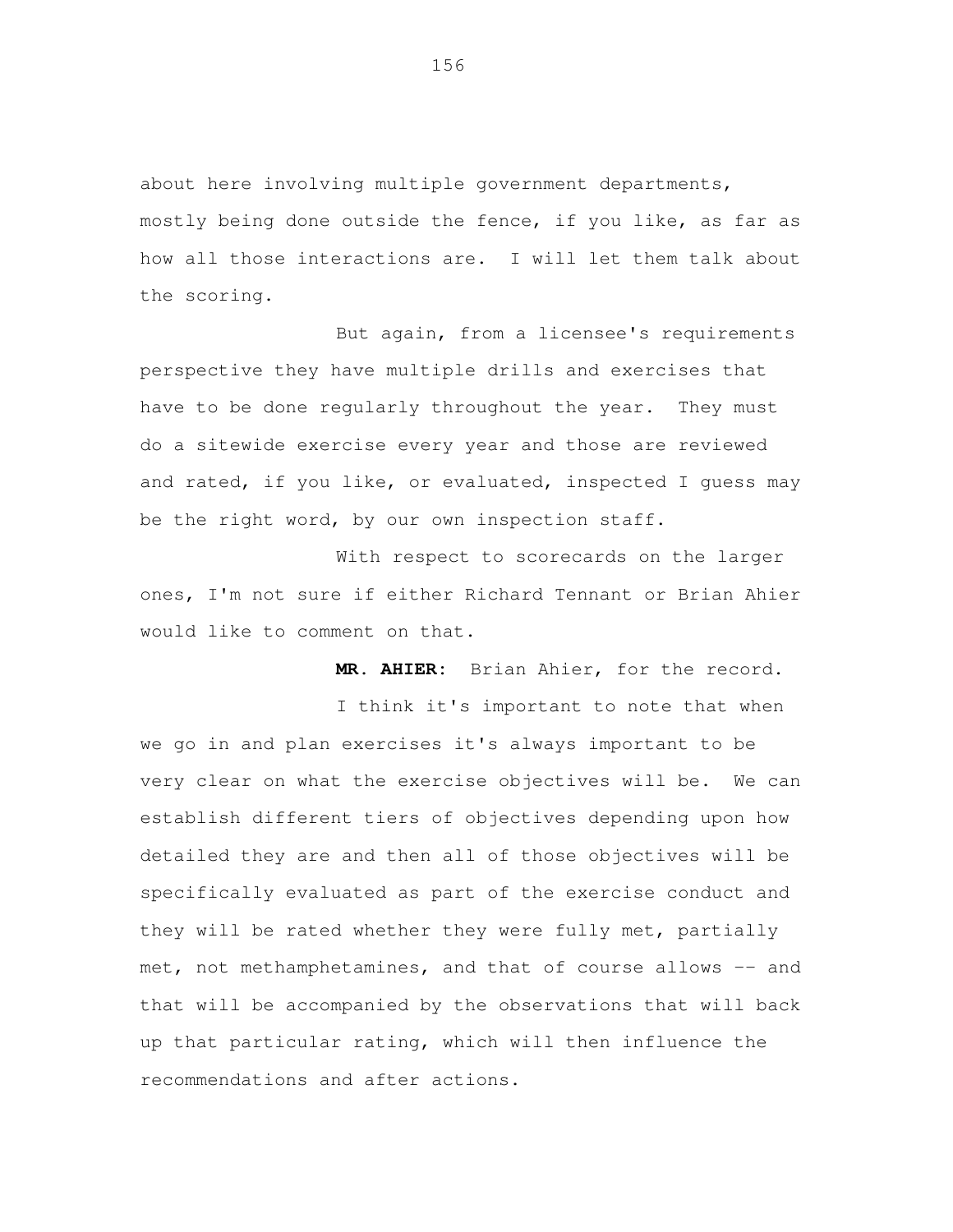**THE PRESIDENT:** I think it's a good opportunity for anybody who has a question for the Office of the Fire Marshal and our staff and Health Canada.

 My question is for Mr. Nodwell. One of the accusations of the PNERP was that it wasn't -- you guys didn't take into account a Fukushima scale like accidents. I would like staff to talk to that and maybe you tell me what's your reaction to that criticism.

 **MR. NODWELL:** Dave Nodwell, for the record.<br>We did look as a part of the PNERP review

 and the work that has been done over the last 12 months in particular, look at a host of accidents, including a severe accident that was based on some PSAs that were unmitigated accidents that involved no operator intervention for a period of 12 hours, so a fairly severe accident. Similarly, that work was presented to the advisory group as a part of the public consultation that was conducted last summer and the advisory group did question the study, but they did find that the planning's own sizes were very appropriate for a single unit unmitigated accident or multi-unit events where there were some -- and I repeat the word "some", not all -- post-Fukushima improvements being credited into the source term calculation.

One of the recommendations coming from the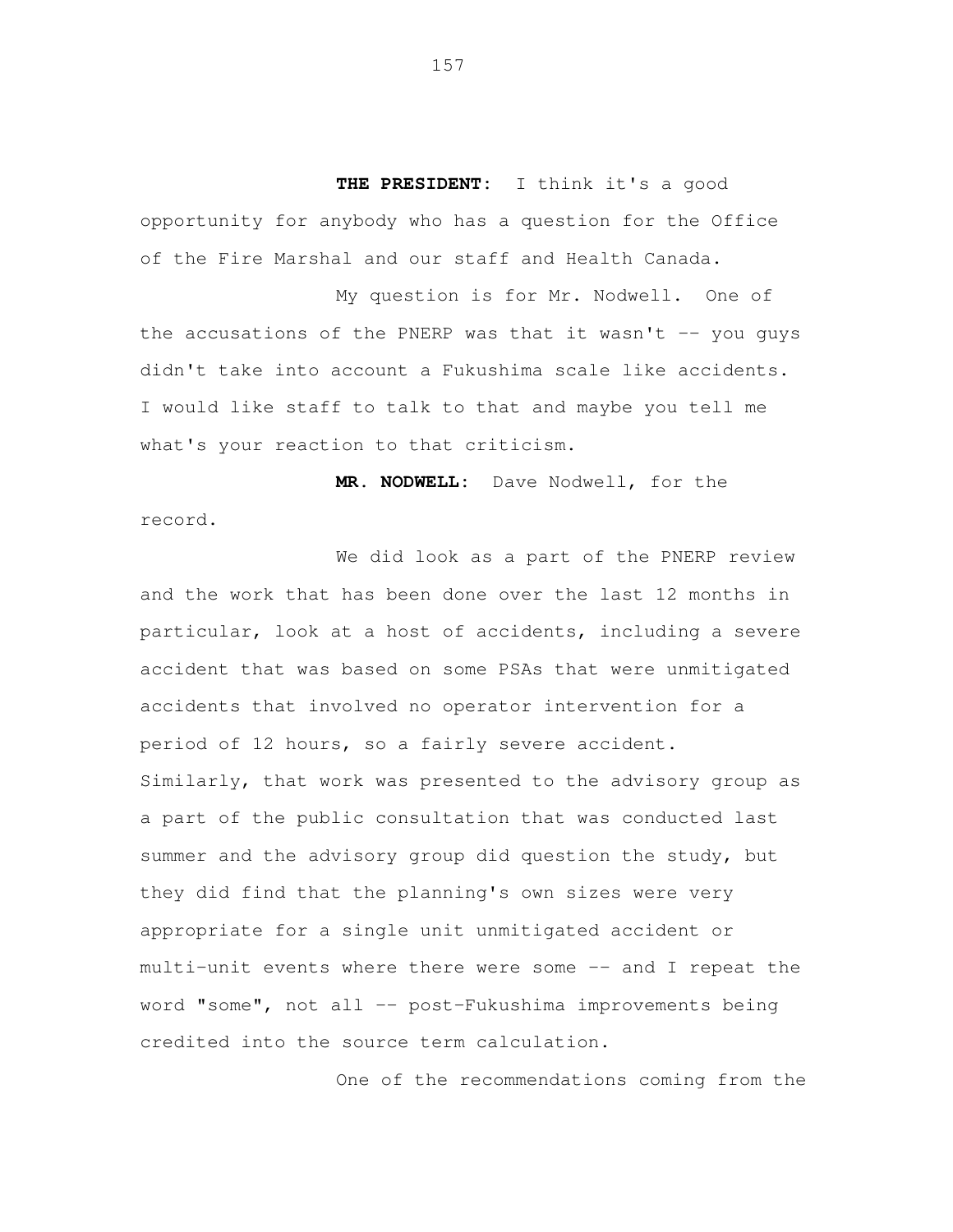advisory group that made recommendations to our Minister was to conduct a detailed technical study and this would look at a number of things, including enhanced meteorological data covering a full 12 months. It would also include reviewing local topographical features and so forth.

 So we continue to look at that, but based on the work that was done we feel that we did deal with a severe accident based on the CANDU reactor technology. I hope that addresses your question.

 **THE PRESIDENT:** Yes, it does. Anybody else want to add?

 **MR. FRAPPIER:** Gerry Frappier, for the record.<br>So staff would agree with that assessment

 that was done. We did work with the province with respect to source terms and things of that nature that were appropriate for our CANDU technology.

 **MR. SAUNDERS:** I think I would just point out as well that the application of the containment filtered ventilation system, the passive systems which will be installed, will actually further reduce the potential for any kind of a spread of contamination outside the site. Those aren't factored in yet and so in some ways we welcome the studies because we will want to factor all these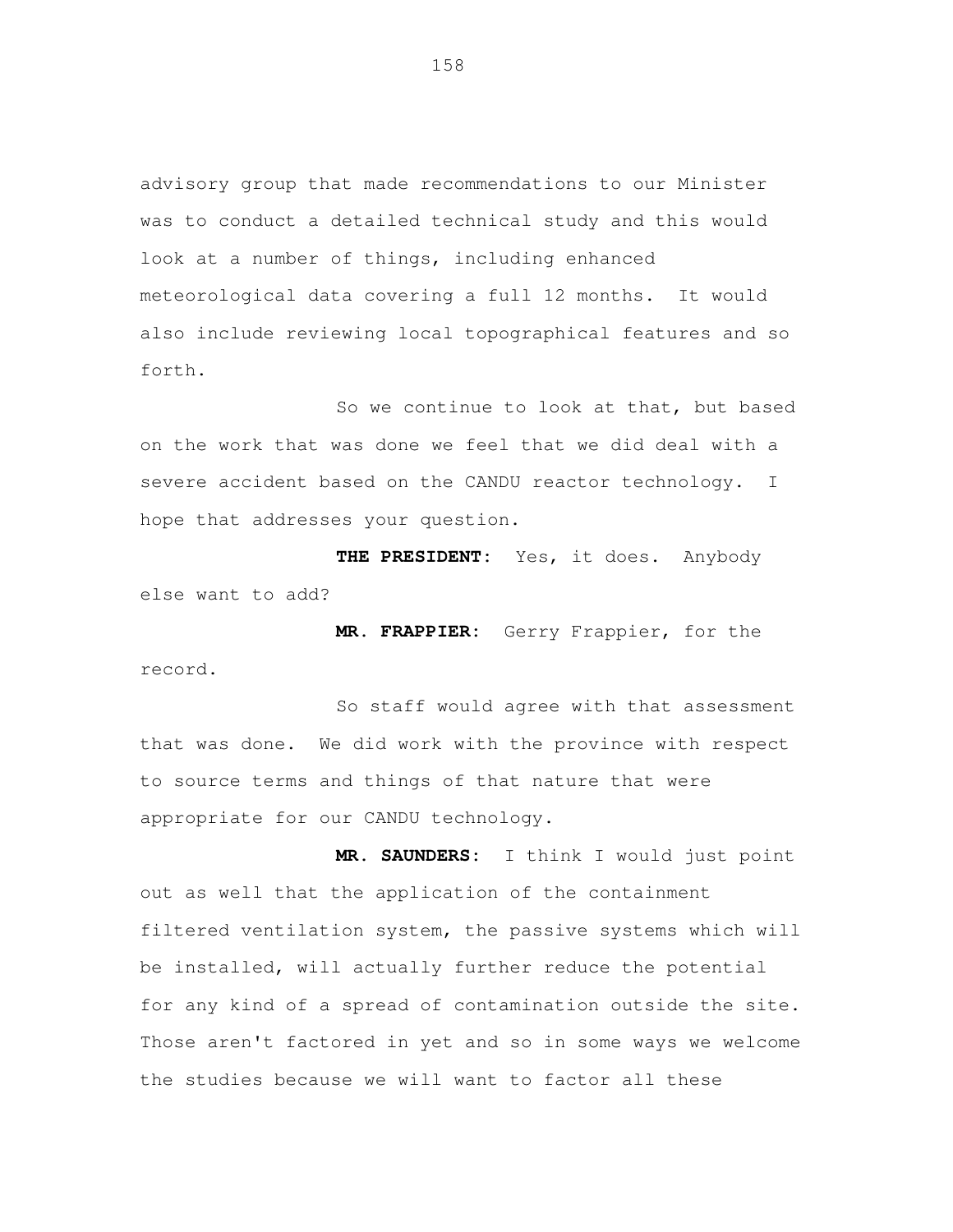changes into the study when we look at it.

 **MEMBER VELSHI:** Mr. Nodwell, are you folks putting together a response to the report issued yesterday by the Ontario Clean Air Alliance for Pickering and what a Fukushima-like accident would mean for the City of Toronto and the surrounding areas? It's a really doom-and-gloom picture.

MR. NODWELL: record. I did review the article in the Toronto Star and the study that the article was largely based on, I believe it was the Clean Air Alliance. We are not planning a response to that at this time. However, we will be presenting a major update in terms of emergency management and the work being done with the PNERP to the Commission on April the 4th. So we will have a chance to kind of discuss that, you know, doom-and-gloom perspective I think at that Yes. Dave Nodwell, for the time.

# **MEMBER VELSHI:** Thank you.

 And my other question to you, and I know in reading the CMDs from Bruce Power and staff that as far as PNERP's impact on Bruce Power, it was negligible, you just need to change some procedures to make reference to it. But what about the municipalities and their preparedness? What is your comment on that?

**MR. NODWELL:** Thank you.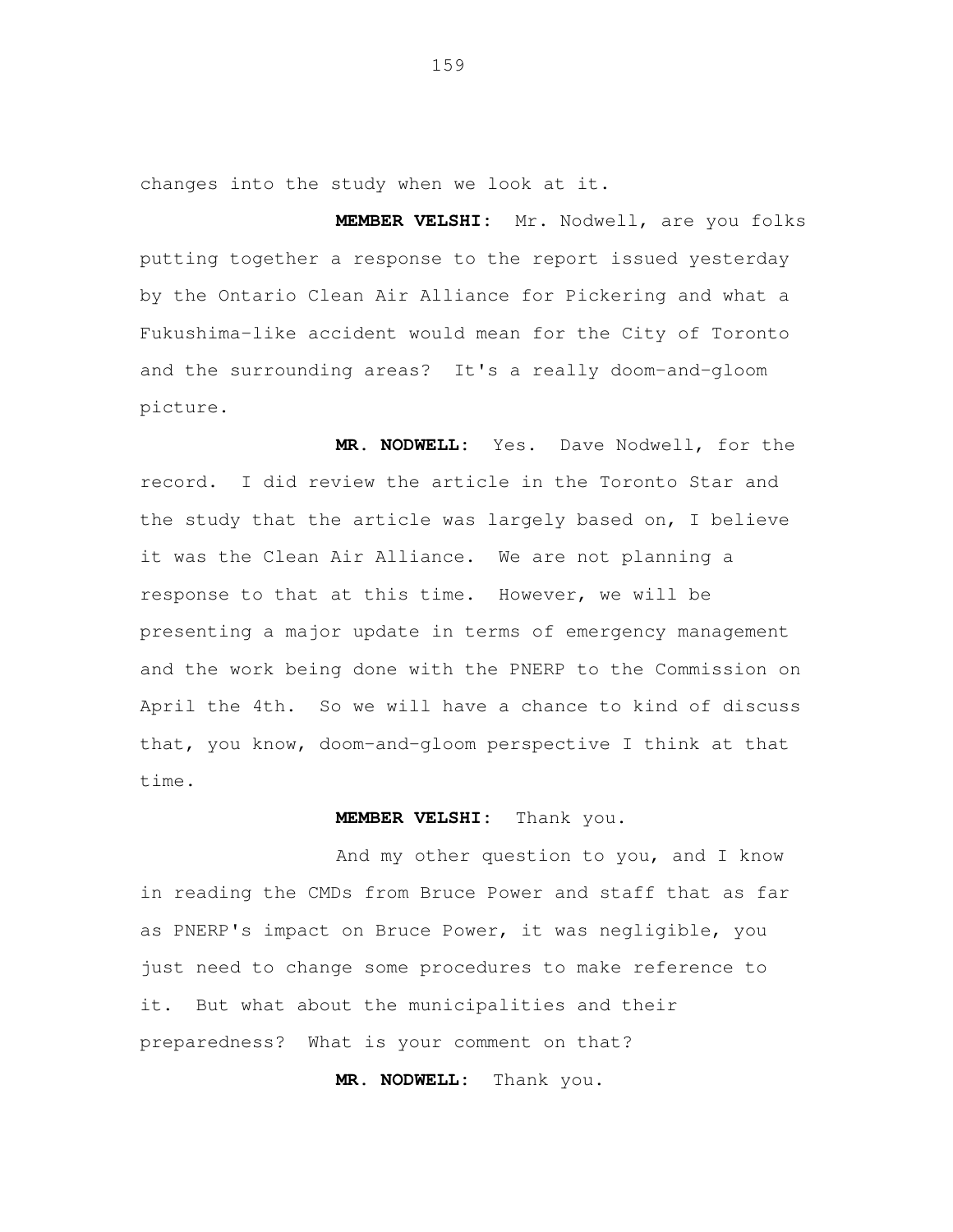Yes, we did look at what the burden would be on all responding organizations but particularly the municipalities that are responsible for a lot of the very local detailed planning. Based on that assessment, and we certainly had discussions with Kincardine, Saugeen Shores and other designated municipalities, the feeling was that there is not a financial burden per se on them as a result of the new PNERP. However, there are some responsibilities that would impact the allocation of staff resources. So there is certainly some extra planning that needs to be done within the municipalities.

 A case in point would be the addition of a new planning zone called the contingency planning zone and, as you can imagine, there has been a great deal of discussion related to exactly what that means, what are the responsibilities of the municipalities in terms of their planning and impact. Again, the assessment is not that it's not a financial burden on the municipality but rather one of just the allocation of staff time. And I would add to that as well, in terms of the detailed technical study that is currently being initiated, that a part of that review would take a look at municipal impacts as well. So that is certainly being considered throughout the process.

# **MEMBER VELSHI:** Thank you.

Bruce Power, did you have anything to add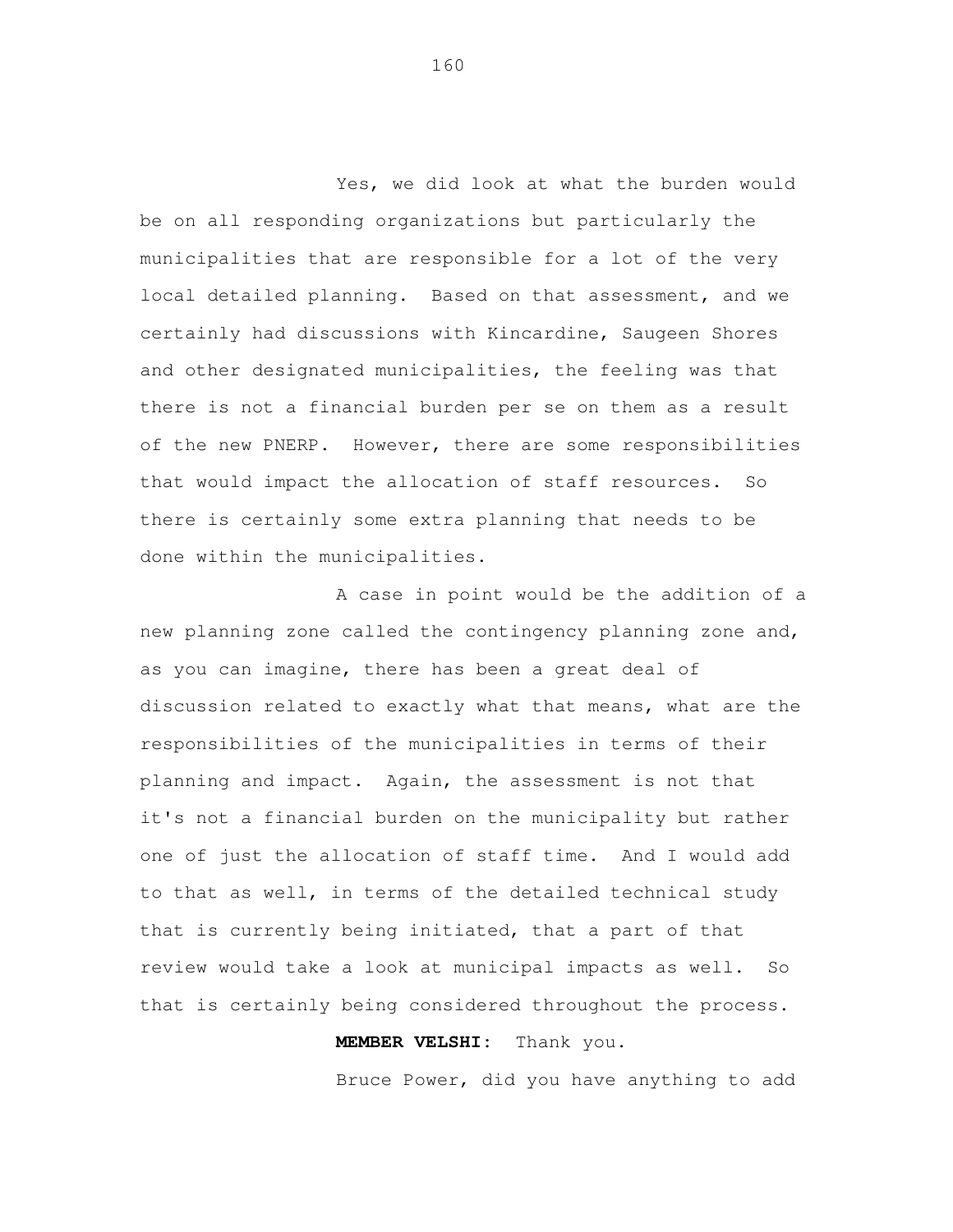to that?

 **MR. SCONGACK:** Yes. James Scongack, for the record. I think Mr. Saunders also has something to add as well.

 So in response to your question about the impact on municipalities, both Saugeen Shores and Kincardine, and I would also add to that dynamic to the engagement with hospital corporations, the hospitals in the region who, whether it's in the event of an emergency or through our drills, we expect a lot of our healthcare professionals and first responders. So in 2015 Bruce Power has entered into Memorandums of Understanding with both of those organizations, so the municipalities and hospital corporations, and we have an ongoing dialogue with those entities about, you know, how can we work together, how can we share information. Bruce Power provided some targeted funding for example to the hospital corporations for work that they could undertake to enhance the training of first responders, how they could enhance the facilities in terms of a contaminated casualty as an example.

And at the municipal level there is a -- I would agree with the comment of the Office of the Fire Marshal in terms of an allocation of staff, but as anybody knows, an allocation of staff is a cost to a municipality and so we have put arrangements in place with Saugeen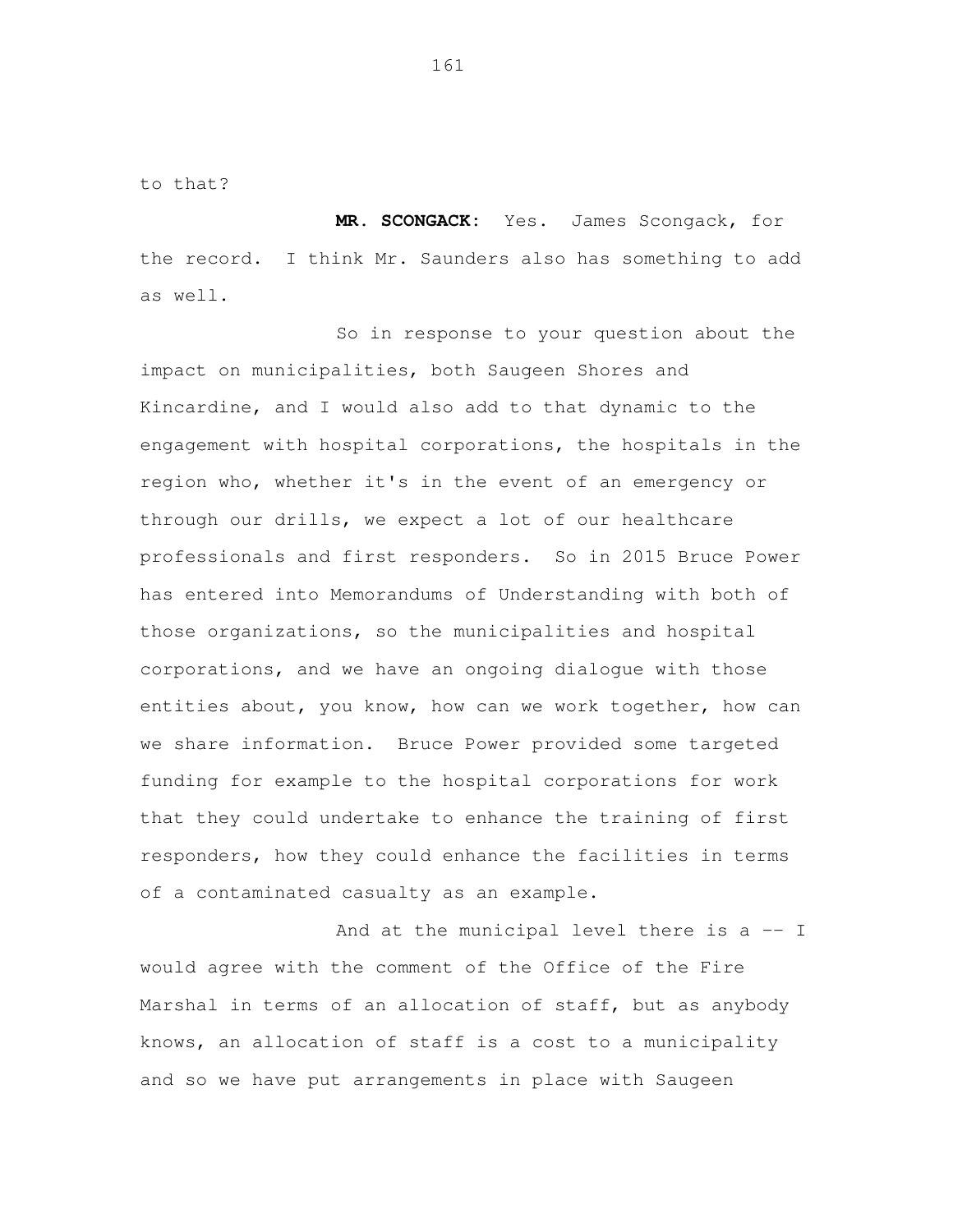Shores and Kincardine in particular as to how can we accommodate some of that funding. But also keep in mind these are relatively small organizations, so the collaborative relationship for them to have access to all of our staff at Bruce Power, all that expertise, even though it is a municipal responsibility as it would be officially designated, we work with them. You know, things like our potassium iodide redistribution program, we work closely with the municipalities on that, community safety guides that we send to 60,000 households. So, you know, we recognize that given the fact we are in a small rural area we don't have the same population density and by extension the same size of governments and hospital corporations, we have a responsibility to play there.

 Actually, yes, Mr. Rencheck is just reminding me. And another key area obviously, access to healthcare services is important for our employees and the community broadly, but it's also important from an emergency preparedness point of view. So the Southampton, which is in the municipality of Saugeen Shores, recently opened a new emergency room; Kincardine, the Municipality of Kincardine is going through a redevelopment project for their hospital; and we actually, through a co-funded arrangement with both municipalities, carry out a physician recruitment program. So we feel, you know, in small town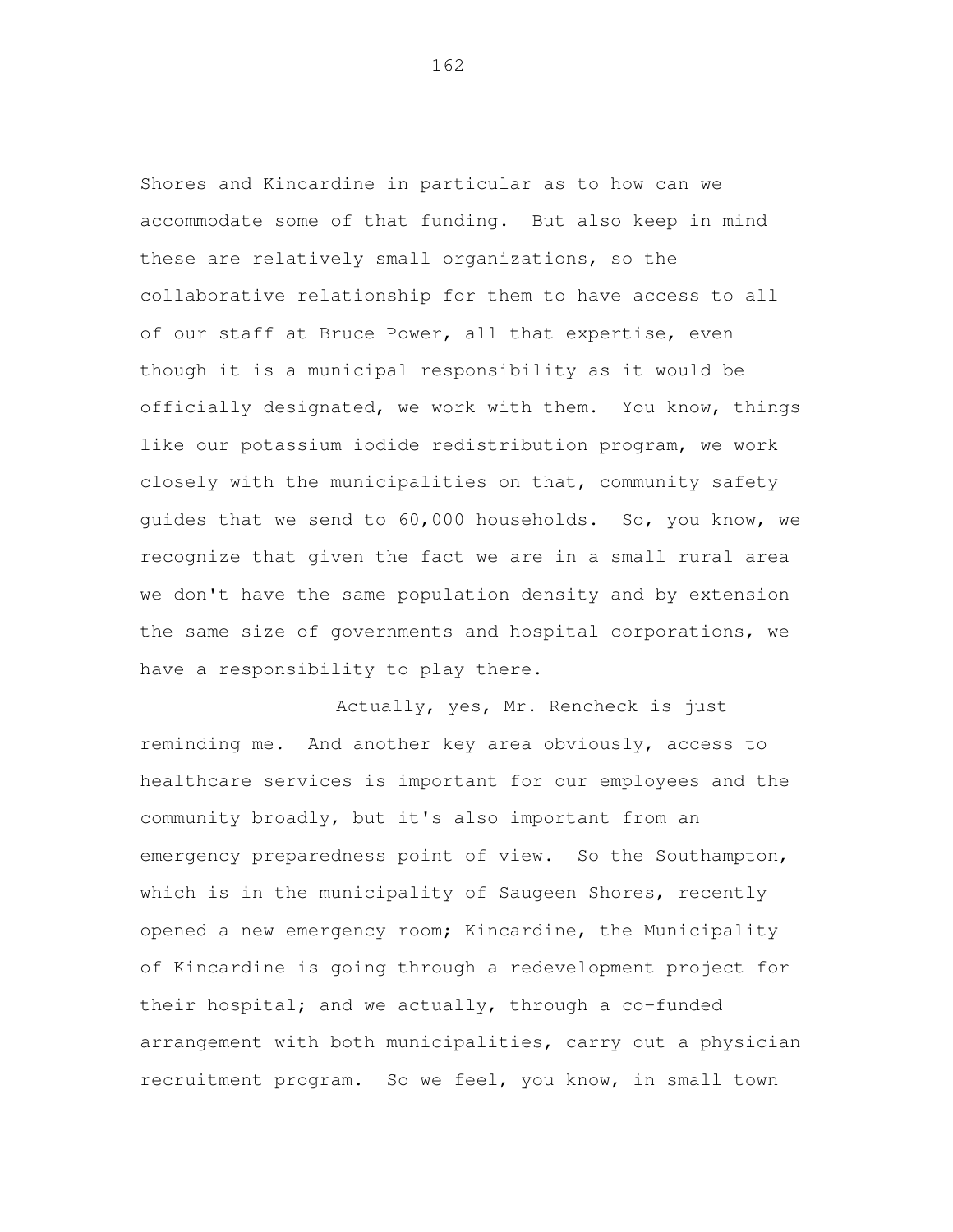Ontario we are all in it together and that's really the dynamic we are taking through this.

 I think Mr. Saunders had something to add as well.

MR. SAUNDERS: most of it, other than to say that we are already engaged with the local communities to help them do that work and we are also engaged with them on the interoperability plans, which benefits us of course in the case of a response but also just generally benefits emergency response across the community. So this is something that we participate in all the time and we have been working towards getting that in Yes. Not much, you covered place.

 **MEMBER VELSHI:** And this whole area of emergency management has always been a very hot topic and issue and it wasn't one that you identified in the key issues in your public outreach, but are you anticipating heavy debate on this in day two?

 **MR. SCONGACK:** James Scongack, for the record.<br>These are issues we take very seriously.

 We engage actively and we make sure all our I's are dotted and T's crossed, but to be frank, it's not an issue we hear concern about. In addition to public opinion polling, we do what we call public attitude research. We don't see it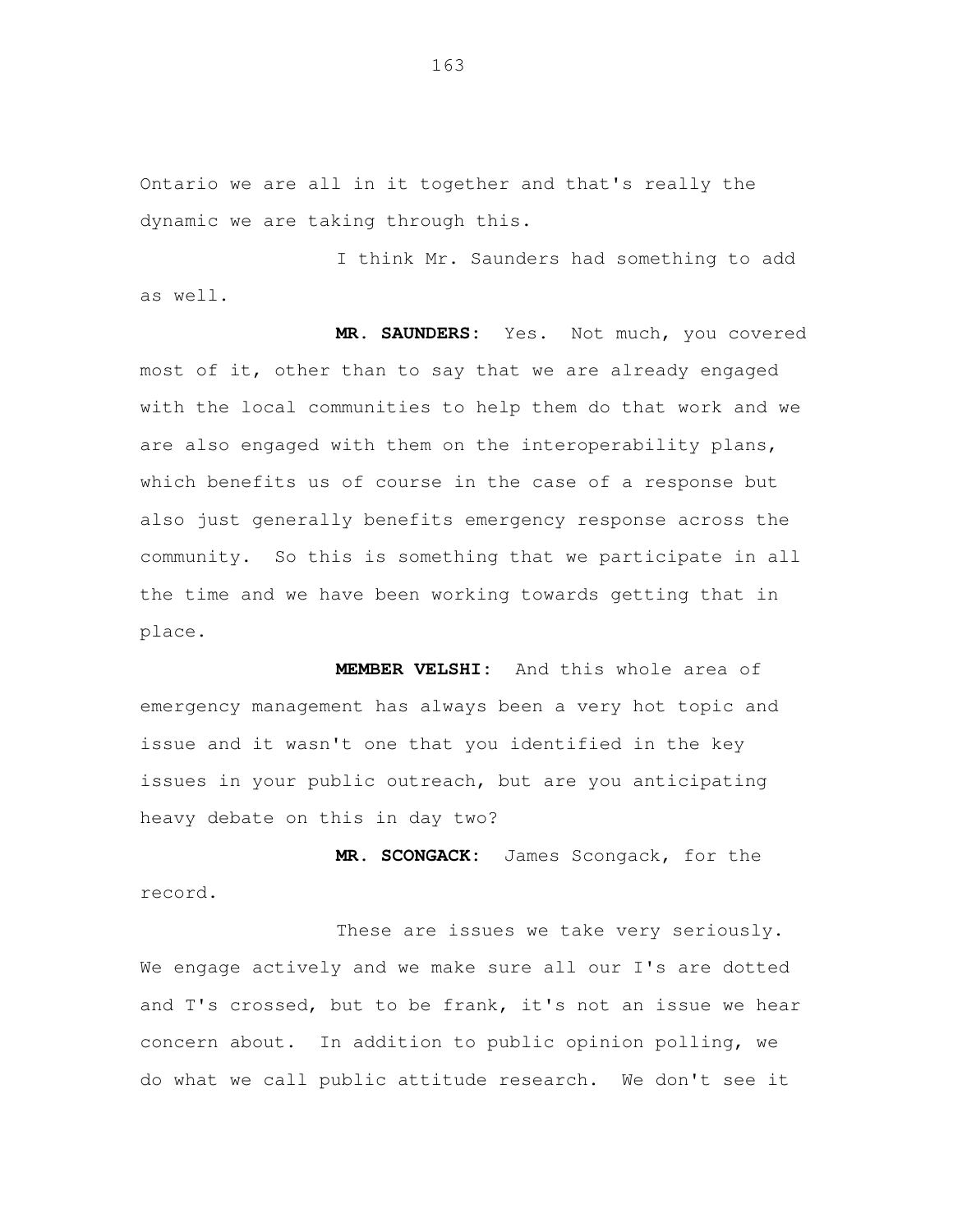there. In 2015 when we did door-to-door potassium iodide tablet redistribution we did not get significant concerns. So I would be surprised if from local folks you hear that concern.

 **THE PRESIDENT:** Well, if memory serves, you mentioned hospitals, but don't forget school boards.

**MR. SCONGACK:** Correct.

 **THE PRESIDENT:** You are going to get school board issues --

**MR. SCONGACK:** Yes.

**THE PRESIDENT:** -- if you are not

attentive.

 **MR. SCONGACK:** Yes. James Scongack, for the record. That's a great point. So as part of this we have an active dialogue with the school boards. They were involved in the potassium iodide tablet redistribution. We have worked with them to support where necessary what plans they need to put in place and so certainly you can probe on that more in Part 2 and I would imagine you will get the same answer that I provided. I hope you do.

 **THE PRESIDENT:** Anybody has questions for the parties here?

 Any additional from Health Canada? Everything -- you know, I never asked Health Canada whether you like the PNERP.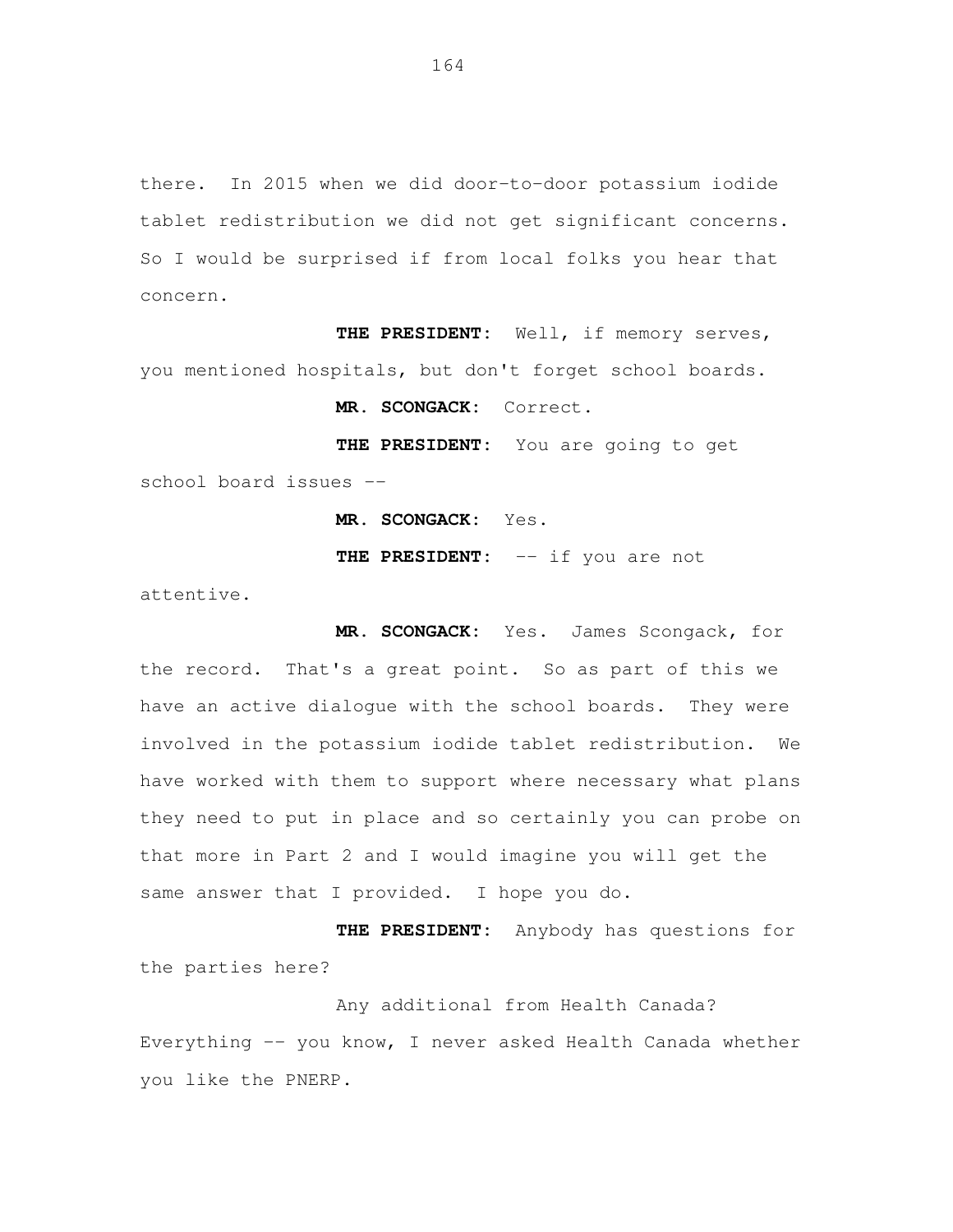--- Laughter / Rires

# **THE PRESIDENT:** So that's a

 federal-provincial relationship. PNERP, if I understand correctly, is supposed to be an appendix to the FNEP, plus all the municipalities in there. So any views? Any comments?

**MR. AHIER:** Yes. Brian Ahier, for the

record.<br>The PNERP is a standalone plan. We have an interface between the Federal Nuclear Emergency Plan and the provincial plan through a FNEP Ontario Annex and I think that might be what you are referring to. That Annex really describes the specific interface between the federal technical support and how we will support the province and in large part the science or technical groups in the province, including provision of various types of assets or resources to support characterization of the situation and inform decision-making. So from our point of view the PNERP is a sound plan.

 We are now in the process of supporting the Province of Ontario in developing some of the other plans, including the Environmental Radiation and Assurance Monitoring Group, which is composed of both provincial and federal components. So there is a lot of collaboration that happens between Health Canada and the Office of the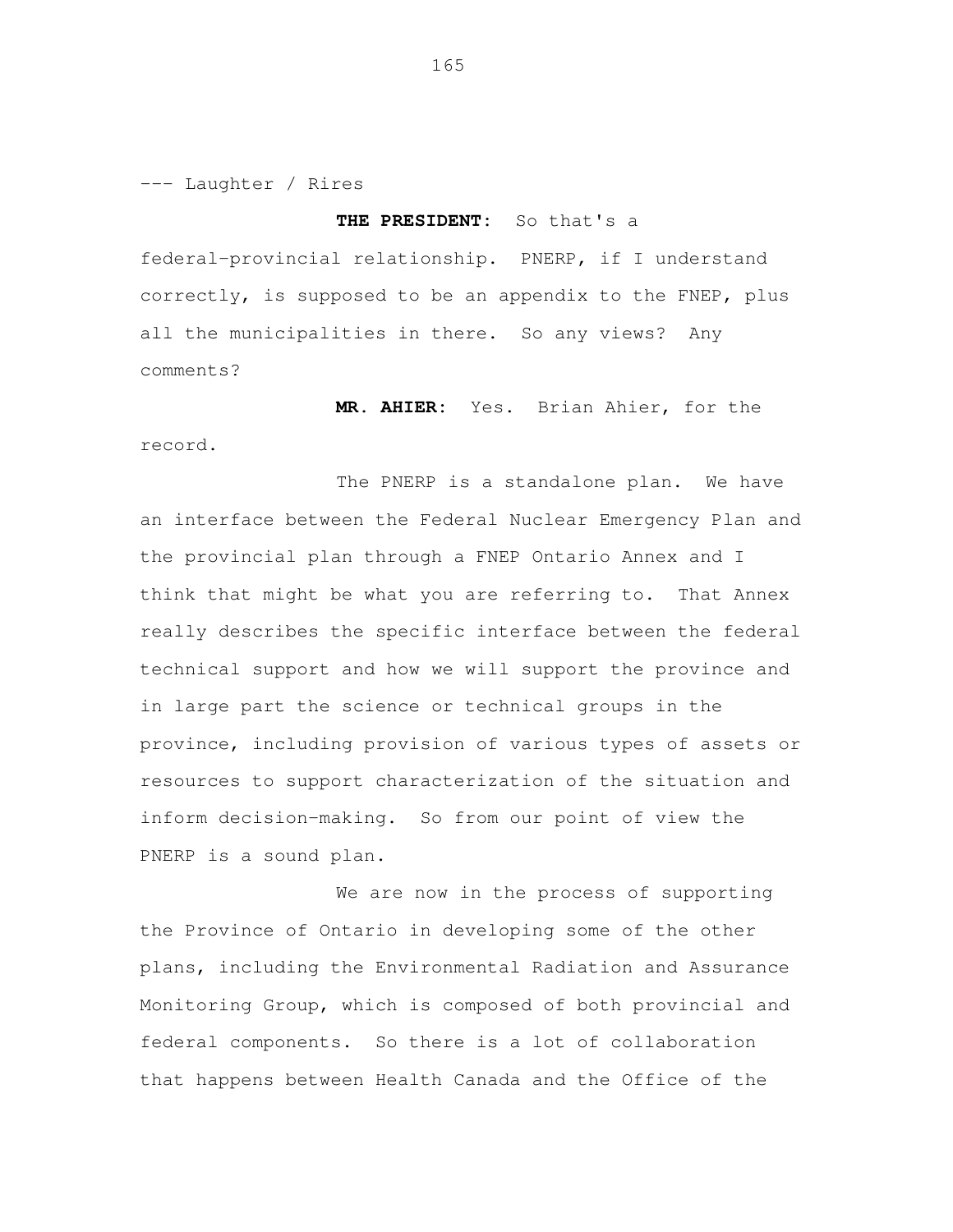Fire Marshal and Emergency Management, both bilaterally and within the larger scope of both our FNEP -- the FNEP scope and the PNERP scope.

 And one thing that's worth mentioning is that we do maintain a Federal-Provincial Radiological Nuclear Emergency Management Coordinating Committee that allows us to meet periodically and look at coordination issues that support the arrangements of the FNEP, in particular the interfaces down to the province. That committee met most recently about two weeks ago to discuss issues of relevance to all parties.

# **THE PRESIDENT:** Thank you.

 Between staff and Bruce Power, when is the -- I know they have this very impressive D-LAN process, but it's still not connected to CNSC emergency offices; right?

 **MR. SAUNDERS:** No, that's not correct. It is connected to the CNSC, it's connected to everybody. The issue is simply about the automatic transition of data directly from systems versus through any manual intervention.

**THE PRESIDENT:** Well, that's what I meant.

 **MR. SAUNDERS:** Yes. It isn't connected there and, quite frankly, it wasn't the highest priority in the process. The highest priority was to have a system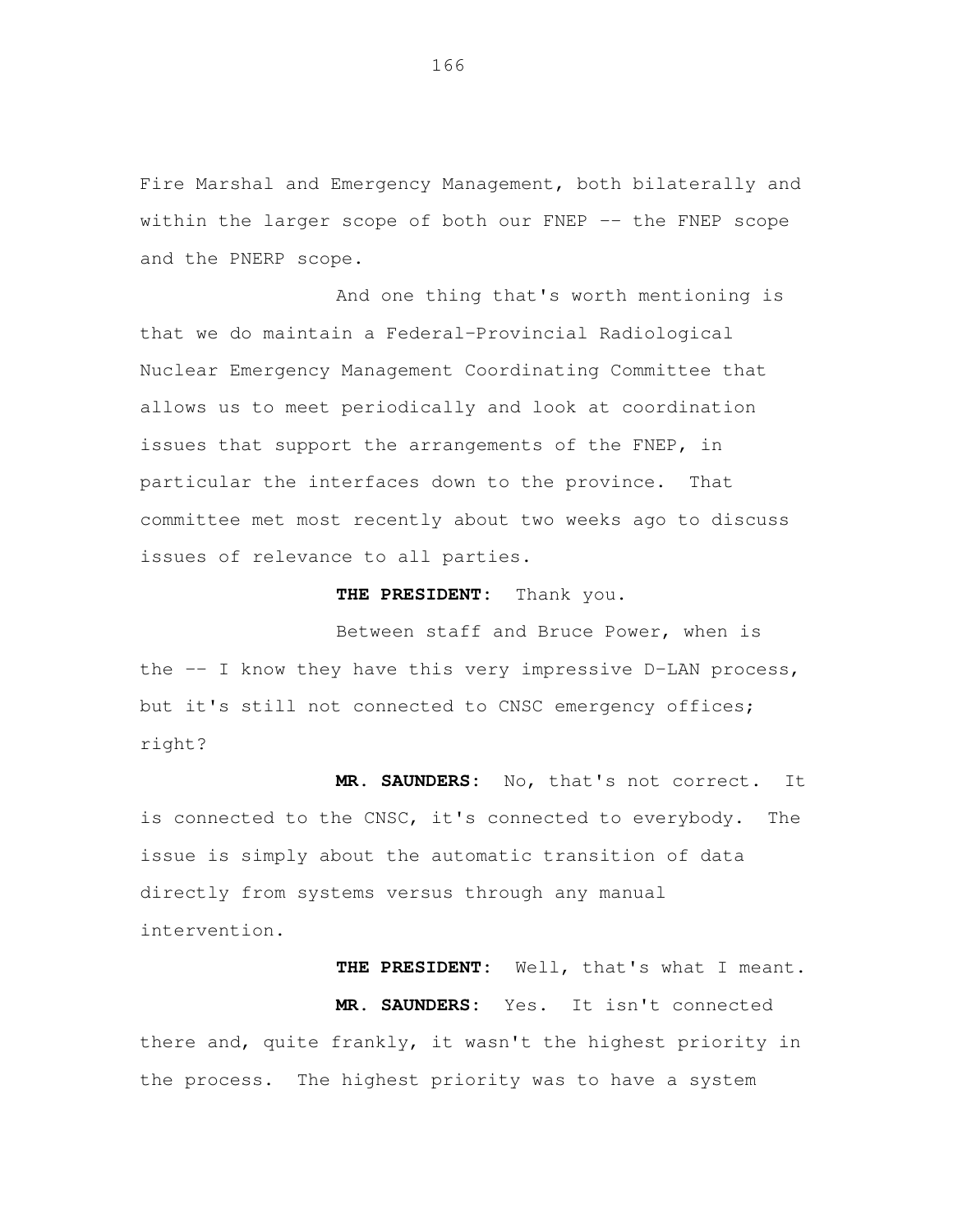that will actually transmit the data throughout the circumstances we need it. We built that and we think it's one of the more advanced systems that we have come across at this point. So we will be doing the feasibility study this year. Now that we have it placed in the control room area, that's where the actual -- we call it VSAT, but it's a satellite uplink capability in essence. We will do a feasibility study now to see if we can make the automatic connection and delivery of the data that way. It actually serves our purpose as well as yours if we can do it that way. There is some data of course which our plants are not set up to provide automatically, so there will always be some manual interface, at least for the foreseeable future. And the issue with automatic data is that you can never guarantee automatic data flow will happen in all cases and therefore you will always have to have a manual input backup, and the system is designed to accommodate both of those. So a feasibility study this year and then we will provide what happens next.

# **THE PRESIDENT:** Staff...?

 **MR. FRAPPIER:** Gerry Frappier, for the record.<br>So just to confirm, yes, we do have access

 to D-LAN. So the LAN if you like, once the information is onto that network, we have very good visibility, there is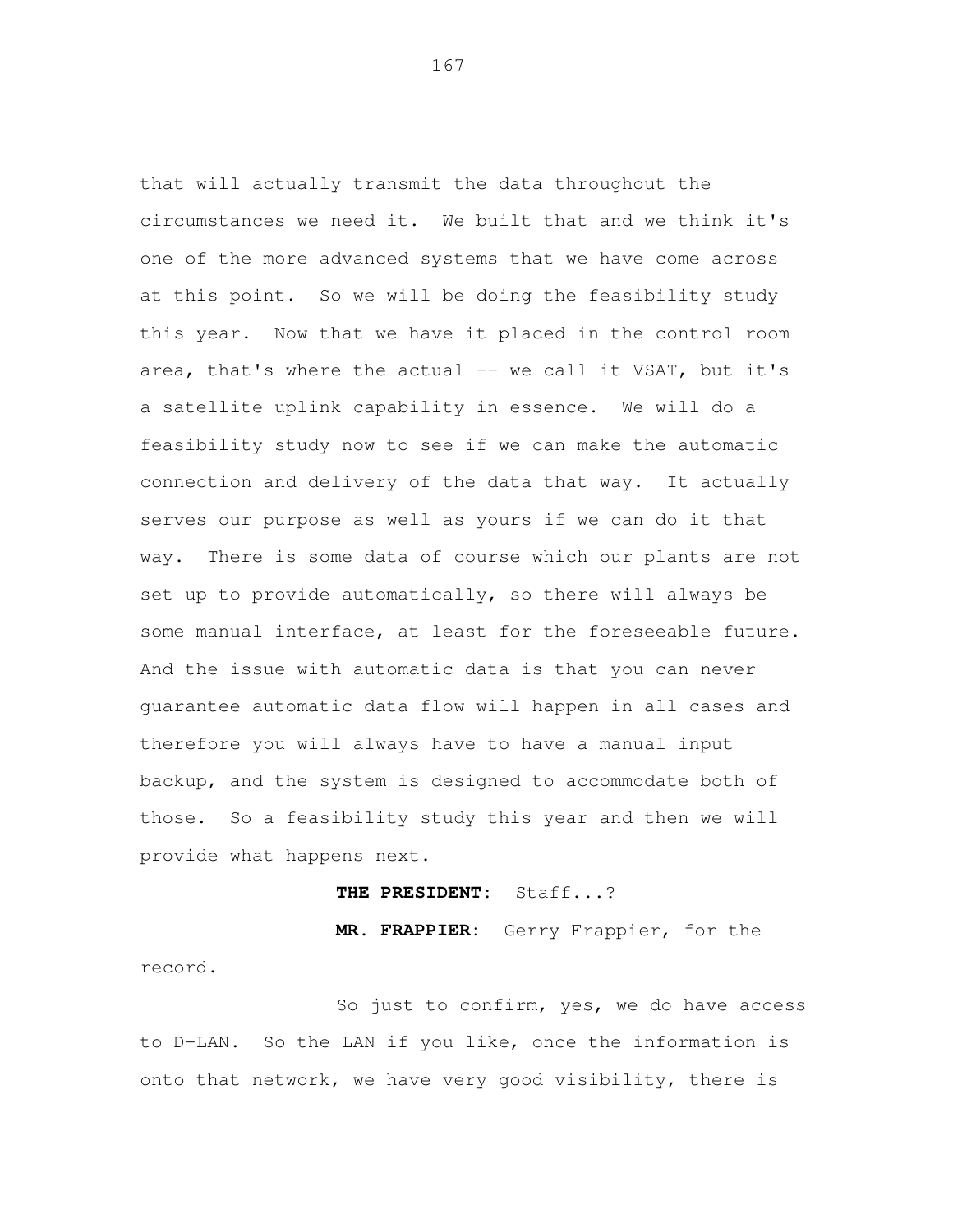excellent exchanges and ability to do trending and things of that nature. For us the concern is that that data has to get onto that system and with it being manual, in true accident scenarios or situations, you know, people get committed to doing other things as well. So we would like to see the automatic connection. We take the point that that obviously has to be verified and there is still going to be certainly people that have to come into the system, but it would be nice if a lot of that data, most of that data was just coming through, nobody had to worry about it, it's there and accessible to people.

 But as far as the system that they have put together, the D-LAN, it's a very robust system and we have good connectivity to it.

 **THE PRESIDENT:** I thought one of the lessons on emergency management was the manual system, the blockage for the flow of information. So I'm not buying it because I know OPG -- if I understand correctly, OPG already fixed that and so did Point Lepreau. Am I right?

 **MR. FRAPPIER:** Gerry Frappier, for the record.<br>You are correct. So they have taken a

 different approach. So their approach was to work on that front-end business exactly as mentioned, let's get the automatic data being transmitted without the need for a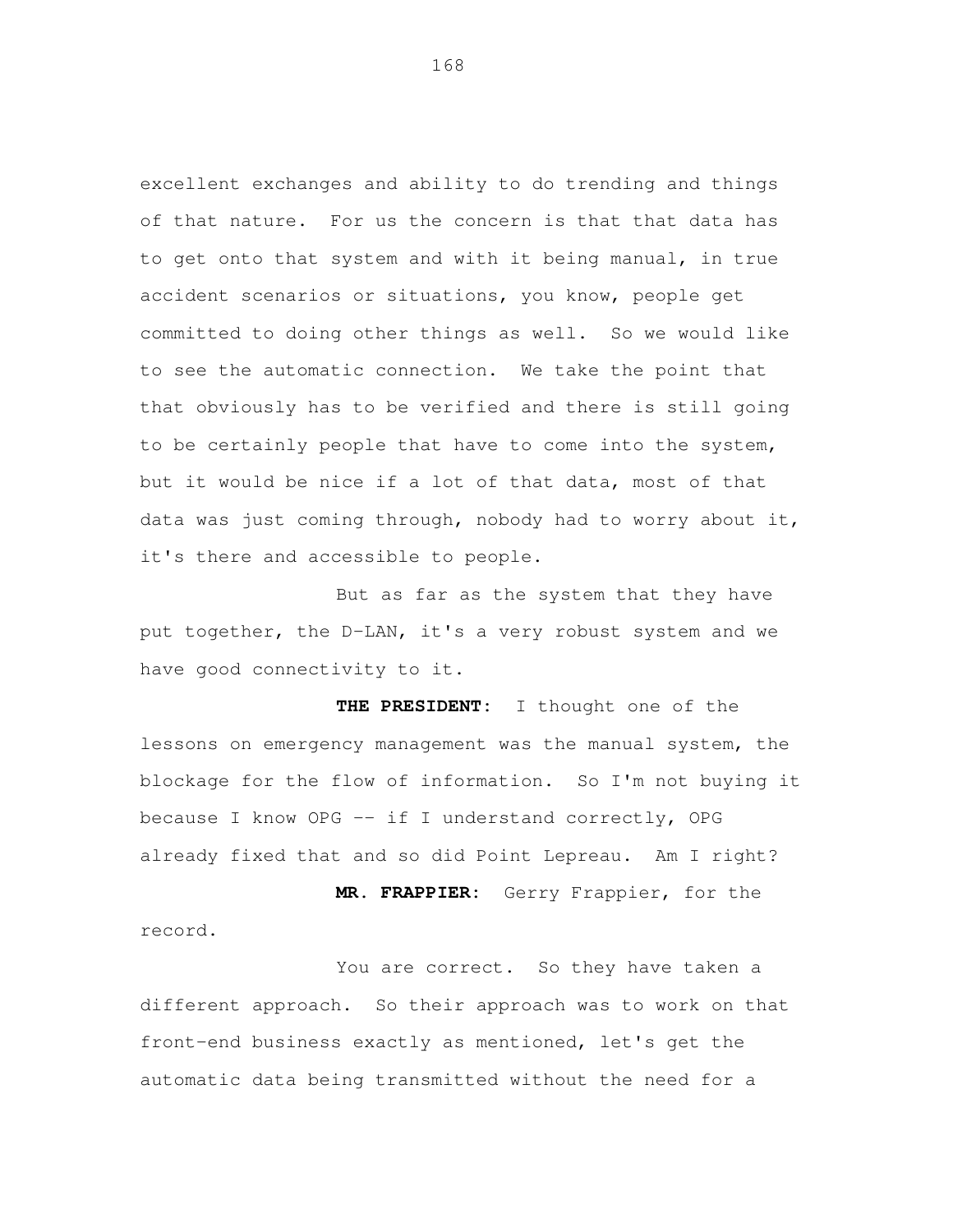human in the loop if you like, but they have not put their systems as robust as what the D-LAN at Bruce is. So it's a question of what priority you put on different things. Both have work yet to do.

 **MR. SAUNDERS:** Yes. Frank Saunders, for the record. I guess I would put it this way. If you are prioritizing emergency response data, you have to have a list of the things that you want to achieve first. We started back in 2012 with the off-site radiation monitors. We used a very similar criteria that the transmission of data without local infrastructure was absolutely critical, that if you take into account the accidents at Fukushima and that you cannot rely on local infrastructure to provide data. So automatic is great, but if it relies on systems that you know will not be there in some accidents, it's simply not sufficient. You can't have emergency crews trained and trying to operate on three and four different systems depending on what's working, you need to have a system that will work for all circumstances. So the first focus was to develop that system that works, transmits data, stores the data offsite so it's not at all related to local disturbances, in fact stores it in two places, one about 200 kilometres away and the other one 1000 or so kilometres away, to make sure that that disturbance is not there. Both the province, us, and your folks, Health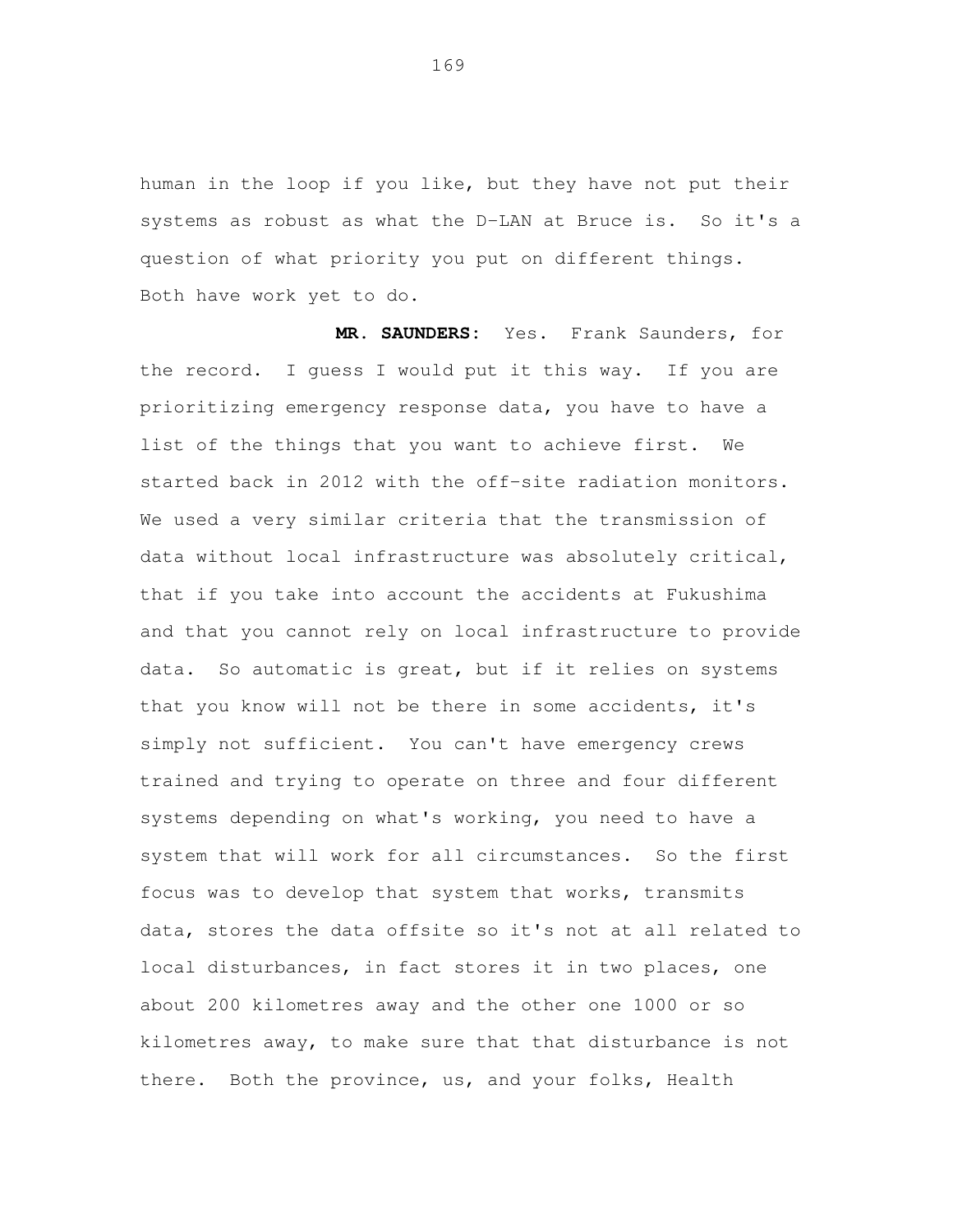Canada, Environment Canada and others can access that database remotely, get all that data. Now, that's in place and in our view that was the highest priority. Accurate, timely data is a high priority and that's what we are providing. If it's manually input, okay in the short term. Obviously from our point of view of managing the emergency, we would rather not tie up staff doing that, so we will look to provide that automatic transfer, but we are trying to do it in a way that will work in all accident scenarios, in all events and won't add extra burden onto our response staff.

THE PRESIDENT: the issue, but in an era when even CRTC finally will provide the service we have all been waiting for on emergency management, the fact that there is going to be an emergency is going to be instantaneously known to everybody and then the question will become what's the data, how serious it is, et cetera. So a manual system will not do. I hope you guys are going to fix it in my lifetime, which is very short. I don't want to belabour

 **MR. SAUNDERS:** I would simply say no data won't do either and in some circumstances that is what you will have, right? So you need a system that works first. A system that gives you automatic data is a second priority for sure. I don't disagree, I think we are talking about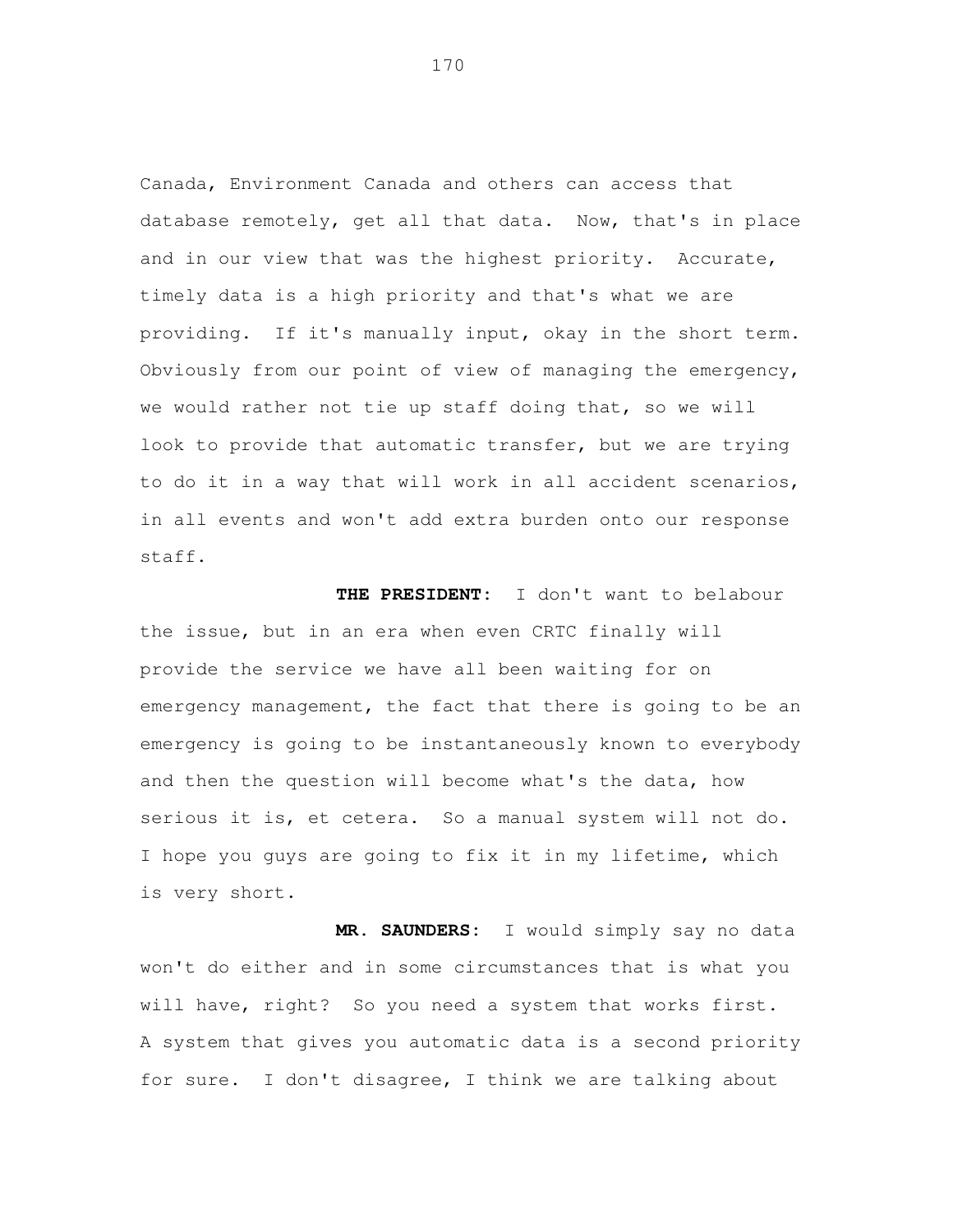which one you want to do first.

 **THE PRESIDENT:** It's time to move to -- okay, we are taking a 10-minute break.

 **MEMBER DEMETER:** Okay. I had a Health Canada question but --

 **THE PRESIDENT:** I'm sorry, you had a Health Canada...?

 **MEMBER DEMETER:** This is very quick, if I may.

 **THE PRESIDENT:** Go ahead. Sorry, I should have said any final questions.

 **MEMBER DEMETER:** It was raised that you were going -- Bruce, you raised that you are recruiting physicians. One of the skill sets of a physician in Kincardine would be to deal with radiation emergencies and I personally took my training through the DOE in Oak Ridge, Tennessee on emergency management of potentially exposed or contaminated individuals, very good training. Is there a Canadian equivalent? Is there a way of training your emerg docs in your hospitals to be able to assess, receive, triage, take the appropriate actions if someone is potentially contaminated, because it's a different approach to patients? Is there any physician training that you have that deals with this level of expertise?

**MR. AHIER:** I'm sorry, I thought you had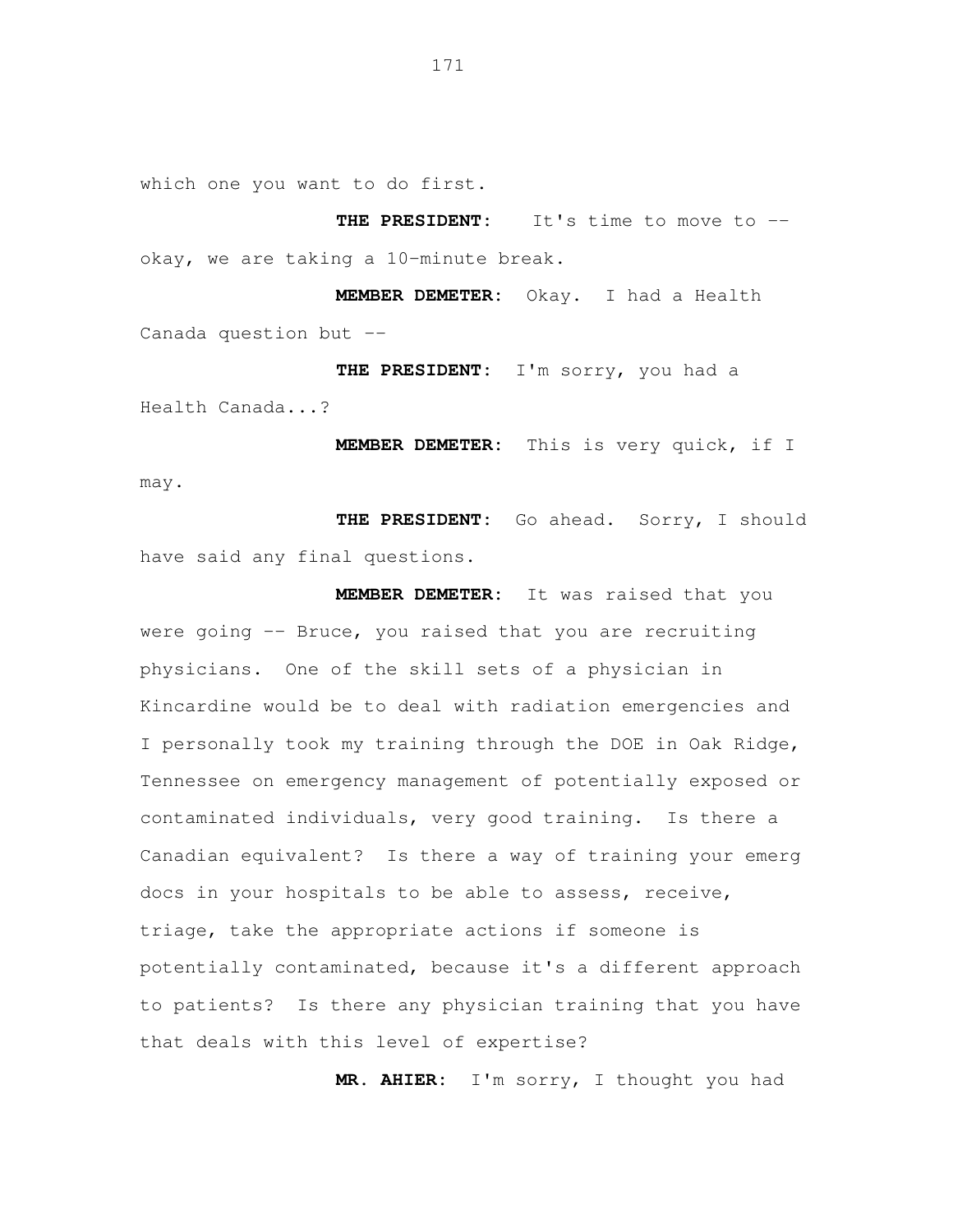directed that question to Bruce. Brian Ahier, for the record.<br>Health Canada offers a course, it's called

 Medical Emergency Treatment for Exposures to Radiation, it's called METER. It is similar to the course that's offered -- or the services offered by REACT. In fact, there have been consultations with them to develop the course content and we deliver that course typically 1 to 2 times per year depending upon request and available resources. The course was offered to the hospitals in the Kincardine region just prior to Exercise Human Resolve and we in fact used the exercise as an opportunity to observe how the first receivers were handling the simulated contaminated individuals during the exercise.

 **MEMBER DEMETER:** Okay. That's very good to hear. I knew about the METER program, I just didn't -- I just wanted to see if it had arisen in this situation. But thank you.

THE PRESIDENT: Health Canada or to the Office of the Fire Marshal? We don't want to keep them here if there are not going to be any more questions. And the same thing for Fisheries and Oceans and Environment Canada, thank you for being here and I assume you will be with us in Part 2. So any other questions to

So now we are going to take a break for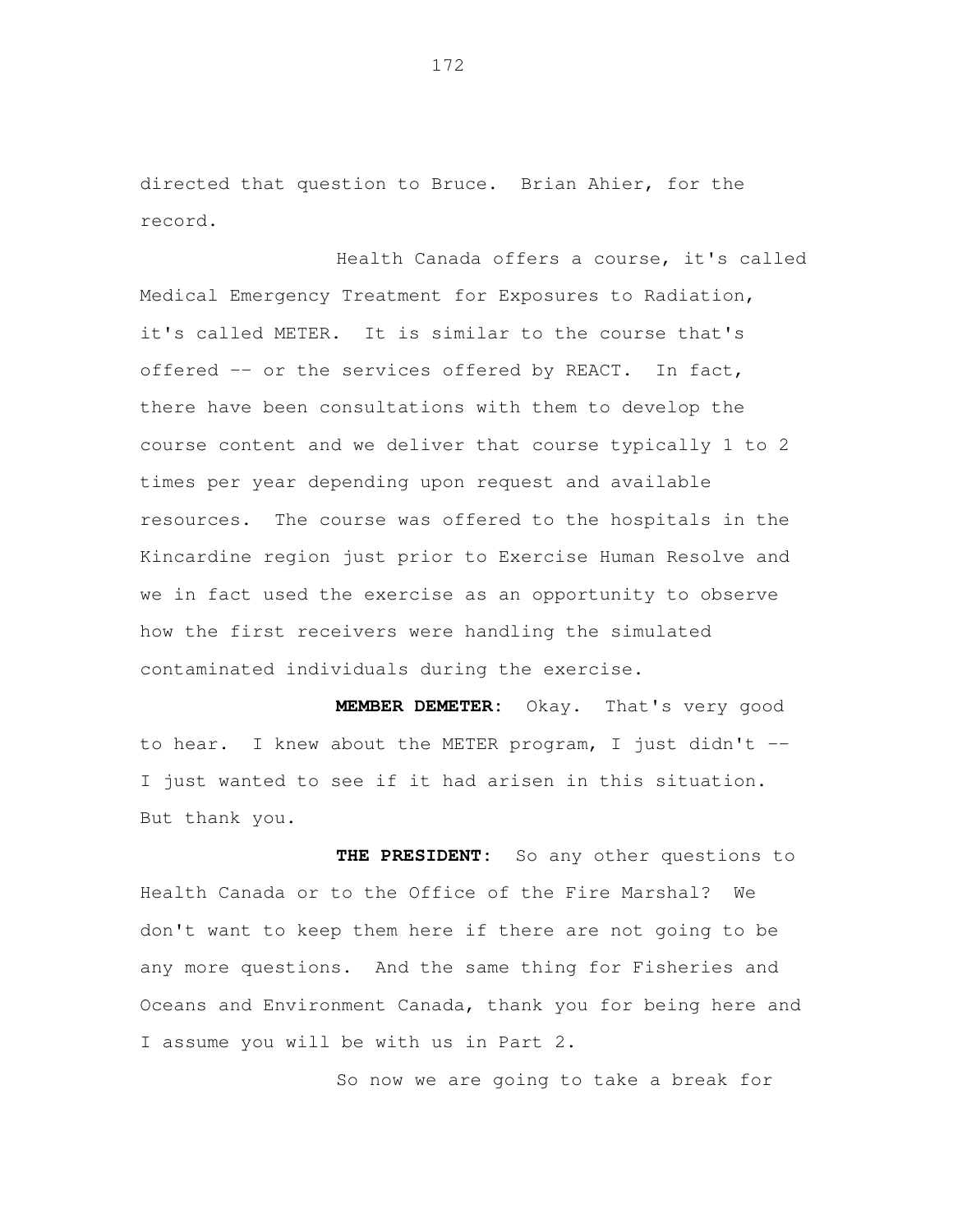10 minutes. Ten minutes. Thank you.

- --- Upon recessing at 5:26 p.m. / Suspension à 17 h 26
- --- Upon resuming at 5:40 p.m. / Reprise à 17 h 40

 **THE PRESIDENT:** Okay, we are back and ready to go and we are back to Ms Velshi.

**MEMBER VELSHI:** Thank you.

 I would like to talk about a probabilistic safety assessment briefly. So one of the things I think that will be helpful is if there was a slide that showed the results compared to the limit and the target and I don't think we showed that. So if I looked at -- I think it's slide 33 in the staff CMD presentation, but regardless of whether that's the slide, you are nodding so you know what I'm getting at, I know you did say that whatever the result was is less than the limit, but what I also did not see in any of the information presented is what the aggregate amount is. So you have it by unit but not by station. I don't know if it's just a sum of them, but we have done that in the past. So I think all of that would be kind of useful.

And the second part was -- and I think,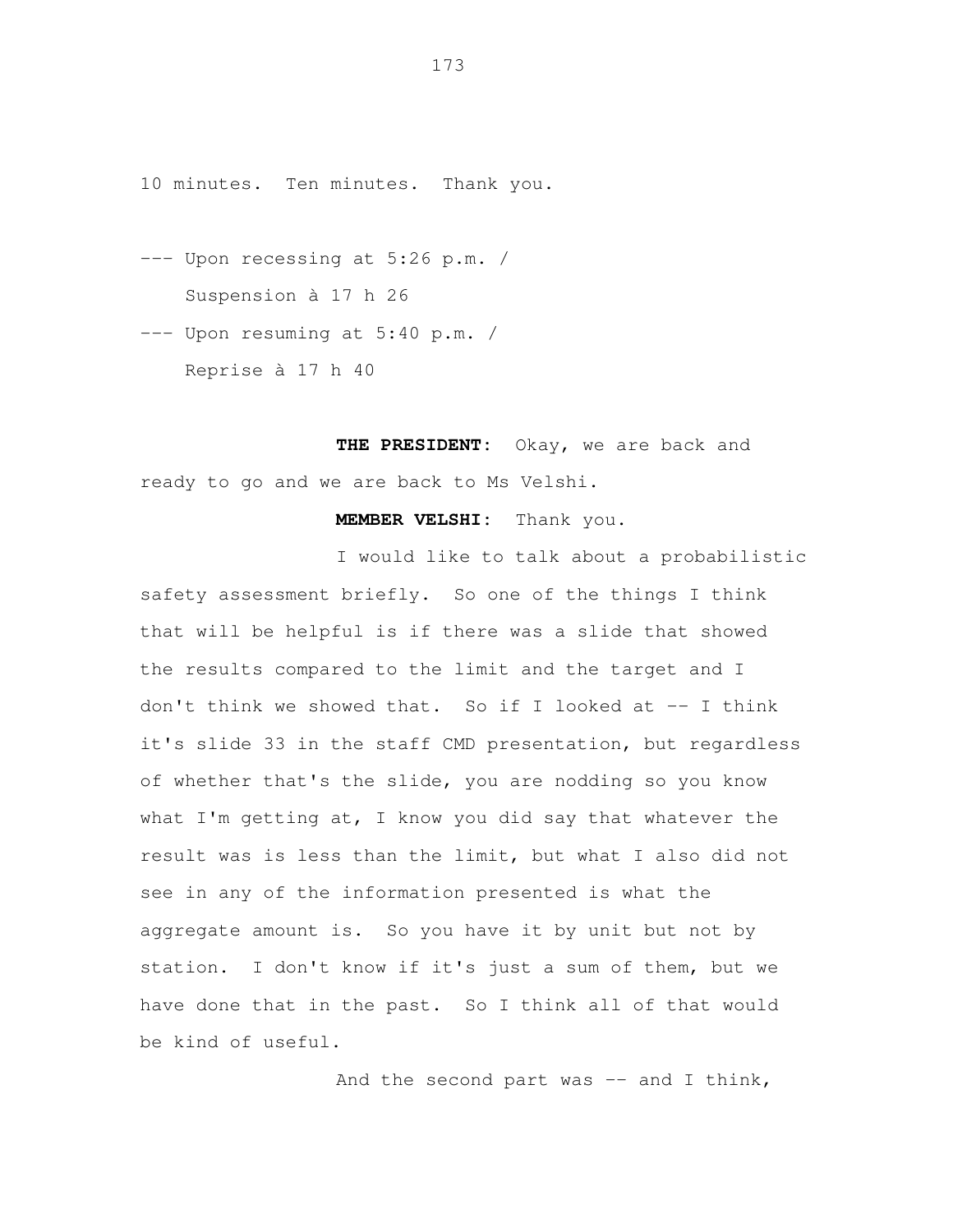Bruce Power, you have said that only those EMEs that are implemented have been taken into consideration in that probabilistic safety assessment; am I correct in that?

 So maybe I will start off with staff first on just the chart that shows the aggregate amount, compares that to the limit and the target, and then we can ask about the EME inclusion.

 **MR. FRAPPIER:** Gerry Frappier, for the record.<br>So, as you suggest, slide 33 of our

 presentation has results certainly for the LRF. I think in the CMD we have the results for the others as well.

 And then with respect to how that compares to the goals -- sorry, to the safety goals, I would ask Yolande Akl to perhaps put all that into perspective.

 **MS AKL:** Good afternoon. Yoland Akl, for the record, Director of the Probabilistic Safety Assessment and Reliability Division.<br>So these numbers that you see in this

 slide on the left columns are the same numbers that you have seen before during the submission of 2014 and they were presented to you in 2015, a presentation by us, CNSC, the regulator, and as well by Bruce Power. The ones on the right are the ones that Bruce Power also showed in their summary report which was published in the White Paper in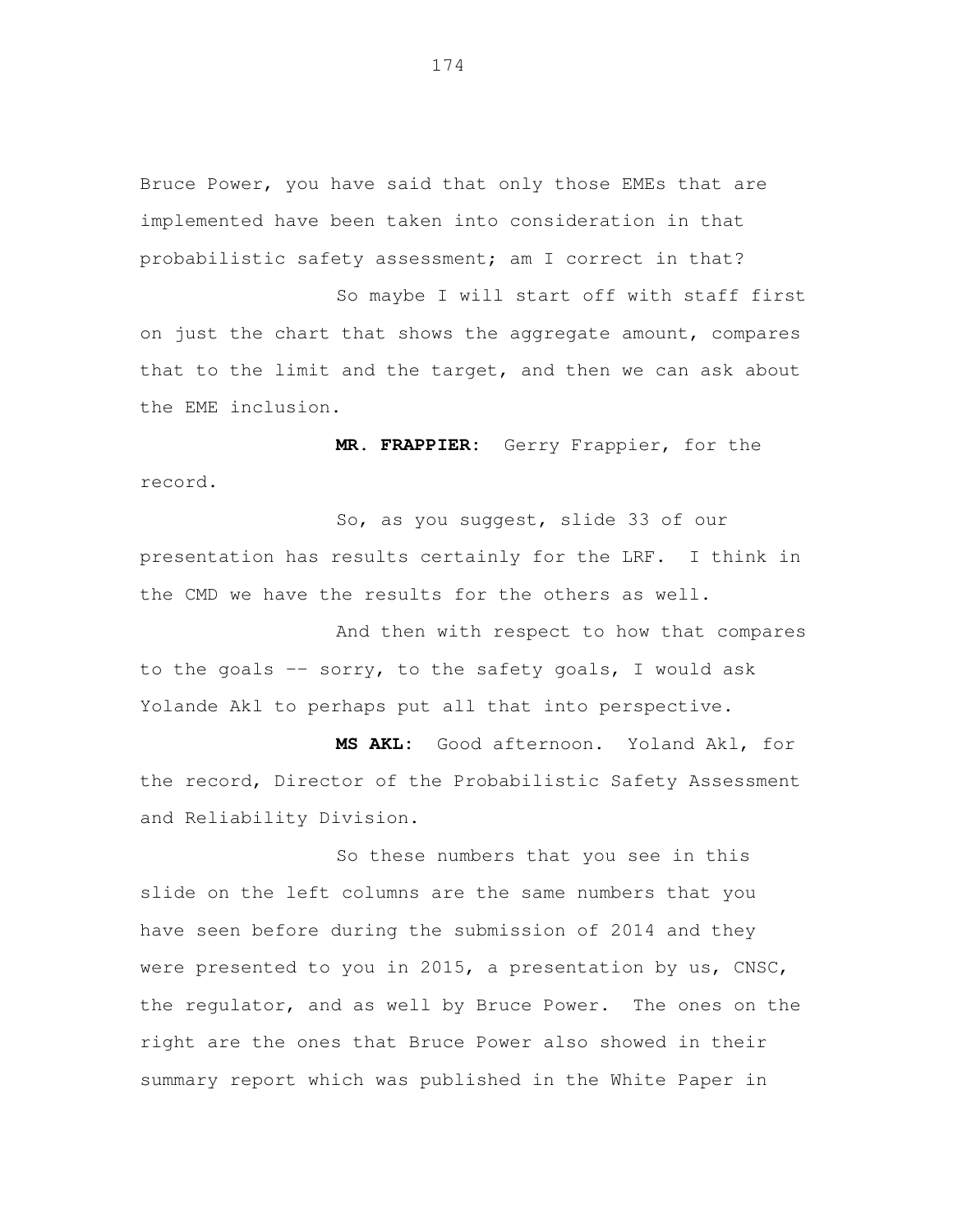which they put some estimate and some refinement to the numbers, including the EMEs. So these numbers were not submitted to us yet. We reviewed the ones of 2014 because that was the time to submit based on REGDOC-2.9.4.

As for the numbers on the right side, these are preliminary numbers, they were still working on them, but actually the update is not due to us before 2019. So they are still working on it. It's a normal thing for a PSA to keep -- if there are improvements to include them, but they would not submit it to us as models to review yet, which we are not still due to ask. Like it's a requirement every five years. So we have not reviewed these yet. So maybe Bruce Power can talk about them.

 But actually I wanted to say that even when we aggregate these numbers they meet the safety goal limits. So they are within the requirements of the licensing basis.

 **MEMBER VELSHI:** Yes, fair enough. So what I was getting at -- there are two things. One is it would be helpful if you showed what the aggregate was, and even if you said it's just a simplistic addition --

# **MS AKL:** Yes.

 **MEMBER VELSHI:** -- I mean I don't know if you folks agree to that, but we have done that in the past -- and then on the same chart show both the limits and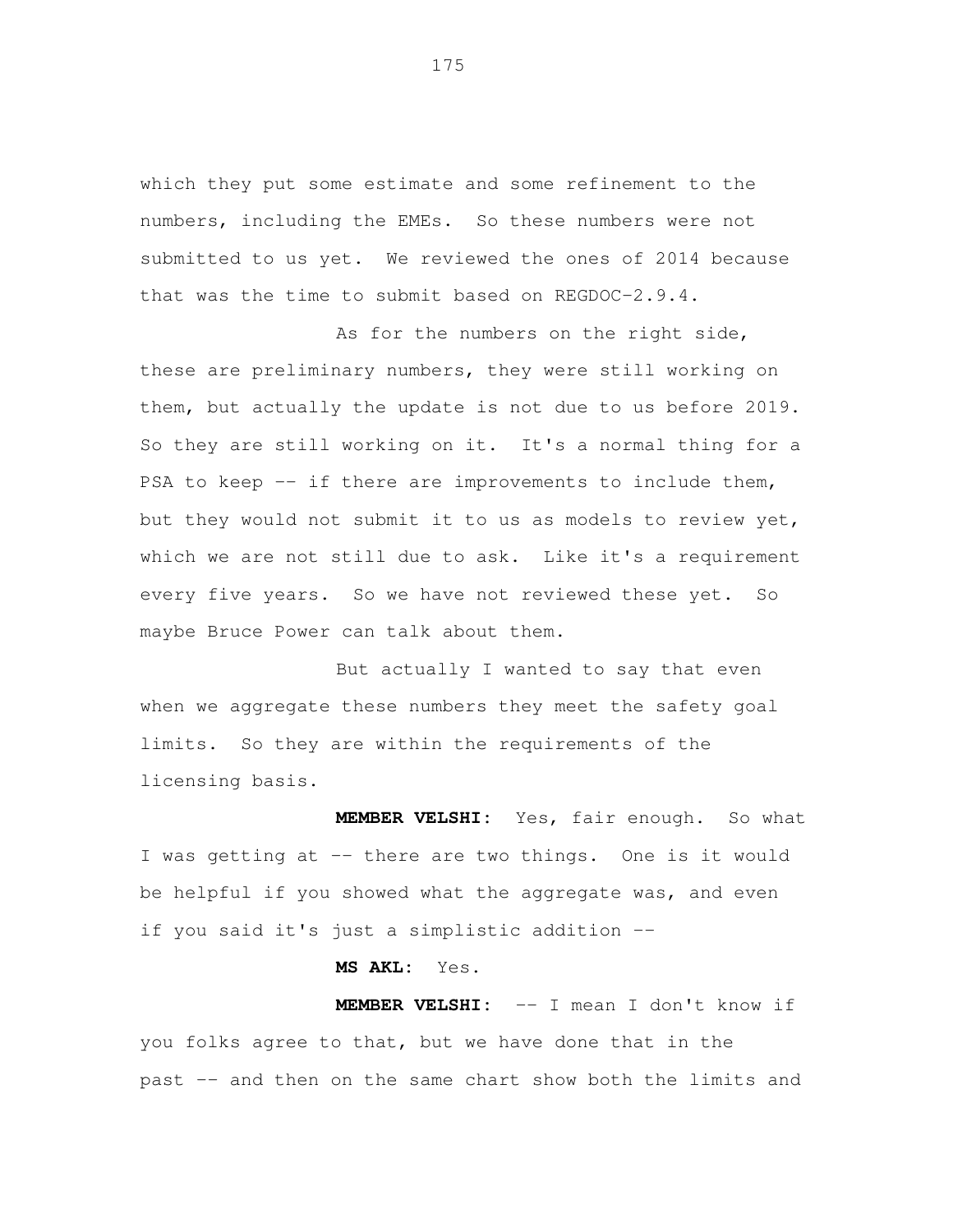the targets, because this falls somewhere in between those two; right?

**MS AKL:** That's correct.

 **MEMBER VELSHI:** And then the second part, which is the two columns on the right, which is Bruce Power's updated information which you folks have not validated, when I see, well, these have not been submitted to the CNSC, almost seems to imply that Bruce Power is holding something back. That's not the case --

# **MS AKL:** No.

 **MS VELSHI:** -- it's just the timing, the cycle is such that they are not. But that's fine, I mean you can talk to that. But as I said, on the chart if you can show the limit and the target -- what are they called -- goal limits and goal targets, right?

**MS AKL:** Yes.

 **THE PRESIDENT:** No, but if memory serves, Bruce never accepted the need to have targets. I thought that was the discussion in 2015, if memory serves right, and we had a long discussion about this. Correct me if I'm wrong.

 **MR. SAUNDERS:** Yes. No, not quite the truth. If I could get a little password help here I could show you that the chart I showed you actually has all of that on there and our submission has a lot of detail on it.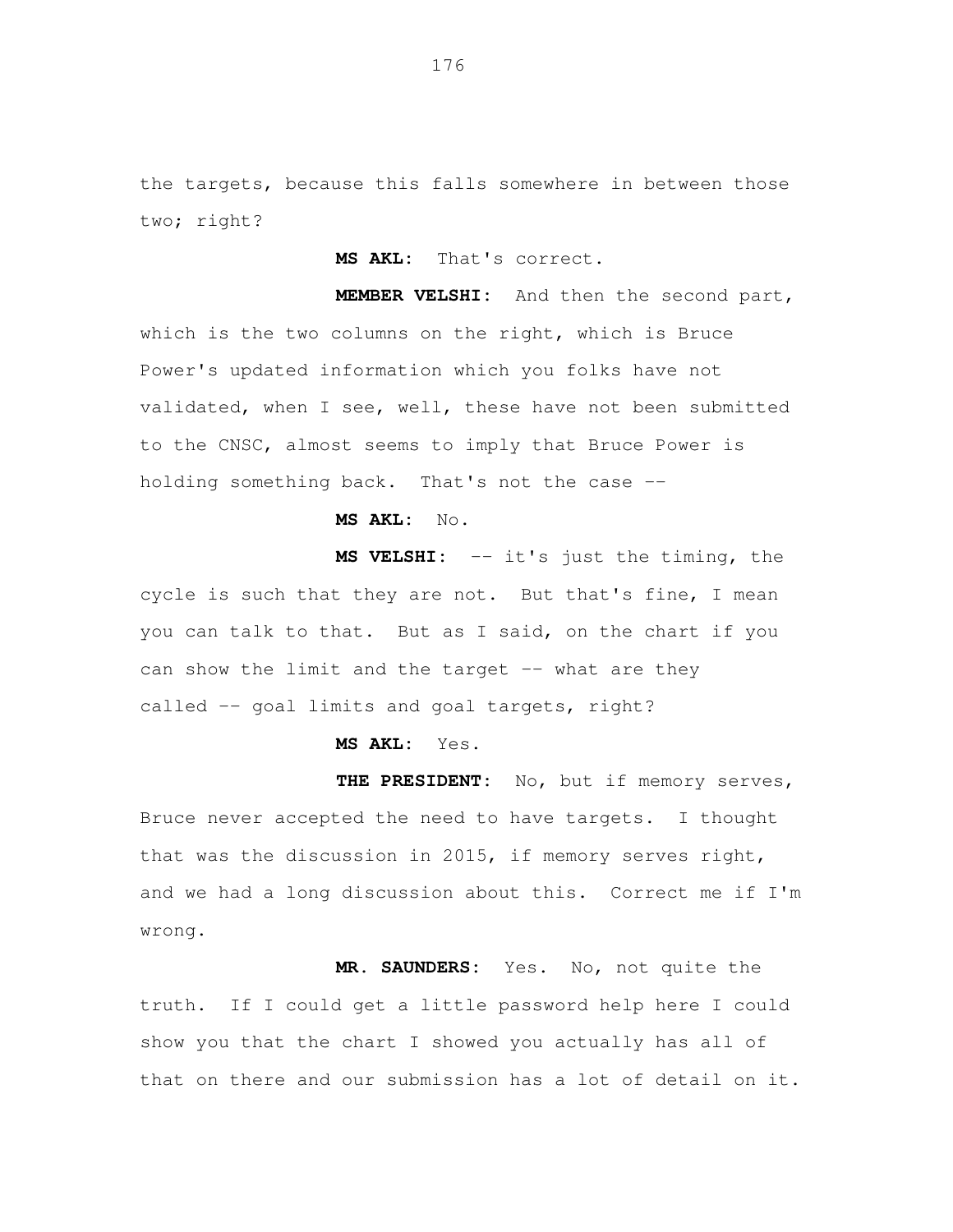I just have the one chart, but unfortunately I have forgotten the password in the length of time, so I need a little help getting the chart back up again.

 **THE PRESIDENT:** You have good security then.

--- Laughter / Rires

--- Pause

 **MR. SAUNDERS:** So where am I down here? **THE PRESIDENT:** While you're looking at this, just remind me, did we ever -- did the CNSC ever put somewhere the requirement to have both limits and targets?

 **MR. FRAPPIER:** Gerry Frappier, for the record. I would ask Luc Sigouin to explain how that was done.

**MR. SIGOUIN:** Luc Sigouin, for the record.

 So in the Licence Conditions Handbook, the section on the safety and control area for safety analysis includes a specific licence condition for Bruce Power to develop a policy or process on how to deal with PSA results that fall between the limit and the target. So that is included in the Licence Conditions Handbook as a requirement.

 **MEMBER VELSHI:** Was that not an outcome from our last hearing where the Commission required that? **MR. SIGOUIN:** Luc Sigouin, for the record.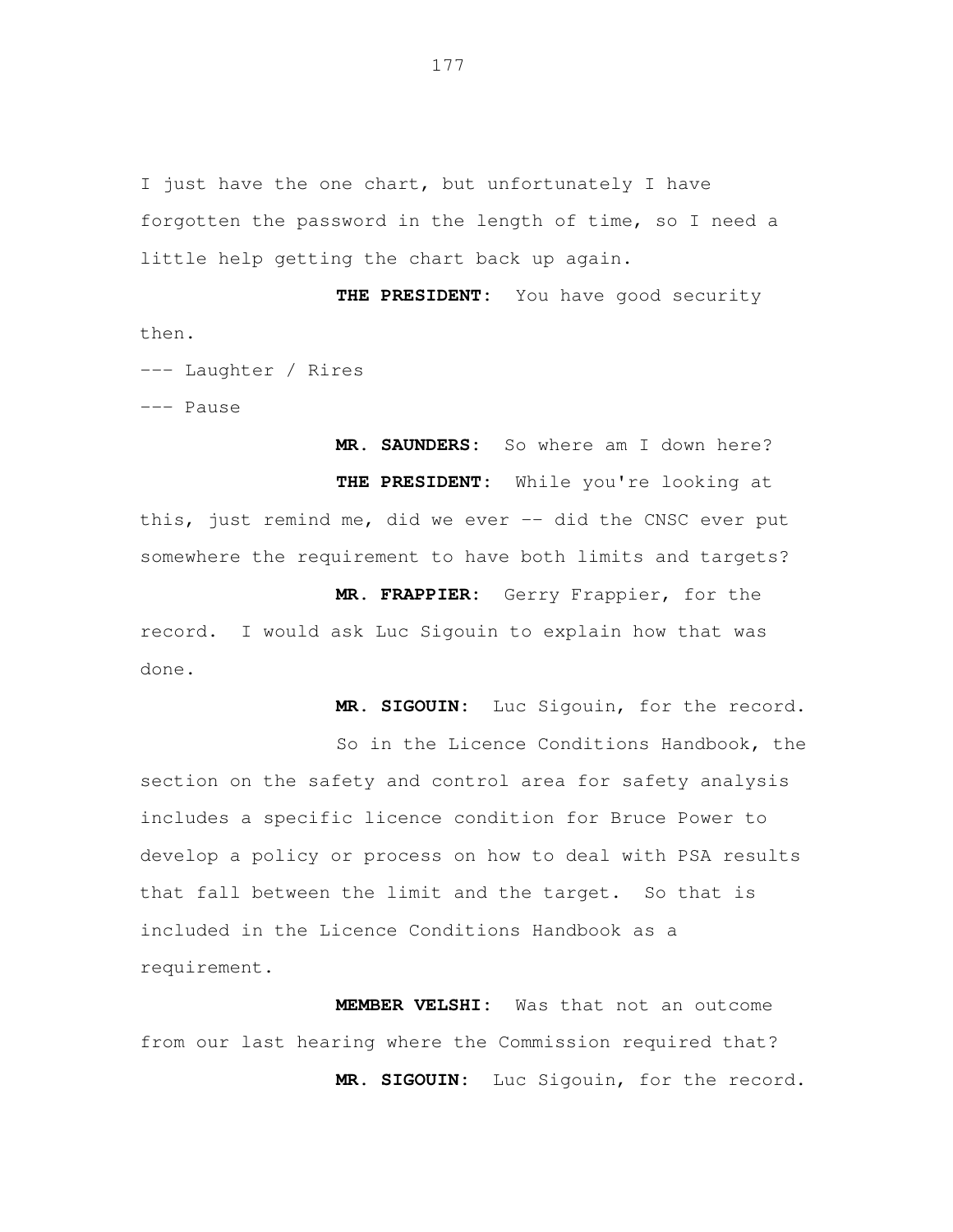Yes, that is correct, Ms Velshi. **MR. SAUNDERS:**  always had limits and goals or goals and targets and we've called them different things between different groups in the industry. So, we have renamed that and, as was discussed earlier, we have issued a specific procedure which defines it exactly. So, I brought this chart up. So, in fact, we've

 So, if you look at this chart, and in our application there's actually a bunch of data that goes with this, but this is a summary chart. So, in this thing for a large release frequency, which is what this is, at the top of the chart there, times 10 to the minus 5, that is the goal, that's where you need to be for sure; at the bottom of the chart, 10 to the minus 6 is what we call an administrative control which means that's where you'd like to be.

 So, you can see here the distribution. And in these charts, for example, I use a fire one because it's the biggest. The light blue at the bottom is the individual unit, so that is the value of the unit. If you take the top one at the top and add it in, that is the aggregation for the station.

 So, you got both the unit ones and the station aggregation. And you can see the key there that takes you through that.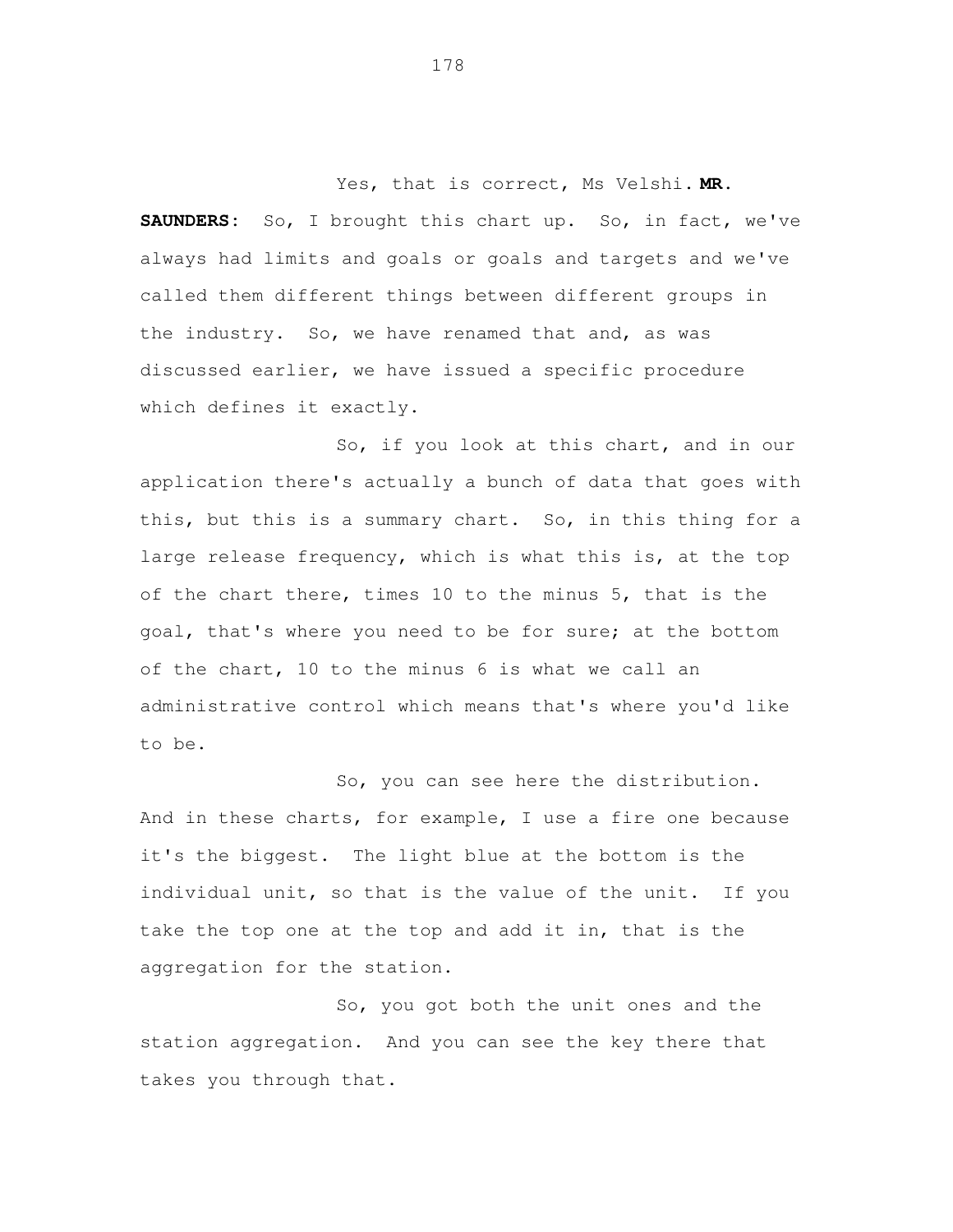**MEMBER VELSHI:** So, what's still missing, you told me, it's not evident on the chart that the top line, one to the --

**MR. SAUNDERS:** Yes.

**MEMBER VELSHI:**  $- - e^{-5}$  is what, the goal is. I mean, it is somewhere, it's elsewhere in that slide deck. I thought it would be helpful to have it on one.

What you've also not aggregated -- and, again, I know there was a whole lot of discussion on that -- if you add fire plus seismic plus high winds, what is the total risk and how does that compare with the limit and the target?

 **MR. SAUNDERS:** The issue is, though, the limits are not actually intended for that purpose. So, if we wanted to start adding in all these external events, we would have to define a new set of limits.

 There are very different circumstances between the at power events in terms of the confidence level on that information compared to the external events, and that's when we say that that modelling is realistic for internal events, that means it's quite accurate, we can define it very well, there's proven methodologies for doing it; it starts to become much fuzzier as you go out.

 And what happens is the error in seismic and high winds will dwarf what's in the at power stuff.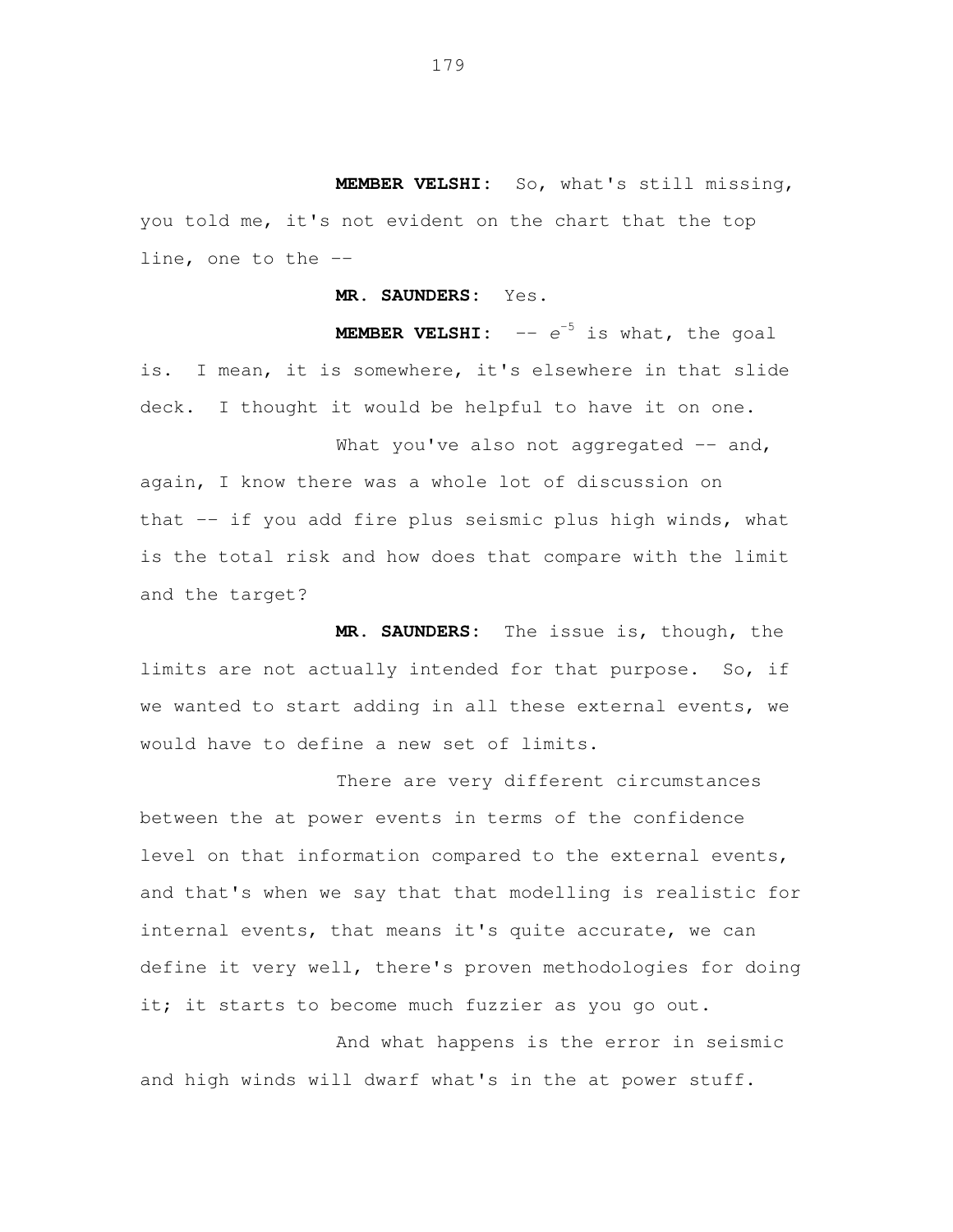So, you're trying to add things together that just don't add together.

 So, as an industry we worked on this to try and present the picture so people could see it and understand it, rather than give you a number that doesn't actually make mathematical sense. So, this is how we picture the whole site risk, we look at it this way.

 As to the question about whether we've included emergency mitigating equipment or not, the answer is yes, we've included it to some degree. There is still, though, a lack of sophistication about how to include human interactions in probabilistic safety analysis. We still make the assumption that essentially one time in 10 human beings will make an error and won't be effective, even though in these circumstances there's many hours to do it, there's many people and so things could be corrected and the like.

 So, we're just actually installing at site this month a simulation program which runs thousands of simulations on different weather patterns and that and predicts our ability to deploy EME based on that, our emergency mitigating equipment. And so, we're starting to develop the sophistication which I think will eventually allow us to integrate this more fully, but as of yet, as is very typical in an industry we're super conservative, so if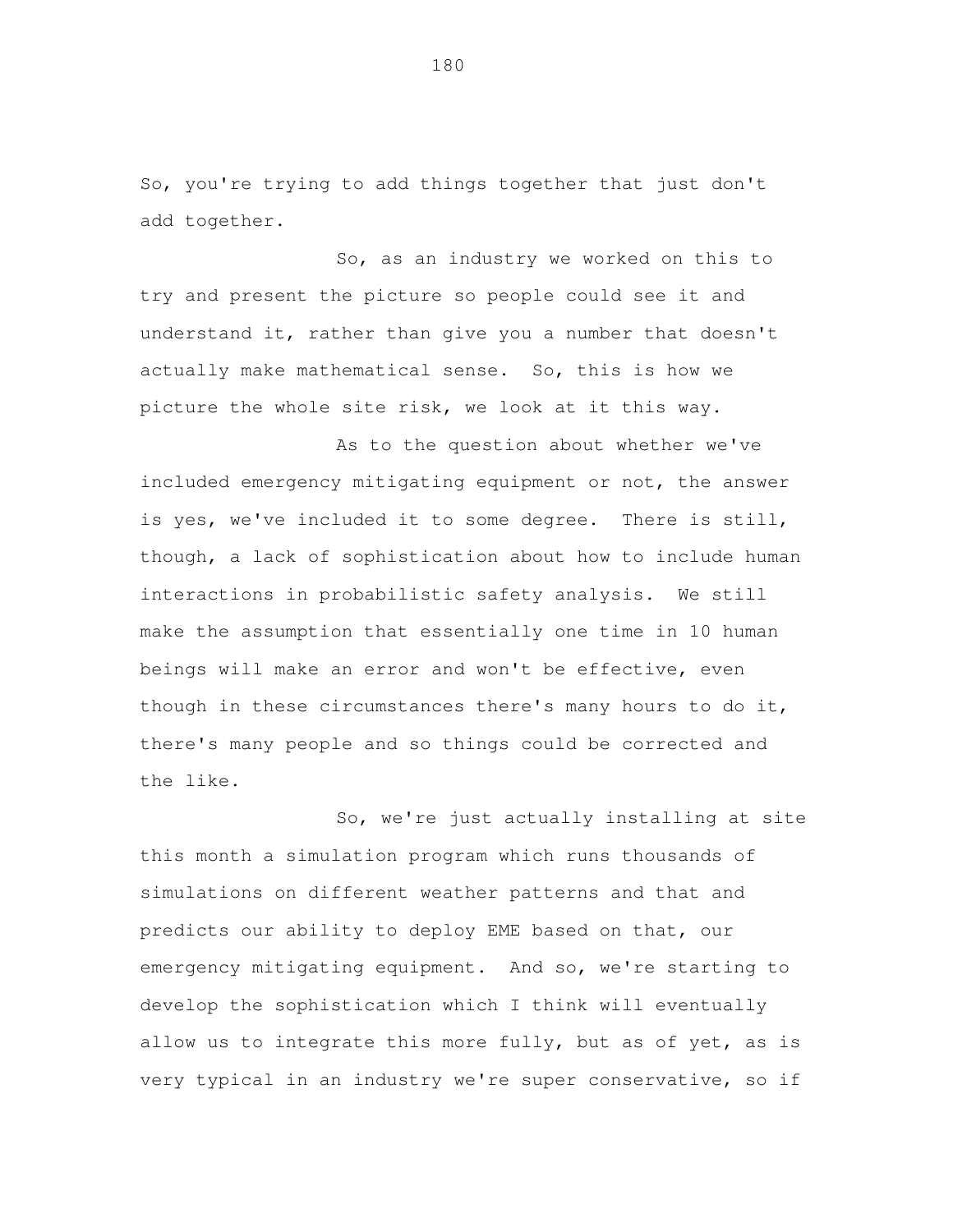we can't prove it, we don't claim it; right. So, right now we're claiming an error rate for emergency mitigating equipment that's still quite high. In reality they would be much lower than that in real life.

 So, there's some work to do to really integrate the emergency mitigating equipment in a more thorough fashion, but what you have is a very conservative look.

 And, as I said earlier, you know, things in the range of 10 to the minus 5, 10 to the minus 6 might not be zero, but they're awfully close to zero; right, when it comes to risk and there's very few things in the world that can give you this kind of risk.

 **MEMBER VELSHI:** Thank you. And my other question was, you have not taken into consideration any of the EMEs that have not been implemented as yet; right, in this assessment?

 **MR. SAUNDERS:** Actually we have included the emergency mitigating equipment because it's in different units in different ways. So, some units are done, some units aren't done.

 So, we have made the assumption and in the detail in our application it will tell you where we made those assumptions. Where we have made the assumptions, in some cases that EME is installed and this will officially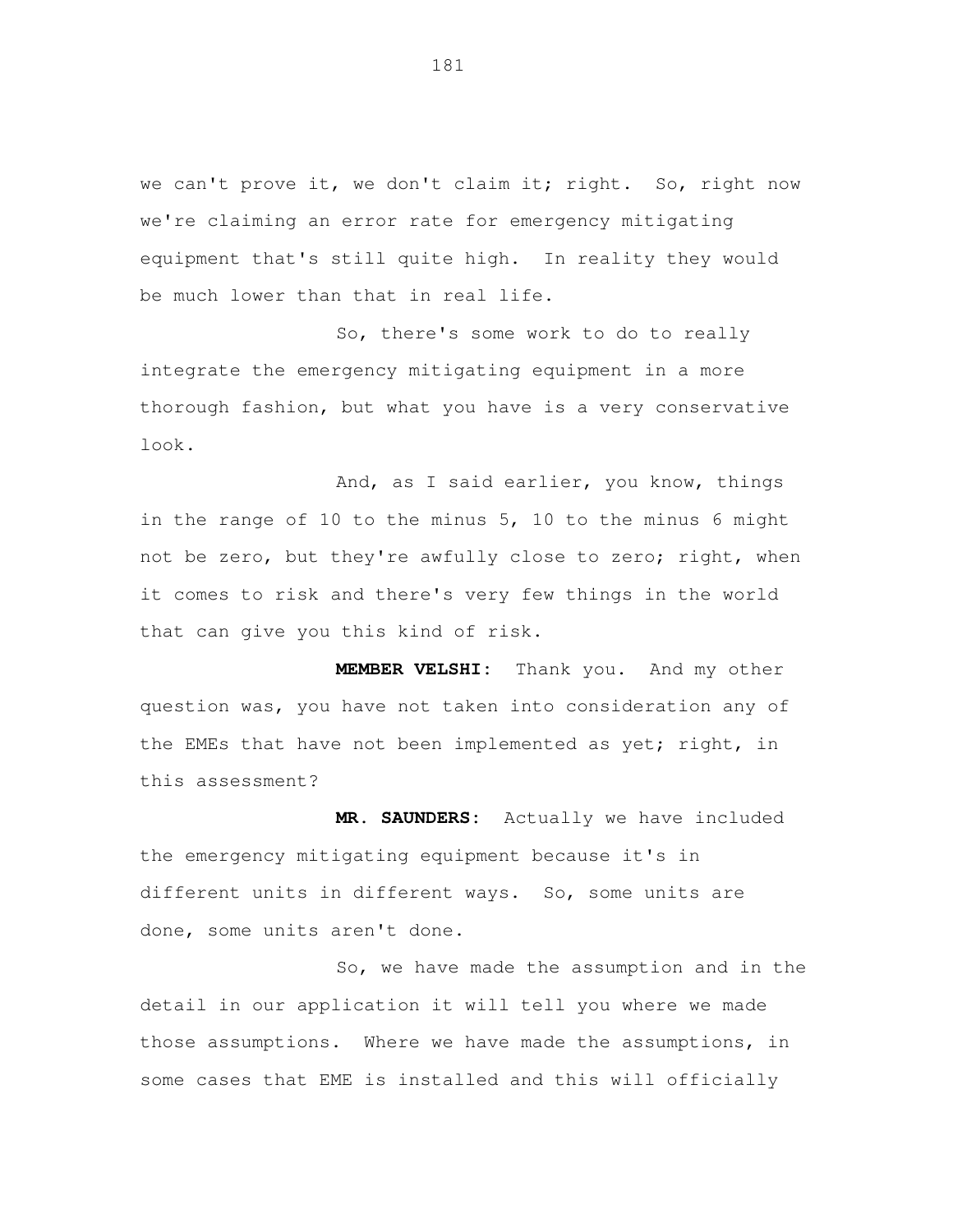go to CNSC with the 2019 update and at that point in time all of the emergency mitigating equipment will actually be operational.

So, we've included it -- show the picture where it is. It's only, quite frankly, marginally different from the 2014 one. So, as you can see the difference between, the staff showed you the 2014 and the current one, the difference that emergency mitigating equipment makes on the PSA when you consider larger rates and human interactions is relatively small.

 The difference it makes on the amount of radioactivity that is released is marginally large, and so there's two different functions to this, right; the fact that you have an event, the frequency may not change that much, the consequence of that event changes dramatically and it will take another couple years to be able to get more sophisticated in how we bring all that together and give you an accurate picture of what it looks like.

 This is accurate in the sense it's conservative. It's no worse than this for sure, but in my view, it's significantly better than this and we just need to have the methodology to prove it.

 **MEMBER VELSHI:** But it begs the question, I mean, you're fair enough to say it's more conservative, but if you've added in stuff that still is not in place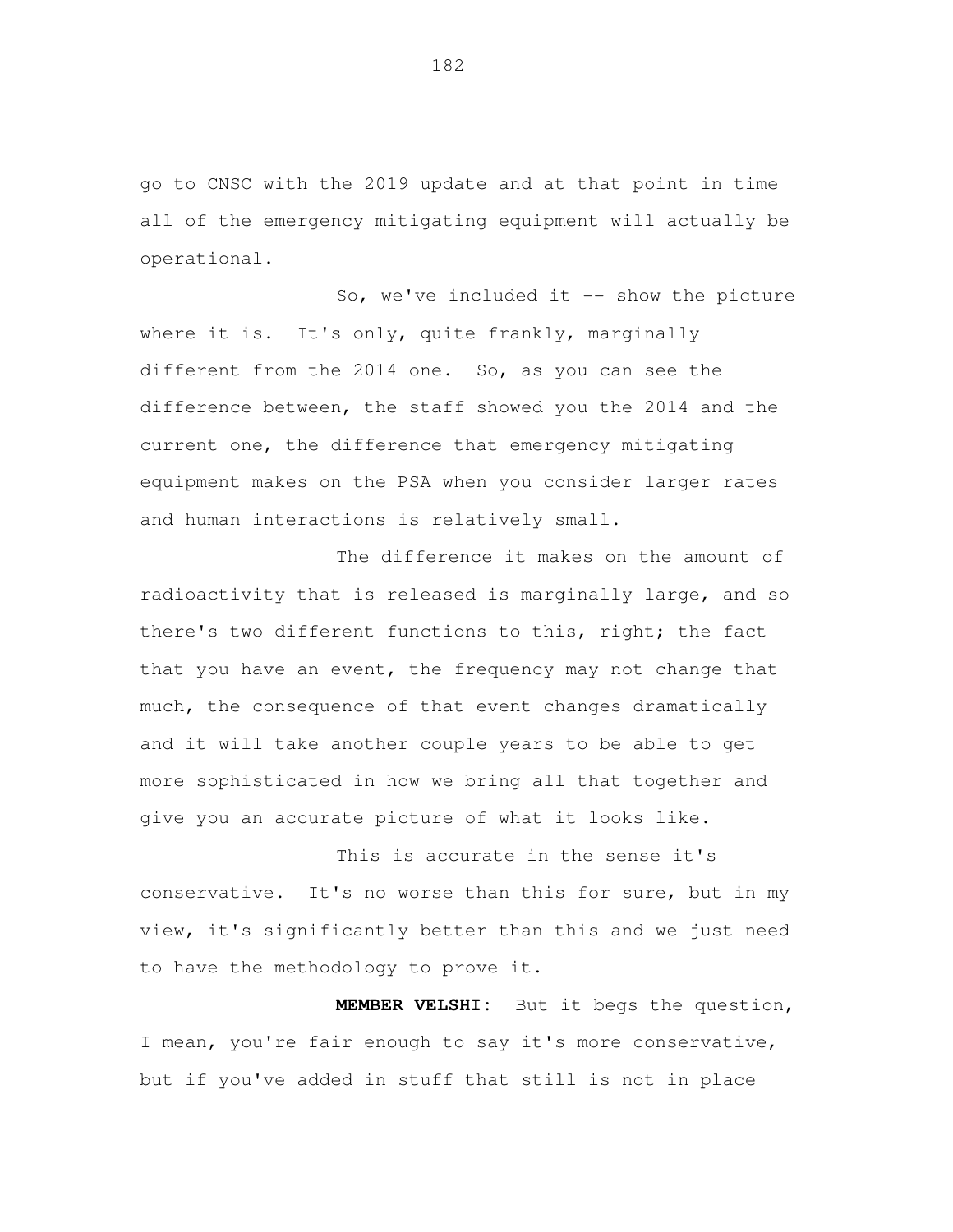that's not conservative and it just raises more questions. And is that where you want to be?

 **MR. SAUNDERS:** The both sets of data are there; right, so what previously didn't include any of emergency mitigating equipment and where it's going, because the question we got asked is what difference does it make. So, we're trying to show both sides of the world.

 Now, in this case I'm giving you one picture here in my presentation, but the application has a lot more information in it about this.

 So, we're trying to paint the two pictures so that you can see both where we're going with emergency mitigating equipment, much of which is already there, and in fact the prevention part of the emergency mitigating equipment is, in fact, all installed. So, the emergency makeup water, the steam generators and those things which is the predominance of the difference in the periodic safety assessment is, in fact, installed and operable today.

 The other side I should mention is, aside from that, we also have accident management kits. we call them. So, we have two ways of doing this. One way is a quick connect, so you just come in with a fire hose, you snap it on and it's hooked and you go; the other way is a kit which says you go and you unscrew a valve or you do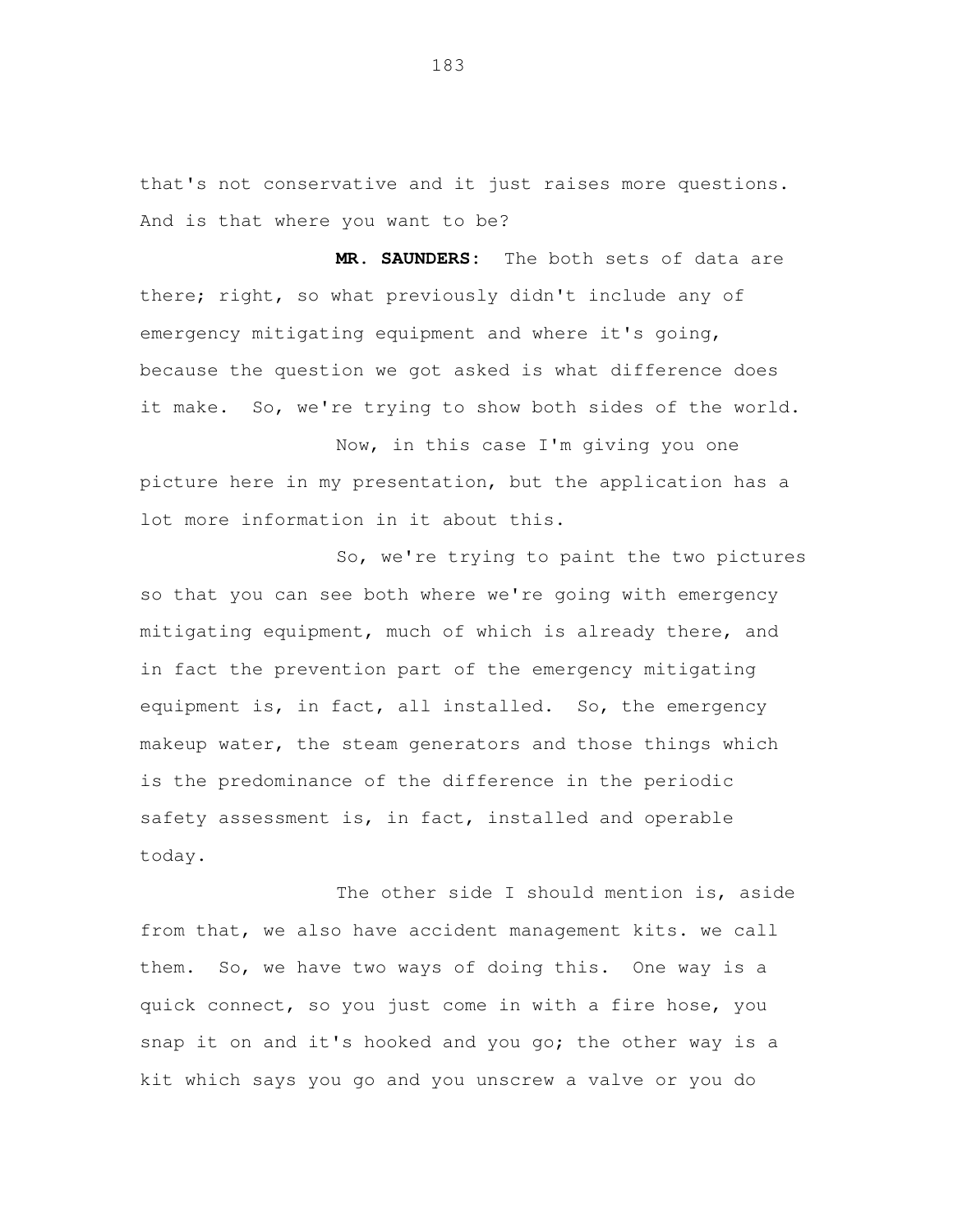something, you hook up to it and then you hook up the fire hose. The only difference between the two is timing, that's quicker with a quick connect and it simplifies life if you're in an accident scenario.

 So, the SAMG kits are all in place, everybody is trained, so we have a means of doing it for all of these things. So, it would not actually change the outcome, it's just we have not officially submitted it to CNSC yet. We are in the middle of that update and we just submitted the one in 2014 'til the next five years, June, 2019. The requirement under the licence is if we do something to make it worse, we have to tell you now; if we make it better, we tell you every five years.

 **THE PRESIDENT:** No, no, no. The 2019 is the minimum requirement. You could update your PSA any time you want. Really, in fact -- in fact, the policy says that if there's any change you should update it anyhow. So, if you put in some EMEs and you want to change it, I don't see why you wouldn't do it.

What I was surprised is, here we are, this is 2018, and still some Fukushima commitment has not been implemented. And the one, the EME connection to the plenary heat transport and the installation of the shield tank and the filter containment; why are they not done yet? **MR. SAUNDERS:** Frank Saunders, for the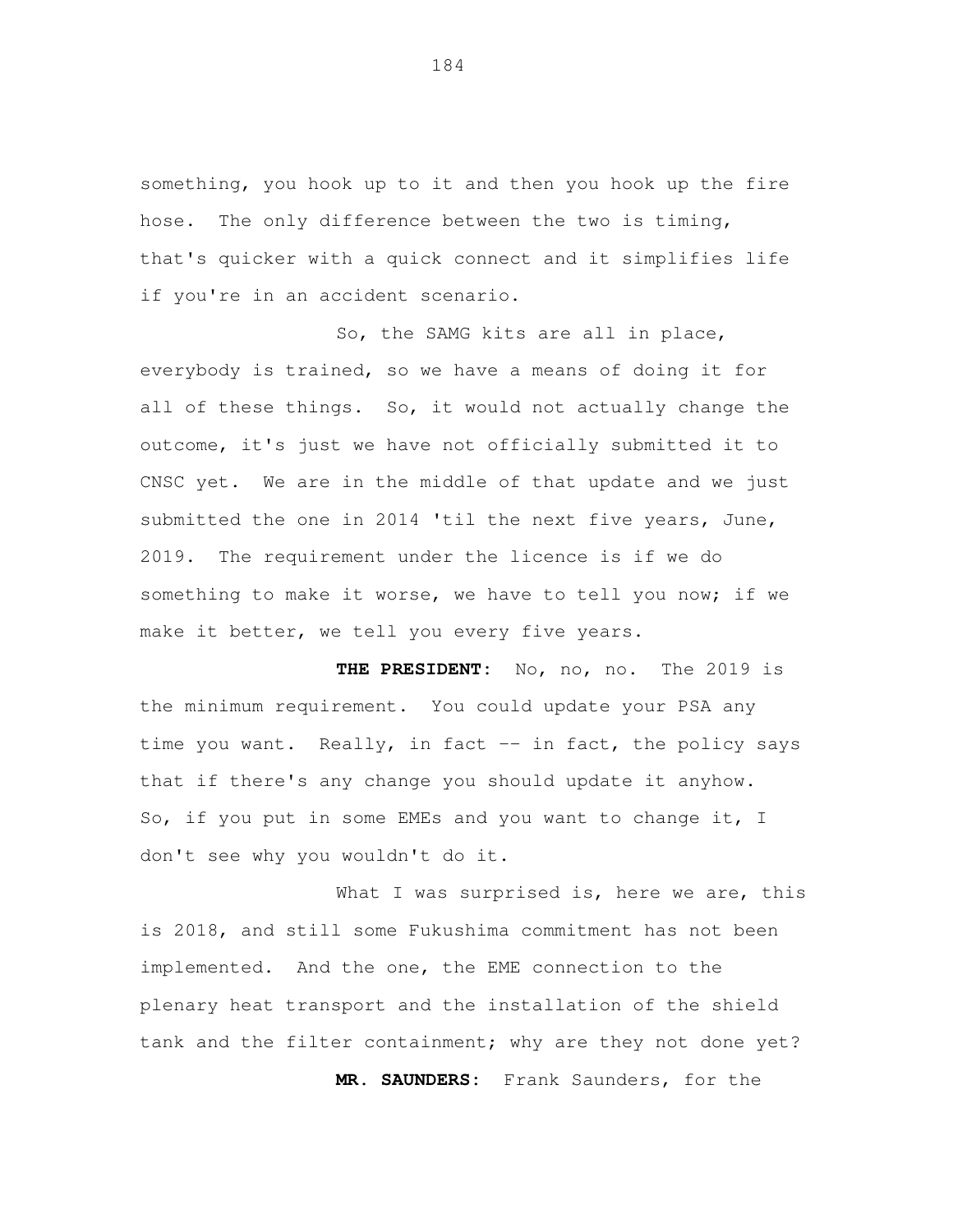record.

 So, first I should point out, this is according to the schedule; right, so they are on time, they are being delivered as promised.

 You've got eight units, each one of those units requires an outage and a modification to install this equipment. So, as we go through -- first you design it, then you go through each unit outage and you do the installations, it takes a period of time to get it done, which is why there is a backup to the SAMG kits.

 So, there's more than one way to accomplish the goal. The quick connects are just the faster way of doing it. So, there is already in place a provision.

 Prioritization as agreed with CNSC staff and the Commission at the time was on prevention, so the first round of changes were to get the prevention in place, so this was the makeups to the fuel pools, makeup to the steam generators because if you do those things properly you don't ever need the mitigation events. So, first is prevention, next step mitigation and we're about halfway through the mitigation effort now, be finished by 2019.

 The filtered ventilation system was an action taken to examine that. We did the examination, we found we had to do a considerable amount of design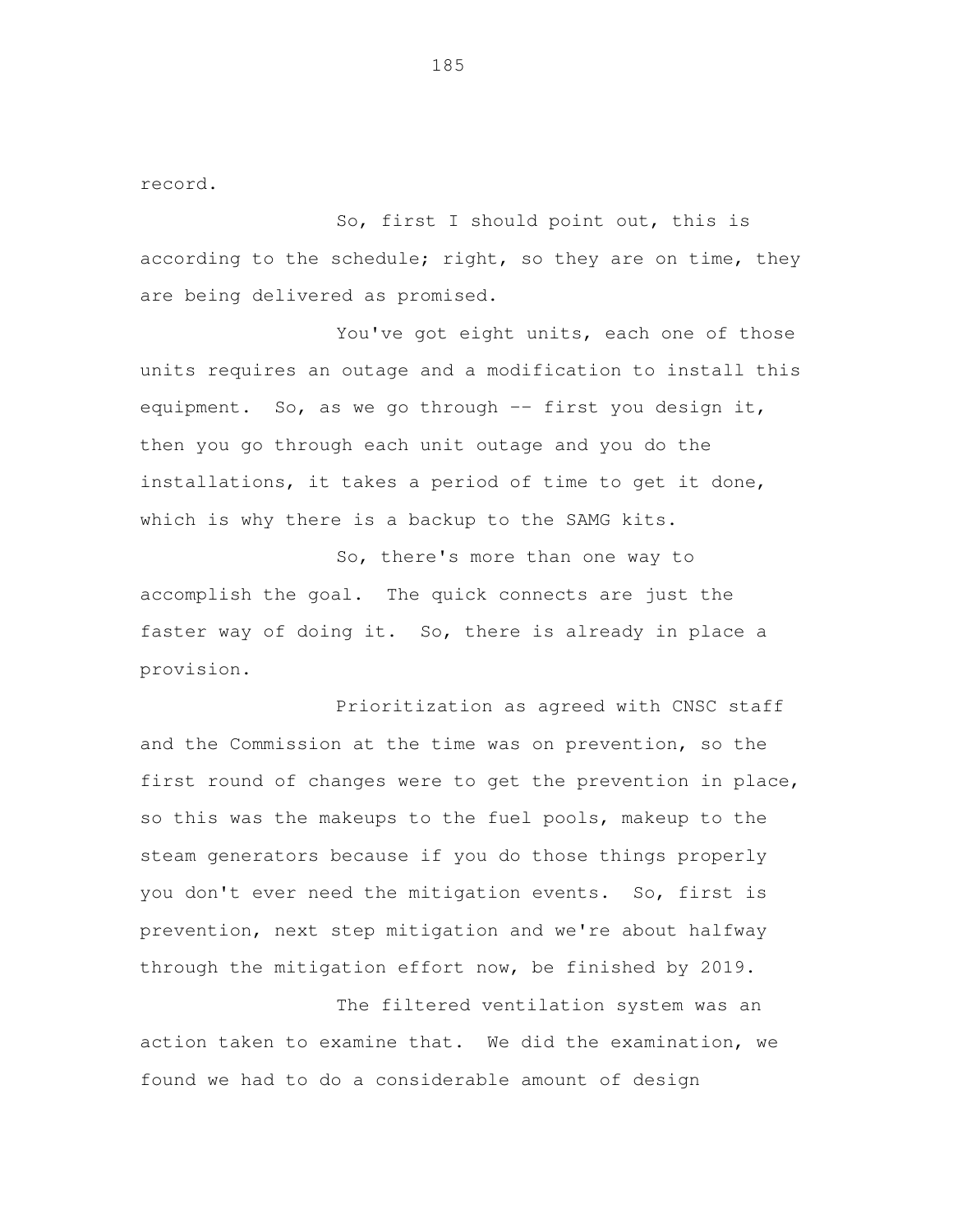assistance to get pressures that we felt would actually be successful and we've gotten through that and we've got it done, so we've made the conviction for 2020.

 **THE PRESIDENT:** So, it may be me, but -- maybe stuff. I thought we've been arguing that the Fukushima action plans has been done, implemented, complete. That's why I was surprised with that, particularly since we've been saying probably that under any severe accident because you're now can supply water directly to the core there would not be an issue, we can make sure the thing shuts down properly.

 But if you still have some mitigation to do, we cannot say that, or what am I not getting here?

 **MR. FRAPPIER:** Gerry Frappier, for the record.

 So, you are correct, we say all the Fukushima action items are closed and, in fact, they are. There are station-specific action items that are still going on and they're on schedule and we want to make sure they stay on schedule.

The reason we can say that, though, may be not as clear as it could be. So, as you say, one of the key things is being able -- that came up in Fukushima was we wanted to make sure that we could get water to the core or at least to the moderator under a whole bunch of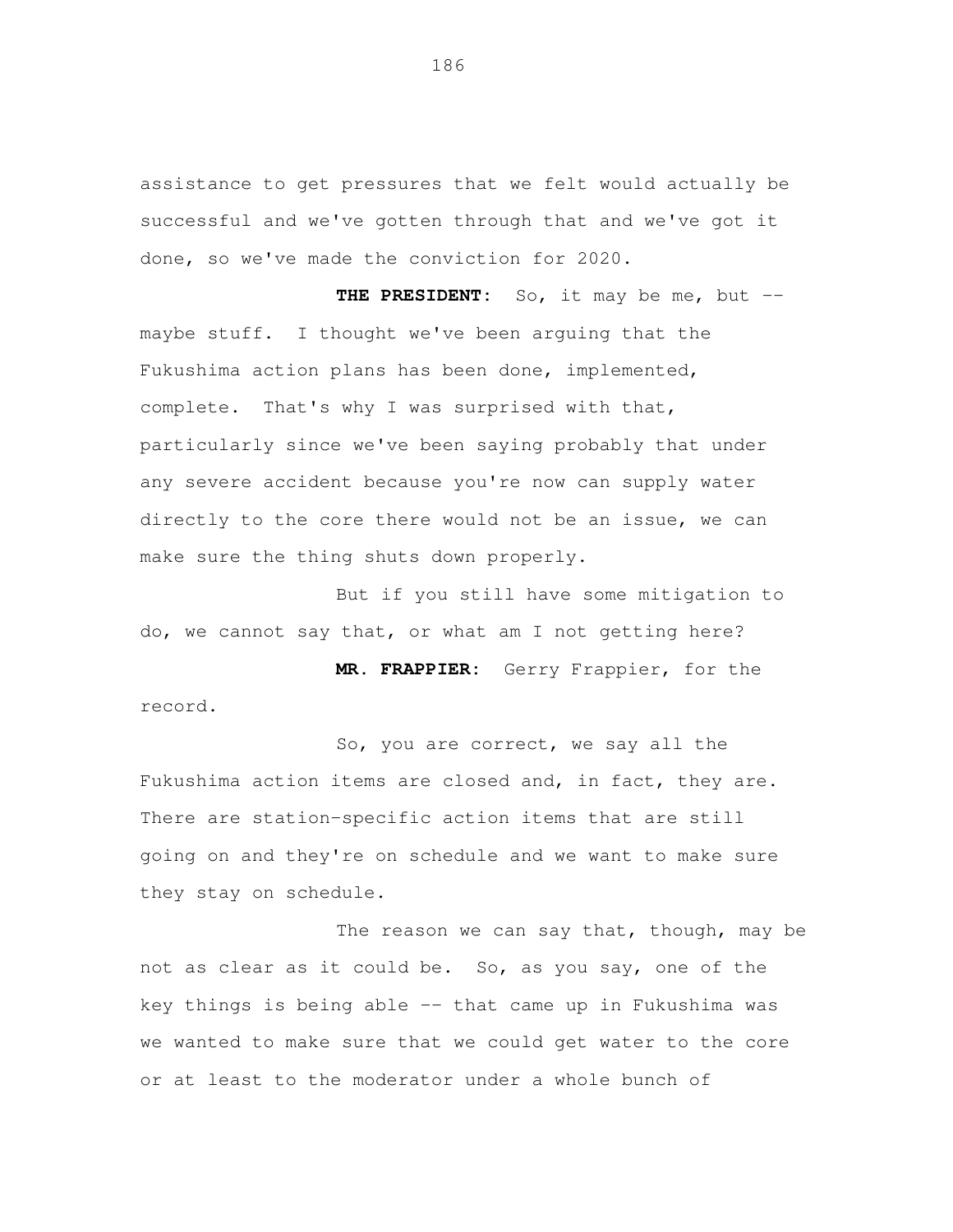different circumstances and Bruce Power can do that now. The piece that was part of their plan that isn't completed yet is how quickly they can do it.

 So if you look at the list of what they have as to what's completed and what's not completed, you have to look at the SAMG kit that they make, so the S-A-M-G kit is essentially the same function as the one that hasn't been completed. As Mr. Saunders was explaining, they want to make it so that it's much easier, which we would agree with. But they do have that capability right now at all the units. What they don't have is the faster capability, so the improvement, the enhancement, if you like, to it.

 The containment filtered venting is important. As was mentioned, it's not trivial in the configuration at Bruce to be able to design such a system that would be totally passive. But they do have a system in place, but it requires power. And so they have looked at improving the capability of it, making sure there's backup power for those systems so that they can do filtered venting, but they need to have power to do that. And that's not sufficient for us. We'd like to see it go into total passive. But it is a challenge to design that for the Bruce system.

 **THE PRESIDENT:** So still back on the PSA, just to follow on Ms Velshi comments, for part 2, you got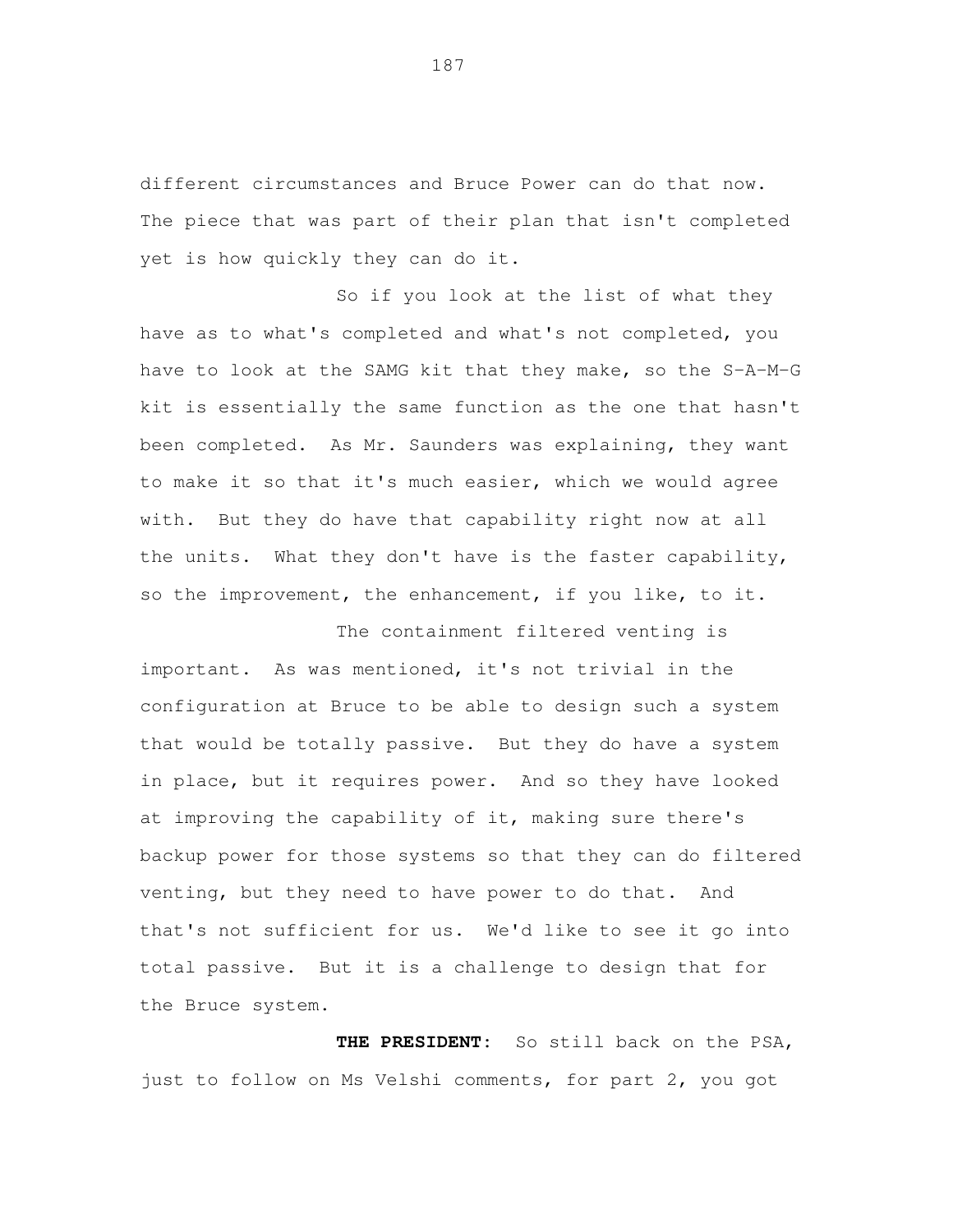to clarify even if it's an estimate, because, you know, some of the people are criticizing whole craft of PSA by using your own data. And if you don't come up with an aggregate, they will do the addition. And if you don't -- and if that's not enough, they're going to do it on the whole eight units. So we all know about how complicated that is.

 So I don't know what the answer is, but that -- some of those table were not clear, given the discussion we had in the past about going from limits to targets.

 **MR. SAUNDERS:** Yeah, I think -- I mean it is a difficult concept to explain to people in general, right, it's a complex calculation. The chart that we're showing you is in fact our best effort to date to explain it more clearly. We certainly can indicate where the lines are on it so that it's more clear. I thought it was fairly clear on the chart where the aggregations were and where they weren't, but we can do what we can to enhance that and make it more obvious.

 Truth is, I mean, in reality these are extremely good numbers. And that is the message that we're trying to convey, is there's nothing -- there is nothing dangerous in these numbers.

So and in fact, you know, they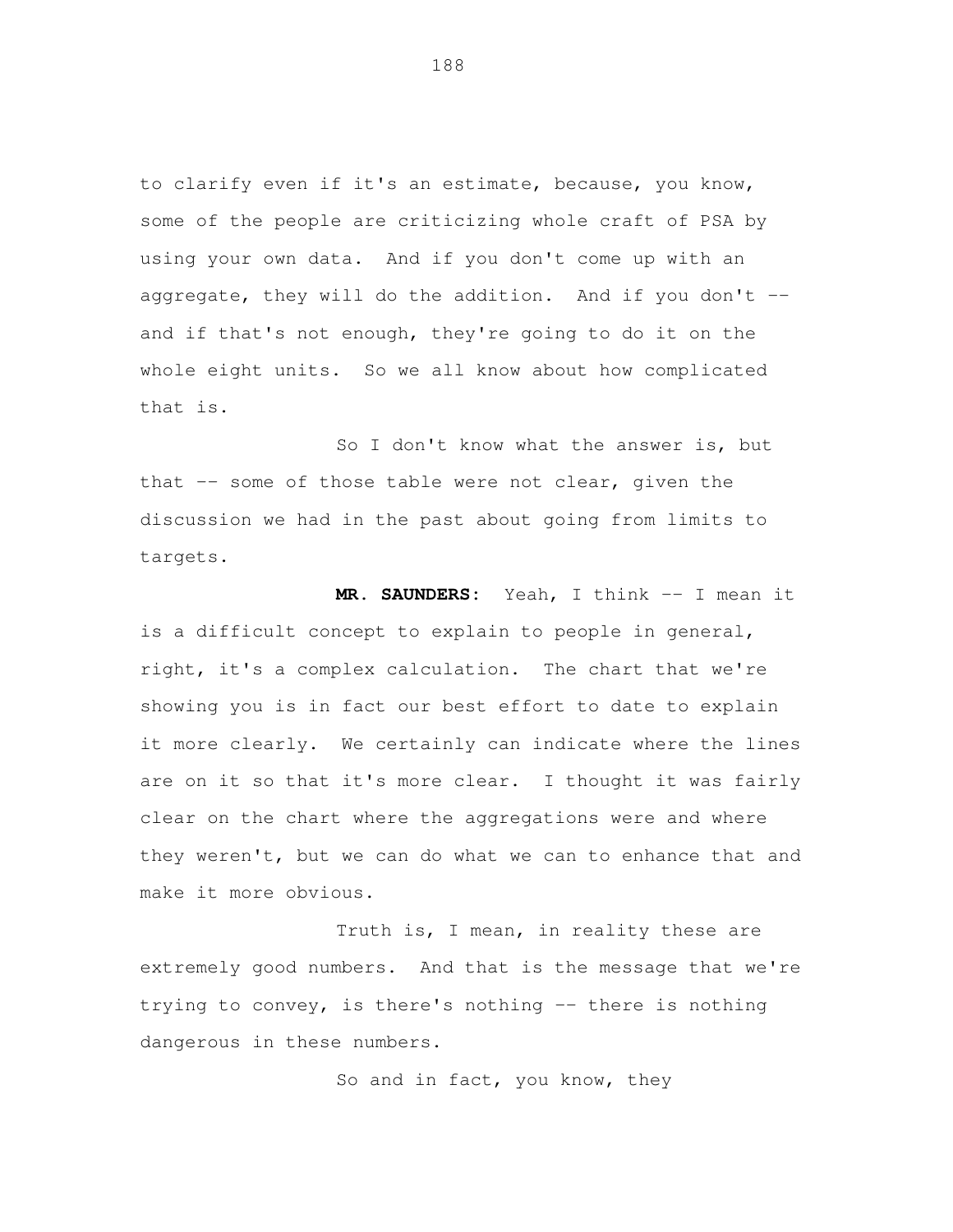ultimately -- as we improve with the filtered ventilation, you know, our expectation is that many things will not even reach large release frequencies. So these numbers will change fairly dramatically at that stage. But as you said, that's not the kind of credit you want to take two years before we actually get around to doing the installation. But we are saying we expect a significant change based on those numbers.

 We will finish that design -- it's pretty much finished now -- and once the design is done, we would expect to be able to incorporate our expected outcomes in the next review of the PSA. And I agree with you, we can update the PSA any time, but it's two years worth of work to do a PSA, so trying to do it faster than five years is pretty tough. It's -- in fact, we have submitted the methodology already to CNSC staff for their concurrence with -- for the PSA work that we're planning to do for 2019.

 **THE PRESIDENT:** Okay. I got to move on. Dr. Demeter.

 **MEMBER DEMETER:** Thank you. This is more of a housekeeping question to help me understand.

 I'm on CMD 18-H4, the staff CMD. And I'm on page 191, which is table 18. And I'm looking at the first row where it talked about existing proposed licence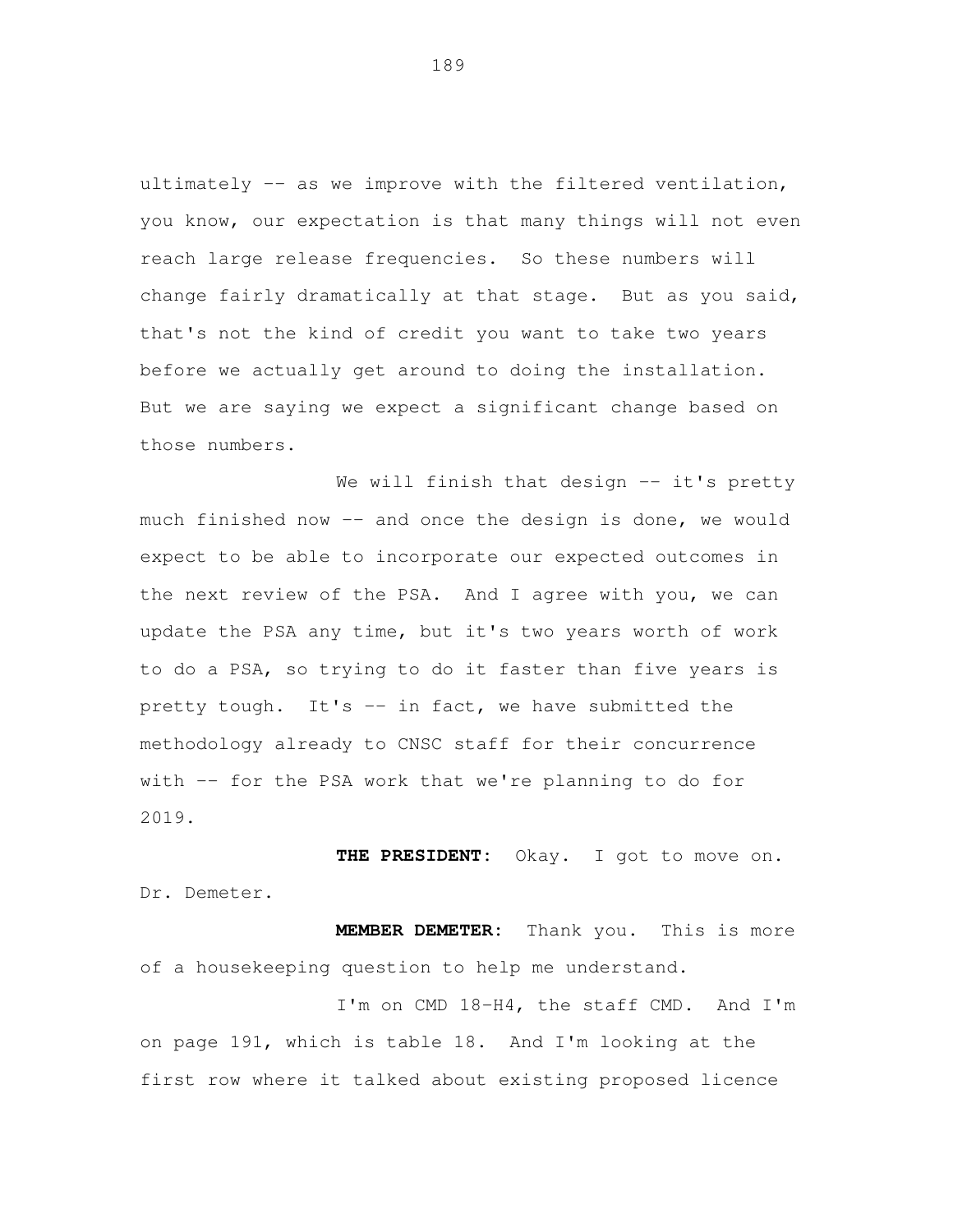activity and proposed ... it talks about operation of nuclear generating stations A to B, units 1 to 8. And this is maybe more for staff, actually. And then the first -then it says -- the first one is:

> "possess, transfer, use, package, manage and store nuclear substances that are required for, associated with, or arise from the activities ... except for booster fuel assemblies."

 And then booster fuel assemblies is separately mentioned below, on the second-last row. And then cobalt is separate from there as well.

 I just don't know, is there any operational link to why that's been moved from there but then the reference for cobalt goes back to the same -- if you look at the reason for change it refers back to the first row as well. So I don't -- it was kind of confusing, that's all. And I don't know what the implications are, if any. Maybe it's just housekeeping.

**MR. FRAPPIER:** Gerry Frappier, for the

record.<br>I'd ask Luc Sigouin to explain the details there.

**MR. SIGOUIN:** Luc Sigouin, for the record.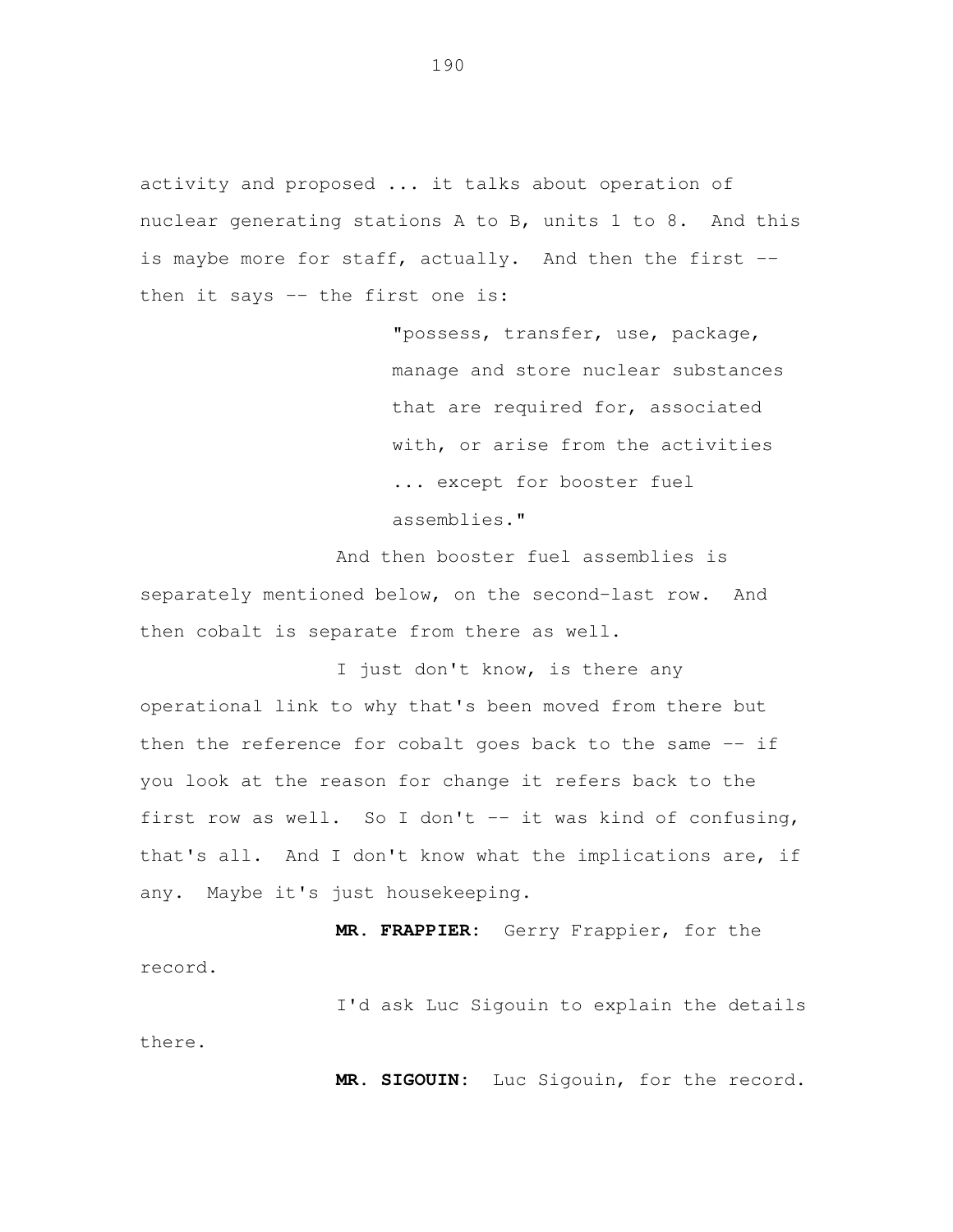Part of the issue here, Dr. Demeter, is associated to the integration of the nuclear substance licences. And what we tried to lay out in the table is what was in the existing power reactor operating licence and how the nuclear substance licence requirements would be incorporated into them.

 So if in one example, in the nuclear substance licence it says, you know, authorized to possess and transfer something in -- associated with the activities of that licence. Now that we're integrating it into the power reactor operating licence, there may be nuclear substances or activities that are not authorized specifically for the power reactor licence, but they were authorized for the nuclear substance licence. So that's why some of those are broken out.

 What you will see is a reference in general to operation of the Bruce site and conditions associated to that, and then anything that is specific to either nuclear substance or to Bruce A or Bruce B in the case of booster fuel and cobalt are laid out separately.

 **MEMBER DEMETER:** Okay, thank you. That helps. That's all I wondered, thank you.

**THE PRESIDENT:** Ms Penney.

 **MEMBER PENNEY:** I'm going to ask CNSC staff now a question about the environmental effects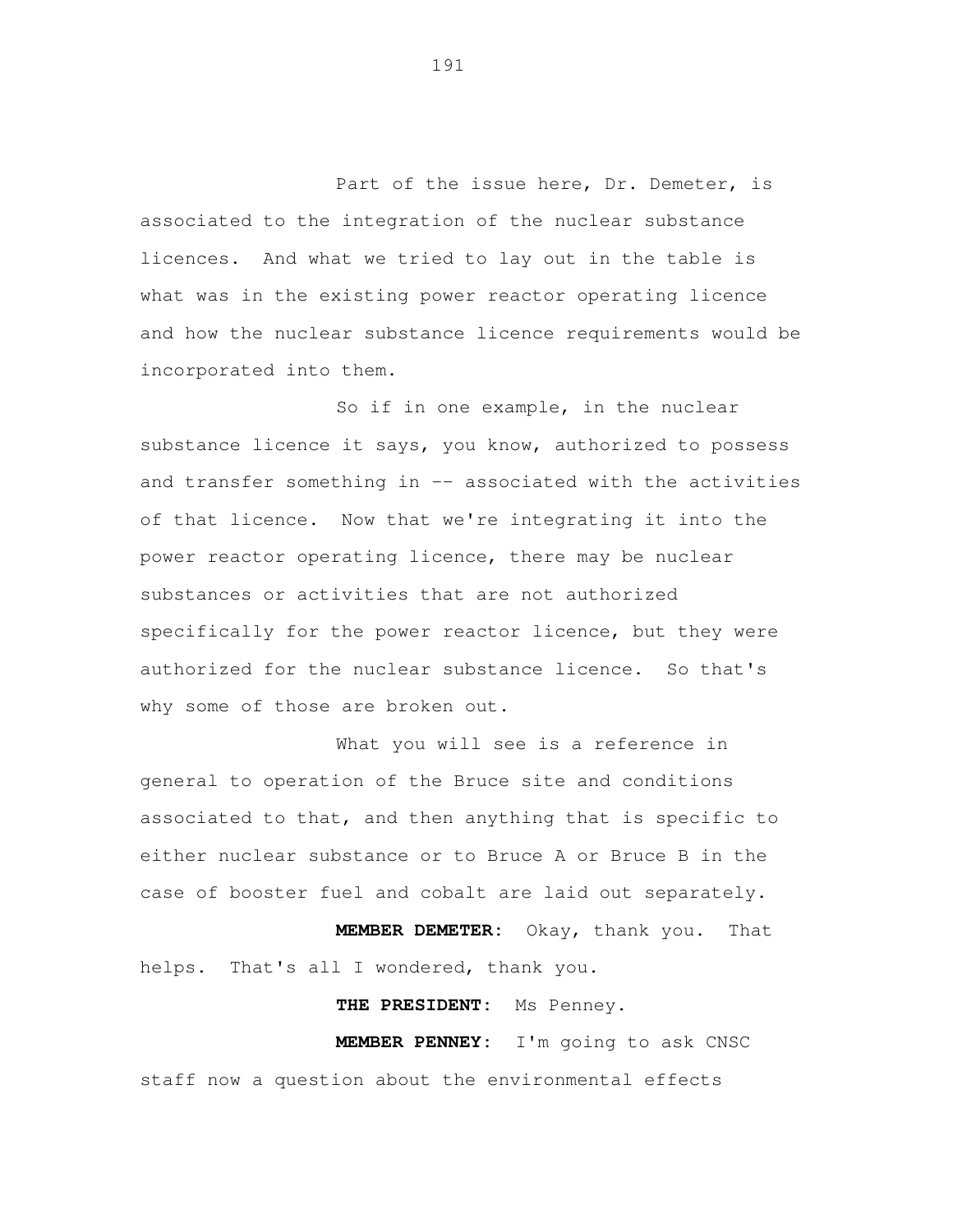assessment. It's in CMD 18-H4. And I'm looking at page 255 of 457, if that helps.

 The way I understand what I'm looking at is is there's a description, and this is an environmental assessment description, so it's at a high level and it's --

 **THE PRESIDENT:** Sorry. **MEMBER PENNEY:** Sorry? **THE PRESIDENT:** Your machine -- ` **MEMBER PENNEY:** Yes? **THE PRESIDENT:** -- put some new page numbers on them. That's nothing to do with that. **MEMBER PENNEY:** It is page 53 of 85. **THE PRESIDENT:** That's better.

**MEMBER PENNIER:** And it's me, yeah.

Apologies. Well, it really is page 255 of 457.

**THE PRESIDENT:** Yeah, that's that number,

I think [indiscernible - speaking at the same time] --

**MEMBER PENNEY:** So this is an

 environmental assessment report by the CNSC staff. And it's reliant on the ERA, which I'm assuming prepared by Bruce Power. And so the first part of the report is explaining to me in quantified terms the emissions and discharges associated with the operations. And I got that.

 When I come to the environmental effects assessment for the MCR activities, we turn to a qualitative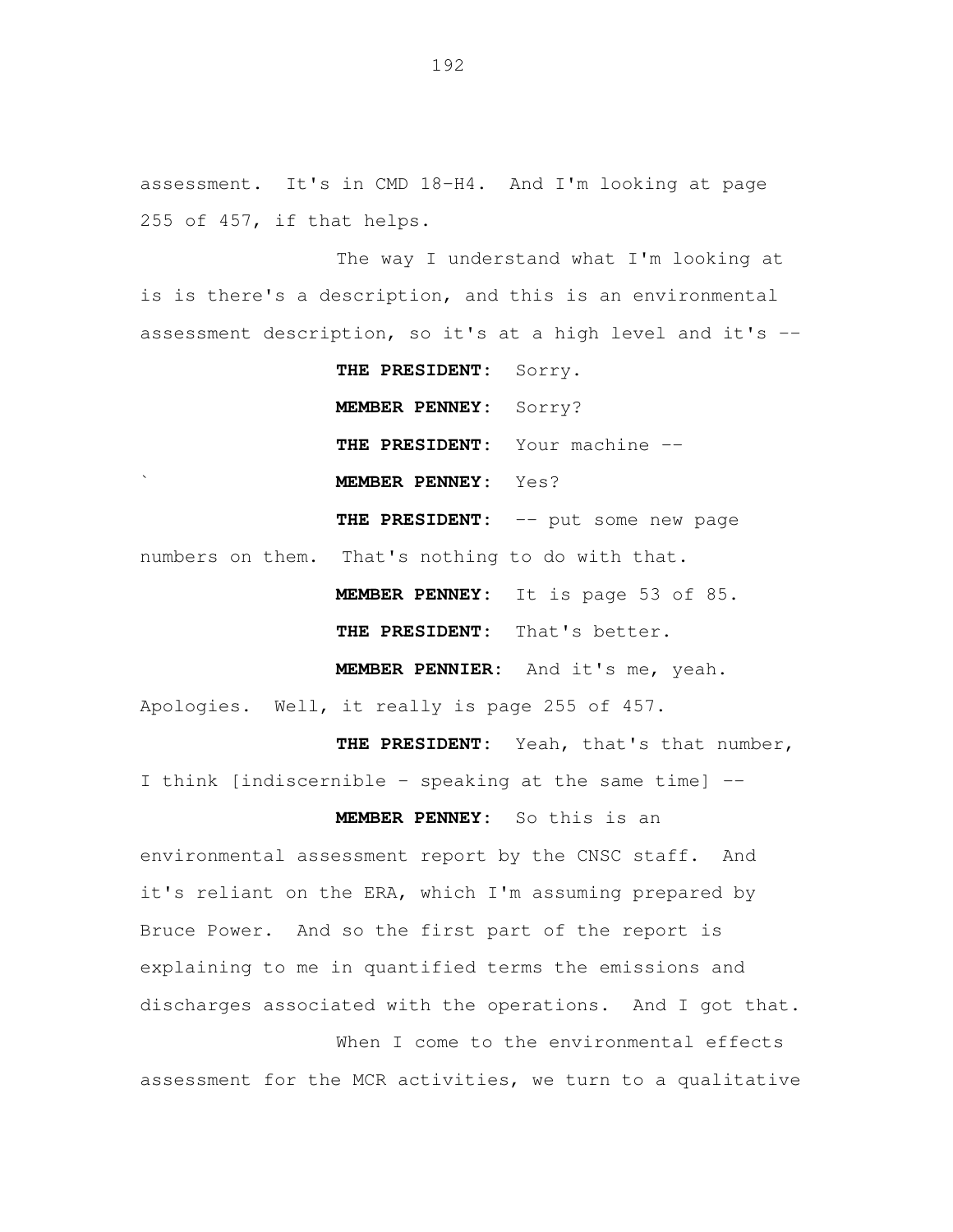assessment.<br>So my question is to CNSC staff. Is there something that I just haven't gotten to read yet which actually quantifies the emissions and the discharges associated with MCR activities so that then you can look at and assess the effect on the environment?

 **MR. FRAPPIER:** Gerry Frappier, for the record.<br>I'd ask Caroline Ducros to respond -- or

yeah, Caroline I think first.

**DR. DUCROS:** So I'm looking at the page.

 The environmental risk assessment for the continued operations was supplemented by what's termed a predictive environmental risk assessment, or a PEA, which is an N288-compliant, according to the Canadian Standards Association, environmental risk assessment. So it's not purely qualitative. It's based on predictive values. And I will pass it on to Mr. McAllister.

## **MR. McALLISTER:** Thank you.

 Just to complement Dr. Ducros' answer, certainly the existing operations' environmental risk assessment is data-heavy, for lack of a better term. They've generated that information. In doing the predictive effects assessment, there is data, there is quantification there. They've been able to use the results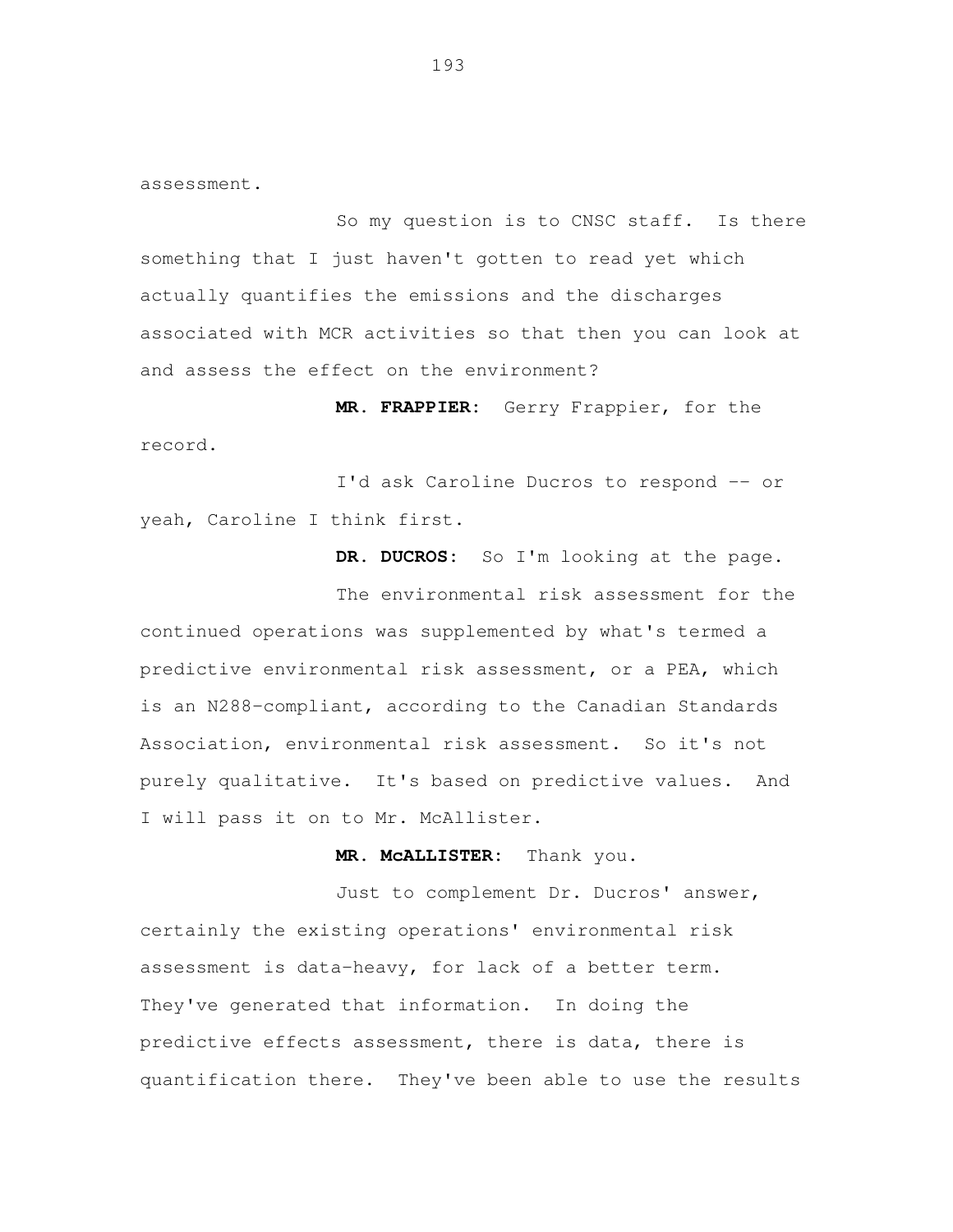of the refurbishment that was done for the -- couple of the Bruce A units using air emissions as an example. There were predictions done around that, because there are slight differences around the air emission profile compared to normal operations. They looked at those predictions. They compared them to the limits that are in place and determined that, you know, human health and people are protected.

So I would say not as -- for the quantifiable part, though it did focus on those deltas, those changes from the current operations to a major component replacement, where there wasn't deemed to be a change, it was indicated as such.

 **MEMBER PENNEY:** So day 3 on the job for me. haven't read, predictive and risk analysis, a PRA? Is that authored by Bruce Power? And so I'd find it on your website because your website has all these documents? Is that what I'm hearing? So what I hear you saying is there's a PEA that I

 **DR. DUCROS:** It's Caroline Ducros, for the record.

 The environmental risk assessment that was submitted included the MCR activities as -- sorry, the predictive effects. And it's part of the submission. So you should have all that information.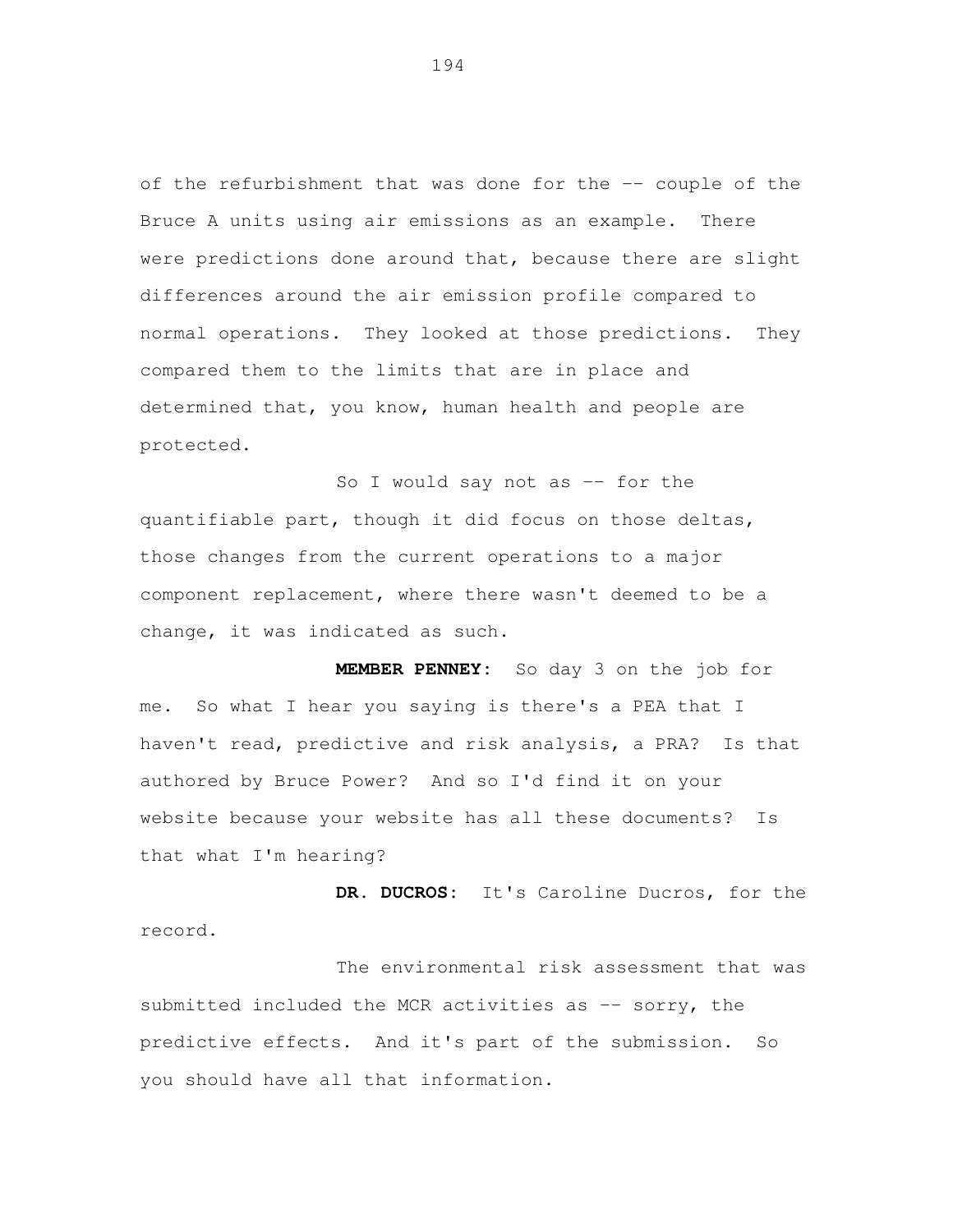But just to supplement as well, the environmental assessment report that you're looking at does heavily rely on the environmental risk assessment, but it also relies on all the other factors that we look at as a life cycle regulator. So they continue as monitoring the reporting, the environmental -- the -- sorry, the independent environmental monitoring program, it doesn't rely solely on the ERA, although the environmental risk assessment is a large part, as you stated.

 **MEMBER PENNEY:** So if I go back to the ERA and look at the predictive effects section, I'll fine the quantitative analysis of emissions and discharges associated with the MCR that I'm looking for?

 **MS DOWSLEY:** Barb Dowsley, environmental risk assessment specialist, for the record.

 I think the confusion may be because the June 2017 version of the environmental risk assessment had the predictive environmental risk assessment with it. There's a revision to the current operations risk assessment that was submitted in October 2017 which does not have the predictive environmental risk assessment attached to it. So you would have to go back to the June version.

 **MEMBER PENNEY:** Yeah, I'm just -- it's obvious to me that I haven't found this quantitative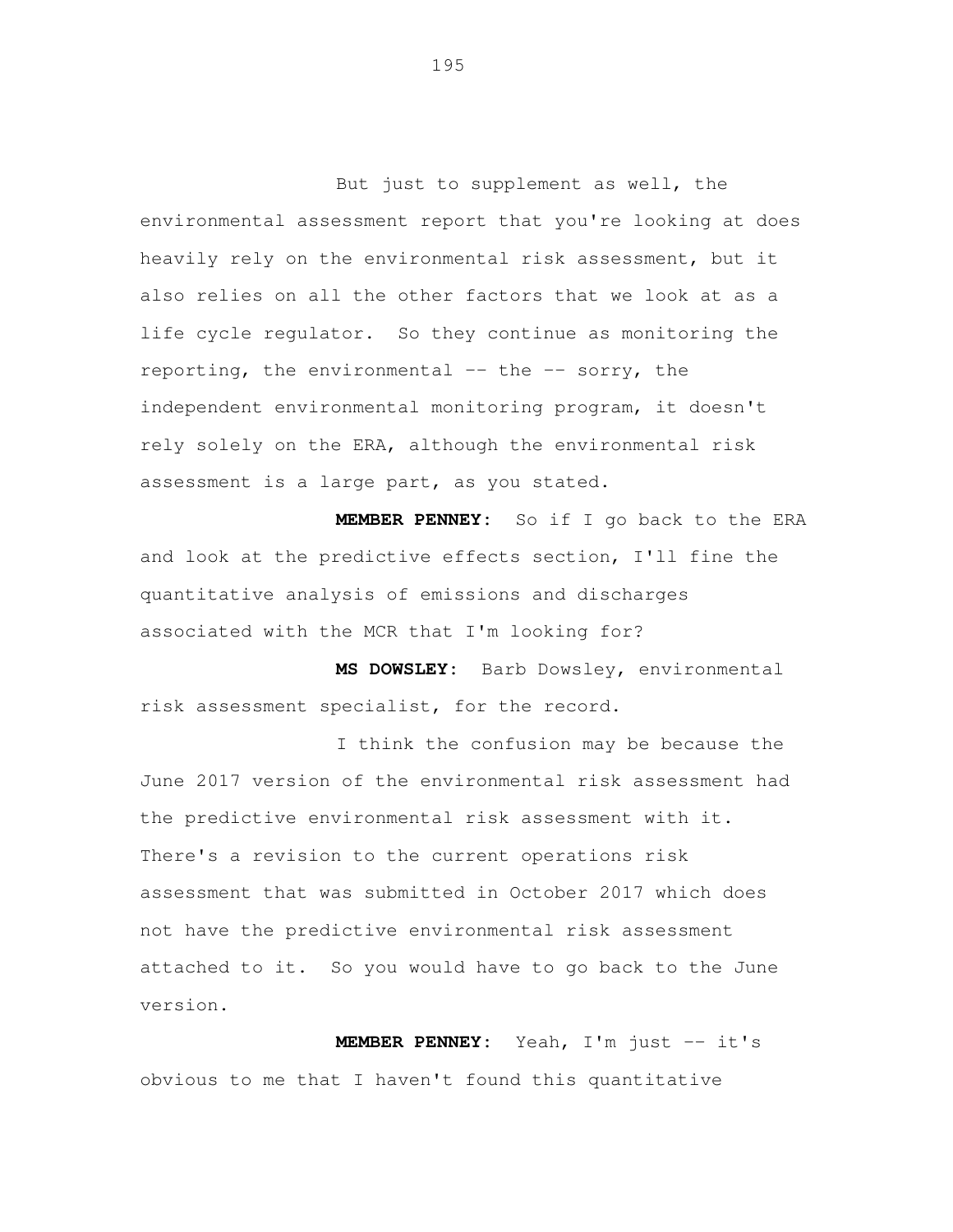assessment yet. And I'm just trying to identify where I go look for it. It's in the June version.

 **MR. SCONGACK:** So James Scongack, for the record.

 It's a fair question. The simple answer's yes. It's included in all the material that was submitted mid-last year. So when we're talking about this from an external point of view, sharing it with stakeholders, all that information was included.

 But maybe I can just provide you a little bit of colour to your point on the quantitative piece on that. The reason why there may not appear to be a lot of quantitative components as much as in the operations side is because there isn't that many environmental effects, to be frank.

 So when we look at this, we look at it on the basis of before we carried out the refurbishment on 1 and 2, we made a prediction in our environmental assessment, said what are the effects of refurbishment. Then we carry out monitoring. We complete the EA follow-up program. So all of a sudden, now we're not doing predictions. Now we have actuals.

 So all we've effectively done is taken the actuals, which are actually far better than the predictive effects, and rolled it into this ERA.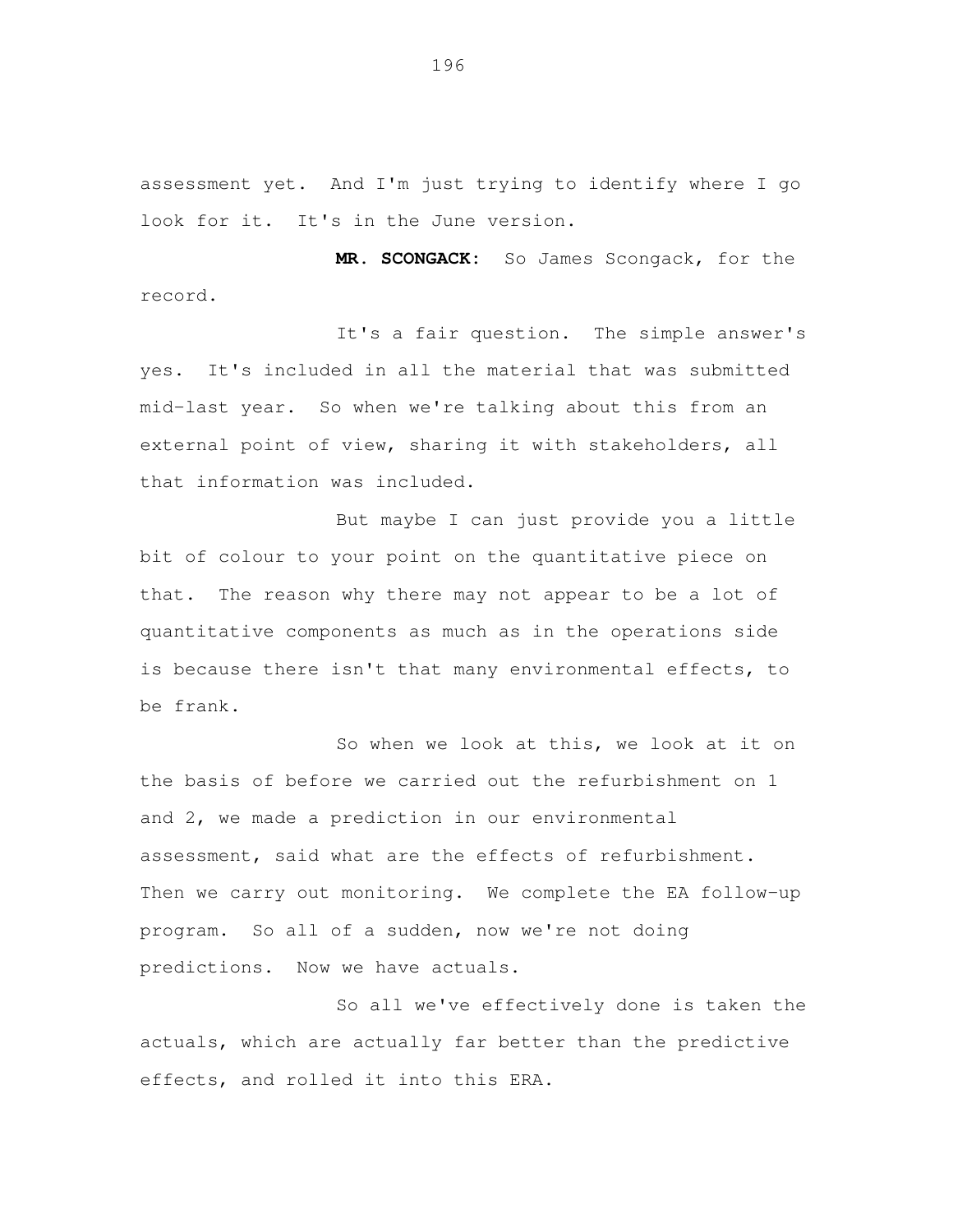So if you go on our website, everything that was posted in June, July of 2018, it is all there and is very clear. But as I said, don't want to suggest that it's subjective in nature. Where there is a quantitative piece, it's very clearly captured. But there isn't a lot of quantitative items to measure with MCR.

 **MEMBER PENNEY:** Before part 2 or -- I will have read it. Thanks.

**MR. SCONGACK:** Sure.

**MR. FRAPPIER:** Gerry Frappier, for the

record.<br>Just because it's a bit of confusion here, perhaps Mike Rinker can explain a little bit as to how the CMD got written up qualitatively instead of quantitatively, where in fact the quantitative data is somewhere.

**MR. RINKER:** Mike Rinker, for the record.

 I think just a small point, because you have most of the answer. But much of the quantitative data that you see in the EA report is actual monitoring data that occurred over the previous monitoring period. So our compliance monitoring data that was submitted to us by Bruce Power that is reviewed quarterly and annually helped inform a large part of this EA under the NSCA. And the quantitative data that you're looking for, the predictive data, is on Bruce's website, which also informed the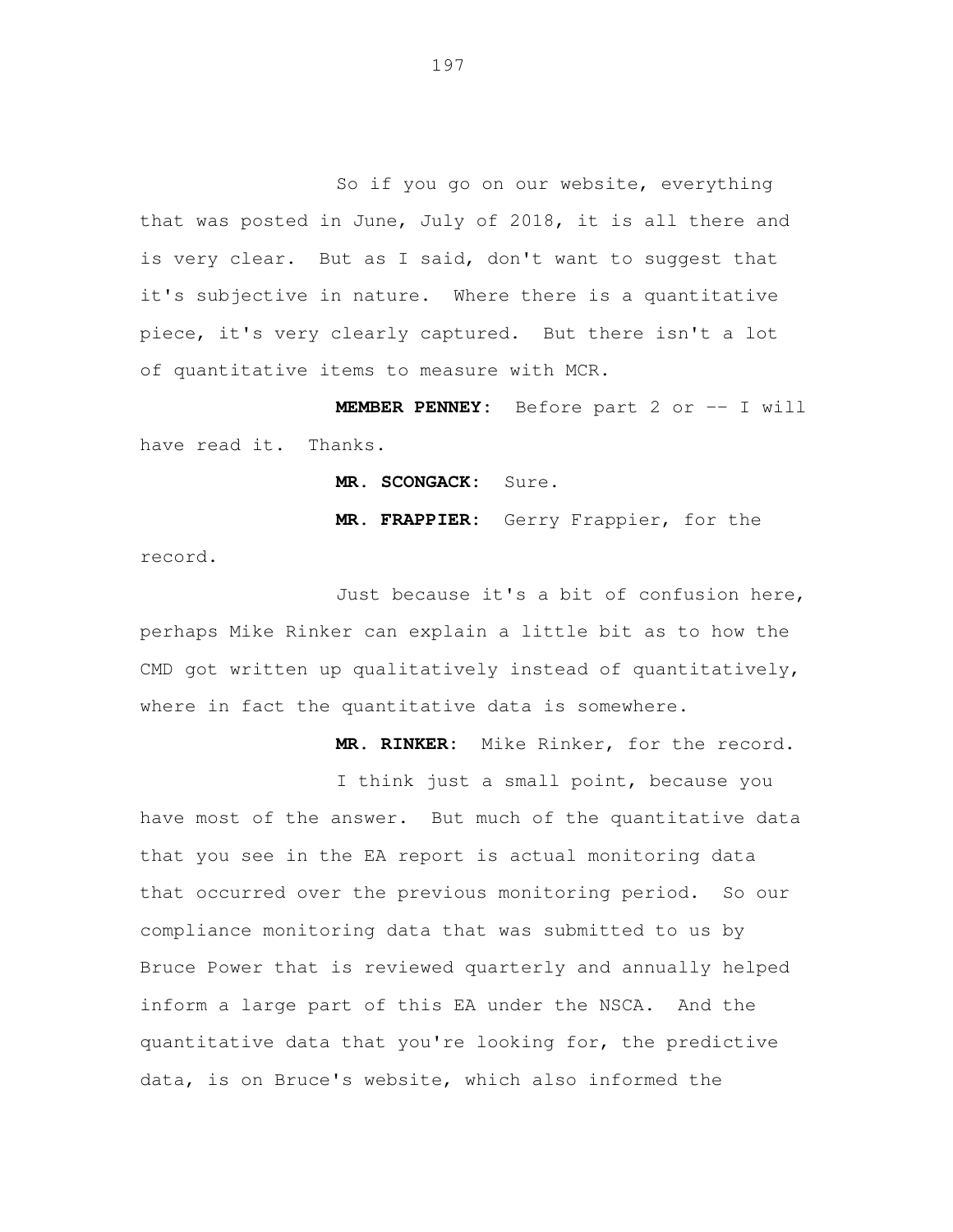narrative that's in this report.

 **MR. SAUNDERS:** We can certainly make sure that you get a copy of that.

MEMBER PENNEY: If it's on your website, I'll find it. If it's on your website.

 **THE PRESIDENT:** But I'm still missing something here. What is that we are measuring? When the thing is in operation, you're monitoring everything, emissions to water, to ground water, et cetera, et cetera. Then you take one unit off. So all the rest of the unit the same thing. So all of a sudden all -- so it's less emission than before. The only new stuff is if you grind something or do something. You may have some dust or thing which would be new. So what predictive data do you need?

 **MR. SCONGACK:** Well, James Scongack, for the record.

 I think that comment's spot on. So we are talking about very low-level items. So for example, people doing welding related to the major component replacement. Will there be an emission related to that welding activity? Right? And so we will take the actuals of what we saw in units 1 and 2, extrapolate those and project them forward.

 I remember like it was yesterday sitting at the 1 and 2 hearing, and people were talking about how long is a forklift truck running for? You predicted was it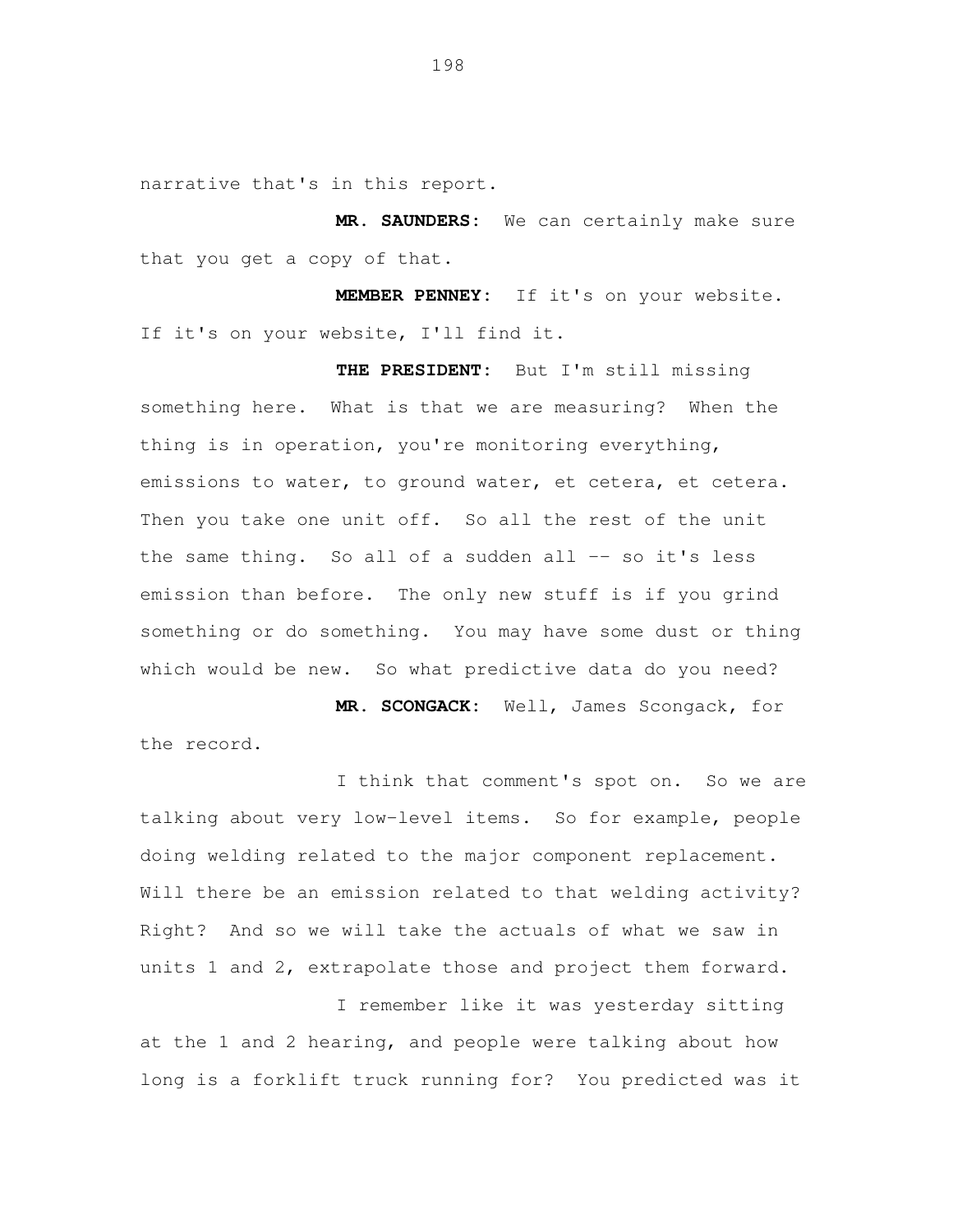three hours? Is it doing to run two hours? So we are talking about very, very -- every environmental effect is important, but relatively low level.

 **THE PRESIDENT:** As long as you don't predict alpha somewhere in there.

 **MR. FRAPPIER:** Gerry Frappier, for the record.<br>So just to come back to what you're

 saying, certainly as far as emissions from the station and all that goes, it's probably going to go down because you've taken a unit off. But the MCR is a huge construction project on its own right. And so this area was supposed to take a look at and to take a look at the effects of that MCR project. So you have a few extra thousand people on, they all have, you know, ATCO trailers everywhere, all that, all that kind of stuff, which I agree would probably be a lot smaller than the operation of the whole facility. But at the same time, that's something that has to be looked at. And it has been looked at, and this is the results. But I take the point that the quantitative data is not there.

## **THE PRESIDENT:** Okay.

MEMBER PENNEY: may -- often when you take equipment down and then you bring it back up, you have upsets and you have an increase And often when you -- if I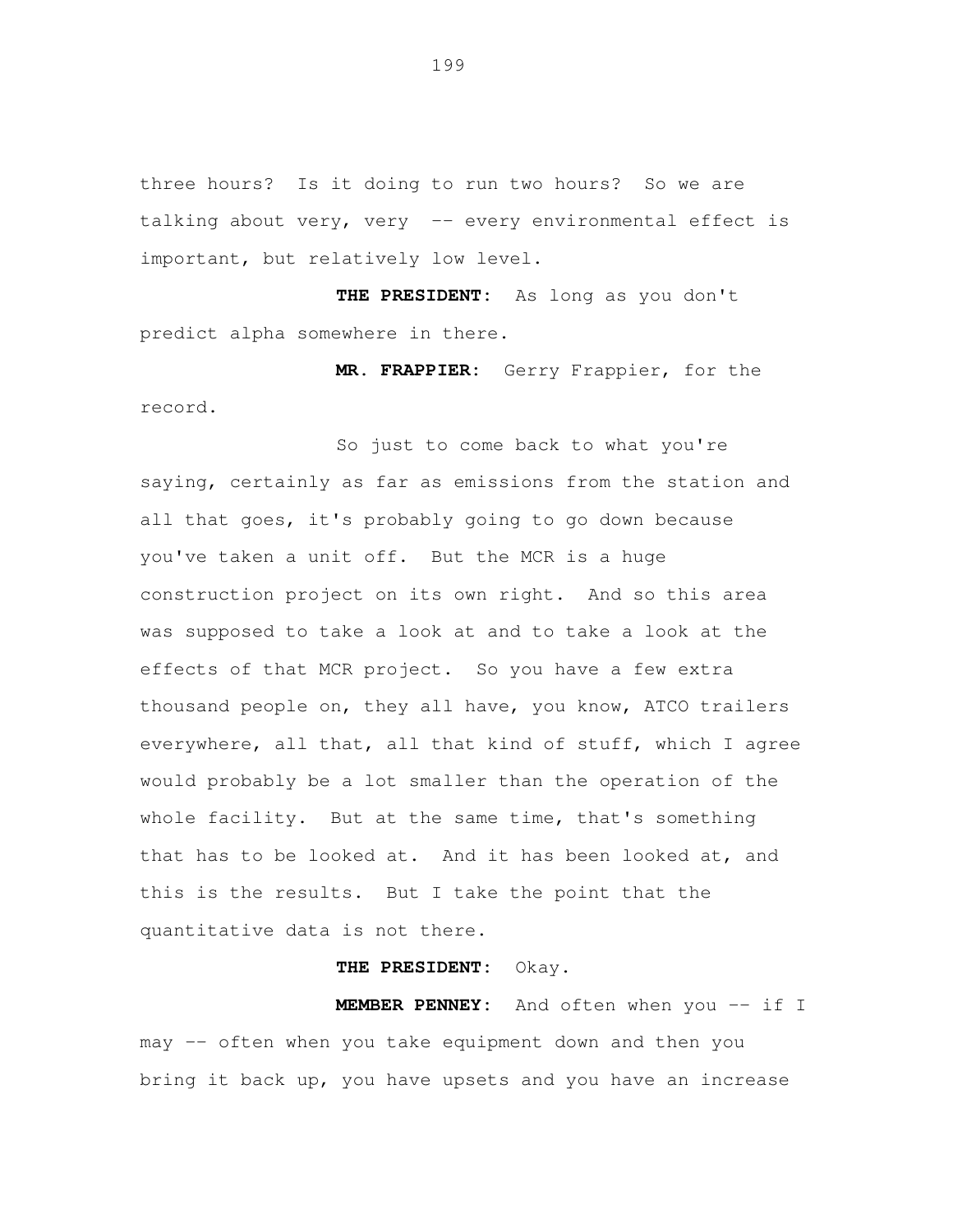in emissions. So.

 **MR. RENCHECK:** Mike Rencheck, for the record.

 The major component replacement on unit 6 is not the same scale of magnitude as what was experienced on unit 1 and 2. Unit 1 and 2 was -- coined the word "refurbishment," is much like what's happening at Darlington. They're actually doing the aggregate of our asset management program and the MCR program all at the same time.

We are not doing that. Those groups that work are separated so that huge construction project that was characterized really is much -- is much smaller in our space, and it's much more just dealing with the major component replacements.<br>Yes, we're doing some other project work

 around it, but it's not critical path. It won't get near critical path, unlike in previous refurbishments. So we would expect the level of activity to be much less than historically.

> THE PRESIDENT: Mr. Berube. Okay, thank you.

MEMBER BERUBE: the VSAT deal situation. We never had a chance to get around the table fully on that. I just wanted to revisit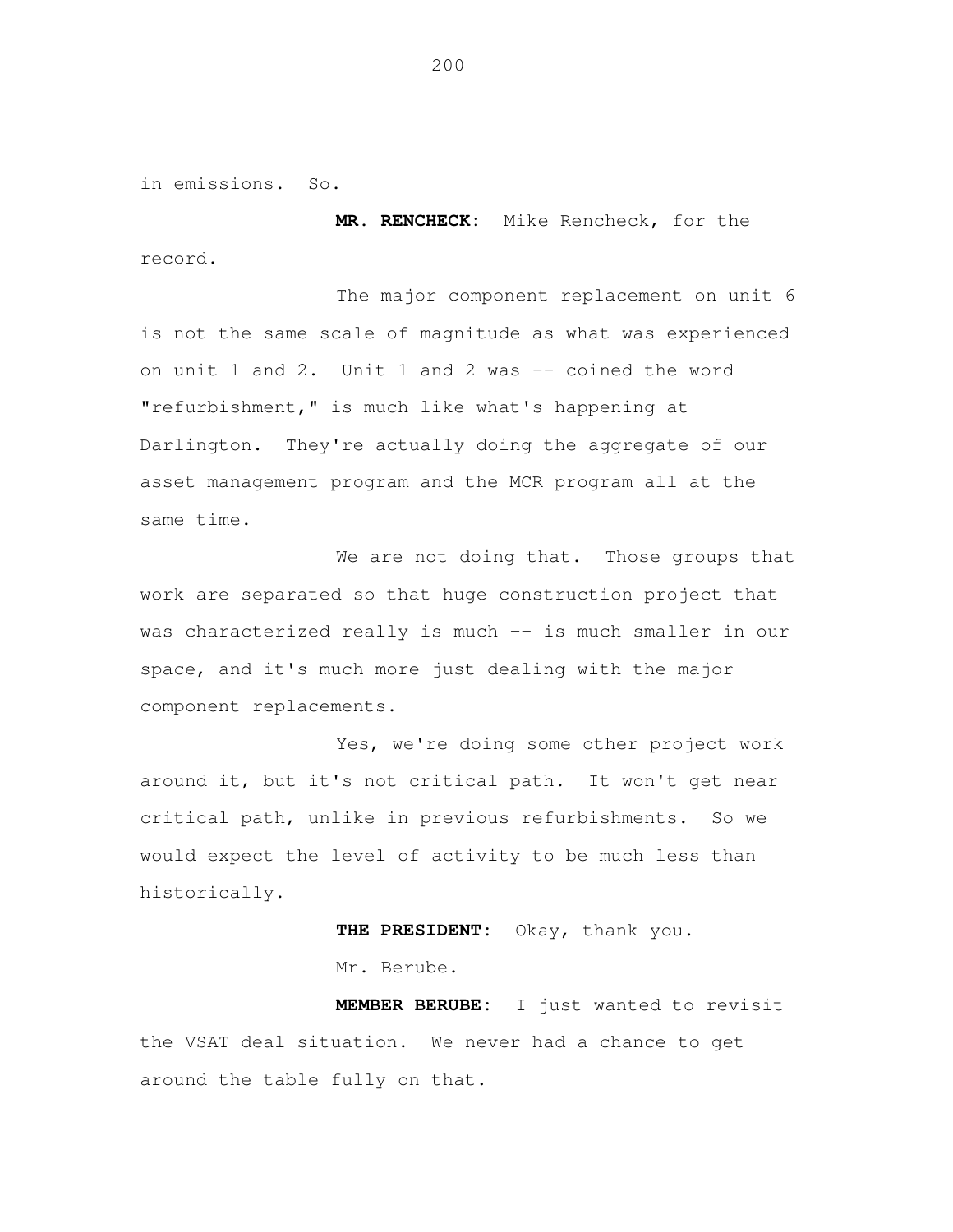Looking specifically at the VSAT uplinks and the actual communication systems to the real world outside of the plant environment, which are critical for emergency management operations, and I'm curious to know what kind of redundancy is actually in that system and also whether or not the systems are actually hardened.

 **MR. SAUNDERS:** Yes, so the first thing to point out is the VSAT is the sort of last row and defence. The normal transmission would be via the Web or whatever, you know, normal infrastructure exists. So the system has the capability to automatically switch from that kind of normal operation to a direct Internet over satellite operation. And so the data is stored at a data warehouse in Toronto and backed up at one in Montreal. So there's redundancy in the data.

 The VSAT itself, we have several sets. So we establish it, set it up in the control room and -- or actually adjacent to the control room. So that system, fairly easy to work. We have one of each of A and B, which can be interchanged. We have a mobile command post, which is meant to replace the control room activity as well, and so that mobile command post is also so equipped, so you can use that. And we have it in our emergency mitigating centre -- or sorry, emergency management centre as well.

So we have several sets of the VSAT.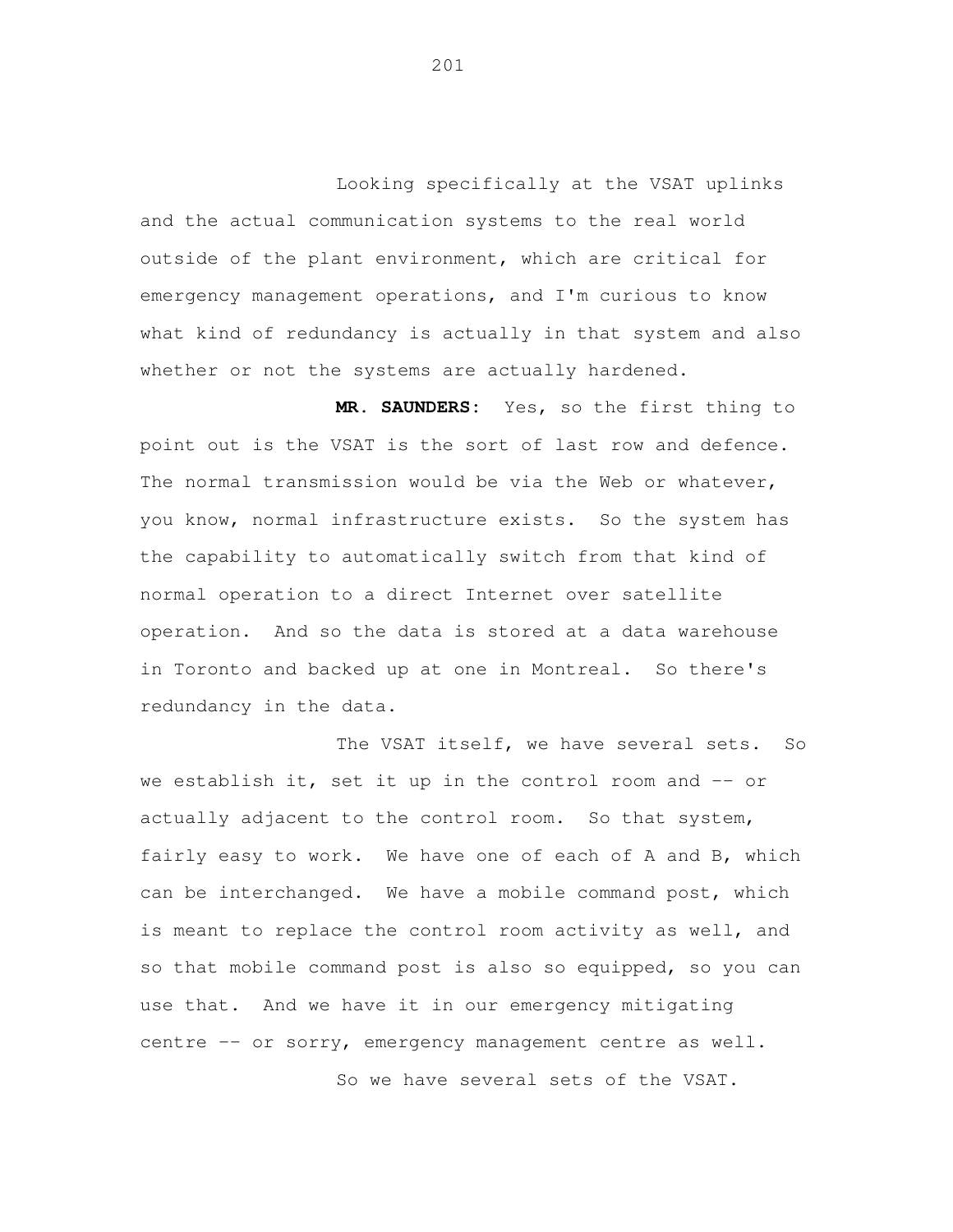Everything from in the control room of the plant to out in the -- out behind the plant in an emergency control centre. And of course we have extra equipment that we could simply replace as well.

 So it's designed to operate through the whole range of design basis and beyond design basis events. And in fact, you know, if you know this equipment, you can actually sit in the front of your truck and plug it into the dash on the battery and run it that way. So it is intended to be that kind of system where you will find a way of making it work if everything doesn't work.

 So it does have to have both a manual and an automatic capability, because in some circumstances we know that the automatic capability either won't be reliable or may not work, and so therefore manual capability has to always be there as a backup.

> MEMBER BERUBE: **THE PRESIDENT:** Thank you. Ms Velshi. Thank you for that.

 **MEMBER VELSHI:** First my question is just a clarification. If the Commission were to accept staff's recommendation, would Bruce be the first unit -- first station to have a 10-year licence?

> **MR. FRAPPIER:** Gerry Frappier. No. There's a 10-year licence is at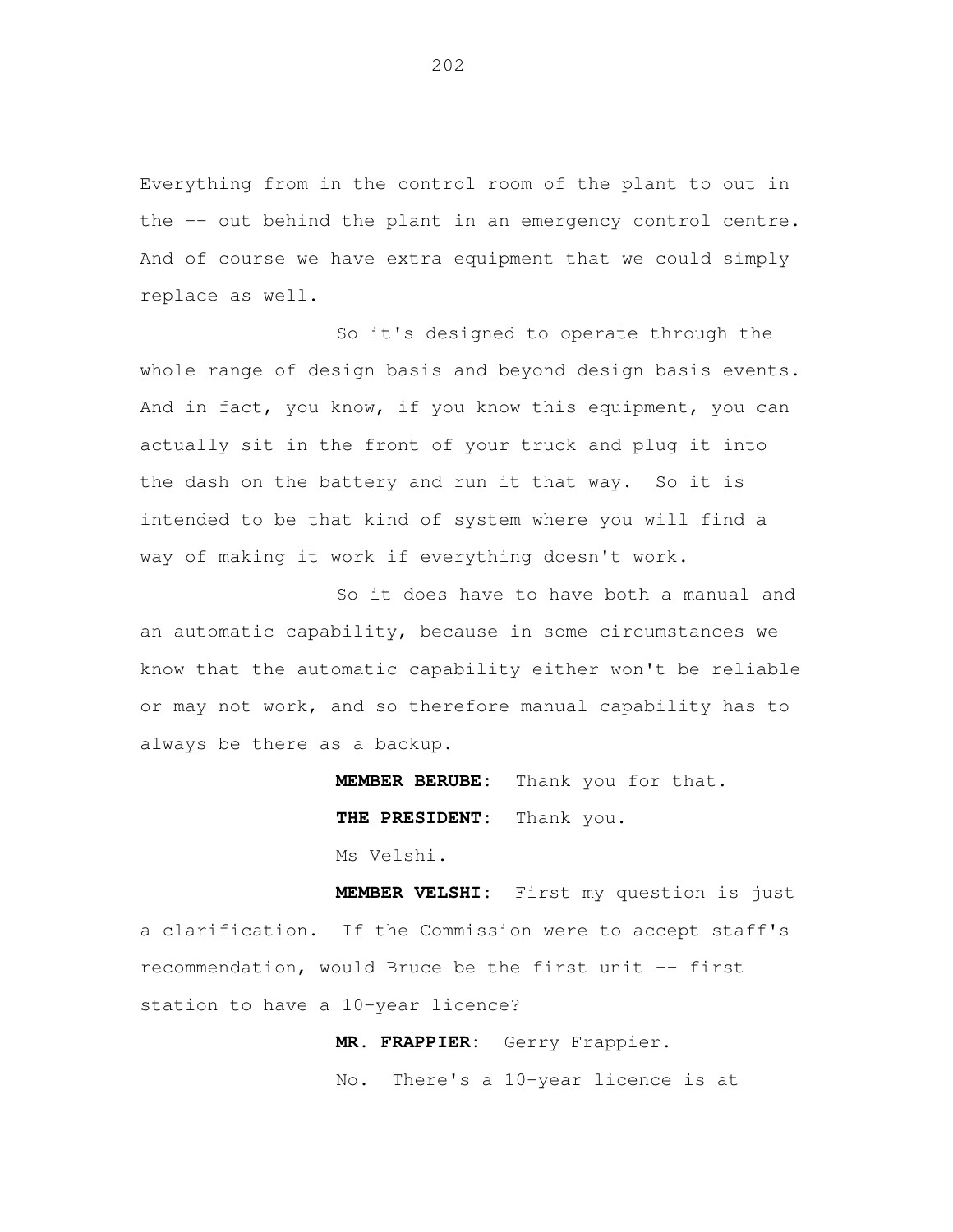Darlington as well.

 **MEMBER VELSHI:** Right. So question for Bruce Power. Or even before I get to the question, is there MCR work deemed to be a construction project under the Occupational Health and Safety Act?

 **MR. SAUNDERS:** Frank Saunders, for the record.

 Certainly pieces of it will be for sure, right, and just depending on how you organize it whether it will or won't be. And we're not quite at that stage yet, but there are some aspects which will be under the construction regs versus the industrial regs, for sure.

 **MEMBER VELSHI:** And Bruce Power may not necessarily be the constructor? It could be one of your contractors then? Or would you always maintain that responsibility?

 **MR. SAUNDERS:** Again, we haven't specified, because that will depend on each contract. But we will retain the overall responsibility for sure. So we won't be -- you know, we won't be separate from the health and safety requirements in any way or shape.

 **MEMBER VELSHI:** And if you were asked, so what do you see as the top three risks to you delivering your agreement with the IAEA, so what would those be, you know, from a safety and results perspective?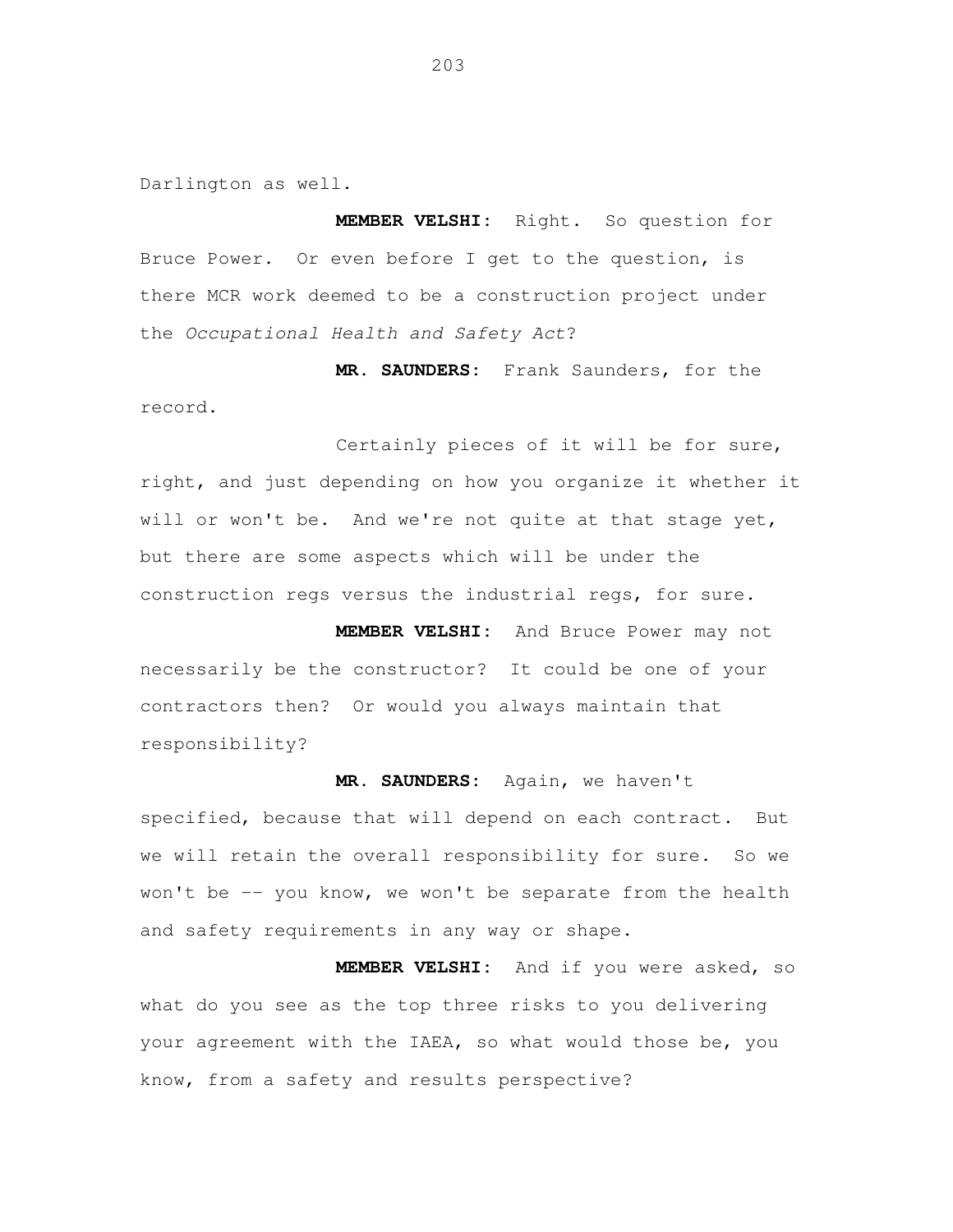**MR. RENCHECK:** Yeah, when we look at the major component replacement project, when you -- when you look at risks, it's getting down to what prevents you from being on time and on budget. Right? So obviously --

 **MEMBER VELSHI:** I'll put safety there before that, but --

 **MR. RENCHECK:** Well, that's what I was going to say. From a risk perspective, we always worry about safety. A safety event at the facility is probably one of our top risks.

 And the mitigation measures we put in place just for that fact, we -- to begin mitigating that, we created a whole separate division in the operations group called Life Extension. Their whole role in life is to make sure that they're managing the interface between the project and the operational units. They're there to ensure that we're able to both take the systems out of service, put them in lay-up while the major components are being replaced, manage the project work within that context, and the being able to return it to service.

 They're also responsible for the aspects of our standards of human performance, how we're addressing industrial safety in the areas and those types of events, along with the project team. So this is probably the first risk we have in that space, and making sure we're managing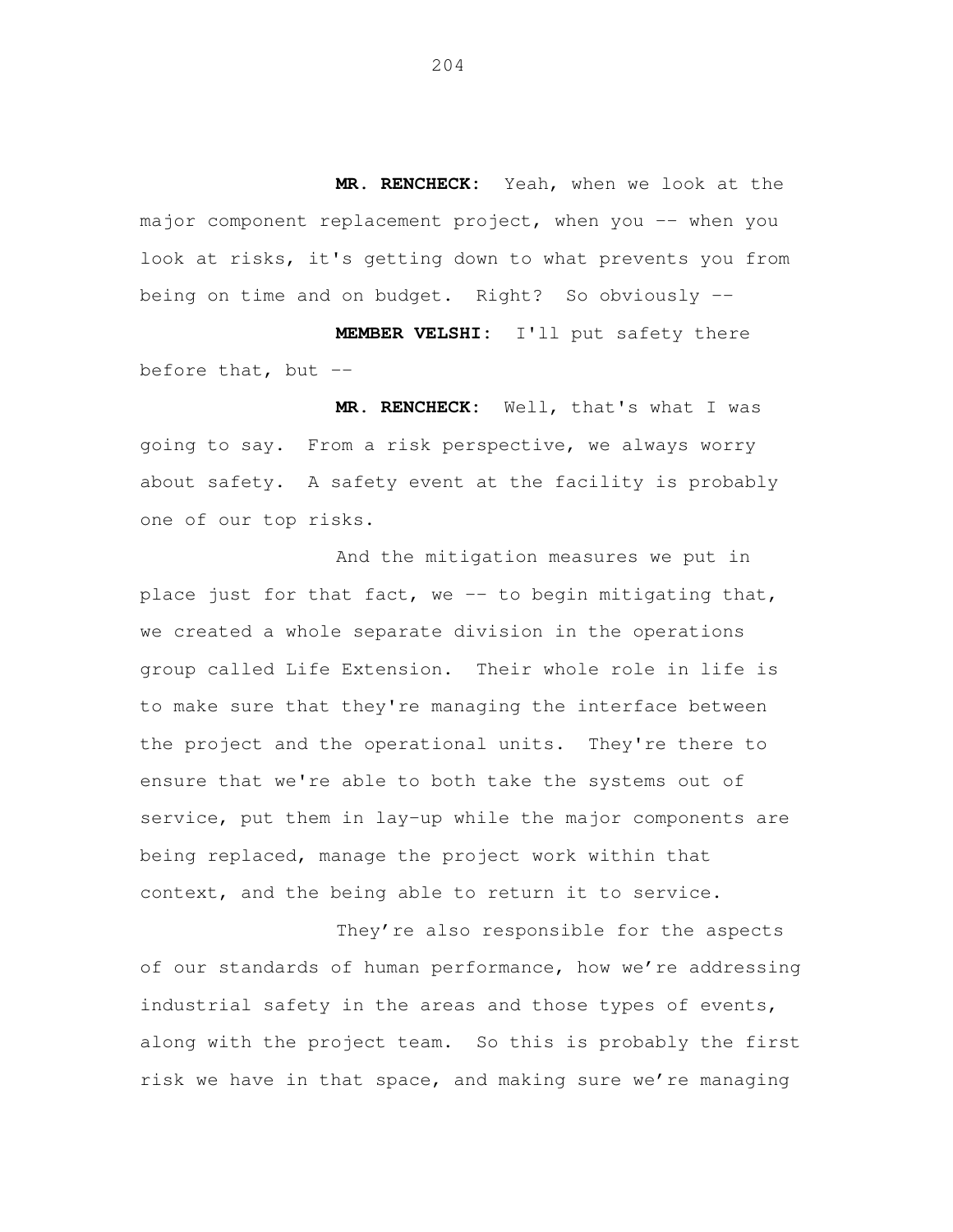that as the people.

 The second risk, whenever I start to look at the major component replacement is making sure that we can get all of our parts delivered before we start work. So from a supply chain perspective, we're in the process now of all of our final orders, so we'll be doing a lot of supplier engagements to make sure that the quality is where we want it to be and that the parts are in fact delivered before we take the unit offline and open the break.

 The third key risk that I look at intently is making sure all of our design engineering work is done.

 These three things on large projects around the world have caused issues. Right now we're scheduled to complete our design engineering by June, right, Gary?

MR. NEWMAN: That is correct. For the record, Gary Newman.

 **MR. RENCHECK:** So we'll have the final designs then which will enable us to have full bill of materials and full ordering, and then really focus on transitioning away from a design project then a supply chain project into a construction project that will allow our life extension team to really focus then with the project team on execution.

But those three risks in order, starting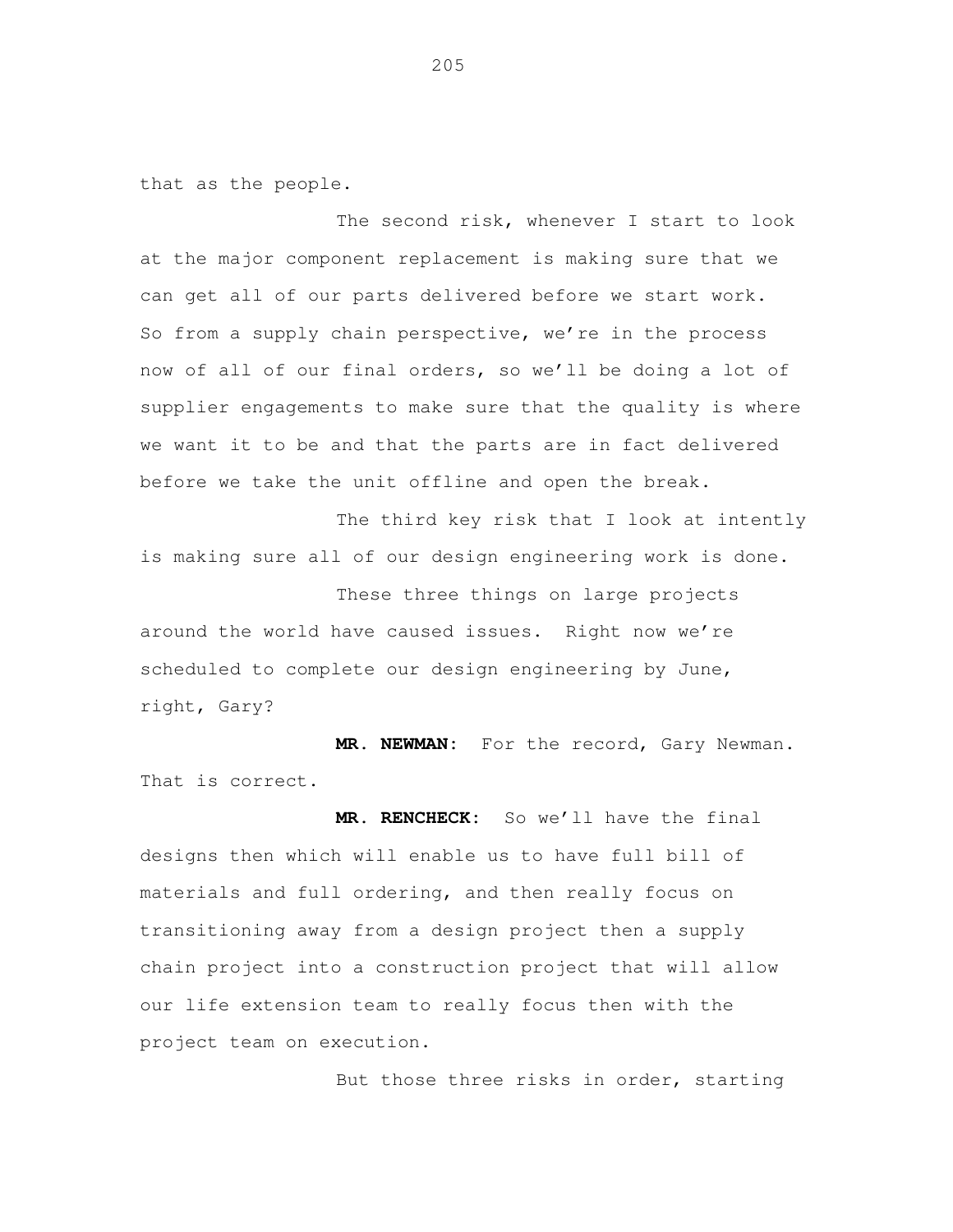there, will lead us I think to a good spot.

**THE PRESIDENT:** Dr. Demeter? Ms Penney?

 **MEMBER PENNEY:** Just a question about Bruce Power's Aboriginal or Indigenous contracting policy. I think I read somewhere that you encourage your contractors to have partnerships with and/or work with the Aboriginal communities.

 I heard you quantify this morning the number of new employees of an Indigenous background that you have on staff. Do you have any numbers around the value that is flowing to Aboriginal contractors and/or contractors who have relationships with your Aboriginal communities?

 **MR. SCONGACK:** Sure. James Scongack, for the record. I can follow-up with that number. It was a component that was characterized through our CCAB progressive Aboriginal relations audit. So I can certainly follow-up and get you the specific amount.

 It's a material amount in the several hundreds of millions of dollars, in particular because one of our largest procurements we have as an organization is the procurement of fuel. So when we purchase fuel from Cameco and we look at the fact that 60 to 70 per cent of Cameco's employee base in Northern Saskatchewan is Indigenous, that certainly I think puts the top level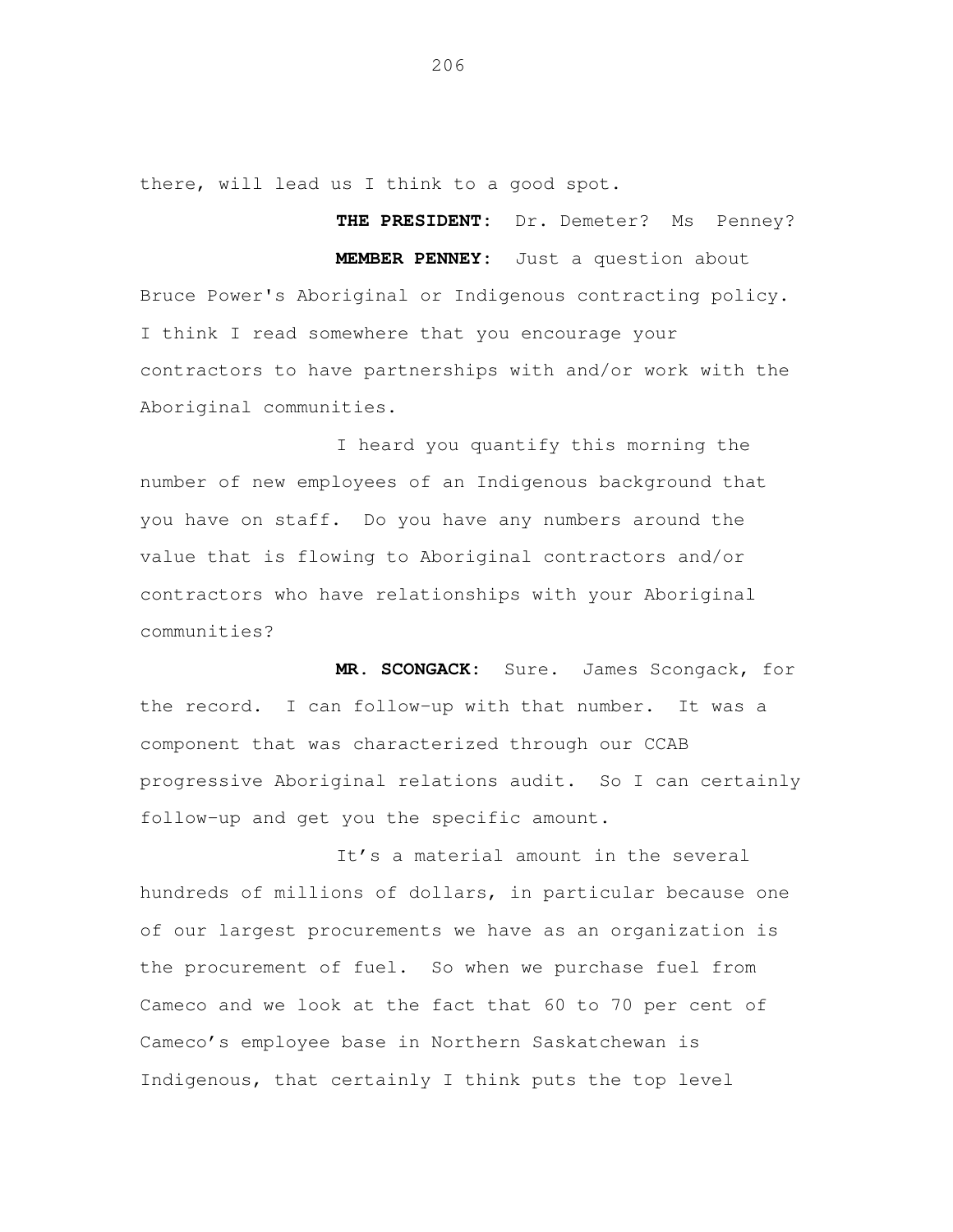numbers really high.

 But I think it would also be safe to say that beyond that the reason why we created the Indigenous Relations Suppliers Network was because, you know, beyond that there's still a tremendous amount of opportunity. We're launching that office, it's officially opening on March 21st.

 We can certainly follow-up with some particulars, but I can tell you with the numbers that we've been alluding to throughout the day in terms of investment there's a lot of opportunity in that, because all of this is either spending on equipment or it's spending on people.

 **MEMBER PENNEY:** Indigenous communities in Northern Saskatchewan, they're not really in your backyard. So I'm interested in how the ramp-up of activity for the MCR, how you're going to implement to actually benefitting the communities in your backyard?

 **MR. SCONGACK:** James Scongack, for the record. Absolutely, and that's really the purpose of the protocol agreements, because the protocol agreements we have in place with each community is about, you know, how do we enable that?

 I would also imagine that by Part 2 you'll also see some very exciting ventures that we're working on right now. I mean, for example, just one case in point,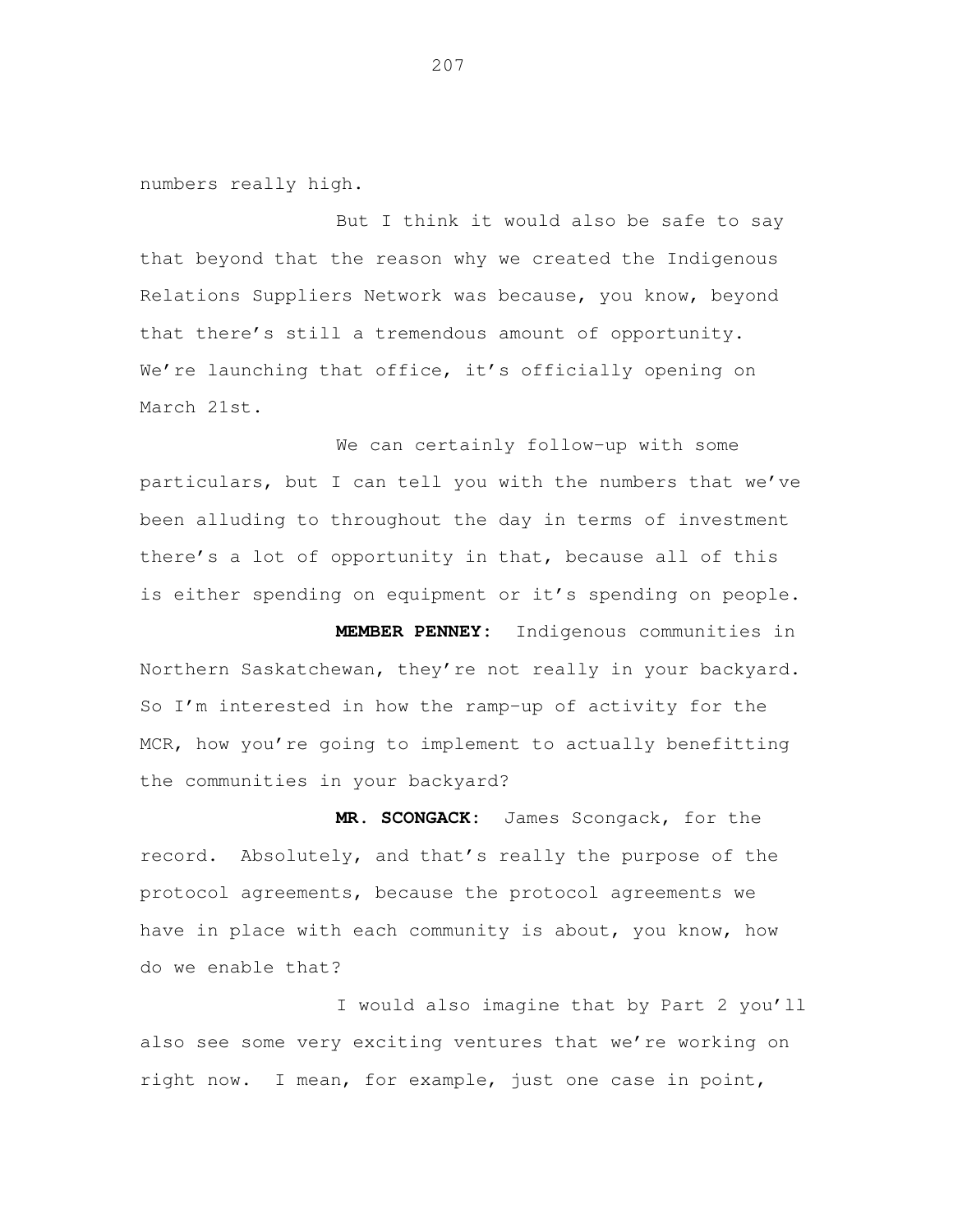and maybe we can provide a bit more colour in this in the submissions prior to Part 2. You know, we have a new company that we've located to Paisley, Ontario, it's about 20 minutes from out site, and they're actually making suits for our operational facility and it's an Indigenous-owned business.

 One of the things we've also required is all of our major suppliers to become registered through PAR, because there's a tremendous amount of activity that they're doing we want to capture.

 But I think more importantly, locally, the real localization strategy that Mr. Soini talked about earlier, that's really the next frontier for us. We recognize there can be Indigenous content for people that we contract with throughout Ontario or across Canada, but our goal is to localize as much of it as possible.

 Since we have, you know, a long runway as a company, there's a really strong business case for these companies to set-up locally and for them to sell their services to the nuclear industry outside of Bruce, Grey and Huron Counties.

 **MR. RENCHECK:** Mike Rencheck, for the record. We started our economic development outreach in September 2016, and we invited all participants from the community to participate in that. We actually have a lot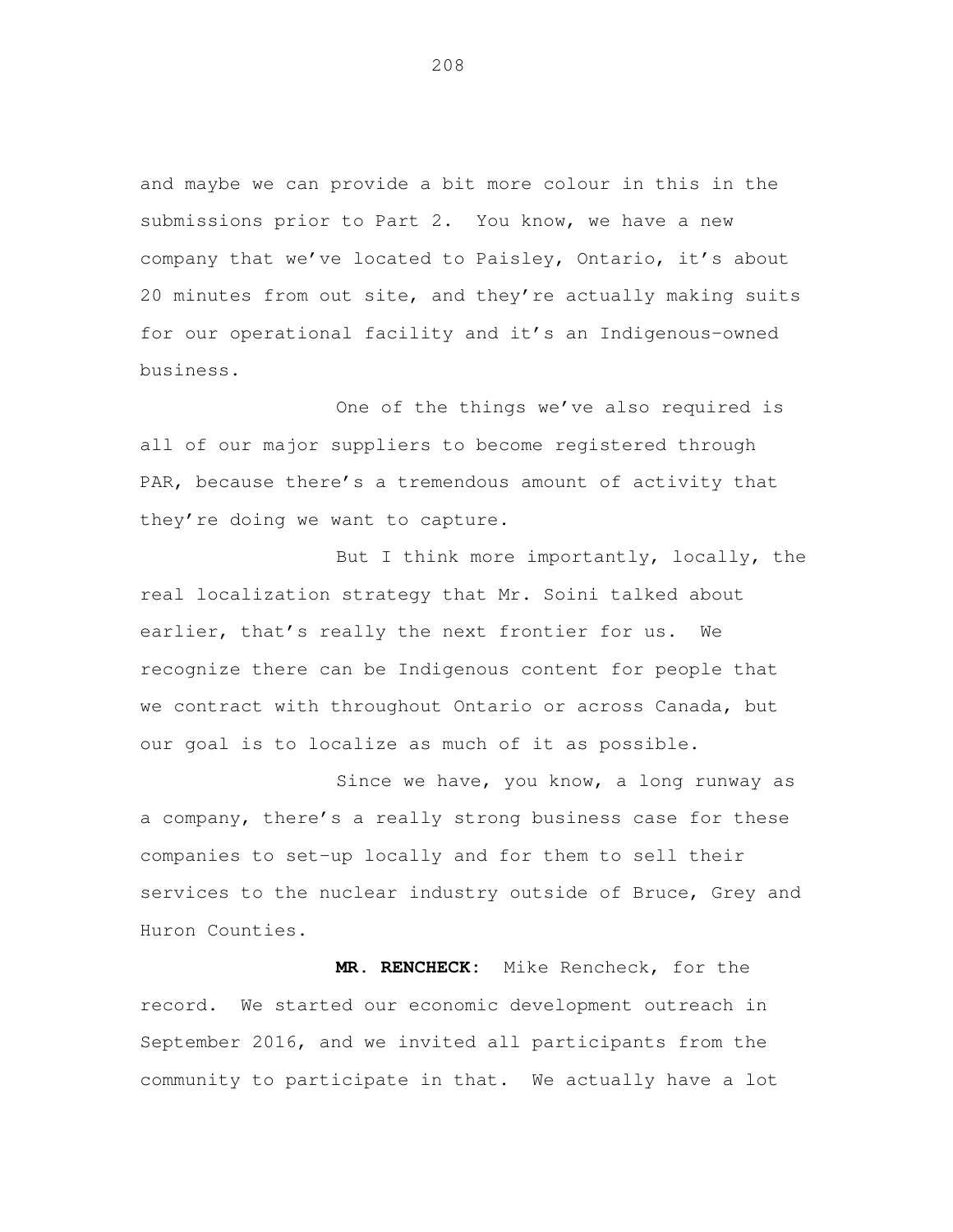of the groups working together on this, wanting to create an environment that would welcome suppliers into the area.

When we first started, I would tell you the folks didn't think this was going to happen from an aspect of getting the suppliers to move into the area and actually begin economic development and growth. But I think there's some believers now. We have now about 21 companies or so that have not only established offices in the area, but are expanding, some have begun to set-up manufacturing facilities, light manufacturing.

 So it won't all be done there, but if we can keep a percentage of the work in the communities. In particular, it's also not all associated around the major component replacement. When the entities get there we don't look at what type of work we're giving them per se, we have a company there.

 So like Abraflex, they took over an abandoned burned out meat packing house in Paisley and they've been able to completely revitalize that, and now they're hiring 20 or so people, we're shifting more of our work there. In fact, OPG just shifted some of their suits there to try them out. If that goes, it'll grow and create a nice sized business in the area.

 We're very passionate about rebuilding the communities around Bruce Power. They were quite taken back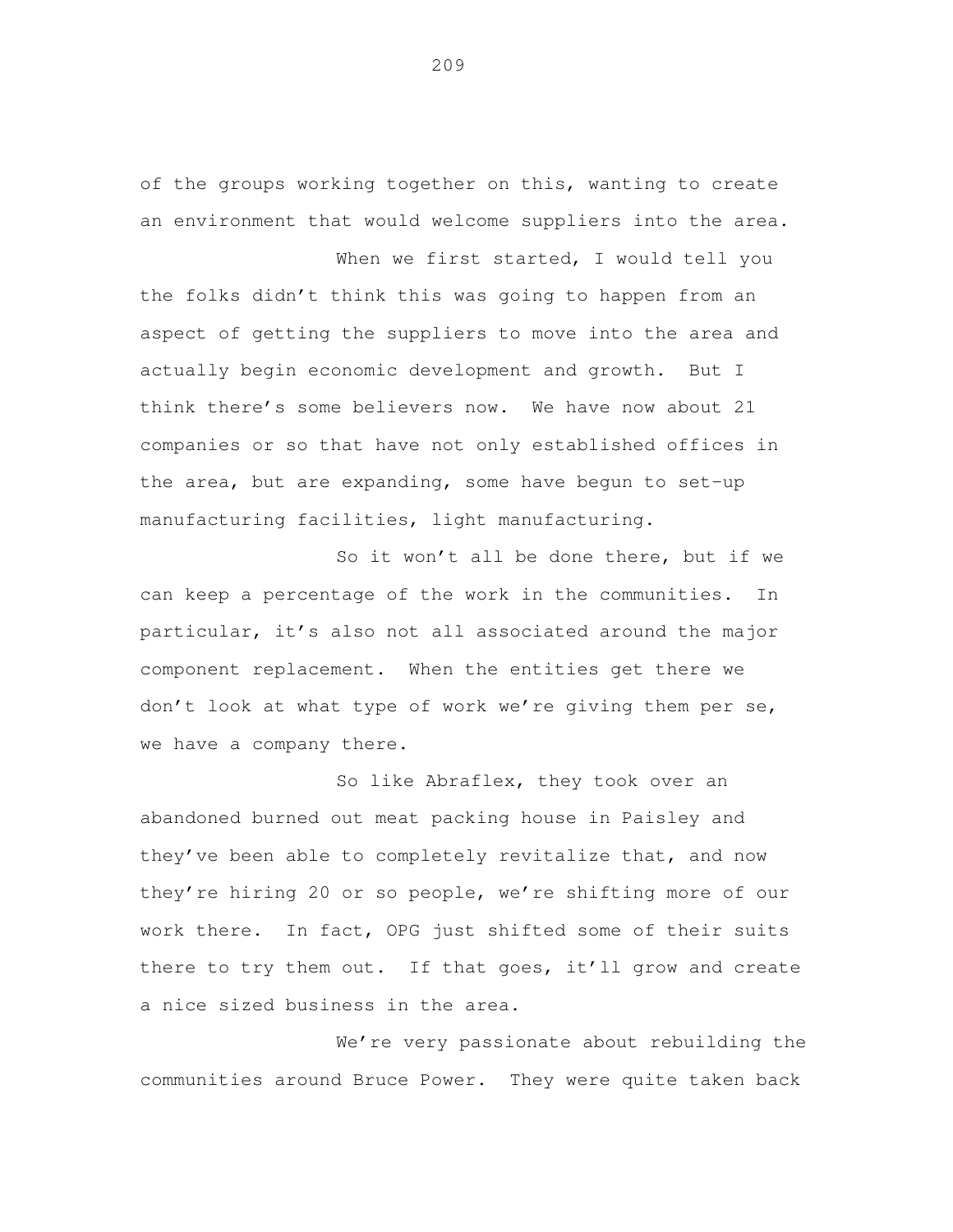by 2008. To that point, the suppliers' networks and the employment networks, we're running more job fairs now with the manufacturing coming in. Kinectrics ran a job fair, they're hiring 25 to 30 people, they're part of the Indigenous Suppliers Network. They're looking to hire Indigenous peoples from the area.

 We're also looking to create business opportunities where if a light manufacturing facility could be created, they may be able to buy into the creation of that facility with one of the suppliers, and then Bruce Power would supply a contract like a PPA, like a Power Purchase Agreement, but we would purchase things over a long enough period of time where the investment would start to provide income and other types of benefits to the community at large.

 There are also opportunities for standalone businesses, and we've provided some ideas on those items and we see some groups starting to take more and more action to build them, but then there's also lot of spin-off businesses happening. There's hotels starting to be built in the area where we had none, there's housing permits. I read the local newspaper, there's 2,000 housing permits. It's suddenly started, it's a record we haven't seen in the area since the 1970s, right?

So it's having a profound effect and it's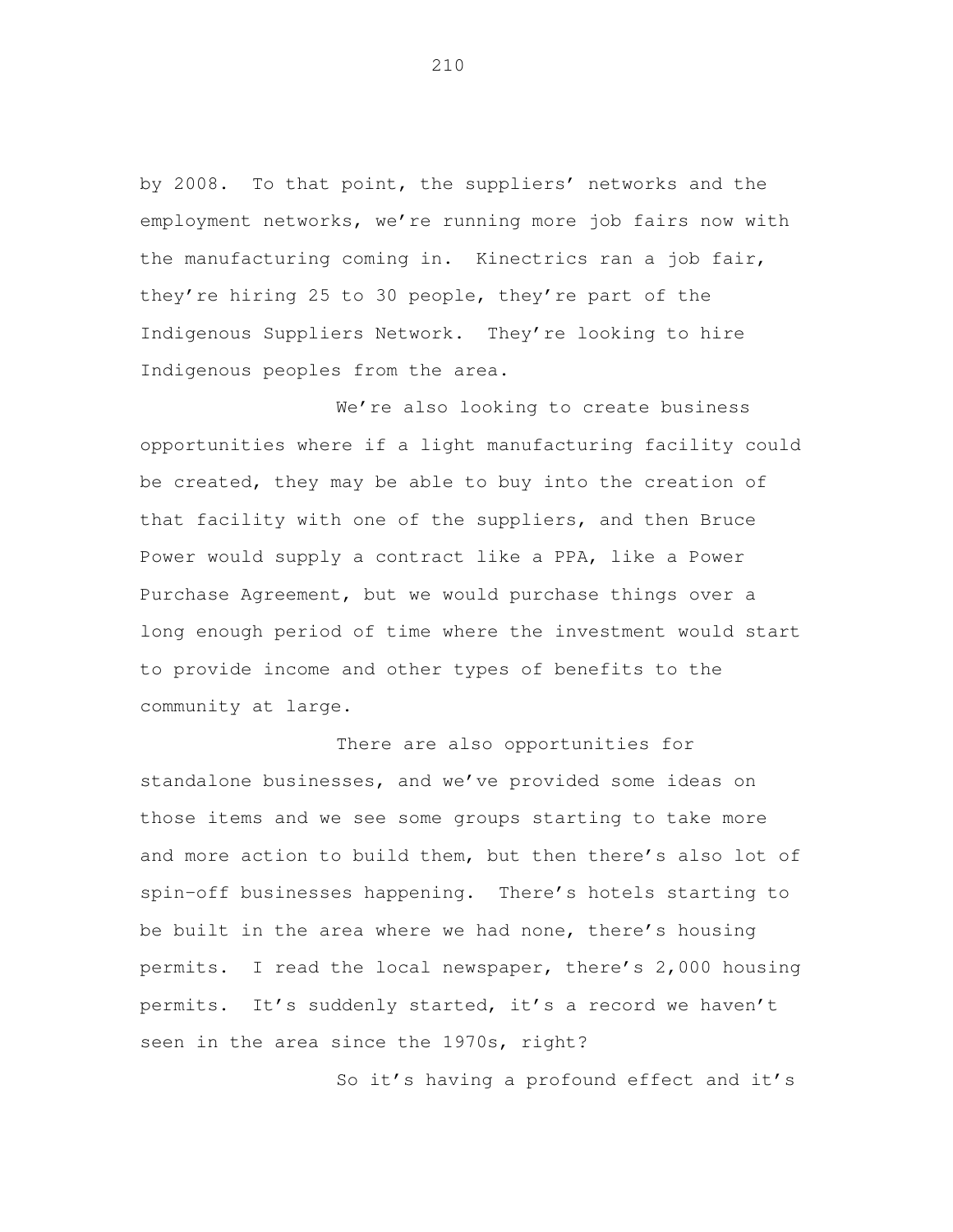been probably the last year and a half. I can tell you the first meeting we had there was a lot of doubting Thomases, but slowly but surely it's coming together.

We're looking next at a broader piece that would bring higher technology into the area and attach to the schools, and we'll hopefully have an announcement here in the coming weeks on how we get that set-up, and it would offer it to the students of the local high schools and their ability to start to see technologies that they would not have the opportunity to see at rural Ontario.

 **THE PRESIDENT:** So, you know, we as a Commission, we don't have an economic mandate, if you like. But we hear all those anecdotal stories, we don't hear a bottom line, you know, impact, numerical impact. What's the business value that, you know, the facility brings to the community? You can do economic modelling and actually come up with a number.

 What we are interested in though, is in the impact on the Indigenous communities. You mentioned that you created 66 additional jobs, but what is the total number of employees in Bruce that come from the Indigenous communities around?

 I never see those kind of numbers written or explained or grossed or a trend. I think it would be useful to demonstrate this quantitatively somewhere for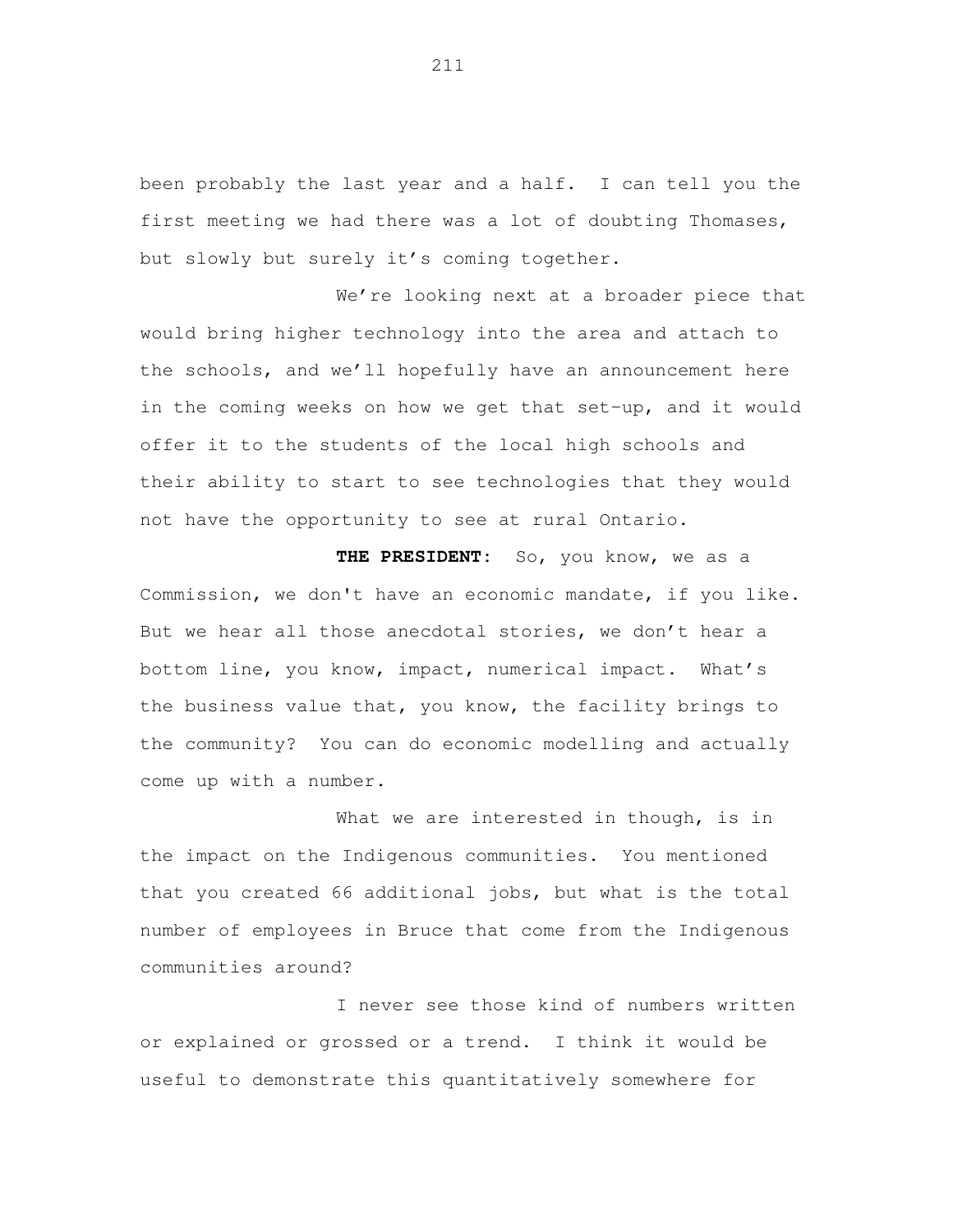Part 2.

 Some of the studies that were sponsored by OPG and Bruce about the environmental impact on fish, the vectors, they are of concern. Again, I hope it's going to be in the public domain so people can see that.

 **MR. SCONGACK:** James Scongack, for the record. We can certainly ensure further amplification of those in Part 2. I can tell you a couple of points. So, you know, overall employment numbers we can certainly share, we shared it in 2015. As I mentioned, we're up to -- we've increased 66. Previously we've given certainly a full employment breakdown. I know we'll be sharing that with CNSC Staff. You know, as much quantification, Mr. President, that you want on this, we're happy to provide that.

 I can tell you from a technical perspective, you know, you alluded to a lot of the work with Valued Ecosystem Components, that is all in the public domain. So when we talk about engagement we've had with the community, whether it's an Indigenous or a non-Indigenous community, those are all items that are on the public record actively discussed and actively important.<br>You know, when you look at what are the

top issues that people raise in Grey, Bruce and Huron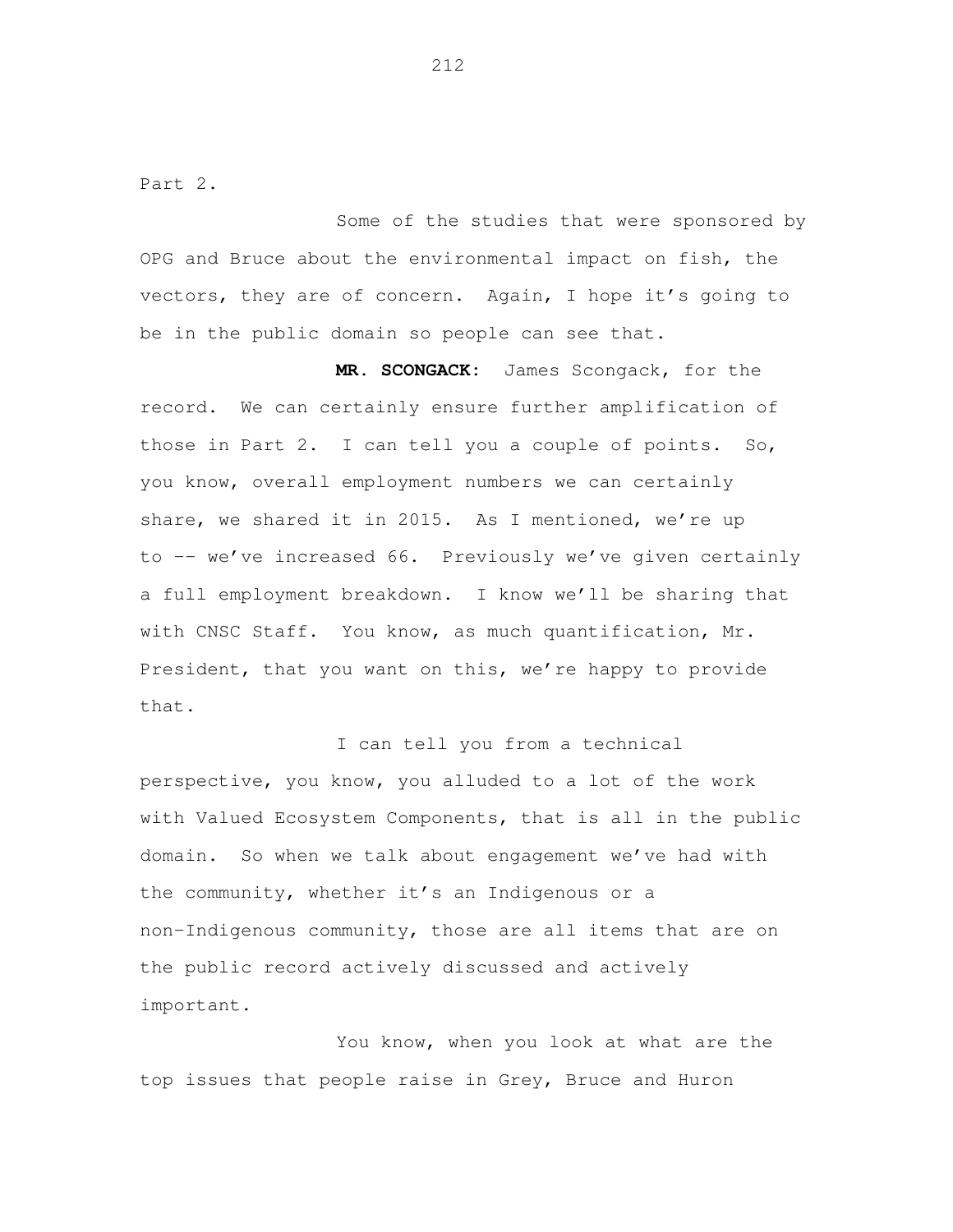Counties, it's economic issues they're interested in. What's the jobs? What's the local investment? I know in our presentation we provided some, but I would be very surprised if you come to the Part 2 hearing and the community members that choose to intervene before the Commission if those issues are not going to be front and centre.

**THE PRESIDENT:** Thank you.

Ms Velshi.

 **MEMBER VELSHI:** Thank you. I was very heartened to hear about how extensive the industry collaboration is, but certainly in Bruce Power and OPG it's not something that I have seen to this extent, we see it on the technical research side.

 So what's been the driver for that and is there -- I think somewhere I read in there that -- I don't know if it's a goal or whether the IESO requires that both of these refurbishments, MCRs, have to be successful or, you know, there's a joint responsibility for doing so, or is it led by the leadership of the two organizations?

I'd like to hear what's making this happen

 **MR. RENCHECK:** Mike Rencheck, for the record. I think it started with IESO having requirements in contractual terms with Bruce Power and I think as part

now.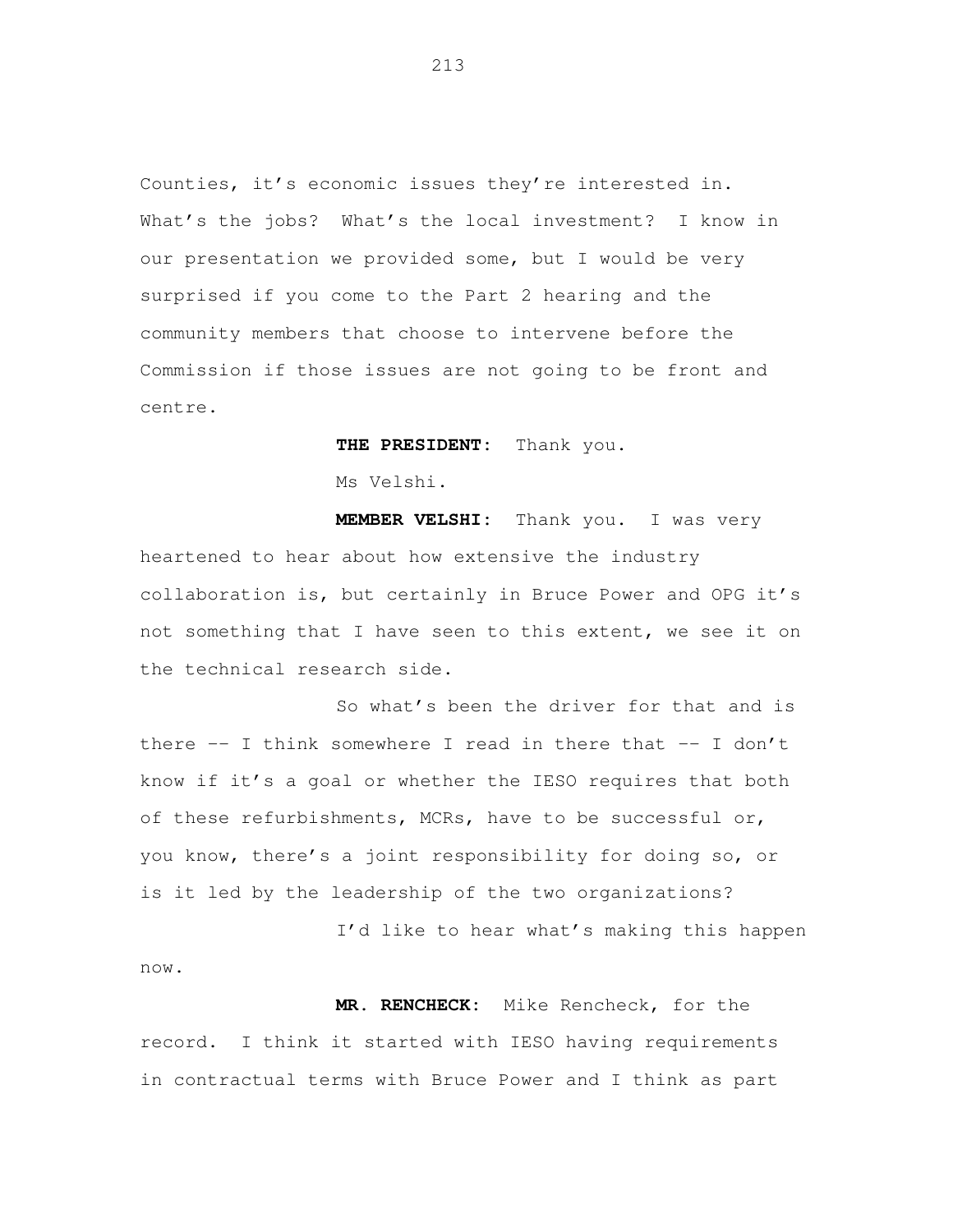of the provincial move forward with the long-term energy plan recommended collaboration. That started in 2015, and then in 2016 a

 memorandum of understanding was signed. But I think it's also the leadership. You know, I think Jeff Lyash and myself, we've known each other for a long time and we see the benefits of collaboration. We're both trying to accomplish something that's very promising for Ontario and providing clean, reliable, affordable energy. You know, when you look at nuclear in Ontario, combined we're generating about 60 per cent of the electricity for all of Ontario.<br>When you look at the way it breaks down,

 solar is 48 cents a kilowatt hour, gas is running around 14 cents to 17 cents, wind's about 11 cents, and nuclear we're at 6.6 cents, with hydro at 5.8. We want to be able to keep our rates low. I think that serves the province well.

 If we can do that by sharing ideas and cooperating, I think it makes both organizations stronger, but then it also makes our supply chain stronger because now we're able to look at the total scopes and scale of the work we're having, we're able to sit down with the suppliers and start to paint a picture with them about employment, why they should build, why they should invest, why they should staff-up here in Ontario.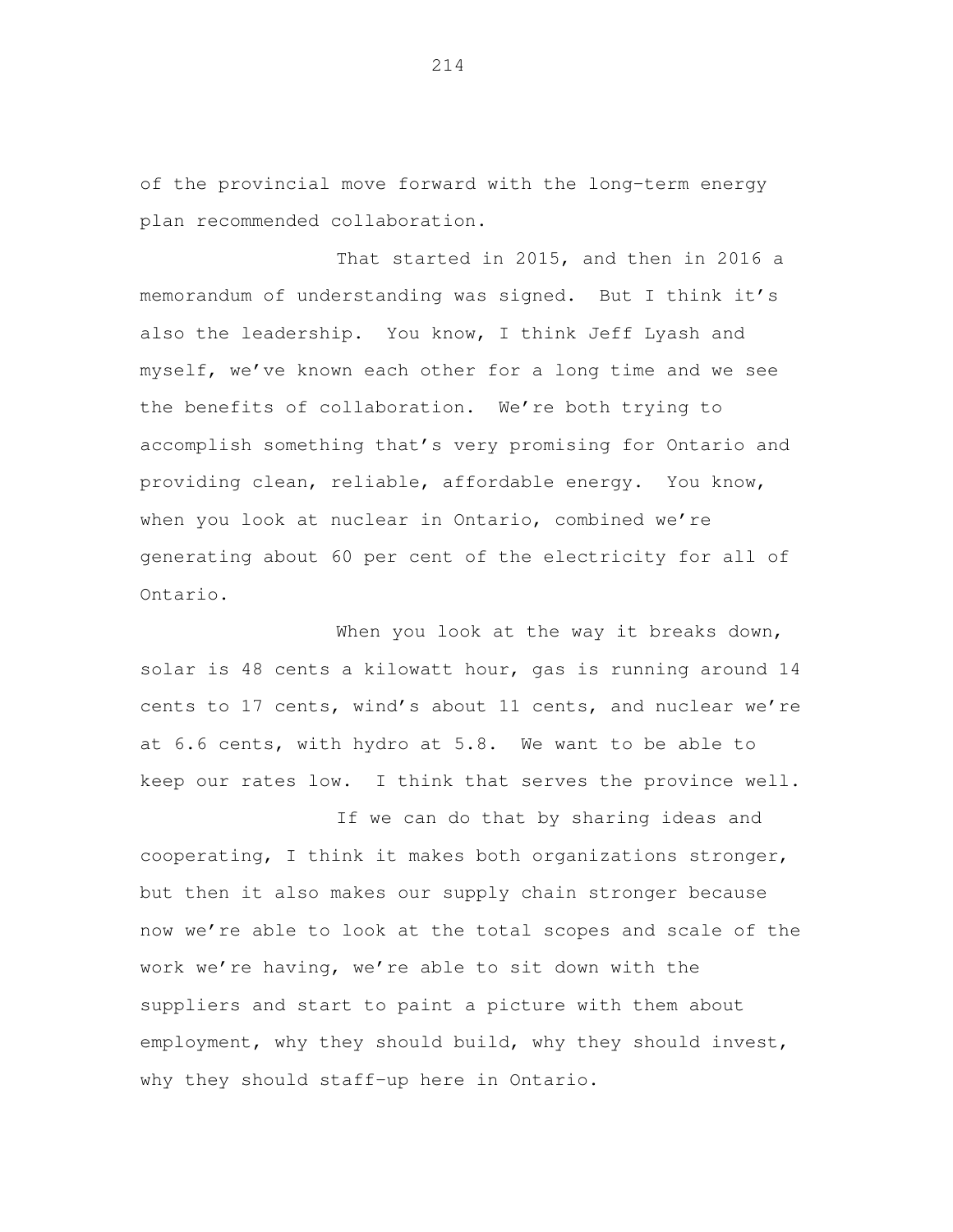We've actually had few suppliers move into Ontario and set-up shop here because of the scale. So we're in the process of rebuilding that supply chain and making it stronger and developing it.

 Then when you look at jobs, particularly we have a great influence on jobs. Whether you're in a building trades union, a power workers union, or the Society of United Professionals, they just changed their name, it creates a very good I'll say middleclass job. You can have a career, you can raise a family on that type of work that we have. It won't be outsourced, right, it's going to be done here in Ontario. We're creating a manufacturing base here, the people liver here.

 So when we look at all of that, we create about 22,000 jobs just Bruce Power alone, direct and indirect, throughout the province, and I think OPGs numbers are very close to that.

 Jeff and I look at that and we talk about the role and the social responsibility that we have as the leaders of the two organizations in bringing that together and making that happen for Ontario. It's something that we both aspire to do.

Like I said, we have a staff meeting every two weeks with all of our direct reports and we go through a list of about 30 items, many of the things we talked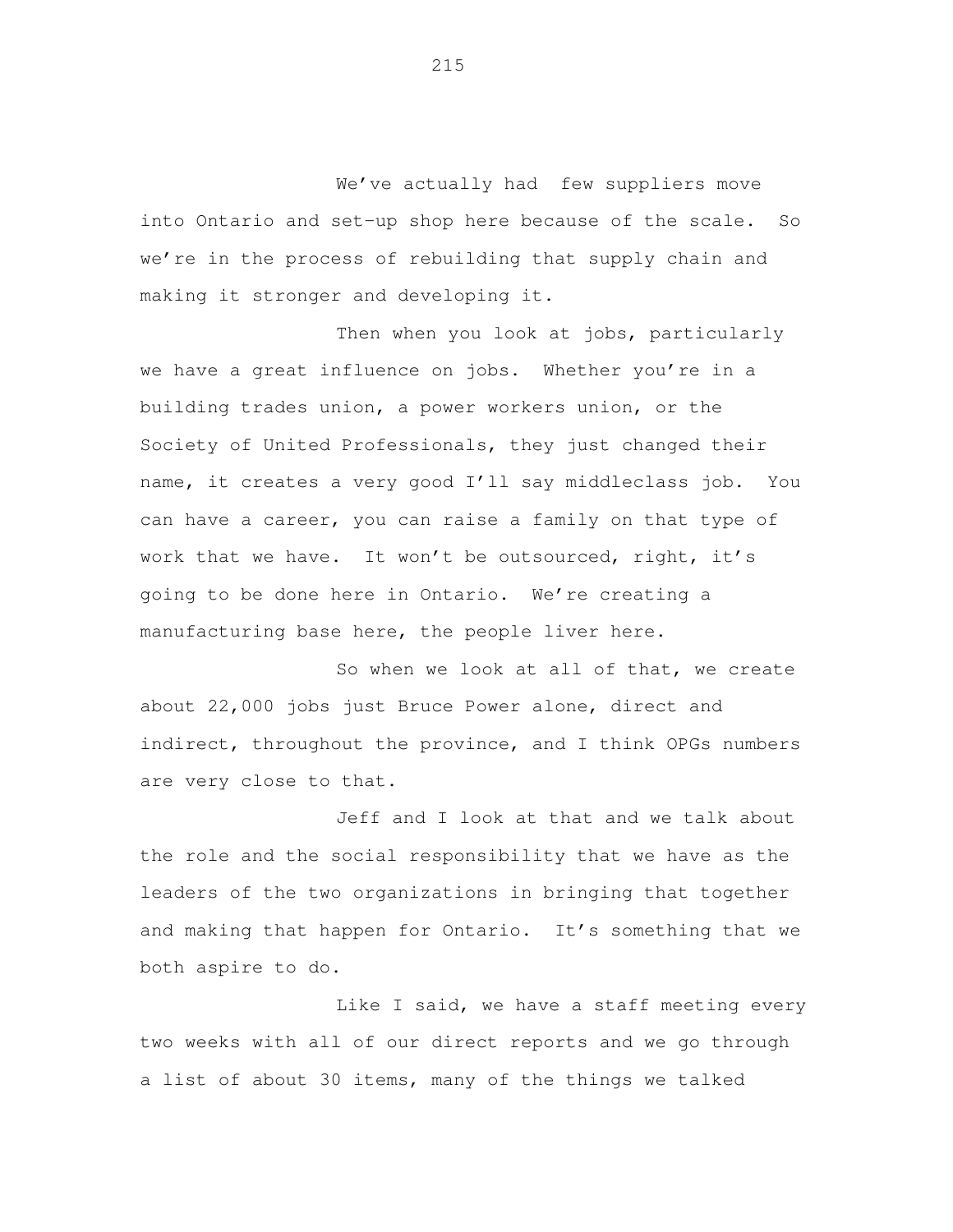about today we're collaborating on, and we have work groups, and that breaks down into teams.

We're sharing our resources back and forth and information so that we're successful on achieving, not just continue generation and safe generation, but also the economic aspects and the opportunities, especially for a lot of the young folks that are coming into the industry now.

**THE PRESIDENT:** Ms Penney.

**MEMBER PENNEY:** One small question.

**THE PRESIDENT:** Go ahead, ask as many as

you want.

 **MEMBER PENNEY:** One small question. I'm very cognizant that we're keeping you here.

 So this is about REGDOC 2.2.4 for the CNSC, drug and alcohol testing, it goes to fitness for work. A two-part question, very short. Are you requiring random testing or is it for cause? The second part is, have you anticipating cannabis being legalized?

 **MR. FRAPPIER:** Gerry Frappier, for the record. There's been lots of discussion around this REGDOC and this REGDOC is in the process of being implemented, so it's not in force right now. So the industry is in the process of providing us with an implementation plan for putting that REGDOC in. It does anticipate marijuana and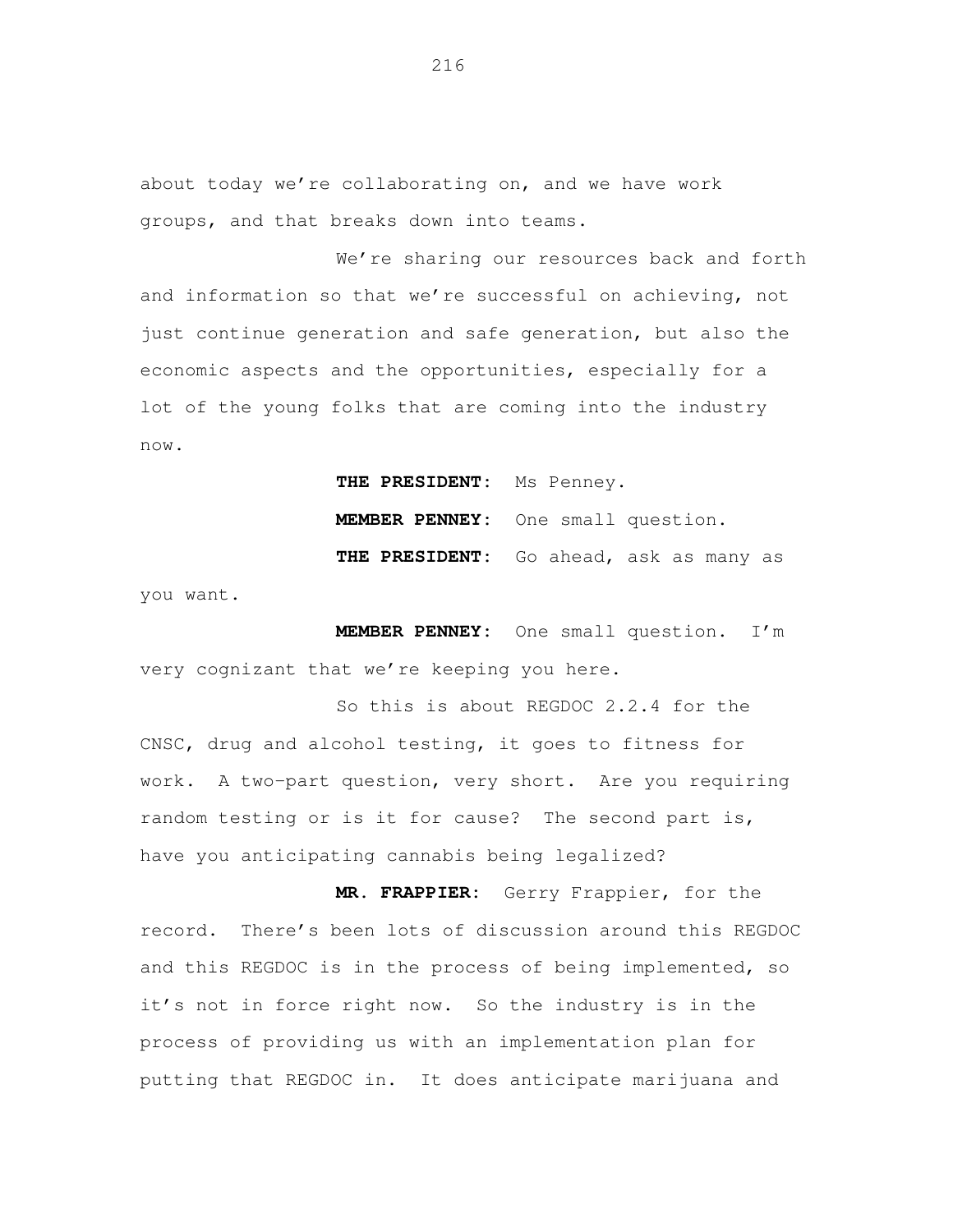other drugs, not just alcohol. Also it does look at random-type testing as well as for cause and for pre-placement.

 The actual plan to put it in place, as I said, we're waiting for industry. But I think the intent of industry is to look at doing everything except the random testing first, and then they'll bring that in over the course. But that will be implemented over the course of this licensing period.

 If you want more details, I think André Bouchard can certainly provide some.

**MEMBER PENNEY:** Thank you.

 **THE PRESIDENT:** Go ahead.

 **MEMBER DEMETER:** Just on that point, I noticed in the documents that the proposal from industry to CNSC is expected by the end of March. So you can anticipate questions on CNSC's response to industry's proposal at Part 2.

**THE PRESIDENT:** Any reaction to that?

 **MR. FRAPPIER:** Gerry Frappier, for the record. As you said, we're expecting a plan to be formally submitted by the end of March. I think we have a pretty good sense of what it's going to say. We'll certainly be able to comment on that at Part 2. Probably of great interest to the Commission will be the schedule for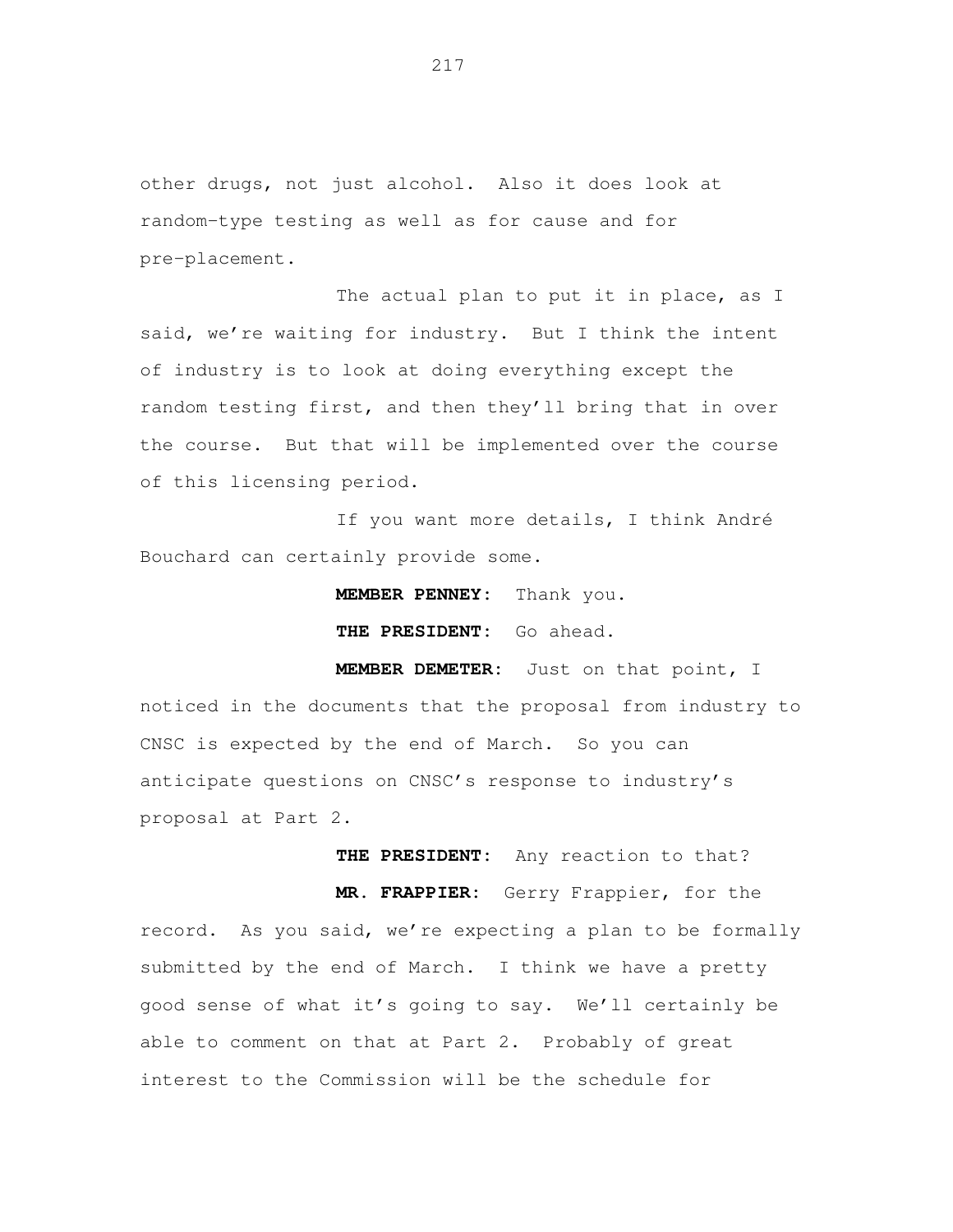implementation, I'm sure.

 **THE PRESIDENT:** Okay. Questions? **MEMBER VELSHI:** I have a few short ones.  **THE PRESIDENT:** Go ahead.

**MEMBER VELSHI:** So it's for Staff. On

 Bruce Power's rating on conventional health and safety where it went from fully satisfactory to satisfactory in 2016, the primary reason given was the two lost-time injuries. Now, one of them happened in 2017. I just wondered, how did that impact the 2016 rating?

 **MR. SIGOUIN:** Luc Sigouin, for the record. The incident that occurred in 2017 did not impact the 2016 rating. We expect that it will impact the rating that is coming later this year for 2017.

 **MEMBER VELSHI:** Okay. So it was the one lost-time injury in 2016 that brought them from fully satisfactory -- well, it was a contributor to bringing them to satisfactory?

**MR. SIGOUIN:** That is correct.

 **MEMBER VELSHI:** On the security one, there wasn't much detail provided in the CMD. It said something about challenges with security practices and drill and exercise. But no further detail or what's been done to address that. Can you shed some more light on that?

**MR. FRAPPIER:** Gerry Frappier, for the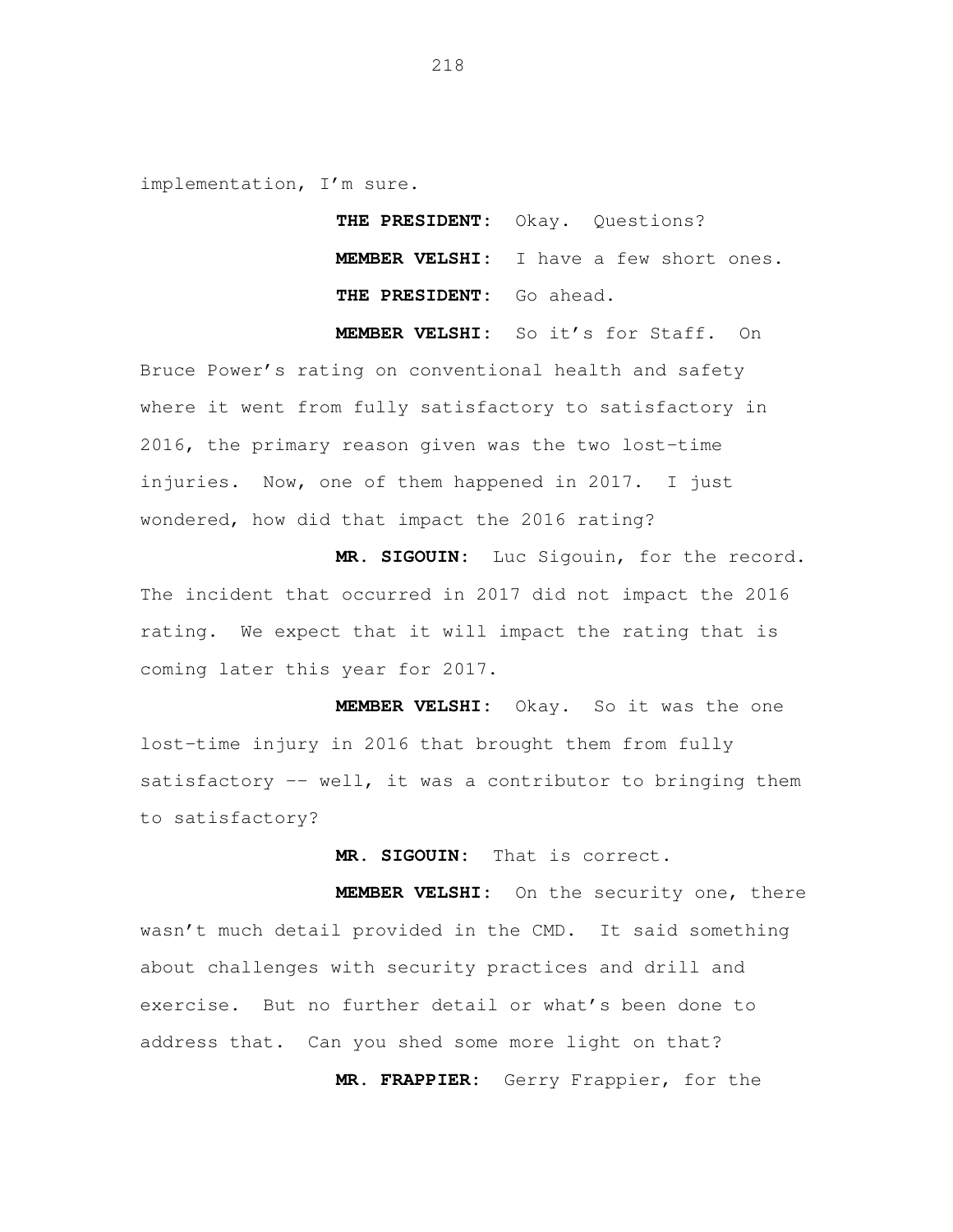record. I'll get Mr. Mike Beaudette to come up. But I would also advise, as usual with security, there's certain things that can be said and certain things that cannot, and so if we need to get more detail we can make arrangements for that.

 But, Mr. Beaudette, if you could provide a publicly acceptable answer or a publicly available answer? --- Laughter / Rires

 **MR. BEAUDETTE:** Michael Beaudette, for the record, Director, Nuclear Security Division. I'll just start by saying that Bruce Power continues to have a robust security plan. The areas of drills and exercises and security practices, there was some assessments done during the reporting period and there were some deficiencies that were noted, they were not significant safety issues, but they were noted and they've since been addressed. But because they were noted and they took place during that reporting period, it caused the rating to go from a fully satisfactory down to a satisfactory.

 In the SCA there's four criteria areas of assessment: you need two in fully satisfactory to be rated at fully satisfactory, they fell below that so consequently they went from a fully satisfactory to satisfactory.

 As Mr. Frappier says, the details of that are sensitive, but if there is a requirement for an in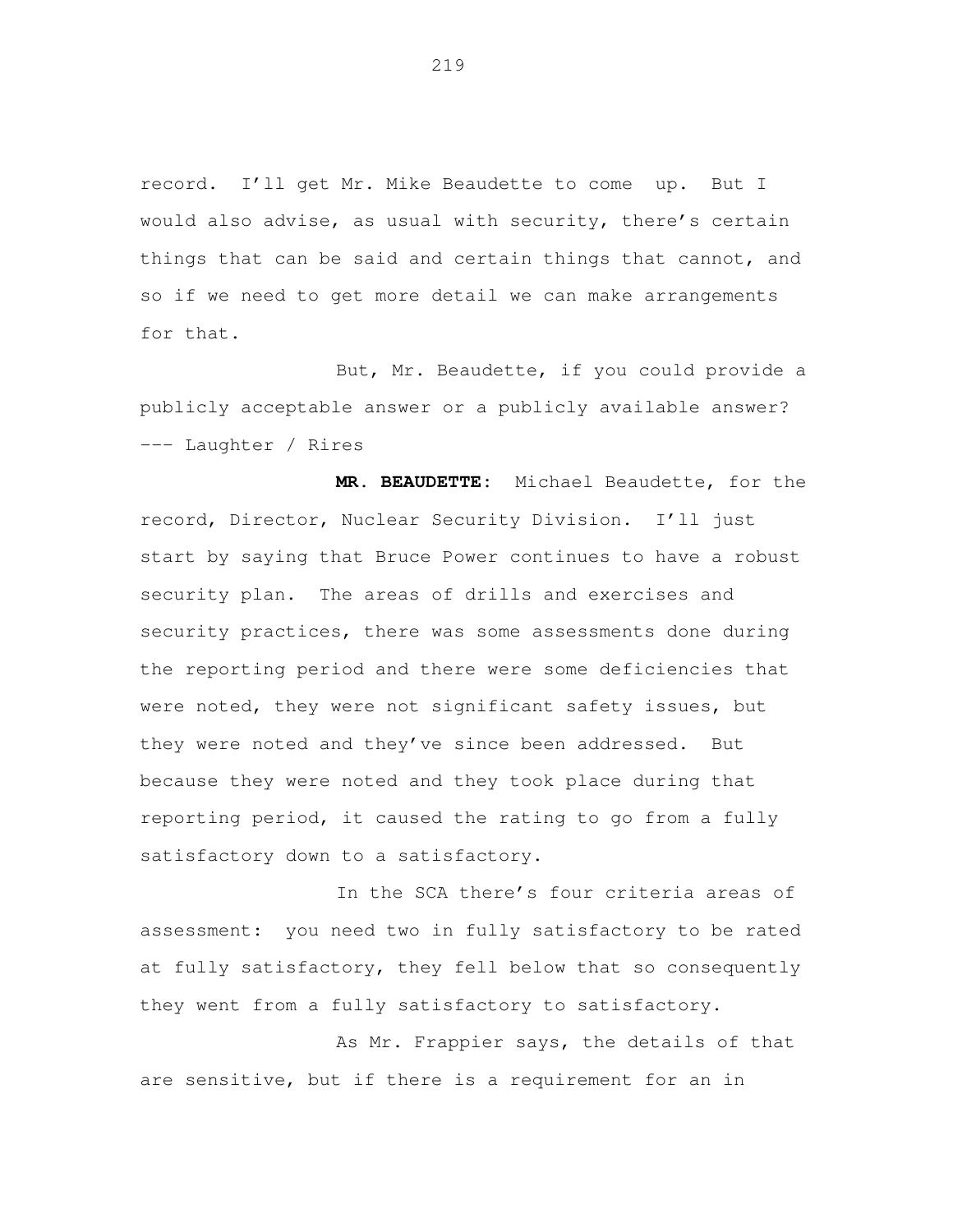camera, we can certainly address those issues.

 **MEMBER VELSHI:** That's good. That's good for now, thank you.

 Another quick one on Staff presentation, slide 59. This is the CSA standards in the compliance verification criteria. You say there are 10 new ones, but only six new ones are listed. You just may want to update that slide.

 **MR. SIGOUIN:** Luc Sigouin, for the record. We apologize for the confusion. The N289 series includes multiple standards within that series, which accounts for the total of 10.

 **MEMBER VELSHI:** You may want to put a footnote or something there.

**MR. SIGOUIN:** Yeah, thank you.

 **MEMBER VELSHI:** Staff, in just about everything that I read in the CMD it said very much we did our assessments, we did our desktop reviews, there were minor findings of low safety significance. Is that correct? Was there anything of significant concern? I mean, we heard something on the security front, perhaps that resulted in a lower rating.

Was there anything that, as you sit here, you go I wish Bruce Power would do a better job at this? **MR. FRAPPIER:** Gerry Frappier, for the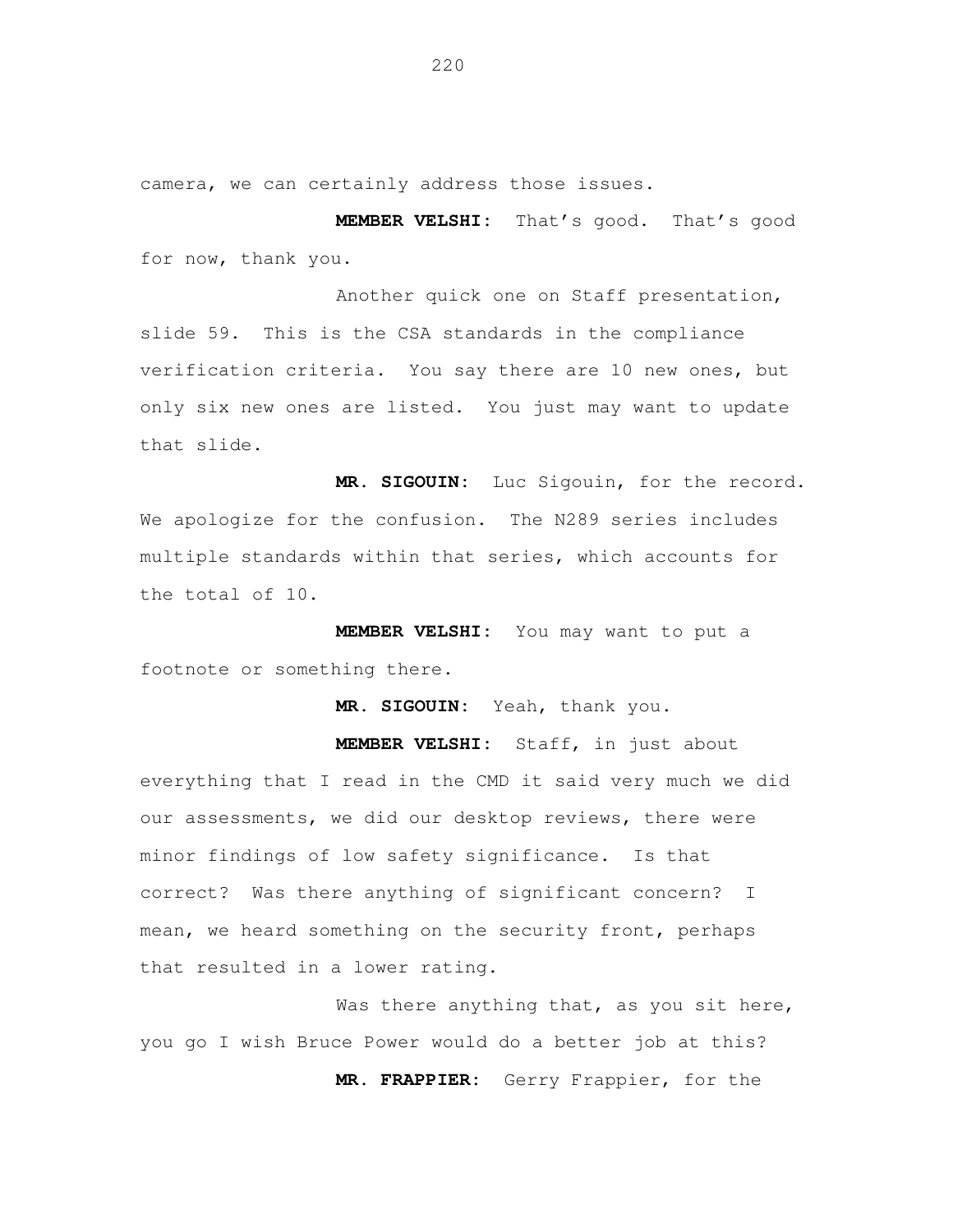record. So you're talking about with in the program areas? Because we certainly --

 **MEMBER VELSHI:** Yes, just the program areas, yes.

 **MR. FRAPPIER:** -- because, clearly, we're all interested in pressure tubes and things of that nature. But, no, I think that as far as the CMD goes, it is a complete CMD. We did talk about every one of the SCAs. We didn't do that in the presentation. If there was anything that was of a particular note from a licensing perspective, it would be in there.

MEMBER VELSHI: your opportunity to actually get a bit oomph in getting things moving. Okay. Because this is

 **MR. FRAPPIER:** Yes. But, having said that, at the same time we are looking at meeting requirements that are necessary to recommend issuing a licence.

 **MEMBER VELSHI:** My last one is -- I know you said there would be a separate report for Bruce A and Bruce B even though there's one licence, mostly because of the different age of the plants, I think is what I heard. But given the common programs, given the common organization, is there merit in having just one report for the site? You know, the annual performance report?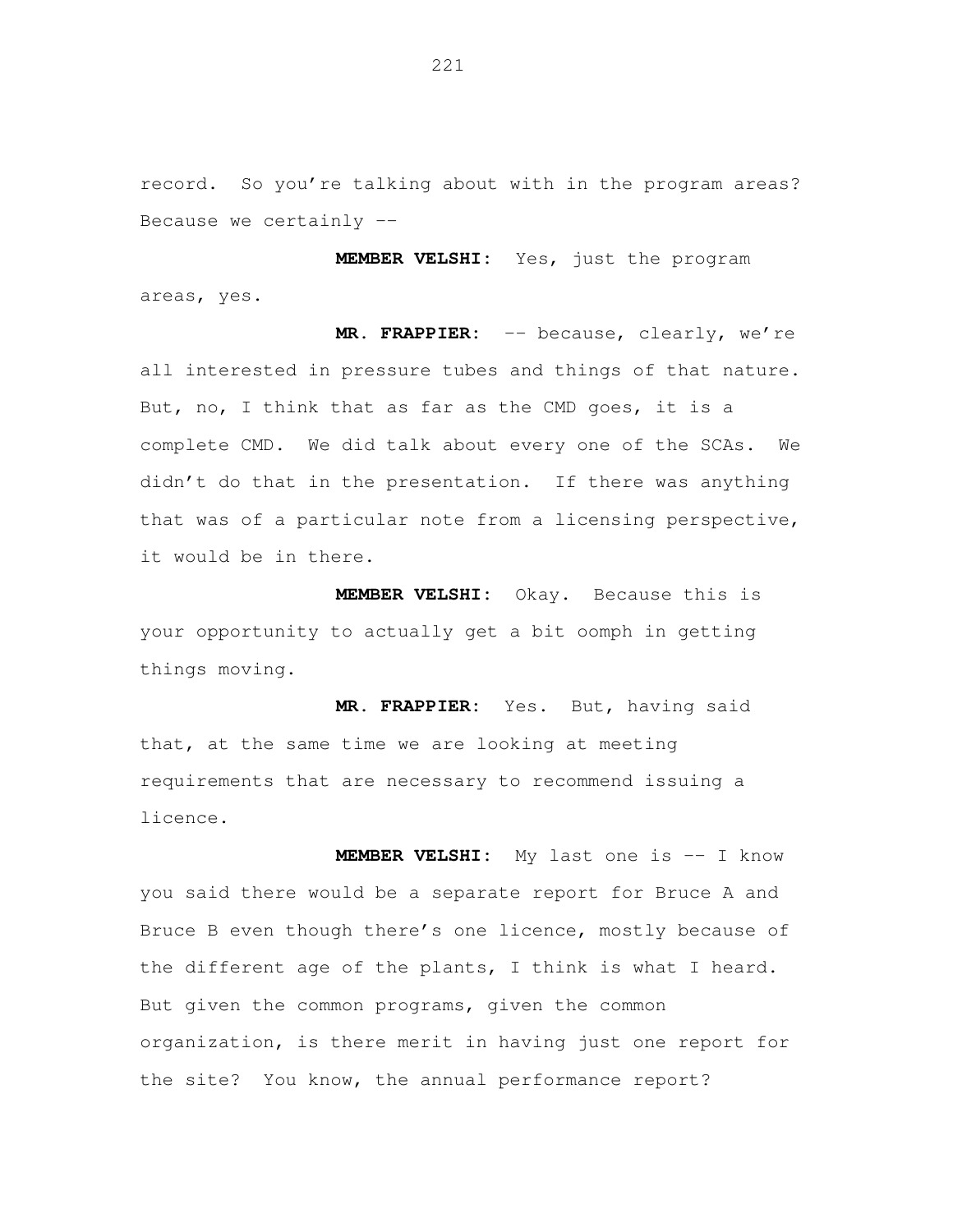**MR. FRAPPIER:** Gerry Frappier, for the

So we do just have the one report.

However, we do rate the safety and control areas separately in Bruce A and Bruce B. I agree that there is many of them that could be a single rating because it's the same program, but there is lots of them that are quite different, or they're not quite different, but they could be different because it's a separate staff at Bruce A and Bruce B for a lot of the safety and control areas that we're looking into and a lot of, in particular, the inspections that we do.

 **MEMBER VELSHI:** Bruce Power, do you have a comment on that?

 **MR. SAUNDERS:** Yeah, Frank Saunders, for the record.

Yeah, there are many of the SCAs, which could be combined, for sure. But where the SCA actually touches on the physical plant and the plant is different then you could end up potentially with different ratings. Now, you could still rate them in the one report, in my view, if you wanted to do it that way. I don't know if it adds a lot of significant advantage to do that.

 But most of our programs, as you point out, are common, but the plants themselves are just

record.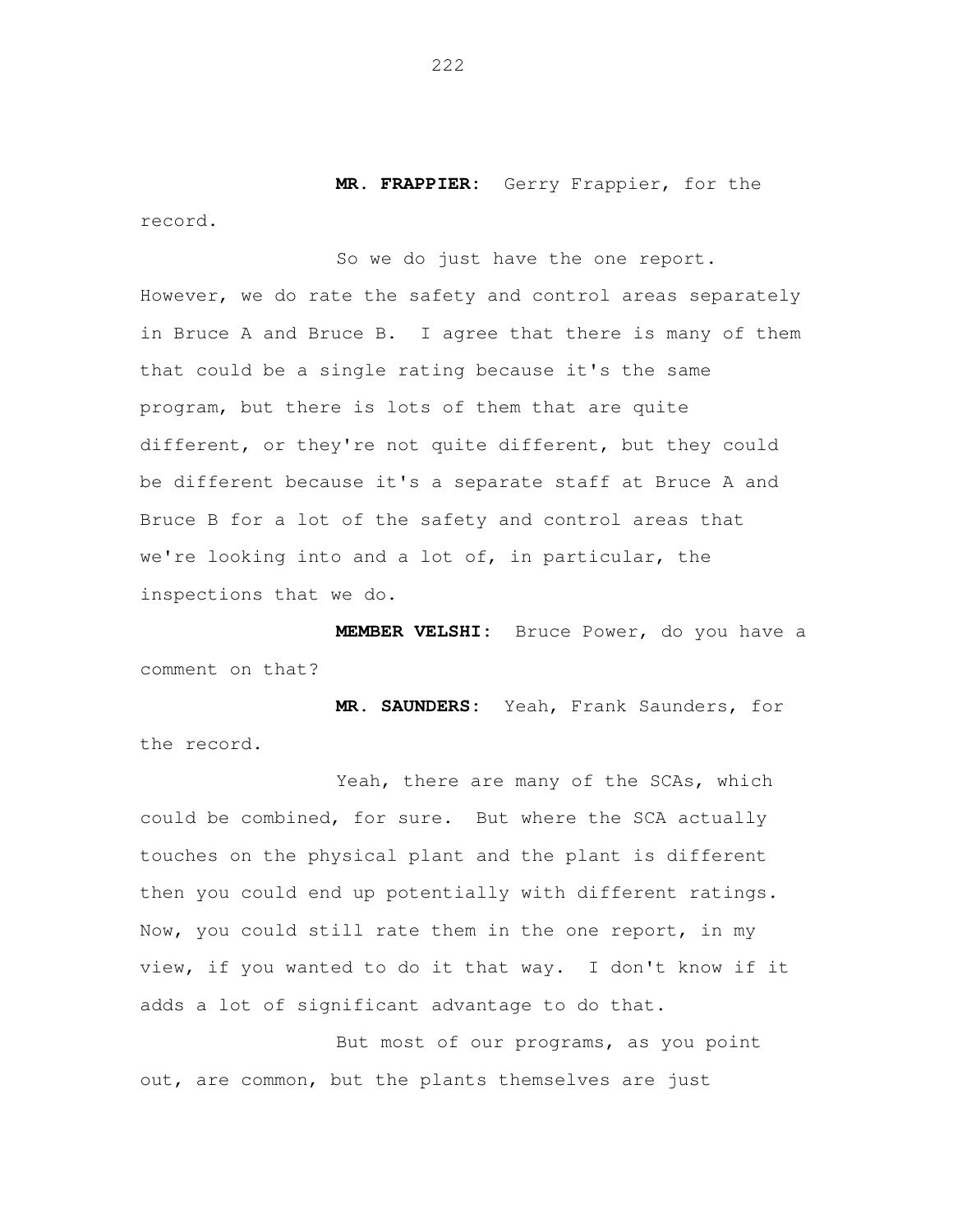different enough that they are not the same. They are not hugely different, but they have -- slightly different.

 **MEMBER VELSHI:** Yeah, we could make that argument for the units too, that they are not the same and they are different from each other.

 **MR. FRAPPIER:** I guess my argument would be I'd be open to it if staff wanted to do it that way. I think it's pretty --

 **MR. FRAPPIER:** Gerry Frappier --

 **MEMBER VELSHI**: Neither of you seem terribly keen on that.

 **MR. FRAPPIER:** Gerry Frappier**,** for the record.

 So as I had mentioned, it is going to be in one report. We certainly have looked at, are there some that could be combined? But to be honest, once you start doing that, it gets even more confusing because you'd have sort of some for A, some for B, some for corporate.

 There is always room to improve the report, for sure, but right now as we are preparing for the 2017 report that will be Bruce A and Bruce B.

 **THE PRESIDENT:** You're leaving it up to me. Okay, I have got a couple of them.

 So well, I saw those big steam generators getting up. So what is their end destination?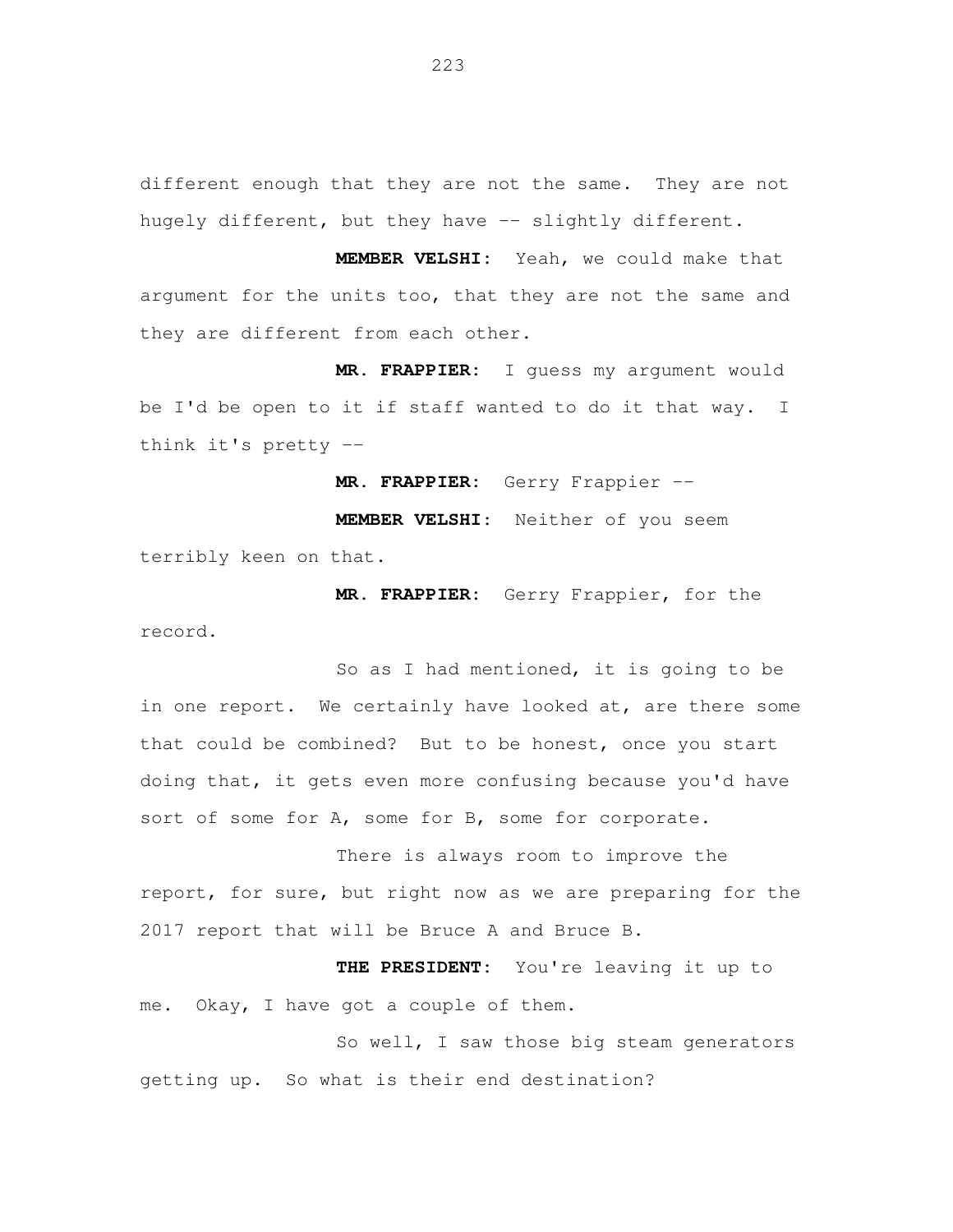You know where I am going with this? Right. Is Sweden off the plan?

 **MR. SCONGACK:** James Scongack, for the record.

As per our agreements we have with OPG, OPG will take care and custody of those steam generators. Upon the removal of those steam generators from Unit 6, they will be transferred from Bruce B to the western waste management facility directly.

 **THE PRESIDENT:** You're passing the buck? Is that what he is doing?

**MR. SCONGACK**: No.

 **THE PRESIDENT:** No?

 **MR. SCONGACK**: We're letting the folks, who carry out waste management, carry it out. I know OPG has a plan in place that they have plans to store them on a temporary basis. They have long term storage options. Those steam generators will be cut, disassembled as part of that.

 But I think the genesis of your question, to answer it directly because I'm not one for skirting around questions, is will we be transporting them to another jurisdiction for processing, and the answer is  $"no"$ .

**THE PRESIDENT**: Okay, thank you for that.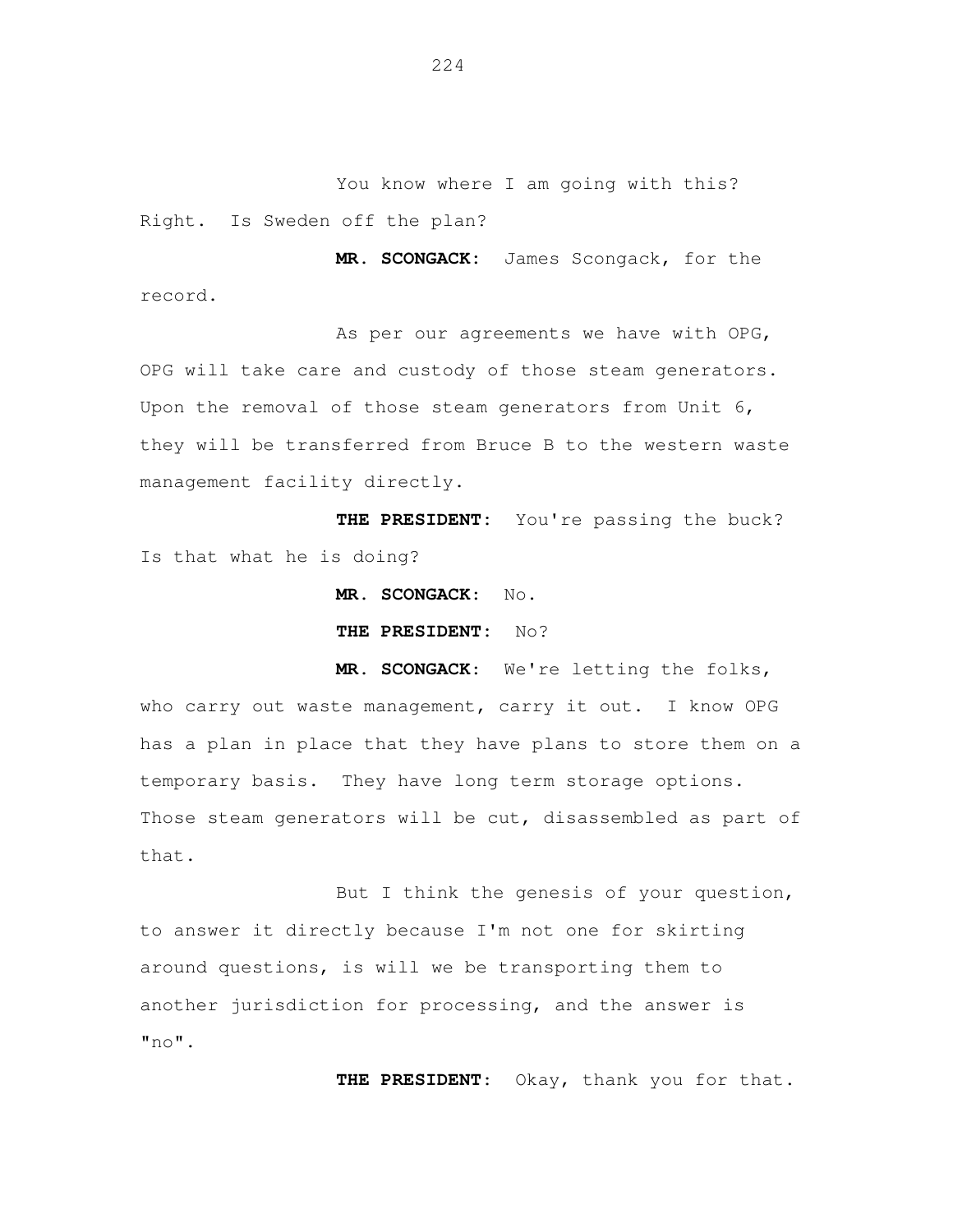You know, there is a couple of -- in your submission there is a couple of indices and graphs. I'm a fan of graphs, but I have to understand what we are measuring. So for example, on B-36 of 192, "human performance station level clock reset", what is this?

 And while you are looking into this, the next one is 66, human performance event, the target is .04. It seems to me like you are never ever going to meet those targets.

 And the other index that I am really curious about, and maybe staff can also help me on this one, was the environmental index. This is on B-123 of 192.

 **MR. CLEWETT:** Len Clewett, for the record.

 I'll take those first two and turn it over to Mr. Scongack for the environmental index.

 But the human clock, station clock reset, and human error rate are industry standard metrics that we utilize. A quick description of human performance: We trend what we call clock reset. We track how many days without a reset. Station level is the highest. We mentioned the lost-time accident back in 2016. That triggers a station level reset. You can have an error where you have loss of generation or some significant event. That would be a station clock reset.

We also track those resets at a department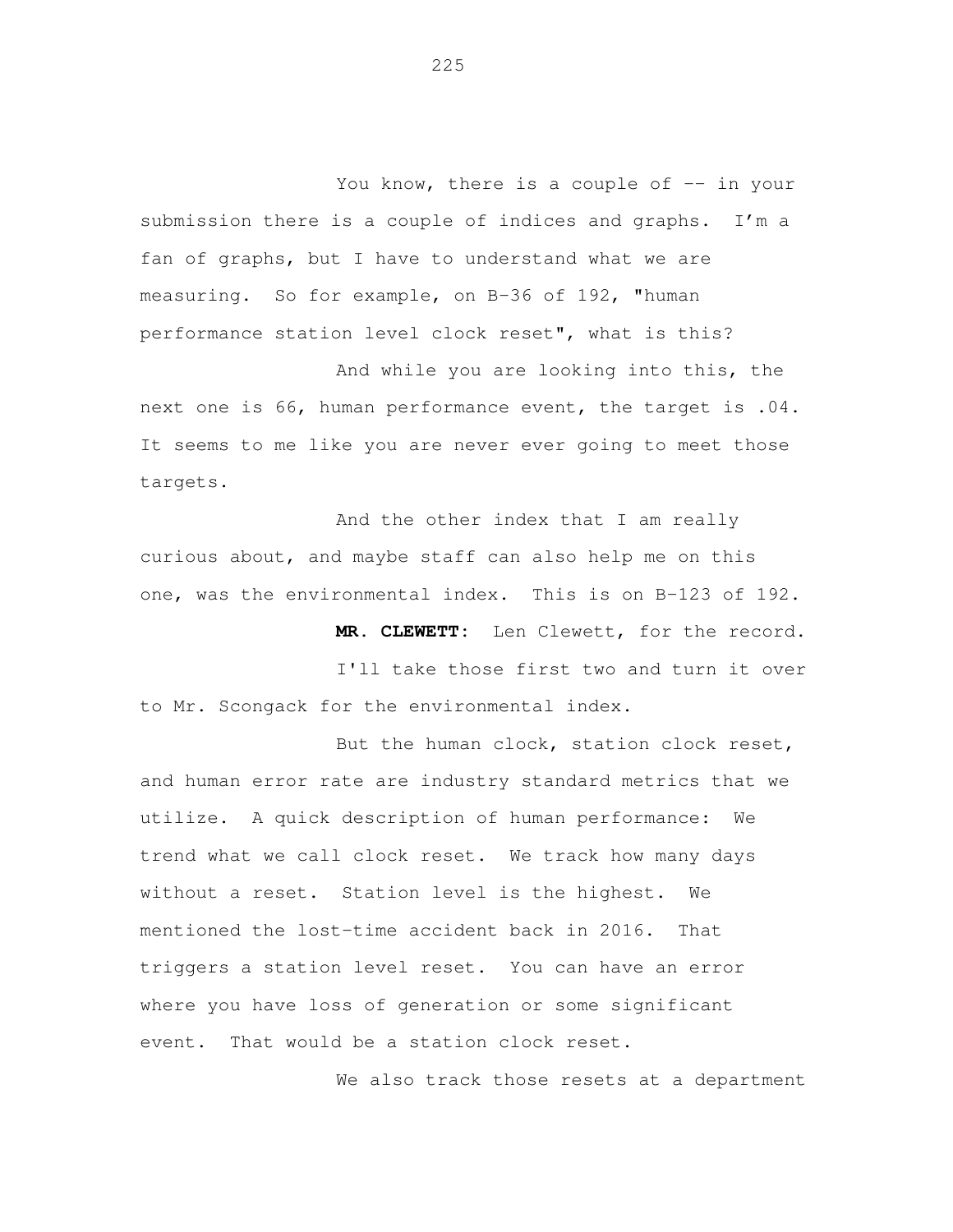level and a crew level. So we resolve issues at a low level.

The human error rate is -- and I can't recall exactly how many hours. I think it's ever 2,000 hours that we track and error had a section or department level or above.

And we trend that for not only ourselves, but all our major suppliers to do work on the site. We trend that error rate to make sure we understand any adverse trends in performance and take proactive actions.

 **MR. SAUNDERS:** I should point out that being below the target is what you want here, so we are actually already meeting it.

 **THE PRESIDENT:** Well, you are setting a target. It's a moving target that you are setting up, right? So it was bizarre. It was -- from 2007 it was flat and then an increase, and then it goes down. So I didn't really understand what we are measuring in. Yeah, I'm talking about the clock reset.

 **MR. SAUNDERS:** It's essentially us implementing a new and more sophisticated program, so essentially you set your targets a little higher, as you say, so you can get going, and then as you understand it better you can challenge yourself to lower targets. That's what that's about.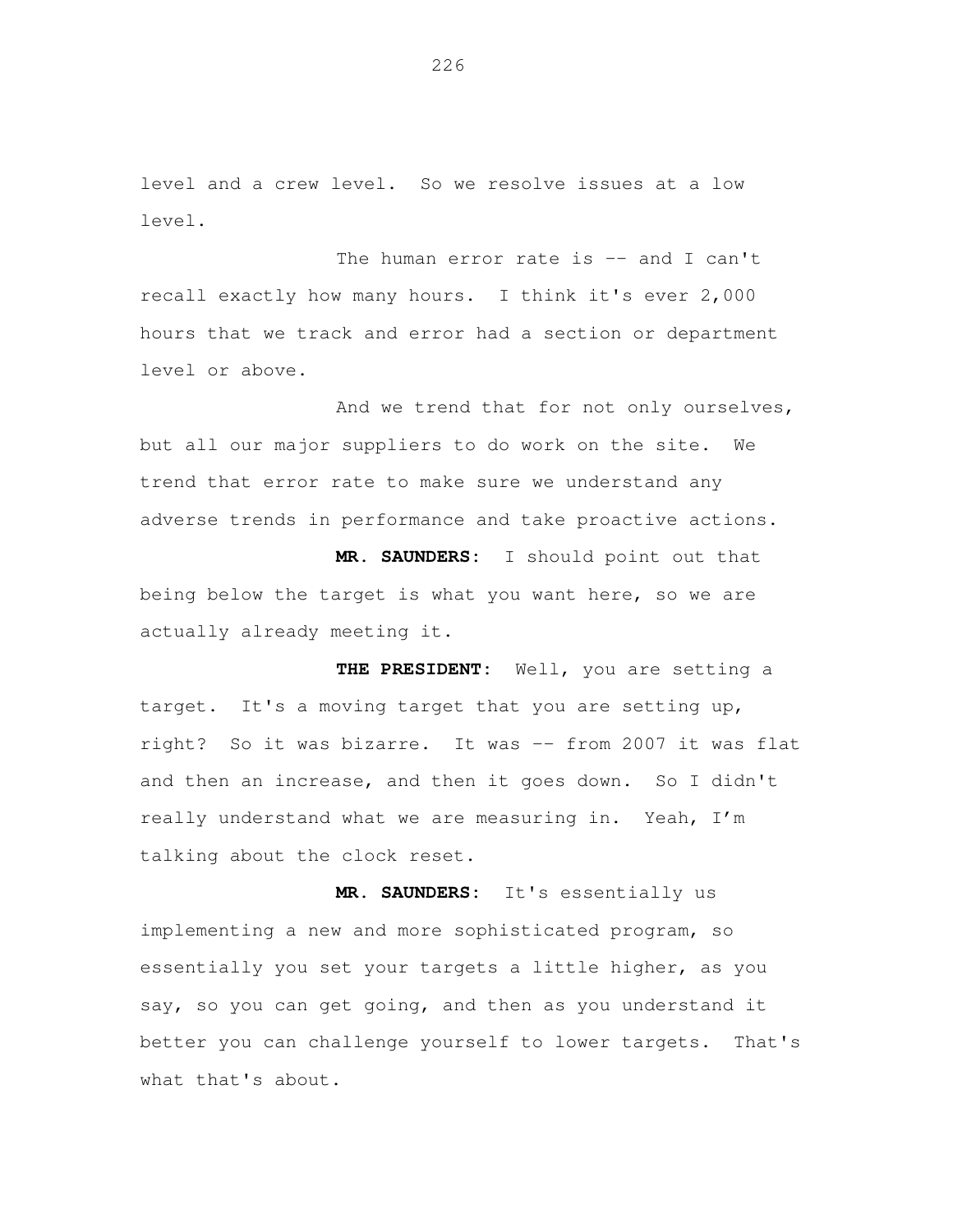So we're setting the targets lower on purpose to improve performance.

## **THE PRESIDENT:** M'hmm.

 **MR. SCONGACK:** James Scongack, for the

record.

 I think you're referring to the environmental performance index on page 123. So essentially, we look at the Bruce site as from an EPI point of view, as Bruce A, Bruce B and Centre site, so each one of those divisions starts the year at 100 percent. If they have any compliance issues, whether it's a provincial Ministry of Environment and Climate Change permit, whether it's any compliance items, or if there is items internally that we set lower administrative targets, we have a process where we are working with our chief nuclear officer. On a monthly basis, we deduct points from your environmental performance index.

 What I should say is that what the organization came to realize at the end of 2017 was we've had record environmental performance index onsite. And so from a staff engagement point of view, we looked at is the environmental performance index the best metric for us to use in terms of driving that level of excellent performance.

So starting January 1st of this year, we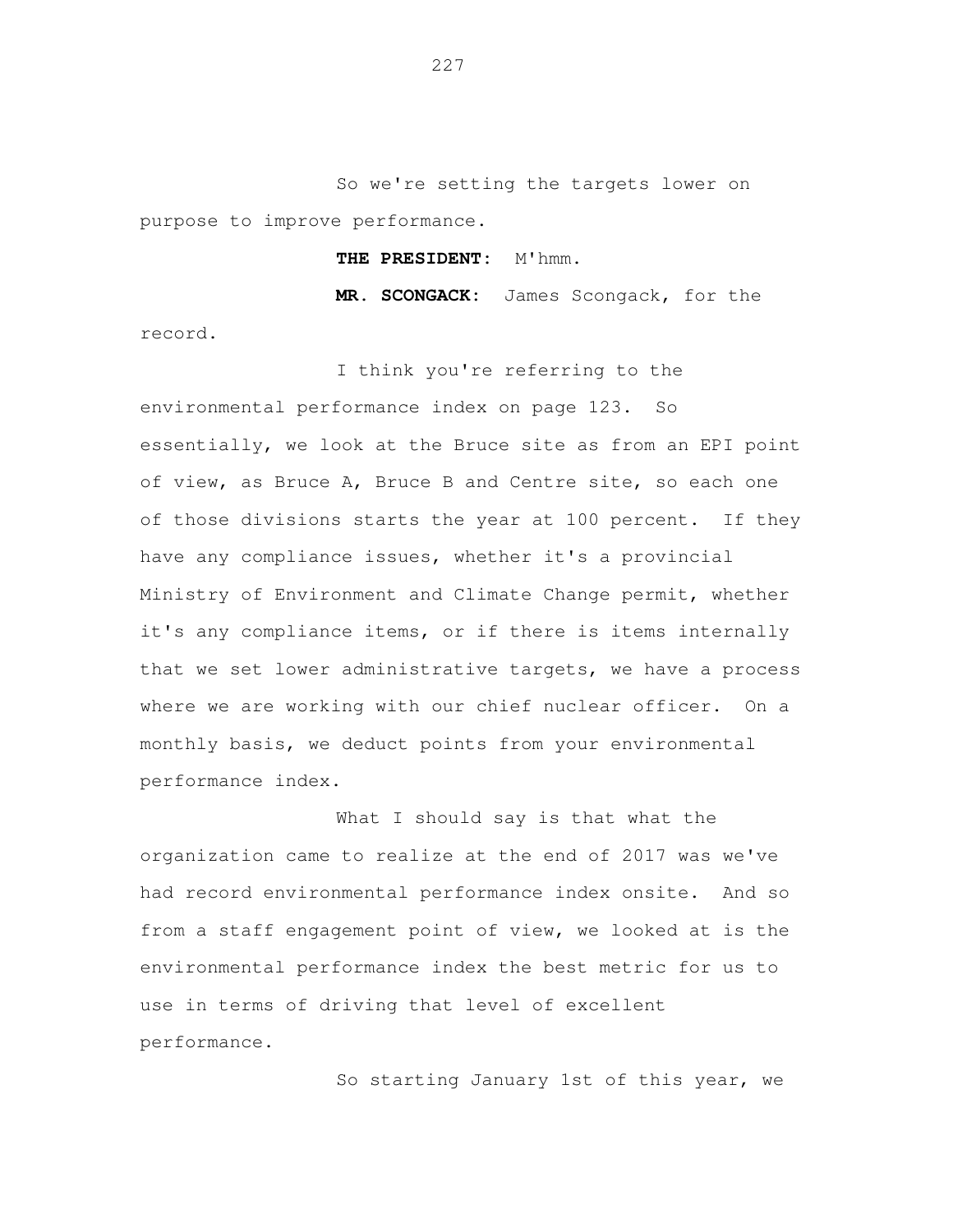actually piloted, and we think it's going to be an industry-leading new indicator, called an environmental health index, where what we're starting to do is look at elements in our program that are more forward-looking and saying, how can we have an indicia that actually helps us take the performance to the next level, whereas EPI tends to look a little bit backward, in the sense of what was the actual performance.

 So I'm very happy with the EPI. That's how it works, but we are trying to transition the organization to the environmental health index.

 **MEMBER PENNEY**: I had a quick question. Where would I find that information about your environmental health index and your environment health --is that on your website?

 **MR. SCONGACK:** Yeah, James Scongack, for the record.

 So this is very new, so all of the information that was provided to the Commission would have been as the end of 2016 or some of -- end of 2017. So this is something -- we are still running the EPI this year and piloting EHI this year, tweaking it, so I would imagine in future licence renewal hearings, the EHI will likely be a new additional indicia for all intents and purposes.

 **MEMBER PENNEY:** Would I find it in a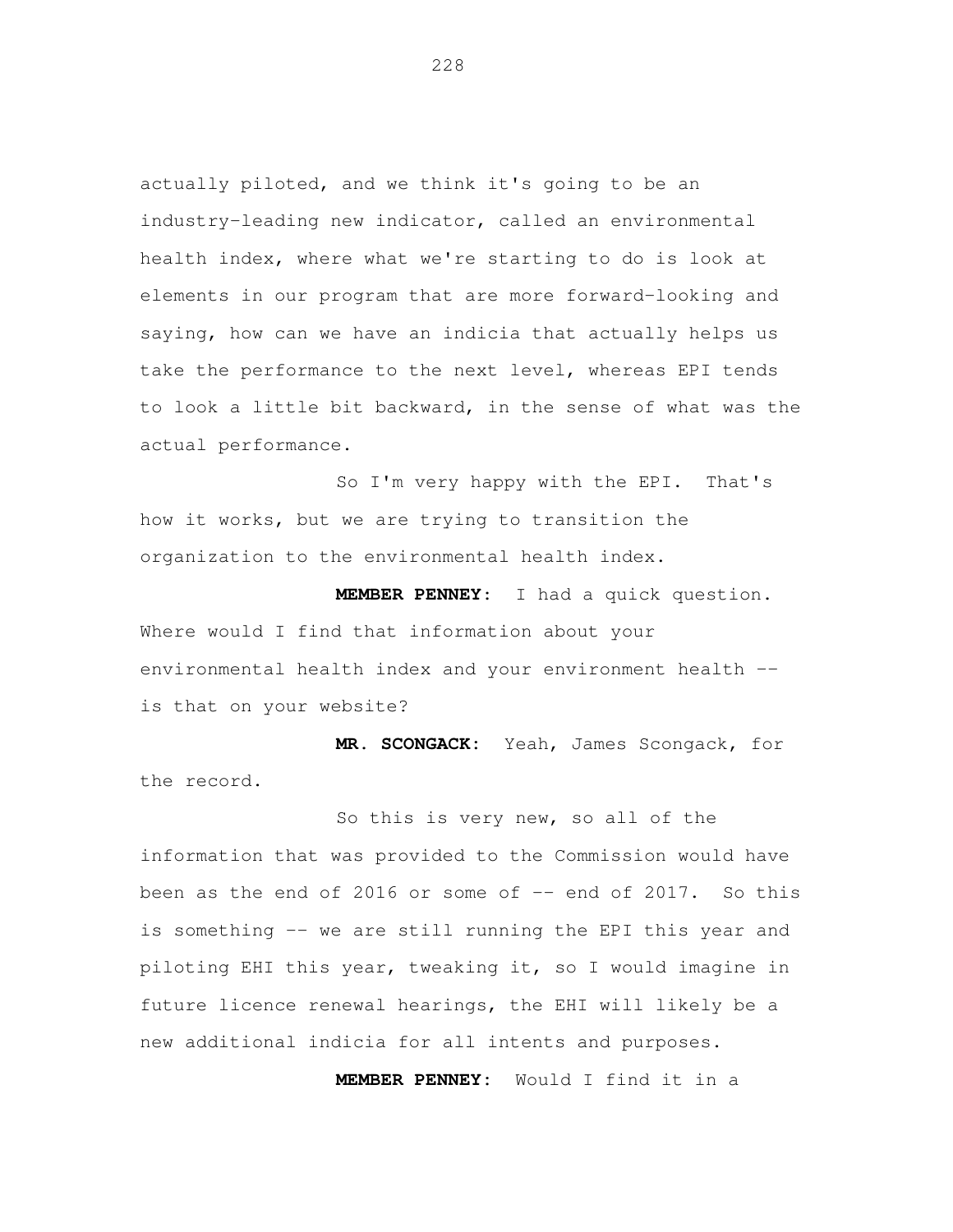sustainability report or an annual report that you produce?

 **MR. SCONGACK:** Yes, you would. Yes.

James Scongack, for the record.

 So given the fact that we just started it in January of this year, when you saw things like our annual review, or when we go and update the community on various items we'll be talking about EHI.

 **THE PRESIDENT:** So staff, is that one of our safety performance indicators, or what do you think about this? It sounded like a good indicator.

 **MR. FRAPPIER:** Gerry Frappier, for the record.

 So there's several of them there, but the environmental one Mr. Rinker will comment on.

 **MR. RINKER:** Mike Rinker, for the record. So in general, the performance metrics that feed into Bruce Power's metric here are the same ones that we would look at when we assess our safety and control areas. When we do inspections we view these records. We see if there is -- and there is some terminology here where we talk about -- you know, there is licence limits to meet our regulatory limit. There is action levels which they must report to us. Then they have their own internal limit that they must act and make corrections.

So under an environmental management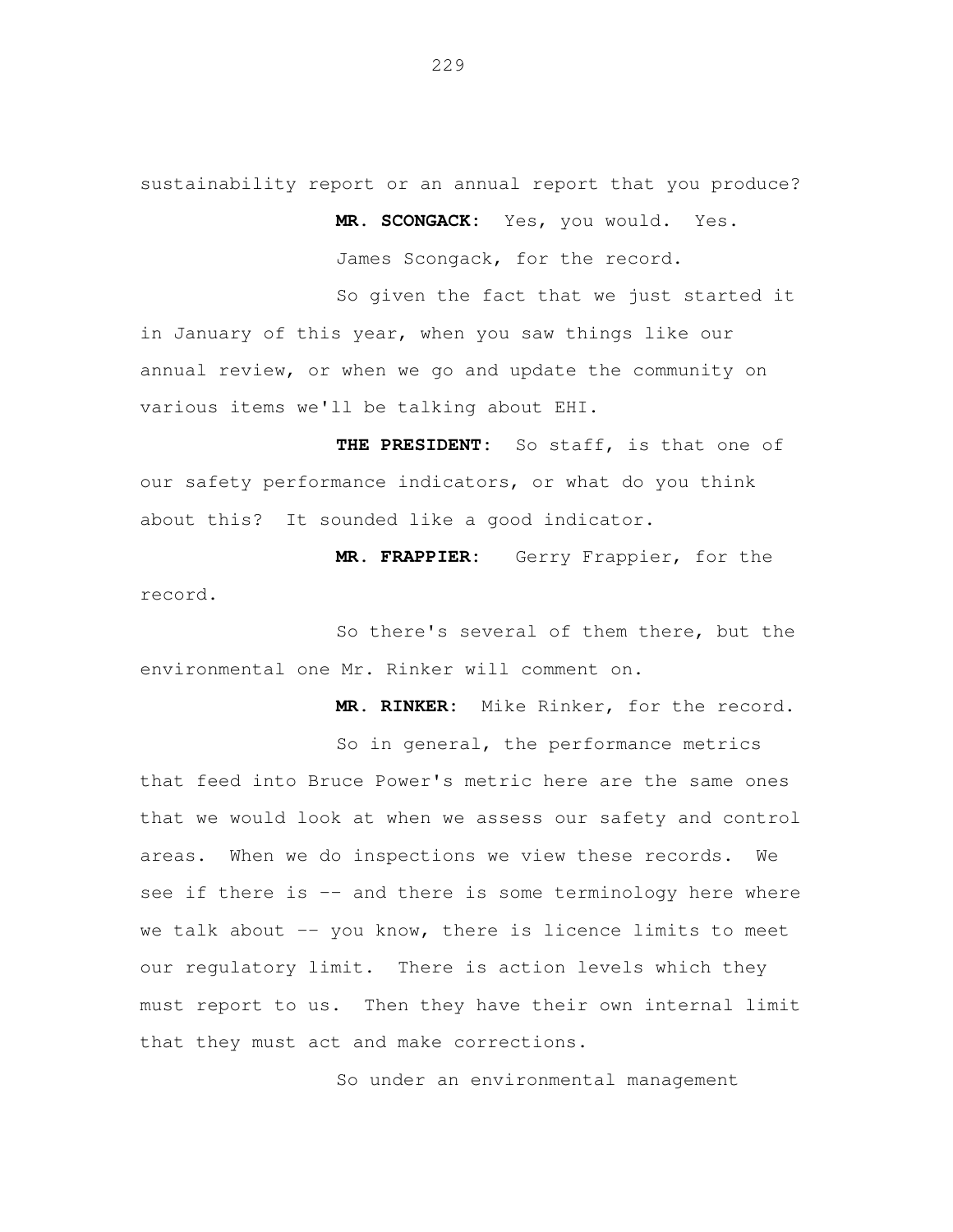system and the need for corrective actions to be put in place -- this is the information that Bruce Power is collecting themselves for their own self-improvement.

 And so we look at this through inspections, so our site inspector would be going through this information. This information is also reported to us separately so that we can review it in annual quarterly compliance reports.

 **THE PRESIDENT:** So I still didn't get it. So are you using the same index or you have your own?

> **MR. RINKER:** Mike Rinker, for the record. No, it is not our index, no.

 **THE PRESIDENT:** So is that an

 industry-acceptable environmental performance? It sounds -- the title of this index sounds something that I thought every industry would like to have, an environmental index.

 What are we -- what is CNSC using as a kind of an equivalent?

 **MR. RINKER:** Mike Rinker, for the record. I'm still speaking in terms of the environment but, in general, ours are provided in regulatory document 3.1.1. And I guess you could say that other CANDU operators and other industries do have an internal program much like Bruce Power does, but our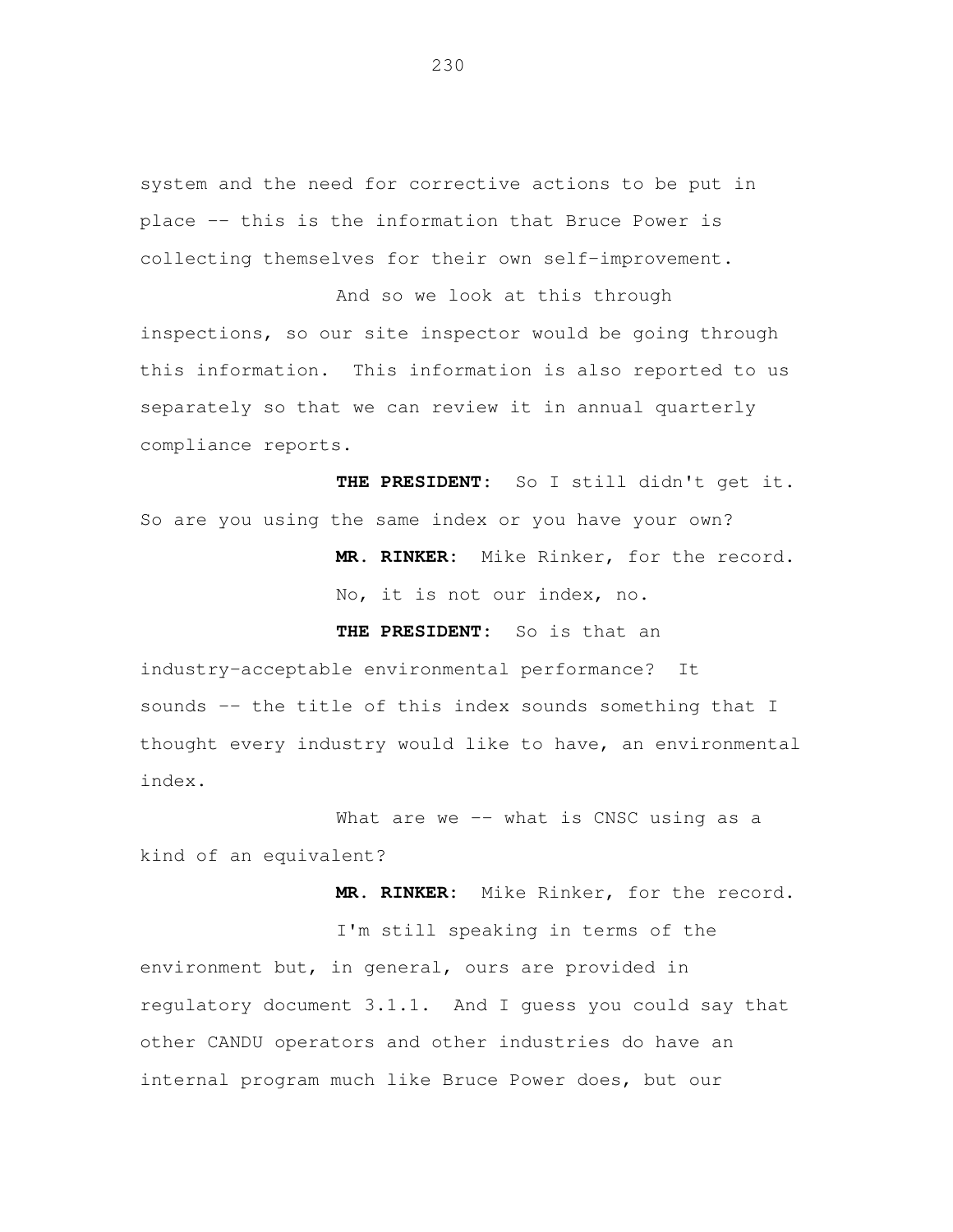requirements are in REGDOC 3.1.1.

 **THE PRESIDENT:** Okay. I have a last one. I promise, the last one. There is one on steam generators, still on the number of plugged tubes, so on page B-103.

 My question is very simple. When is the number is too much? So on Unit 8, according to this table, there is 80. When -- what's the magic number where you say that's it, that's all? Is there a magic number?

 **MR. NEWMAN:** Gary Newman, for the record.

 Yeah, each different type of heat exchanger we have will have a plug -- a maximum number of plugs that you can put in there. Otherwise, the heat exchanger will not be able to achieve its design requirement. Plus, there is also some thermal hydraulic stresses that can be created in the vessel itself.

 So yeah, each and every one of them had that. I don't have the information right in front of me, but typically we would have a maximum limit for each of ours. Those are calculated and we work to those numbers, but we're nowhere close to that for any of our vessels currently.

 **MR. FRAPPIER:** Gerry Frappier, for the record.

 So certainly something we're very interested in as well, certainly for the steam generators,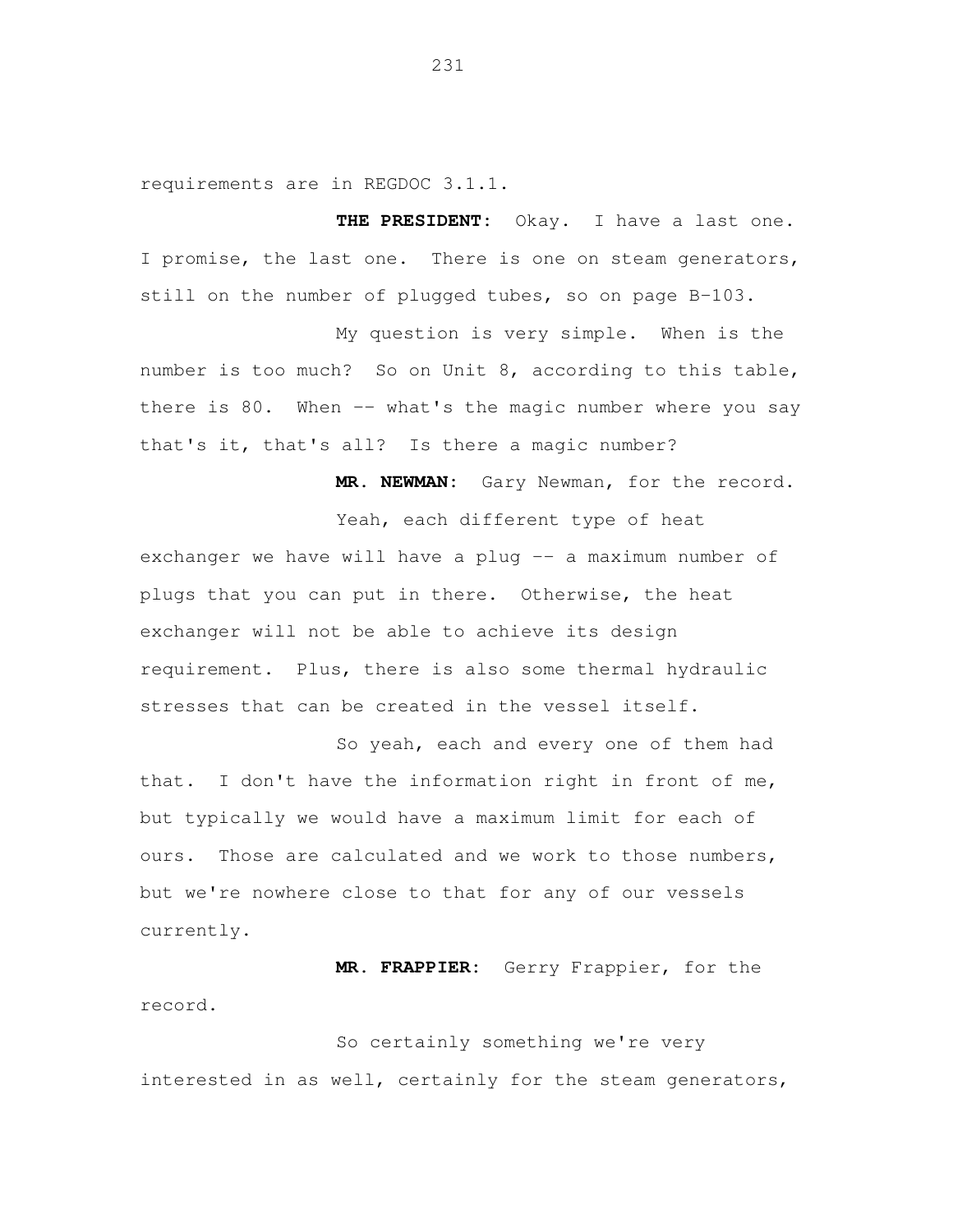to ensure there is an appropriate heat sink. I will ask Dr. John Jin to provide some details.

 **DR. JIN:** For the record, my name is John Jin. I am the Director of the Operational Engineering Assessment Division.

 We are looking after the structural integrity of the steam generator. So we are monitoring the number of plugged tubes in the Bruce Power unit, and currently at the Bruce B it is less than 1 percent of the whole tubes except Unit 8, which is around 3.7 percent. So the limit of number of plugged tubes, there are two factors. One is the fuel performance from the economic region and the other one is the heat sink during emergency situation.

 I don't have the limit neither, but to my knowledge it is current percentage of plugged tubes is far less than the limit from the safety and economic perspective.

THE PRESIDENT: limit somewhere, from a regulatory perspective that you'll say thou shall not operate it beyond? So is there a regulatory

 **MR. NEWMAN:** Dave Newman, for the record. There is probably a limit based on the safety analysis that could be as high as 10 percent. So there is a limit and it's based on the safety analysis and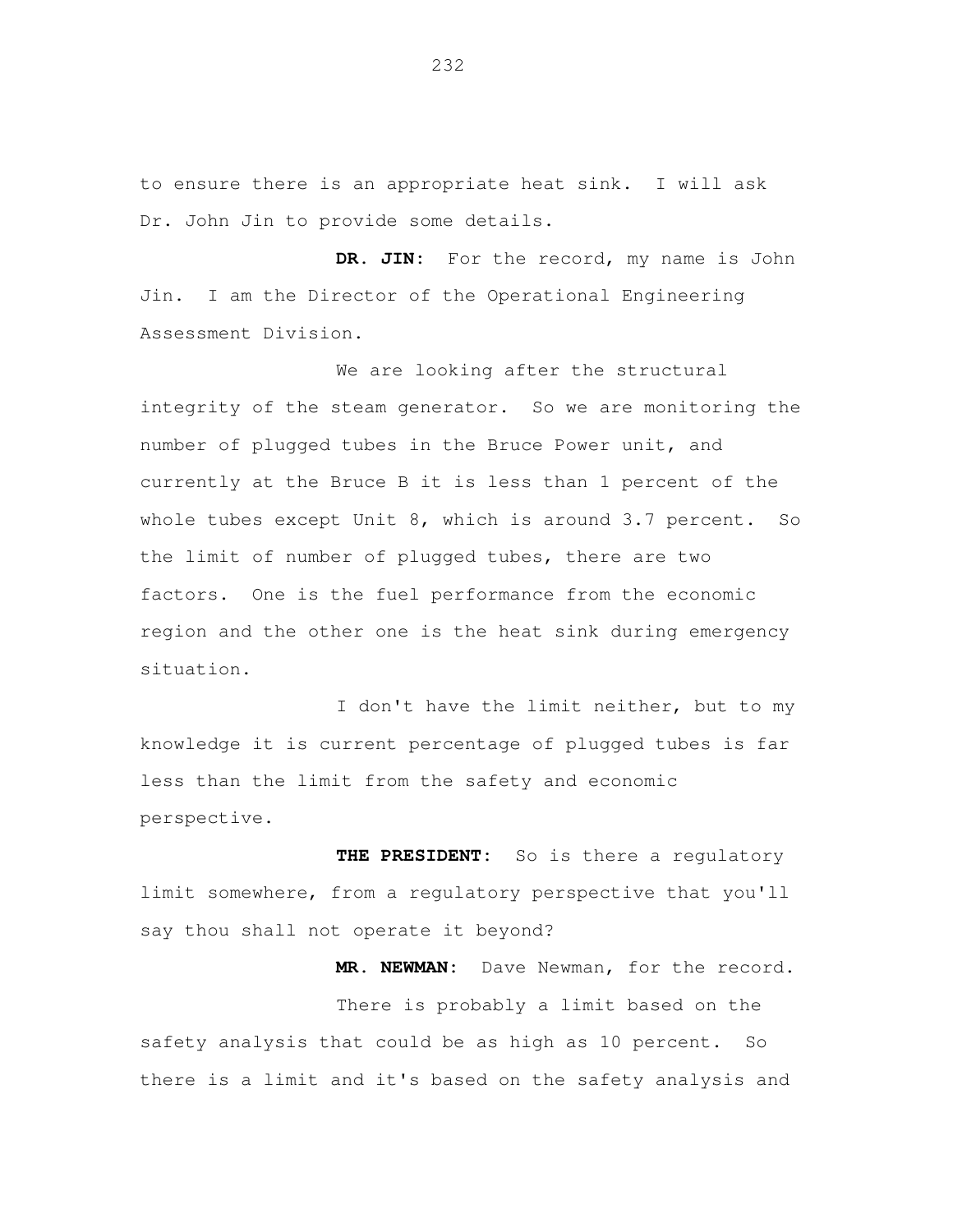the safety report.

 **THE PRESIDENT:** Okay, thank you.

Anybody, a last...?

 So thank you very much. Thank you for your patience and we'll see you sometime in May, I think.

 **THE SECRETARY:** That is correct, Mr.

President.

 Just a few last words. So this hearing will be continued with Part 2 on May 30 and 31, 2018, at the TownePlace Suites Marriott, in Kincardine.

 The public is invited to participate either by oral presentation or written submission on Hearing Part 2. Persons who wish to intervene in Part 2 of the hearing must file their written submissions and their request to intervene by April 16, 2018.

 Rule 19(1) of the Canadian Nuclear Safety Commission Rules of Procedure provides that the Commission may permit interventions "in the manner and to the extent that the Commission considers will enable it to determine the matter before it in a fair, informal and expeditious manner".

 It is for the Commission to determine, if the request to intervene has been permitted, the format of interventions, either in writing only, or in writing and orally, that will best assist it in the consideration of